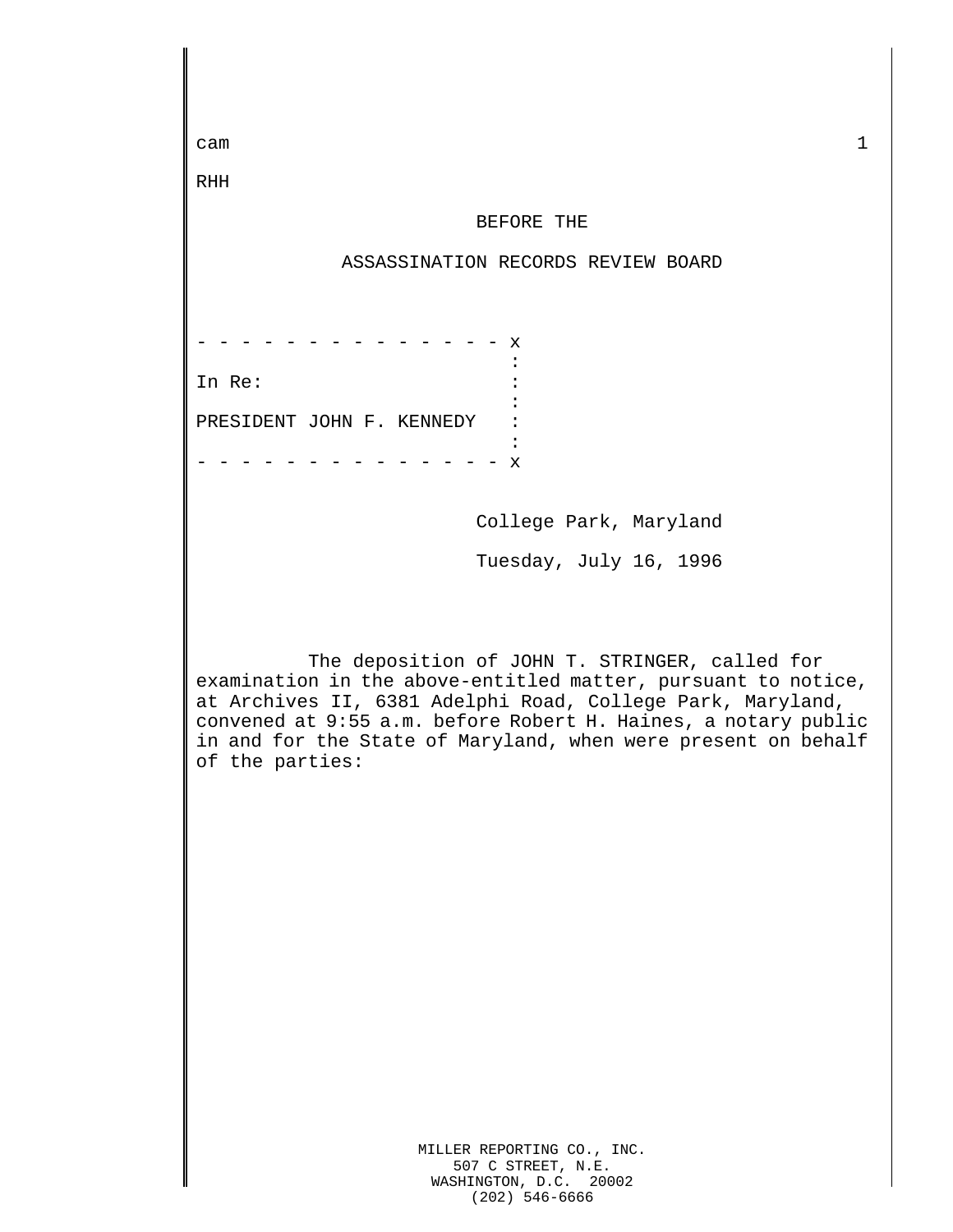| cam                                                                                                                                                 |                                                                                                                                                                                       |                                                       |          | 2 |
|-----------------------------------------------------------------------------------------------------------------------------------------------------|---------------------------------------------------------------------------------------------------------------------------------------------------------------------------------------|-------------------------------------------------------|----------|---|
| APPEARANCES:                                                                                                                                        |                                                                                                                                                                                       |                                                       |          |   |
|                                                                                                                                                     |                                                                                                                                                                                       |                                                       |          |   |
|                                                                                                                                                     | On Behalf of the Plaintiff:                                                                                                                                                           |                                                       |          |   |
|                                                                                                                                                     | T. JEREMY GUNN, ESQ.<br>General Counsel<br>Assassination Records Review Board<br>600 E Street, N.W., Second Floor<br>Washington, D.C. 20530<br>$(202)$ 724-0088<br>(202) 724-0457 Fax |                                                       |          |   |
| ALSO PRESENT:                                                                                                                                       |                                                                                                                                                                                       |                                                       |          |   |
| DOUGLAS P. HORNE, Senior Analyst<br>DAVID R. MONTAGUE, Investigator<br>PHILIP D. GOLRICK, ESQ., Chief Analyst<br>Assassination Records Review Board |                                                                                                                                                                                       |                                                       |          |   |
|                                                                                                                                                     | STEVEN TILLEY<br>U.S. National Archives                                                                                                                                               |                                                       |          |   |
|                                                                                                                                                     |                                                                                                                                                                                       |                                                       |          |   |
|                                                                                                                                                     |                                                                                                                                                                                       |                                                       |          |   |
|                                                                                                                                                     |                                                                                                                                                                                       | CONTENT<br>S                                          |          |   |
|                                                                                                                                                     |                                                                                                                                                                                       |                                                       |          |   |
| WITNESS                                                                                                                                             |                                                                                                                                                                                       | EXAMINATION BY COUNSEL FOR<br>U.S. JUSTICE DEPARTMENT |          |   |
| John T. Stringer                                                                                                                                    |                                                                                                                                                                                       | 3                                                     |          |   |
|                                                                                                                                                     | STRINGER DEPOSITION EXHIBITS                                                                                                                                                          |                                                       | MARKED   |   |
|                                                                                                                                                     | Deposition Exhibit No. 90<br>Deposition Exhibit No. 91                                                                                                                                |                                                       | 21<br>24 |   |
|                                                                                                                                                     | Deposition Exhibit No. 92                                                                                                                                                             |                                                       | 25       |   |
|                                                                                                                                                     |                                                                                                                                                                                       |                                                       |          |   |
|                                                                                                                                                     |                                                                                                                                                                                       |                                                       |          |   |
|                                                                                                                                                     |                                                                                                                                                                                       | MILLER REPORTING CO., INC.                            |          |   |

507 C STREET, N.E. WASHINGTON, D.C. 20002 (202) 546-6666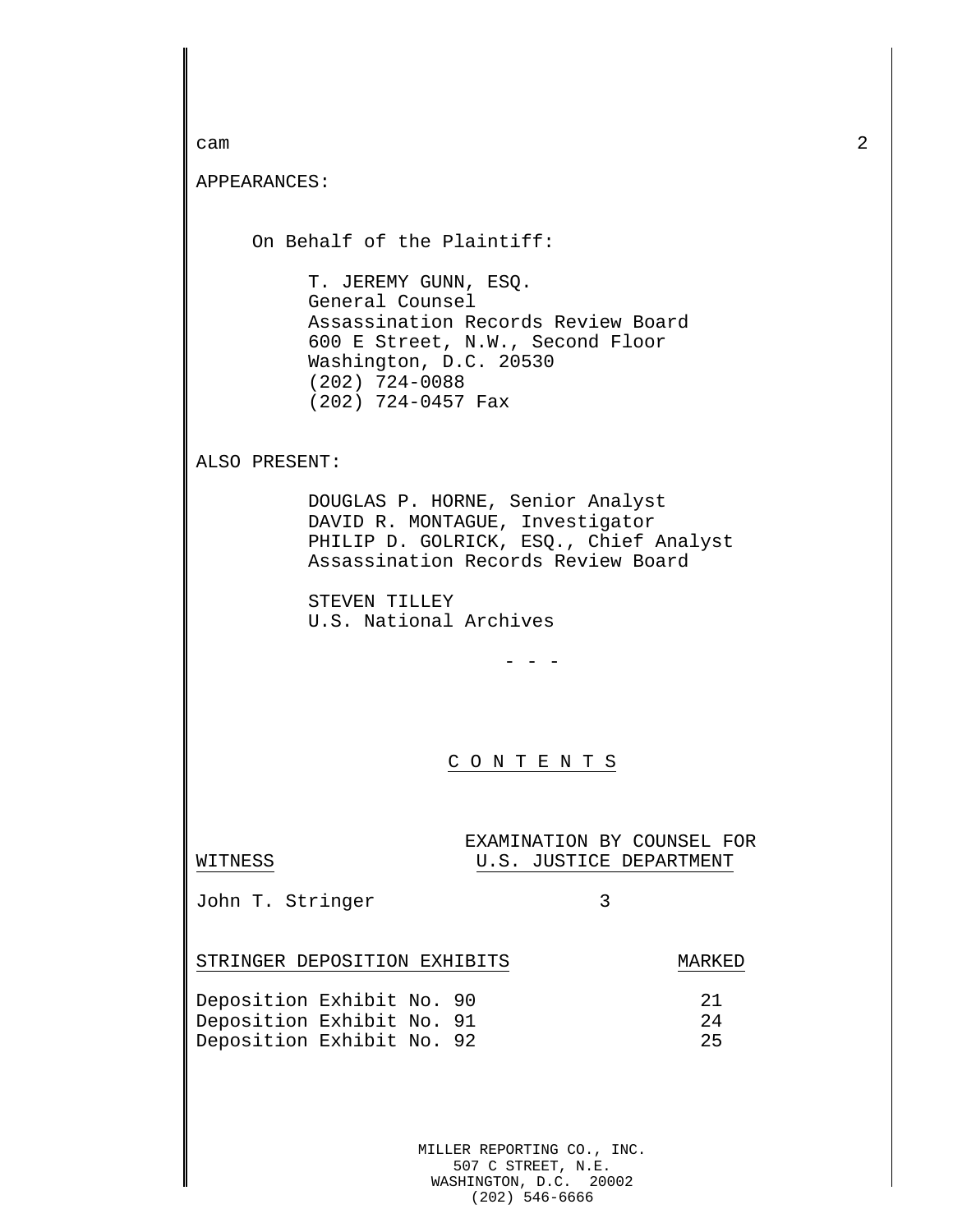[All exhibits retained by Mr. Gunn.]

MILLER REPORTING CO., INC. 507 C STREET, N.E. WASHINGTON, D.C. 20002 (202) 546-6666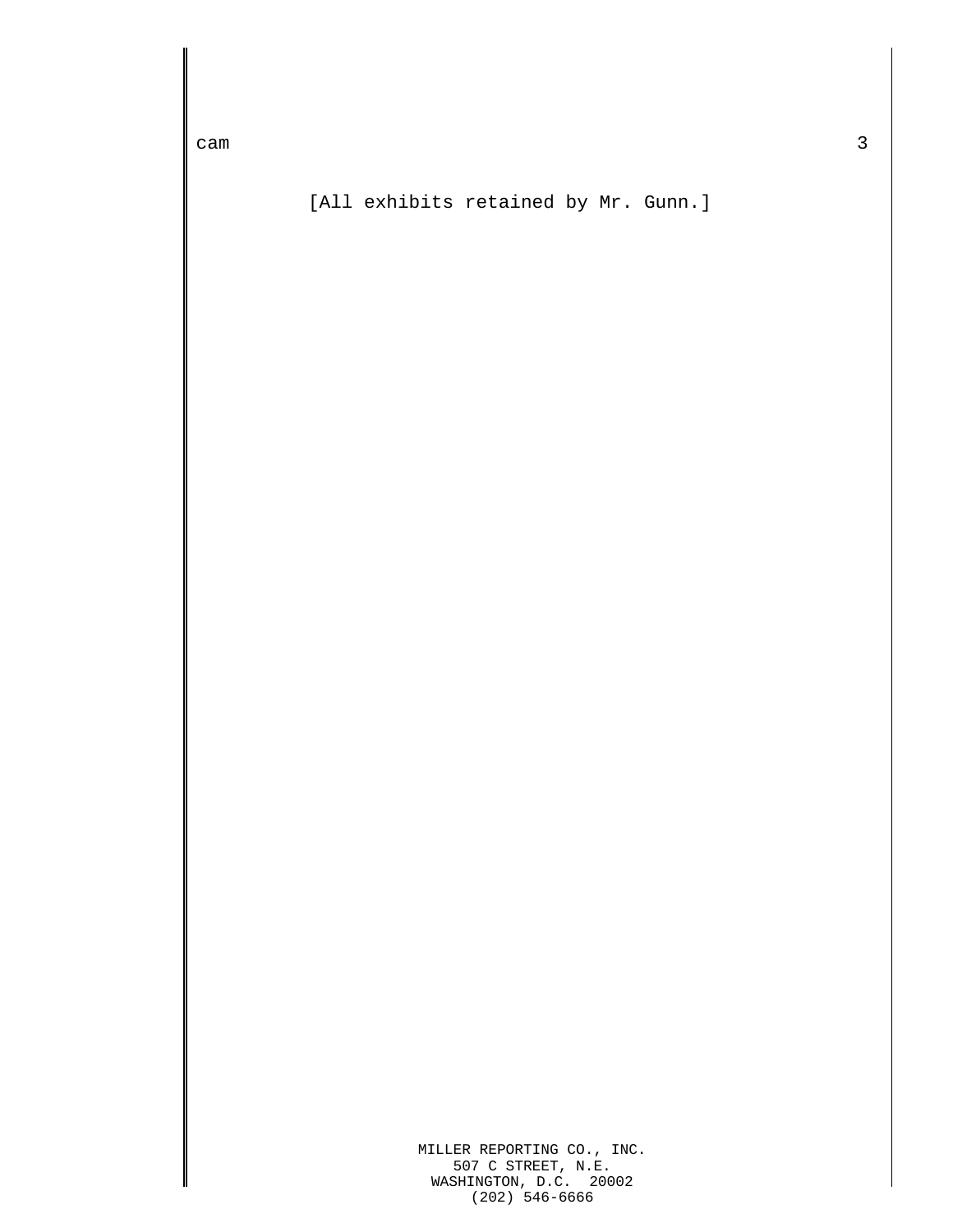## P R O C E E D I N G S

Whereupon,

## JOHN T. STRINGER

was called for examination by counsel for the U.S. Department of Justice and, having been first duly sworn by the notary public, was examined and testified as follows:

> EXAMINATION BY COUNSEL FOR U.S. JUSTICE BY MR. GUNN:

Q Would you state your name for the record, please?

A John Stringer.

Q Mr. Stringer, have you ever had your deposition taken before?

A I have not.

Q As I mentioned to you just before we started the deposition, that I will be asking questions to you in the deposition. All of the answers that you provide will be recorded by the court reporter.

We will send a copy of your transcript as printed to you, to give you the opportunity to make any changes to make the testimony more accurate. And we will then incorporate those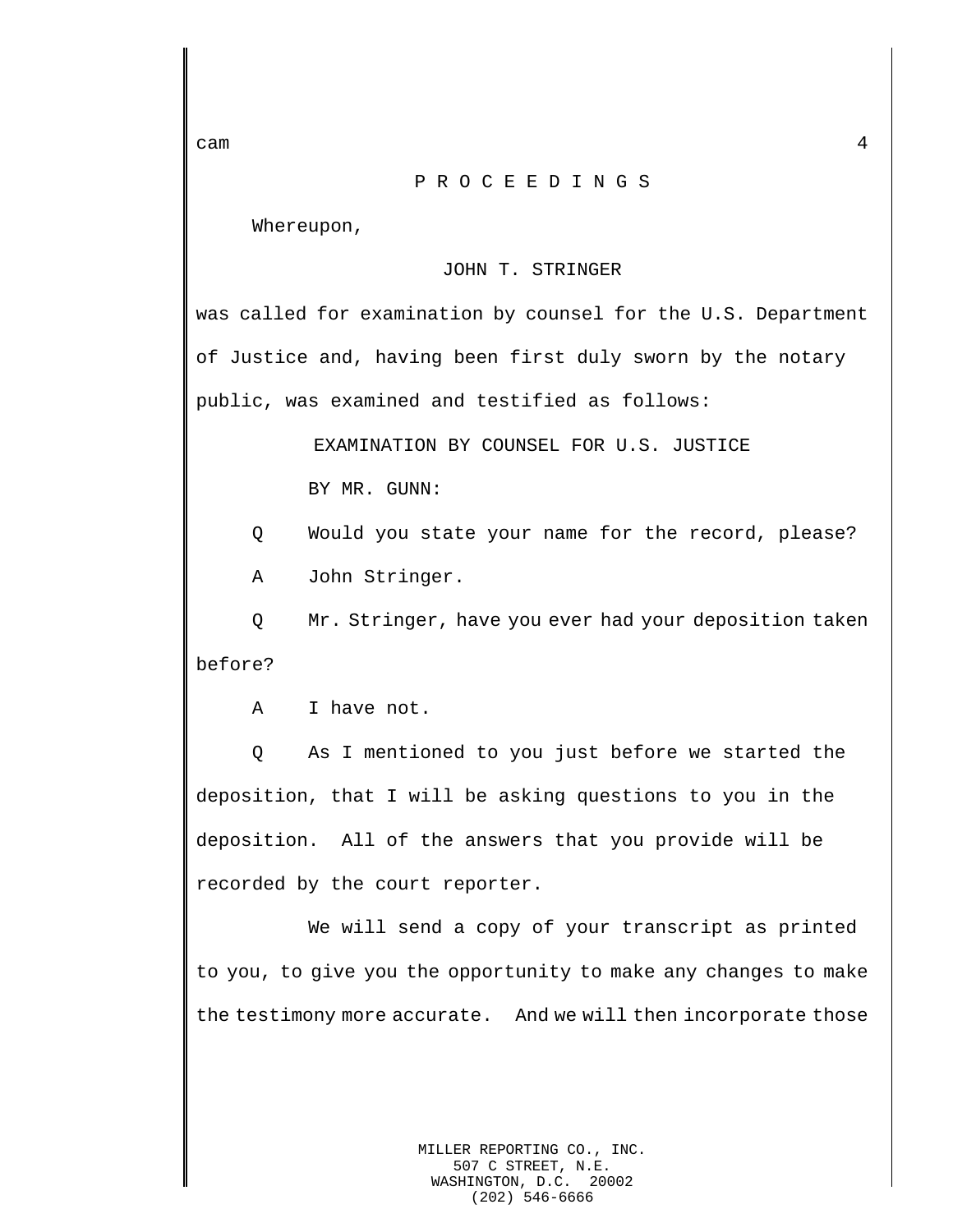changes into the final version of the transcript.

The tape recording that is being made of the deposition will be kept in the Archives, as well as the copy of the transcript before your changes and the copy of the transcript after your changes.

During the course of the deposition, I will be doing my best to ask clear questions to you. If you don't understand the question or it's unclear, don't hesitate to ask me to rephrase the question or restate the question. Anything that's unclear, don't hesitate to stop me. And we can try and do it in some other way.

If you'd like to take a break at any time during the deposition, don't hesitate to say so. And that can easily be accommodated.

Mr. Stringer, you are under oath. And unlike in the telephone conversation that you and I had earlier, federal law pertaining to perjury would apply here. And, so, we ask that you give your best and most honest recollection to the extent that you can.

If you don't recall, then, you should say that you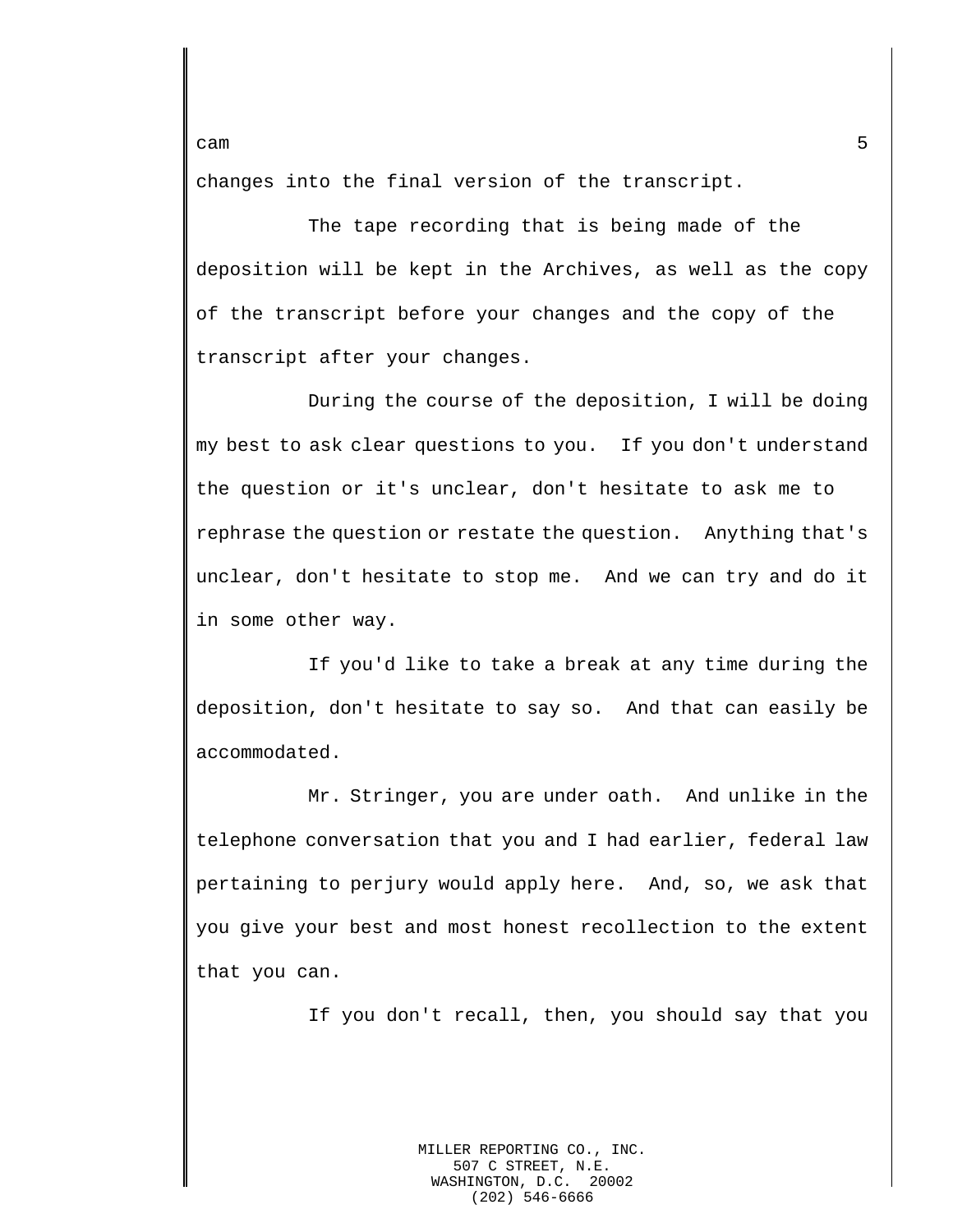don't recall. But it's very important that we get as best a recollection as we can from you. Do you understand what I'm saying?

A Yes.

Q Mr. Stringer, were you present at any time during the autopsy of President Kennedy?

A Yes, I was.

Q What was your role generally at the autopsy?

A I took photographs of the body.

Q Is there any reason today that you would be unable to answer the questions that I'm going to ask you honestly, fully, and accurately?

A No reasons.

Q Were you ever previously under any kind of order or restraint from being able to talk about the autopsy?

A Yes, I was.

Q Can you explain, very briefly, what the nature of the order was or the circumstances that put you under the order?

A Well, I think it was the morning after the autopsy. We were gathered into the commanding officer's office of the

 $c$ am 6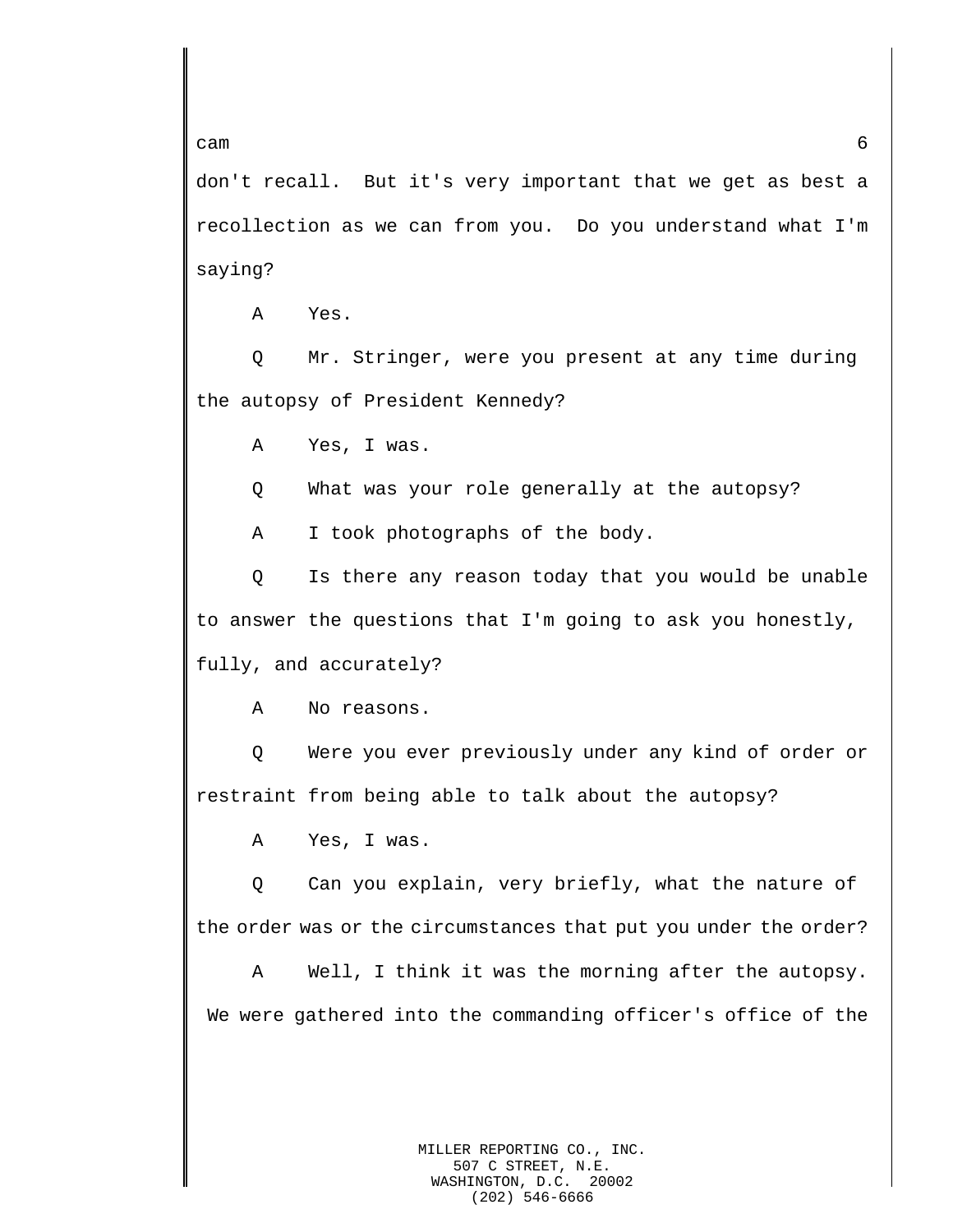Naval Medical School, who through the fear of God and everyone -- and he had a paper that we all had to sign that we would not talk to anyone about what had happened on that particular night.

Q Do you remember the name of the person who gave you the order?

A John Stover.

Q Did he say why you were being put under an order not to discuss the autopsy?

A Not as far as I can recall. He just said that it was a very important thing that we were not to speak to anyone about it.

Q Did he use the term "secret" or "top secret", in terms of the substance of what had happened at the autopsy?

A I think he did.

Q Which term did he use?

A I remember it as "secret". Whether it was "top secret" or not, I don't know.

Q Did Captain Stover say anything about orders coming from the White House?

cam  $\sim$  7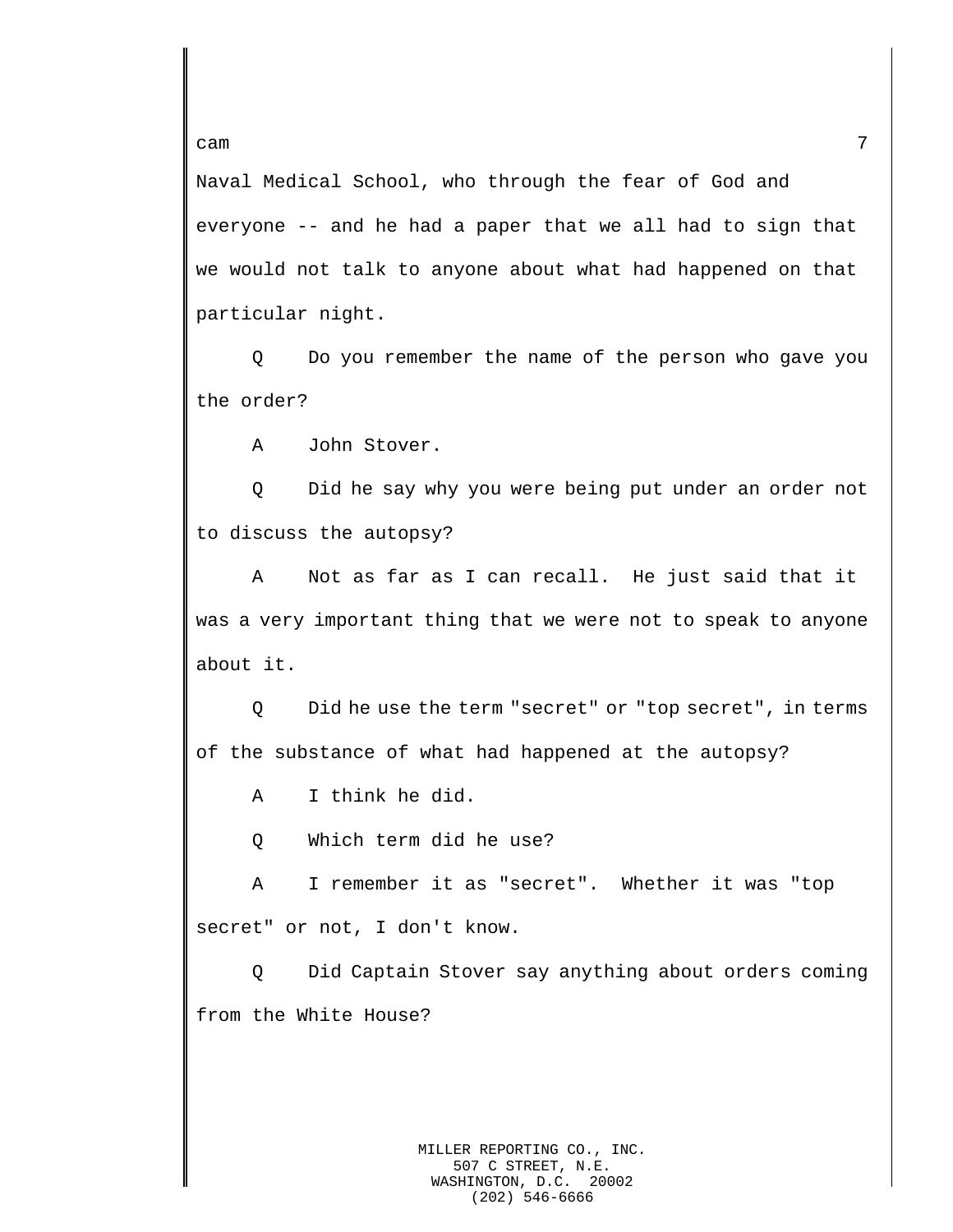A I think he said it was orders from the Surgeon General.

Q Mr. Stringer, have you ever had a security clearance? A Yes, I have.

Q Did you have a security clearance at the time of the autopsy?

A Yes, I did.

Q When is the last time, as best you recall, that you had your security clearance?

A Oh, I don't remember. I don't remember. It was on my card what I was cleared for. I know I had it when I went to Vietnam.

Q When was that?

A It was in '68 or something, I think.

Q Did you ever have access to classified information? A Yes.

Q What was the highest level of security clearance that you had?

A I think it was top secret, I believe.

Q I'll switch the topic a little bit. Mr. Stringer, do you have any records in your possession that relate to the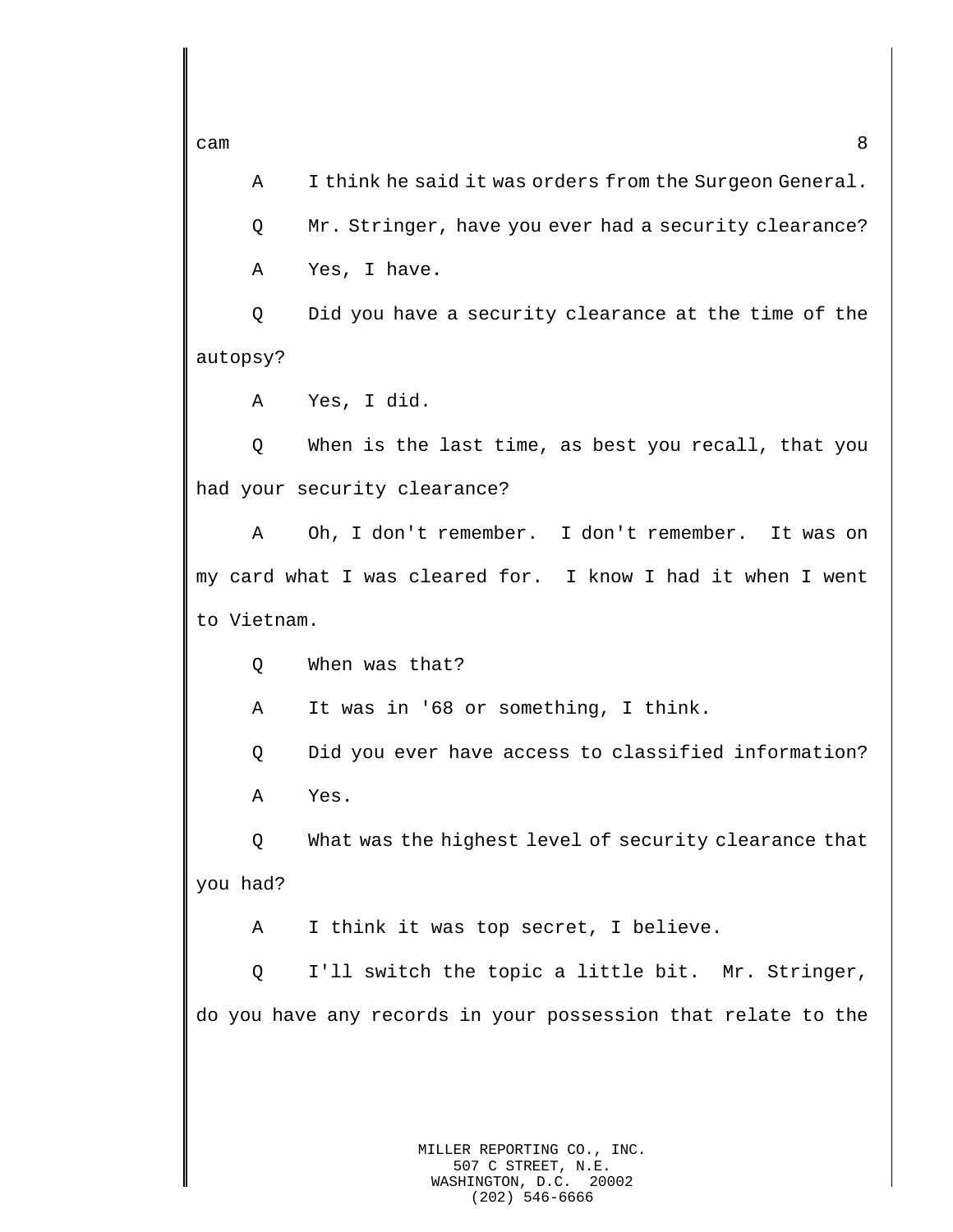cam 3 autopsy of President Kennedy?

A No, I do not. I had a copy of that thing that I had to sign at one time, but I don't know where it is now.

Q When you're referring to the thing that you signed, do you mean --

A From --

Q -- the order from Captain Stover?

A Yes, from Captain Stover.

Q As far as you know, you don't have a copy of that any longer?

A No. I had someone send me some copies of the pictures, which I sent back.

Q Do you remember who it was who sent you a copy of the pictures?

A Livingstone.

Q Was that Harry Livingstone? Does that --

A Yes. They were in black and white.

Q Mr. Stringer, have you spoken to anyone about the fact that you would be having your deposition taken today?

A Only my wife.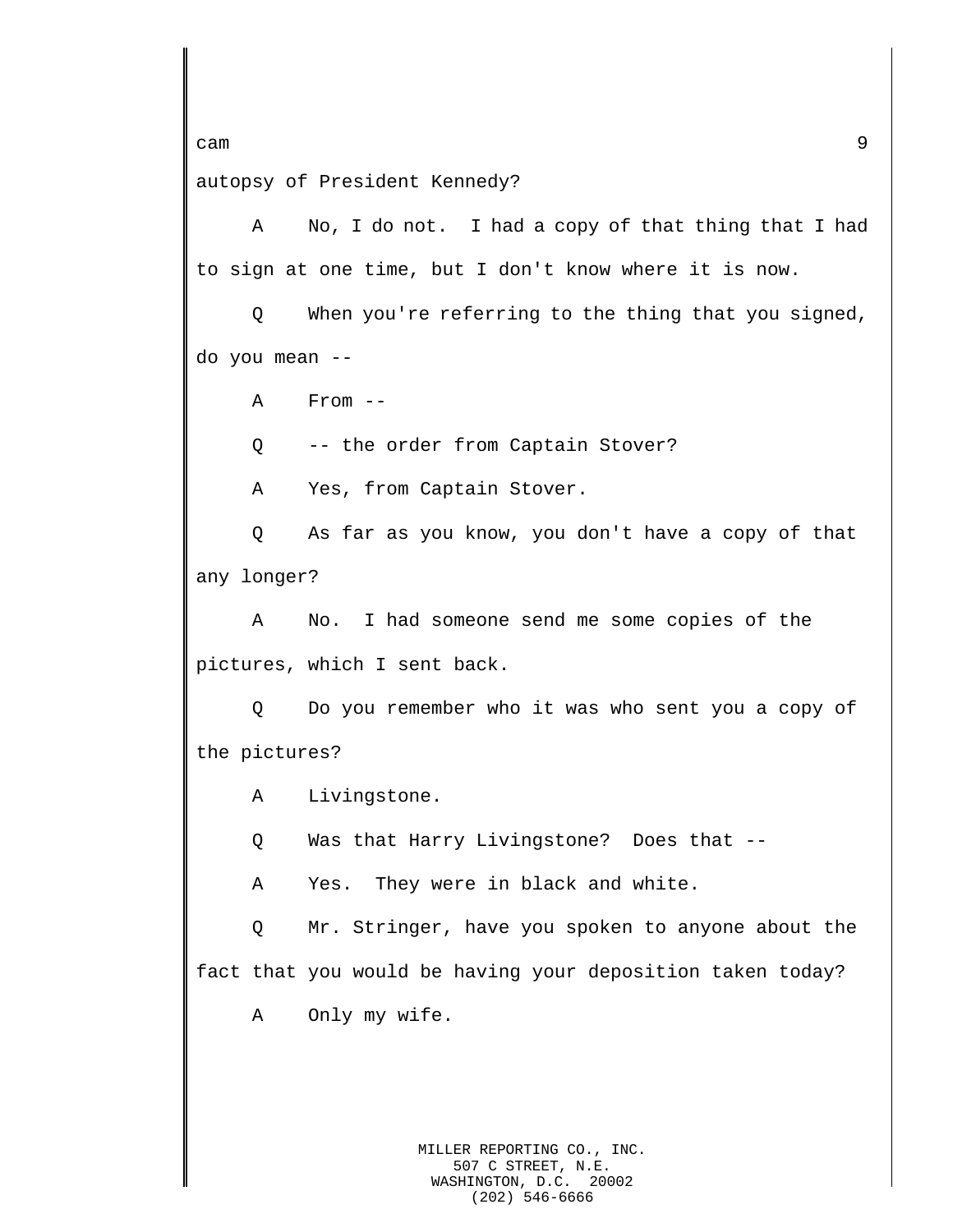Q Would it be fair, then, to say that you didn't speak to anyone, other than your wife, about the substance of the deposition or anything about the autopsy?

A That's correct.

Q Have you ever received any instructions from anyone affiliated with the United States government about statements that you should or should not make regarding the autopsy, other than the order not to discuss the autopsy?

A No. I was -- At one time, I was told that I could talk to a Dr. Lattimer when I was under that order.

Q Do you remember approximately what time that was that you spoke to Mr. Lattimer -- Dr. Lattimer?

A No. It was when I was still in Bethesda. In fact, he came out there to speak to me.

Q It's my understanding that the conversation with Dr. Lattimer took place around 1972. Does that seem generally correct to you, or --

A It could be.

Q After the autopsy, did you ever speak to any of the physicians who were present at the autopsy regarding the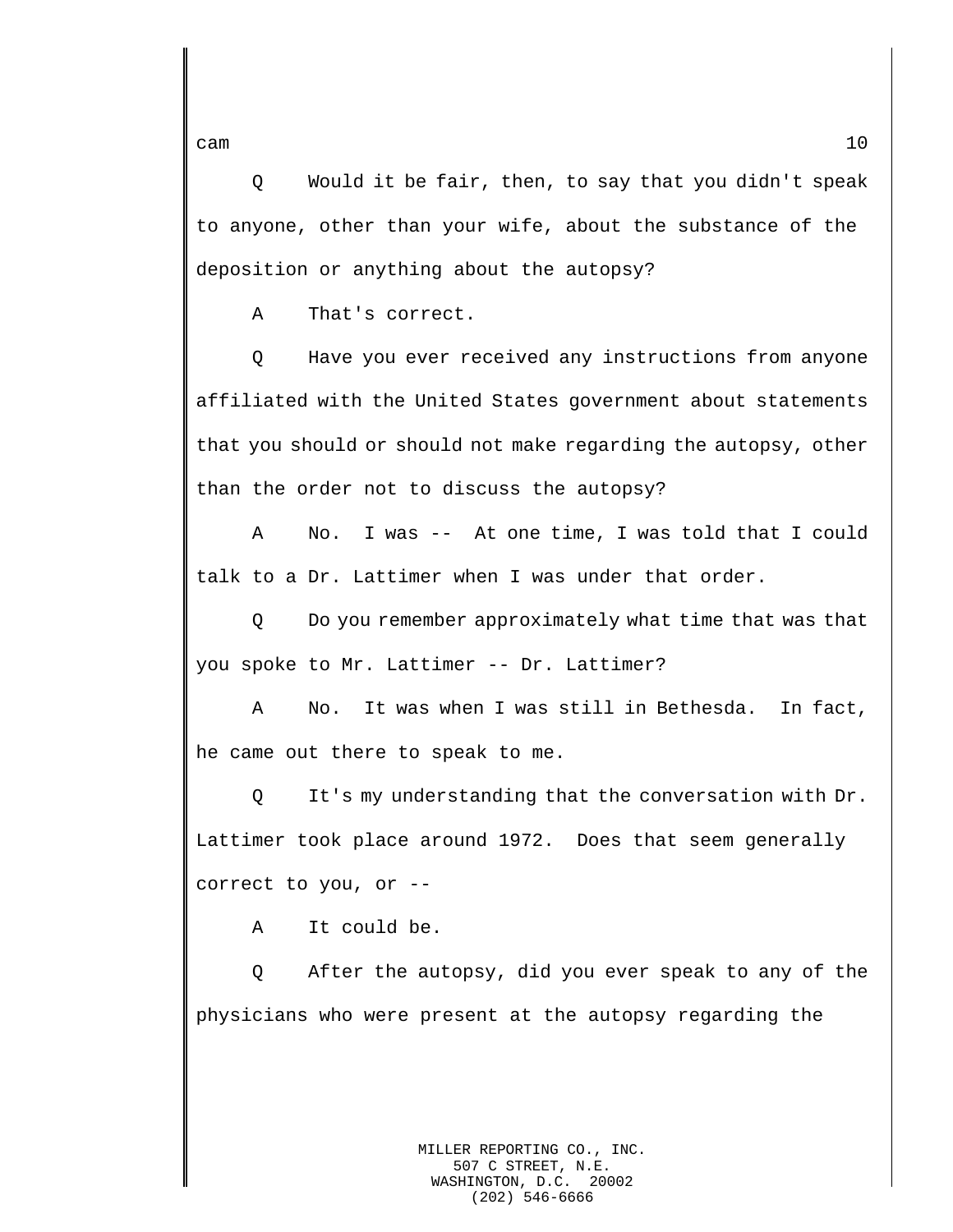cam  $11$ autopsy? A No. I don't think so. Q So, for -- A I can't remember. Q You don't remember, for example, ever speaking to Dr. Humes about the autopsy? A No, I don't think so. Q Do you remember speaking with anyone else who was present at the autopsy, other than the doctors, about the autopsy? A Well, I had a corpsman there, but we never spoke about it. Q Is the corpsman named Mr. Riebe? A Yes, correct. Q When is the last time you saw Mr. Riebe, approximately? A Well, when he graduated from the photo school there. I haven't seen or heard from him since then. And that was -- that was soon after the autopsy, I believe. Q So, that would be the early to mid '60s was the last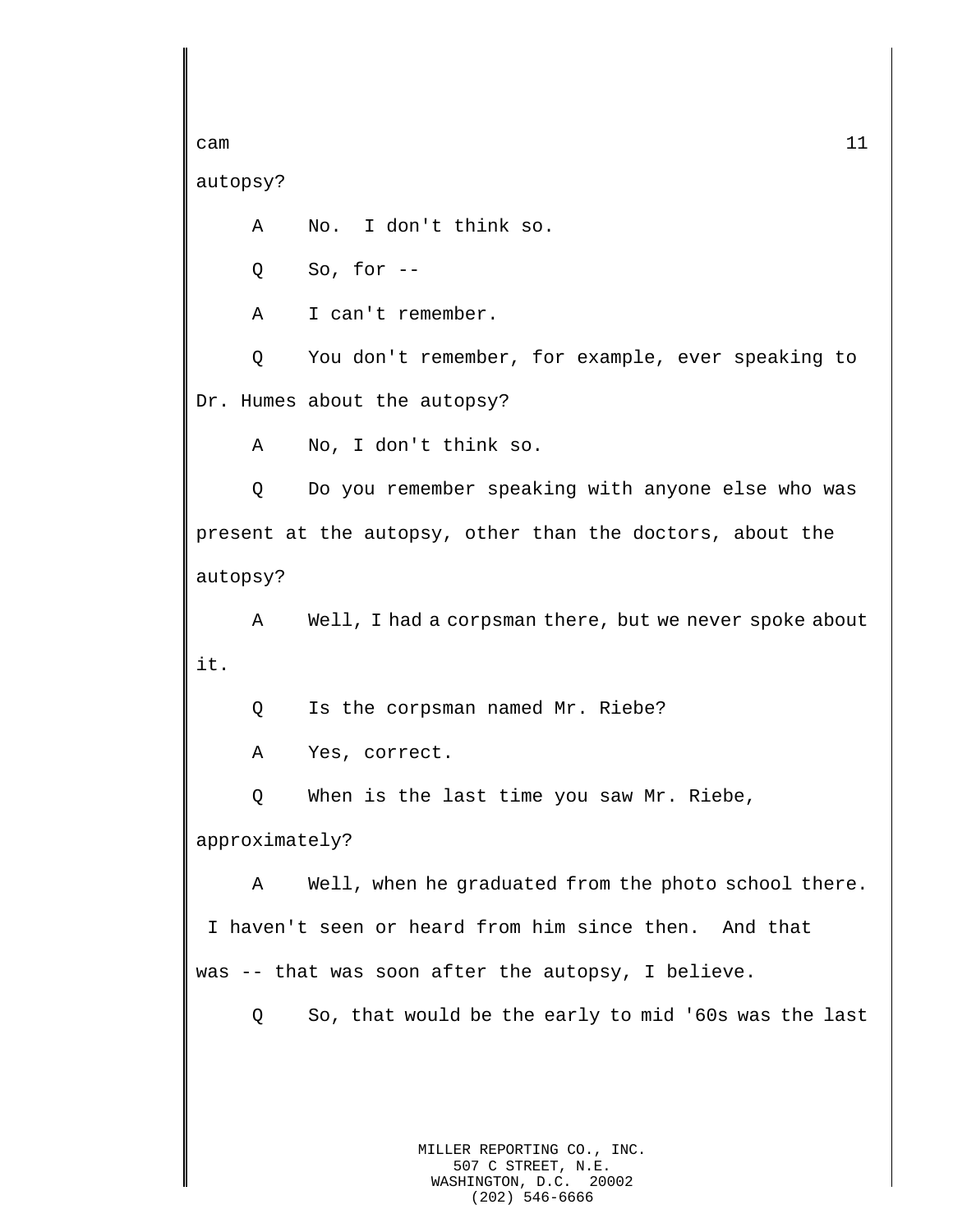time you saw Mr. Riebe; is that correct?

A Yes.

Q Do you recall that you and I had a telephone conversation a few weeks ago?

A Yes.

Q Other than that conversation, I'd like to find out what other times you have spoken to officials of the U.S. government about the autopsy.

And let me go back and ask, did you ever speak to anyone about the autopsy during the time that the Warren Commission was in existence?

A No.

Q So, you then never testified to the Warren Commission?

A No. That's correct.

Q Do you recall that in around 1966 you went to the Archives to review some of the autopsy material?

A Correct.

Q Do you remember speaking with anyone affiliated with the U.S. government about the autopsy between the time of the autopsy and the 1966 inventory?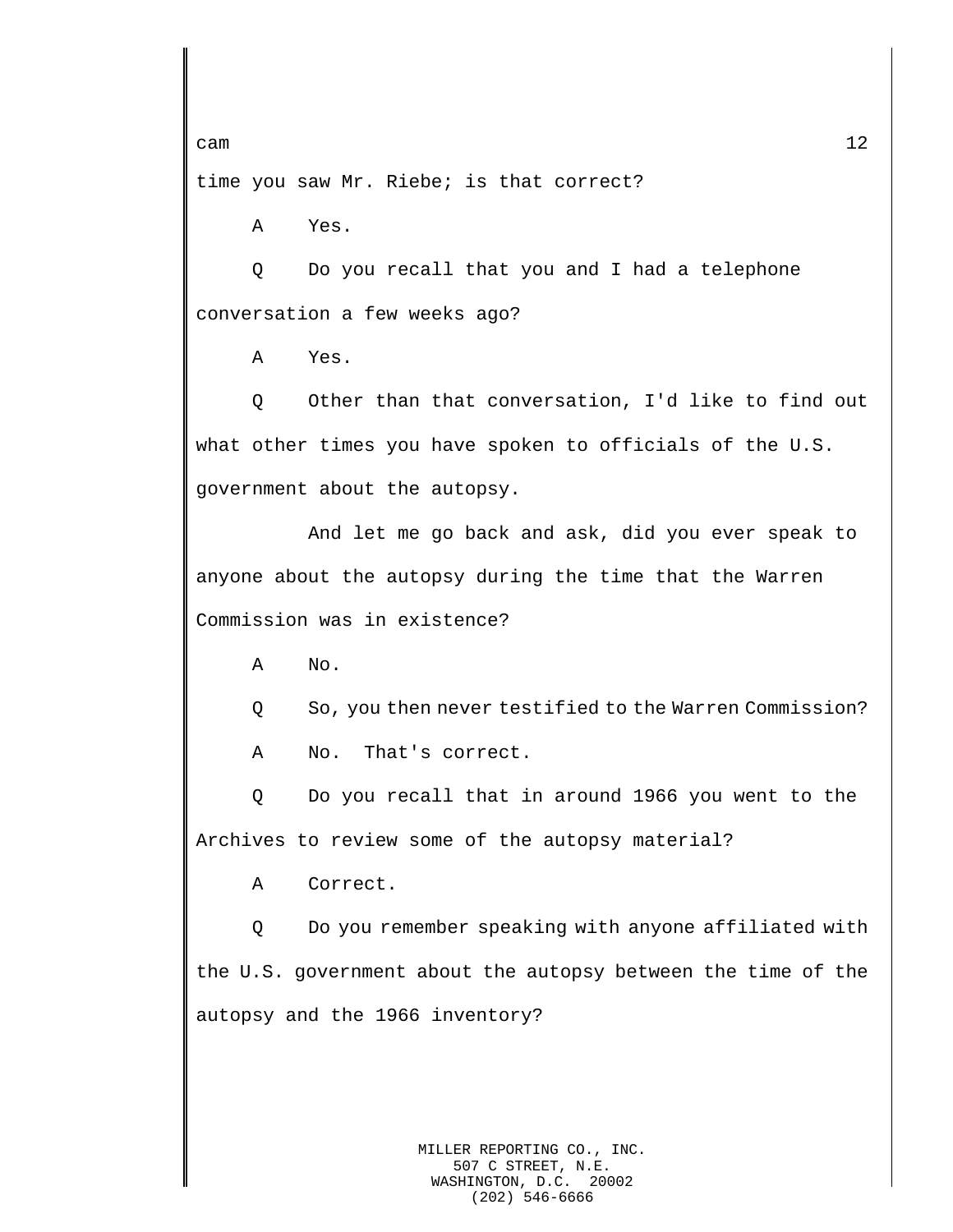A No.

Q After the 1966 inventory, what was the next time that you spoke to anyone affiliated with the U.S. government about the autopsy?

A I don't think I have ever spoken to anyone with the government about it.

Q Do you remember, in the late 1970s, there was a congressional inquiry called the House Select Committee on Assassinations?

A Yes.

Q Do you remember speaking with anyone, by telephone or in person --

A No.

Q -- affiliated with the House Select Committee?

A No.

Q Do you remember speaking with David Lifton -- Let me withdraw that.

Do you recall the name David Lifton?

A Yes, I do.

Q Do you remember speaking with David Lifton at or about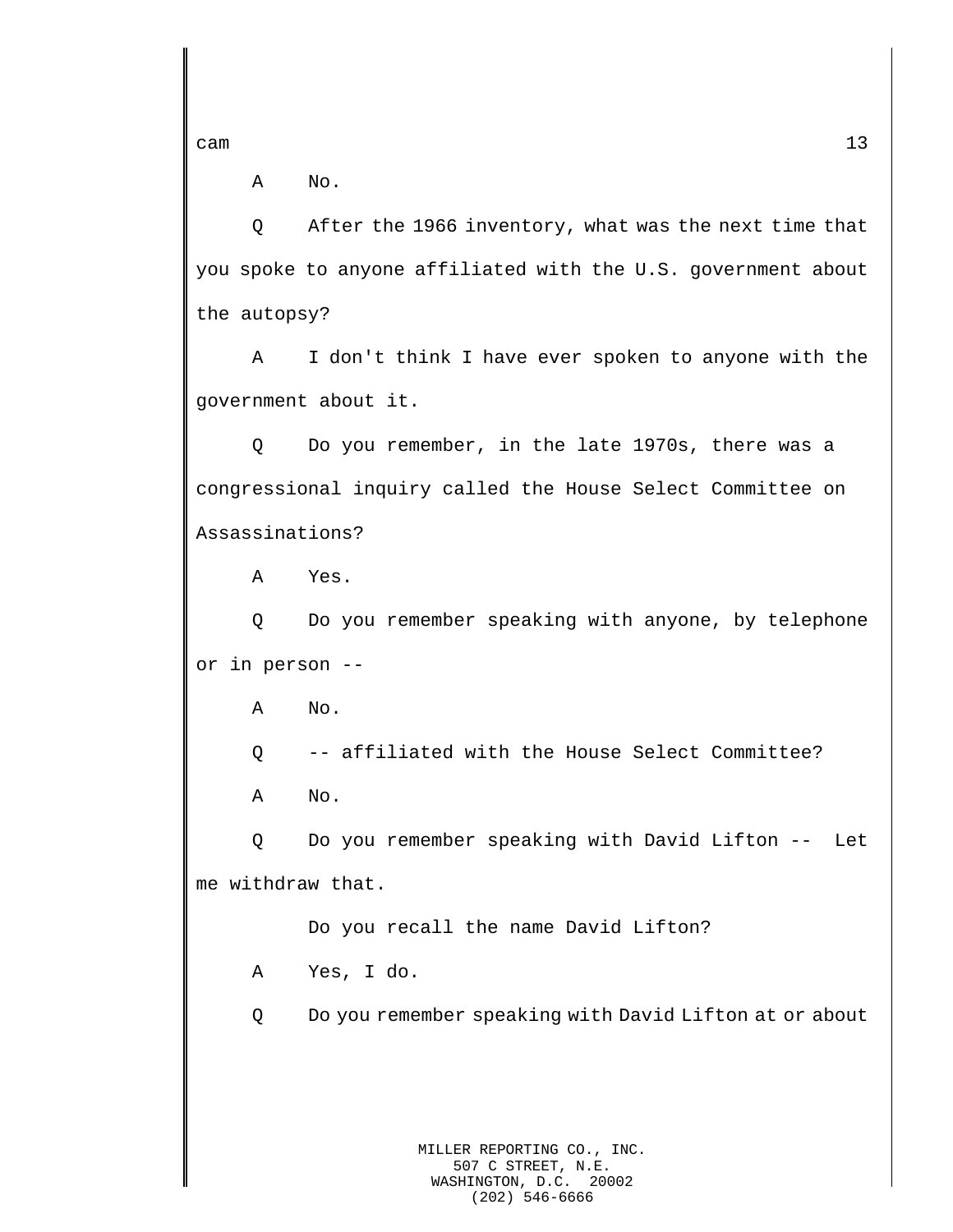the time that you spoke with Dr. Lattimer?

A I don't remember when I spoke to David Lifton.

Q Do you remember speaking with him on the telephone?

A Yes, I do.

Q Mr. Stringer, could we go back and talk about part of your career for a couple of moments?

A Mm-hmm.

Q Did you graduate from college?

A No. I went to Maryland University.

Q You never received a degree from Maryland?

A No. That's correct.

Q What subjects did you study at the University of Maryland?

A I was in pre-med for a year, and then I went to the medical school and took medical drawing and photography.

Q Can you tell me what kinds of courses you would study for medical drawing and photography?

A Well, it was a course there. It was called Art As Applied To Medicine. And they had regular courses in drawing, and photography, and motion pictures. It was headed by a Dr.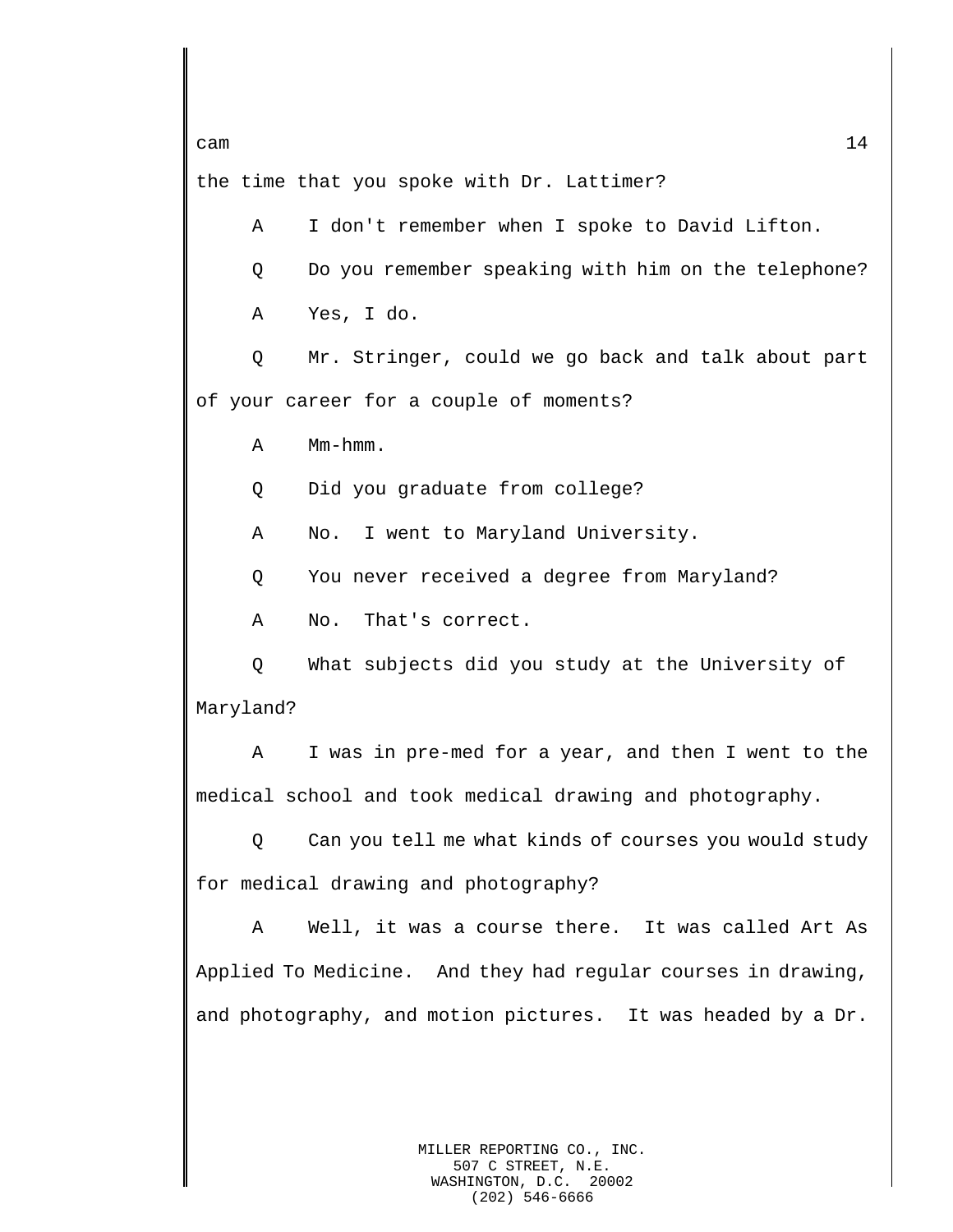Clark. I was there for three years.

Q Just in a very general way, how many courses would you estimate that you took in medical illustration?

A Well, the first time -- the first year, I took gross anatomy with the medical students. We were on a cadaver. And after that, we went in to drawing -- in to basic drawing, and then in to medical drawing.

Then we went in to the photography, and making of slides and photographs in the operating room, and in the laboratory, and on patients pre- and post-operative.

Q During these courses, did you become quite familiar with terms of anatomy?

A Yes.

Q And did you obtain competence in medical illustration?

A Yes.

Q Could you tell me, just in a very general way, what medical photography is?

A Well, it's the illustration of medical cases, preand post-operative, for the teaching of doctors and -- not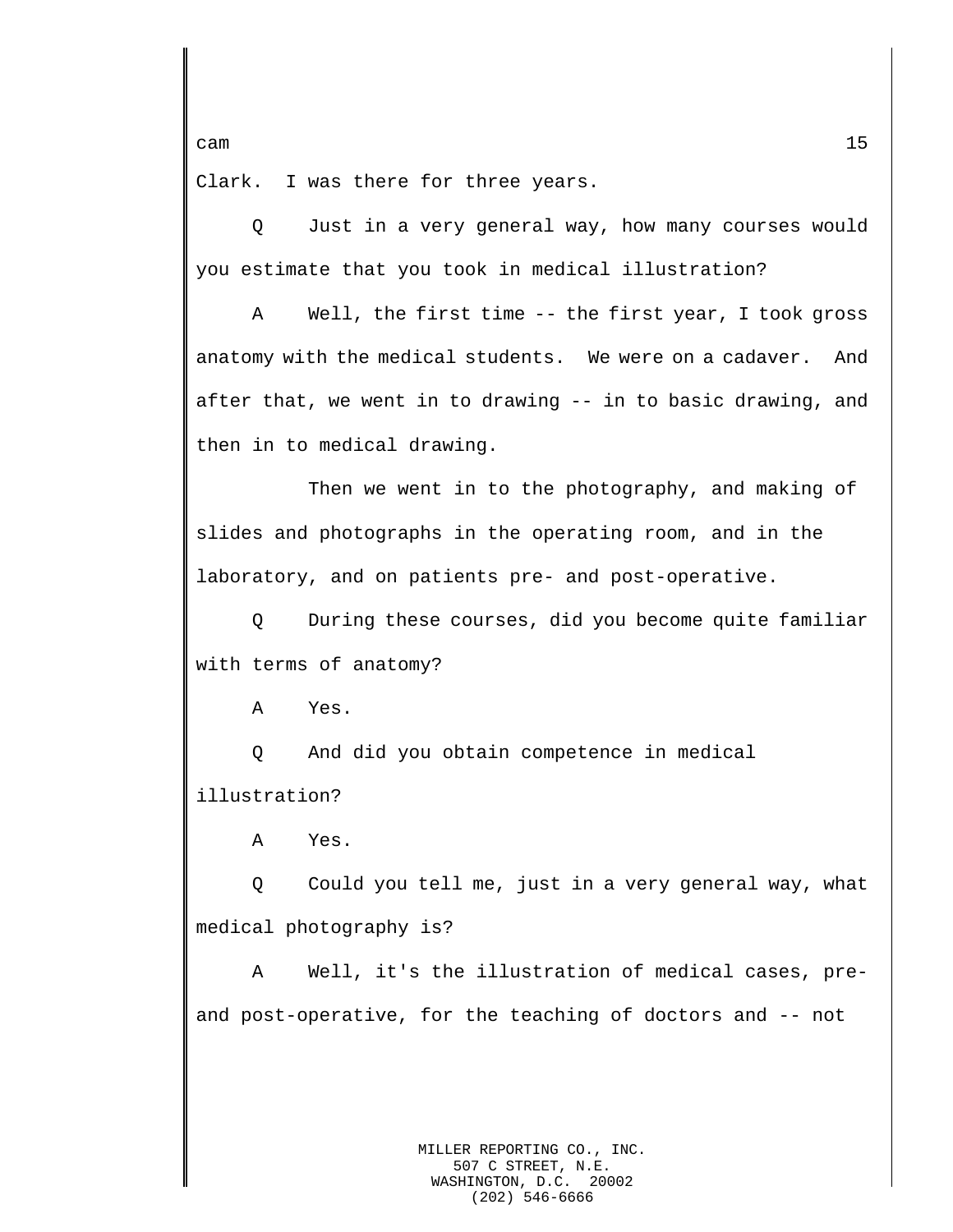teaching, but to make a medical record of the patients, and also for teaching of doctors.

Q Does medical photography involve autopsy photography, as well?

A Yes, it does.

Q Other than the subject matter, which would be presumably closeups of portions of the human anatomy, how does the technical training for medical photography differ from other forms of photography?

A Well, basically, all of the photography is the same, but you have different uses. In medicine, you have to show the defect. In portrait photography, you get away from the defects.

Q Other than your training at the University of Maryland, did you have any other formal training in either medical illustration or medical photography?

A No.

Q What kinds of skills would you say would be required for a person to be a competent professional medical photographer?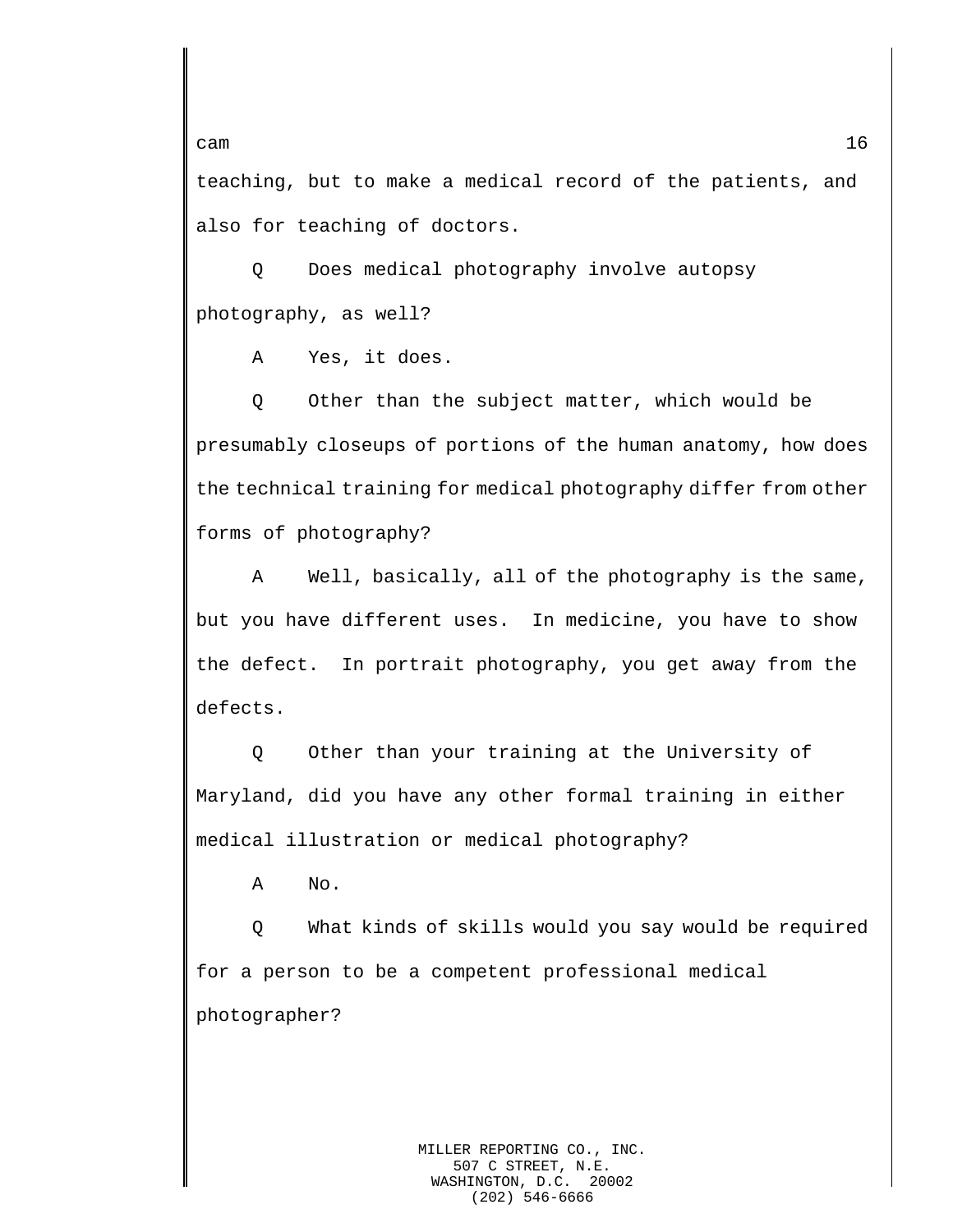A Well, you have to be able to take the blood and the guts. And, basically, that's about it, I think.

Q That would be the only kind of specialty that you would need for medical photography?

A Oh, no. Well, you have to be competent as a photographer.

Q After you attended the University of Maryland, what is the first position that you had in the area of medical photography?

A I went to -- it was Milwaukee, Wisconsin, to Columbia Hospital there, and set up a medical art and photo lab there. And that was in 1941, I think.

Q Was the Columbia Hospital affiliated with the U.S. government in any way?

A No, it was not.

Q So, you were a civilian at that time?

A That's correct.

Q What was your next position after the Columbia Hospital?

A After that, I joined the Navy.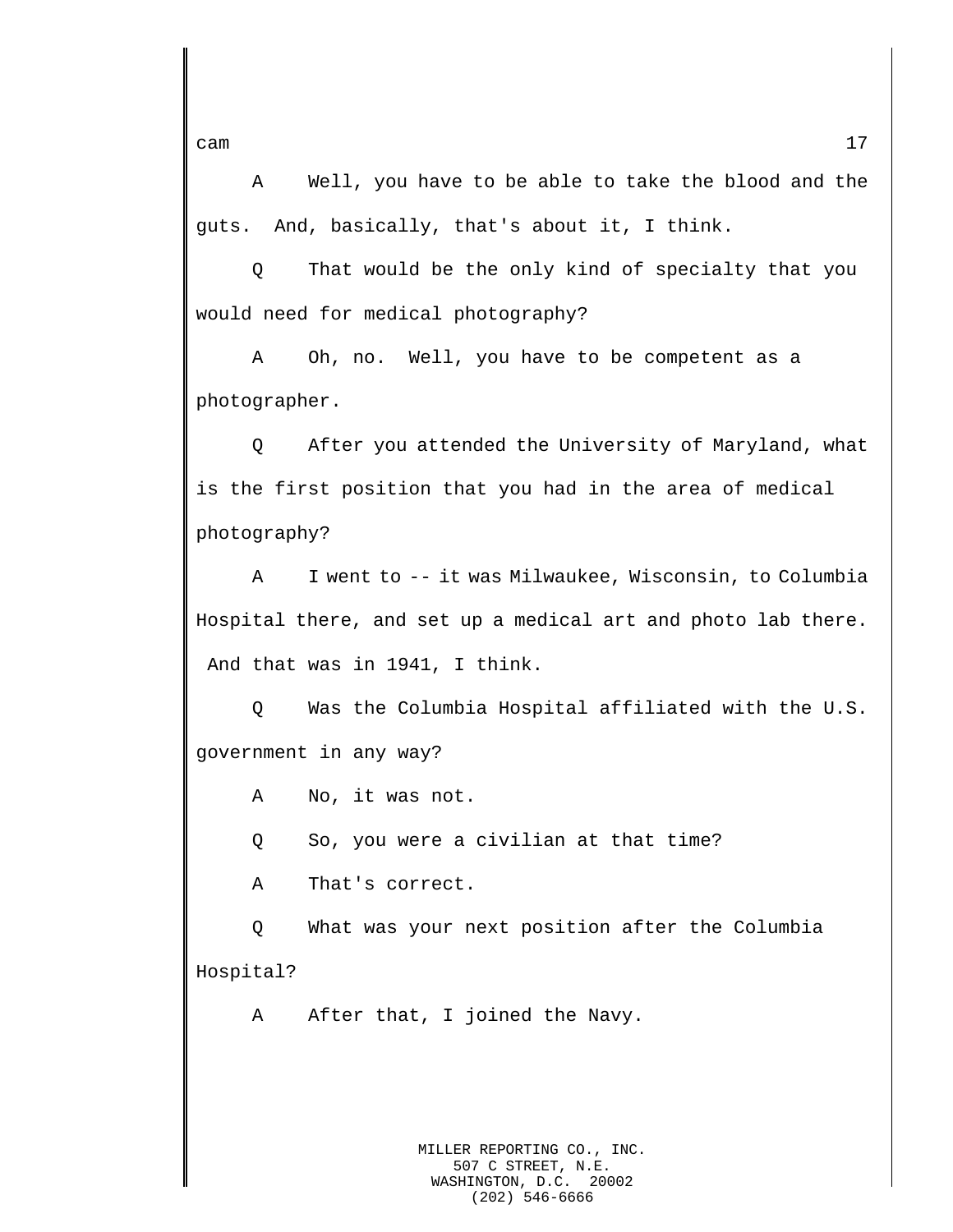cam  $18$ Q Were you a medical photographer at the time that you joined the Navy? A Yes, in art and photography. Q Art and photography? A Mm-hmm. Q Is that around 1941? A No, in '42. It think it was October of '42. Q How long were you in the Navy? A I was in the Navy till '49, I think it was. Then I got out and became a civilian, as the director of medical photography. Q Now, is that at Bethesda? A Yes; correct. At the Naval Medical School. Q During the period 1942 to 1949, was your work in the area of medical photography -- A Yes, I was -- Q -- and illustration? A I was officer in charge of medical photography. Q Where were you in charge of medical photography? A At Bethesda. Before that, I was in San Diego. I

> MILLER REPORTING CO., INC. 507 C STREET, N.E. WASHINGTON, D.C. 20002 (202) 546-6666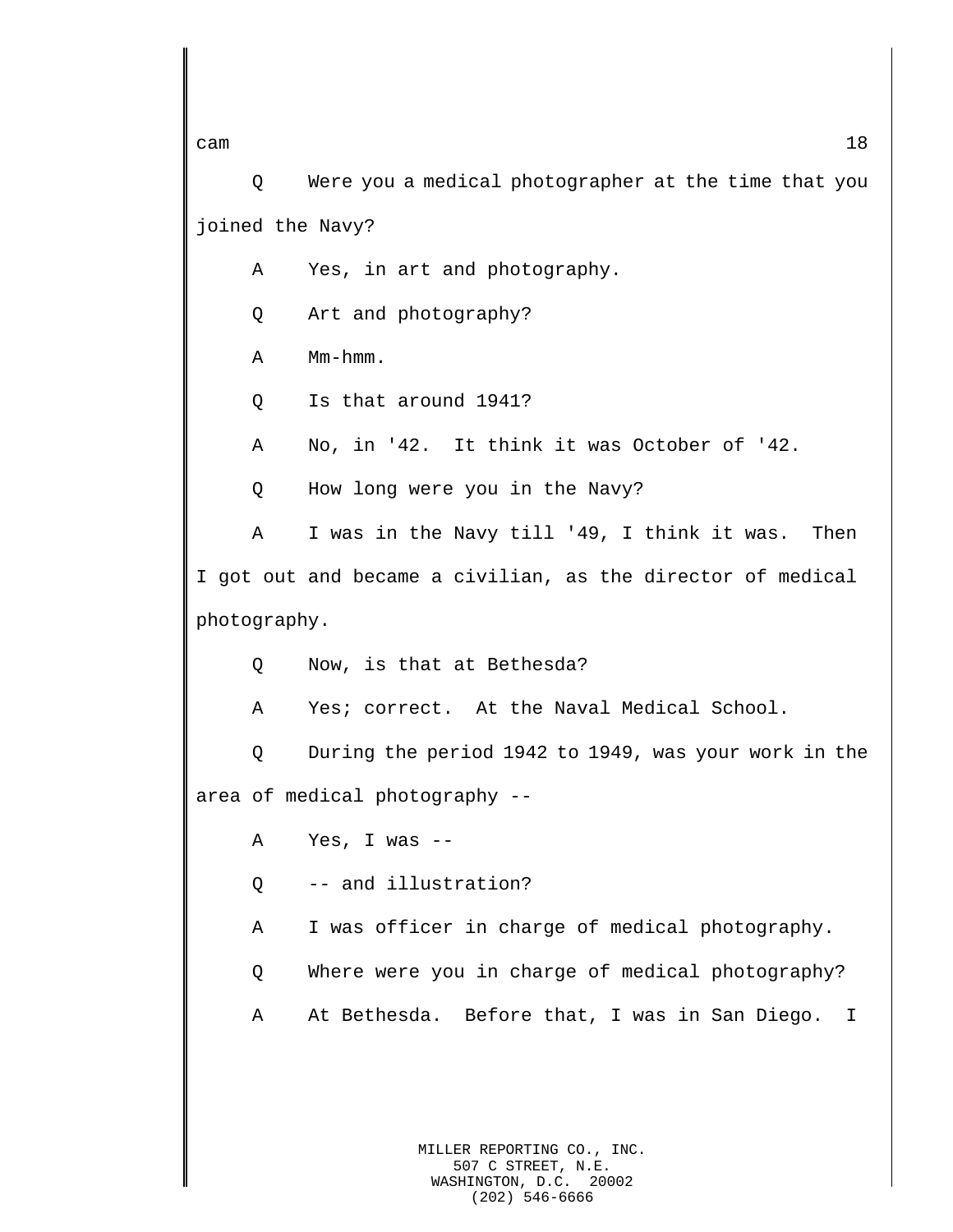first came in the Navy, and went to Bethesda. I was there for almost a year. Then I went to San Diego, and set up a lab out there.

Q As of 1949, did the Navy have any photography school -- medical photography schools, other than at the Bethesda Naval Medical School?

A No, they did not.

Q So, then, you were the director of medical photography at the only --

A Yes.

Q -- facility that the Navy had for teaching medical photography?

A That's correct.

Q Did you, yourself, teach photography?

A Yes.

Q How long did you teach photography?

A Well, from the time I was there till the time I retired.

Q When did you retire?

A In '74. In February of '74. We also had chiefs there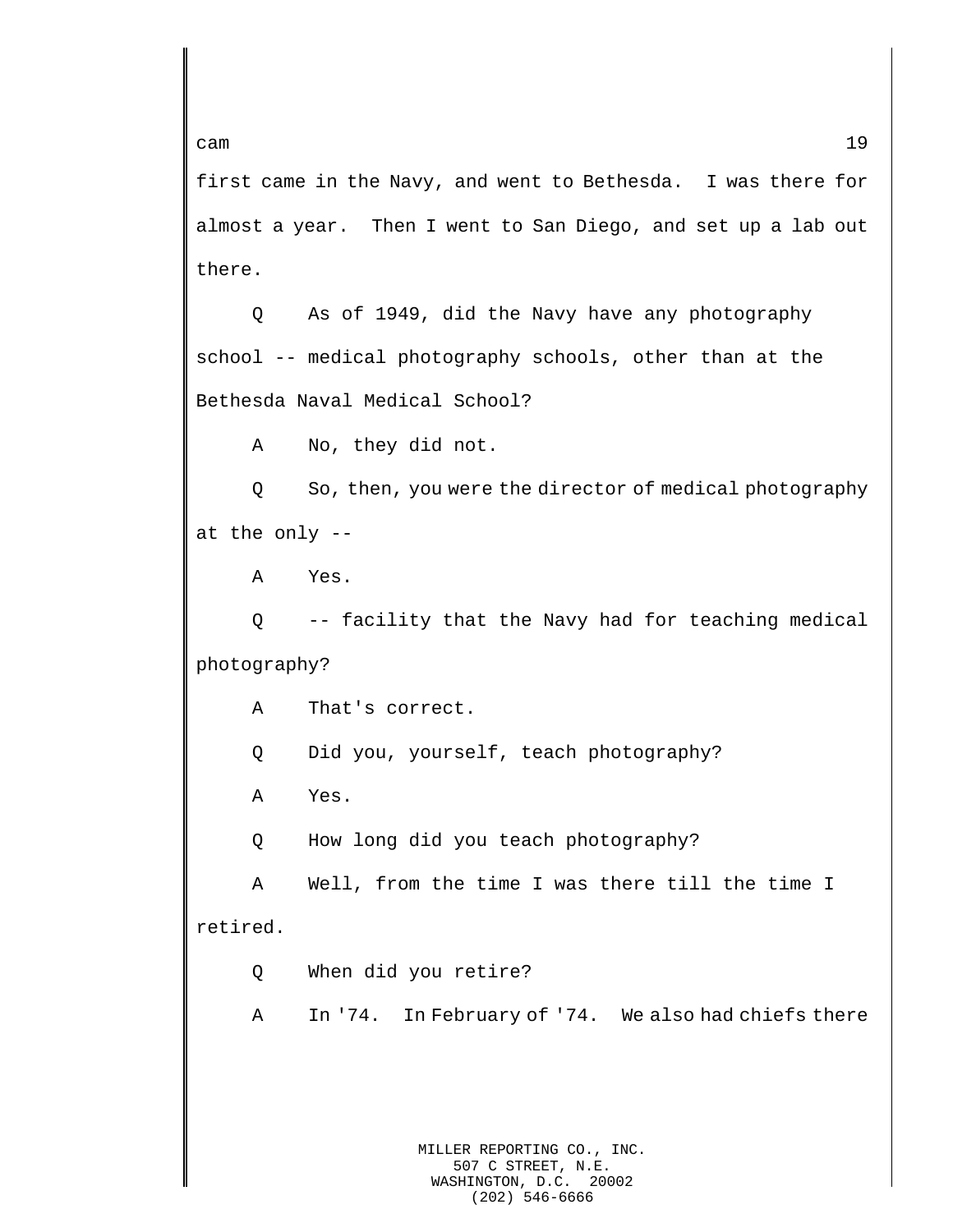that were also teaching. I was the director of them.

Q Do you have -- or could you give me a rough estimate of how many students you taught during the time you were at Bethesda?

A There was an average of four every six months, and sometimes there were seven. So, you go with that by about 30 years.

Q What other duties did you have as the director of medical photography, in addition to teaching courses?

A At Bethesda?

Q At Bethesda.

A Well, I was on a inventory committee, and just collateral duties that came up. But, basically, it was in charge of the photo lab.

Q Did you have any responsibility for taking autopsy photographs during the time that you were the director of medical photography?

A Yes.

Q Approximately, how many autopsies did you photograph a year?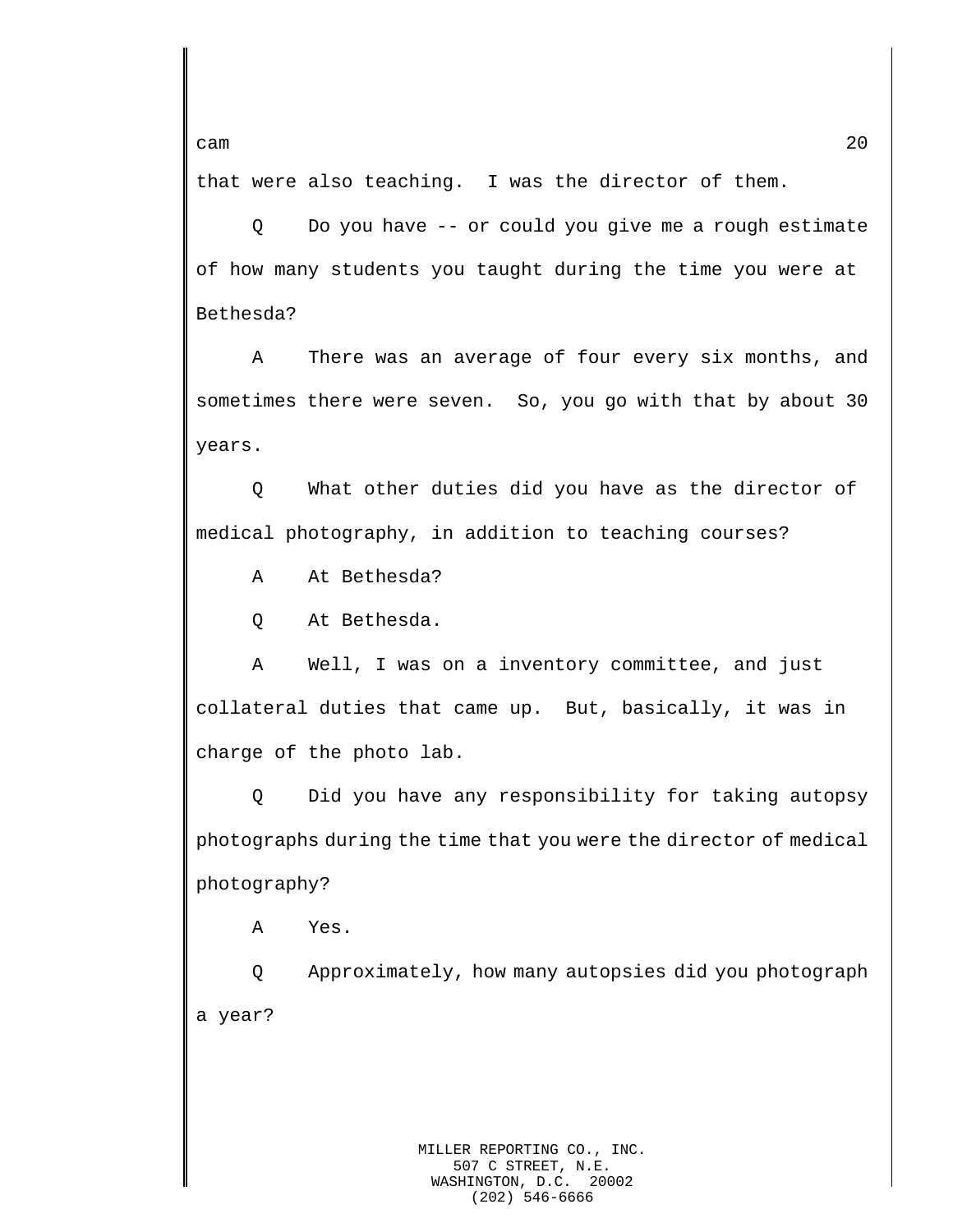A I don't know. Maybe -- It would all depend upon the case. If it was important, then they -- then it was photographed. I didn't do it all this time. We sent down a corpsman to do it. And it would maybe average one a week, I guess.

Q Would it be fair to say, then, that you had a significant amount of experience in autopsy photography as of 1963?

A Yes.

Q Do you know if anyone in the Navy who had more experience with autopsy photography than you did, as of 1963?

A Not as far as I can know.

Q Mr. Stringer, have you ever received any citations or awards for quality of your photography?

A Well, for -- I mean, just letters of commendation. And when I retired, I got a pin -- or whatever it was -- for outstanding service or something.

Q Mr. Stringer, during the course of the deposition, I'm going to show you certain exhibits that I'd like to ask you some questions about.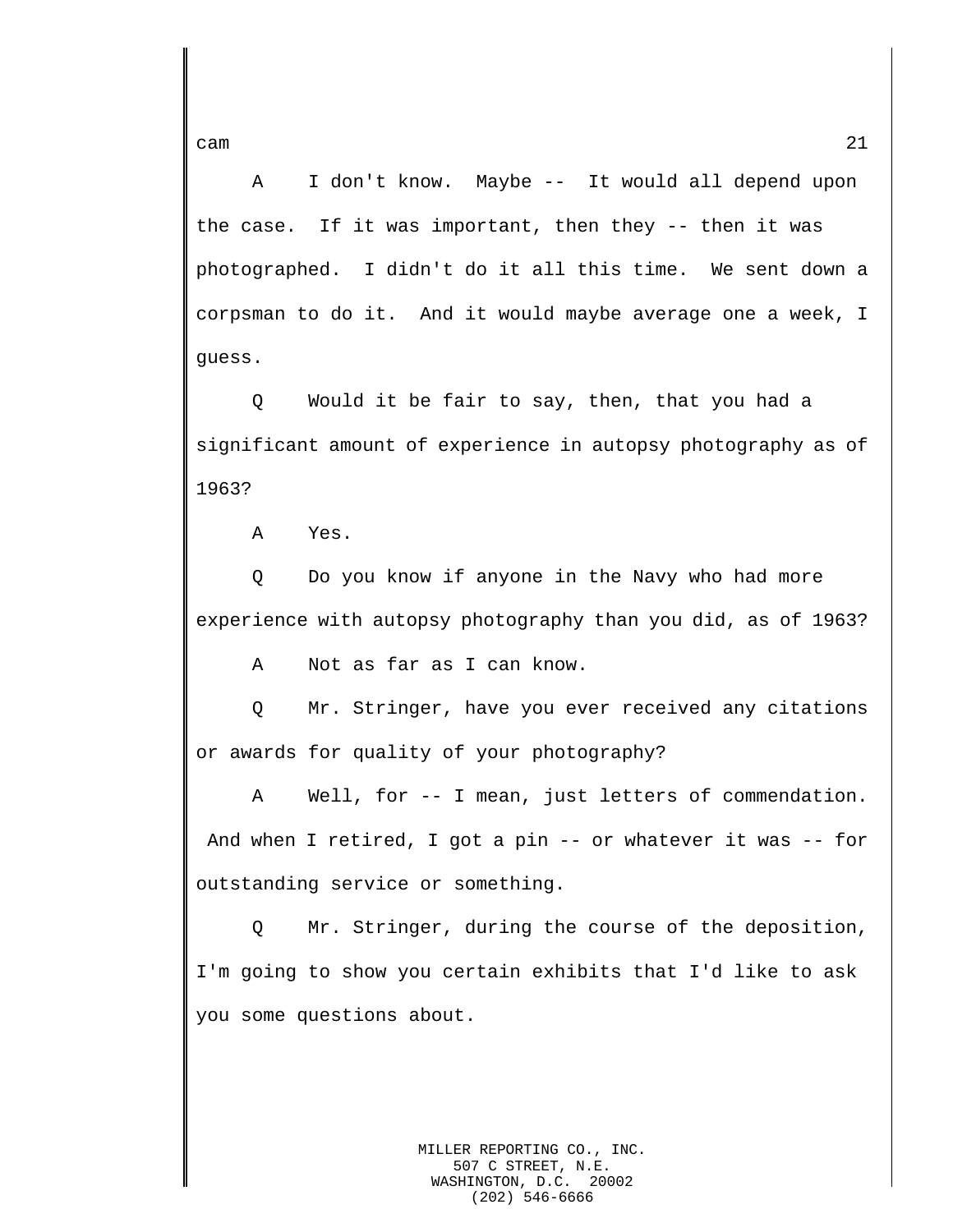The numbering of the exhibits corresponds not to simply the deposition that we're doing today, but to other depositions. So, the numbers will not appear to you to be in any kind of sequence.

> [Deposition Exhibit No. 90 marked for identification.]

BY MR. GUNN:

Q The first one I'd like to show you is number MD 90. And I'd like to ask you if you have previously seen that document?

MR. GUNN: I will state for the record that it's a document that appears on its face to have been dated May 2nd, 1957. And it is marked Exhibit MD 90 for this deposition.

> THE WITNESS: It brings back a lot of memories. BY MR. GUNN:

- Q Do you remember having seen this document before?
- A No, I have not. I don't remember seeing it.
- Q Do you know who R.C. Richardson is?
- A No, I don't remember him. No.
- Q I'd like to read one portion of this, and then ask

MILLER REPORTING CO., INC. 507 C STREET, N.E. WASHINGTON, D.C. 20002 (202) 546-6666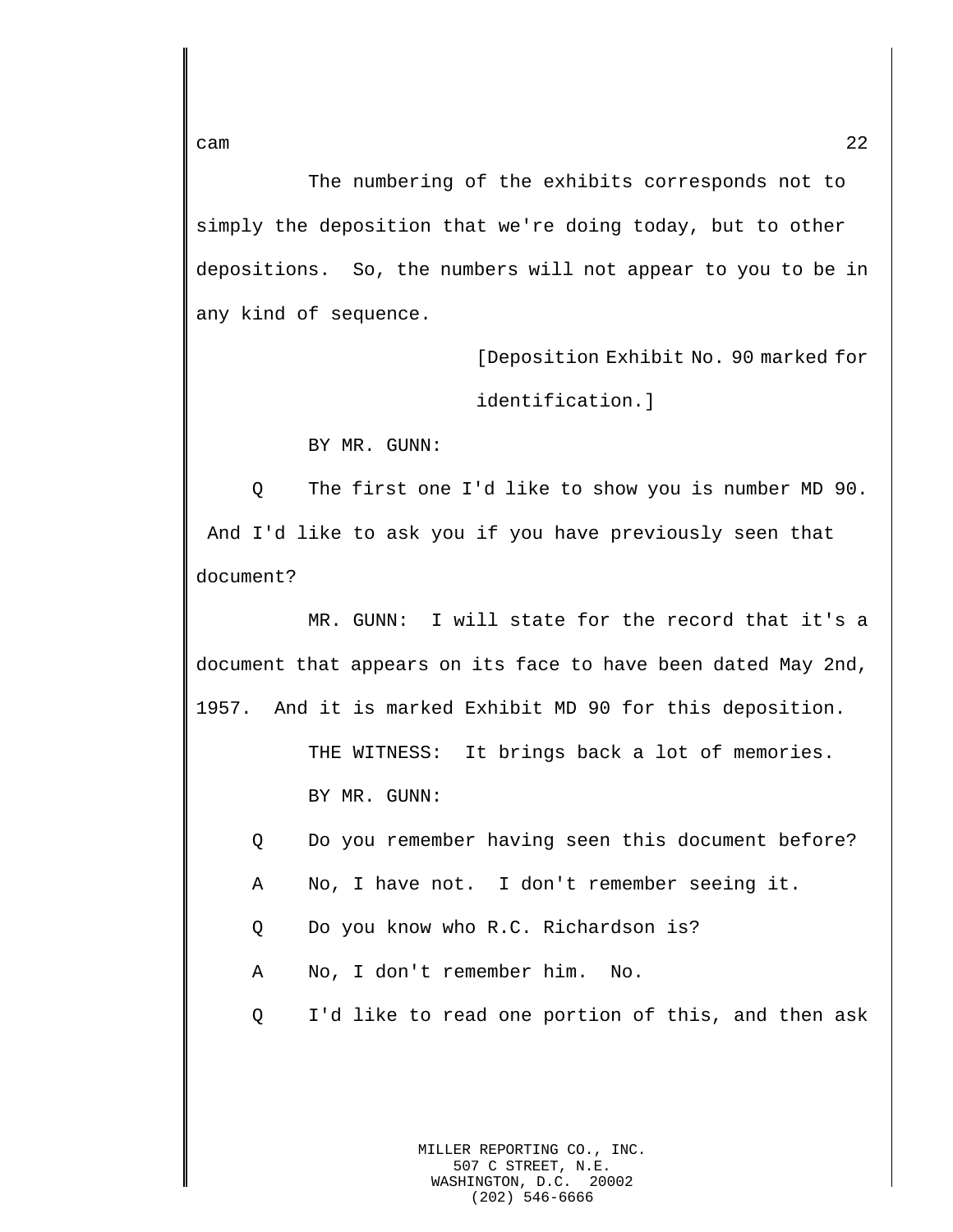you about whether this is a reasonably accurate description of the kind of work that you do. And the portion I'll be reading is the last third of the very first paragraph on the first page, beginning:

"In addition, since the field of color photography is an ever-changing science, it is necessary for Mr. Stringer to carry on a continuous training and research program, in order to keep the medical photography school abreast of the most advanced photographic procedures. His photographs of the various anatomical structures of the human body, body cavities, as well as fundus lesions of the human eye are outstanding examples of the photographer's art. Much of the photographic work required in compiling Volumes 1 and 2 of the Color Atlas of Pathology was accomplished by the medical photography department under the supervision of Mr. Stringer, and he is given credit for this work in the forward of Volume 2, which, together with Volume 1, are unique in the field of pathology."

Just a couple of questions, if I could, about that passage.

Would you say that it would be accurate that it's

MILLER REPORTING CO., INC. 507 C STREET, N.E.<br>SHINGTON, D.C. 20002 WASHINGTON, D.C. (202) 546-6666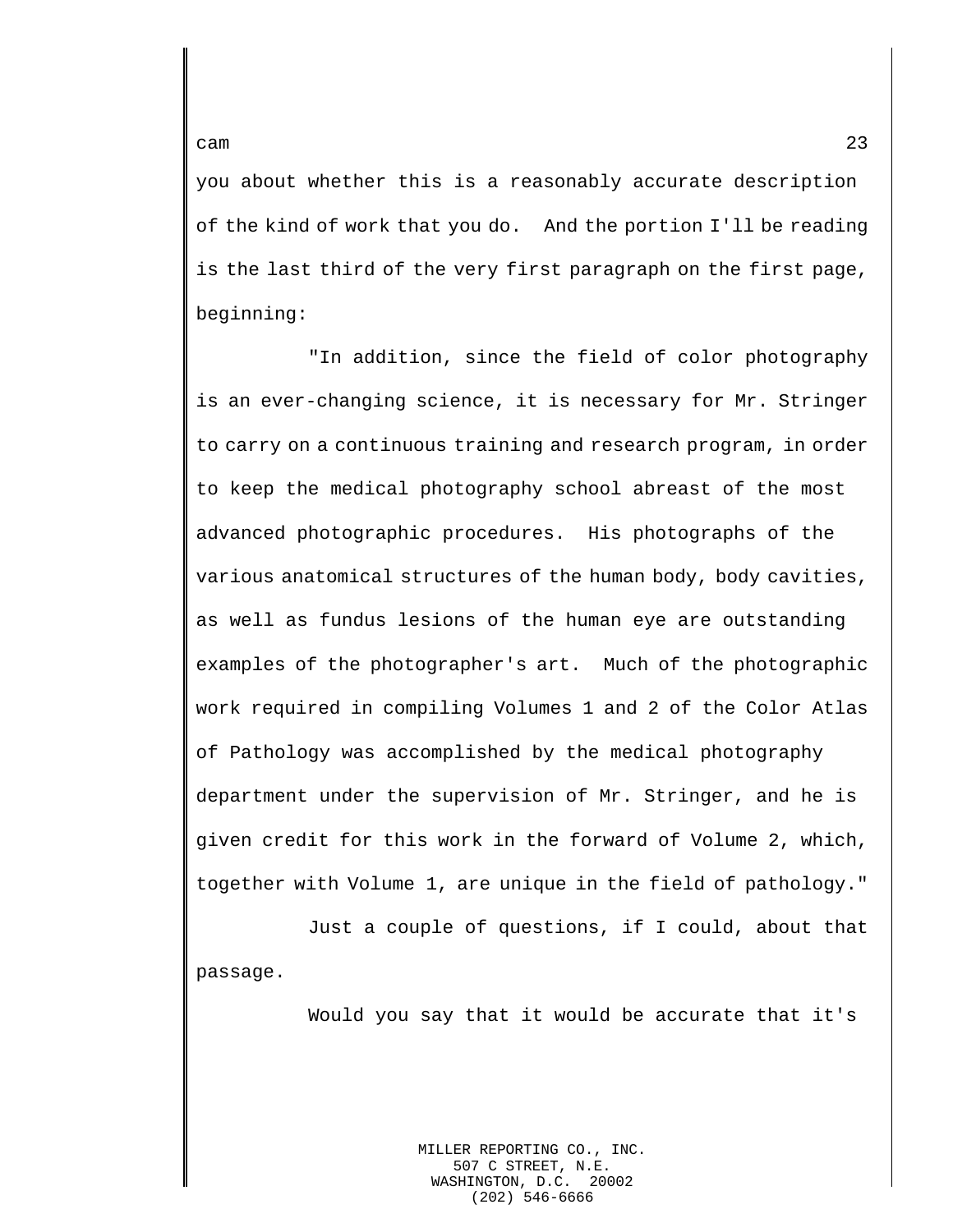important -- or it was important for you in your position to carry on continuous training and research programs in the developments in photography?

A Yes.

Q And were some of your works published in the Color Atlas of Pathology?

A Yes.

[Deposition Exhibit No. 91 marked for

identification.]

BY MR. GUNN:

Q Mr. Stringer, let me show you another document, which I hope brings back some fond memories for you.

A Frank Kruez.

Q The document that you've been handed is marked Exhibit MD 91 for this deposition. It's dated on its face February 15th, 1962, to Mr. John T. Stringer from Commanding Officer, National Naval Medical Center.

Mr. Stringer, have you previously seen the document that's now marked Exhibit 91?

A I think I have seen this one.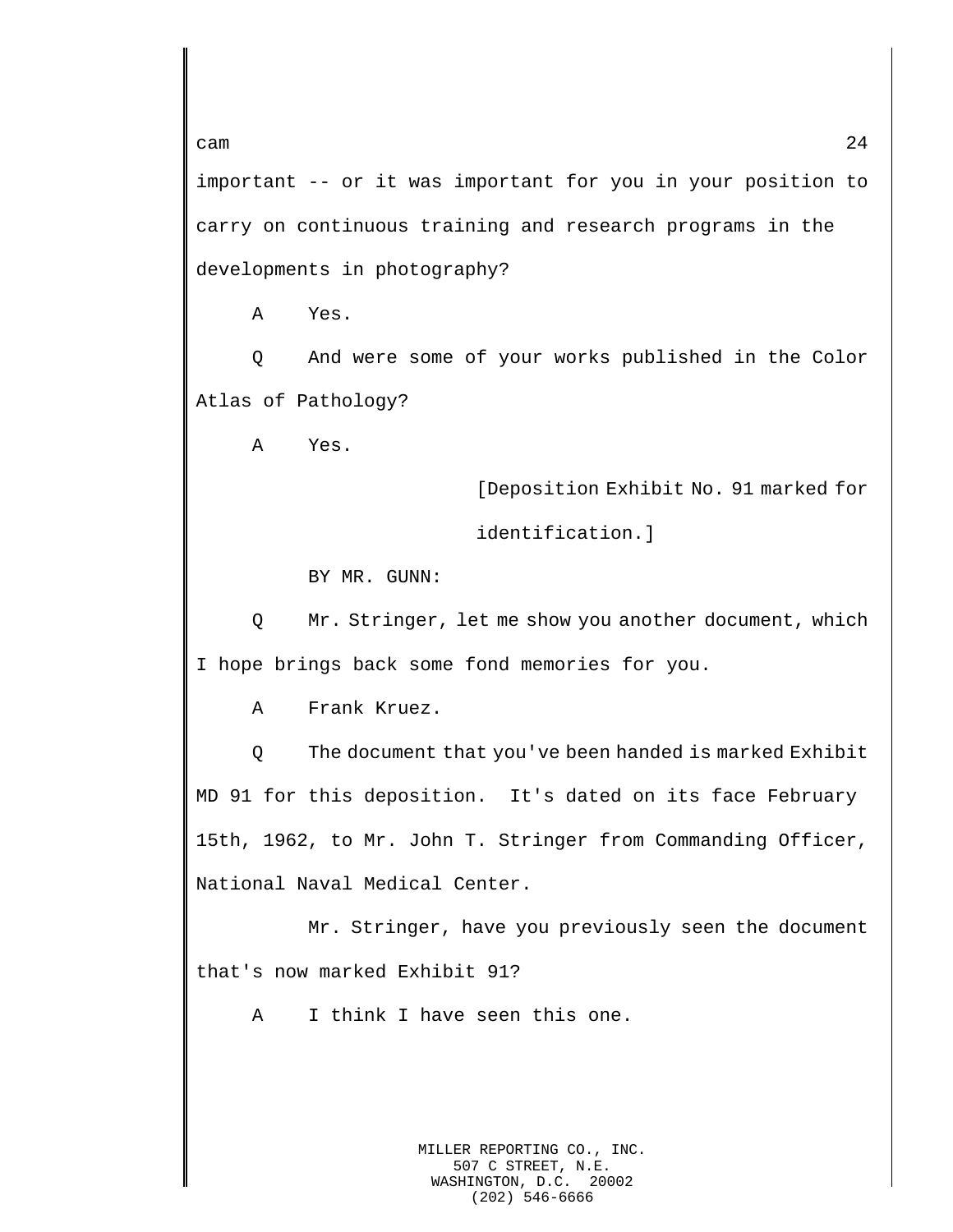Q Is this the kind of document that you were referring to when you stated that letters had been put into your file?

A Yes.

Q Could you tell me who F.P. Kroitz is, please?

A Kruez?

Q Kruez.

A He was the CO of the Naval Medical Center. He was an admiral. He was an orthopedic surgeon. And I used to take pictures for him when he was in surgery, when he was a captain.

Q So, Admiral Kruez was, himself, aware of your own talents by virtue of his having worked with you in --

A Correct. And on some of these other ones, like on the balloon thing, I went with a Captain Barr on that.

[Deposition Exhibit No. 92 marked for

identification.]

Q Mr. Stringer, let me show you one additional document, marked Exhibit 92, which appears to be on its face -- and I'll ask you if this is correct -- an application for federal employment that you may have signed. But that's a question I will ask you.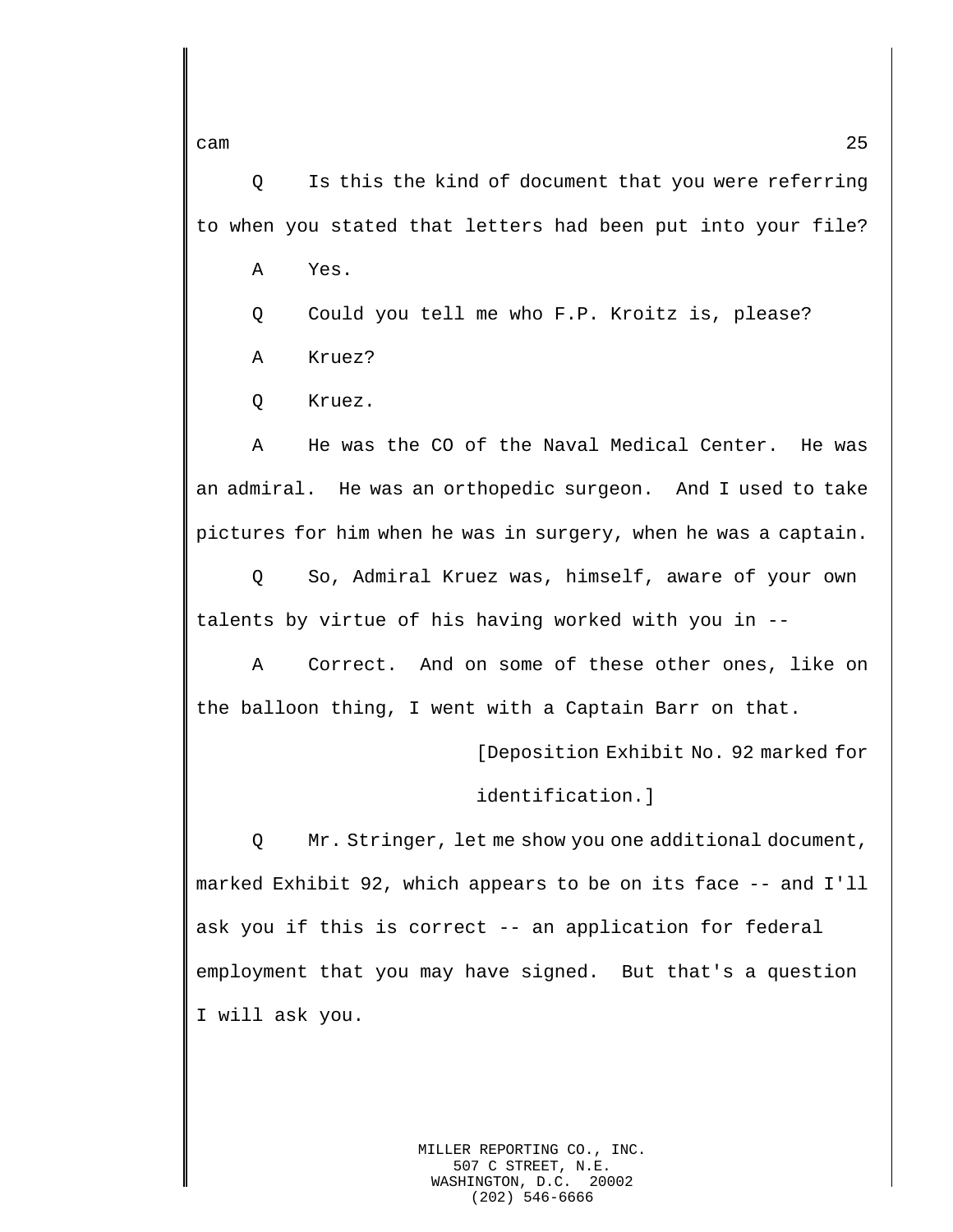The first question for you is, have you previously seen the document that is now marked Exhibit No. 92?

A I guess, I have.

Q Is that your signature on the last page?

A Yes.

Q Previously in the deposition you mentioned that you went into civilian work in 1949. Do you recall that?

A Yes, I think so.

Q Do you see the date on the application on the first page, which appears to be 6/23/49?

A Yes.

Q Does this help -- does that help refresh your recollection as to whether this may have been an application that you filled out for civilian employment in 1949?

A I guess, it was.

Q Could you turn to the third page of Exhibit No. 92, and look at the portion where it refers to education, under number 18 on the application?

A Mm-hmm.

Q As you look through that now, does everything on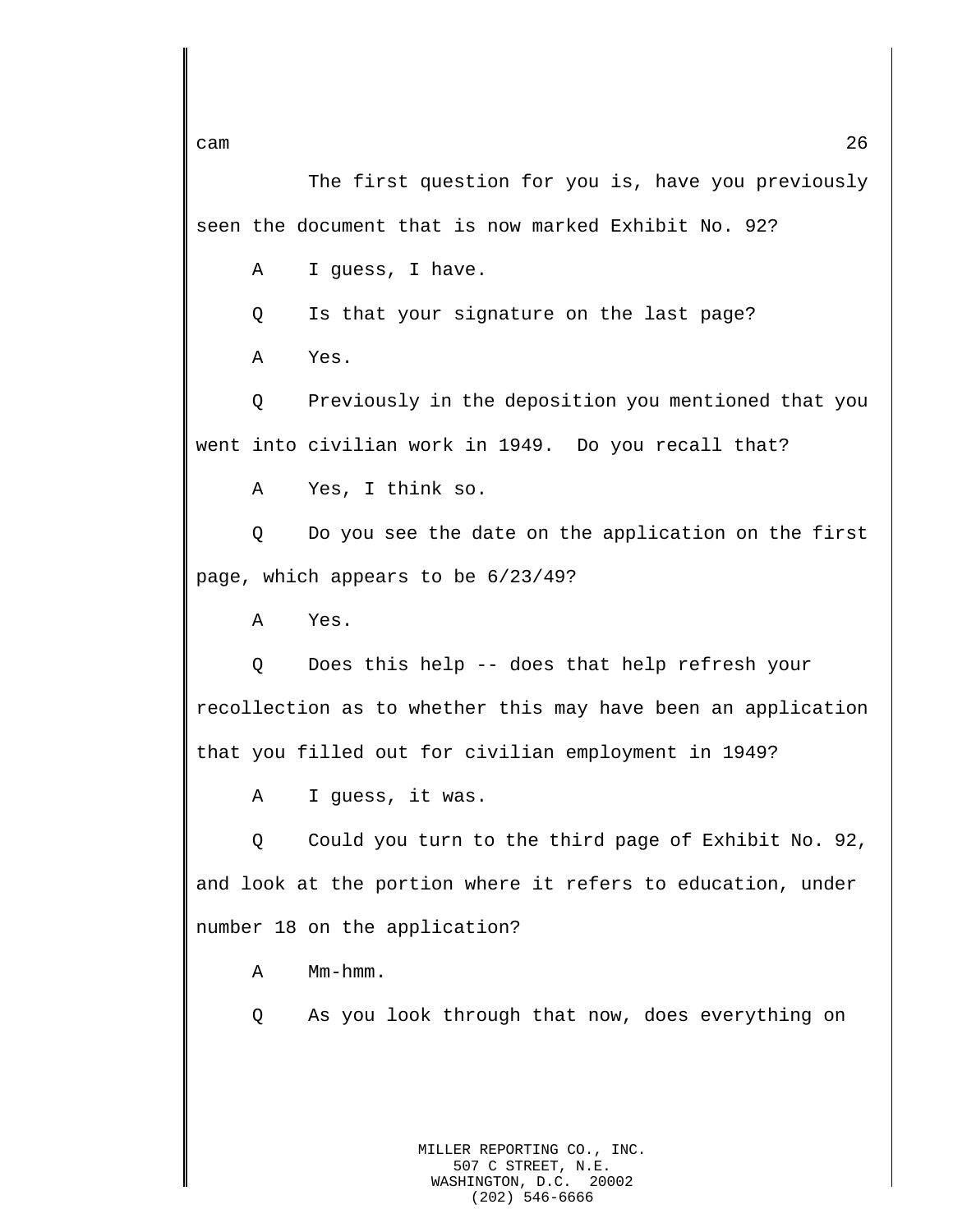section 18 appear to you to be accurate?

A Now, section 18; is it?

Q Yes, referring to education -- the portions that we discussed just a few moments ago.

A I guess. I don't -- Yes, I guess.

Q It refers to moulage and moulage prosthesis.

A Correct.

Q Could you explain what that is, very briefly?

A A moulage is where you take a copy of the body -- we used to do it with plaster -- and then make a model for it. Exhibits. They used to make artificial ears out of moulage.

And we did -- oh, when they first did the operation on the hip, we went into the morgue and made a cast of it. And then we made a -- just modeled that, and then colored it out.

Q Okay.

A In fact, there's been several books written on moulage. I think it's gone by the wayside now.

Q If we can go back for a moment to the teaching that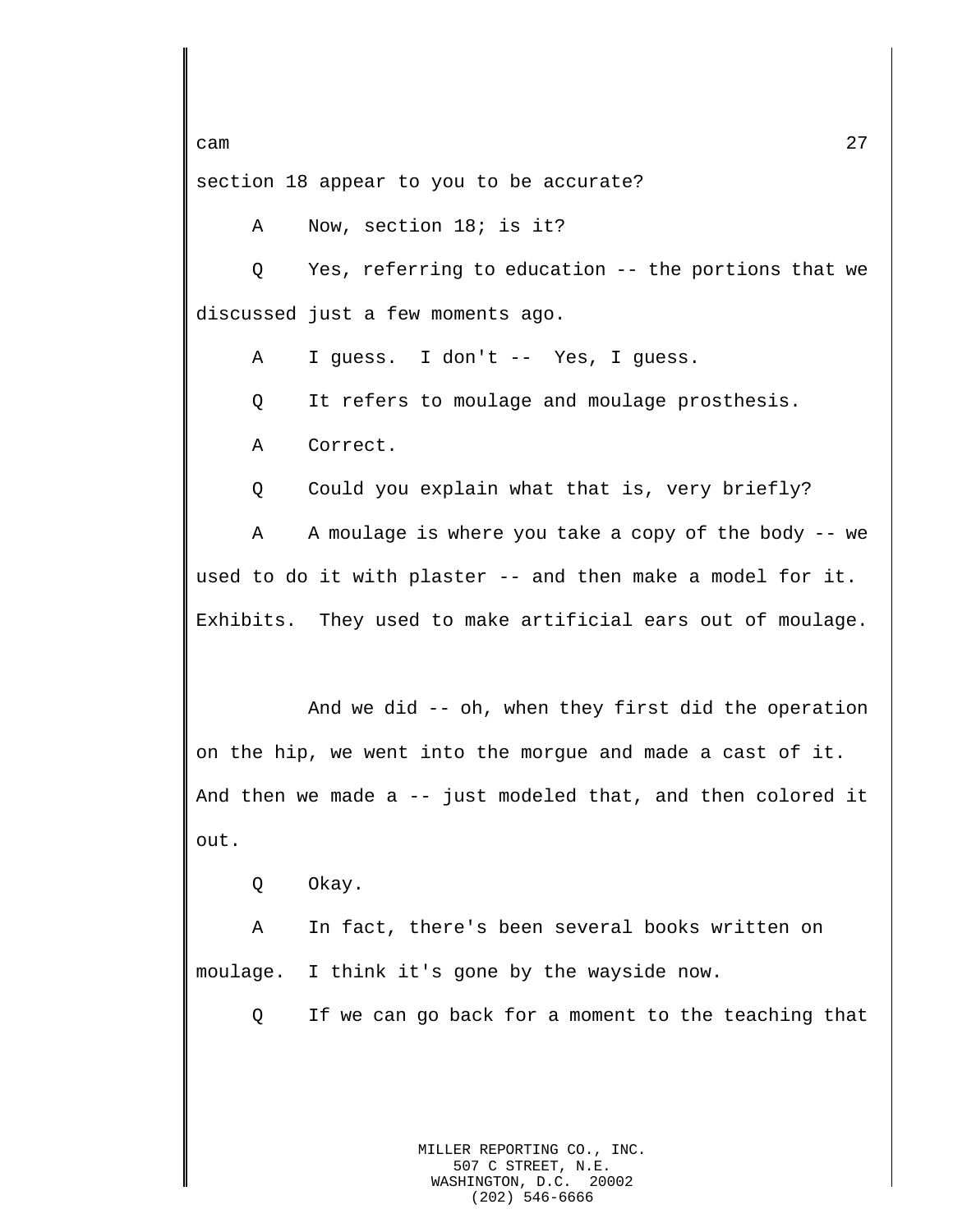you did at Bethesda, were there any concepts or points that you attempted to teach your students regarding any particular difficulties related to medical autopsies -- photographing autopsies?

A What do you mean by that?

Q Was there anything different that you would have stressed or tried to teach the students regarding autopsies that would have been different from any other form of medical photography?

A Well, they should be identified -- the autopsies -- by number. And there are different angles you have to take, to show the defect. Generally, the doctor tells you what to take.

Q Anything else that you can think of that would be of particular importance for autopsies?

A Well, these people that came in, they were trained as corpsmen. And they were not photographers. We had to teach them photography -- basically, the medical training they've had as to some anatomy and things like that.

So, we tried to show them the basic  $-$ - It was only a six-months course. We showed them the basic facts of

cam 28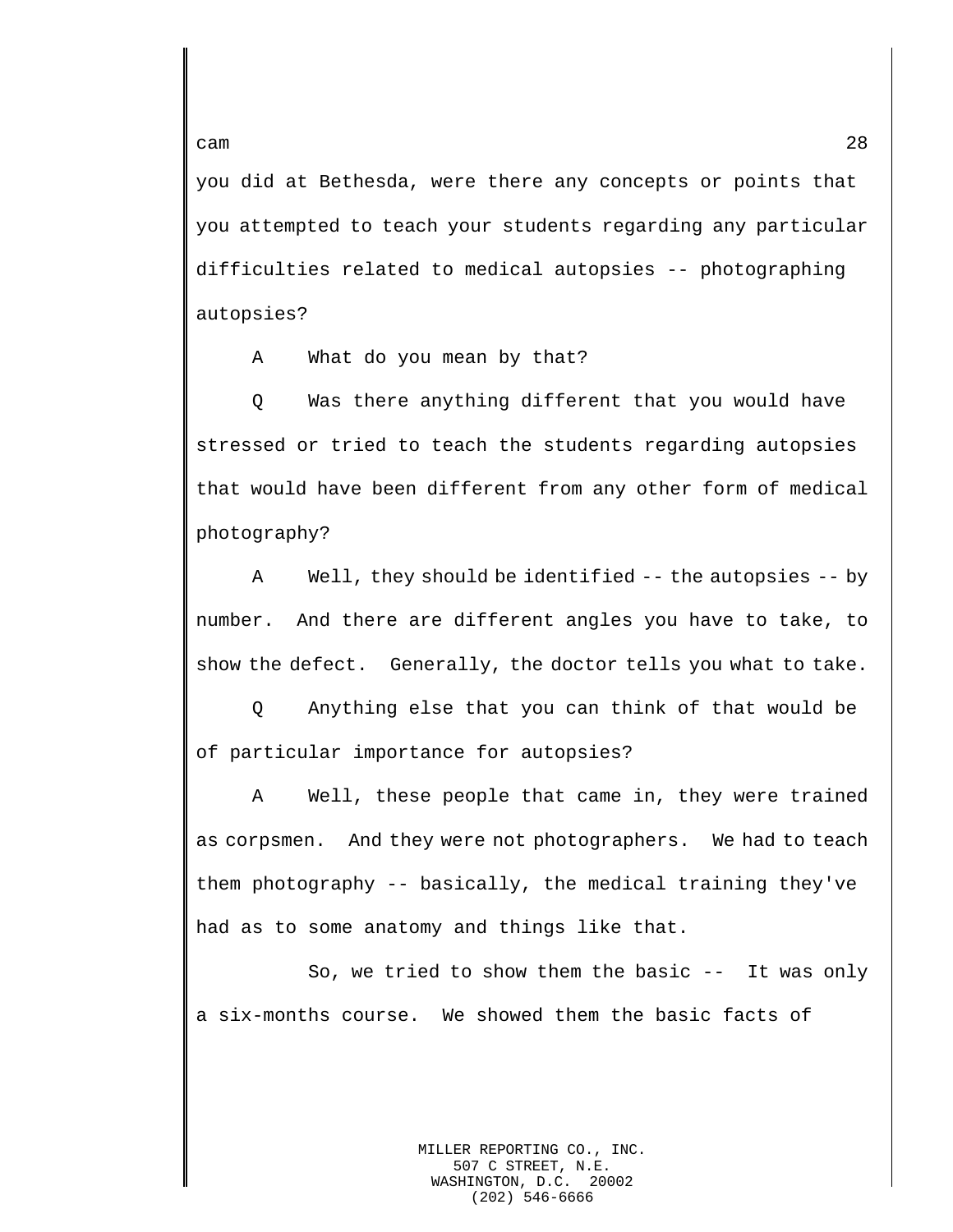photography as applied to medicine.

(See attached curriculum for medical photography/school.)

Q I'd like to go back to some of the things that you just mentioned. When you said that the autopsy should be identified by number, what did you mean by that?

A Well, by the autopsy number.

Q And how would a body be identified by number? I don't mean, how do you get the number? But how is it you identify the body?

A Each body as a autopsy number, A so-and-so. And we had a little ruler that you put the number on, and then put that in part of the picture.

Q So that when the photograph was exposed, the identification number would be next to the deceased?

A Correct.

Q What would the purpose of doing that be?

A For identification.

Q So that there wouldn't be any question about whose body was in the photograph; is that fair?

A Correct. Yes.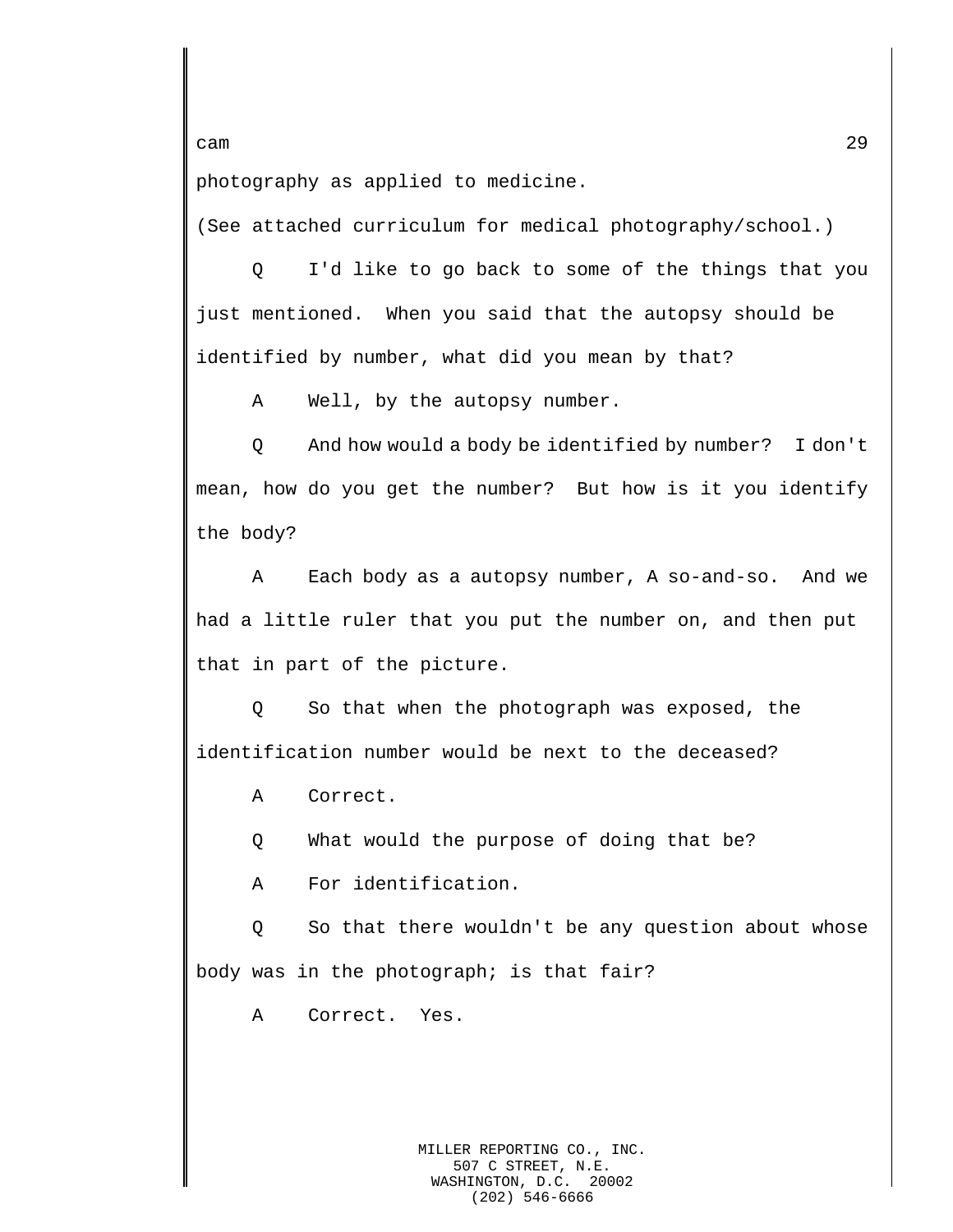Q Is there any other way that the decedent would be identified during the course of taking autopsy photos?

A Well, we had a thing where you could open up the cassette and put the number in on it.

Q When you say "open up the cassette", you mean of the camera?

A The film holder.

Q The film holder.

A And have it identified by the number.

Q And how did that work exactly? Did you have a tape with the number on it, and put it on the film, or some other --

A No. You had a -- Yes, you had a tape there where the light came through it. And then it put it on the film.

Q So that the film would actually be exposed to show the number?

A Yes, on that particular part.

Q Is there any other way that there would be an identification in the photography?

A Well, we had a log, where each of the jobs was given a number. And that was written in the log; the name, the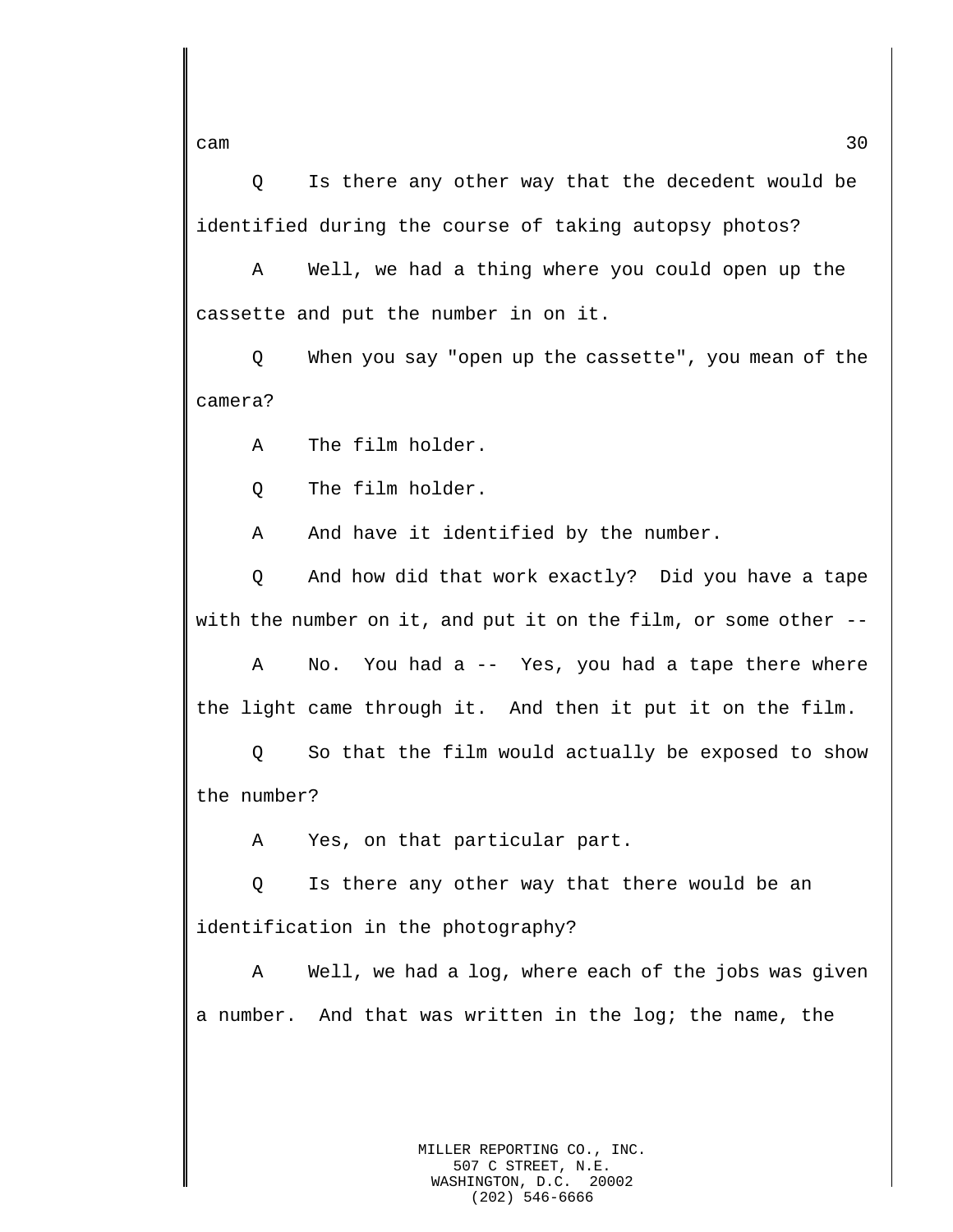diagnosis, the doctor that ordered it, the autopsy number or the surgical number. And that was written in a log every day.

Q Did the log contain a listing of the number of photographs that had been taken at the autopsy?

A Correct.

Q Where was that log maintained?

A In the office of the photo lab.

Q Would the log identify the type of film that was used in the autopsy?

A Yes.

Q Did the log identify the type of camera that was used in the autopsy?

A No, because at that time we only used the four-by-five Graphic view camera. So, we knew what was being taken. If it were just movies, then it was written in there that it was done by motion picture.

Q Did you, at some time, take motion pictures of autopsies?

A I don't remember taking any autopsies.

Q Did the log that was in the photo lab have a particular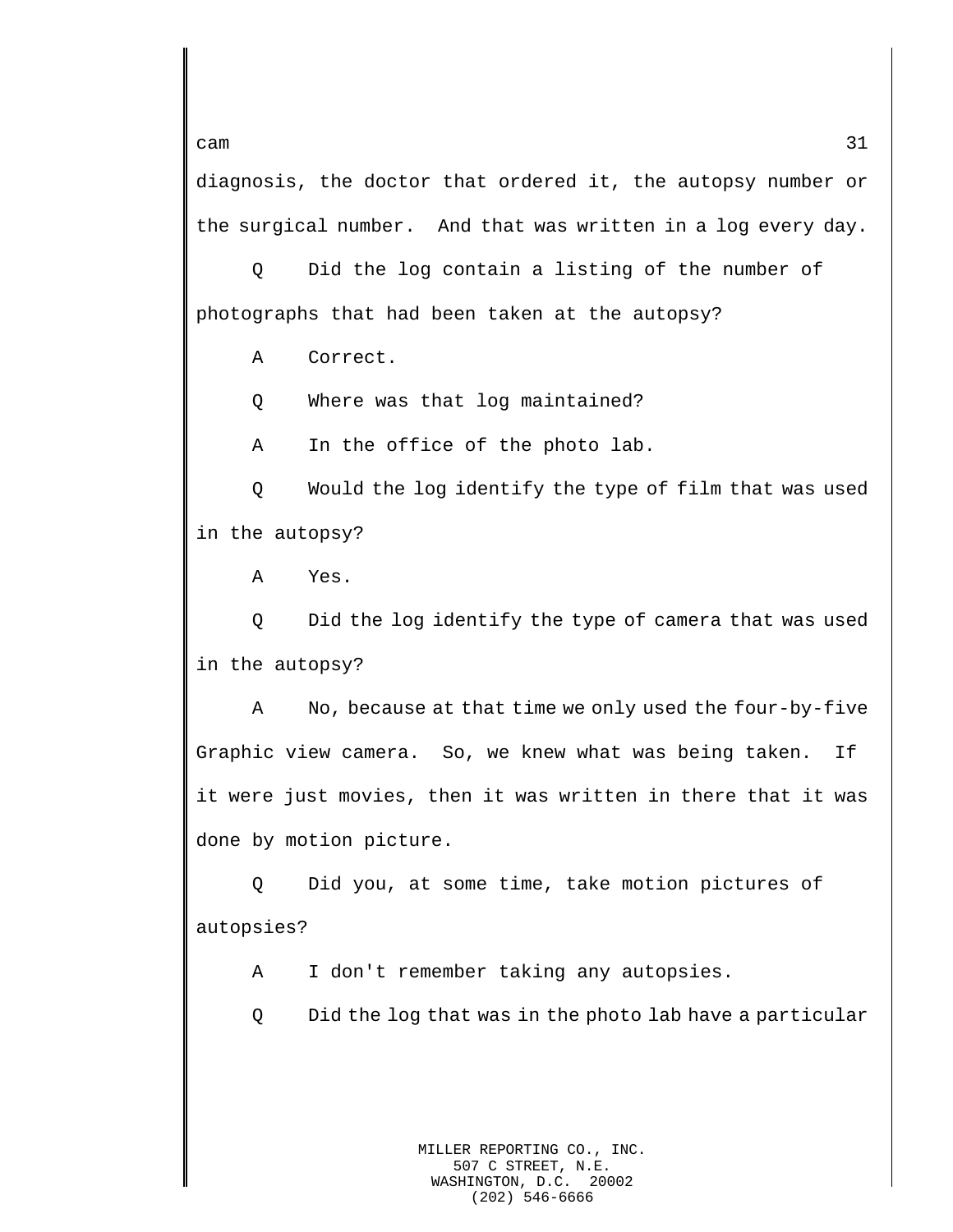cam  $32$ name, other than just "log"?

A On the front of it, it said "log".

Q If we were to try to identify that log or find the log, is there any term that you could think of as how that might be identified?

A Well, what we used to do -- we used to put them in the archives, but I don't know what they've done in the last 23 years. But that's not the Archives here. That was at Bethesda.

Q So, the archives at the Bethesda Naval Medical Center would be the place to look for that, you would guess?

A I would guess.

Q For something from the 1960s?

A [Nods head up and down.]

Q Is there any other way that the decedent would be identified by number or any other unique identifier, in addition to what you've already mentioned?

A Nothing.

Q You mentioned the three different ways that there would be some identification or record of the decedent by number.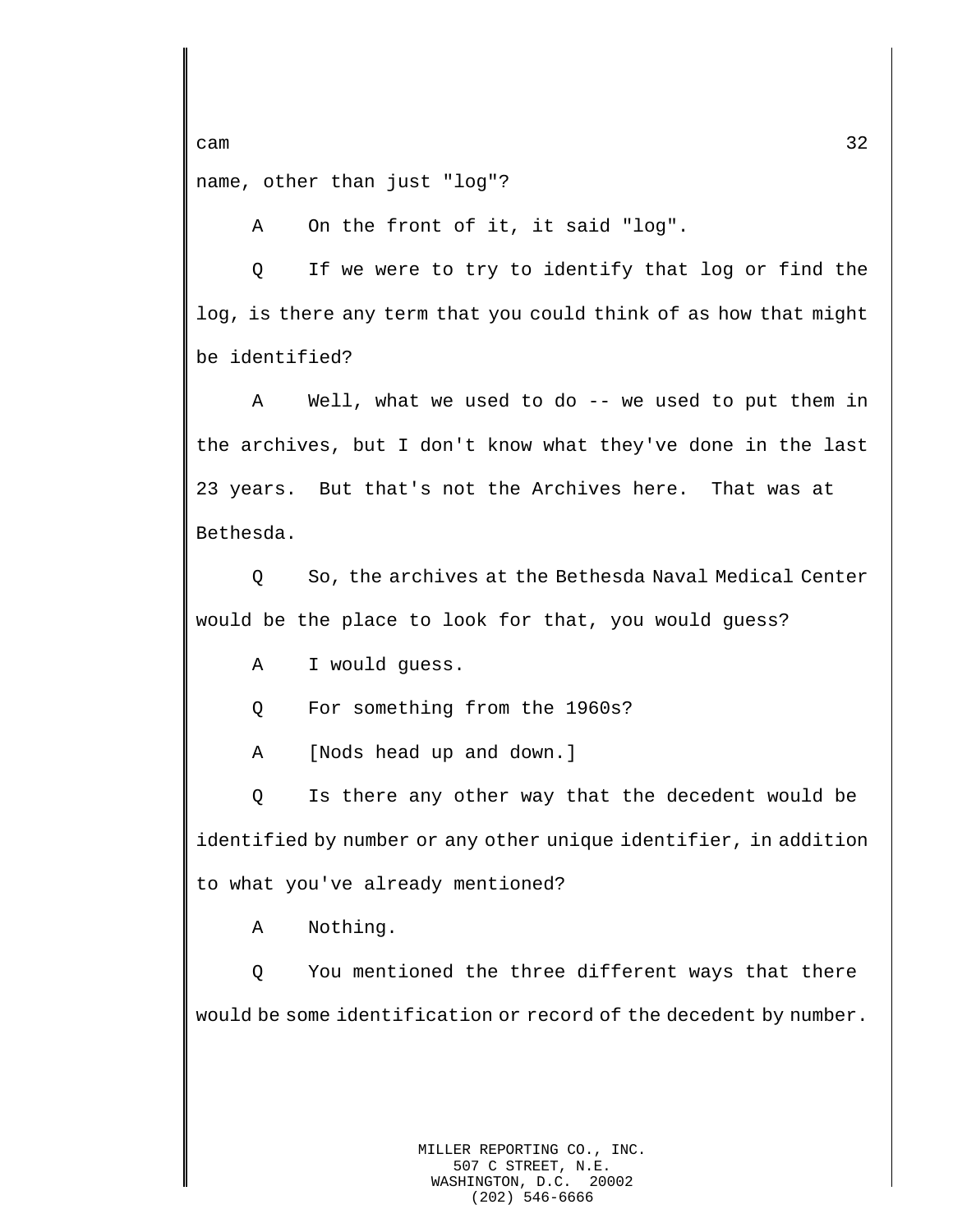Was it a standard practice in 1963 to record all of those for autopsies that were being performed at Bethesda?

A Unless they were told not to do it, yes.

Q That was standard procedure as of 1963?

A Yes, on all of the specimens in the lab. They used to bring some up from the morgue, and then do them in the lab. And they would put the number on it with a ruler.

Q So, these then -- the photographs would be not only of the body of the deceased, but any sections that had been taken --

A Correct.

Q -- or any body parts?

- A Correct.
- Q All of them would be identified by the number? A Yes.

Q After the photographs were taken or exposed, in the ordinary course what would happen to those photographs from the autopsies?

A They would be sent to our lab, and they would be then taken out of the film holders and then processed. If it were

cam  $33$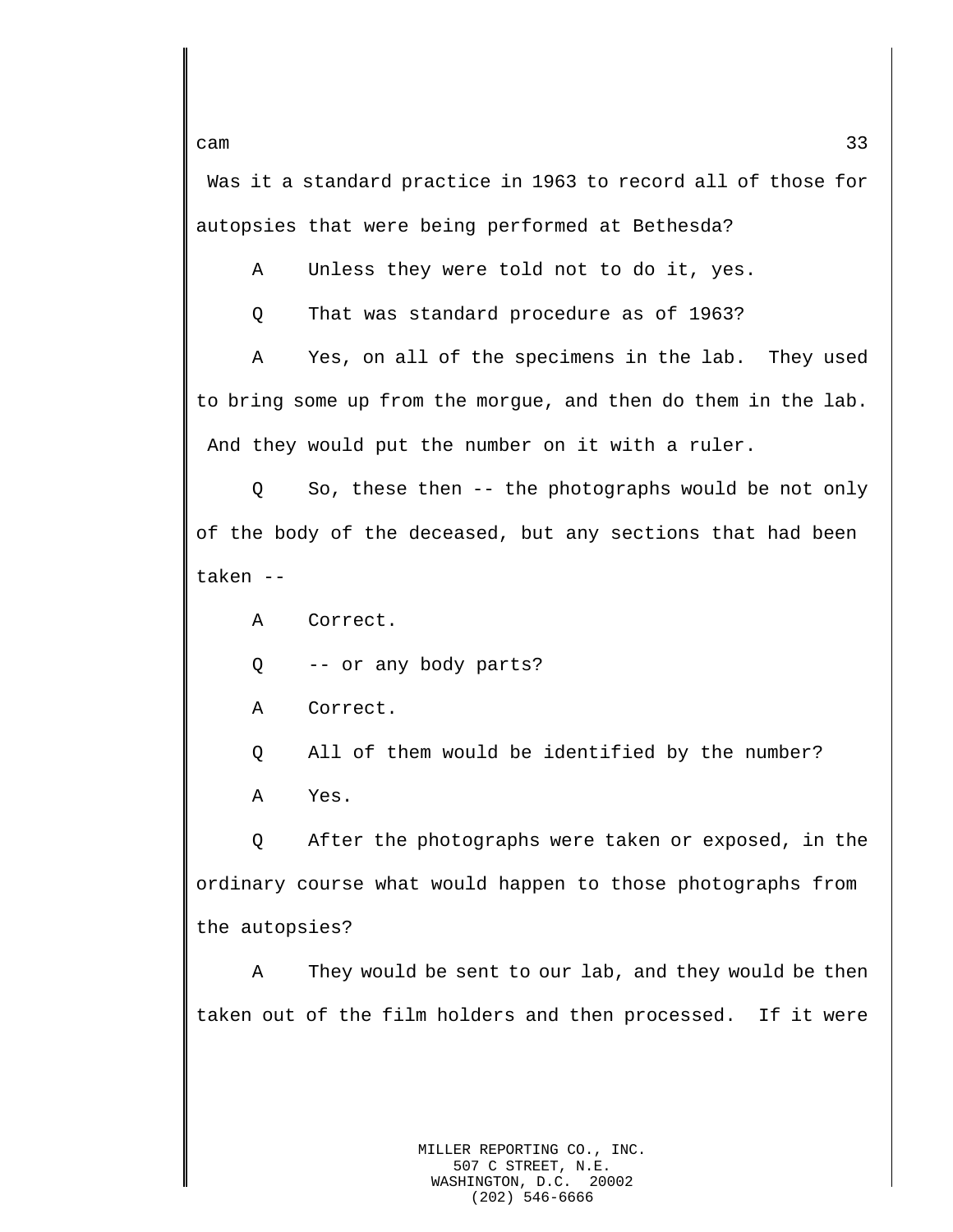black and white, they would be done in the black and white lab.

If they were color, they would then go to the color lab.

Q And you had labs at Bethesda that could handle both black and white, and color?

A Correct.

Q After the photographs had been developed in the lab, would the fact that they had been developed in the lab also be recorded in the log that you mentioned earlier?

A Yes. In other words, this chit that we had on each of the jobs had on there what was taken in black and white, how many prints were made, if they were black and white or color. And then it would also say who did it.

Q What happened to the photographs after they had been developed?

A They were --

Q Would they be kept at the photo lab, or sent somewhere else in Bethesda?

A The photographs were released to the doctor for the patient's record and the negatives were filed in the photo lab office. And then when they got full, then they were sent to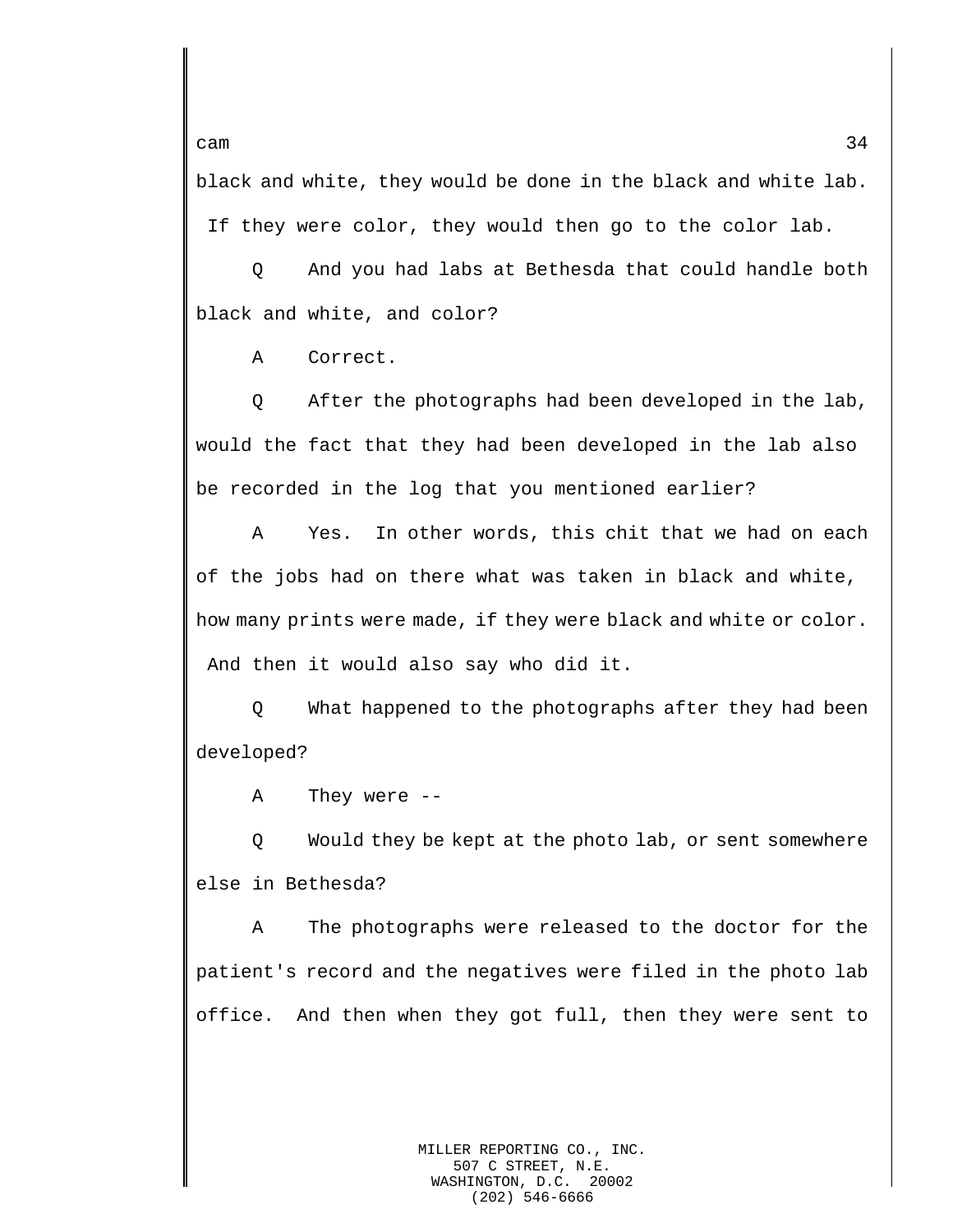archives. In other words, we could only keep so many.

Q Were new folders or new files opened for each autopsy that was performed at Bethesda?

A Each job had its own number and file.

Q Were copies of the photographs ever sent to other patient files or some other place at Bethesda or elsewhere?

A Well, the doctor got all the prints. In other words, he signed for the prints. And the negatives were filed in the photo lab. In other words, we didn't file any prints.

Q Okay. So, then, the print of the -- taken from the autopsy would be sent to the doctor, who may or may not put it in the patient file?

A That's right, yeah. The doctor picked them up in the photo lab and signed for same.

Q Okay.

A In other words, they were supposed to go into the patient's file.

Q Okay.

A And he signed for them when he picked them up.

Q Earlier you had mentioned some things that you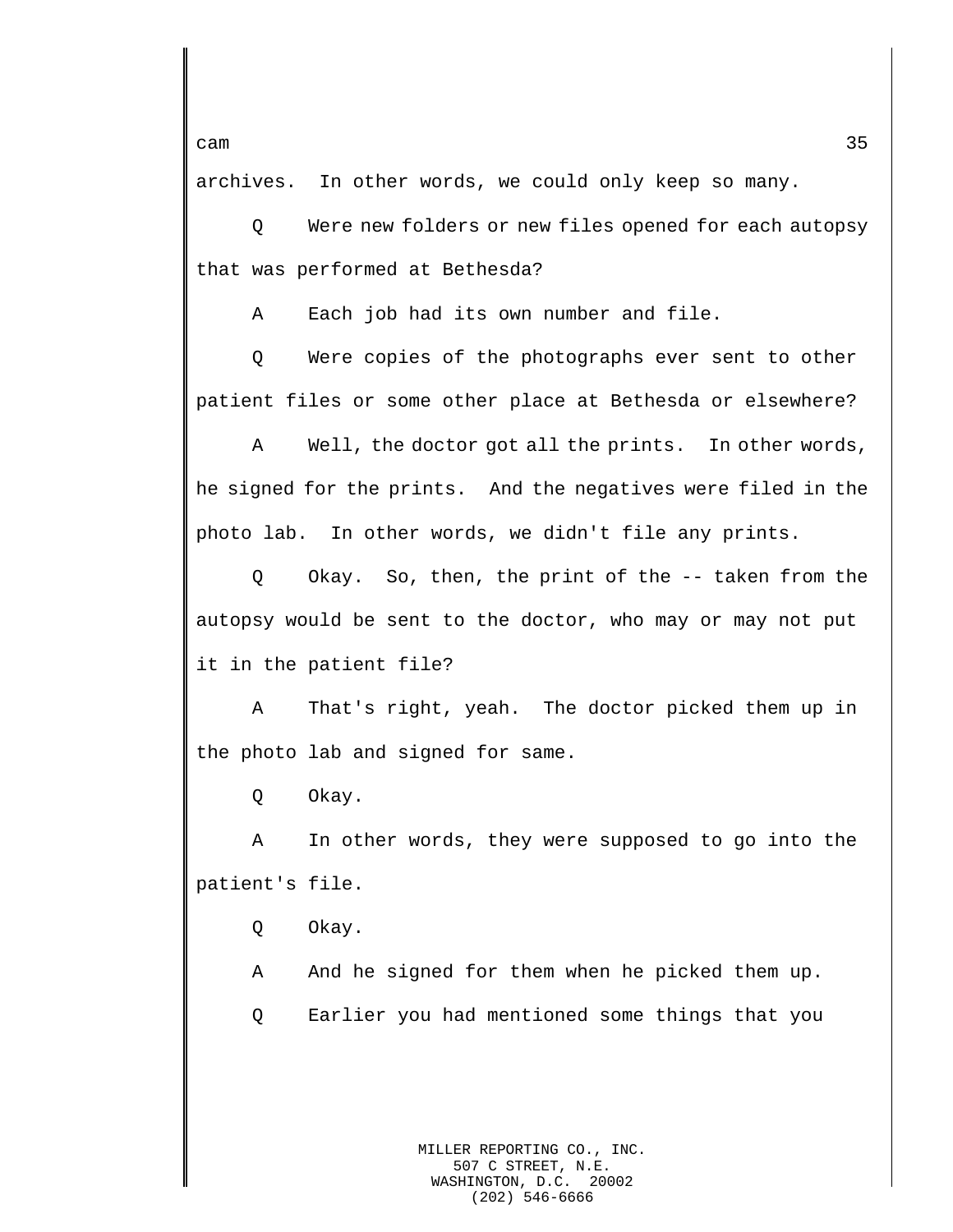taught -- you particularly taught your students. And we've just been talking about the identification process.

The second one that you mentioned was that you needed to teach the students about the angles that would be taken -- viewing angles for the autopsy. What did you mean by that?

A Well, if it were inside the body, you had to have -- had to show them how to light it and what they wanted, if it were a liver, spleen, kidney.

Q Did angles come into play in showing wounds or injuries of a person who may have died of trauma?

A Yes.

Q What kinds of angles would you typically teach students should be taken for traumatic injuries to the body?

A Well, it's mainly done in shadow and lights.

Q Would it be standard practice to take a picture of the entire body, then a mid photograph showing perhaps the torso, and then a closeup of a wound of entrance, or a knife wound, or something of that sort? How would that work?

A Well, it depended upon what the doctor wanted. But,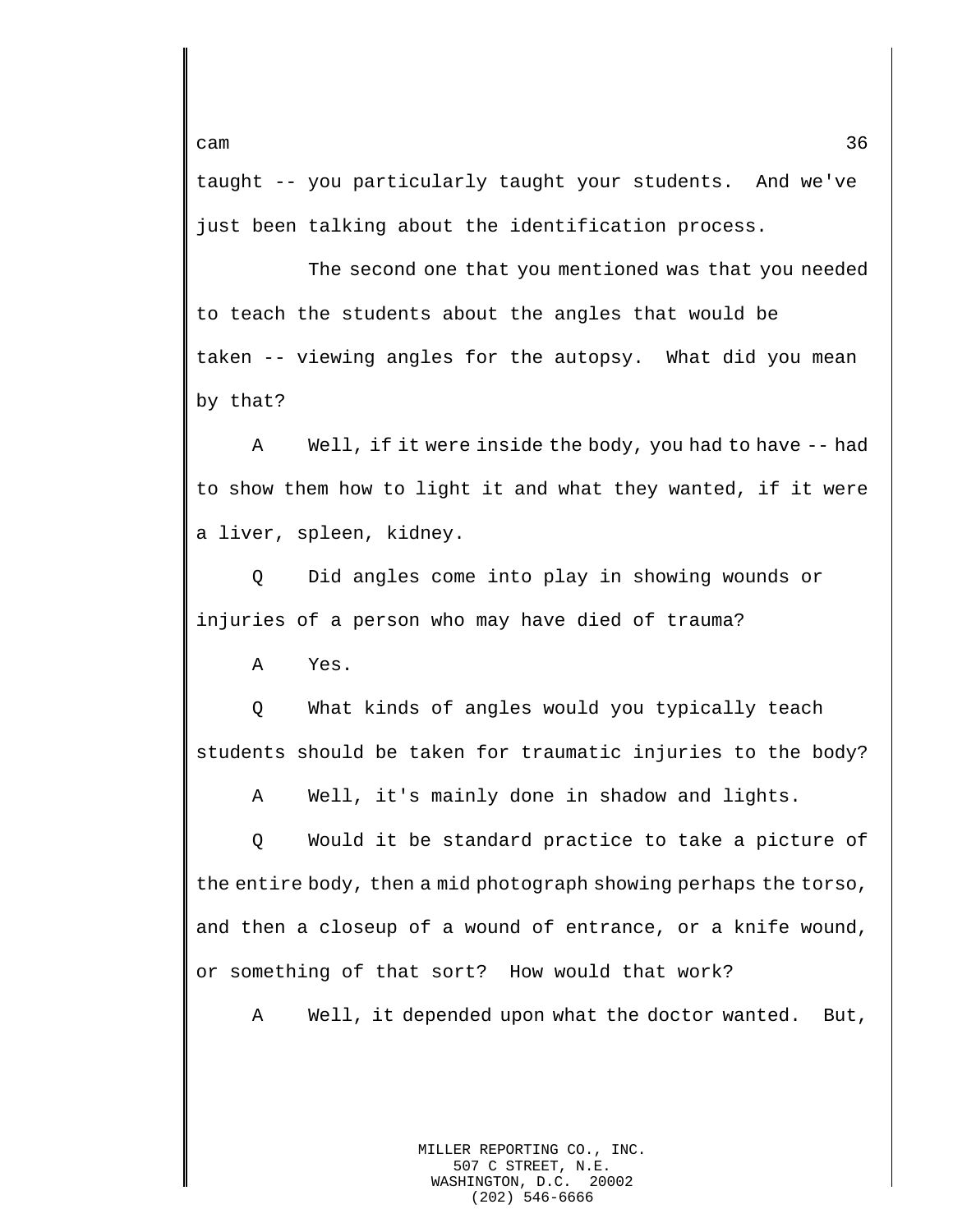basically, in a trauma, you would shoot a picture of the whole body, to show what was there.

Q And was it standard practice to show closeups of a wound of entrance, whether it's a knife wound or a bullet wound?

A Well, here again, it would depend upon what the doctor told you to shoot.

Q Okay.

A Basically, you are working for the doctor, what he wants. Except when he sends a patient to the lab. And then, on the chit, it tells you what he wants. But when you're in the operating room, or in the morgue, or something, you're basically under his control.

Q Okay. You previously mentioned that, at Bethesda, you had a four-by-five camera; is that correct?

A Correct.

Q What kind of camera was the four-by-five that you had?

A It was a Graphic, G-r-a-p-h-i-c. A Graphic view camera.

Q And is Graphic a brand name?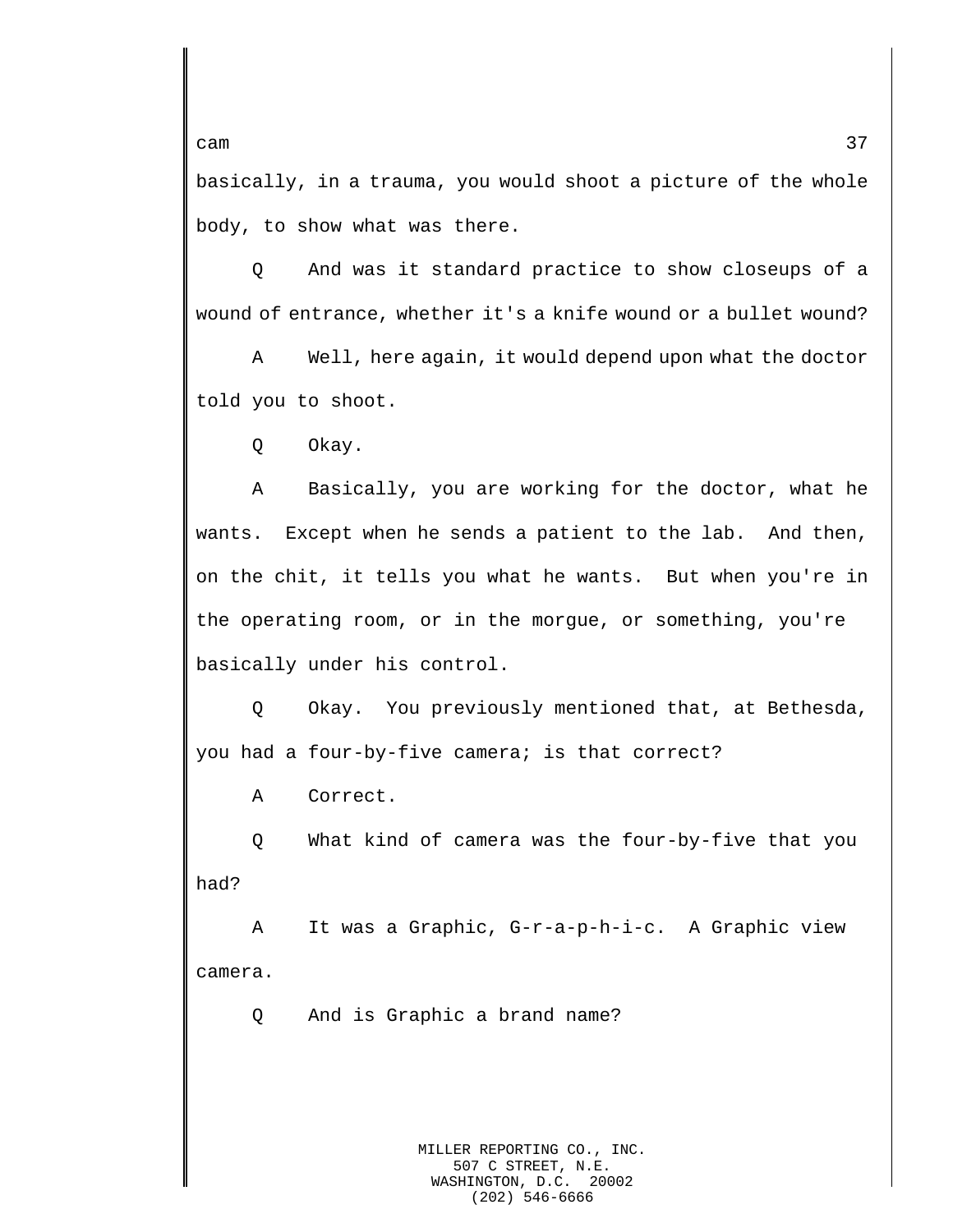A Yes. Was that a monorail camera, or a field camera? A It was on a monorail that you focused back and forth. You had the different lenses for magnification.

Q Now, if that's on a monorail, I assume that it would be somewhat heavy; is that correct?

A It's on a tripod.

Q So, it's on a tripod?

A It was mounted on a tripod, on a three-wheel Salzman tripod.

Q In the area of 1963, did you ever use a medium-format camera at autopsies?

A No. At that time, we were in the process of changing from a four-by-five to 35 millimeter. And we were -- the commanding officer wouldn't let us purchase any more four-by-five film, because we were in the midst of buying the 35 millimeter cameras and the films.

Q What I'd like to do, if we could, is go through the different formats of cameras: 35 millimeter, medium format, and view cameras. Just get a very brief description about the differences among those, so we can understand what's happening.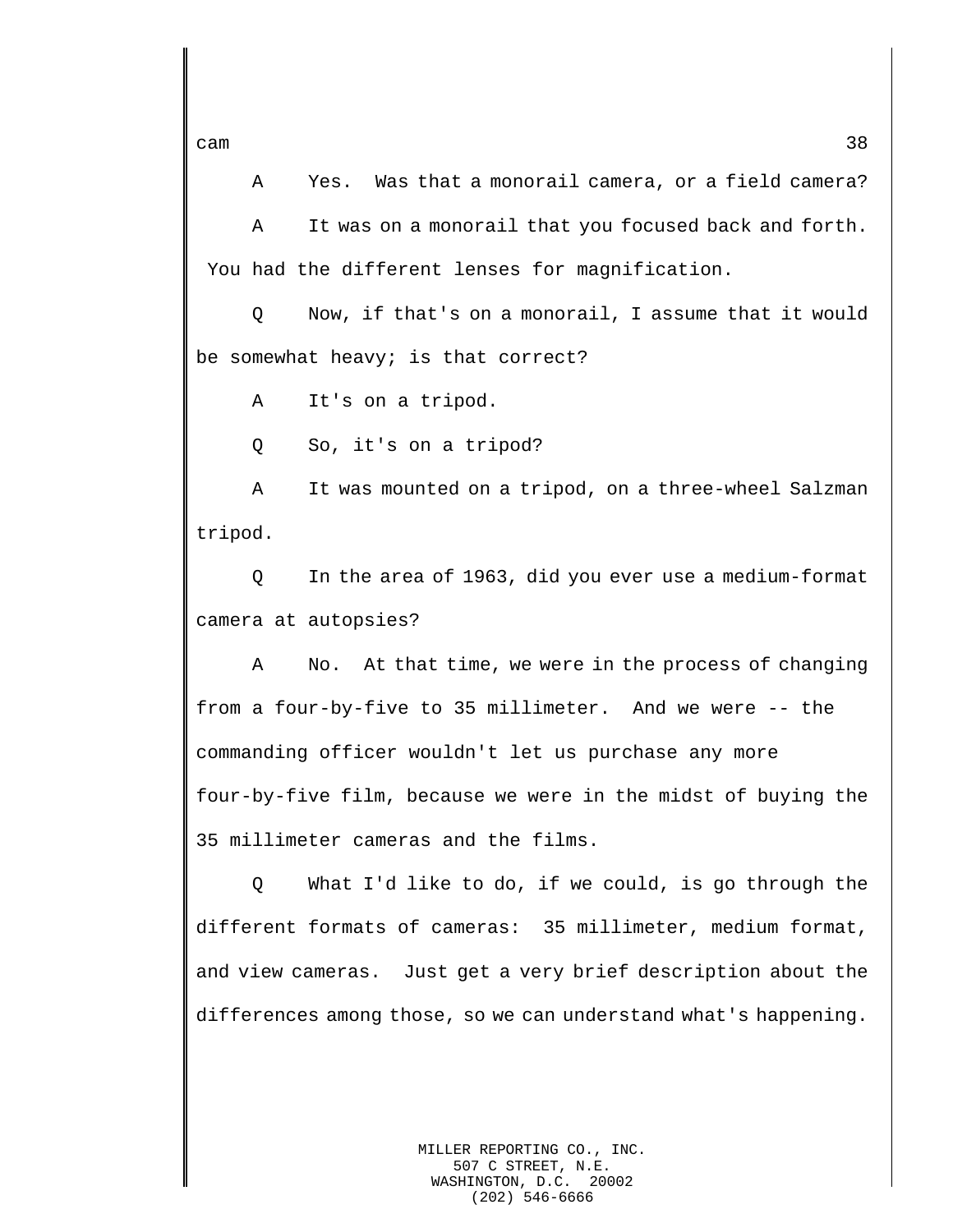With the 35 millimeter camera, that would also be called a small-format camera --

A Yes.

Q -- is that fair?

A Hand held.

Q Hand-held camera. And that's the kind that is most typically used by people today?

A At the present time, yes.

Q How does a medium-format camera differ from a 35 millimeter camera, just in a very general --

A You're talking about a 120. It's the size of the film.

Q Size of the film.

A And they are also roll cameras -- I mean, roll film.

Q When you refer to 120, what does that mean -- for the film?

A It's the size of the film. Like a 35 millimeter, 120.

Q Is that about two and a quarter inches?

A I think so.

MILLER REPORTING CO., INC. 507 C STREET, N.E. WASHINGTON, D.C. 20002 (202) 546-6666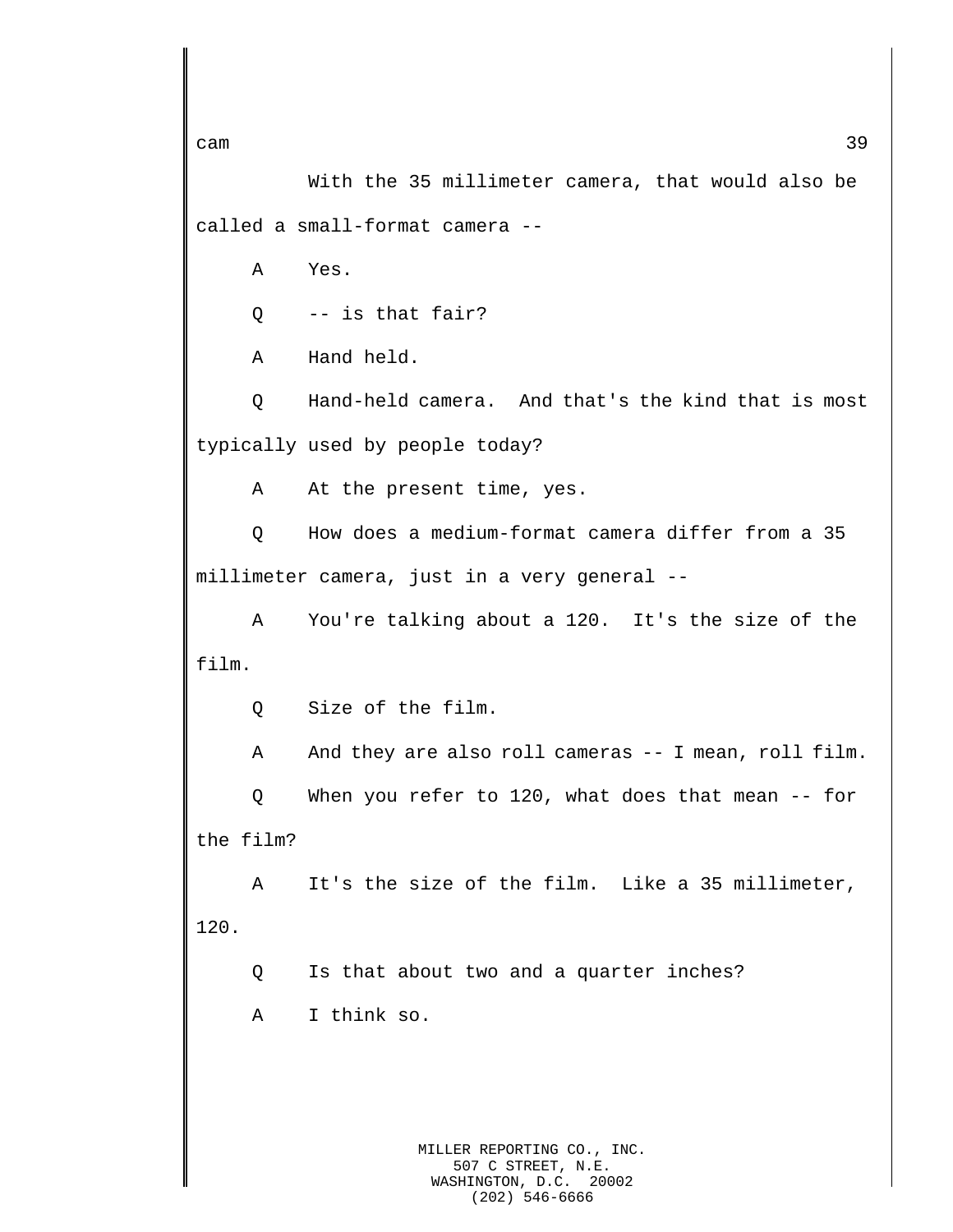Q Is that about what it is? And it would be fair to say, I assume, that a view camera is the large-format camera?

A Yes. And we had a four-by-five view camera, a five-by-seven back, and an eight-by-ten. I forget the name of the eight-by-ten, but it also had a five-by-seven back on it. And it was a very expensive camera.

Q Did you ever use the five-by-seven or eight-by-ten back cameras for autopsies?

A No. We used that generally for portraiture.

Q Could you explain, in just a very brief way, how the four-by-five camera works -- the Graphic view camera that you had?

A Well, you have a ground glass, where you focus on that. And you have the patient or the body -- whatever it is. And you're on a tripod. And you can move the tripod, or you can move the camera. And, basically, it was very cumbersome, but that's the way it was years ago.

And then, also, we used four-by-five speed Graphics, but basically for public relations. That was with the big flash and all.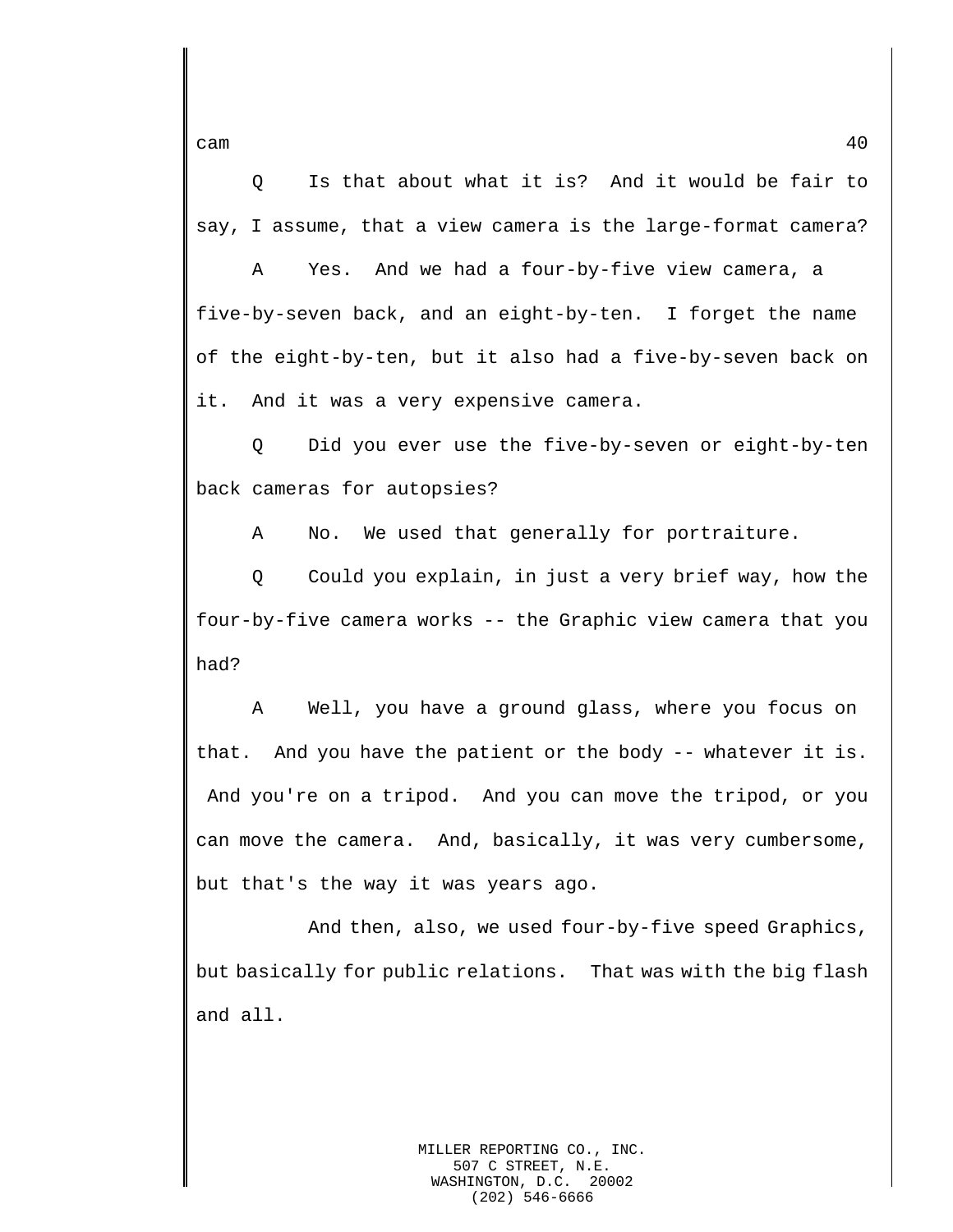Q Okay. The speed Graphic camera would be easier to use from hand-held positions --

A Yes.

Q -- is that right?

A Correct.

Q So, both the speed Graphic and the Graphic view camera are both four-by-five, but one of them is much larger and more cumbersome than the other; is that right?

A That's correct. Or their backs -- Maybe the four-by-five speed Graphic is a little bit larger than the , but -- It was heavy, but you could hold it up to your eye; where the view camera had to be on a tripod.

Q Is the speed Graphic the kind of camera that we typically think of in old movies with --

A Yes, PR work.

Q -- with the press person taking photographs?

A That's correct.

Q Jimmy Olsen and Superman.

A Yeah, with a big flash bulb in it.

Q Okay.

MILLER REPORTING CO., INC. 507 C STREET, N.E.<br>SHINGTON, D.C. 20002 WASHINGTON, D.C. (202) 546-6666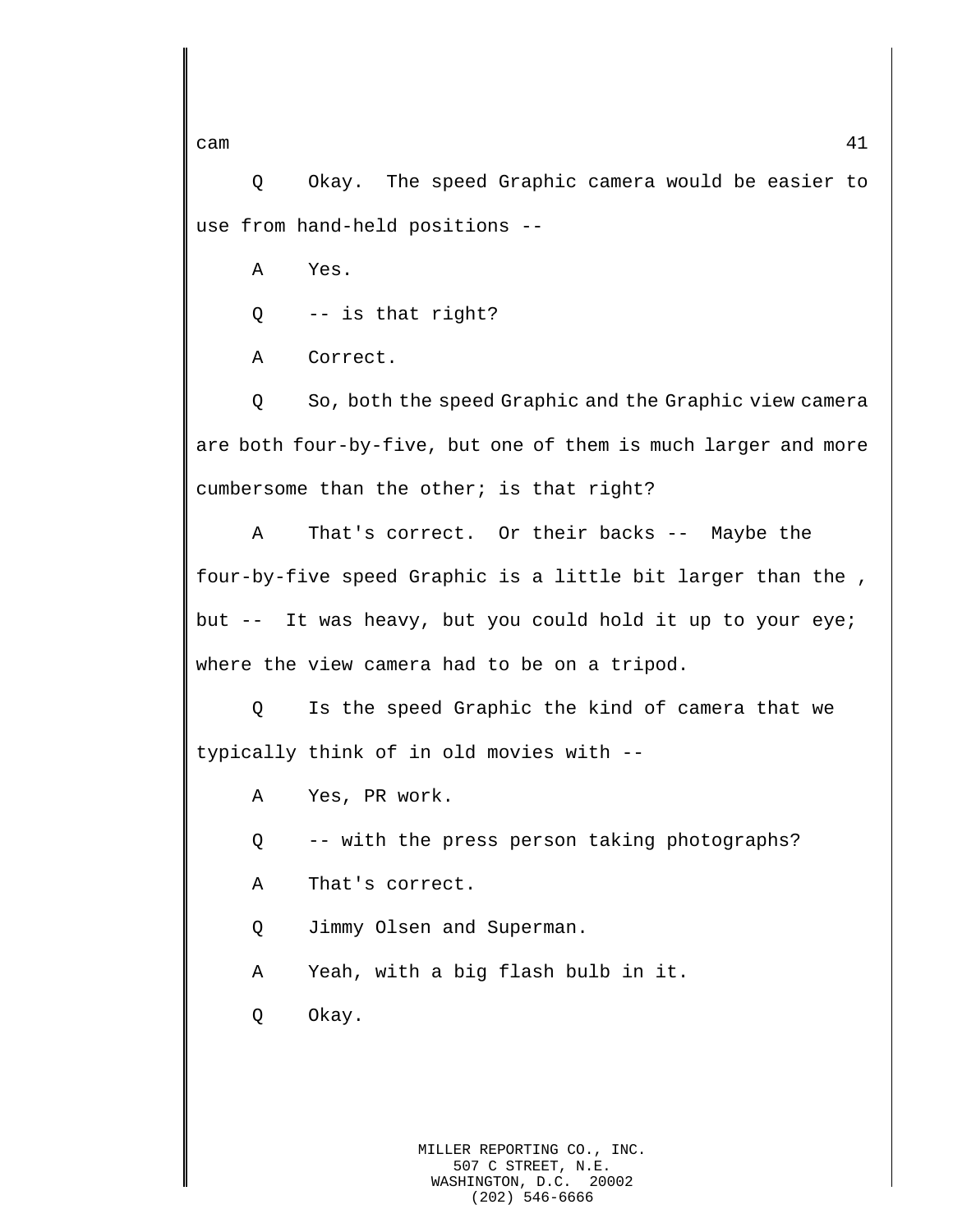A And then after that, they came out with the electronic flash -- the speed flash.

Q Was there any way of using 120 film in a Graphic view camera?

A You could have a back on it, yes.

Q A back that would hold a roll film?

A Yes.

Q Did you have any backs that would hold roll film in the photo lab in Bethesda around 1963?

A I believe we did.

Q Did you ever use that back that would hold 120 film during autopsies?

A I don't think so.

Q Now, you previously used the word "cumbersome" to describe the Graphic view camera, and said that you needed to hold -- needed to have a tripod in order to hold it.

If it is larger, heavier, more cumbersome, what would be the purpose for using a Graphic view camera in an autopsy?

A Well, at that time, it was the only -- the one available that was good, and that's all we had.

> MILLER REPORTING CO., INC. 507 C STREET, N.E. WASHINGTON, D.C. 20002 (202) 546-6666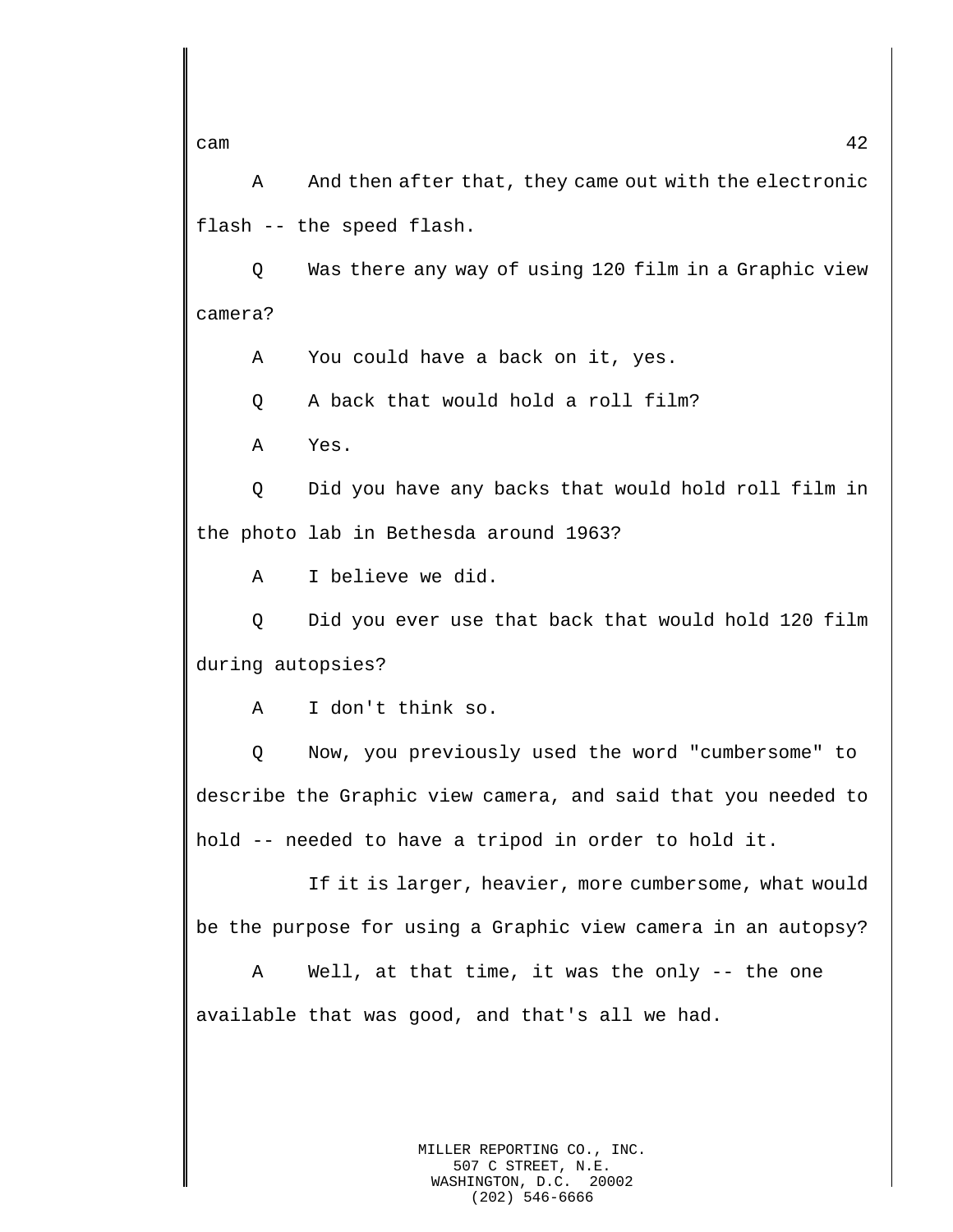Q Do you need more light for a Graphic view camera than for 35 millimeter?

A Oh, yes.

Q So, it needs more light, as well?

A It needs more light, yes.

Q What about the quality of the image from a four-by-five versus a 35 millimeter in 1963. Did one of them provide a better quality image?

A I think a four-by-five did, because -- Well, now, the films have become much better. But, back in those days, a four-by-five film was good.

Q For a small-format camera, usually a 50 millimeter lens is considered to be standard or normal. Does that seem fair? Does that make sense to you?

A In medicine, it was a 55 millimeter.

Q Fifty-five millimeter lens for a small-format camera?

A Yes.

Q For something that would be -- for a lens that would be standard or normal for a large-format camera, what would the millimeter of the lens be?

cam  $43$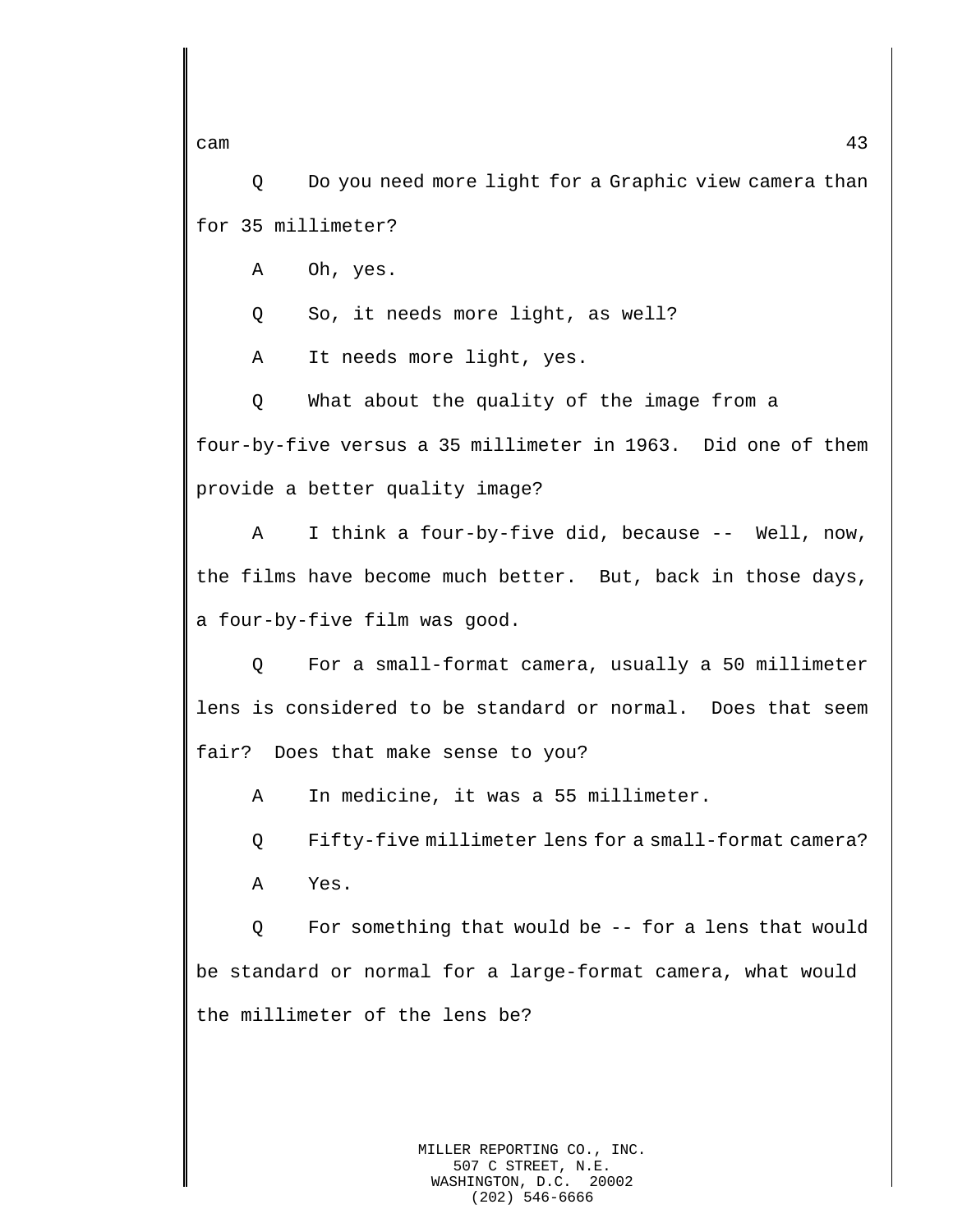A I think, about 50 millimeter.

Q For a Graphic view camera, what about a lens that would be a wide-angle lens? What would be the millimeter of the lens?

A Well, we had 28 millimeters. We had a series of lenses that we could choose from.

Q During an autopsy, would you change the size of the lens as you were taking photographs?

A Very seldom. You would move the camera back and forth.

Q So, would you, in the ordinary course, apply or use the standard or normal lens during an autopsy?

A Correct.

Q Typically, how many films or sheets did the back of a four-by-five camera hold?

A Two, one on either side. You had to change it around to put it -- to take the other one.

Q Was there something called a press pack that you're familiar with?

A Yes. There was a press pack that could take 12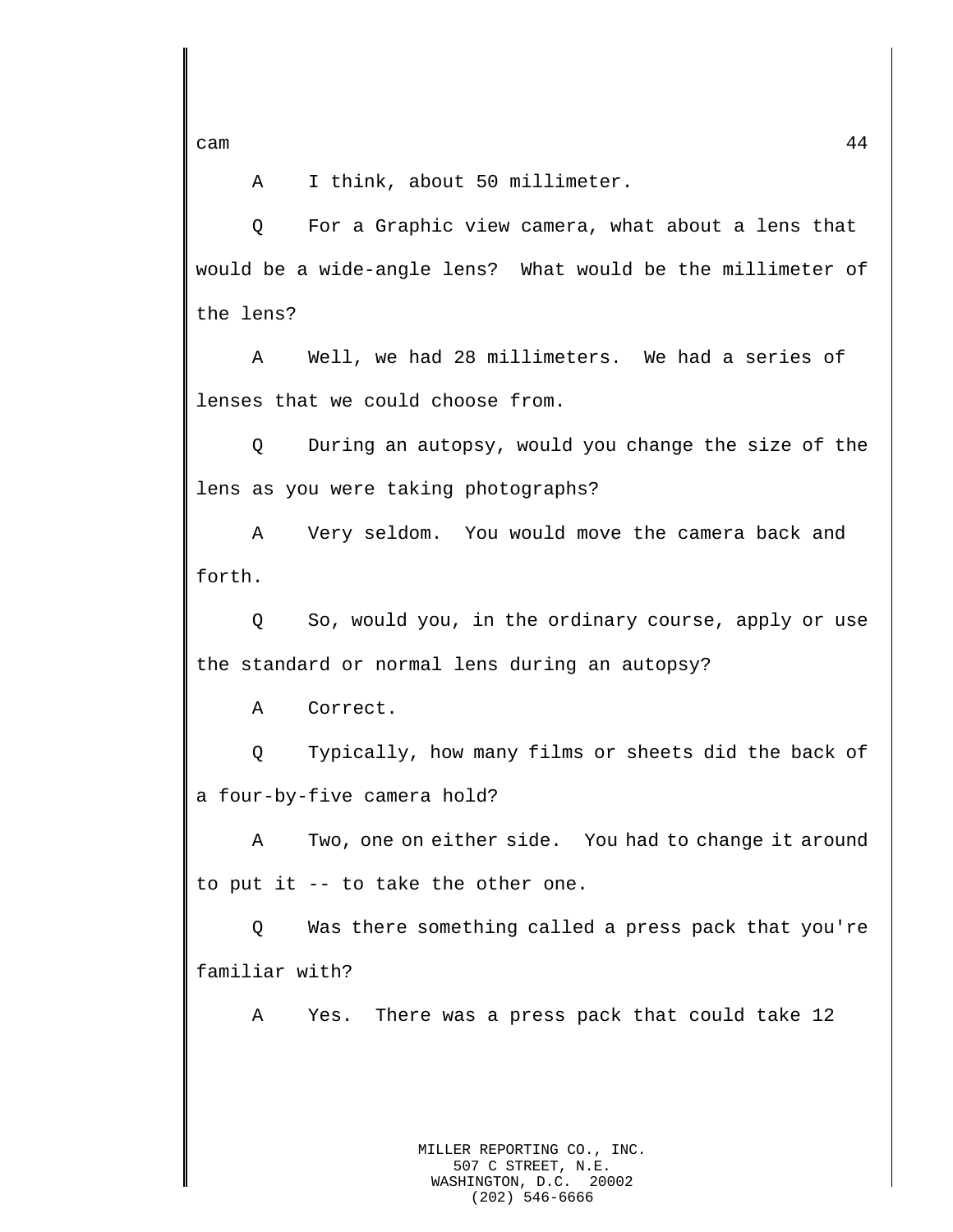exposures, I think.

Q During autopsies, would you ever use a press pack?

A No, not that I know of. In fact, the press pack, I don't think had the color film. That was all black and white.

Q Would it be standard practice in 1963 to have autopsy photographs all in color?

A Generally, they were done both. Color and black and white.

Q When it was done in black and white, would you use a press pack or just the back that would hold two?

A No, just the back that would hold two.

Q Did the photo lab in Bethesda in 1963 have any Calumet cameras?

A I believe so. The Calumet is also called a graphic view type camera.

Q Were those ever used during it? Were those ever used during an autopsy?

A Probably so. I don't remember.

Q What would be the reason for using a Calumet versus a Graphic view camera, or vice versa?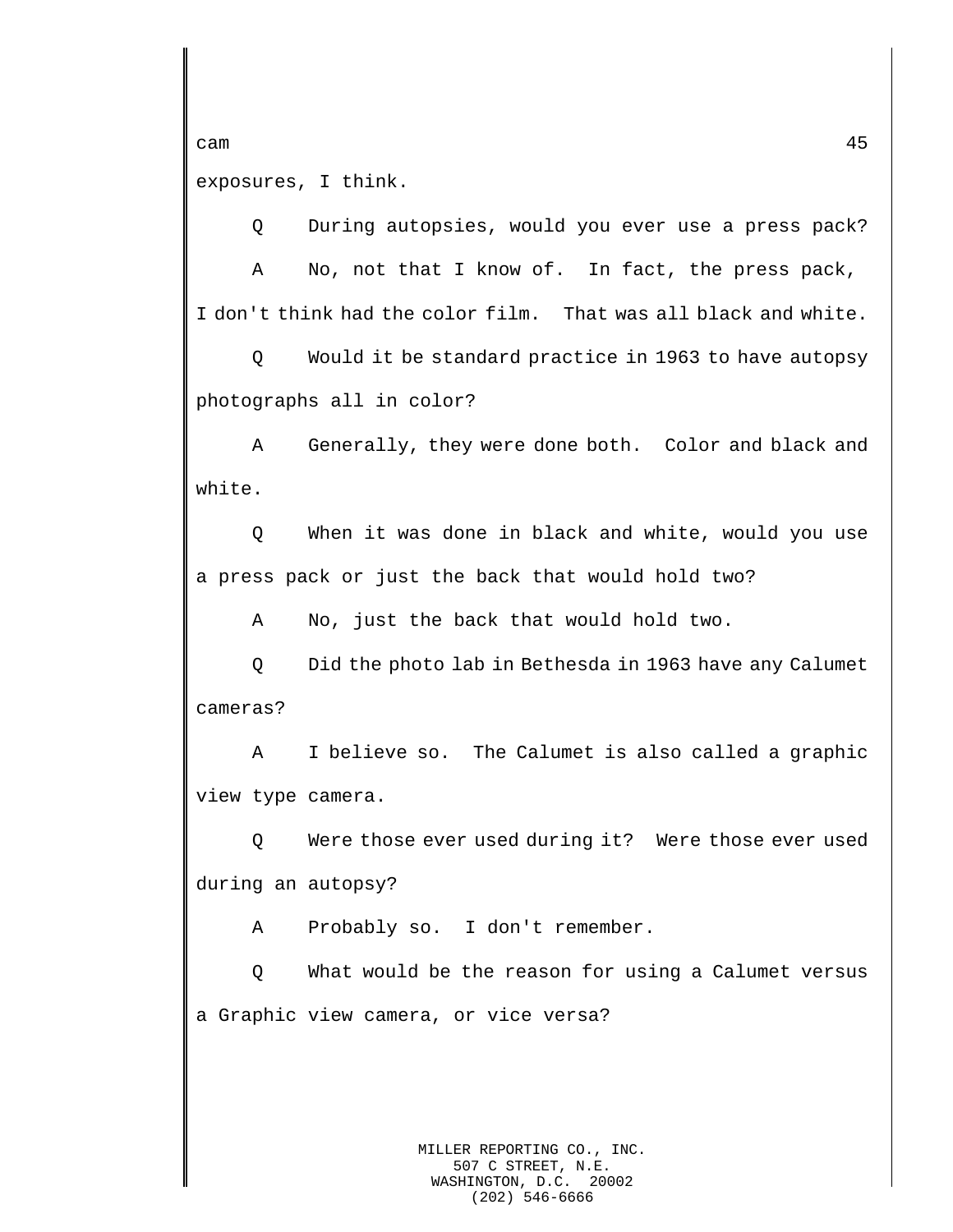A Basically, they're the same. Like a Ford and Chevrolet, I mean.

Q It was your personal preference, though, then to use the Graphic view camera? Is that fair, or some other explanation?

A No. When I used it at the autopsy?

Q Yes.

A I used the camera that was on the tripod.

Q That's what you would always use?

A Yes, the camera that was on the tripod.

Q Okay. Does that mean that -- Well, could the Calumet camera go onto the tripod?

A Yes.

Q Okay. So, in some instances, there may be the Calumet; and you would use that. And some instances, the Graphic; and you would use that.

A That's correct.

Q Did the photo lab have a Graphlex camera in 1963?

A Yes. You mean the kind you look down into?

Q Yes.

MILLER REPORTING CO., INC. 507 C STREET, N.E. WASHINGTON, D.C. 20002 (202) 546-6666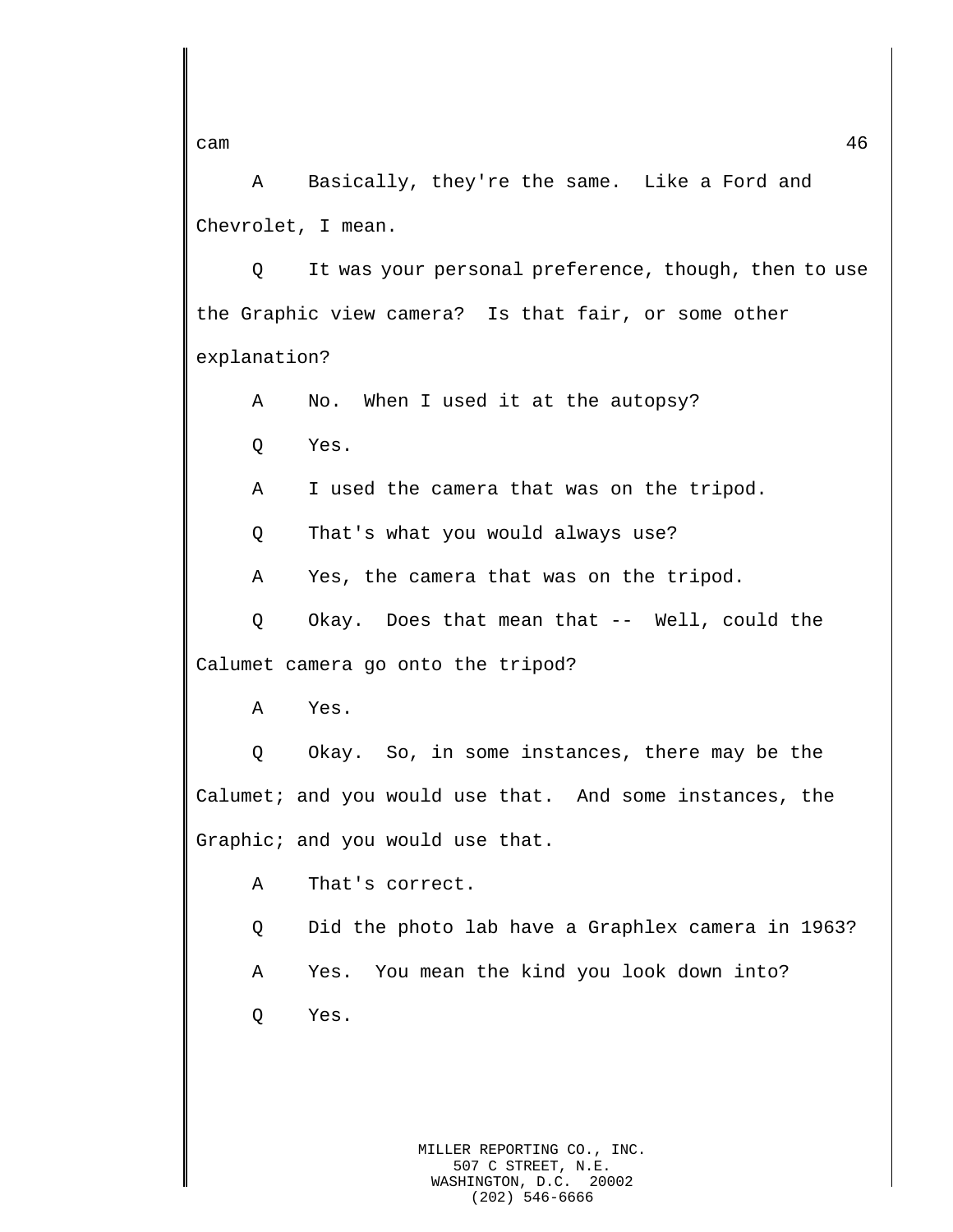A Yes.

Q Approximately --

A But it was never used.

Q Okay.

A It was used before that. It was an antique.

Q Approximately, how many different four-by-five cameras were used at the photo lab around 1963?

A The speed Graphic, you're talking about or --

Q Yes, including the speed Graphic.

A Each of the students had a speed Graphic outfit that they carried for their own use while they were there. And, basically, the numbers that we had, I don't remember.

Q Other than the speed Graphic cameras that were used by the students, approximately how many other large-format cameras were available around 1963?

A There was the one eight-by-ten that had the five-by-seven back on it. And there were probably two just four-by-five, because we always kept the one in the lab.

Q Are you familiar with a camera named Burnhall? A No.

> MILLER REPORTING CO., INC. 507 C STREET, N.E. WASHINGTON, D.C. 20002 (202) 546-6666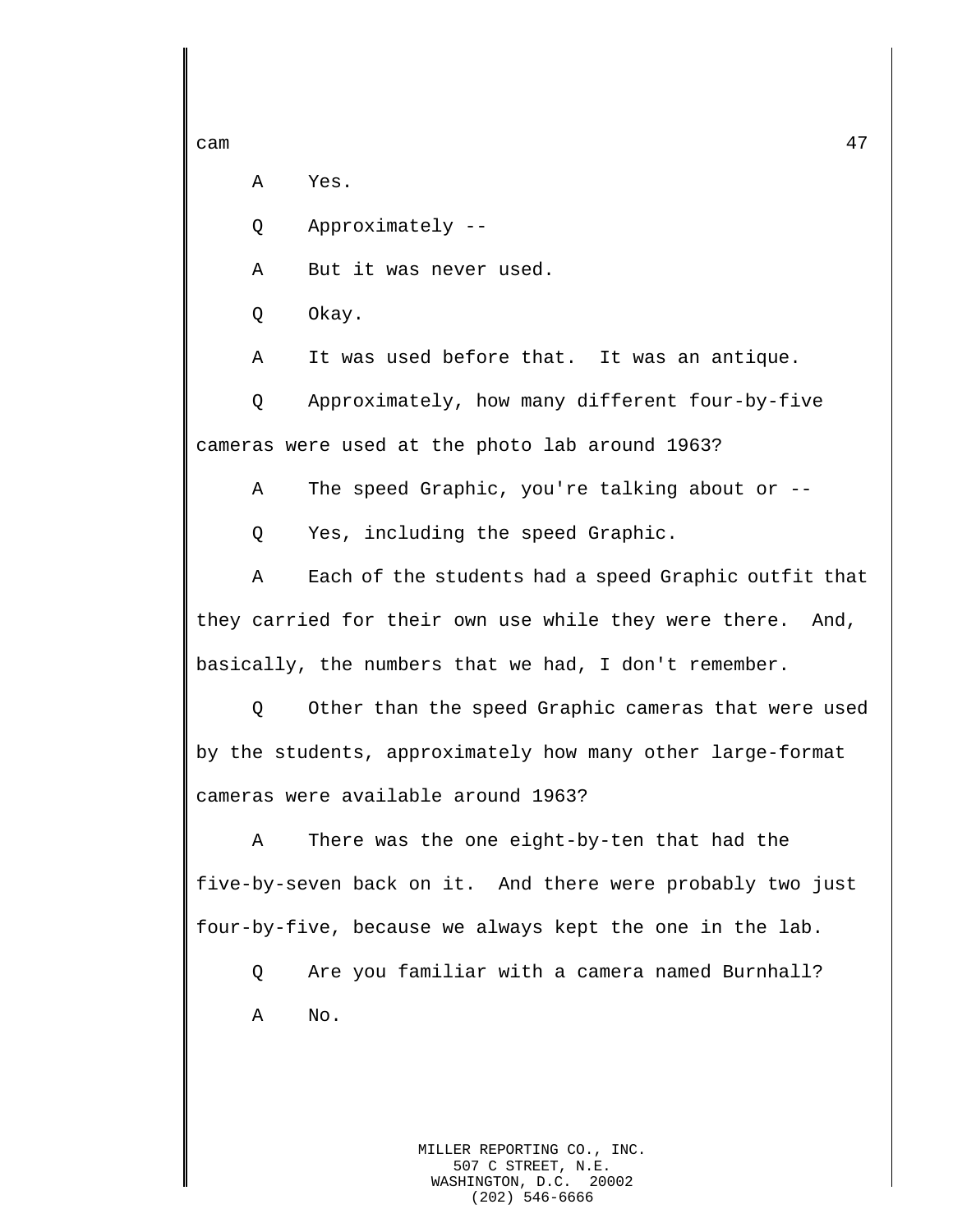Q Okay. Did the photo lab have any medium-format cameras around 1963?

A I think we had a 120 there. We had it, basically, for the school.

Q Was that a Mimiya flex; do you recall?

A We had some, yes, Mimiya flexes there.

Q Do you -- Did you have any Hasselblads?

A No, we wish we did.

Q Any other medium-format cameras that you remember having there?

A Yeah, Mimiya we had. I remember that now. And then the 120, I think it was. But then after that, we went to the Nikon. But that was after that.

Q The Nikon was a 35 millimeter --

A Correct.

Q -- or a medium format?

A No, it was 35 millimeter.

Q Okay. Could we switch from cameras now and talk a little bit about film?

A Mm-hmm.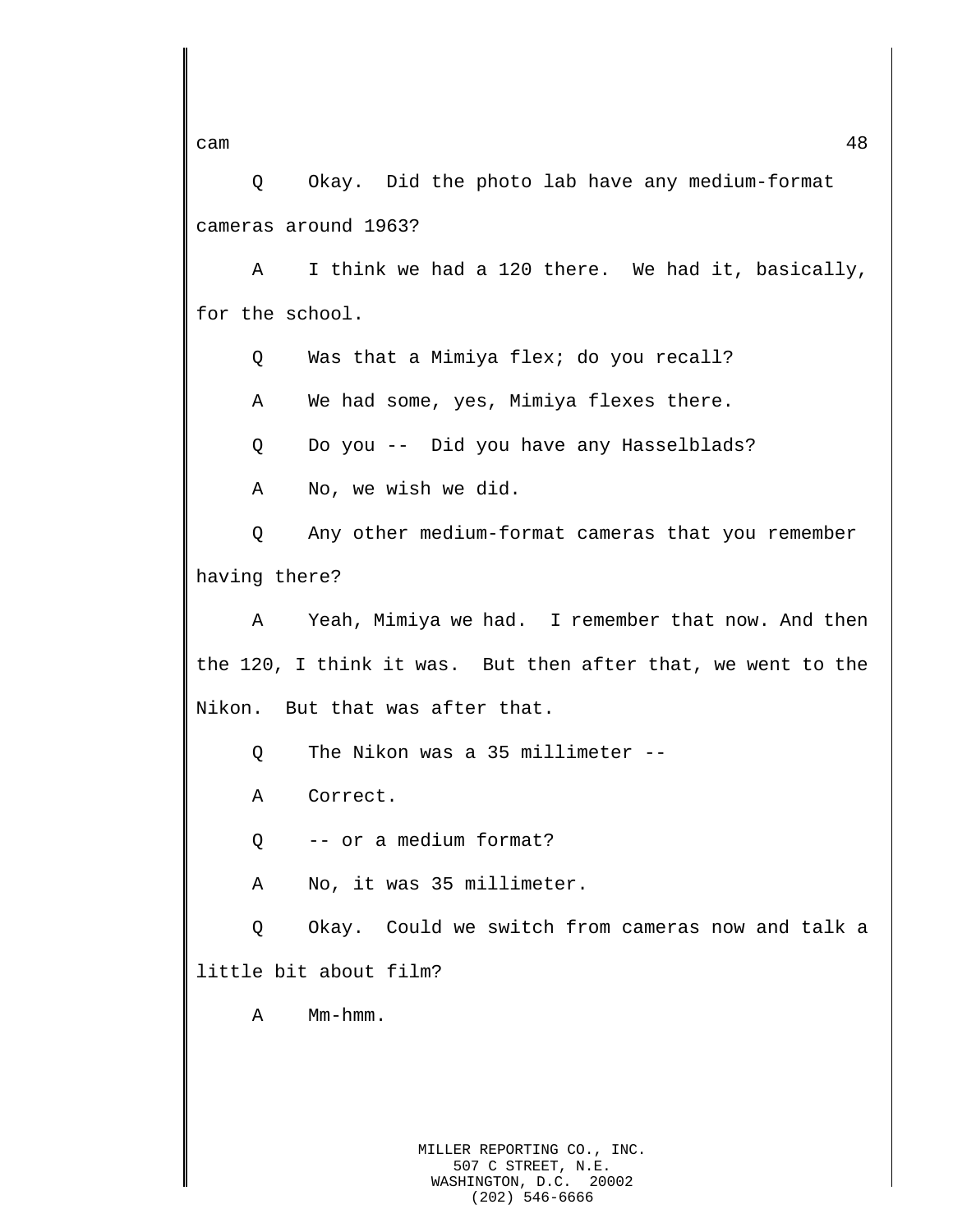cam and the contract of the contract of the contract of the contract of the contract of the contract of the contract of the contract of the contract of the contract of the contract of the contract of the contract of the co

Q You mentioned that you would -- it would be typical to take black and white, as well as color film during an autopsy. And that it would typically be the two sheets of black and white that would be used. What kind of black and white film was used around 1963?

A Panatomic X rings a bell. I don't remember, to tell you the truth.

Q And that would take a negative image --

A Yes.

Q -- is that right?

A The color film was basically a positive image, because it was used as a slide generally.

Q But the black and whites would always be made into prints, and not used --

A Yes. Yes, they're for publication, because generally they didn't have color reproduction, so they used black and white.

Q Do you recall the kind of color film that was used around 1963?

A Kodachrome, it was. Kodachrome.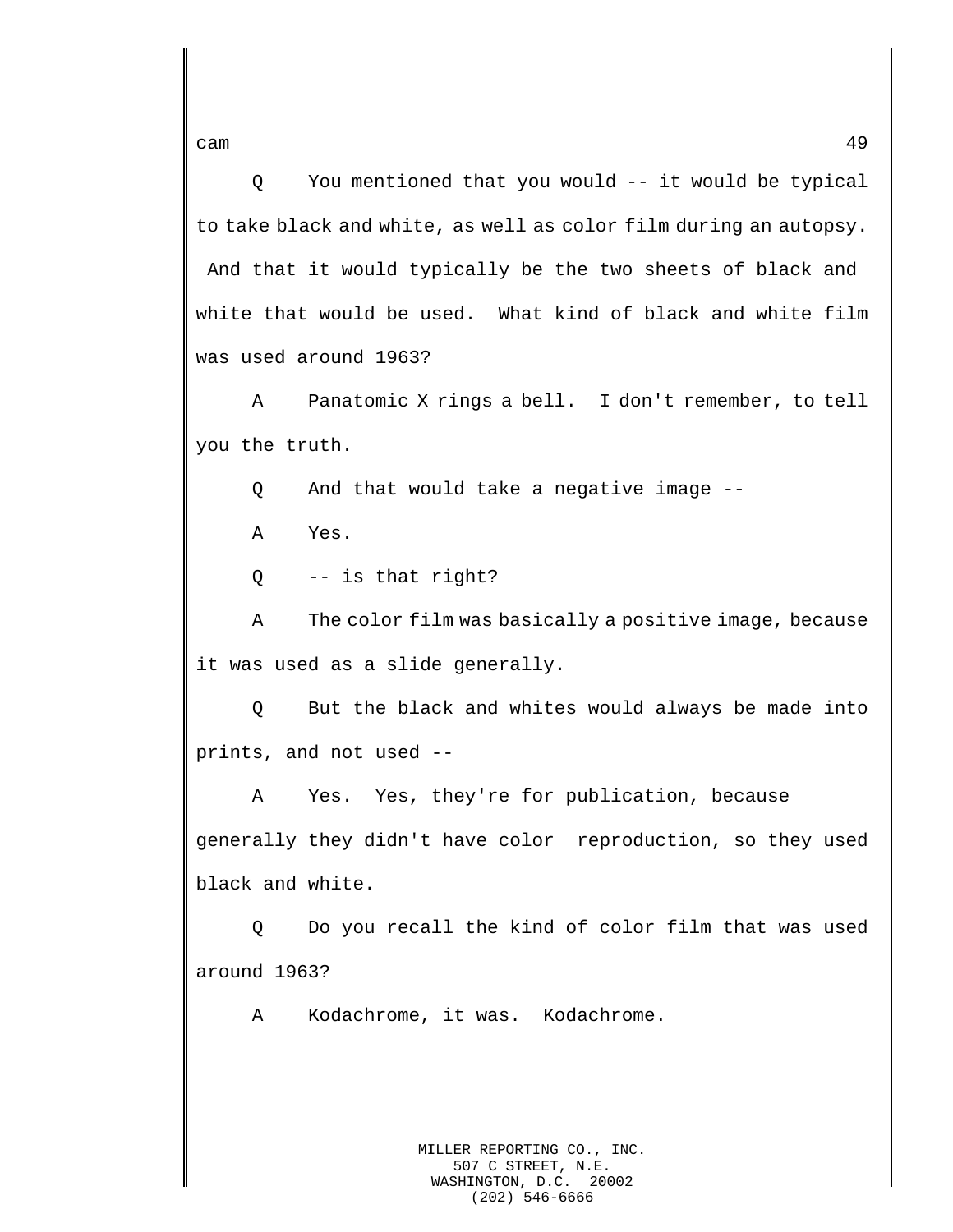Q Kodachrome or Ektachrome?

A I think it was Koda -- I'm not sure, to tell you the truth. I think it was Kodachrome, though.

Q Did the lab have the capability of processing Kodachrome film in 1963?

A Yes.

Q What kind of equipment -- and I mean this in just a very general way -- was necessary for processing Kodachrome film in 1963?

A You had to have a -- It was a Fisher lab set up. It had to be temperature controlled. The room was air conditioned and temperature-controlled solutions.

Q Was Kodachrome film much more difficult to process than Ektachrome film in 1963?

A I don't think so.

Q In autopsy photography, did you ever use color negative film around 1963?

A I don't think so.

Q Could the 120 film be both -- or either color or black and white?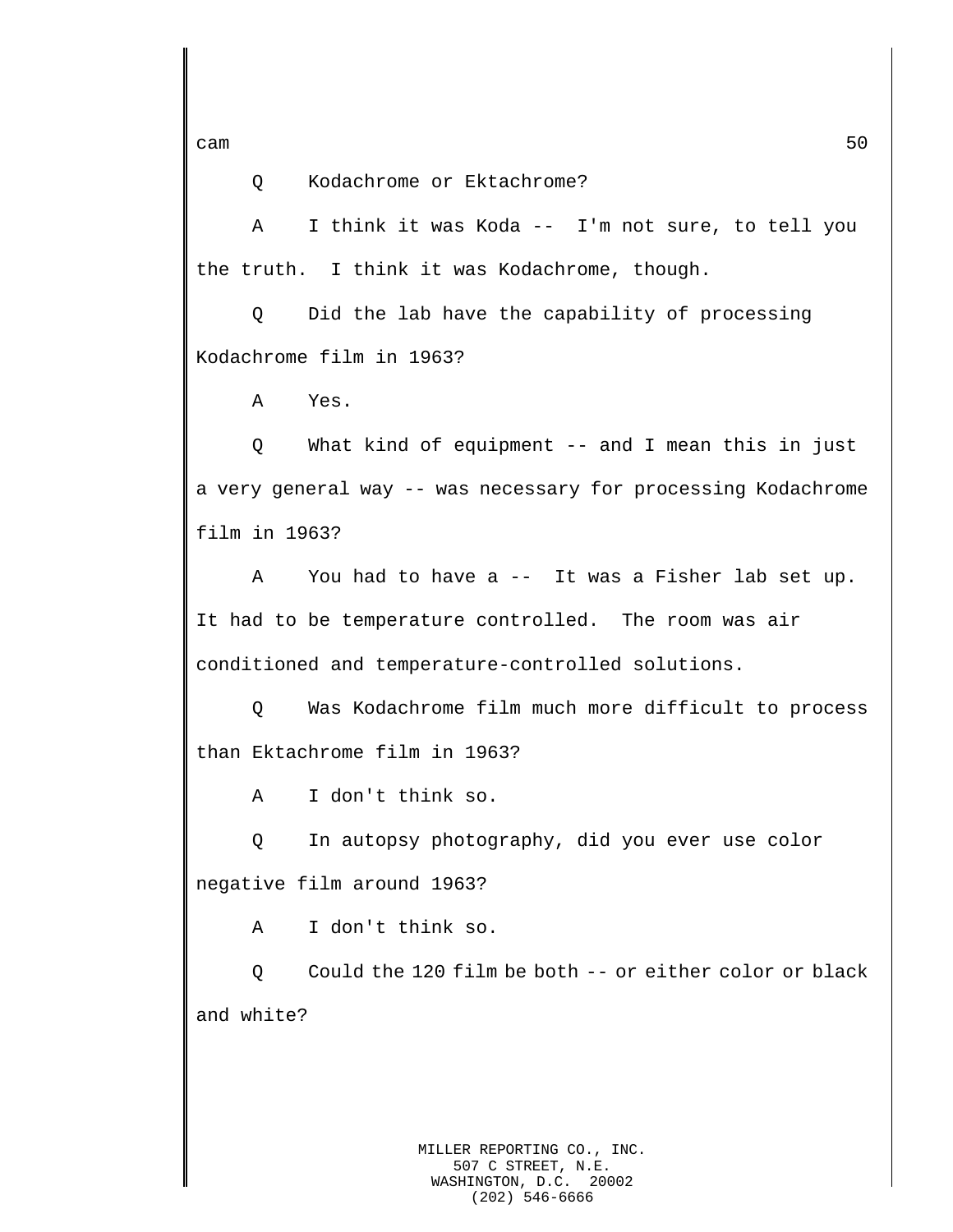A Yes.

Q When you would use the 120 film, did you generally use color, or black and white, or was it just depending on the particular case?

A There wasn't much color used with it, I don't think. It was basically a camera we just had there. I don't think it was used for many professional jobs. I think it was primarily teaching. Now, we had also the back that fit on the four-by-five.

Q When you would put the 120 film back on a four-by-five, did you typically use color, or black and white; or it just would depend on the case?

A I think it was probably black and white. And it was mostly for identification pictures, I think. I don't think it was used that much for medicine.

Q Okay. What I'd like to do is to take a short break now, and I'd like to show you a document which I'll identify for you. And you can take some time to take a look at it.

I'm going to ask you if this -- if the document helps refresh your recollection about any contacts that you may have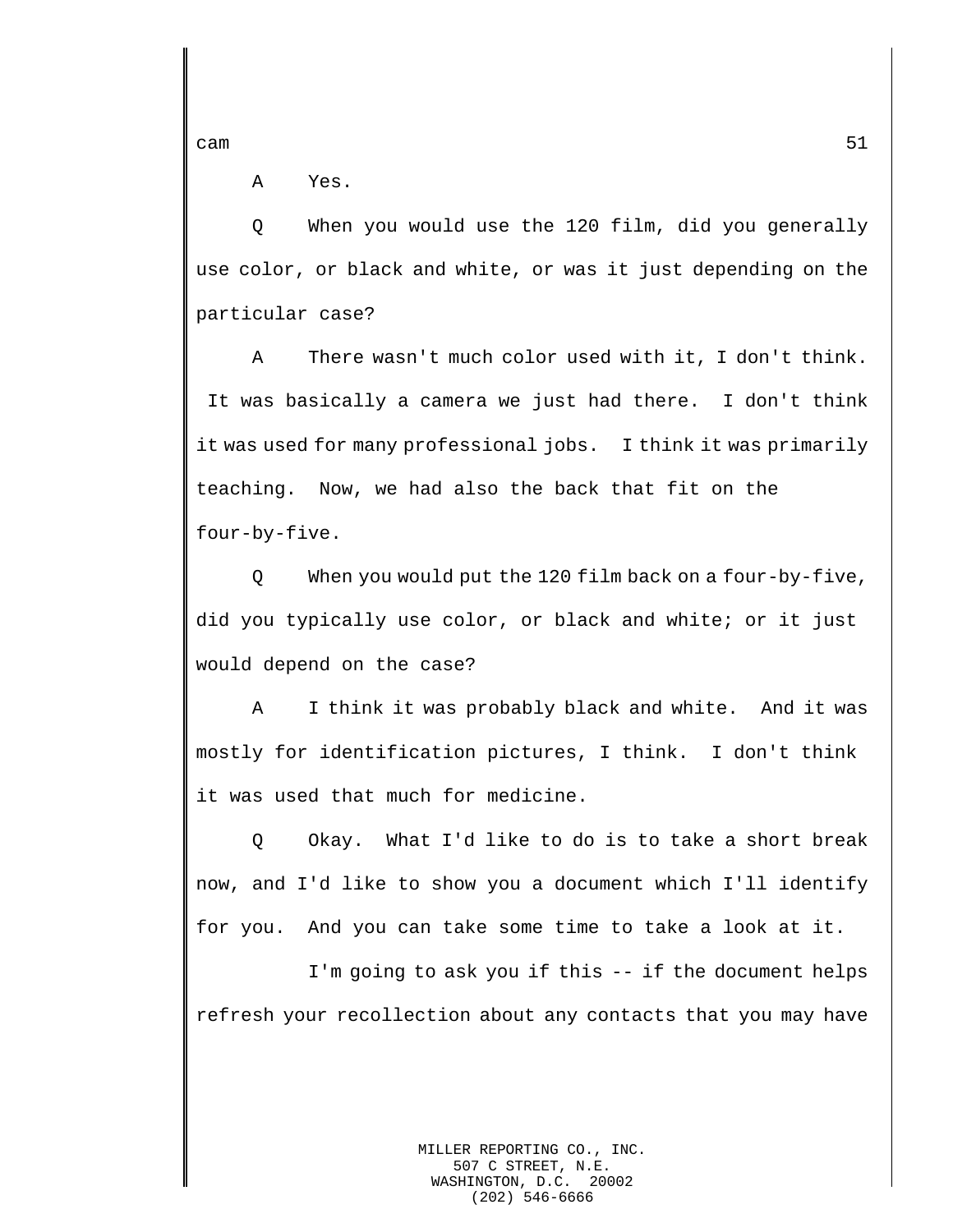had with the House Select Committee on Assassinations?

And take your time to read it.

A Okay.

Q Though you don't need to read it word for word, you're welcome to do so, if you wish.

MR. GUNN: The document is marked Exhibit No. 19. And it appears on its face to be a memo to the file from Andy Purdy, dated August 17th, 1977. It is a 17-page memorandum, and I would like to draw Mr. Stringer's attention particularly to pages 9 through 17 of the document.

We'll take a short break.

[Recess.]

BY MR. GUNN:

Q Mr. Stringer, have you had an opportunity to look through Exhibit 19?

A Yes.

Q Does the exhibit help refresh your recollection as to whether you ever spoke with people on the House Select Committee staff?

A I don't remember speaking to them.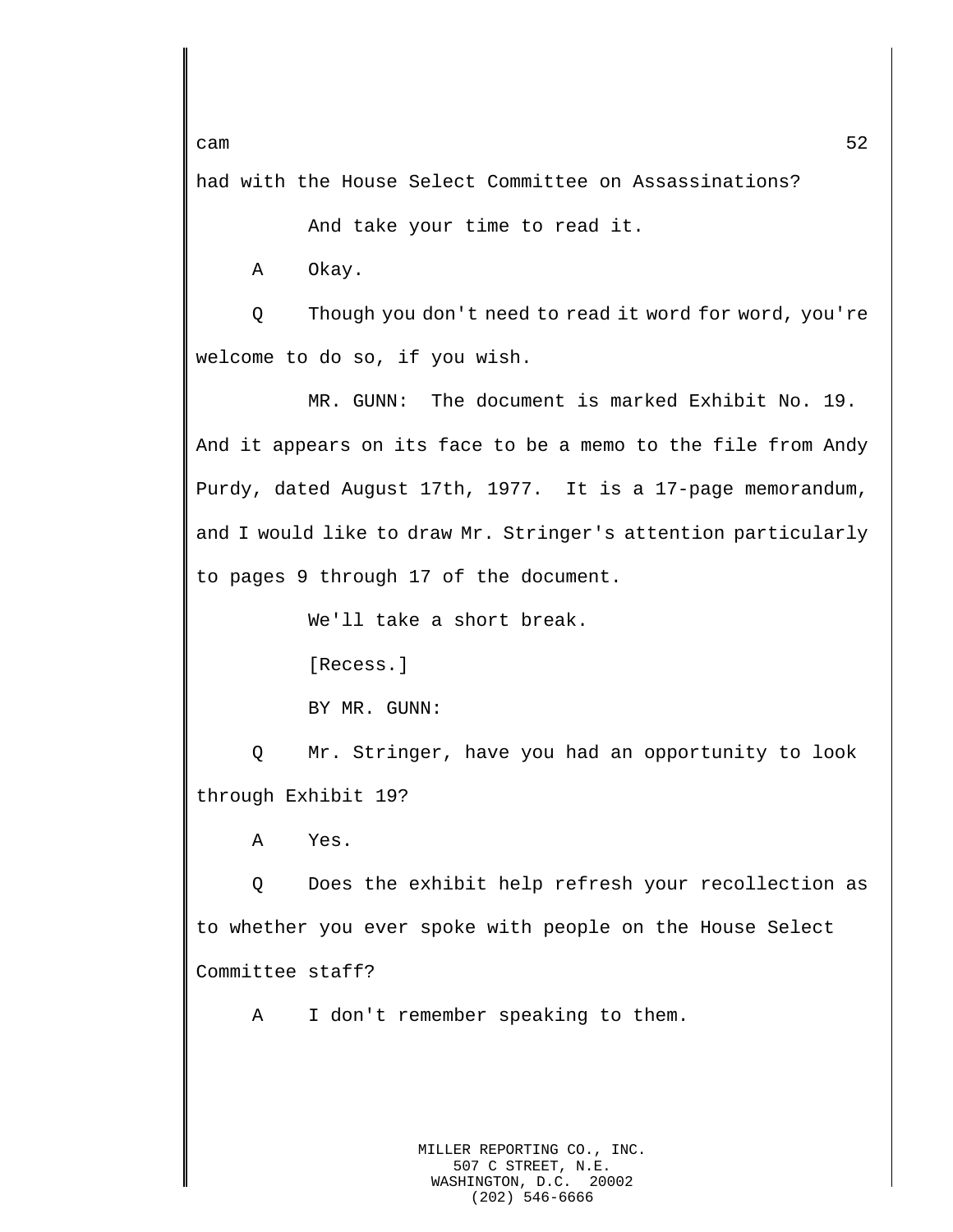Q Do you recall ever having seen the document before that's now marked Exhibit No. 19?

A No, I've never seen it.

Q After 1966, regarding what you previously testified that you had gone to the Archives to make an inventory, have you ever seen the autopsy photographs at the Archives at any point after that?

A I have not. Not that I can recall.

Q In the document marked Exhibit 19, it refers on page 14 to a visit that a Mr. Stringer and Jim Kelly and Colleen Boland took to the National Archives. Does that help refresh your recollection as to whether you ever went to the Archives?

A It does not. I don't remember it.

Q As you're sitting here today, does it seem to you to be very unlikely that you went to the Archives; or you just have no recollection, one way or the other?

A I don't think I went. I don't have any recollection of it. And after '77, I was living in Vero Beach. It does say that I was staying with my daughter. Whose name is wrong here. It's R-u-s-k.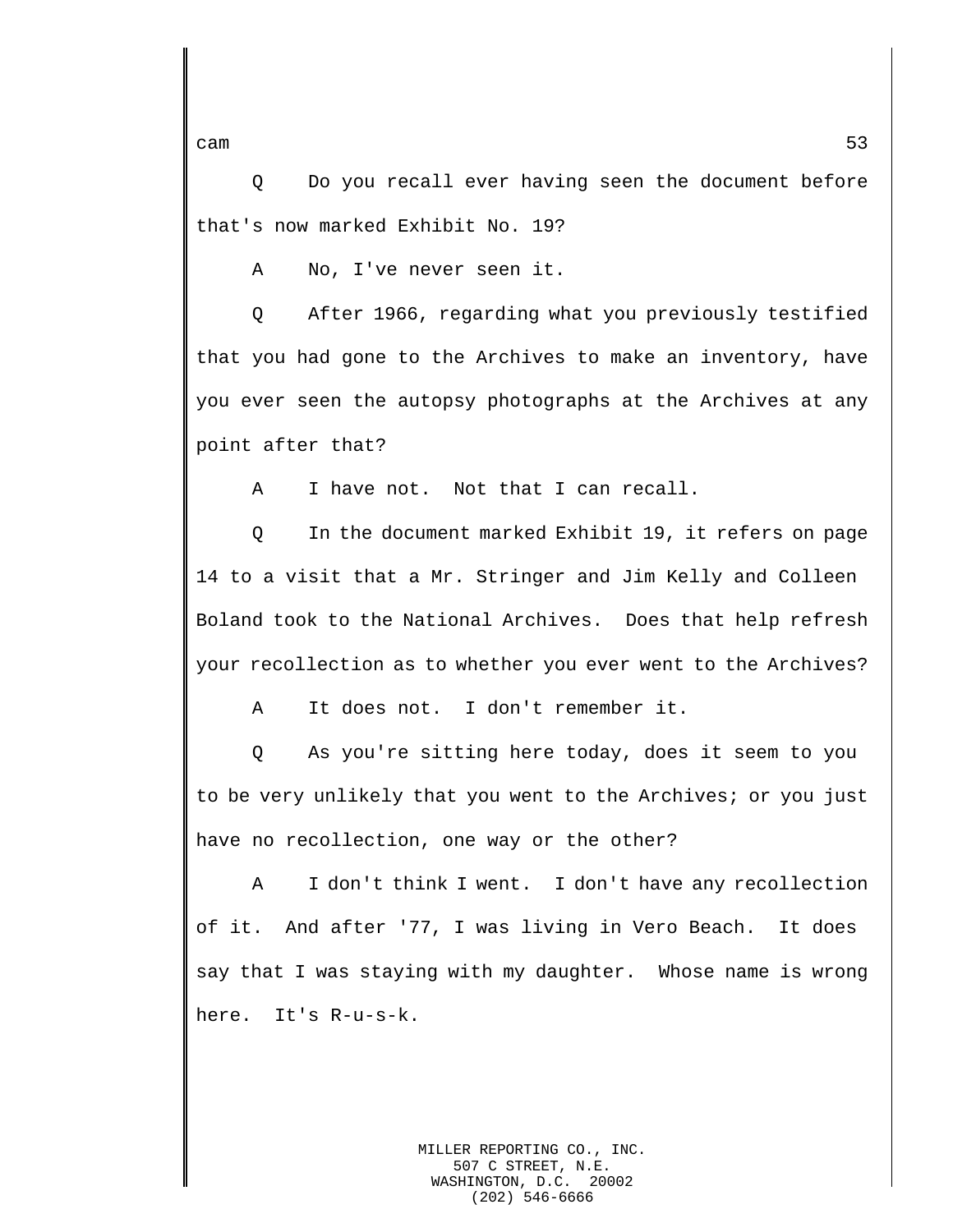Q Mrs. Rusk, rather than Mrs. Ross?

A Rusk. I certainly don't remember going to the Archives with these people. I don't know how I would have gotten there.

Q Do you believe that if you had gone to the Archives in 1977 to look at autopsy photographs that you would probably remember that, as you're sitting here today?

A I would think I would.

Q I'd like to turn now to the autopsy of President Kennedy and ask some questions about that. As you're sitting here today, do you recall whether you took any black and white photographs at the autopsy?

A To tell you the truth, I don't remember. But we should have, if we didn't. I think we saw some negatives when we went in '66 -- some black and white negatives. But, generally, the film holders have on it whether they're color or black and white.

Q In the autopsy of President Kennedy, was there anyone else present taking photographs in addition to yourself?

A No.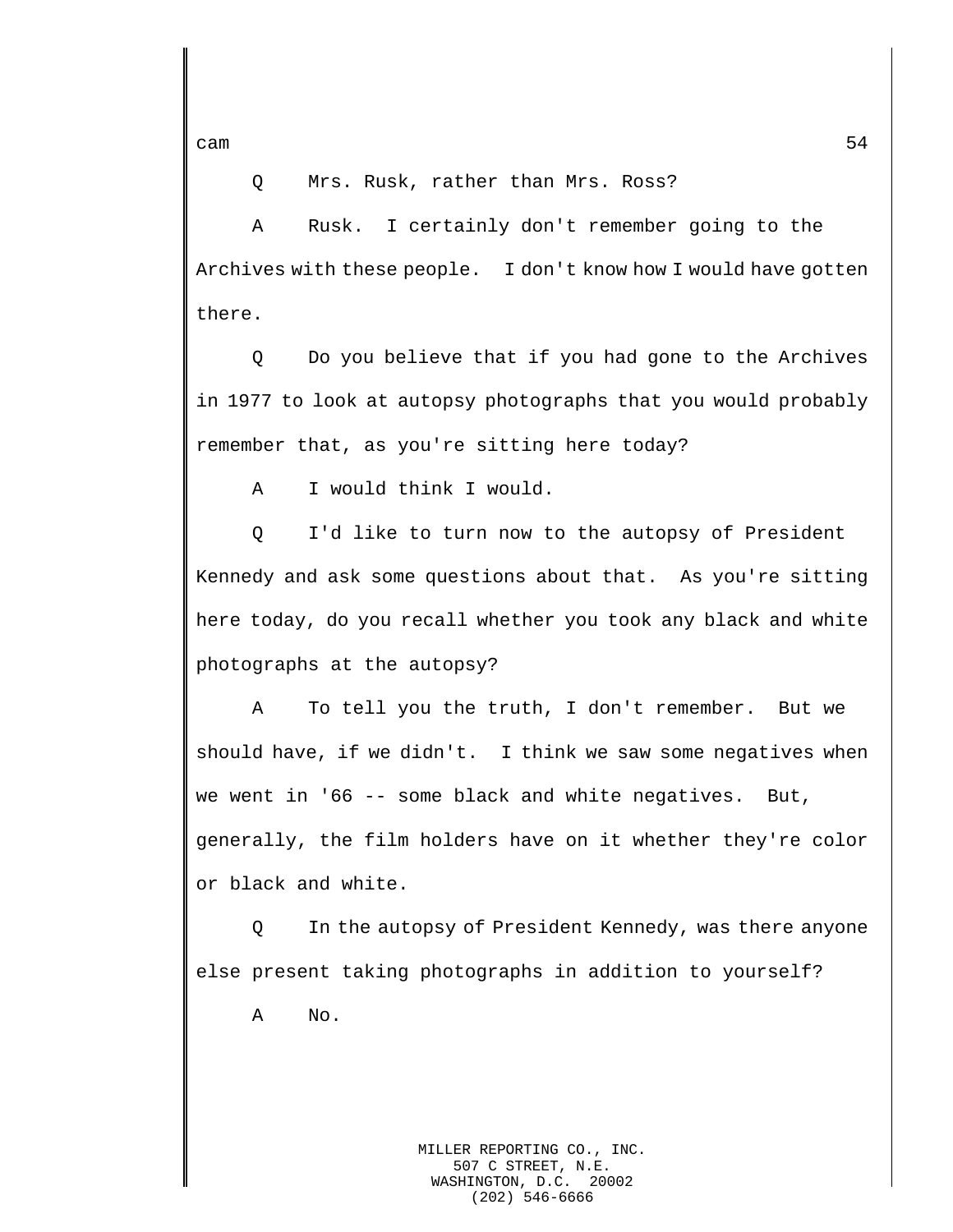Q You have previously mentioned the name of Mr. Riebe.

A Correct.

Q Do you recall that?

A Yes.

Q Do you have any recollection as to whether Mr. Riebe took any photographs during the autopsy.

A Mr. Riebe had a camera. We thought it was an occasion, and that we might take some pictures of some of the people in the room. And one of the FBI agents -- or CIA, whoever it was -- saw the camera, and he took the film out of the camera before there was any exposures made.

Q When he took the film out of the camera, did you see him take the film out of the camera, or did you hear about that?

A I heard about it from Riebe.

Q Okay. Was it your understanding that the film had been exposed to light?

A Correct.

Q Now, if a film is exposed to light, would it be something like translucent or transparent, or would it be black, if it were subsequently developed?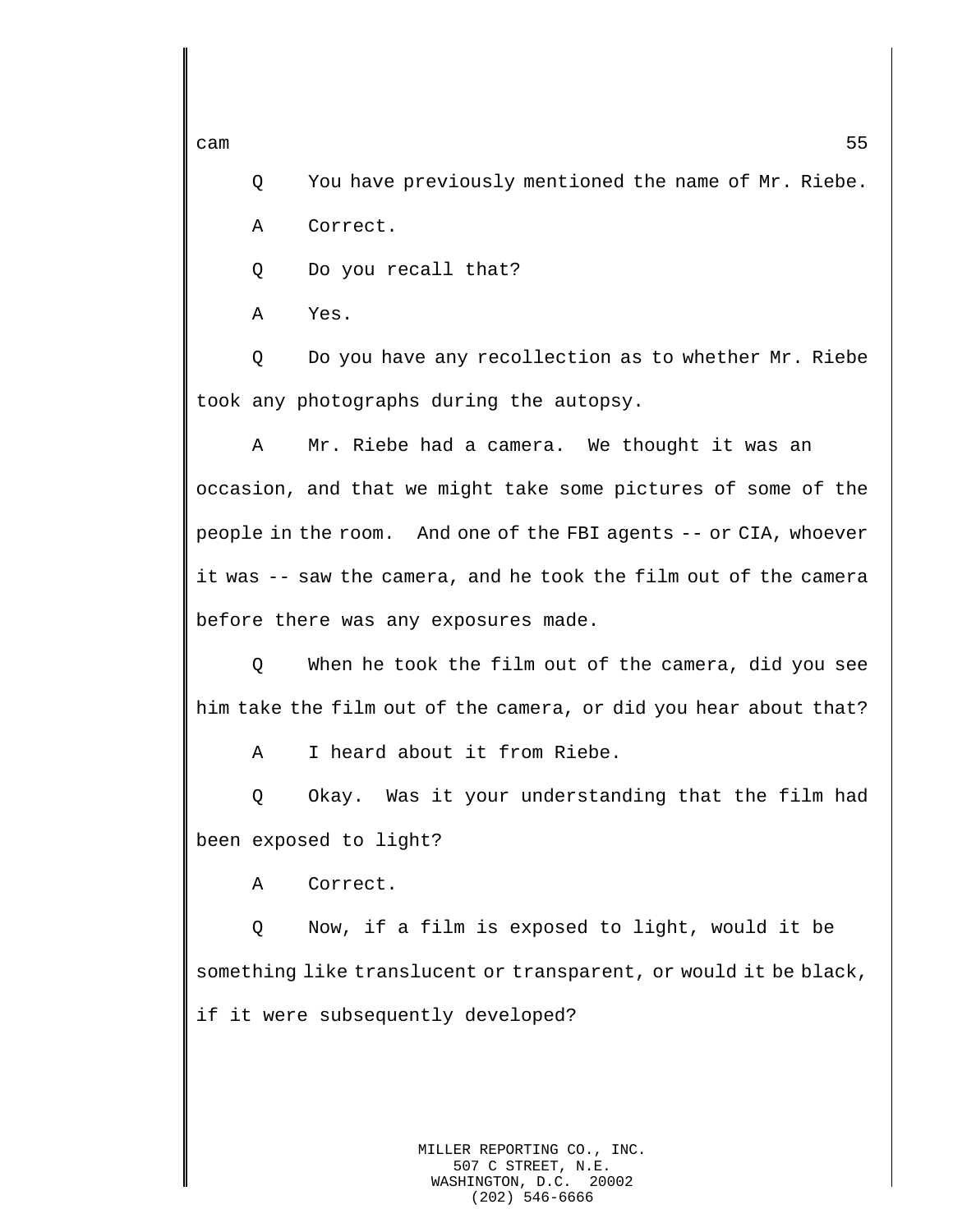A It would -- I mean, if it were developed, it wouldn't show anything.

Q It wouldn't show anything. But would the film be dark, or would it be clear?

A It should be clear. There's no exposure.

Q Do you know what kind of camera Mr. Riebe had at the autopsy?

A It was a 120. I don't know what -- I don't remember the name of it.

Q Are you familiar with the name of Mr. Robert Knudsen?

A Knudsen. A doctor?

Q White House photographer.

A Not that I can recall, no.

Q Do you ever recall meeting with anyone who was a White House photographer anytime during the Kennedy or Johnson administrations?

A Meeting? Not that I --

Q Meeting, or knowing, or conversing with any White House photographers.

A I know they had a photographer at the White House.

cam  $56$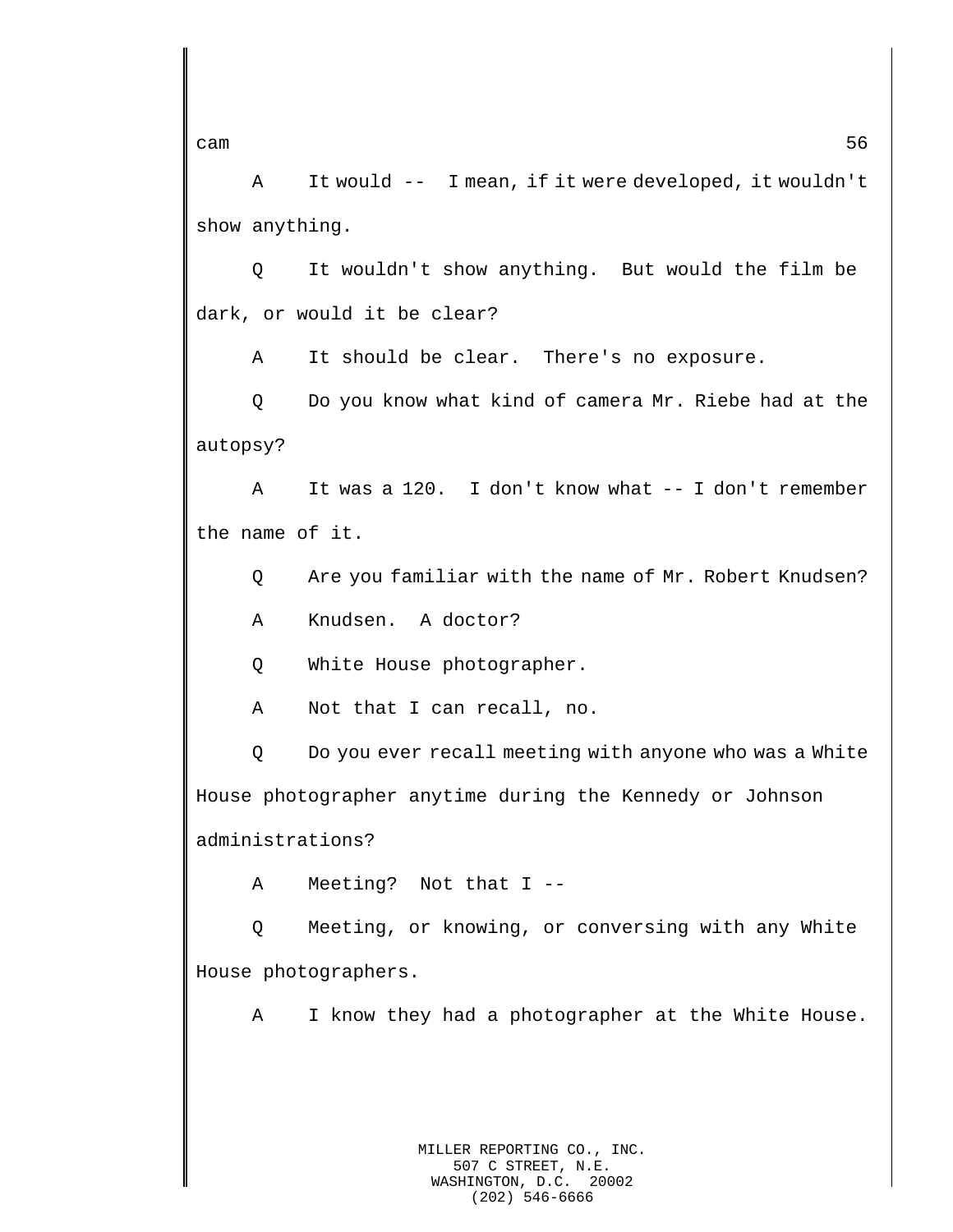But I don't remember that, no.

Q Is the name Knudsen familiar to you at all?

A I knew a Dr. Knudsen. But if I ever met him, I don't remember.

Q Okay. In addition to Mr. Riebe, was there anyone else at the autopsy who had a camera that you recall?

A None at all.

Q If there had been someone else at the autopsy with a camera, do you believe, as you're sitting here today, that you would recall that?

A Yes. If he had a camera, he couldn't have taken a picture there anyway.

Q Other than Mr. Riebe, was there anyone else at the autopsy who was assisting you in taking photographs?

A No.

Q What kind of lighting did the morgue at Bethesda have, other than any artificial lighting that you would have brought in?

A It had florescents, I believe, in the overhead. And then it had a light over the table.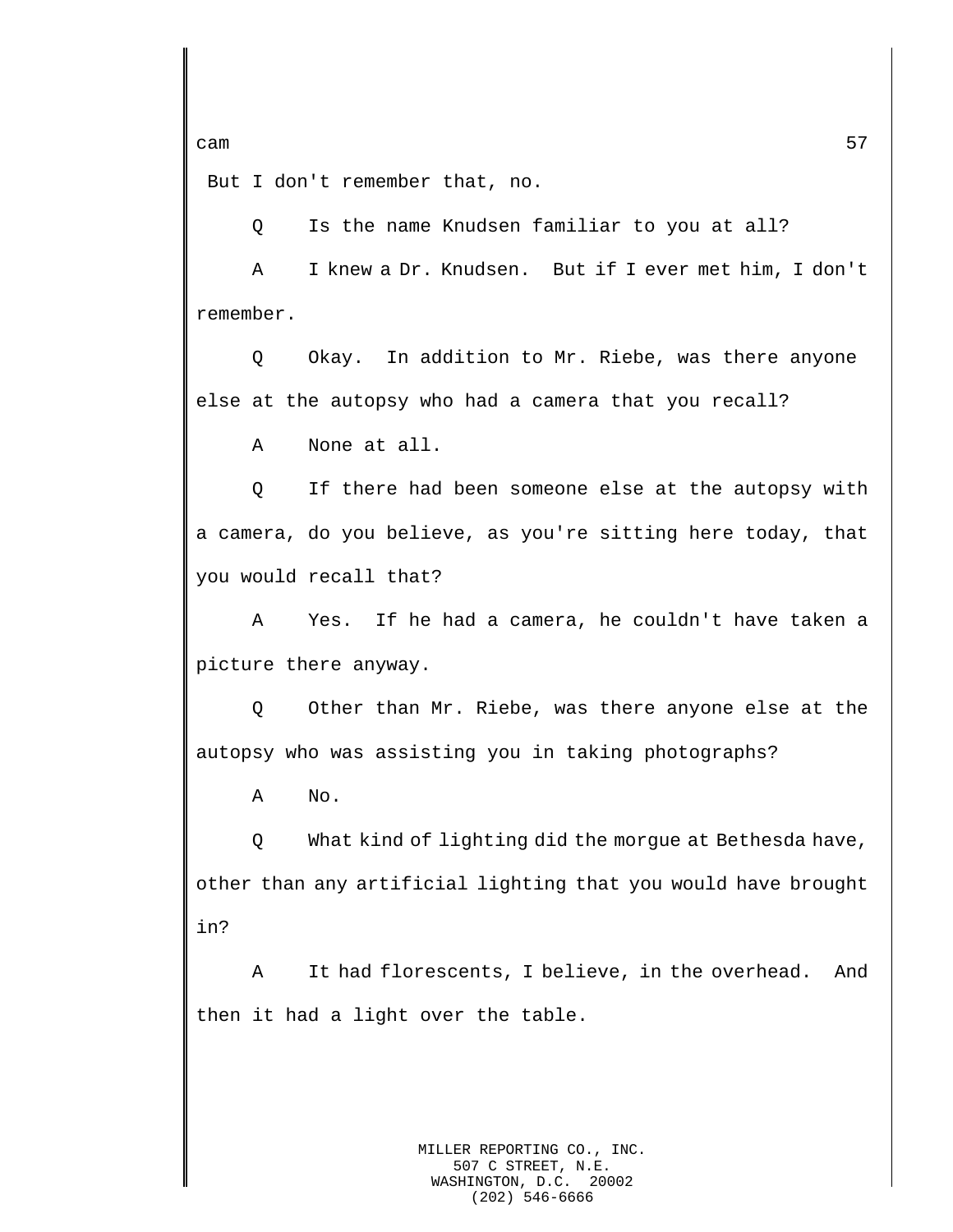Q Was the lighting that was normally in the morgue at Bethesda sufficient for taking autopsy photographs?

A No.

Q What did you take with you to the autopsy?

A We had speed lights.

Q Can you explain, briefly, what a speed light is?

A Well, it's like a flash. And you press it along with the camera. It's synchronized, and exposes it.

Q Okay. Did you take any other kind of lighting with you, in addition to the speed lights?

A No. Now, these were mounted on a stand, and they had rollers on them.

Q Approximately, how many speed lights did you take with you?

A Two.

Q Was that standard procedure, to have two speed lights?

A Yes.

Q Were the lights always behind you when you were taking photographs?

A On the side of the camera.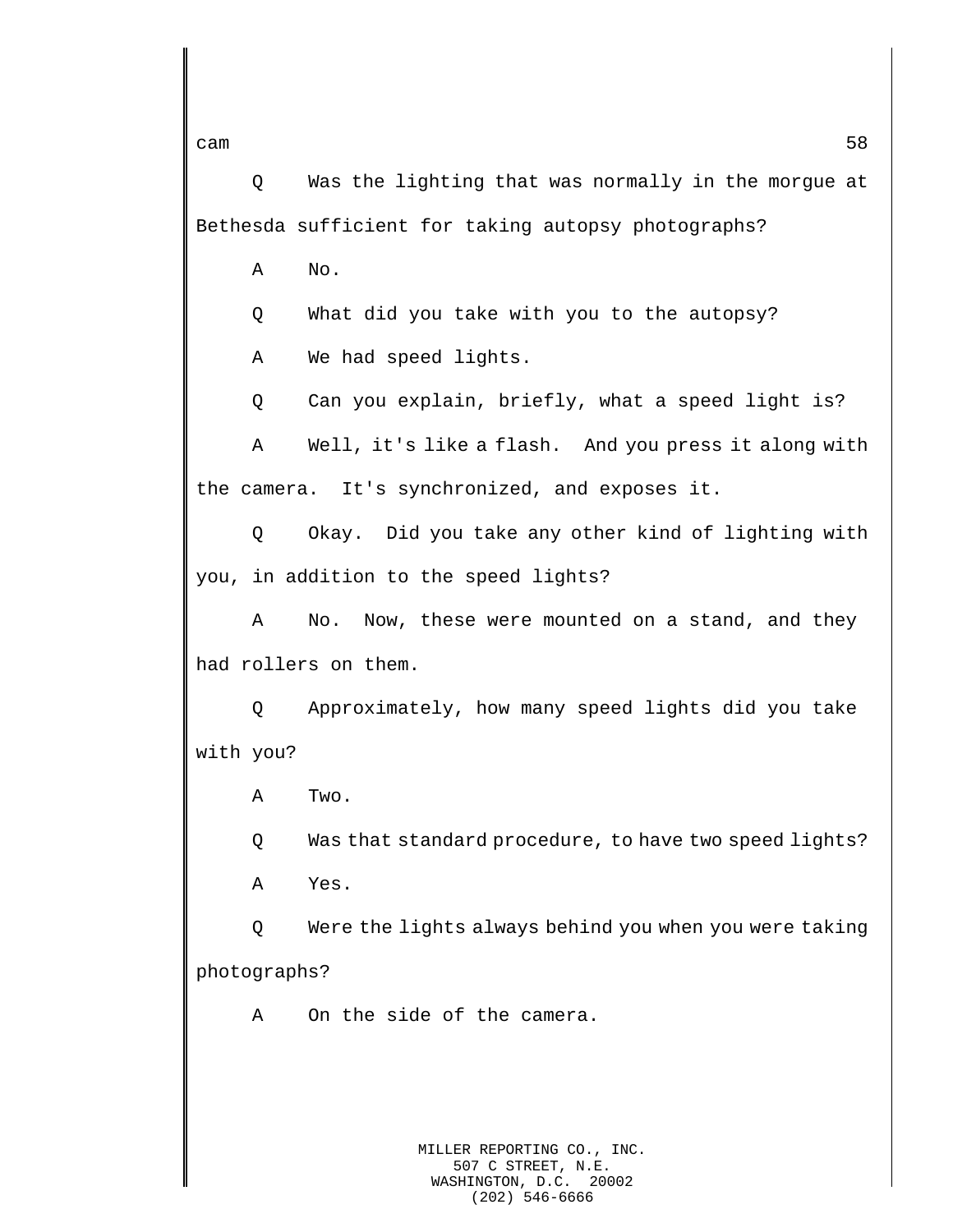Q On the side. Were speed lights ever called floodlights?

A No. A floodlight would be an incandescent lamp. That would be hot. Now, that's what we just used to use before the speed lights came into effect.

Q The speed lights were in existence in 1963?

A That's correct.

Q Could you look at the top of page 10 of the document marked No. 19, please?

Will you look on the top paragraph of the last sentence, which reads, "He said there were probably floodlights used."

Do you see that at the top of the page?

A Yes.

Q Would it be your understanding that that statement is inaccurate?

A Yes.

Q By the way, with respect to Exhibit No. 19, do you have any understanding or idea of how that document might have come into existence, or why there would be references to a Mr.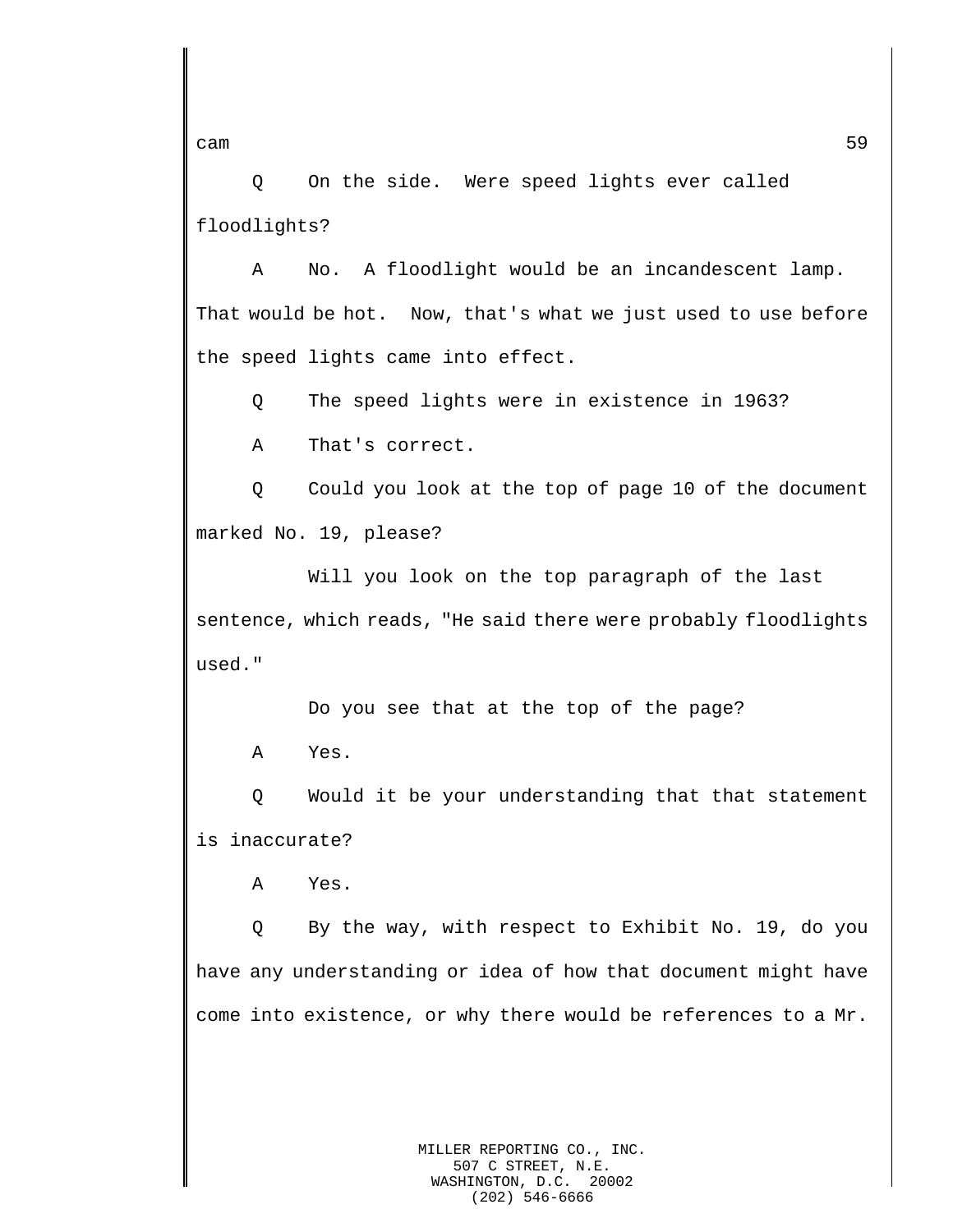Stringer?

A No.

Q Does it surprise you to see Exhibit 19?

A Yes, it does. Although, there are things in there that are true.

Q Without your answer to this being necessarily exhaustive, are there other things that stood out in Exhibit No. 19 as being incorrect? Is there anything that you now recall that seem to be incorrect?

A I don't know.

Q I'd like to show you a document that has been marked as Exhibit MD 80. Could you take a look at that document and tell me whether you've ever seen that previously?

A Yes. I, evidently, wrote that; yes.

MR. GUNN: I'll state for the record that on its face Exhibit MD 80 appears to be a letter, dated September 11th, 1977, from Mr. John T. Stringer, Jr. to Mr. Donald A. Purdy, Jr.

BY MR. GUNN:

Q Mr. Stringer, do you have any recollection of having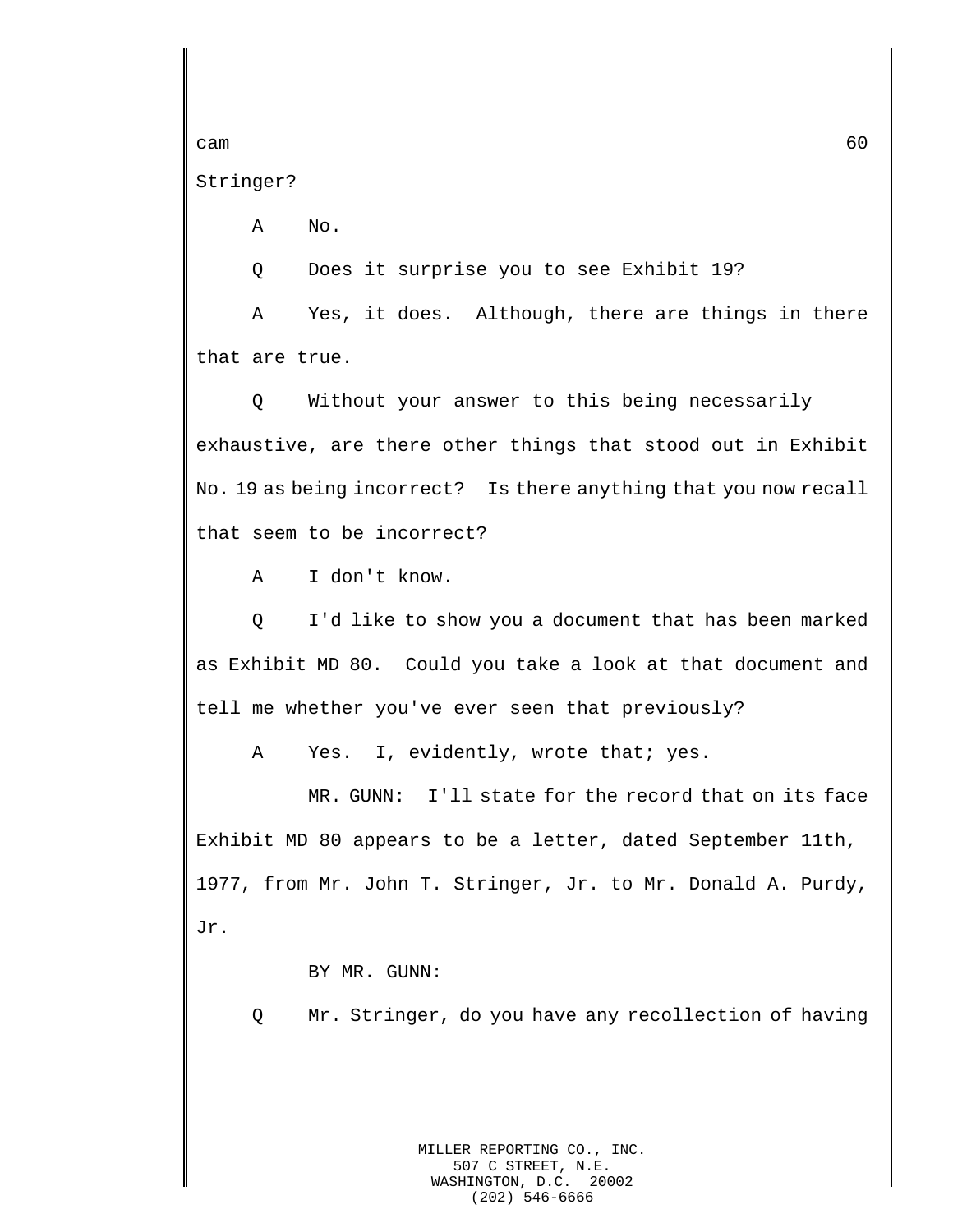## written the letter?

A I guess, I must have. But that was in 1977. I don't have a copy of it.

Q As best you can tell, is that your signature --

A Yes.

Q -- at the bottom of the page?

A Yes, I would say it is. Yes.

Q Does the letter help refresh your recollection about any contacts, even through writing, that you may have had with the House Select Committee on Assassinations?

A Well, evidently, this was from them, but -- But I don't even -- I mean, this is bringing back memories, but I don't remember --

Q Does Exhibit No. 80 refresh your recollection as to whether you may have met with anyone on the House Select Committee staff?

A I don't remember meeting with anyone on the House Committee staff, no.

You mean physically, face to face? Q Yes.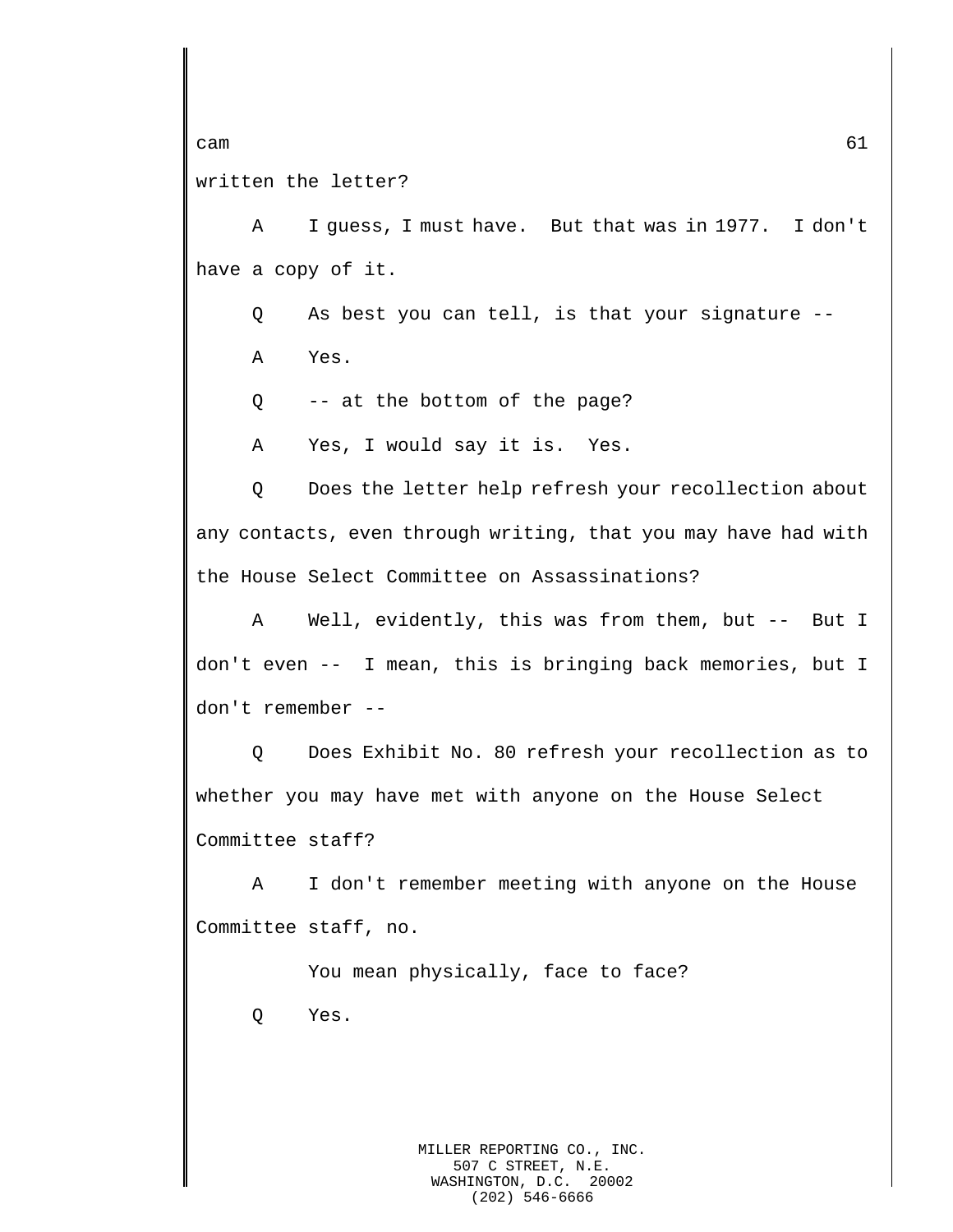A No.

Q Do you recall going to Washington at any time during 1977?

A I generally went up to see my kids, yes. But I don't remember going down with anybody to see the pictures.

Q In Exhibit 19, there are a couple of references, which I have recorded as being on pages 11 to 12 and 16, that state that you did not take color photographs -- excuse me -- you did not take black and white photographs at the autopsy. Are those statements correct or incorrect?

Although, on pages 11 to 12, it's right at the end of the page.

A Well, I don't know whether I did or not, but I think I did when I see all this.

Q You think that you did --

A Took some black and white.

Q When you say "see all of this", what are you referring to?

A Well, seeing what was said back in those days.

Q You're referring to Exhibit 19?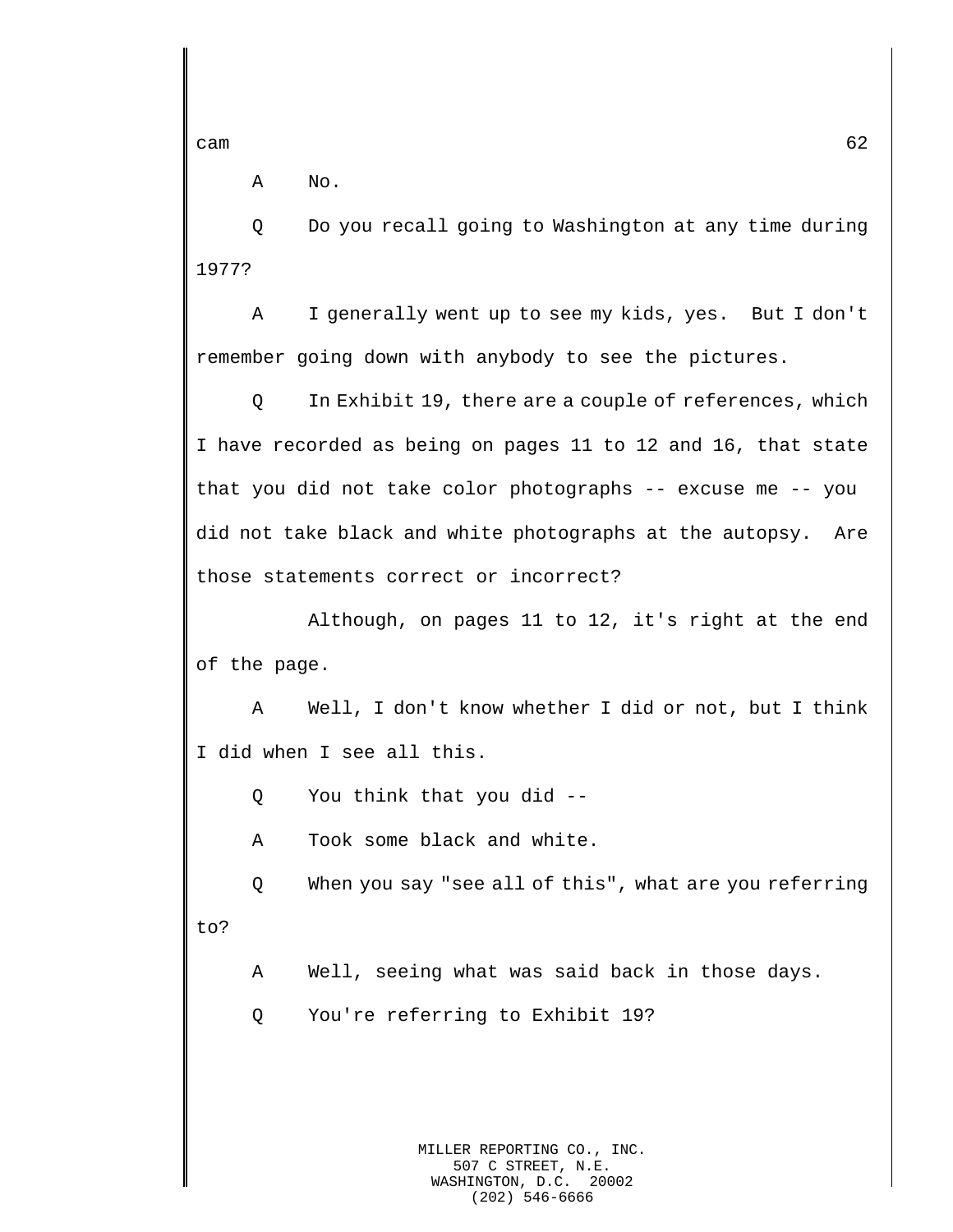A Well, I am referring to some of the other things that were said that there were black and whites taken.

Q Okay.

A If we had the chit from the thing, it would say how many films were taken.

Q Do you recall having filled out the chit with respect to the autopsy of President Kennedy?

A I think so, yes.

Q Could you look at the top of page 16?

A Yes.

Q The first full sentence, which I'll read for the record. "He said in the general autopsy he took only color photo --" Excuse -- Let me try that again.

"He said in the general autopsy he only took color photographs." Do you see that at the top of the page?

A Yes.

Q Is that a correct statement as to what you did during the autopsy?

A I actually don't remember, but we generally took black and white and color at the same time. Now, if we have black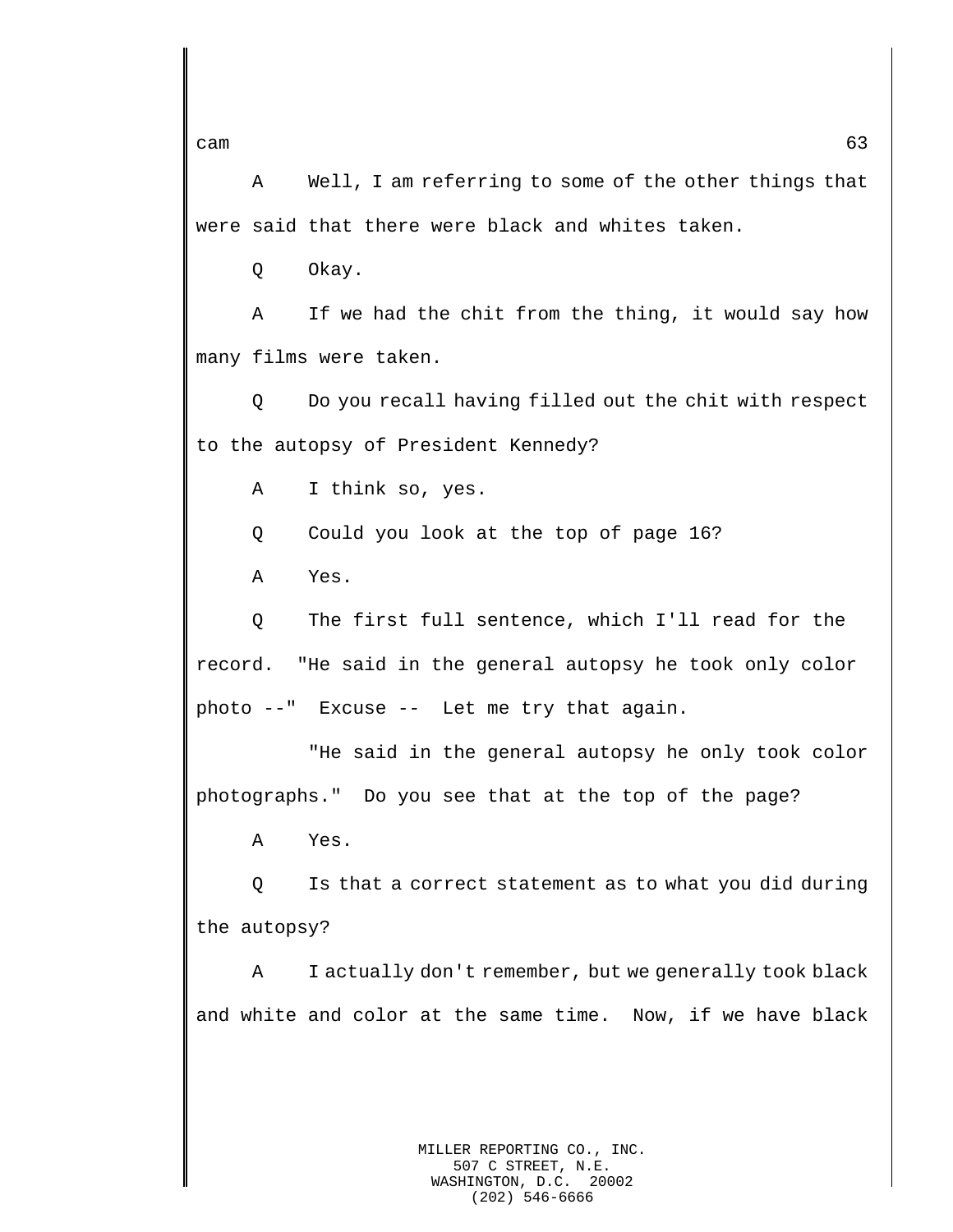and white negatives, then, we probably took it. But, then, you can also take black and white negatives from a color print.

Q When you say "we" took them, who do you mean by "we"?

A I. Excuse me.

Q Could you describe for me how the photography took place at the autopsy of President Kennedy? And maybe if we can just start out by, were you present in the morgue when the body arrived?

A Yes, I was in the morgue when the body arrived.

Q Prior to the time the body arrived, had you taken any photographs?

A No.

Q When did you first start taking photographs?

A After they had finished the X-rays, and put the X-rays on the view box, and interpreted them.

Q Do you remember approximately how much time there was between the time that the body was taken out of the casket and you began to take photographs?

A Oh, it must have been more than an hour by the time they took the X-rays. And they had to develop them, and bring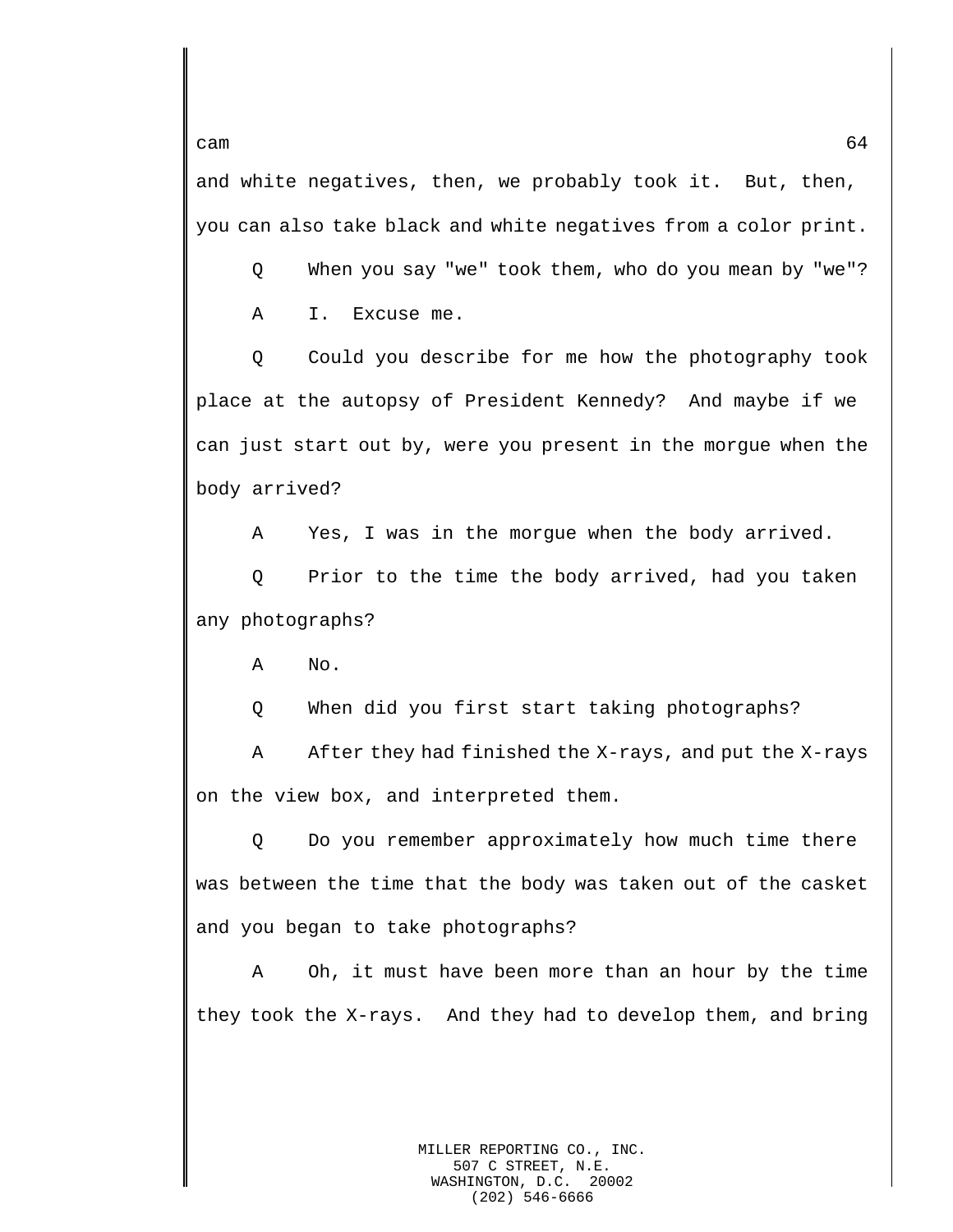cam  $65$ them back down. Q Do you recall what kind of casket the body arrived in? A It was a metal casket. Q What color was it? A I think it was sort of a brownish. Q Do you remember what kind of lid it had? A One that opens. Q On hinges? A Yes. Q What was President Kennedy's body wrapped in, if anything, when it arrived? A It was wrapped in two sheets; one around the head, and one around the body. Q These were cloth sheets? Plastic sheets? A They were just like off of the bed, hospital sheets. Q Okay. Once you started taking photographs, did you take all of the photographs all at approximately the same time, or did you take photographs throughout the autopsy? A It was throughout the autopsy.

> MILLER REPORTING CO., INC. 507 C STREET, N.E. WASHINGTON, D.C. 20002 (202) 546-6666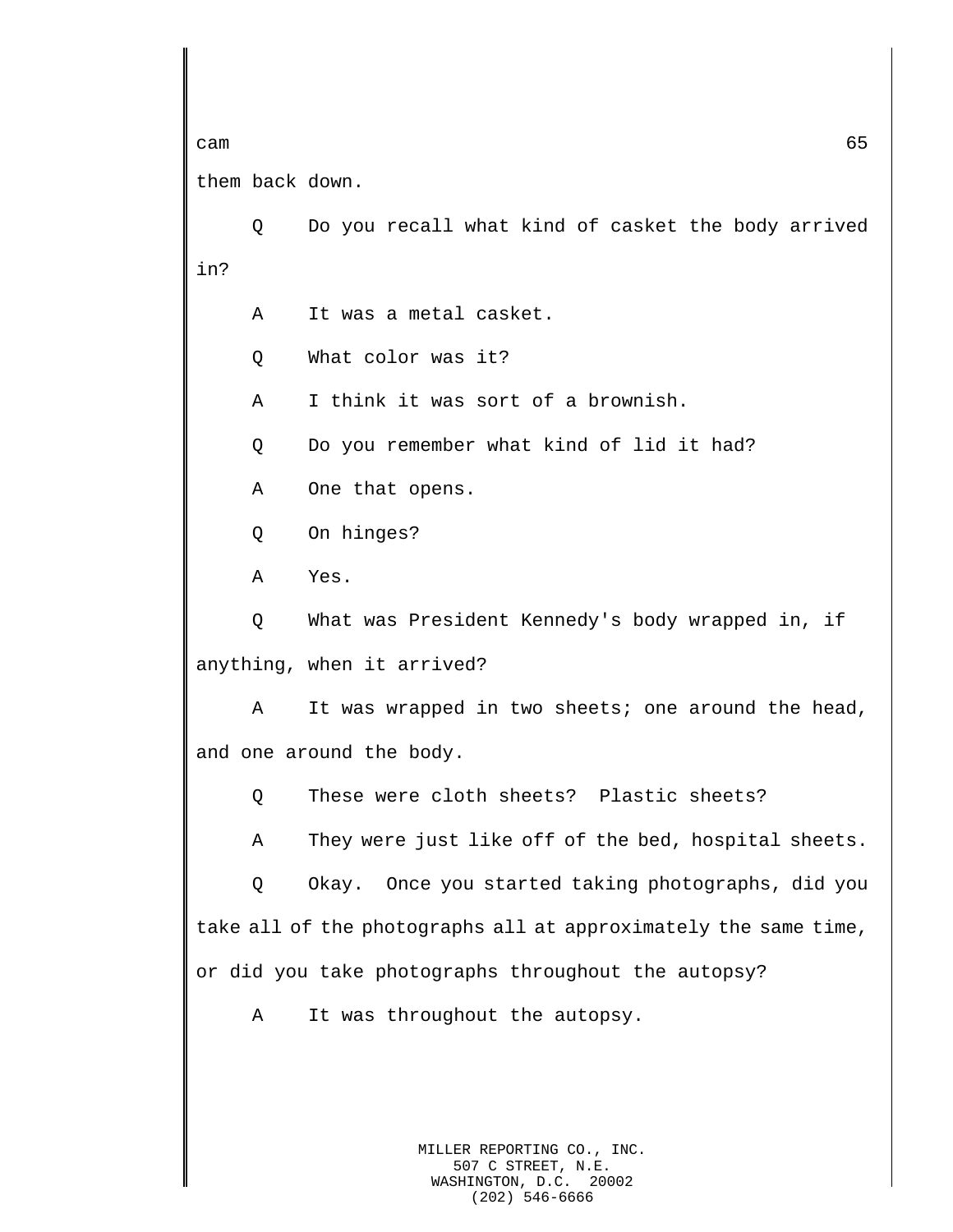Q You mentioned previously the photographs were in two to a pack; is that right?

A Yes.

Q When you --

A To a film holder.

Q To a film holder. When you pulled out the film holder from the camera, what did you do with it?

A Held it in my hand, because -- It's silver when it's not exposed. And then when you expose it, then you put the black side in. Then you take it out, turn it over, and put the other side in.

Q Okay. And when you had the film holder in your hand with exposed film, what did you then do with the film holder?

A I gave it to the agent or to Riebe -- to someone, and they took it. And they put them in a box, because they did not want anybody else to have them.

Q When you say "they", you're referring to --

A Either Secret Service or CIA, whoever it was. They said that's what we were to do.

Q Okay. Did anyone show you any identification, so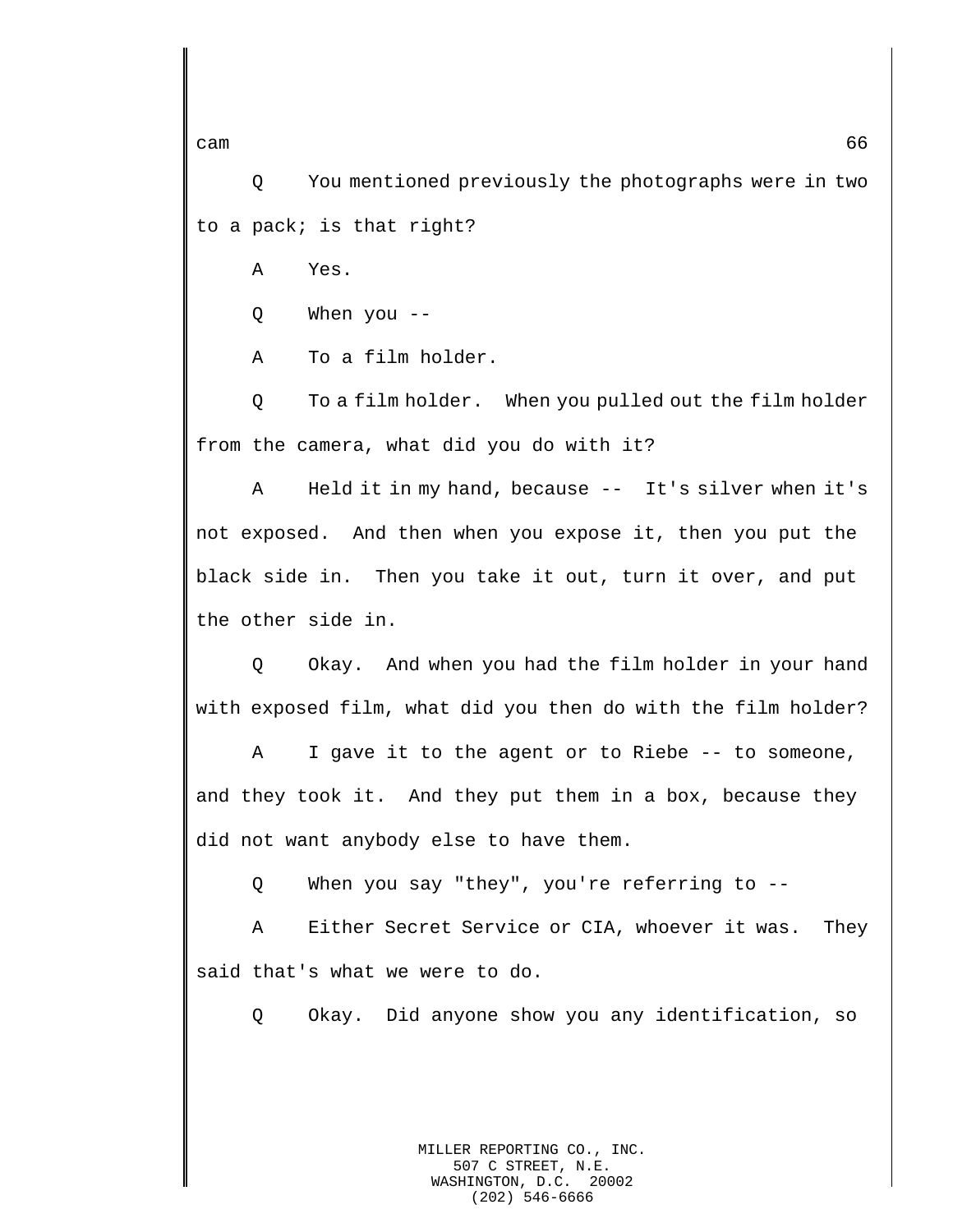you would have known whether it was Secret Service or any other agency?

A No.

Q They were wearing civilian clothes?

A Wearing civilian clothes. And I believe Dr. Humes and Dr. Stover said to do what they wanted.

Q Do you recall at any point taking just one of the sheets -- or exposing one of the sheets in a holder, and not exposing the other sheet?

A Never.

Q That wouldn't have been your practice? Just to do one side --

A No.

Q -- and then hand it to them. And so, roughly, you would estimate that there would be two sheets that had been exposed for each holder; is that right?

A For each holder.

Q Did you alternate between black and white sheets, or did you take all color and then black and white? Do you have any recollection?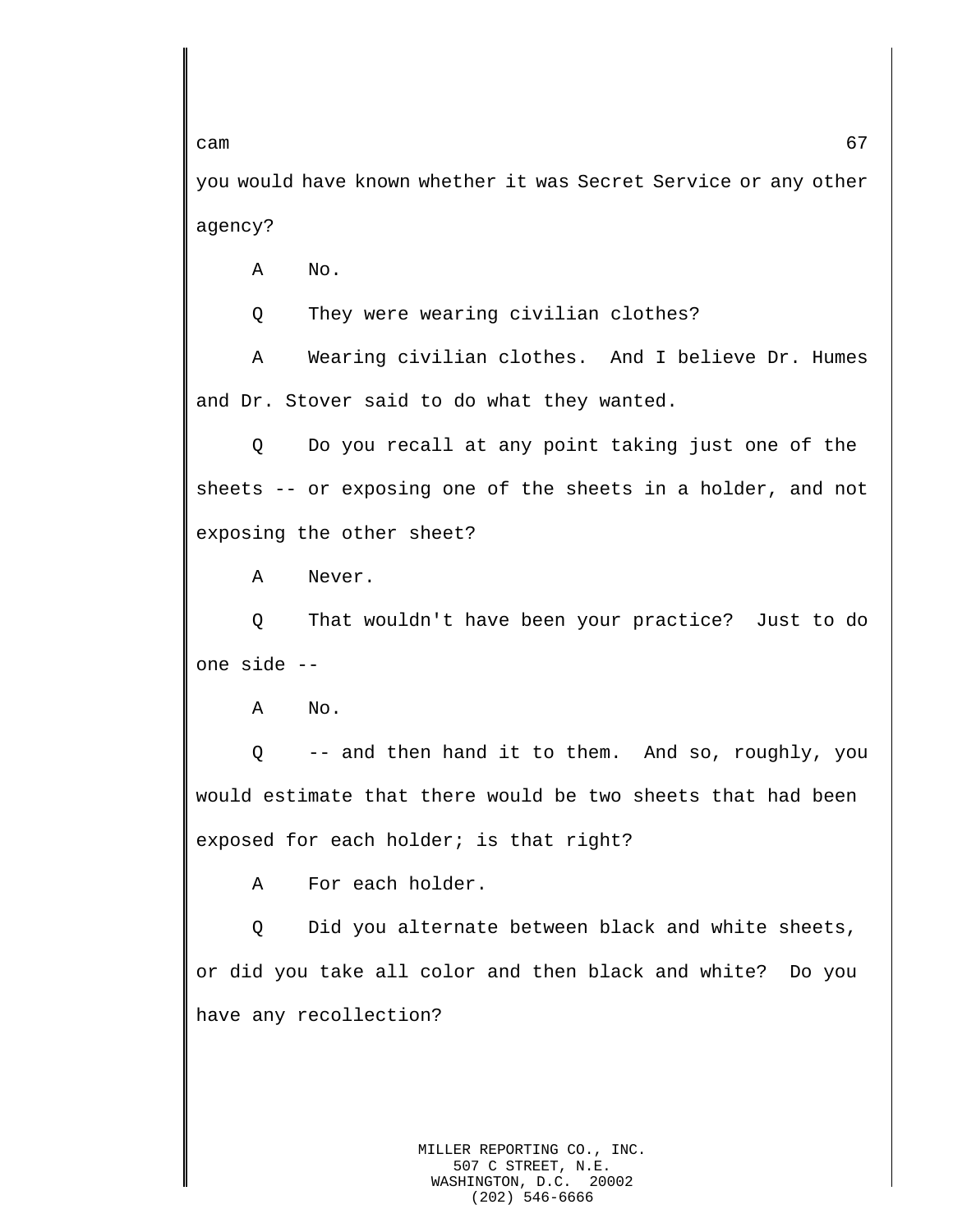A No, you'd have to alternate.

Q Did you take any exposures that would show the full length of the body of President Kennedy?

A Yes.

Q So, it would be from head to toe?

A Yes.

Q From the side?

A From above.

Q From above?

A Shooting down.

Q Okay. Did you take any that would take the full length of the body from the left side or the right side?

A I don't remember.

Q Is it difficult, with the size lens that you have, to take a photograph of the entire length of the body in the room -- in the morgue?

A Well, you get back far enough, you could do it. Yes.

Q So, that didn't present any particular difficulties? A No.

Q Did you take any photographs of the head before the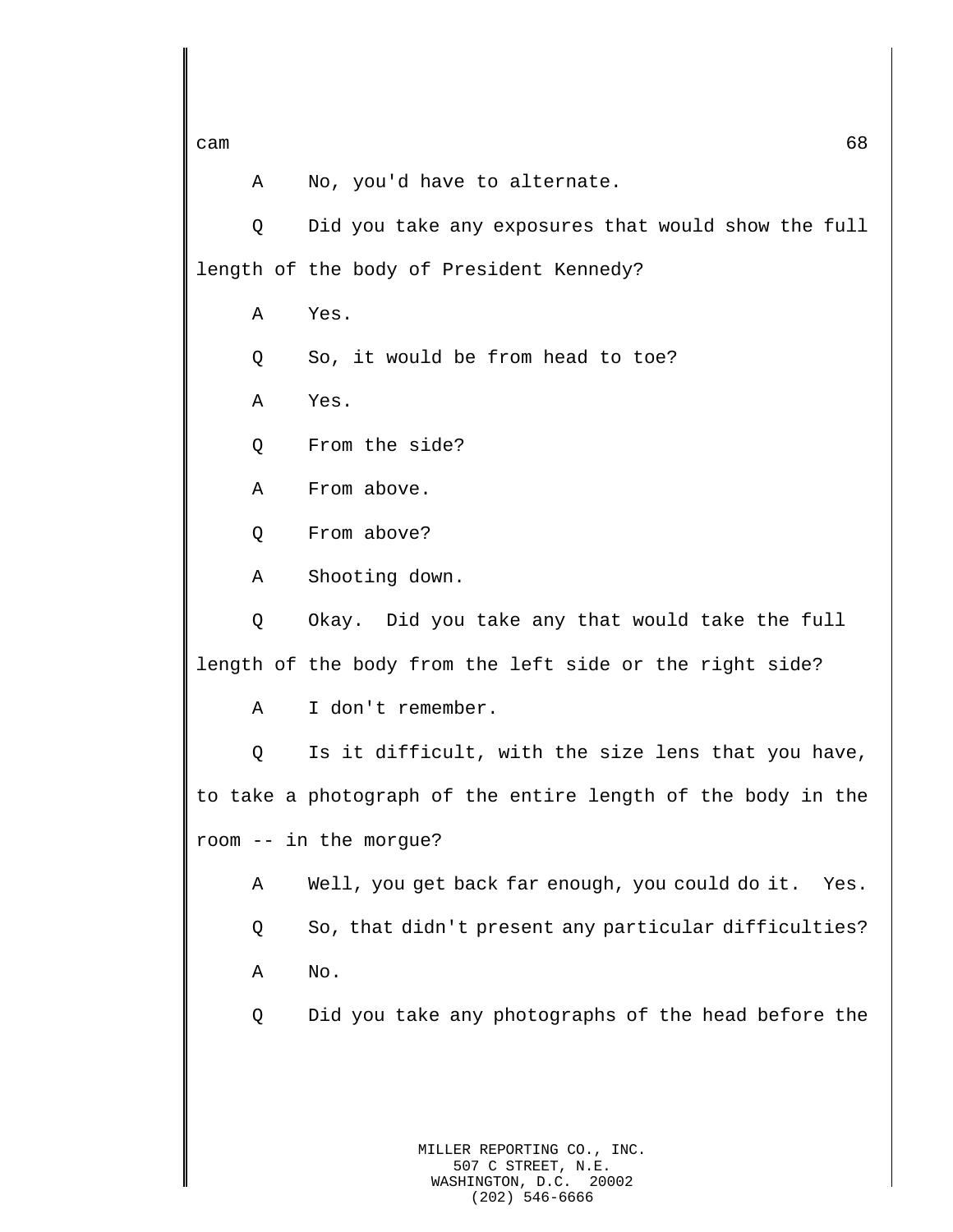scalp was pulled down?

A Yes.

Q Did you take any photographs of the head after scalp had been pulled down or reflected?

A Yes.

Q Did you take any photographs of the body before Y incision?

A Yes.

Q Did you take any photographs after there had been a Y incision?

A We took pictures of the insides, yes.

Q What kinds of pictures did you take of the insides?

A What they told us to take.

Q Do you have any recollection now as to what those shots would have been?

A Well, there was some in -- an anterior shot up around the neck, and down around the adrenals.

Q Did you take any photographs of organs after they had been removed from the body?

A Not that I can recall, no.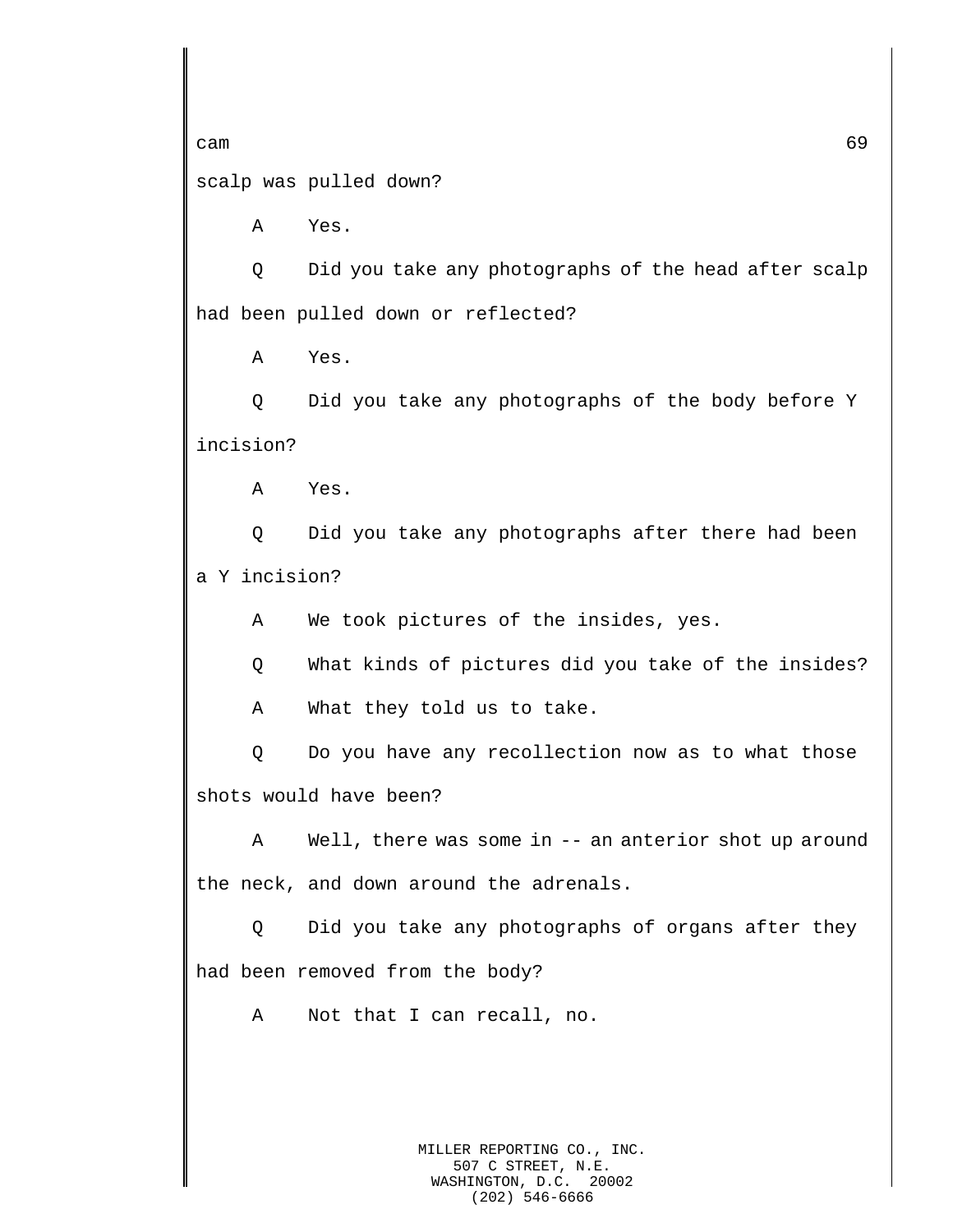cam  $\sim$  70

Q Did you take any photographs showing the inside of the cranium?

A After the brain was removed?

Q Yes.

A I don't remember. I know we did with the brain in there. It seems to me, we did. It's vague.

Q Did you see metal or any other kind of probes being used during the autopsy?

A Yes.

Q Did you take any photographs with probes in the body?

A Not that I can recall.

Q Were any probes put inside the cranium that you recall?

A I don't think so. I think it was primarily in the neck area.

Q Was the probe put into the neck, or did it come out of the neck?

A It was put into the back part.

Q The back of the body. And then did the probe come out the neck?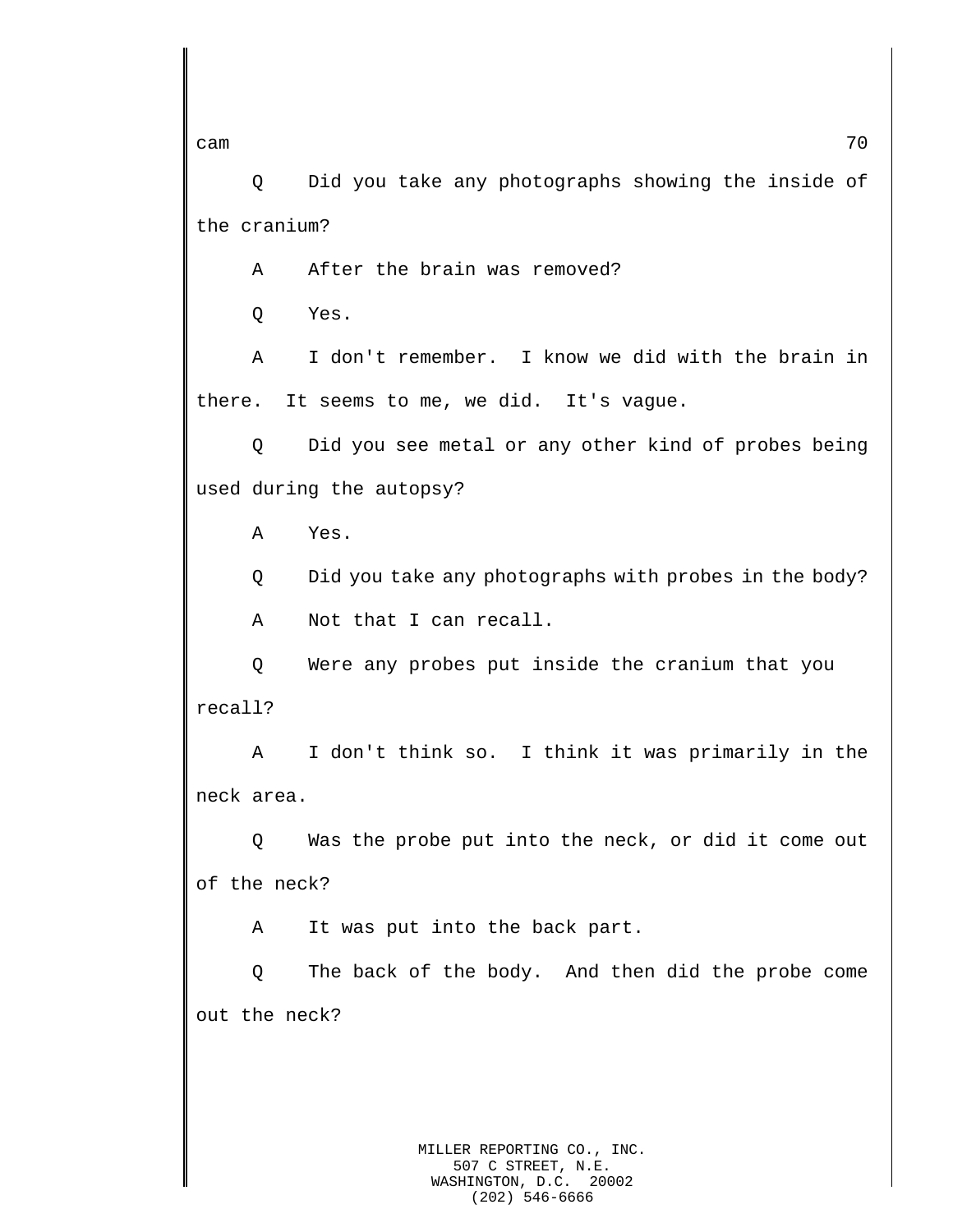A No.

Q So, when you're referring to the neck, you're referring from behind?

A From behind.

Q Did you take any photographs with the President lying on his -- of the President lying on his back?

A Yes.

Q Did you take any photographs with the President lying on his stomach?

A I think so.

Q Did you take any photographs with the President in a seated position?

A Yes. From the back.

Q Would his body then have been, roughly, at a 90 degree angle with his --

A Well, a little bit less than 90; yes. But it was held up.

Q Basically, his trunk would have been vertical --

A Yes.

Q -- with his legs still straight?

MILLER REPORTING CO., INC. 507 C STREET, N.E. WASHINGTON, D.C. 20002 (202) 546-6666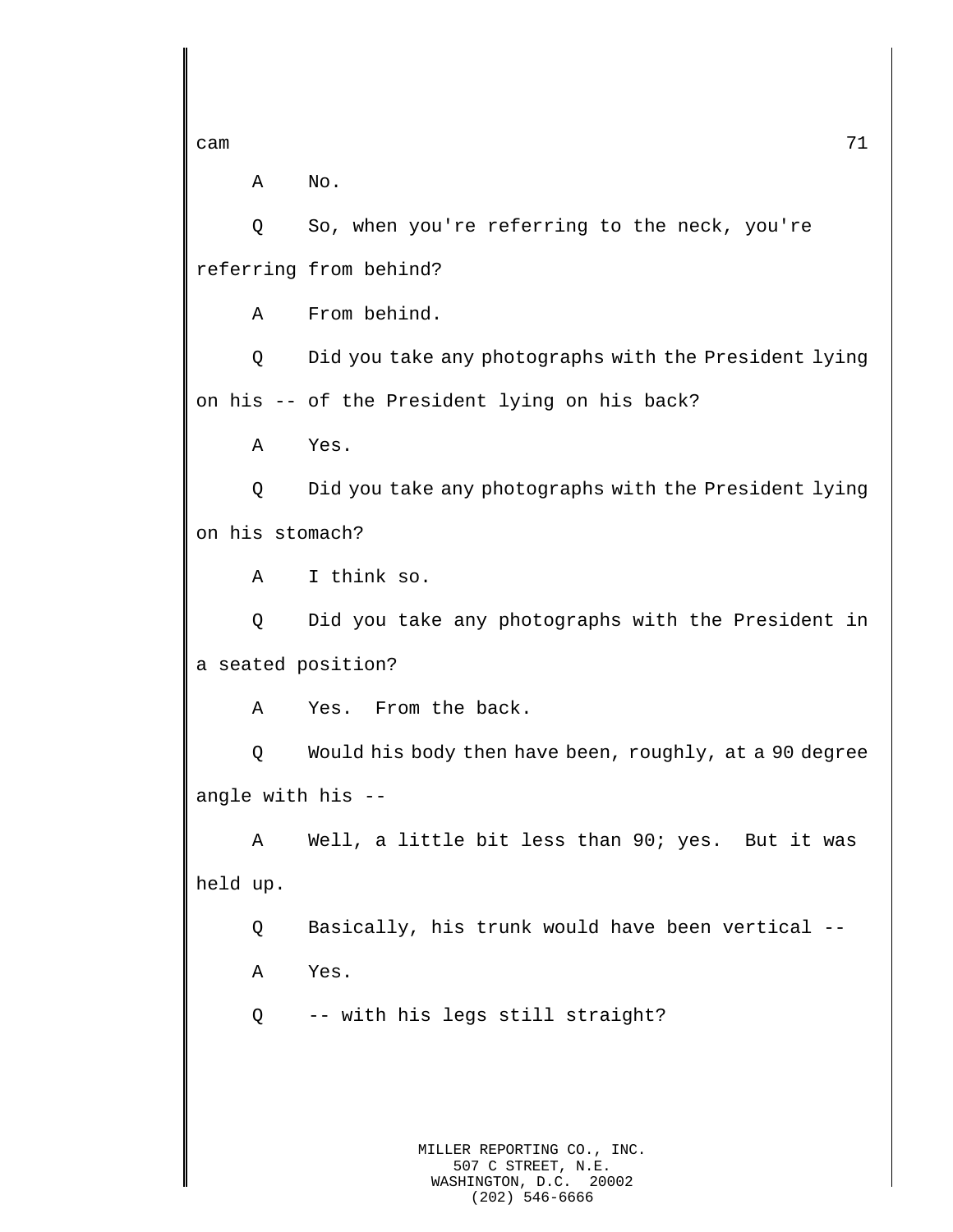A Correct. Correct.

Q Do you remember what you were photographing when the President was in a seated position?

A Some things on the back. Some openings sort of.

Q On the back of his -- in the back of his head, or the back of his body -- his torso?

A Well, from the neck down.

Q Neck down.

A Below the neck.

Q Did you, yourself, take any roll film out and expose it during the course of the autopsy or --

A No.

Q -- or for any film taken that night?

A No. But we did not use roll film. The only one was in that camera that Riebe had that was exposed by someone from the Secret Service.

Q The one -- the camera that you mentioned earlier?

A Yeah, the 120. That's the only roll film that was in there.

Q Could you turn again to Exhibit No. 19, page 10?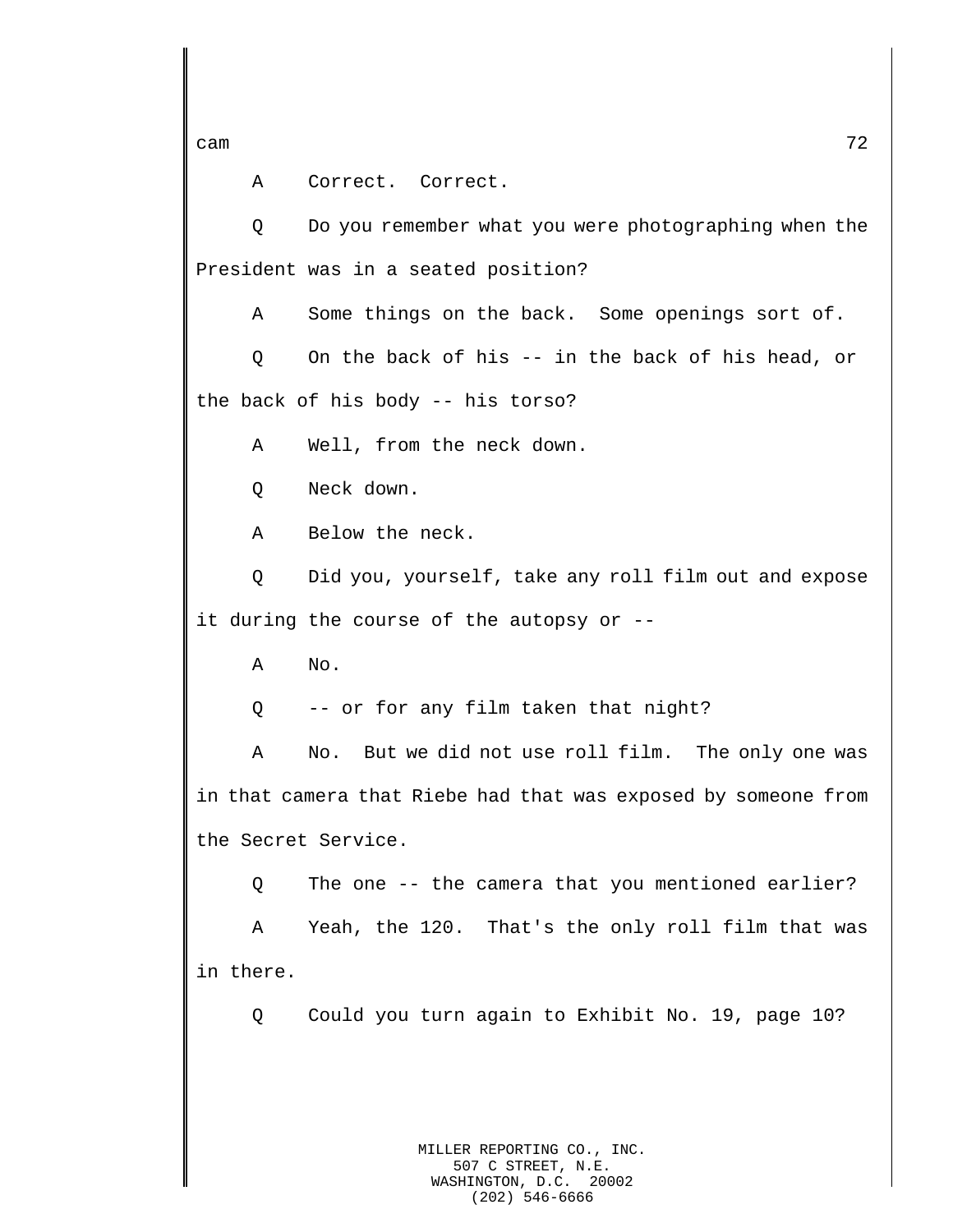Could you look at the bottom paragraph on page 10, please, and read that through.

A Mm-hmm.

Q As you're sitting here today and you see a reference to a small camera, would that prompt in your mind a 35 millimeter, or a medium-format?

A A medium format, because we didn't have a 35 millimeter.

Q Mr. Stringer, we have an audio recording that has been told to us is an audio recording of a telephone call between you and Mr. Lifton that was mentioned earlier. That was -- it's been told to us -- was recorded about 1972.

We'd like to play some excerpts of it for you, to see if it helps refresh your recollection, whether you can identify -- or whether you can verify that the conversation took place or not.

What I'd like to do is to give you a copy of the transcript that we have made from this recording. And you should listen -- The transcript should be to help you find it, and you can verify whether the transcript seems accurate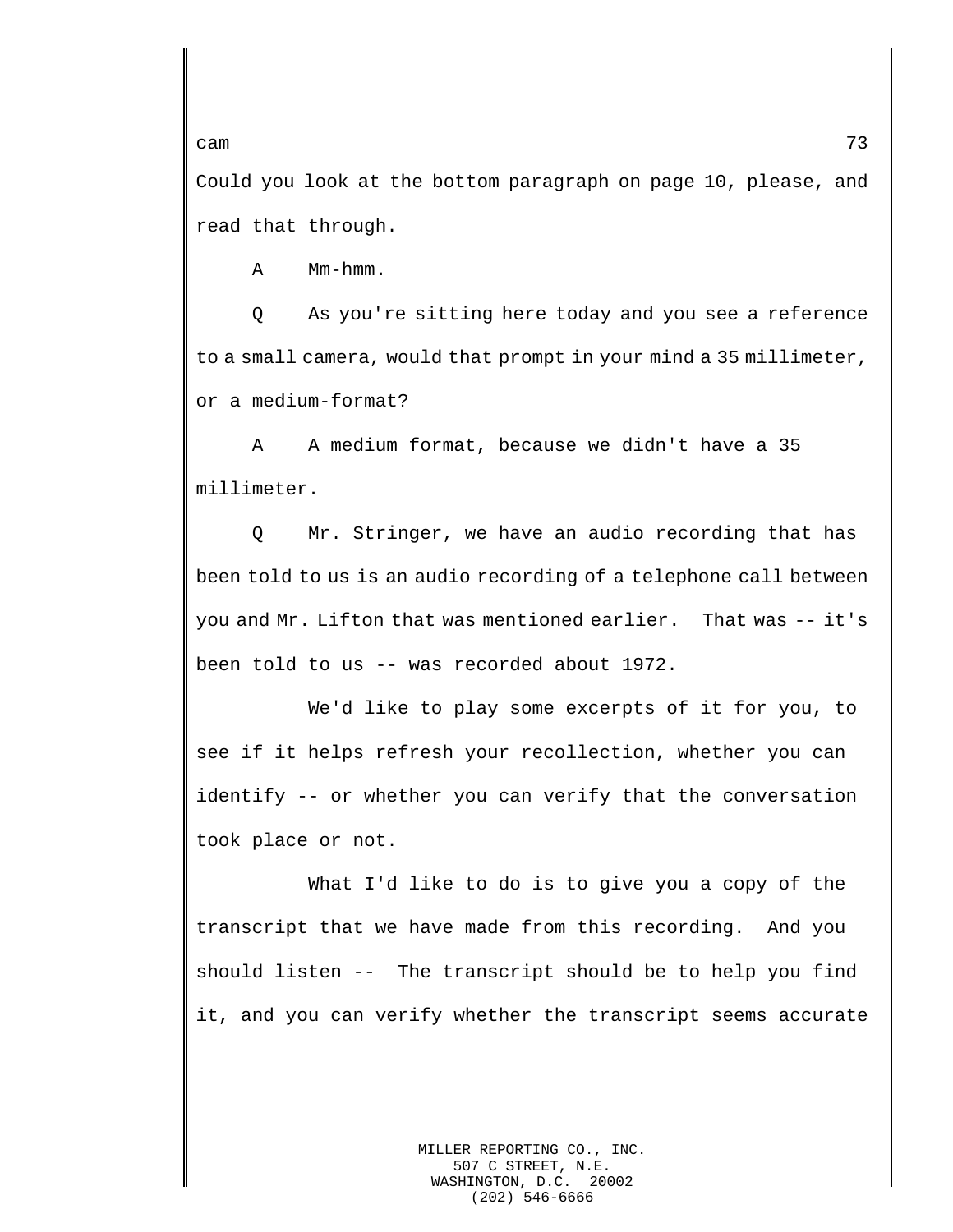to you as we play part of the tape. After we play it through once, you're welcome to have us play it through again.

Some of the portions of this are going to be of greater interest to us than others. And let me just state for you that, in some portions of the tape, Mr. Lifton states his opinion about issues. And we're not interested in Mr. Lifton's opinions. We're interested about the questions that he asked you and the substance of your answers.

So, if Mr. Lifton says that somebody said something or somebody didn't, we're not asking you to verify whether that's true or not. And we'd just as soon that you not pay any attention to that. This is down at the bottom of the page. This is Excerpt #2.

> MR. GUNN: Wait, just one moment before we start. BY MR. GUNN:

Q Mr. Stringer, the first question that I will ask you when the recording is over is whether you recall having had this conversation with Mr. Lifton.

A I've had several conversations with Mr. Lifton. MR. GUNN: Okay.

> MILLER REPORTING CO., INC. 507 C STREET, N.E.<br>SHINGTON, D.C. 20002 WASHINGTON, D.C. (202) 546-6666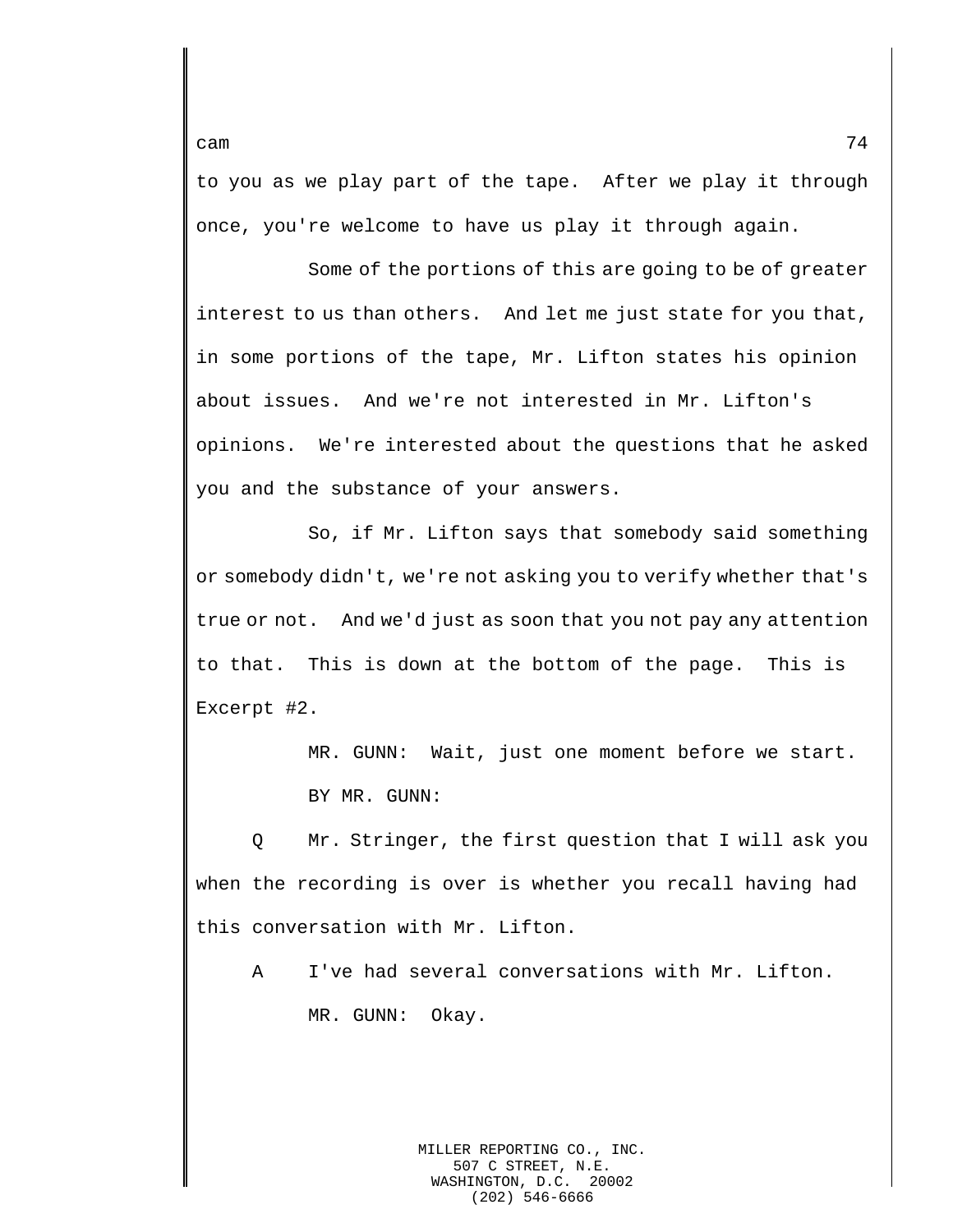*[Whereupon, the audio tape was played.]*

*LIFTON: Were any bullets taken out of the body in your presence?*

*STRINGER: No.*

*LIFTON: Yeah, that's what I -- you know, that's what I was wondering, because they were pretty puzzled that they couldn't find any.*

*STRINGER: I think there were some portions, or slivers, or something.*

*LIFTON: Yeah. Okay. Well, when you...when you...when you lifted him out, was the main damage to the skull on the top, or in the back?*

*STRINGER: In the back.*

*LIFTON: In the back? In the back. High in the back, or lower in the back?*

*STRINGER: Oh, the occipital part in the back there, (GARBLED) up above the neck.*

*LIFTON: Yeah. In other words, the main part of his head that was blasted away was in the occipital part of the skull?*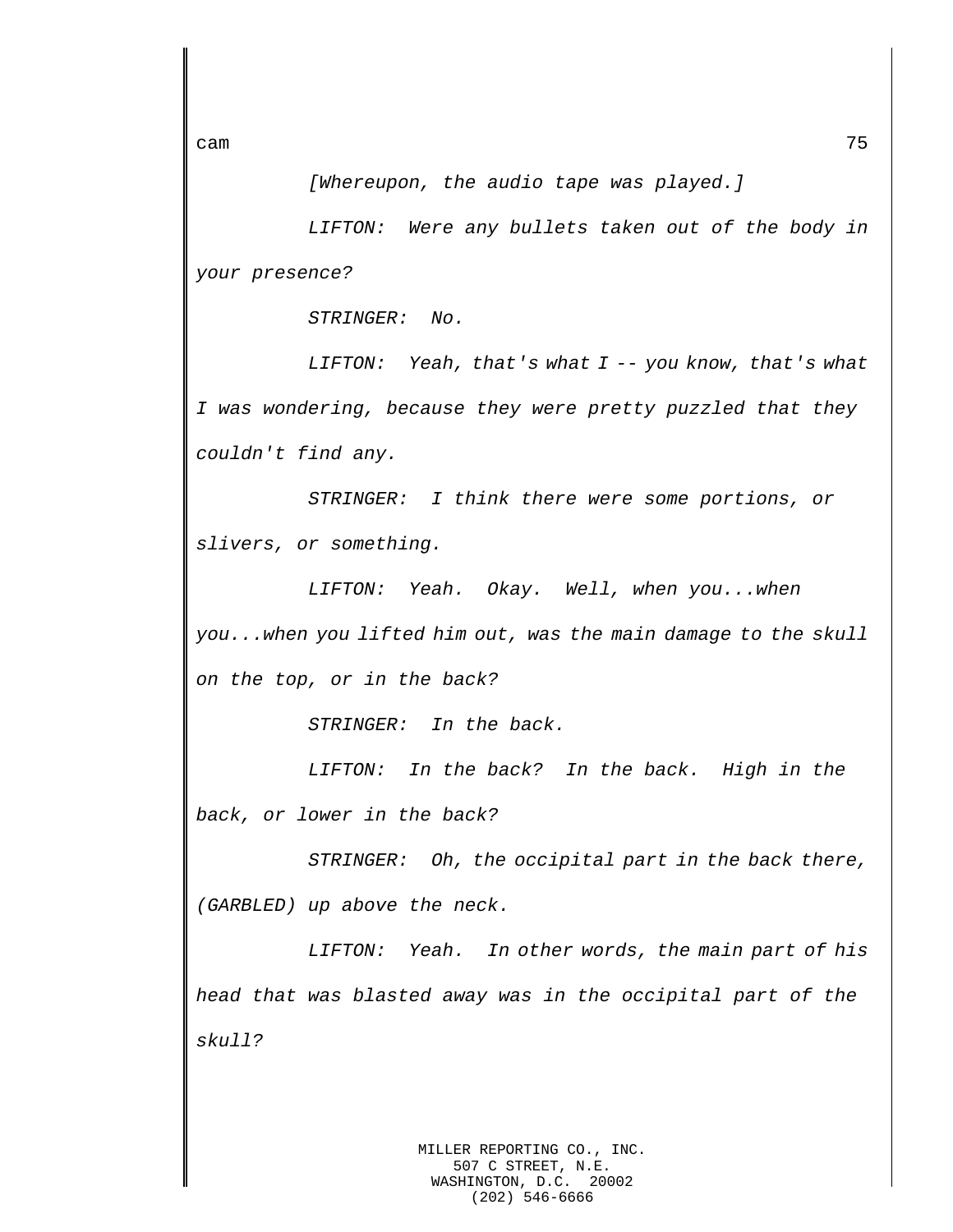cam  $\sim$  76

## *STRINGER: Yes, the back part.*

*LIFTON: The back portion? Okay. In other words, there was no five-inch hole in the top of his head?*

*STRINGER: Oh, it was -- Some of it was blown off, yeah. I mean, towards -- out of the top in the back, yeah.*

*LIFTON: Top in the back. I see. But the top in the front was pretty...pretty -- oh, I don't know what word -- intact?*

*STRINGER: Yeah, sure.*

*LIFTON: The top front was intact?*

*STRINGER: Right.*

*[End of audio tape portion.]*

MR. GUNN: Please stop for a moment.

The next portion, we're not particularly interested in. So, there's no need to particularly pay attention till we come down to what on the transcript is the bottom of page six, starting with Mr. Lifton saying, "I see. I see."

Off the record.

[Discussion off the record.]

*[Whereupon, the audio tape continued.]*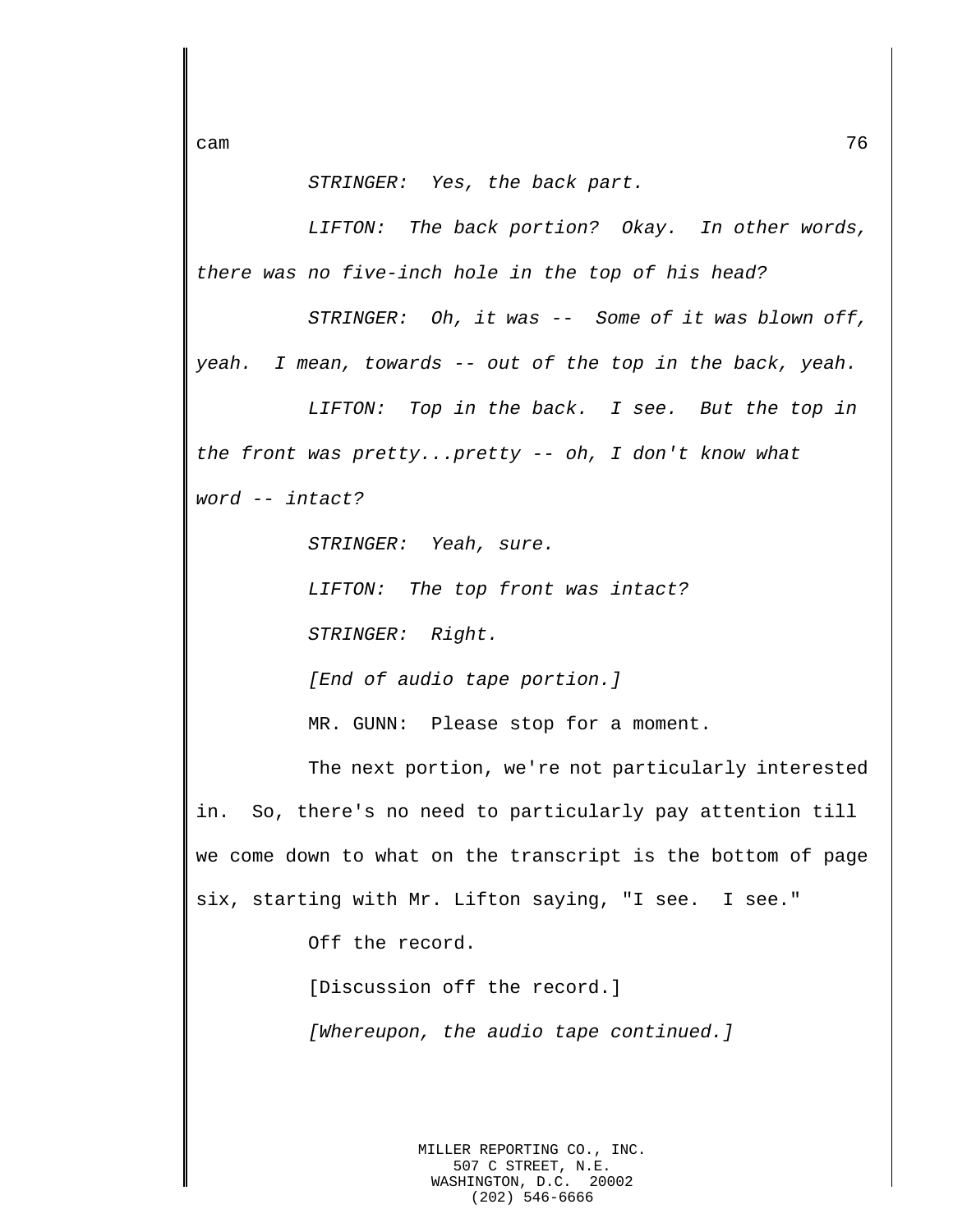*LIFTON: I see. I see. Let me ask you another way of stating that. And this is a good way of stating what I asked you before.* 

*If you lie back in a bathtub -- you know, just in a totally prone position and you...and your head rests against the bathtub, is that the part of the head -- you know, is that the part of the head that was damaged?*

*STRINGER: Yeah.*

*LIFTON: That part?*

*STRINGER: Mm-hmm.*

*LIFTON: Back in the part that would be against the tile of the bathtub?*

*STRINGER: Mm-hmm.*

*LIFTON: I see. Whereas, the part that would be straight up ahead -- you know, vertically in that position -- was...was undamaged?*

*STRINGER: Oh, no. I probably wouldn't say* 

*"undamaged", no. I mean, it was -- Some of it was gone. I mean, out of the -- some of the bone.*

*LIFTON: Yeah. I see.*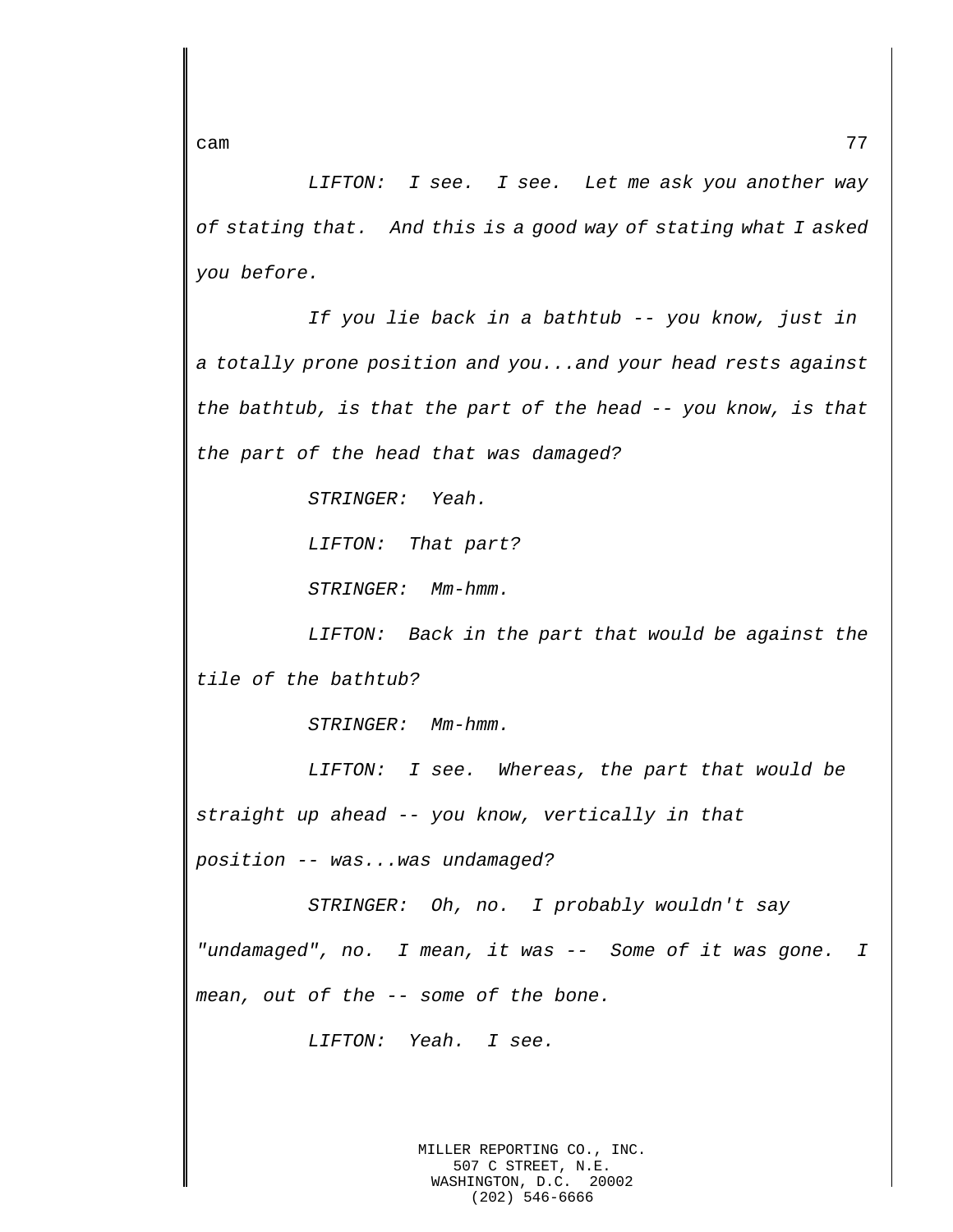*[End of audio tape portion.]*

MR. GUNN: Okay.

BY MR. GUNN:

Q Mr. Stringer, do you recall having had the conversation that we just listened to with Mr. Lifton?

A I don't recall it, but from the tape. Somebody else played it for me.

Q Does that sound as if it was an accurate recording of the conversation that you had with Mr. Lifton?

A I don't know whether it was or not, but it's not true -- what's on there.

Q In what respect is it not true, what's on there?

A Well, it -- Well, the bullet came in the back and came out the side.

Q The question that I'd be interested in is not what the trajectory of the bullet was, which wasn't discussed there --

A Yeah.

Q -- but just where the wound was on President Kennedy. Did you tell Mr. Lifton that the wound was in the occiput or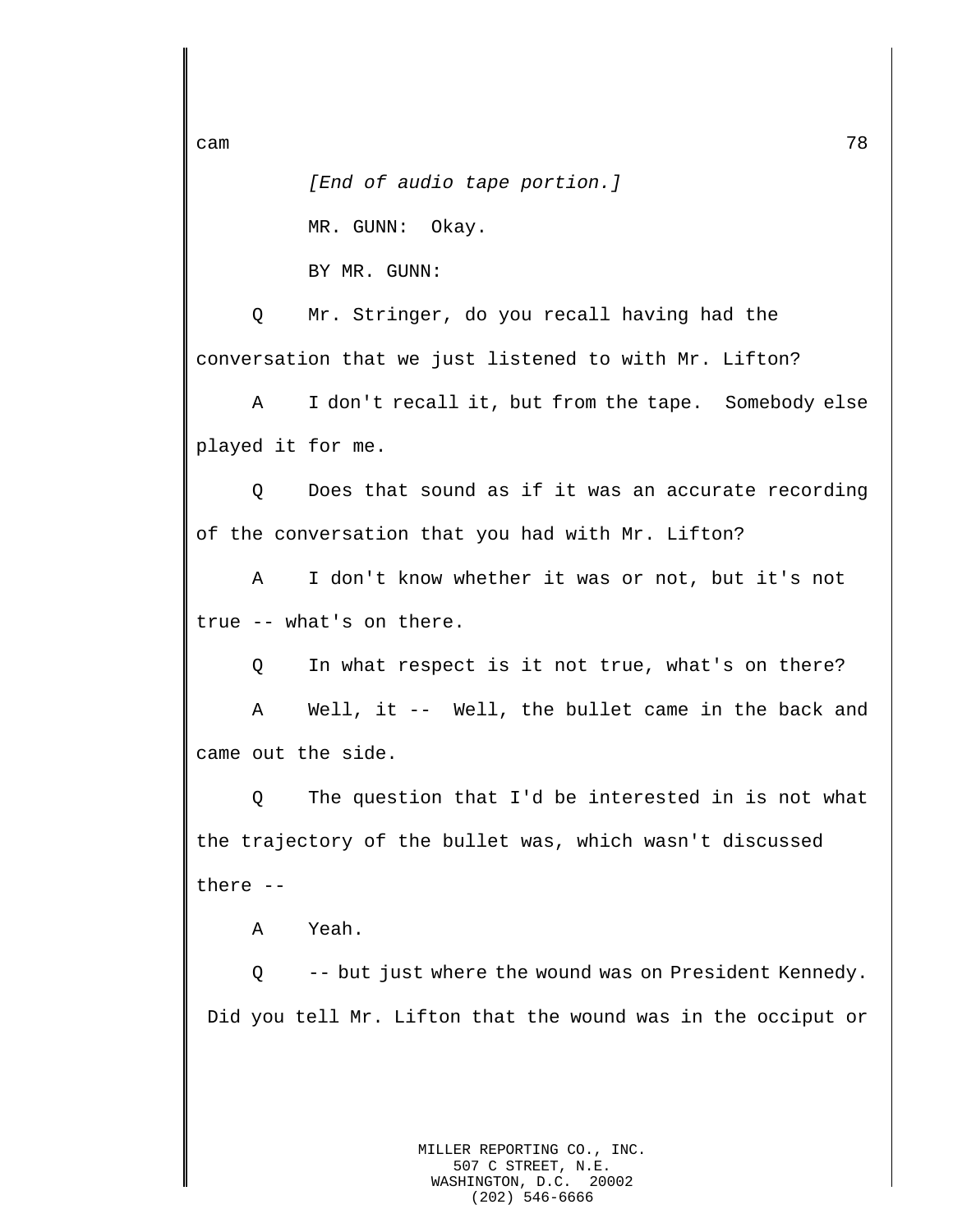the occipital region?

A I don't remember telling him that, no.

Q Was there a wound in the occipital region of the President --

A Yes, the entry.

Q By "the entry", you mean what?

A Where the bullet went.

Q And how big was the entry wound?

A About the size of a bullet, from what you could see. On the inside where the bone was, I guess it was different.

Q Could you describe what the skull looked like as best you can now recall?

 $A$  Well  $-$ 

Q I'm sorry. If I can just add one more --

Just the nature of the damage to the skull of the President, without respect to entrance or exit. Just what the wound looked like.

A Well, the side of the head, the bone was gone. But there was a flap, where you could lay it back. But the back -- I mean, if you held it in, there was no vision. It was a complete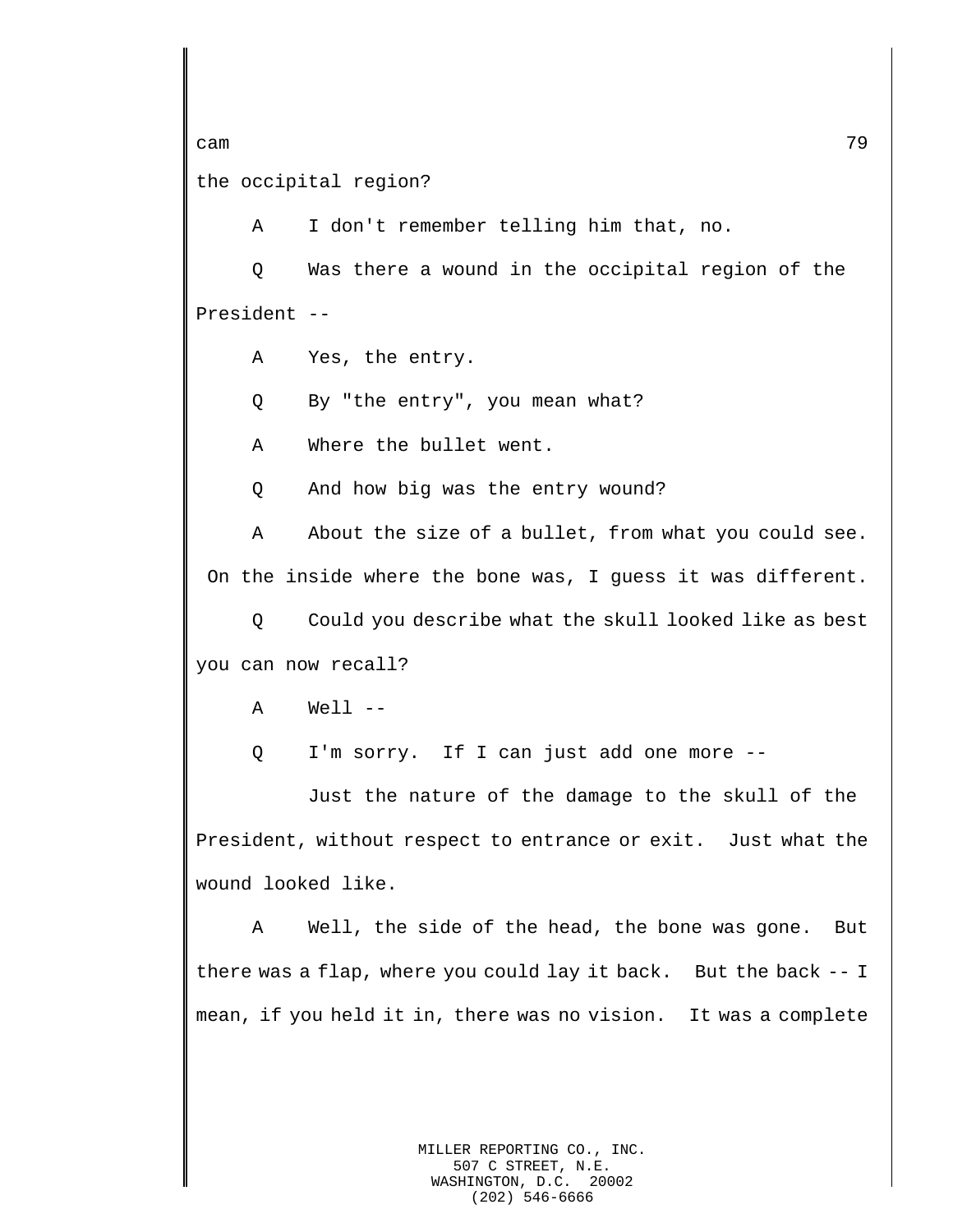cam 80 head of hair.

And on the front, there was nothing -- the scalp. There was nothing in the eyes. You could have -- Well, when they did the body, you wouldn't have known there was anything wrong.

Q Can you think of any reason why you would have used the word occiput or occipital portion to describe the wound to Mr. Lifton?

A I can't think of any reason.

Q I would like to show you a skull that we showed to Dr. Boswell during his deposition, where he was sitting in exactly the same seat where you are now, and ask you to comment on that.

MR. GUNN: I'll state for the record that this plastic skull has been marked as ARRB MD Exhibit No. 74, and it has the initials of J.T. Boswell from February 26, 1996 on it.

BY MR. GUNN:

Q I'd like to show you -- Although, Mr. -- Dr. Boswell's transcript will speak for itself, he identified the mark, number one, as the extent of the damage of the wound in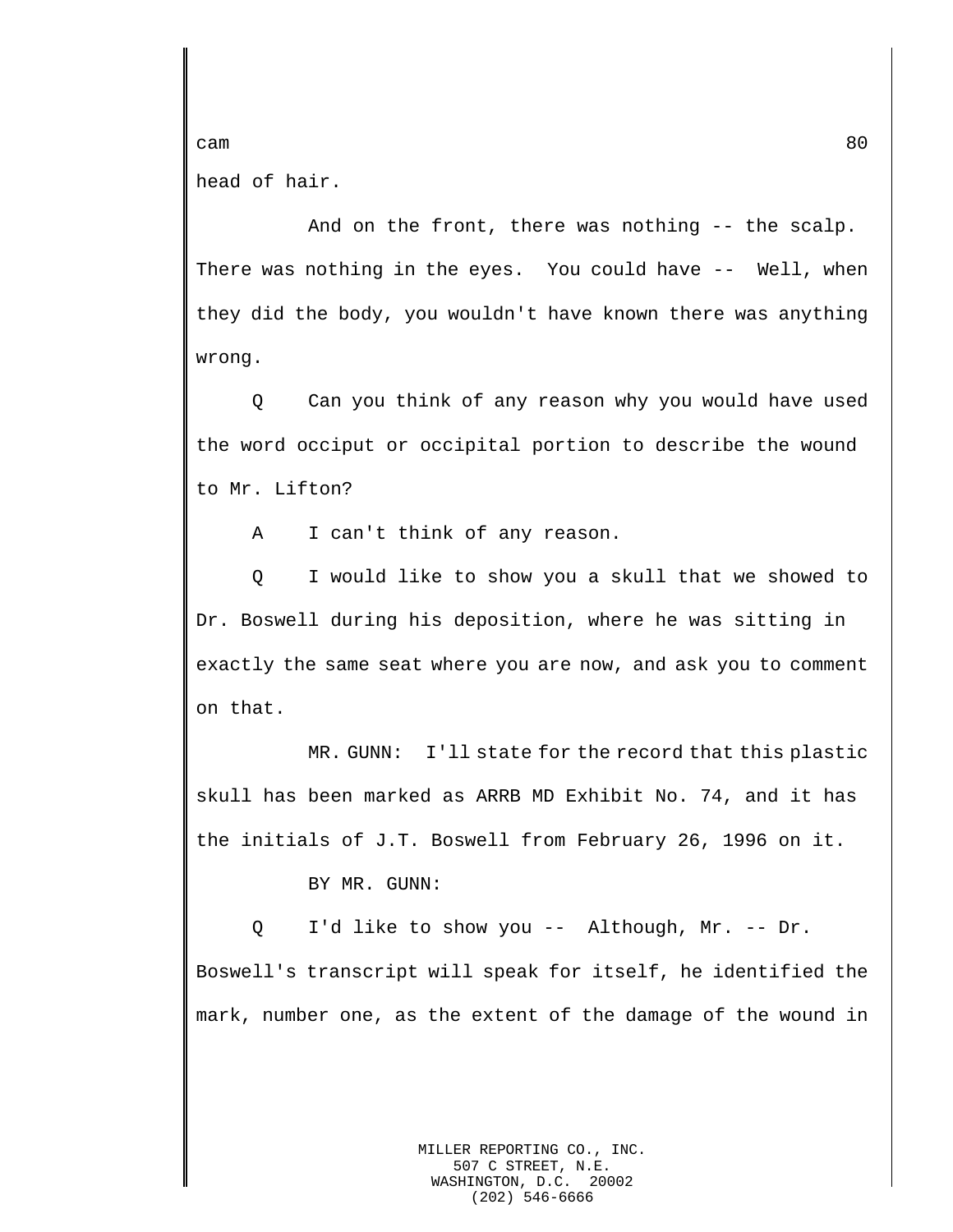the skull. And he marked line number two as being a tear in the scalp.

I'd just like to ask you to comment of whether the drawing by Dr. Boswell, which he said is an approximation and certainly not exact -- whether that corresponds to your recollection?

A Well, when I saw it, the scalp was here with the hair on it.

Q Now, the scalp --

A When I took a picture.

Q And when you're saying --

A And when they --

Q I'm sorry.

A Yes?

Q It's just that it won't be clear on the transcript.

A Okay.

Q When you say "here", you're covering the entire back of the skull --

A Yes, the entire --

Q -- including the occipital region?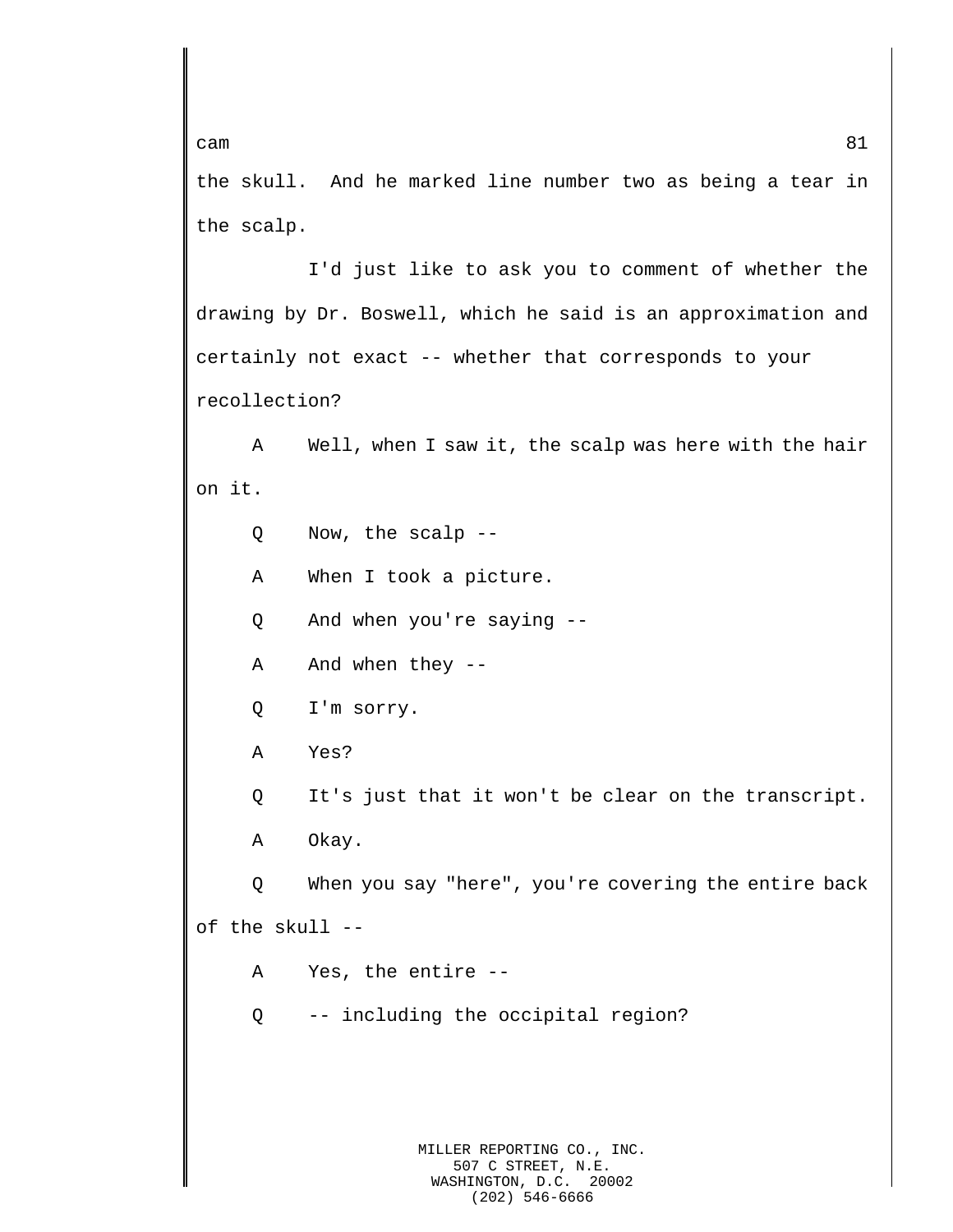```
cam 82
```
A Right. Right.

Q Okay. And at that place, the scalp was intact?

A Yes.

Q Okay.

A But you could peel it back.

Q Okay. Peel the scalp back?

A Yes.

Q Okay. And when the scalp was peeled back, did the injury to the skull appear to be of the -- very raw, for general dimensions -- what Dr. Boswell marked on the plastic skull here?

A Well, all I saw was this out. But this might have been cracked and stuff. But this was all gone -- this bone -- from here.

Q Okay. Now, when you say "this bone", you're referring to the portion between -- on the model, between --

A The parietal, yes.

Q The parietal bone.

A Yeah.

Q And the portion between the numbers one that is in a circle and the number two in a circle?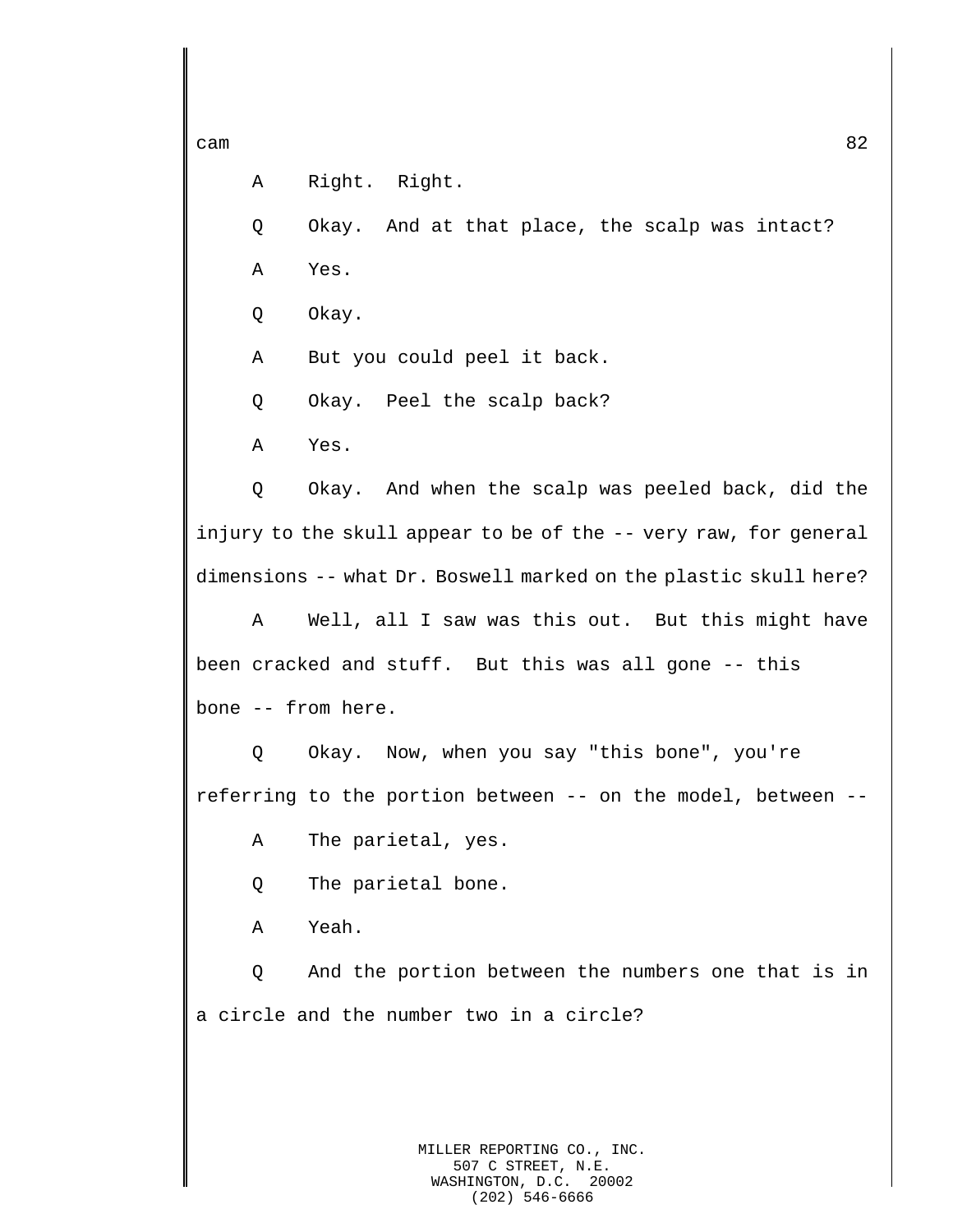A Let's see. That may be a little bit back here behind the ear, right out through here.

Q Okay. So, you're pointing right now chiefly to the parietal --

A Yes.

Q -- region; is that fair?

A Correct.

Q Above the ear?

A Right.

Q And, now, in terms of the back of the skull, was the portion that would include part of the occiput also severely damaged when you saw the President's head?

A Yes. But when -- When I first saw it, this was all intact. But then they peeled it back, and then you could see this part of the bone gone. But some of it was up in here. The bone was still here.

Q Okay. Once again, because it won't be clear on the transcript --

A Yeah.

Q -- I'm going to try and put it into words.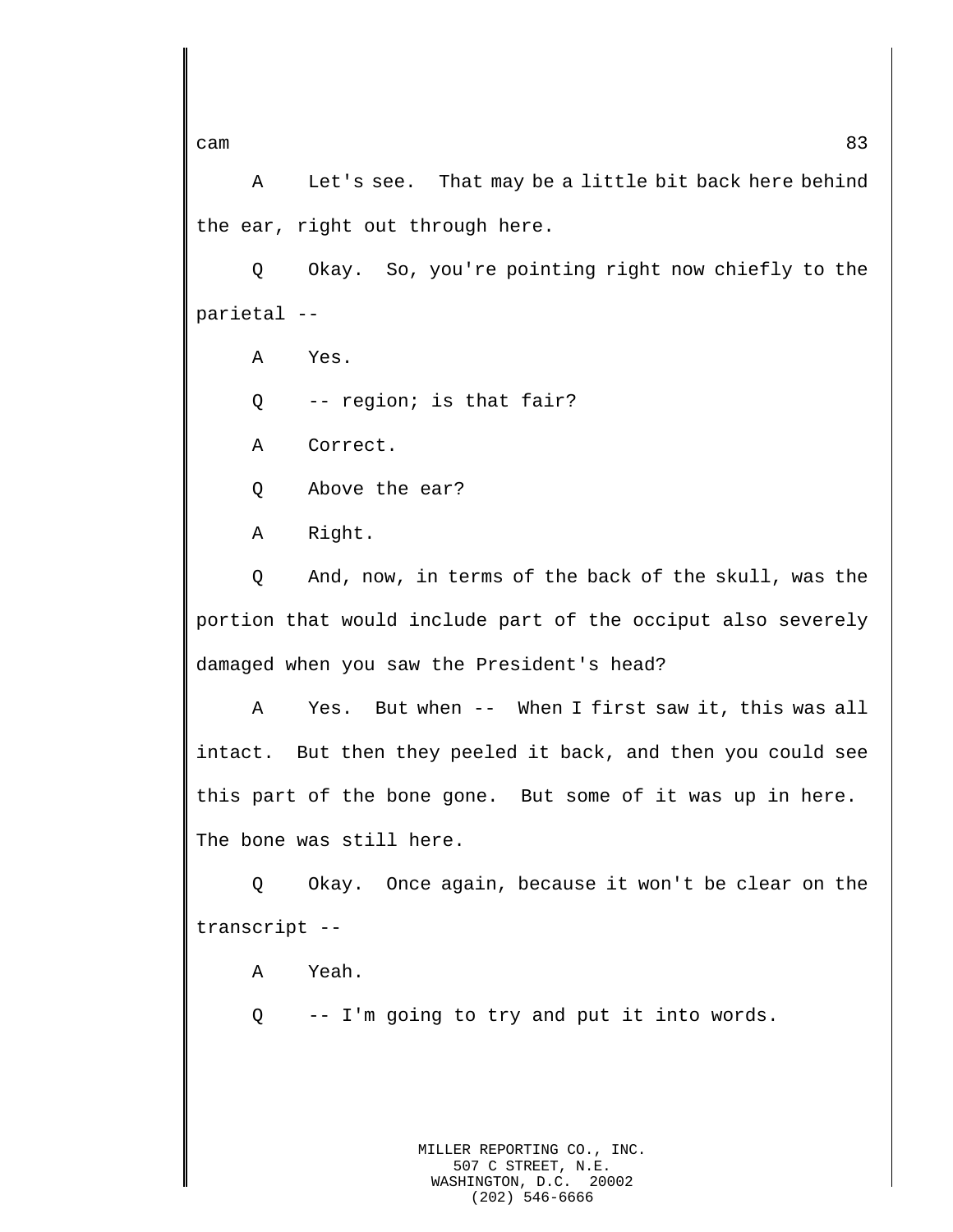A Okay.

Q And tell me if I'm saying it correctly. When you were pointing to the skull, you were pointing chiefly to the right parietal --

A Yes.

Q -- area, as being the area that was missing; is that correct?

A Yeah, from here up.

Q Okay. And you're pointing roughly from --

A By the ear.

Q -- from the ear forward.

A To just about up there. It did not come into the optic area.

Q Okay. Now, in terms of the wound in the back of the head, you said previously that when the scalp -- before the scalp was peeled back, the scalp was all --

A Intact.

Q -- intact. Now, let me point out to you a circle, which is on the back of the skull -- that's a small, self-contained circle -- which Dr. Boswell identified as being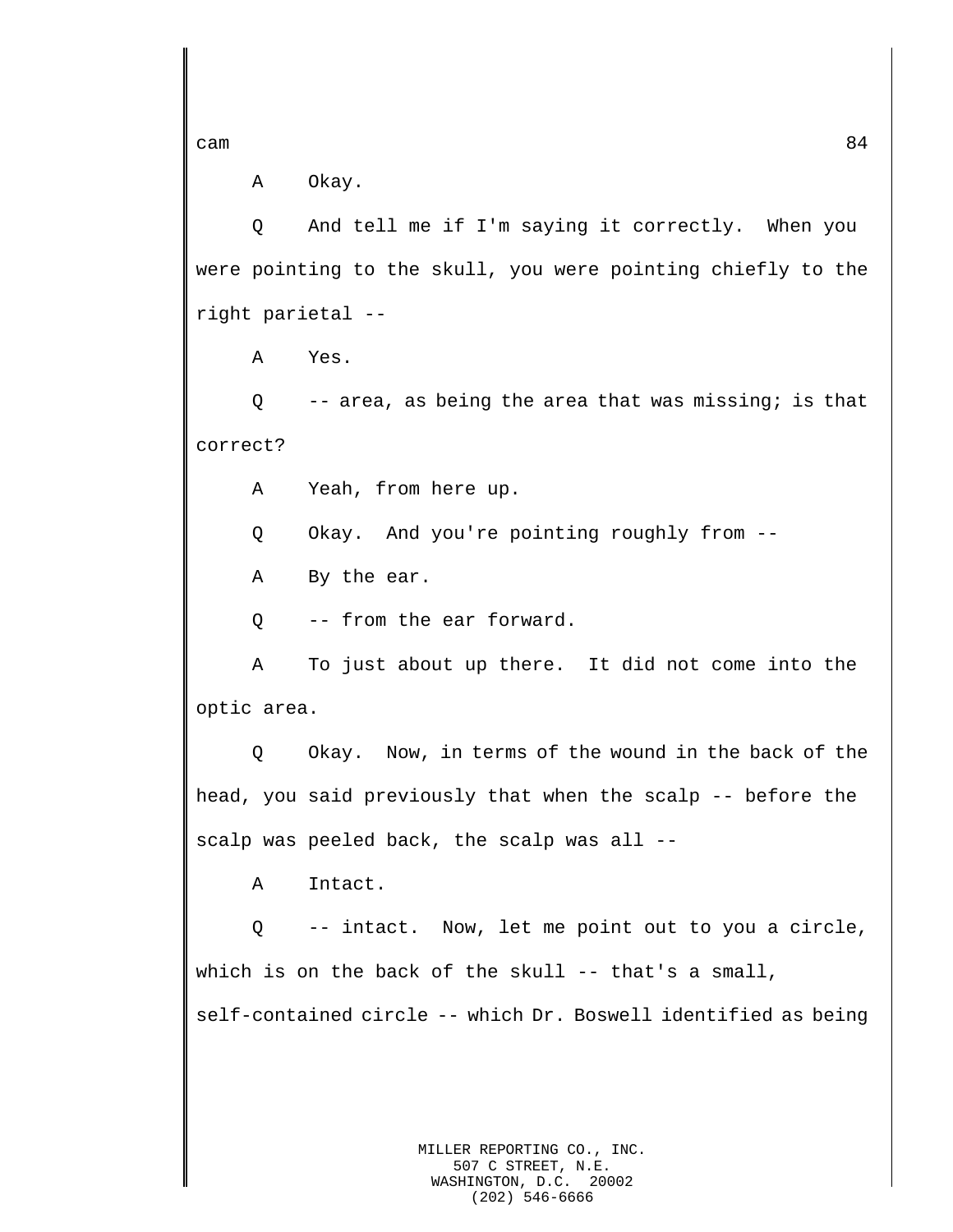the entrance wound, or what he believed to be the entrance wound.

Does that small circle seem to be, to you, accurate in terms of showing where there was a hole in the --

A I thought it was over here.

Q When you say "over here", you're pointing more towards the external occipital protuberance?

A Yes.

Q Is that right?

A Yes.

Q Now, slightly above the portion where there is a self-contained circle and what Dr. Boswell drew, there is a -- again, a large circular -- or a large area where Dr. Boswell identified the skull as being severely disrupted.

Does that seem to correspond to what you observed, or is that -- does that not correspond?

A No, it corresponds. But he was there right at the -- and he could see, where I was to the side. So, all I saw was this part and this part.

Q Okay. And when you are pointing now to -- when you say "this part and this part", you're first to the occipital --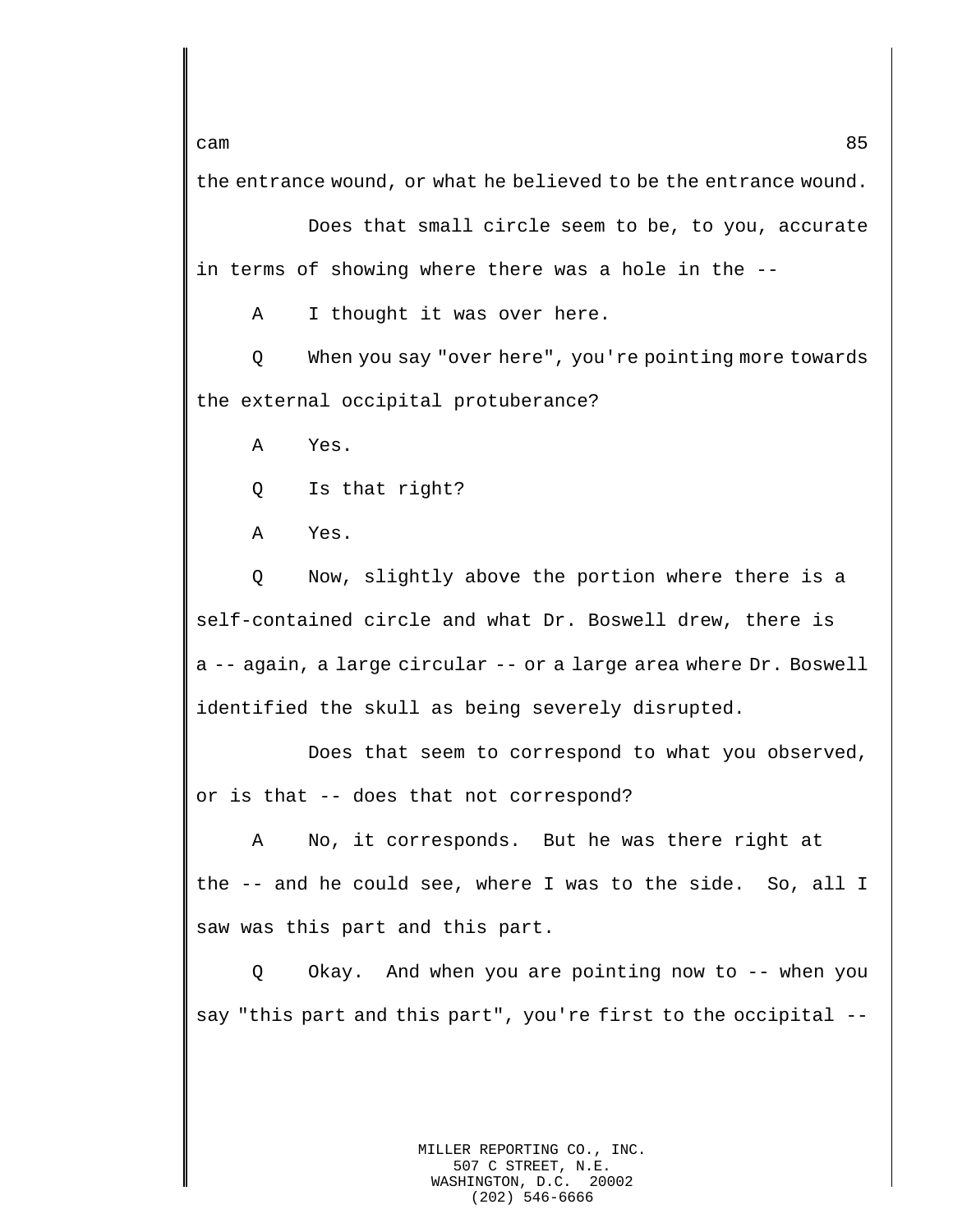A That was intact. It was intact.

Q Okay. It was intact still when the scalp was reflected; or just when the scalp was all the way up, it looked intact?

A Well, it was intact up here, but then they could peel it back. And the same way down here. This could be peeled up.

Q Okay.

A All of his hair was intact.

Q Okay. So, the hair was intact. When the scalp was pulled back -- and we're now just --

A Yes.

Q -- talking about the skull, not the scalp at all -- A Yes.

Q -- was the occipital bone intact, or was it severely disrupted?

A Well, some of it was disrupted, yes.

Q So that it would be fair to say that there was a significant disruption in the --

A There were fractures in there.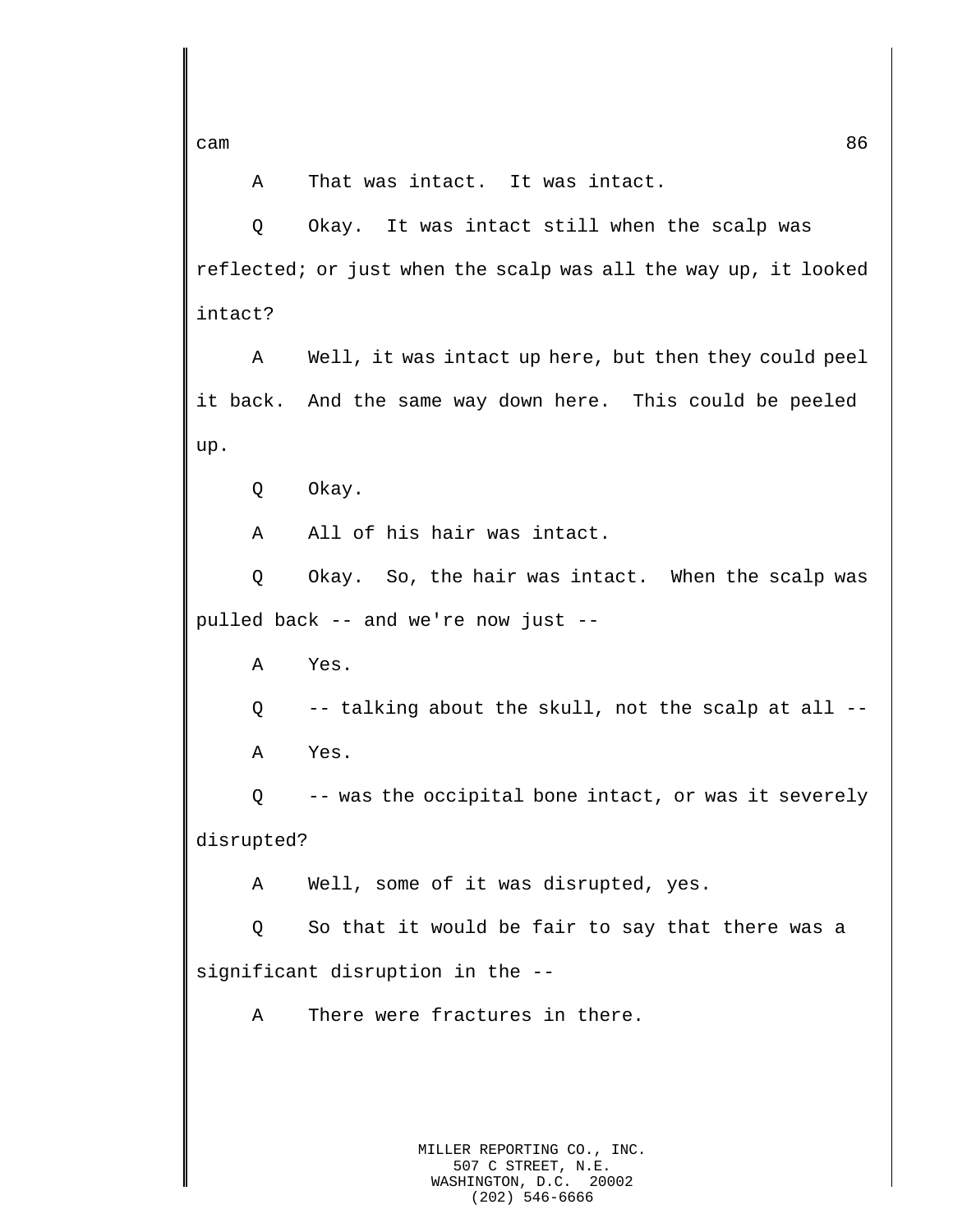Q Fractures in there.

A But some of the bone was still there. It wasn't destroyed.

Q So, the bone was in place, but there were fractures -- A Yes.

Q -- through the occipital region?

A Yes.

Q Was any portion of the occipital bone missing after the scalp was reflected?

A Not that I can recall.

Q Mr. Stringer, I'd like to show you a document that was shown to Mr. Thomas E. Robinson, who was one of the morticians who reconstructed President Kennedy's skull afterwards. Unlike Dr. Boswell's testimony, the statements of Mr. Robinson were not made under oath, so -- Just so that information is disclosed to you.

On page -- the last page of Exhibit No. 88, Mr. Robinson drew a picture of the portion of the skull that was missing at the time that he did the reconstruction. I'd like you to look at that, and see whether that corresponds to your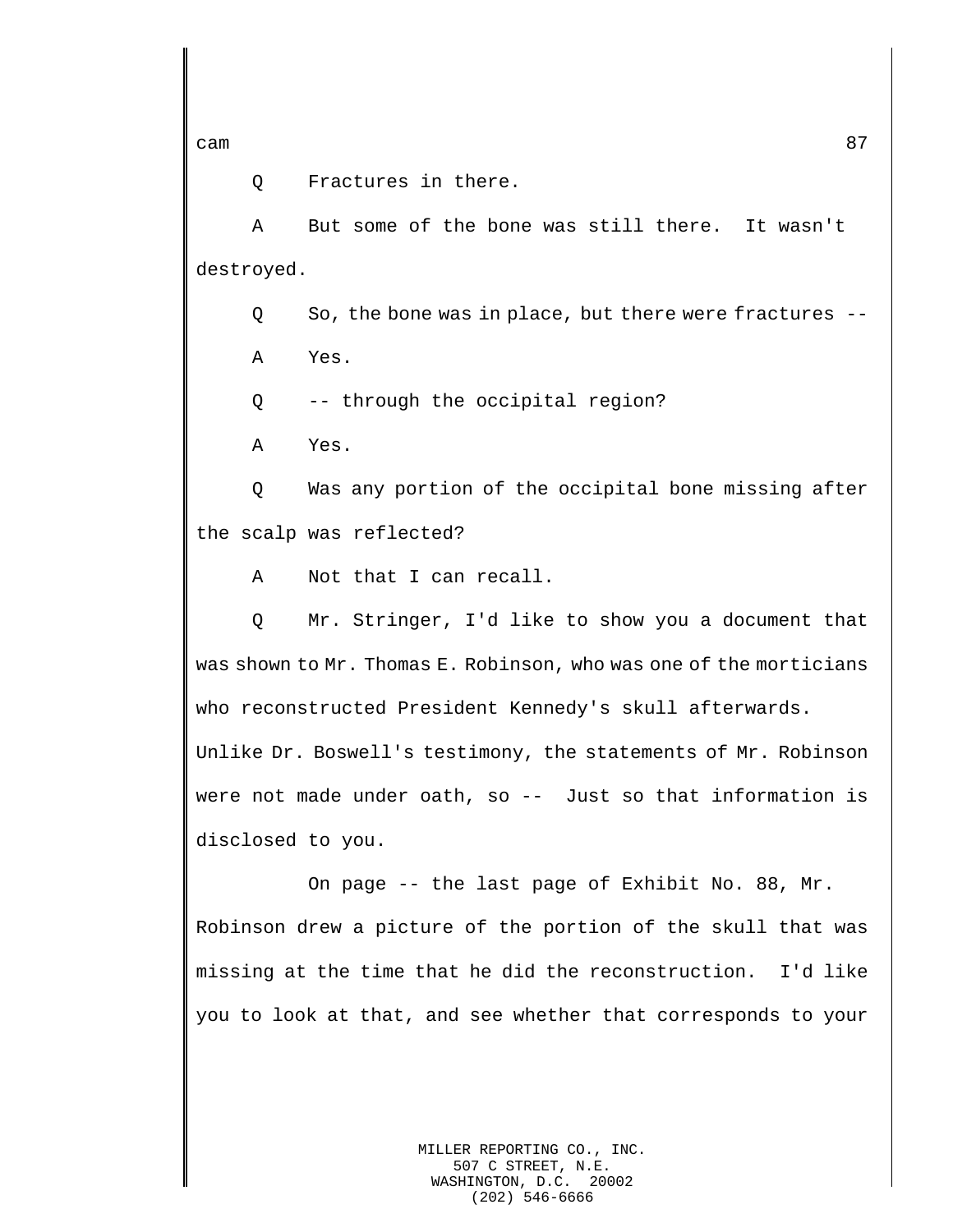own recollection.

A Now, what does he say that's missing? All of this? Q The portion that is the circle --

A Oh.

Q -- towards the back is the portion that is missing -- or there's a large part. And that there is disruption in the dotted portions of the skull.

A Well, I saw the most missing over here on the parietal. It was gone.

Q So, when you say "here", you're referring to what on the sheet of paper is the right side.

A Yes.

Q And which is marked "parietal bone"?

A Correct. From the ear, like in here.

Q Okay. And where Mr. Robinson drew a circle showing missing occipital bone, would it be -- do you have any recollection of whether that -- any portion of that occipital bone was missing?

A I don't know, because I don't -- I don't think I ever saw the whole hair pulled down that far.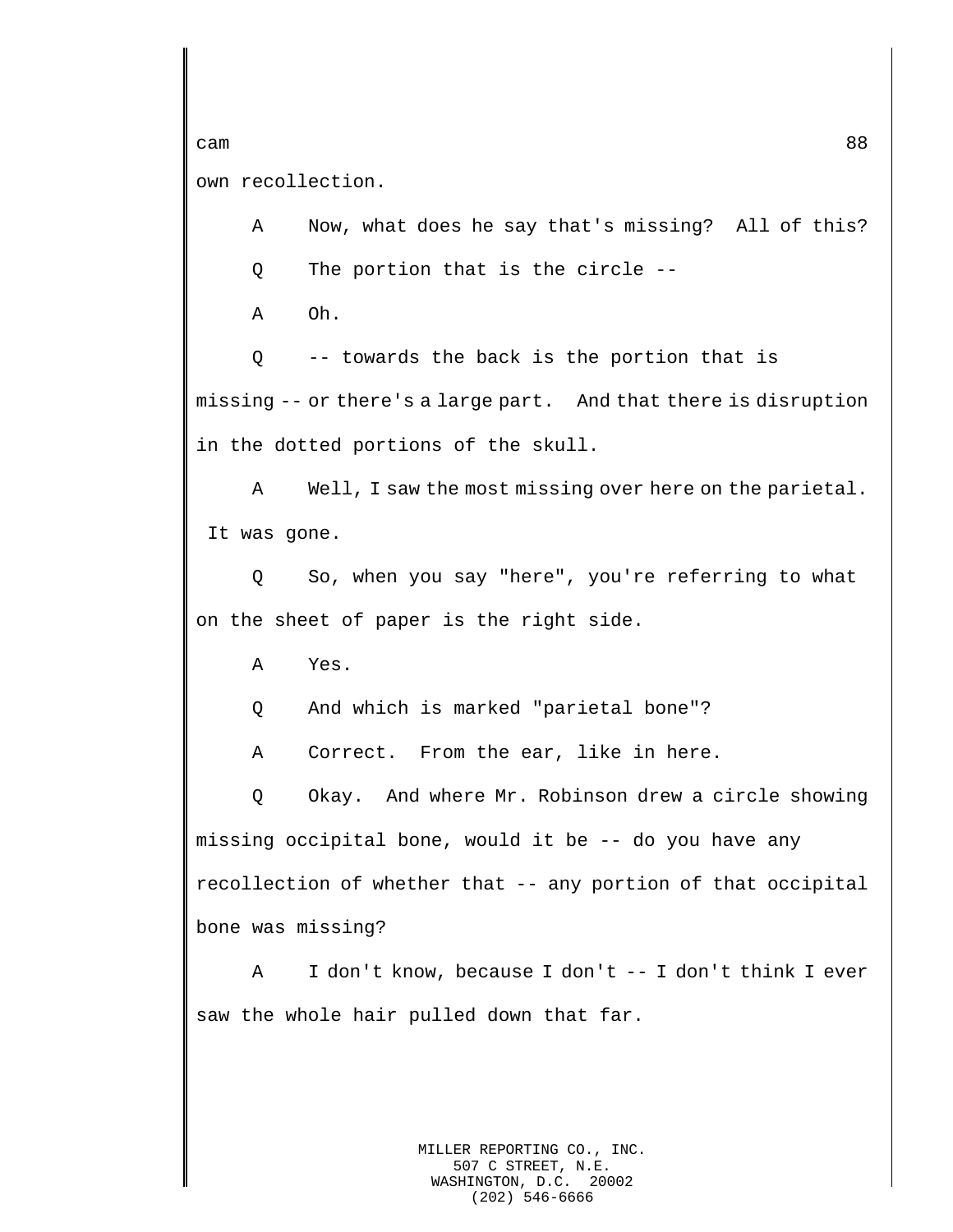Q Did you ever take a picture of the back with the scalp reflected?

A I think we did.

Q Then, wouldn't you have seen the back of the head with the scalp reflected?

A Should have. But whether it was -- they had taken some of the bone away or something, I don't know.

Q When you saw the back of the head with the scalp reflected, was there bone missing, regardless of when that bone was taken out?

A I didn't see it missing.

Q You didn't see any missing. So, when you saw the back of the head, the occipital bone -- other than a bullet -- what you've characterized as a bullet entry wound, you saw no missing --

A Not as far as I can remember, no.

Q Okay.

A No.

Q Are you fairly confident that your recollection that you have now is accurate?

cam and the contract of the contract of the contract of the contract of the contract of the contract of the contract of the contract of the contract of the contract of the contract of the contract of the contract of the co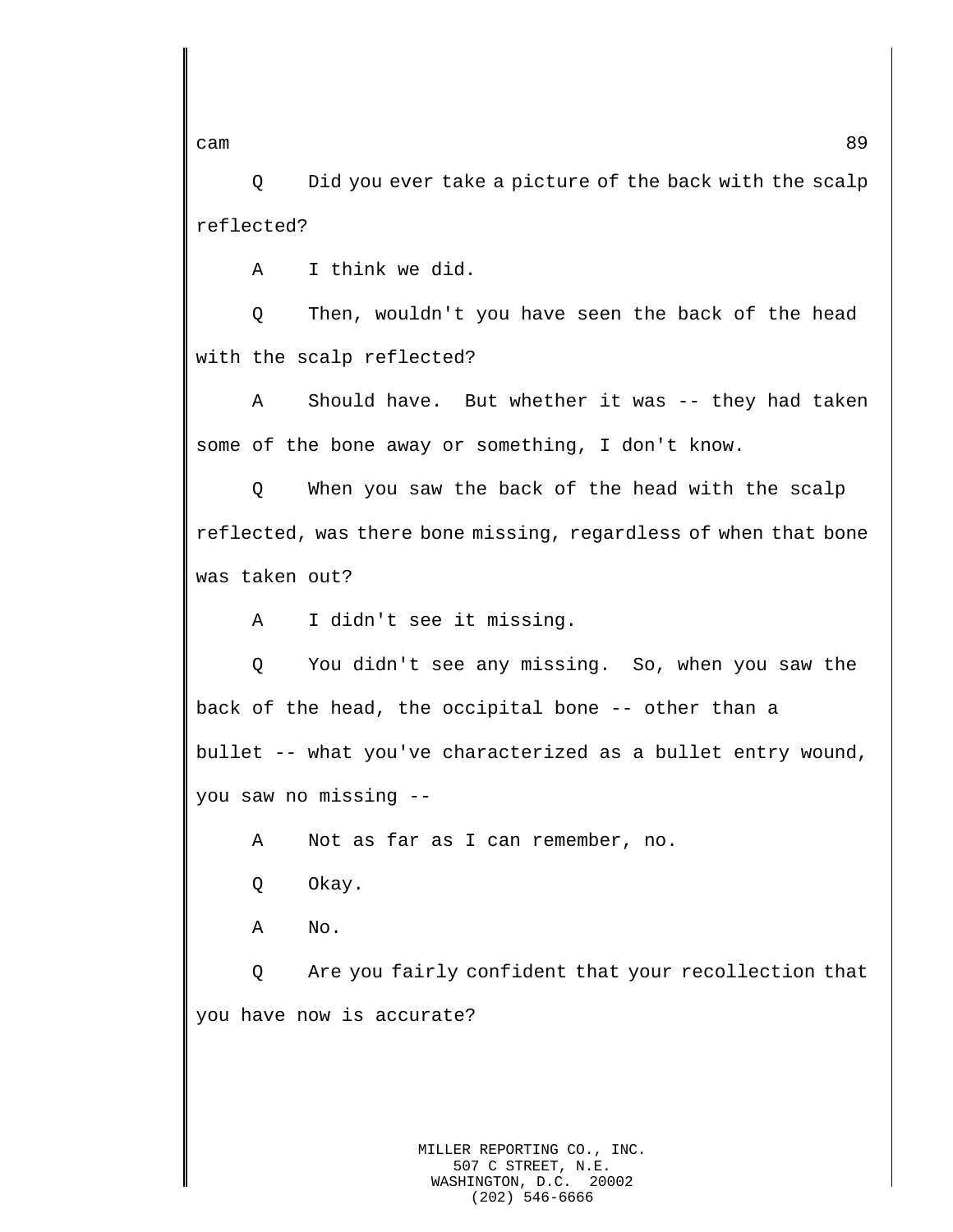A As far as I can think about it. But, here again, I was away from the table. The only time I was up at the table -- when we took a picture. Then I stepped back. I was within three or four feet of the table at all times.

Q In terms of standard autopsy procedure, would it have been standard procedure to take a closeup photograph of any wound that was identified as a possible entry wound?

A Yes. But, here again, whatever they told us to take, I took.

Q Do you recall during the autopsy believing that a photograph should be taken, but one was not asked for you to take?

A I don't -- I don't know. I don't know -- I don't know how much they wanted to show. But they told us what to take, and we took it.

Q When you say "they", whom are you referring to now?

A Dr. Humes was, primarily. Dr. Boswell and Dr. Finck.

Q Did you have the sense at some point that Dr. Humes did not want you to take a photograph of the back of the head with the scalp reflected?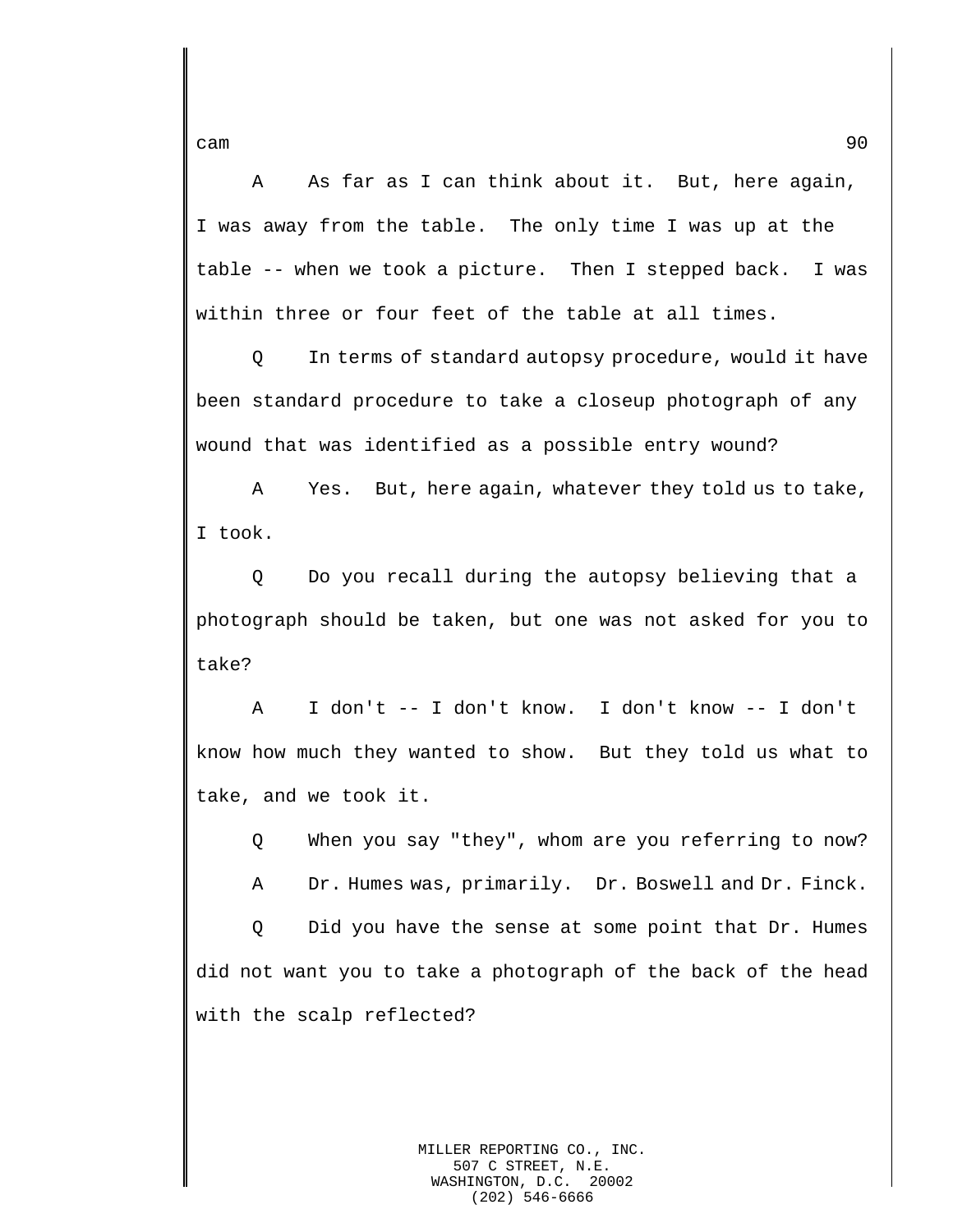A No, I didn't have any idea at that time.

Q In your conversation with Mr. Lifton, you referred to the wound on President Kennedy's head as an occipital wound; is that --

A That's what I heard.

Q In terms of the drawing that we've identified as Exhibit No. 88, showing the back of the head, would you agree that the place where Dr. -- or where Mr. Robinson drew the large part -- the large wound, the missing wound -- was in the occipital bone?

A Well, yes. That's what his drawing shows, yes. Occipital.

Q Okay. Mr. Stringer, I'd like to show you some videotape of an interview between Mr. Lifton and Floyd Riebe.

And I can say to you that, yesterday, I spoke with Mr. Riebe by telephone about this interview. Although I did not discuss any very specific portion of the interview, I asked him generally whether the statements in the interview were correct to the best of his understanding. And he said yes,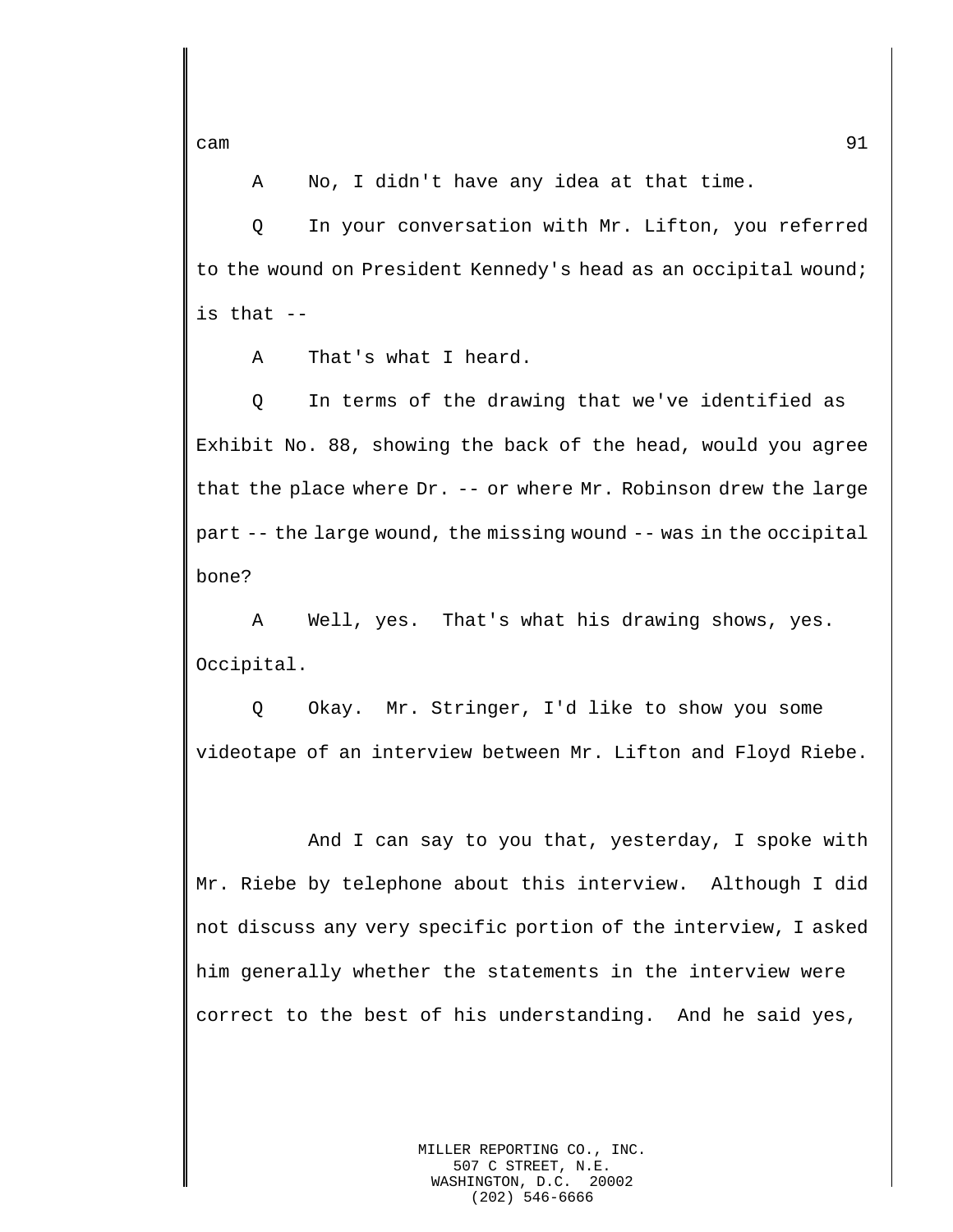they were; and that he was prepared to testify to that under oath.

So, I'd like to show you some of those. Because of the way that it's located on the videotape, we're going to show you one of the last portions of the videotape. Then return, and show you some earlier portions.

I have, once again, a transcript of the videotape, if that would help you hear it. Although, this is much clearer than the telephone conversation that was recorded.

MR. GUNN: Go ahead, please.

*[Whereupon, the videotape was played.] RIEBE: A broad circle.*

*MR. VALENTINO: Look straight into that, please. Could I turn this sideways? Just make that circle again, please, as you're talking.* 

*That was all gone; right?*

*RIEBE: Mm-hmm. Right.*

*MR. VALENTINO: They didn't have any other piece of it?*

*DSL: How high did it come up back of the head?*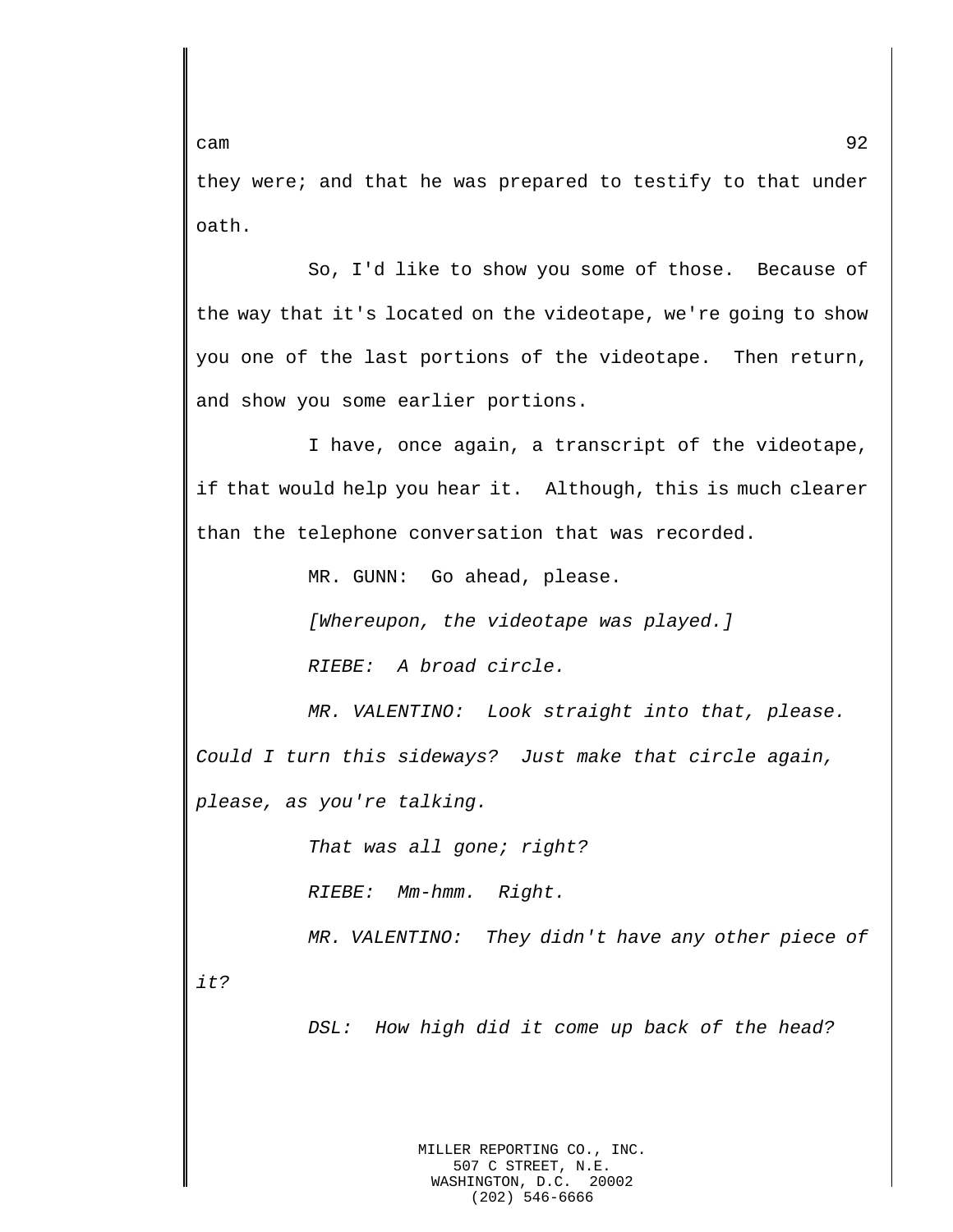*RIEBE: About up to here.*

*DSL: Okay. And just keep -- Do the whole perimeter.*

*MR. VALENTINO: Thanks.*

*[End of videotape portion.]*

*[Videotape shows Mr. Riebe finger-tracing on the photograph an area at the back of the head, where he remembers a wound.]*

MR. GUNN: Okay, Doug.

Let me state for the record that the portion of the videotape that we just viewed on the timer on the videotape is at 1:3:54 to 1:4:43.

BY MR. GUNN:

Q Mr. Stringer, were you able to see the videotape? A Yes.

Q Did you see the circle that Mr. Riebe drew on the photograph of the back of the head?

A Yes.

Q Based upon your experience in anatomy, would it be fair to say that the circle that he was drawing on the photograph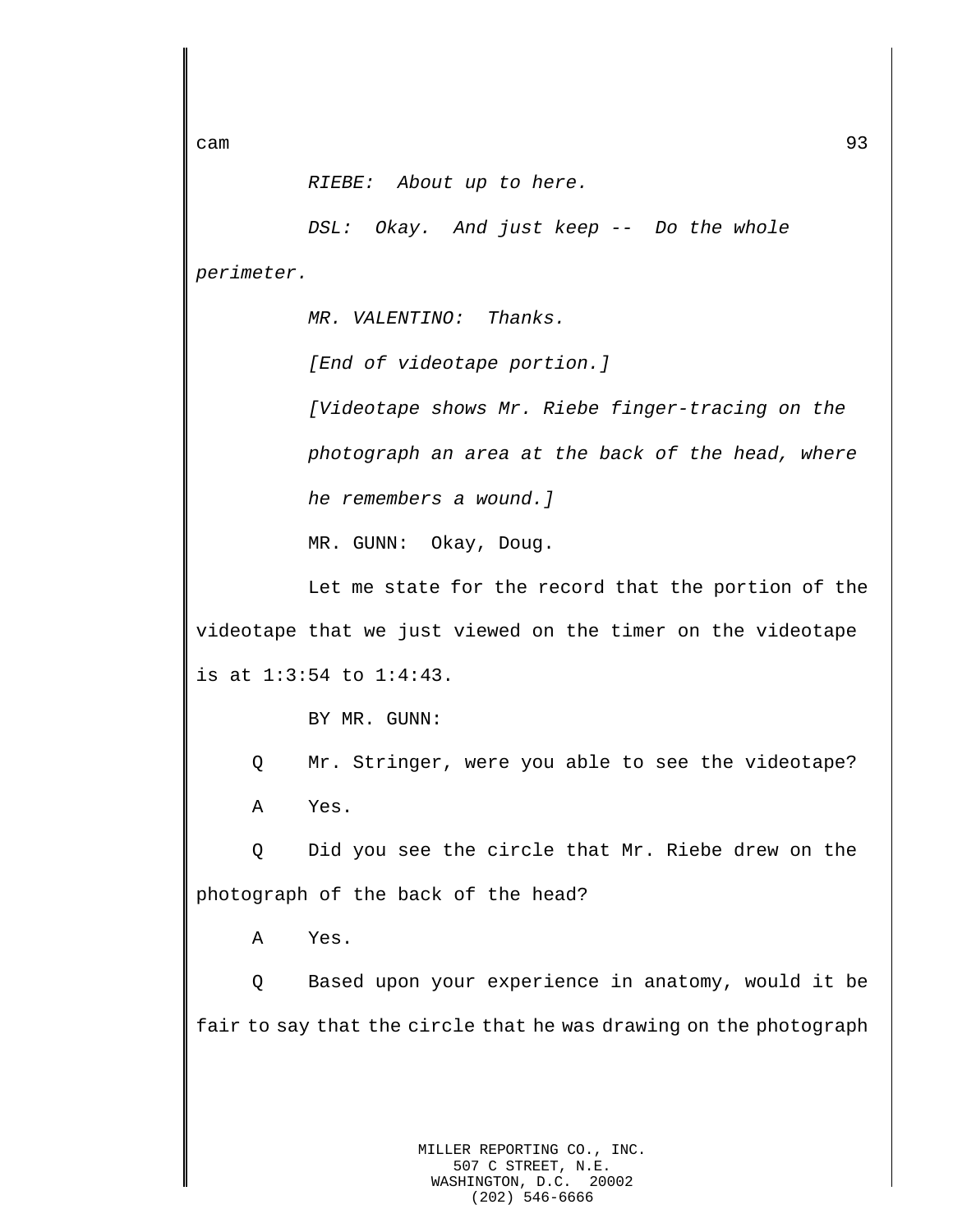of the head was principally in the occipital --

A Yes, it was.

Q -- region of the head?

A Mm-hmm.

MR. GUNN: Okay. Could we go back to page 11? Off the record.

[Discussion off the record.]

MR. GUNN: Okay. Mr. Stringer, I'm about to show you part of a videotape that was recorded on the transcript between pages 11 and 13. It starts on the videotape timer at 11:30.

Hold off for just one moment.

THE WITNESS: Now, is this it?

MR. GUNN: That's not.

THE WITNESS: Which ones now?

MR. GUNN: The document I'm going to show you is a transcript of the videotape, the authenticity of which has not been independently verified.

The portion that we're going to be turning to is page 11. And we will be starting at portion -- We'll actually start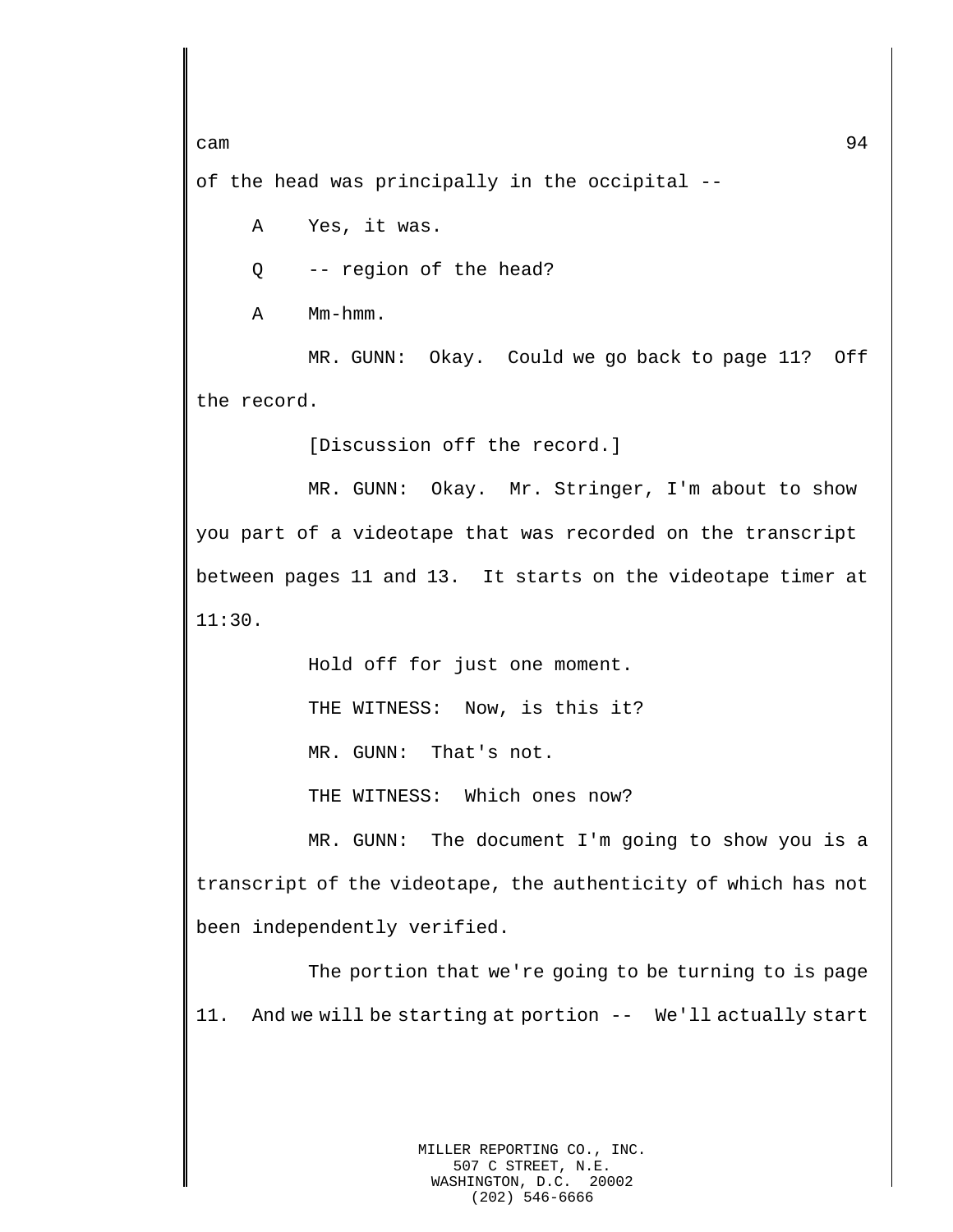a little bit before, but --

THE WITNESS: Okay.

MR. GUNN: -- here's where we're going to be particularly starting to pay attention.

THE WITNESS: Okay.

MR. GUNN: Okay, if we can go to the videotape.

*[Whereupon, the videotape was played.]*

*DSL: What did you see, in terms of like the head?*

*RIEBE: From that angle, I didn't see anything wrong with the head, other than the notch right here.*

*DSL: The notch right there. So, tell me how you learned more about the head.*

*RIEBE: Well, when they sat him up --*

*DSL: Yeah.*

*RIEBE: -- right after, I think it was Colonel Finck, an Army ballistics specialist, came in.*

*DSL: Yeah.*

*RIEBE: Pathologist. And they were -- him and the Navy pathologist were all talking. And then they sat the President up. And, see, nothing was left there, back of his*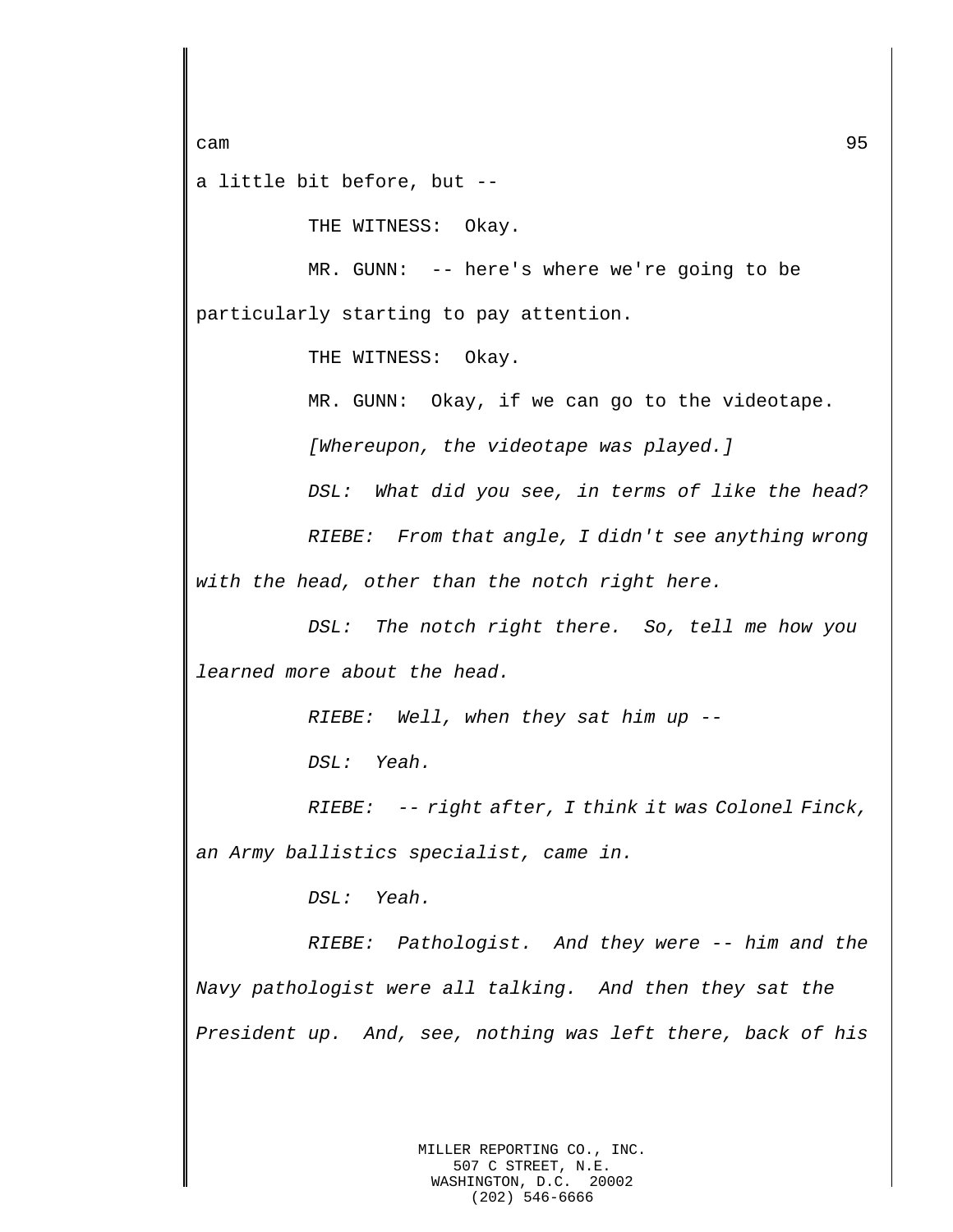cam 36 *head. DSL: Well, what did the back of the head look like? RIEBE: Nothing. DSL: Well -- RIEBE: There was nothing there. DSL: What was there? When you say -- RIEBE: A big hole. DSL: A big hole? RIEBE: A big hole, right in the occipital region of the head. DSL: And put your hand again -- Where was it? RIEBE: Right back here. DSL: I see. How high did it go, if you would give me a rough estimate from memory? RIEBE: Well, from this figure -- the center of the head, maybe three inches back was still bone. DSL: Was there? RIEBE: Yeah. And then from three inches down to the base of the skull was gone. DSL: Just gone?*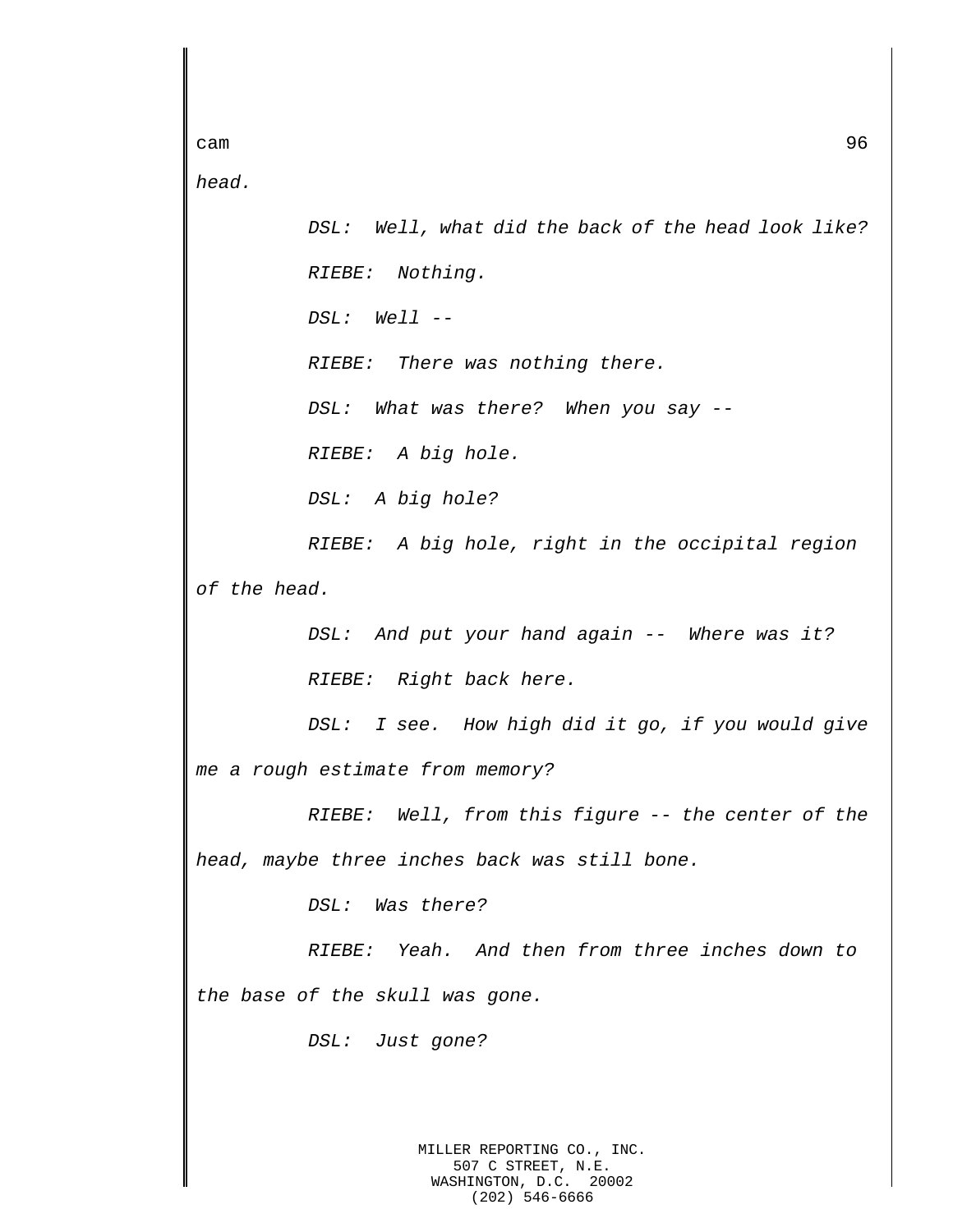*RIEBE: Yeah.*

*DSL: When they raised him up like that -- And then you're looking at him; right?*

*RIEBE: Well, I was in front, but then I walked around back to get some broad views of what was happening.*

*DSL: Had he already been flapped?*

*RIEBE: What do you mean, flapped?*

*DSL: Well, when you and I talked, you used the* 

*expression "flapped" -- the business of removing the scalp.*

*RIEBE: Oh, yeah. That had already been done. That was already open, the skin.*

*DSL: The skin was already open?*

*RIEBE: Yeah.*

*DSL: I see. And, so, you saw this hole back there? RIEBE: Mm-hmm.*

*DSL: So, it looked like -- Can you tell me -- You say it looked like a hole, or what?*

*RIEBE: It looked like a hole, yeah. It looked like it was just blown away.*

*DSL: Just blown away.*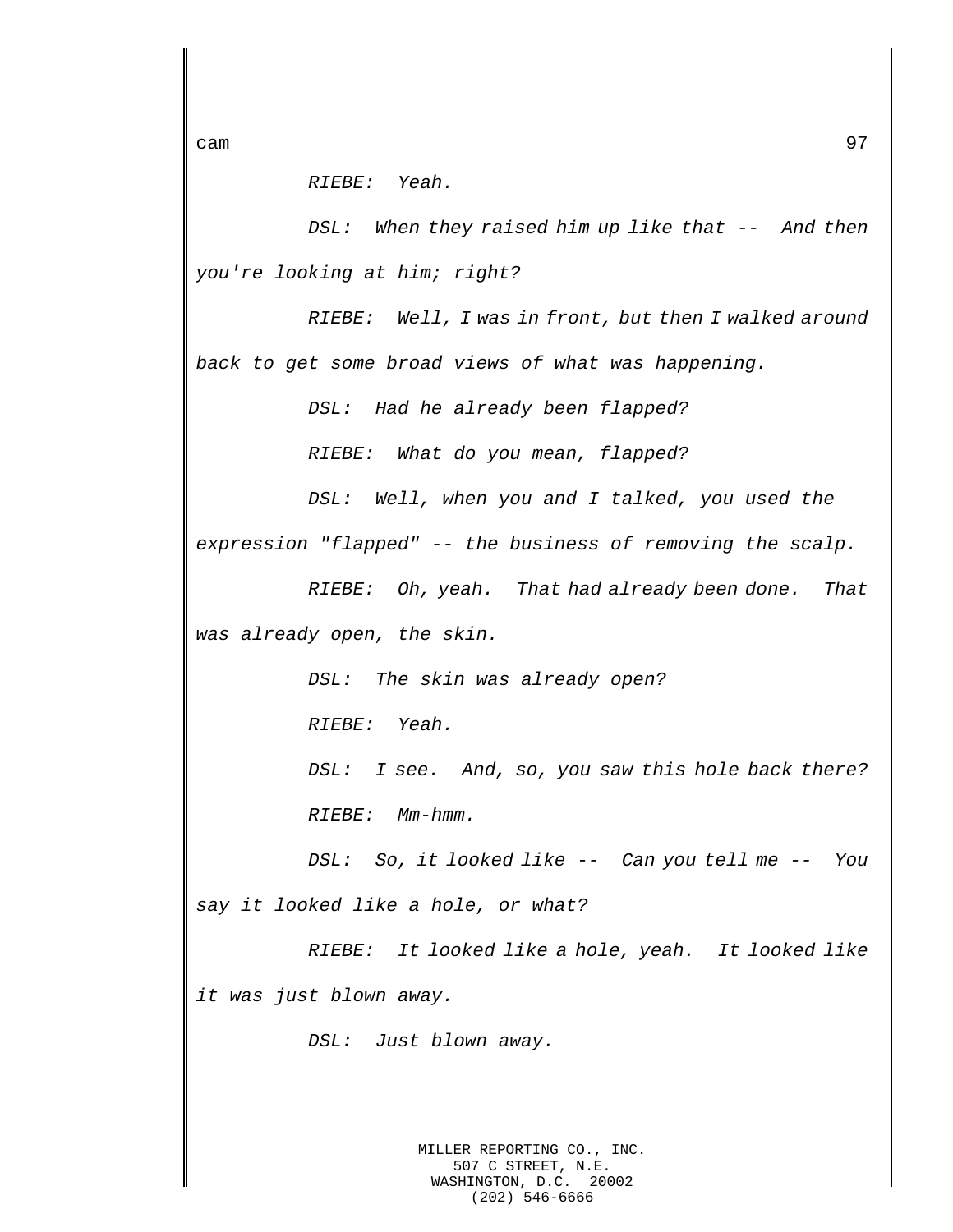*RIEBE: Mm-hmm. [End of videotape portion.]* MR. GUNN: Okay. That's -- BY MR. GUNN: Q Mr. Stringer, are you able to recognize Floyd Riebe from the videotape? A Yes. I guess, it's him. It sort of looks like him. Q It looks like him. He's a little bit older -- A Older. Q -- than the last time you saw him? A Yes. Q Does Mr. Riebe's recollection of sitting the President correspond with your own recollection? A They did sit him up, yes. Q Mr. Riebe, as I'm sure you heard, referred to the wound being in the occipital region. Did you hear that? A Yes. Q Does that correspond with your own recollection? A No, it does not. Q Okay.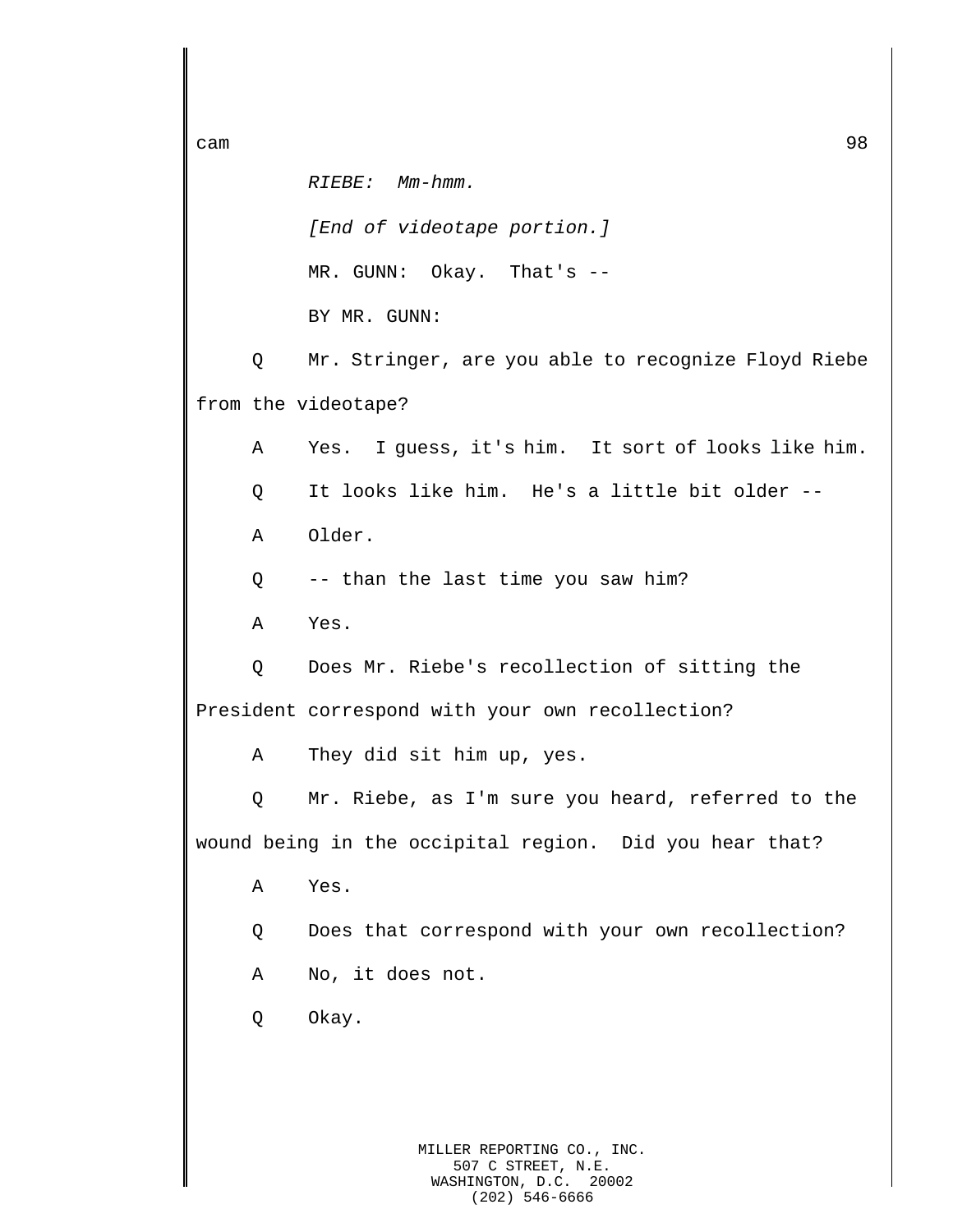cam 399 MR. GUNN: Doug, if we can go to page -- go to timer 17:33. This will be page 17 of the transcript. *[Whereupon, the videotape continued.] DSL: So, did you take pictures of this area on the back of the head? RIEBE: Yes. DSL: You did? RIEBE: Long shots. DSL: Long. RIEBE: Mr. Stringer was doing all the closeup photography. DSL: And you were doing the long shots? RIEBE: Right. DSL: Okay. RIEBE: That's anything from three feet or more away. DSL: And you did take pictures showing the back of the head -- RIEBE: Yes. DSL: -- blown out? RIEBE: Yes.*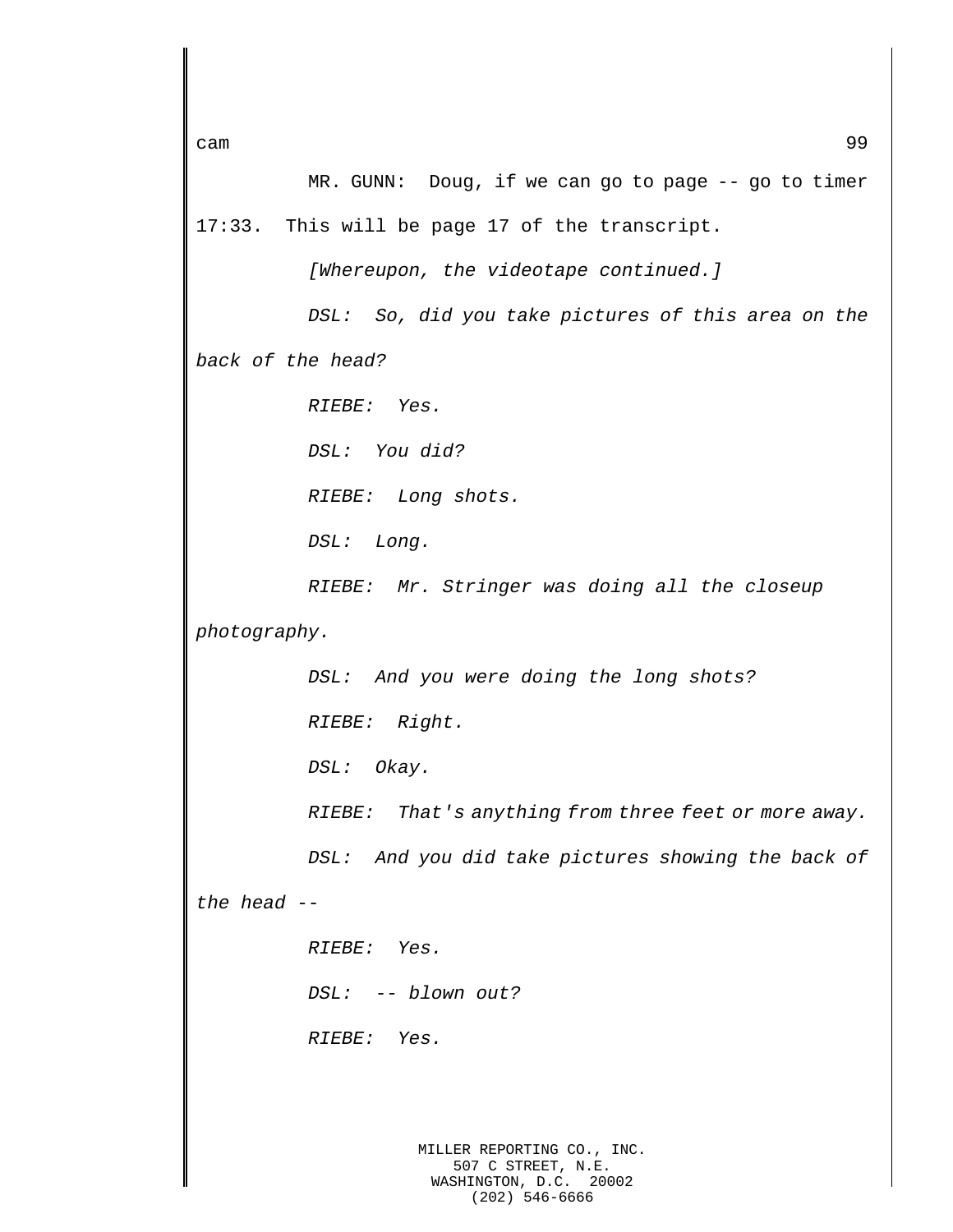*DSL: So, let me just put it, so you'll be saying it to our camera. Could you just tell us what kind of pictures you took of the back of the head?*

*RIEBE: Well, I took several color four-by-five shots. And then I switched to my 35, which -- I had a small, telephoto lens on it.*

*DSL: Okay.*

*RIEBE: Nothing big.*

*DSL: And if those shots showed what you've described, what would you...what would you expect your pictures to show of the back of the head?*

*RIEBE: That there was a gaping hole there.*

*DSL: So, you took pictures showing a gaping hole? RIEBE: Right.*

*DSL: At any time, did you or anybody assisting you lift up scalp or put scalp in place to prevent us from seeing the gaping hole?*

*RIEBE: No, not that I know of.*

*DSL: So, you at no time lifted anything up to obstruct the hole?*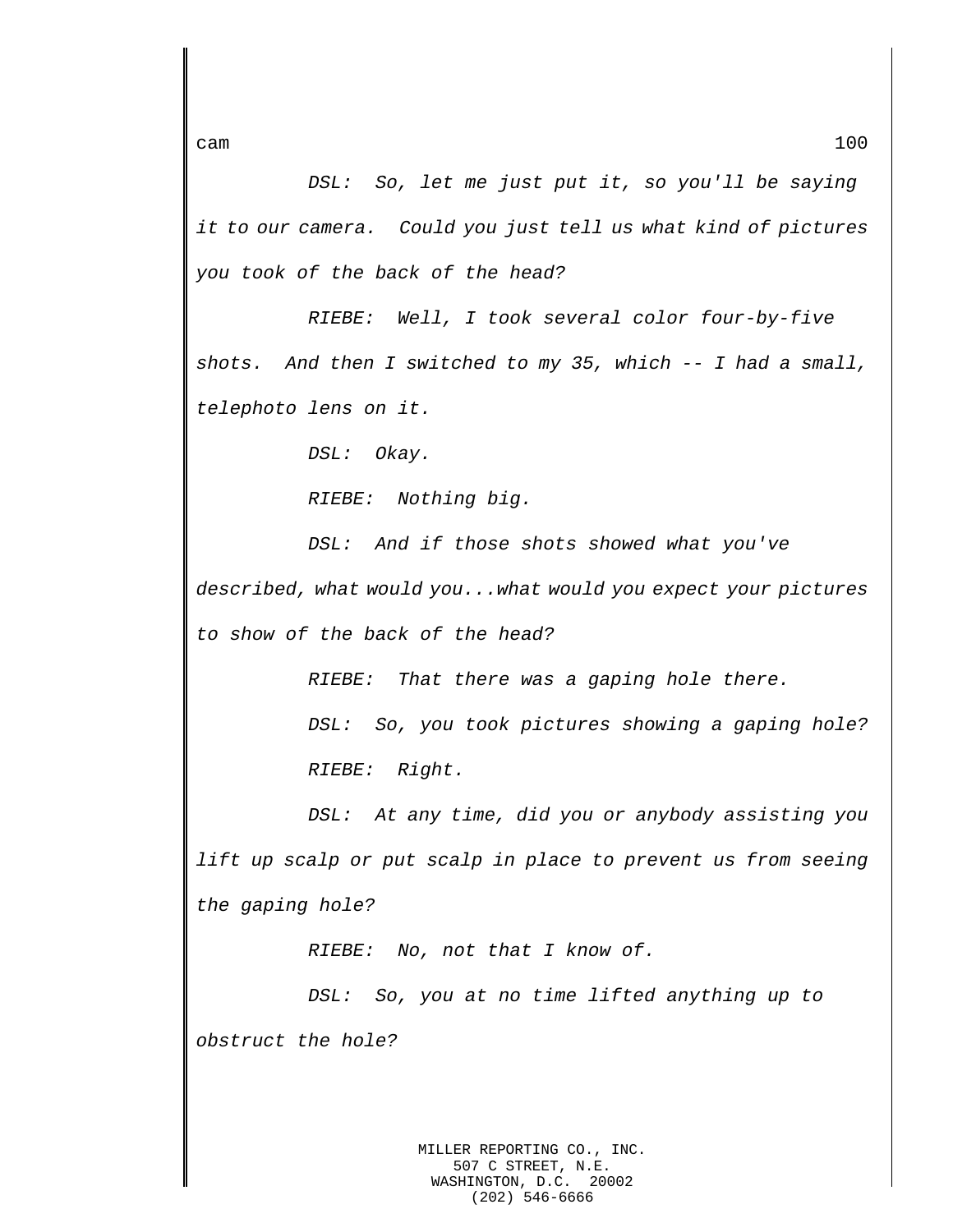*RIEBE: No.*

*DSL: So, you would expect your pictures to show a gaping hole?*

*RIEBE: Right.*

*[End of the videotape portion.]*

MR. GUNN: Okay, Doug.

BY MR. GUNN:

Q Mr. Stringer, were you able to hear the words of Mr. Riebe in the videotape?

A Yes, I was.

Q To the best of your recollection, did Mr. Riebe take any photographs of the President's body?

A No, he did not.

Q Did Mr. Riebe, to the best of your recollection, have a 35 millimeter camera in --

A No, he did not. There was only the one camera in the autopsy room, the four-by-five.

Q Previously, you mentioned that there was a camera that took 120 -- that used 120 film.

A On the back, yes. There was an adapter.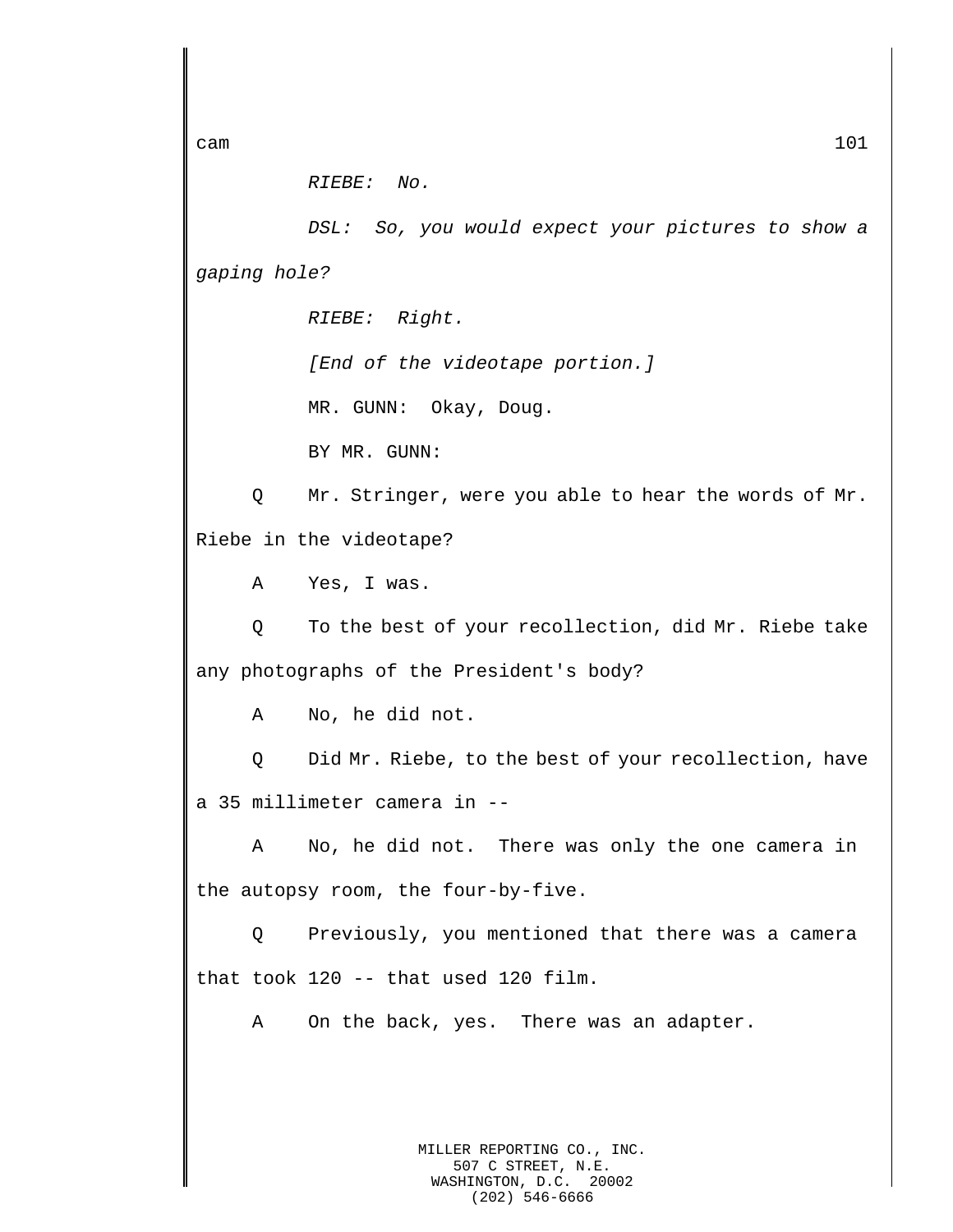Q Okay. So, that was not a medium-format camera. It was an adapter for a four-by-five.

A That's correct. The only other medium was the one that he'd carried in, which the film was destroyed.

Q Okay. I'm interested in that camera, that the film was destroyed on. What camera was that, that had been taken in?

A The 135 -- I mean, the 120.

Q Okay. And that was the one that you had thought was likely to be a Mimiya flex; is that right?

A No, it was not a Mimiya flex.

Q Oh. What kind of 120 --

A It was a cheap, little camera that we had around the lab.

Q Okay. And, so, if Mr. Riebe were to have taken any photographs of the body, it would have been with that cheap, medium-format camera?

A Yeah, but there wasn't any film in it.

Q Okay.

A They took the film.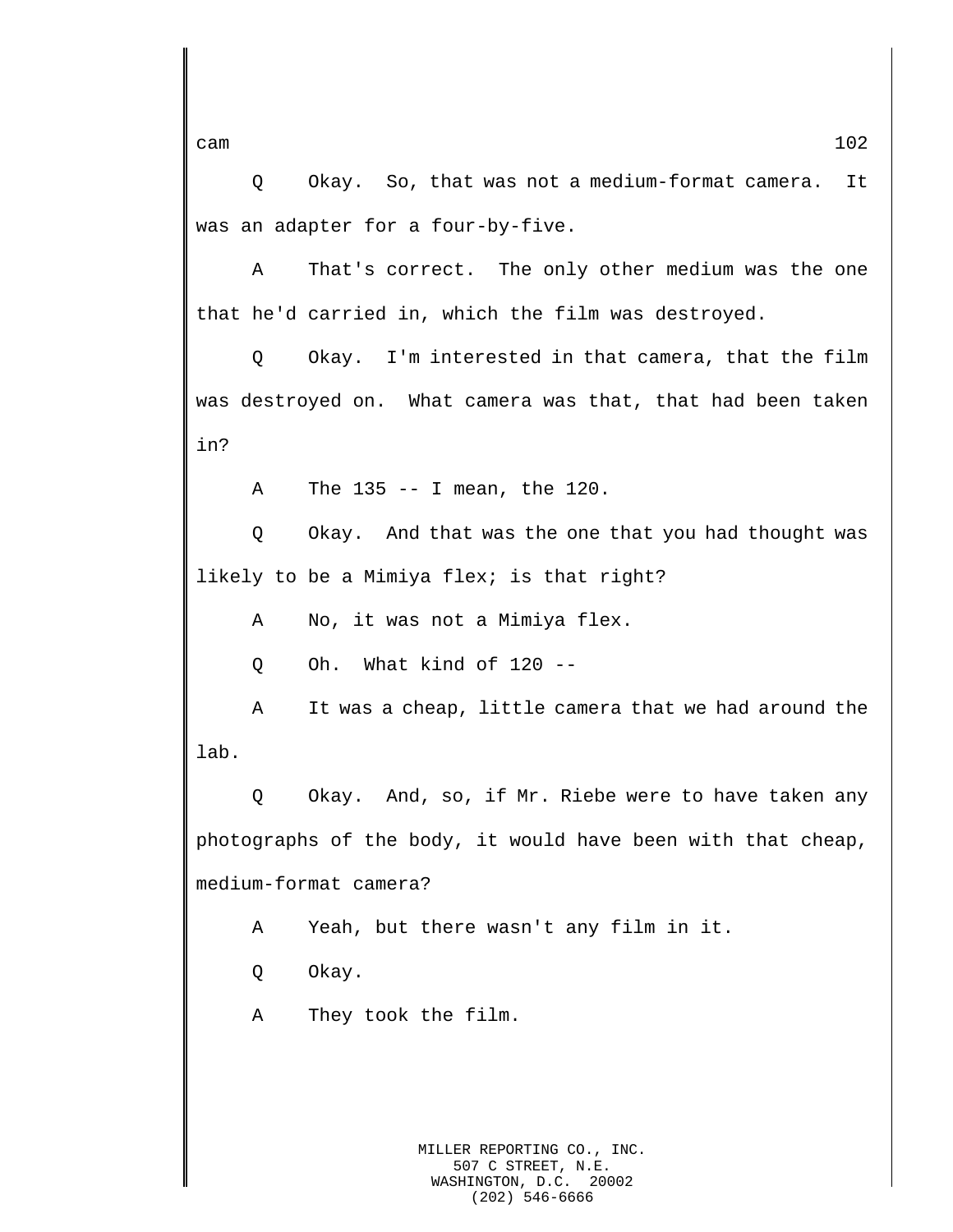Q Okay.

MR. GUNN: Doug, can we go to page 21; 21:35. [Discussion off the record.] *[Whereupon, the videotape continued.] RIEBE: But this is the occipital region here. DSL: And what did you see there? RIEBE: Nothing. There was nothing there. DSL: But there's something here in the picture. RIEBE: Right. That's not a picture that I've taken. DSL: How come...how come it's at the National* 

*Archive? How come this is there?*

*RIEBE: I don't have any idea.*

*[End of videotape portion.]*

MR. GUNN: Okay.

BY MR. GUNN:

Q Mr. Stringer, were you able to hear Mr. Riebe in the videotape?

A Yes, I was.

MR. GUNN: Doug, could you go ahead to -- this is a change, but to 35. And it would be 35:40.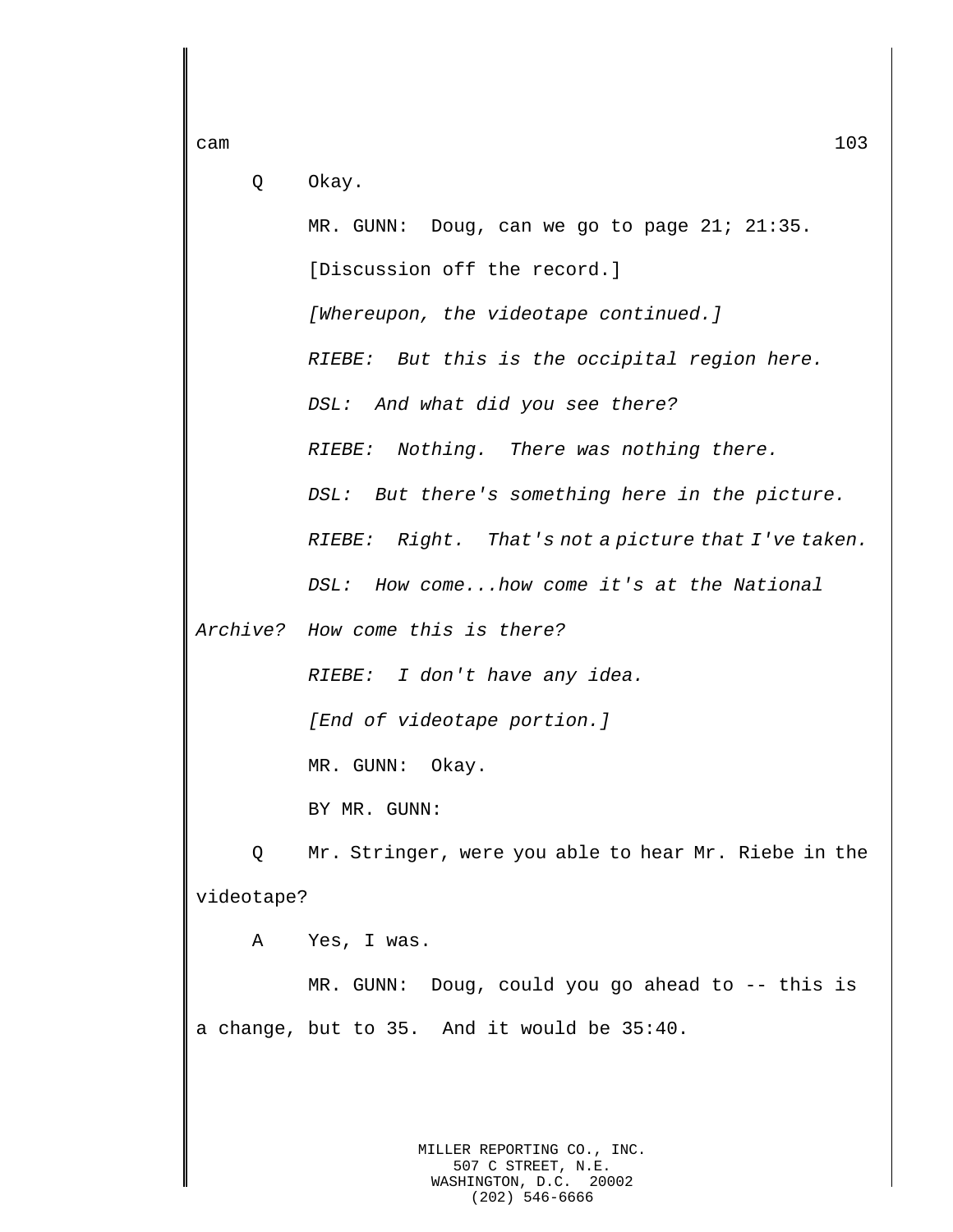We've got a slight change here. We're going to start on page 34 of the transcript, 34:22 of the tape. "Say it again" is the first line.

[Discussion off the record.]

*[Whereupon, the videotape continued.]*

*DSL: Say it again. So, when you got through with the 12 pack, what did you do with the 12 pack?*

*RIEBE: I gave it to the Secret Service. It was either the Secret Service or FBI, one of the two.*

*DSL: Civilian?*

*RIEBE: Civilian; right.*

*DSL: And he...he was right there?*

*RIEBE: Right.*

*DSL: They would know to count.*

*RIEBE: Everything -- every film, every picture that I took, I'm pretty sure he got a mental count on it.*

*DSL: And were any -- And these scene photographs were taken with the four-by-five?*

*RIEBE: Mm-hmm.*

*DSL: Not with any other camera?*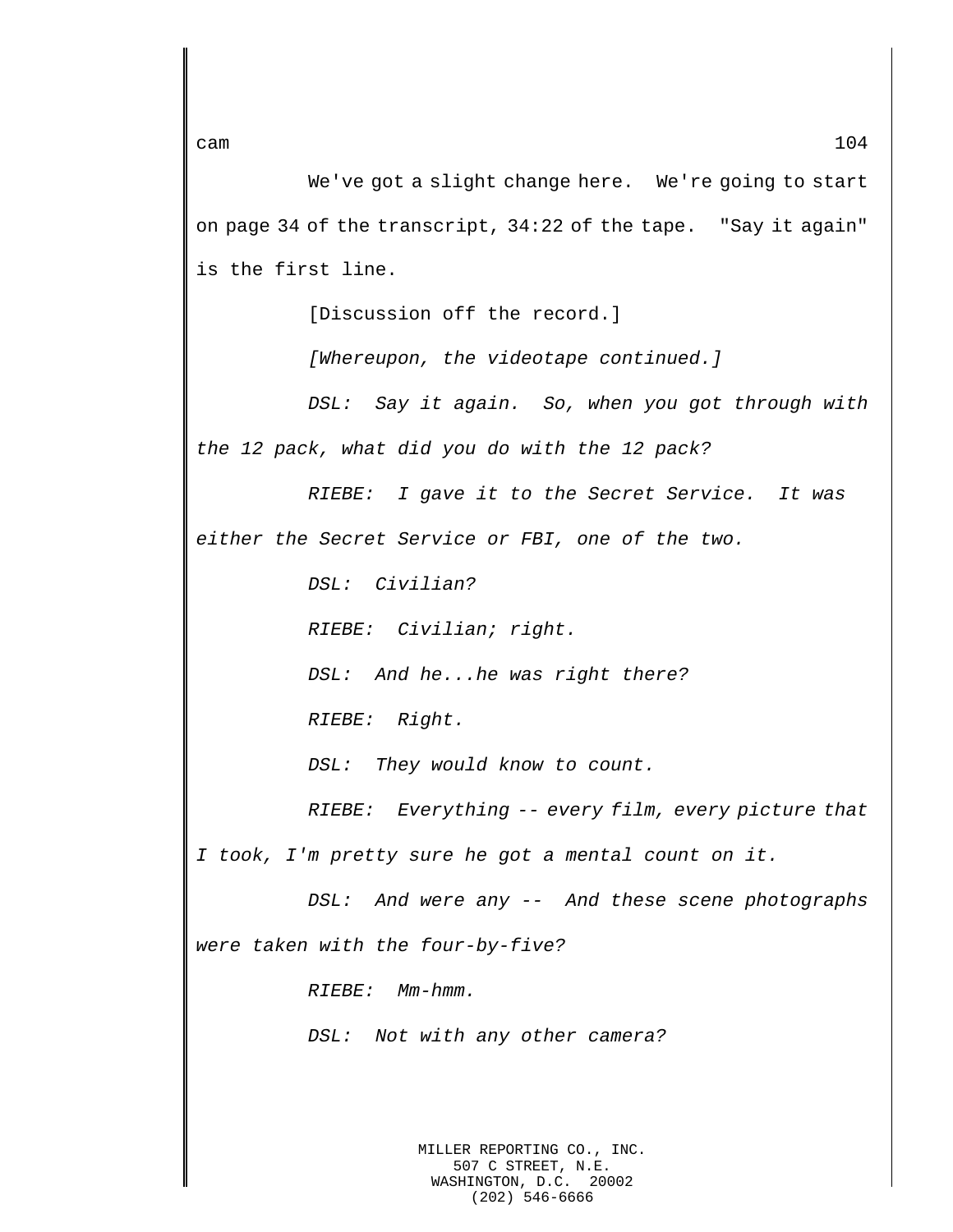*RIEBE: No, with four-by-five.*

*DSL: Did you take any pictures at all with 120 roll? RIEBE: Not 120. I did with 35.*

*DSL: With 35?*

*RIEBE: Right. The only 120 camera we had at the school, I was not that good with. It was an old Mimiya flex. DSL: Yeah.*

*RIEBE: And I didn't like that camera, really, that much at all. So, I used a Canon 35 millimeter.*

*DSL: So, you didn't take any pictures at all with a 1 --*

*RIEBE: Not with a 120, no.*

*DSL: Your pictures of the body were taken with a 35 mil -- Did you take any pictures of the body with a 35 millimeter?*

*RIEBE: Some, yeah. More or less, general overview. I had a small...a small roll. It was 20 exposures or -- yeah, 20 exposures.*

*DSL: Do you remember the incident of taking pictures inside the chest?*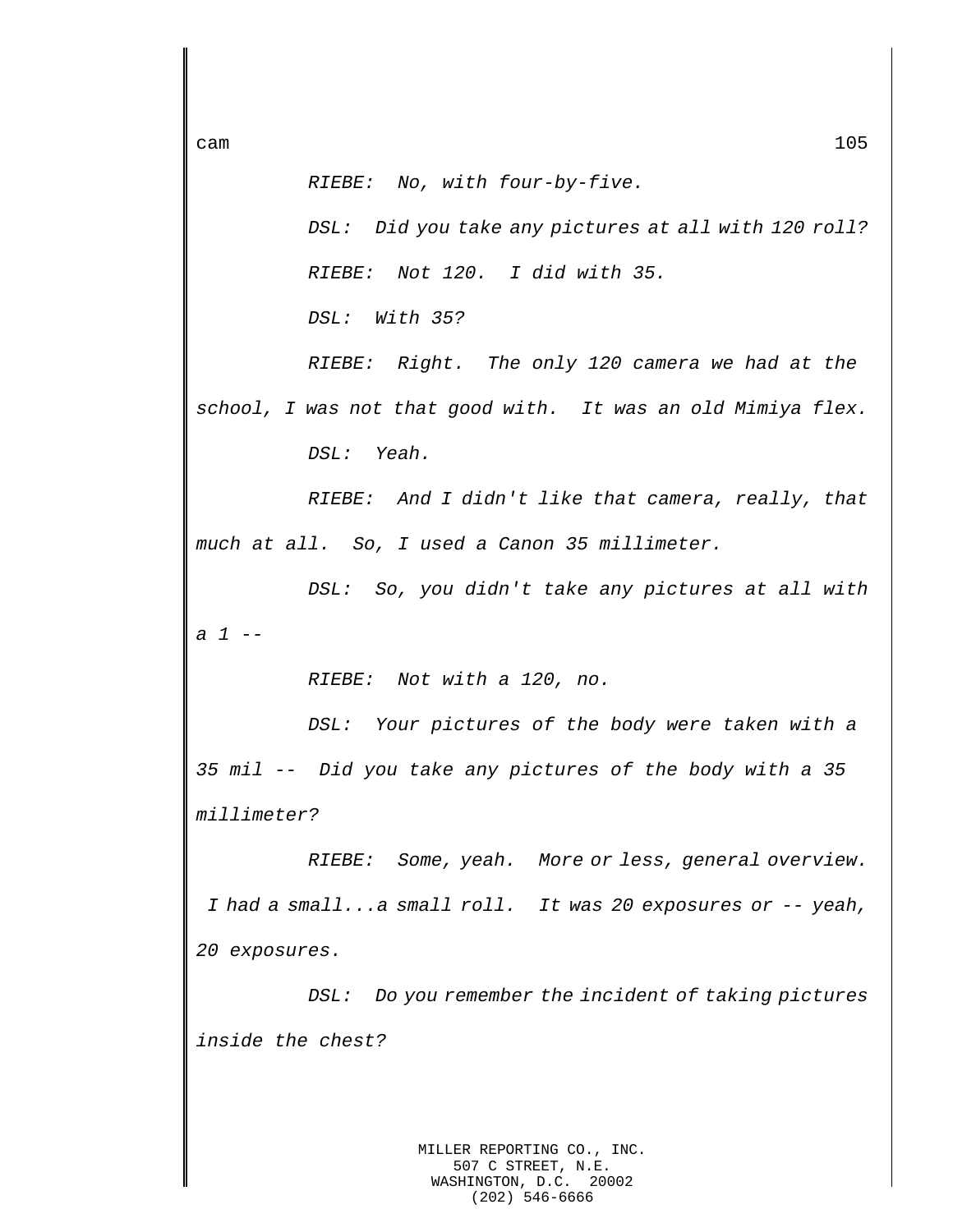*RIEBE: No.*

*DSL: Well, I mean, did they -- Do you remember finding a bruise inside the chest when they opened him up? Do you remember the Y incision?*

*RIEBE: Yeah.*

*DSL: Did they do -- You were there when they did the Y incision?*

*RIEBE: Right.*

*DSL: Did they ask you to take any pictures internal? RIEBE: No. Pictures internally would have had to have been done with a tripod, I'm sure.*

*DSL: Yeah.*

*RIEBE: Because that's the only way we've done this is -- You know, after I got out of school when I was at the Pathology Institute, we always used a tripod, because you have to take a timed exposure.*

> *DSL: I see. And you weren't using the tripod? RIEBE: No. Mr. Stringer -- DSL: So that -- RIEBE: -- had the tripod in there.*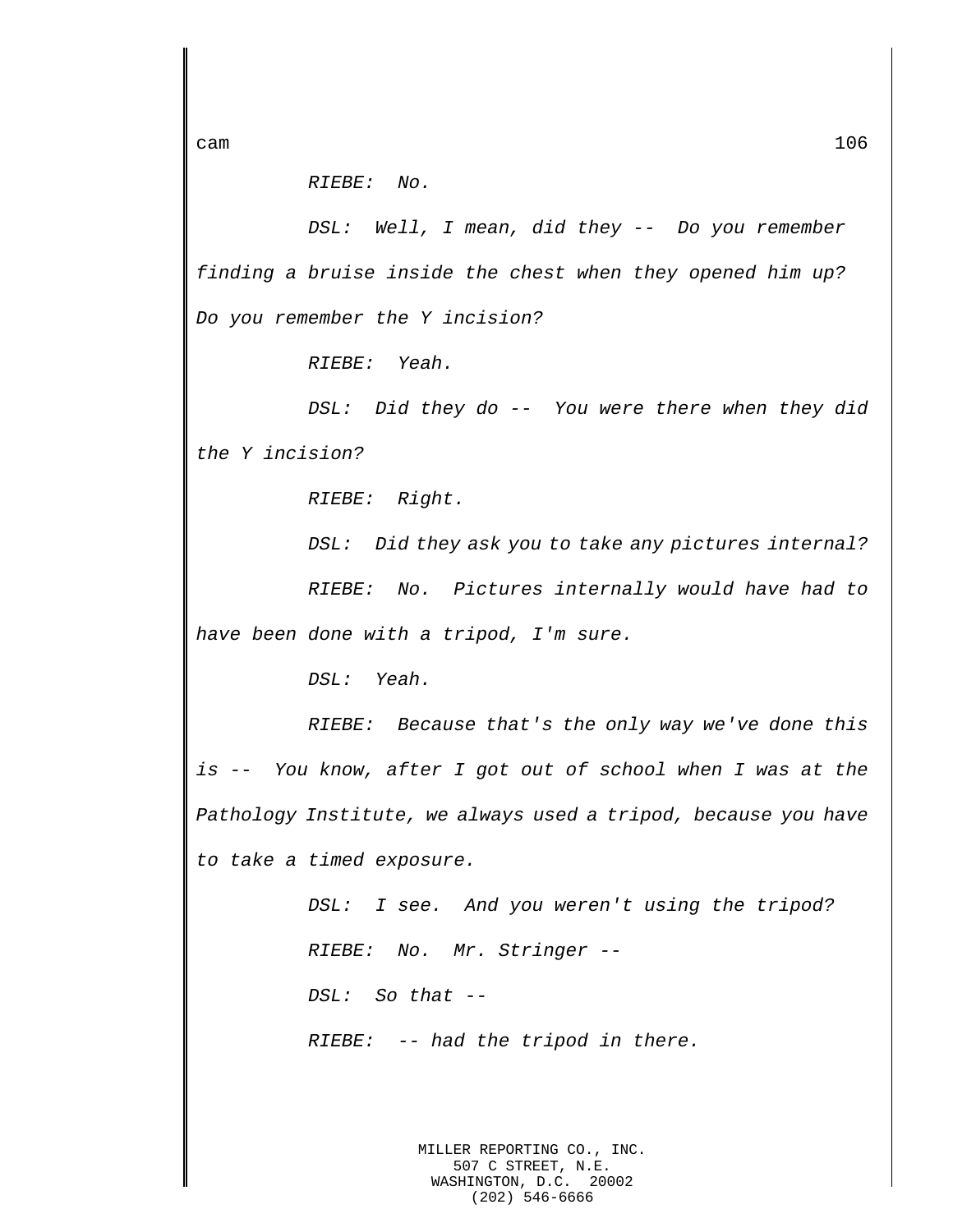*DSL: Mr. Stringer was using the tripod? RIEBE: Right. He had --*

*DSL: So, if they called for pictures inside the chest, which needed the tripod, Mr. Stringer --*

*RIEBE: Right. Mr. Stringer was right there with the four-by-five view camera. And he could have got all the angles and corrections -- everything to make a decent picture.*

*DSL: Okay.*

*RIEBE: But with a hand-held camera, it's awfully hard to do.*

> *DSL: So, you were doing the hand-held work? RIEBE: Right.*

*DSL: By the way, what kind...what kind of -- What was it they needed your hand-held work for, if Stringer was using the tripod?*

*RIEBE: Just general overviews mostly.*

*DSL: General overviews?*

*RIEBE: Right. Mr. Stringer did the closeups.*

*DSL: Okay. But with the back of the head, you did those? Or Stringer?*

cam  $107$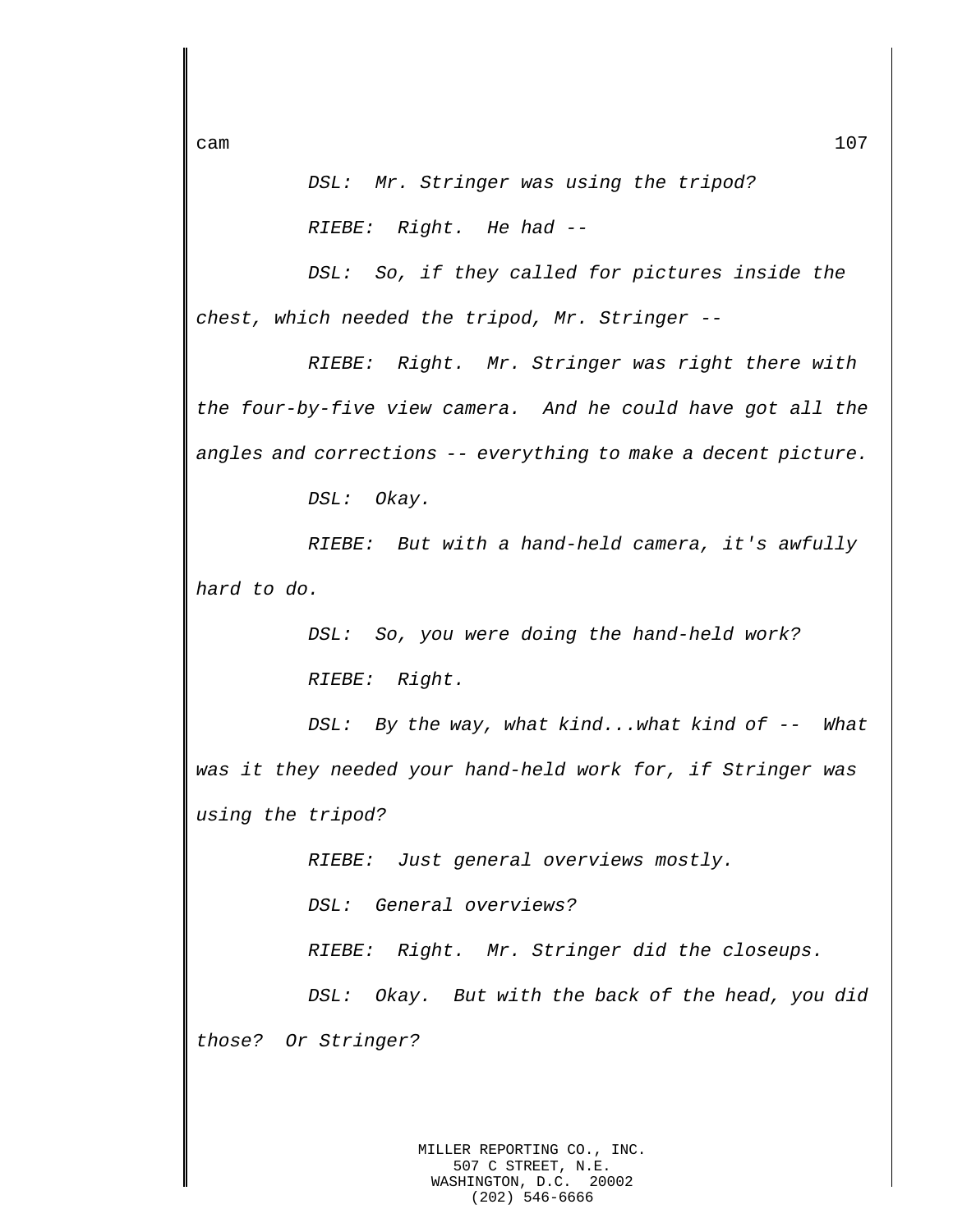## *RIEBE: Mr. Stringer did some.*

*DSL: Yeah.*

*RIEBE: He got the closer views. And I did from about him to the wound.*

*DSL: Yeah.*

*RIEBE: We'd swing the camera out of the way, and I took a few shots with the big camera.*

> *DSL: And, so, the one you're using for the back -- RIEBE: That showed the head.*

*DSL: Yeah.*

*RIEBE: And Mr. Stringer showed just the immediate area.*

*DSL: I see. And your camera, that you did just the head with, is four-by-five?*

*RIEBE: It was a four-by-five speed Graphlex.*

*DSL: Okay. So, the 35 millimeter camera was used for what, then?*

*RIEBE: I did some general overviews, took pictures of the throat and the face, side views of the body.*

*DSL: About how many pictures do you think you took*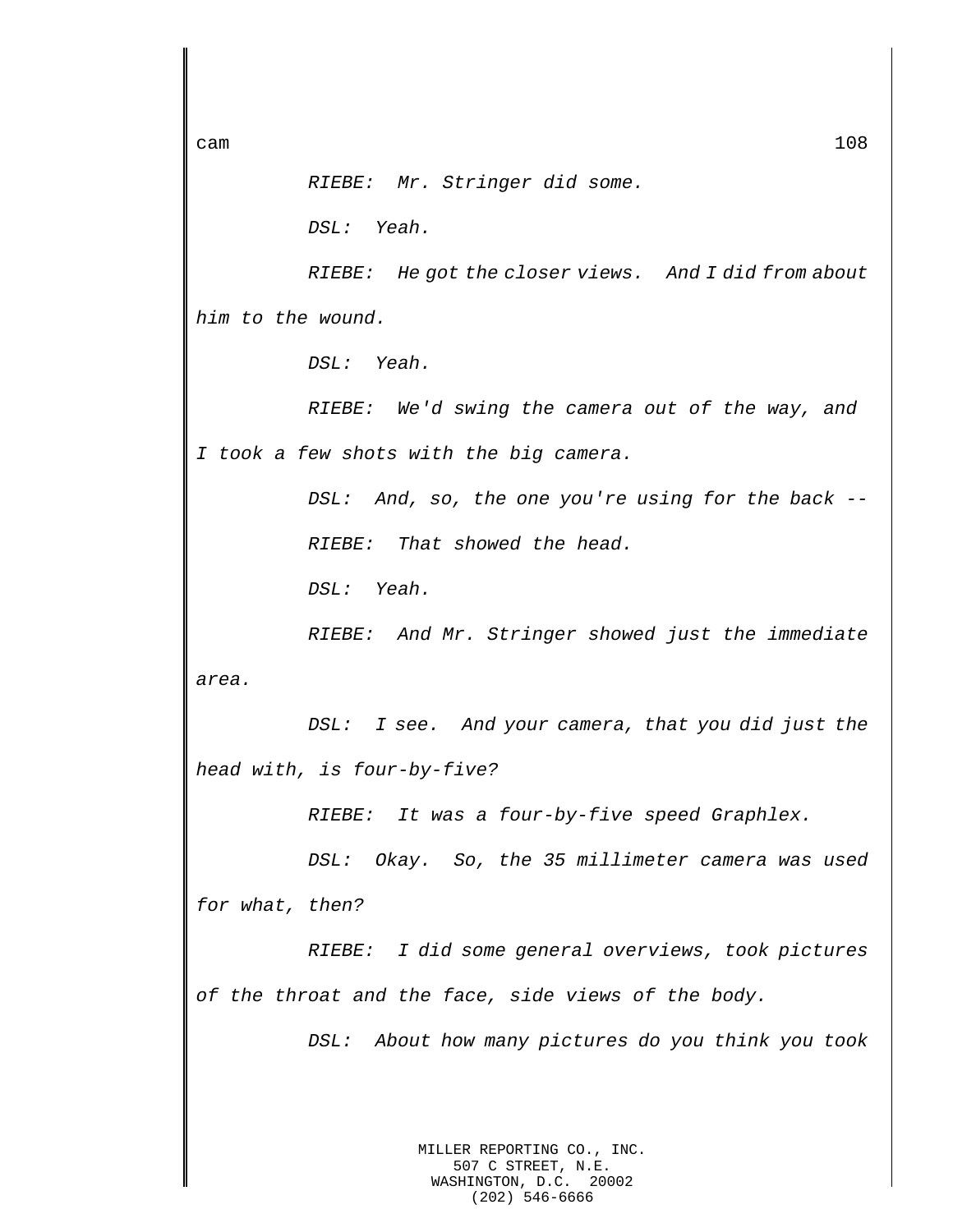```
cam 109
```
*that night?*

*RIEBE: Well, I took 24 four-by-fives and one roll of 35.*

*DSL: One roll of 35?*

*RIEBE: Uh-huh. So, that was another 20 exposures. It would be about 44.*

*DSL: Forty-four that you took?*

*RIEBE: Yeah.*

*DSL: That's not counting Stringer?*

*RIEBE: No. I don't know how many he took. He* 

*was -- I think Mr. Stringer was using color.*

*DSL: Yeah.*

*RIEBE: Because we had big stack of film cassettes in there.*

*DSL: Were you using color, or black and white, or* 

*both?*

*RIEBE: Black and white. DSL: Black and white only?*

*RIEBE: Color on the 35.*

*DSL: Okay. Color on the 35.*

MILLER REPORTING CO., INC. 507 C STREET, N.E. WASHINGTON, D.C. 20002 (202) 546-6666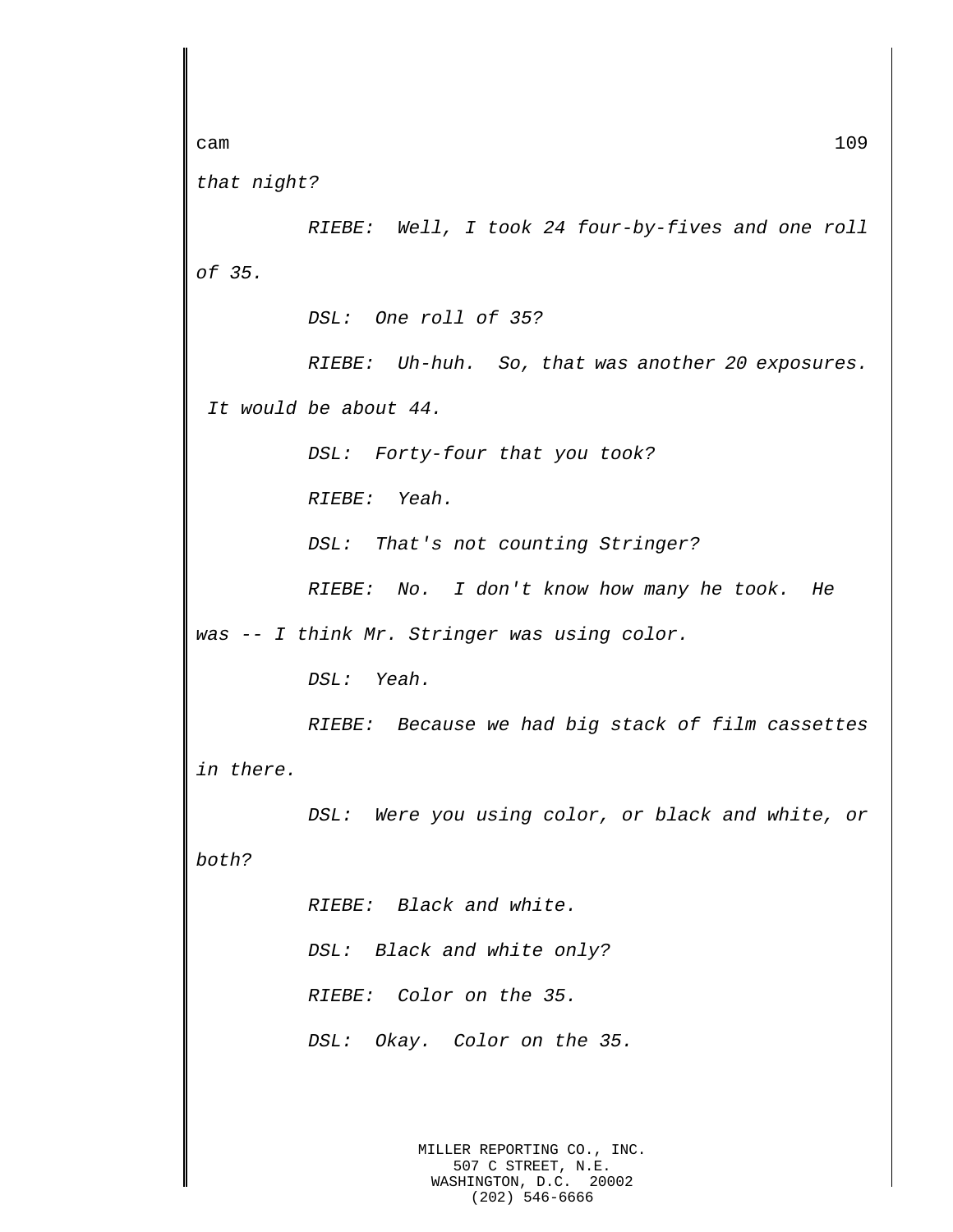*RIEBE: Right.*

*DSL: So, if you have a complete collection of everything from that night -- from the work of you and Stringer, there's supposed to be 35 millimeter film in there? RIEBE: Mm-hmm. DSL: No question about that? RIEBE: No question about that. DSL: You took 35 -- RIEBE: Right. DSL: -- millimeter pictures? RIEBE: Yeah. [End of videotape portion.]* MR. GUNN: Okay, Doug. BY MR. GUNN: Q Mr. Stringer, were you able to hear the words of Mr. Riebe? A Yes, I am. Yes, I was. Q Mr. Riebe referred to his having exposed two 12 packs. Does that refresh any recollection you have? A No.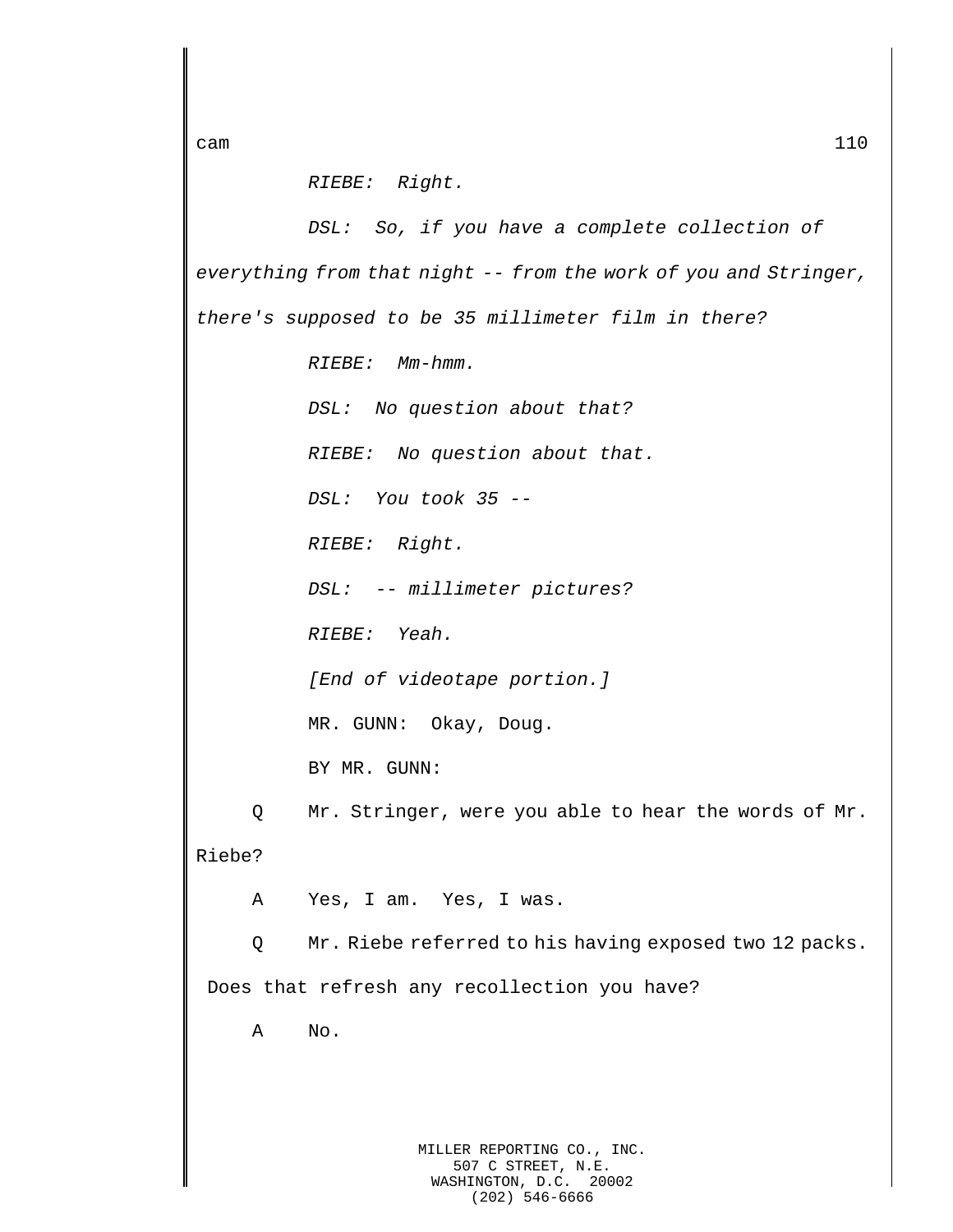Q Are you fairly confident that Mr. Riebe is incorrect about the two 12 packs?

A I don't remember him taking any pictures at all.

Q The photo lab did have a speed Graphic camera, though?

A Yes.

Q So, that is something that Mr. Riebe would have had access to, as a student?

A He had one that was assigned to him as a student; correct.

Q Okay. And the 12 pack would refer to --

A A film pack.

Q -- black and white negatives?

A Black and white, yes. And the 35 millimeter he said was a Canon, I don't know where that came from.

Q Okay. The transcript will speak for itself. I think that he said that was his personal camera earlier.

A Okay.

Q Mr. Riebe referred to his impression that one of the agents in the room was attempting to keep track of photographs. Does that correspond to your own recollection?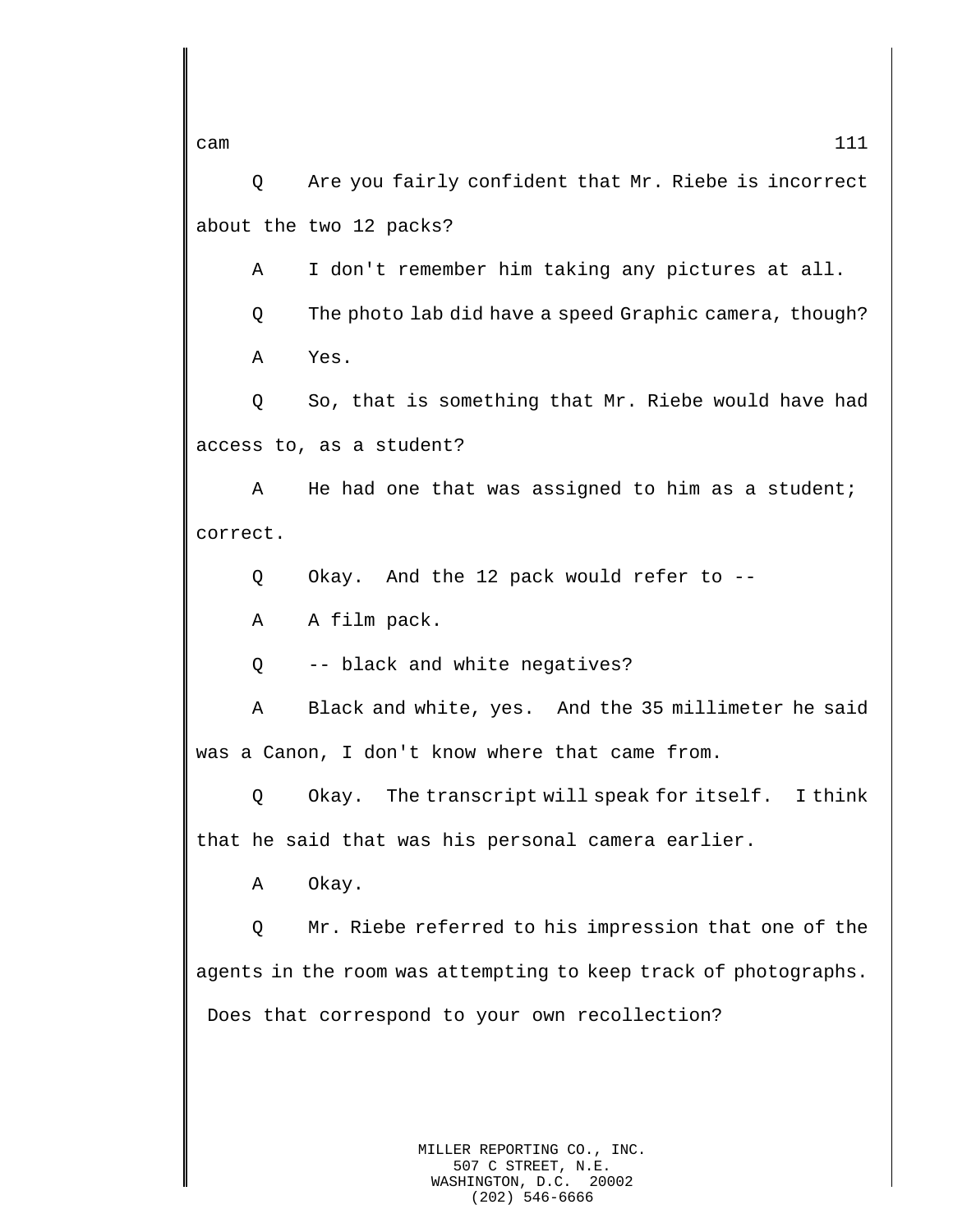A Well, he was picking them up as they were exposed, yes.

Q Do you have any recollection, other than picking up the holders after the film was exposed, of anyone attempting to keep track of numbers?

A No. I gave them to Riebe. He gave me the film. I exposed it, and then I gave it back to him. He gave me another one to put in. And he gave them to the agent, whoever it was.

Q Was there flashes taking place as the photographs were exposed?

A Only from the two -- just the lights we had in there, the speed lights.

Q Speed lights. And did you get any sense that people were counting numbers of the flashes, to keep track of photographs?

A No. They were keeping track of them by the holders.

Q Mr. Riebe also refers to your having taken color photographs in four-by-five format, whereas he took black and white photographs in four-by-five format. Does that help refresh any recollection that you have?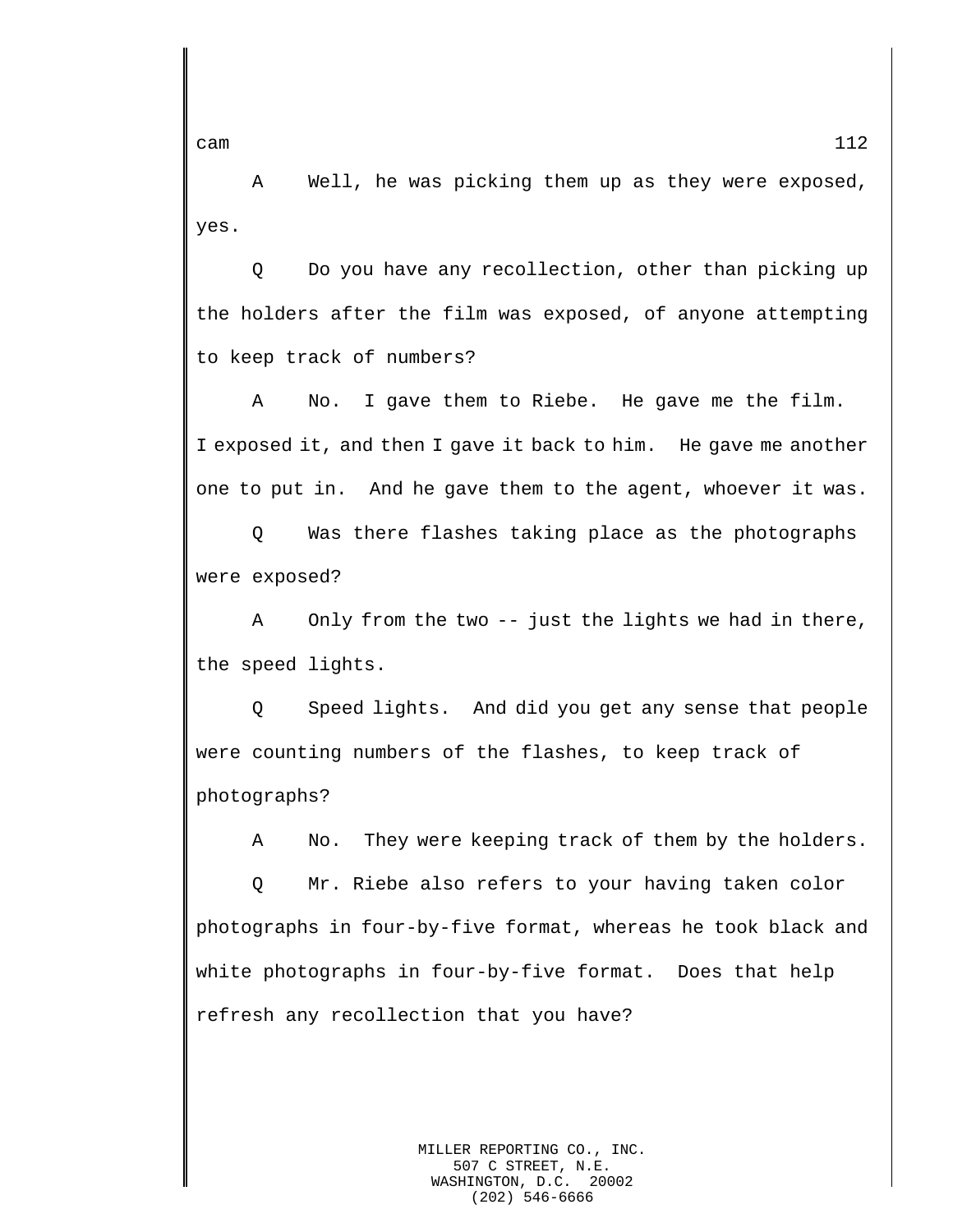A No, it does not.

Q As far as you understand, that is inaccurate?

A I would say it was. You'd have to prove it to me  $to$   $--$ 

Q How would one be able to prove that?

A By showing me the negatives.

Q If they were from a speed Graphic 12 pack, there would be black and white negatives?

A There would be not like a firm base. It would be like a piece of paper -- the negative.

Q Okay. And if we were to show you camera originals from the night of the autopsy, you would be able to --

A You mean from a print?

Q From a print.

A No.

Q Is there any way that -- in looking at original materials that you would be able to identify photographs taken with a speed pack -- or with a 12 pack versus those that were exposed two at a time?

A Not as far as I know. I don't think so. He'd have

MILLER REPORTING CO., INC. 507 C STREET, N.E. WASHINGTON, D.C. 20002 (202) 546-6666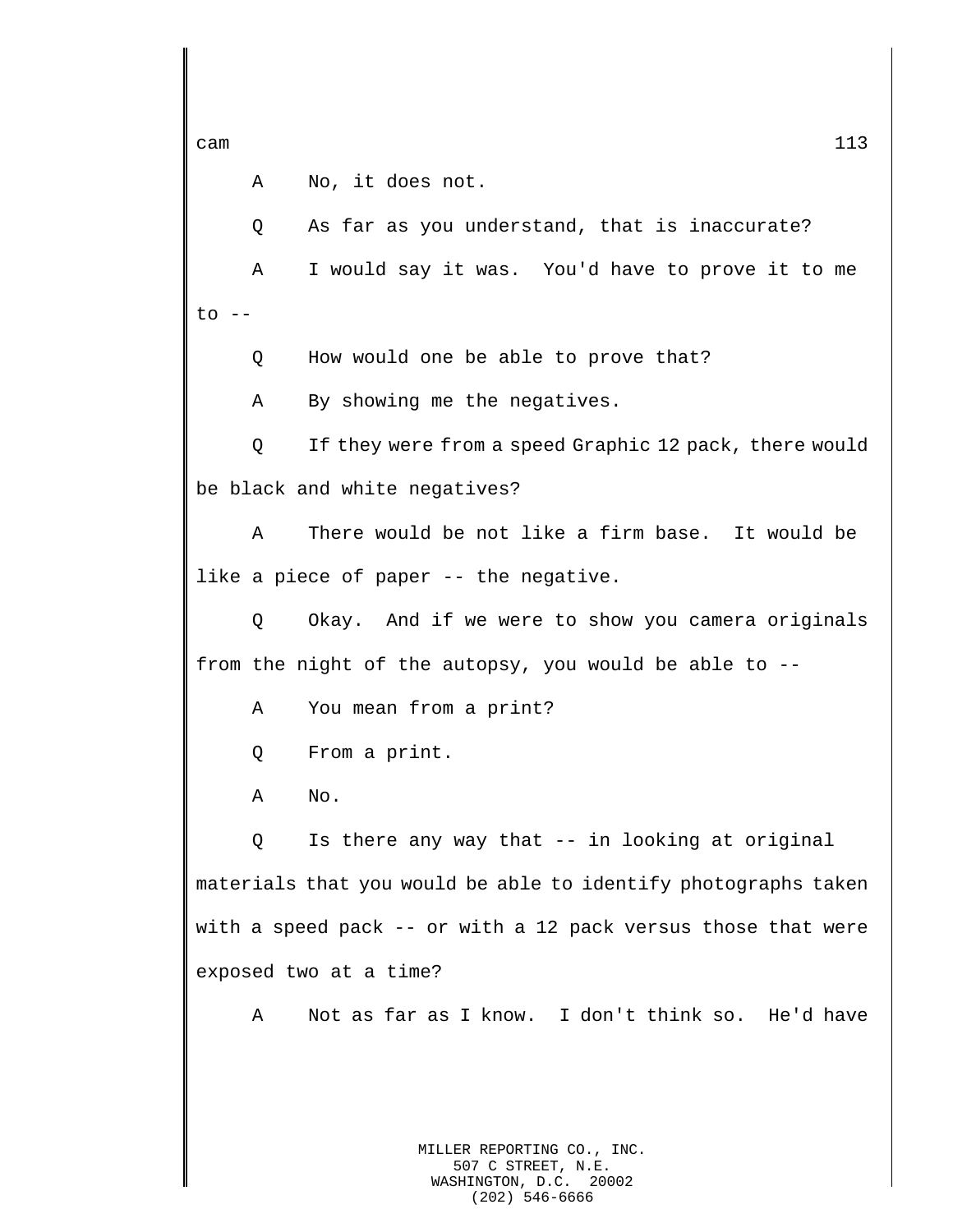cam  $114$ to have the use of the flash.

Q Well, I'm not talking about the use of the flash, but the photographs themselves. Let me try the question a different way.

A Yeah.

Q Are there notches that appear on photograph -- on photograph sheets --

A On sheets.

Q -- that would identify the type of film?

A That's correct.

Q Would the notches for a 12 pack be different from notches for other black and whites?

A There wouldn't be a notch. There would be a number on the negative. In other words, they're numbered from one through 12.

Q So, if we had negatives here to show you, and they had numbers of one through 12, that would indicate that there was a 12 pack that was exposed --

A Yes, it would.

Q -- on the night of the autopsy?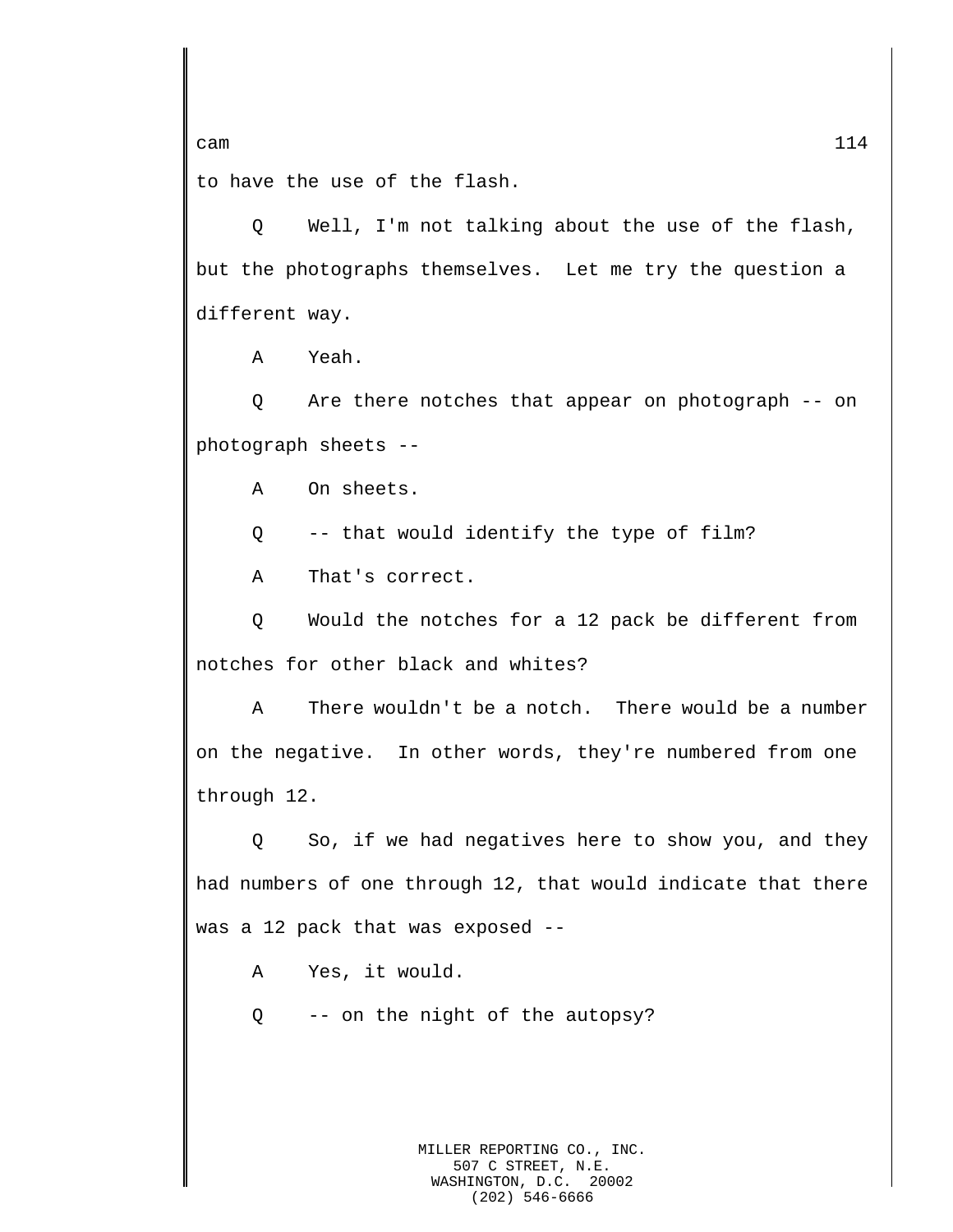A Yes, it would.

MR. GUNN: Okay, Doug, if we could go to the next one -- 52. Page 52.

*[Whereupon, the videotape continued.]*

*RIEBE: ...very, very good at, you know, retouching photographs. In fact, she did quite a bit on it. Who was that man from the Civil War; Brady?*

*DSL: Yeah.*

*RIEBE: She did a lot of touch-up work on some of this photographs that they were copying for the Smithsonian. And she made them look like he just went out in the street and took them.*

*DSL: Well, if you were to choose between the fact that this was real -- this is an authentic picture, or the fact that it's been phonied, would you say it's --*

*RIEBE: I'd say it's not an authentic photograph. Not one that I took or that I -- I'm sure Mr. Stringer didn't take it.*

*DSL: Because -- How do you know Mr. Stringer didn't take it?*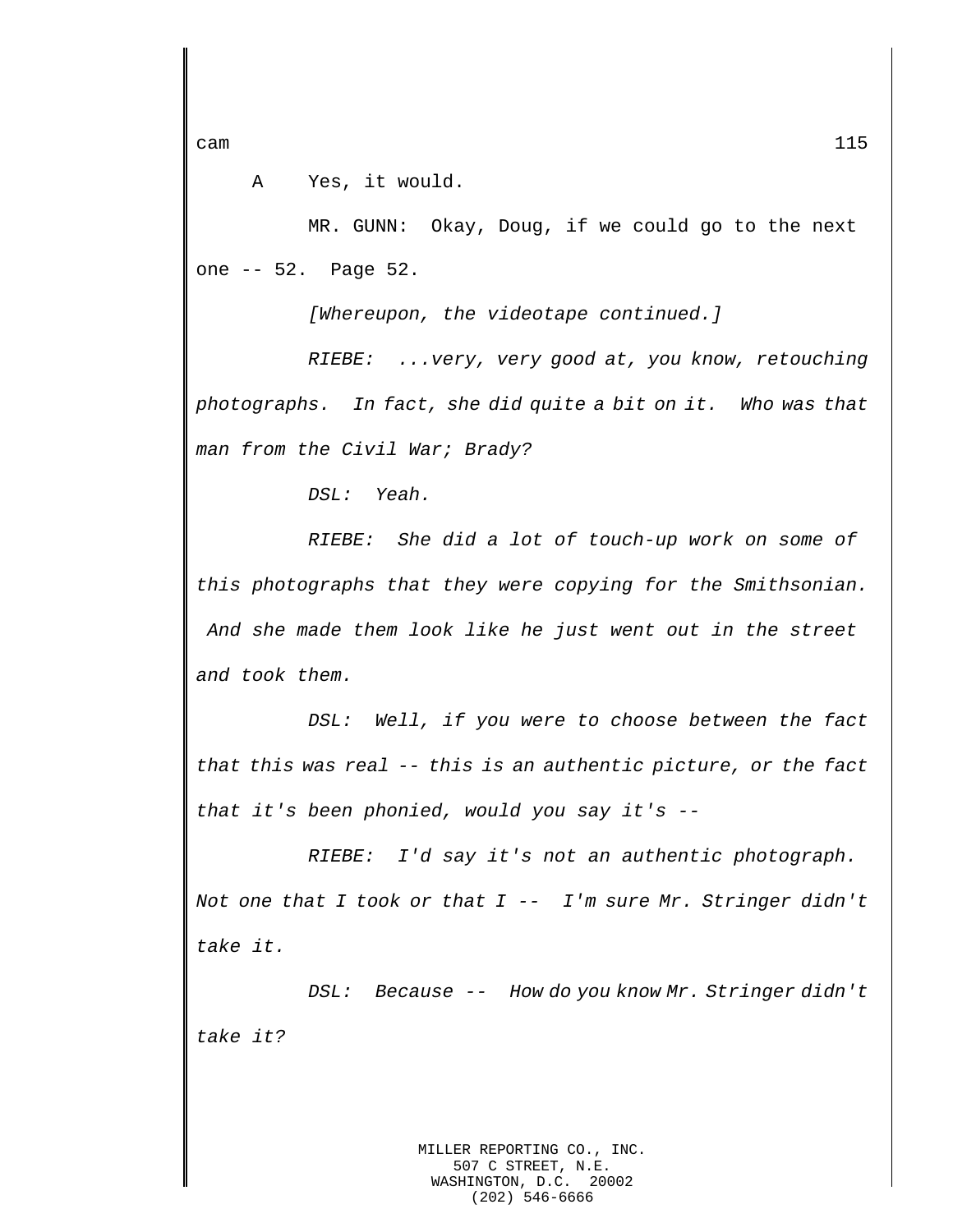*RIEBE: Because this looks all solid back here.*

*DSL: Right. And you don't remember holding up a piece of scalp or something like --*

*RIEBE: No.*

*DSL: So...so, KRLN asked you something like this. RIEBE: Mm-hmm.*

*DSL: And...and you actually said, "Well, I think it's been phonied."*

*RIEBE: It's very possible. Very possibly it's been phonied -- touched up, or another body used in its place.*

*DSL: Well, in other words, psychologically, the way you react to the way it is that it's one of these two possibilities?*

*RIEBE: Right.*

*DSL: Because you remember the body that night?*

*RIEBE: I remember what I saw, and this is not what I saw.*

*DSL: Floyd, let me ask you this. In... in -- And people are in court all the time on traffic accidents. And witnesses -- we hear about the unreliability of eye witness*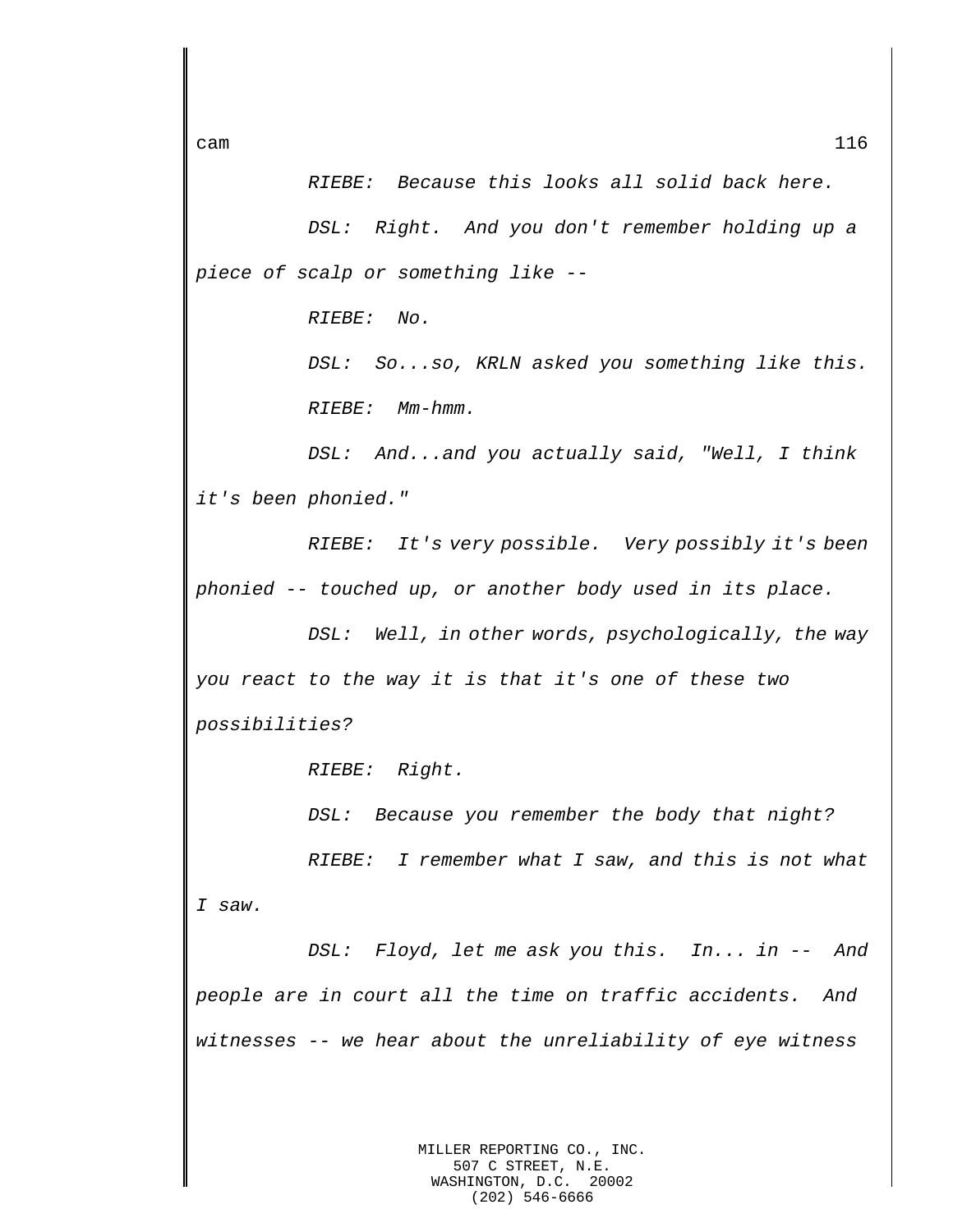cam  $117$ 

*testimony.*

*RIEBE: Right.*

*DSL: You know, "Well, my client is innocent, because -- You know, I don't care what the witness says. Memory plays tricks."*

*How possible is it that your own memory is faulty; and that the back of the head was absolutely solid, and that the hole is, you know, at the front of the head?*

*RIEBE: I don't think, on this instance that -- This was such a shock, seeing this -- seeing the President like that, that it was imbedded in my brain -- in my mind. I don't think I'm mistaken at all.*

*DSL: Would you bet your life on it? What would be the odds that --*

*RIEBE: I'd say no. That -- you know, I'd bet my reputation and my life on it.*

> *DSL: That there was a hole at the -- RIEBE: Yes.*

*DSL: What? Tell me what you'd bet your life on. RIEBE: The -- That there was a very large hole in* 

> MILLER REPORTING CO., INC. 507 C STREET, N.E. WASHINGTON, D.C. 20002 (202) 546-6666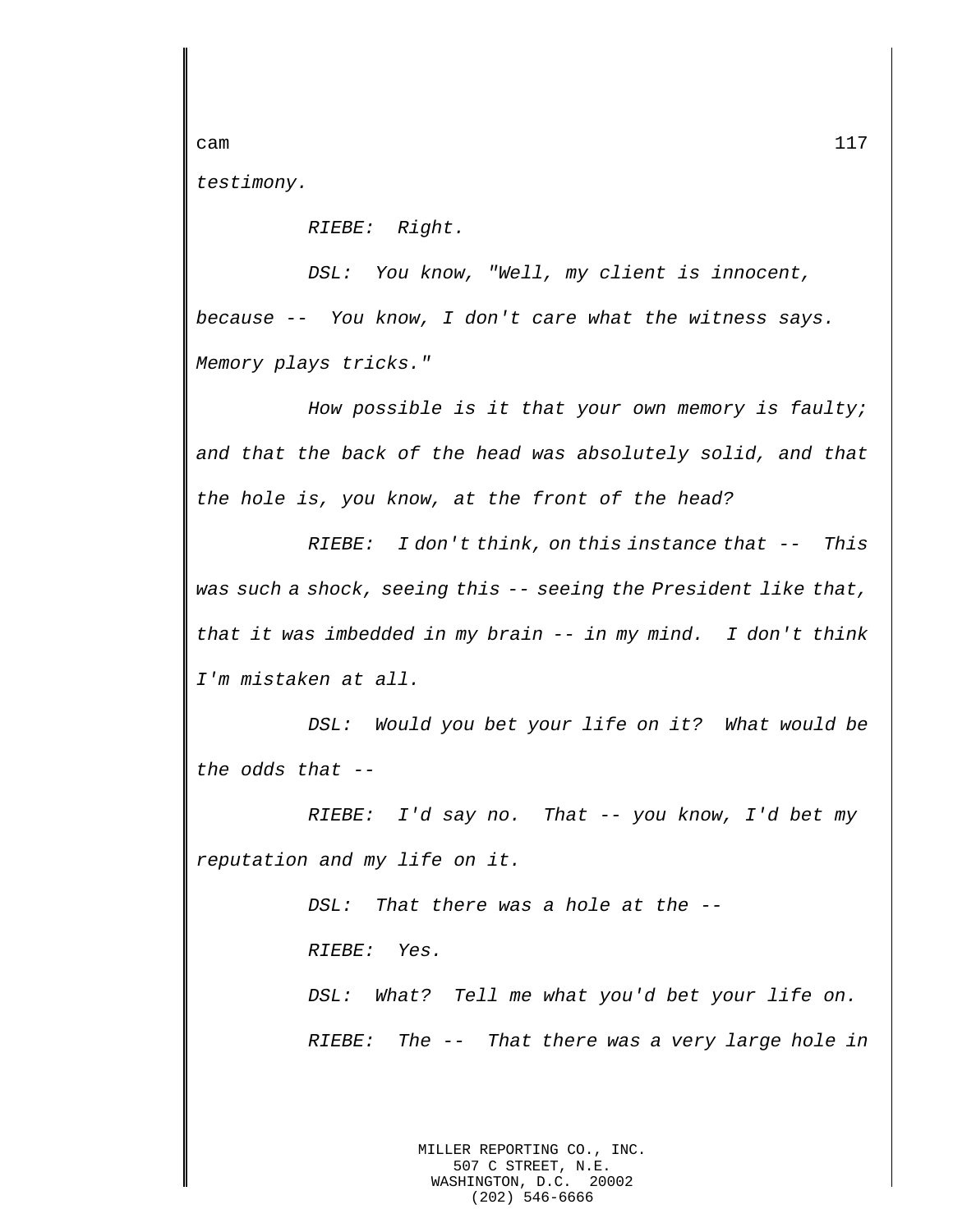*the occipital region -- this area right in here -- in the back of the President's head.*

> *DSL: And you'd bet your life and reputation on that? RIEBE: Yeah.*

*[End of videotape portion.]*

MR. GUNN: Okay, Doug.

THE WITNESS: What is showing, I mean, to him? BY MR. GUNN:

Q The photograph that he's showing is the same one that we saw at the beginning of --

A With the hair?

Q With the hair in the back.

Mr. Stringer, were you able to hear Mr. Riebe in the portions of the video that we just watched?

A Yes.

Q Do you believe that Mr. Riebe is inaccurate with regard to his memories from the night of the autopsy?

A Yes.

Q Mr. Riebe did employ the same term, "occipital", that you employed in your conversation with David Lifton; is that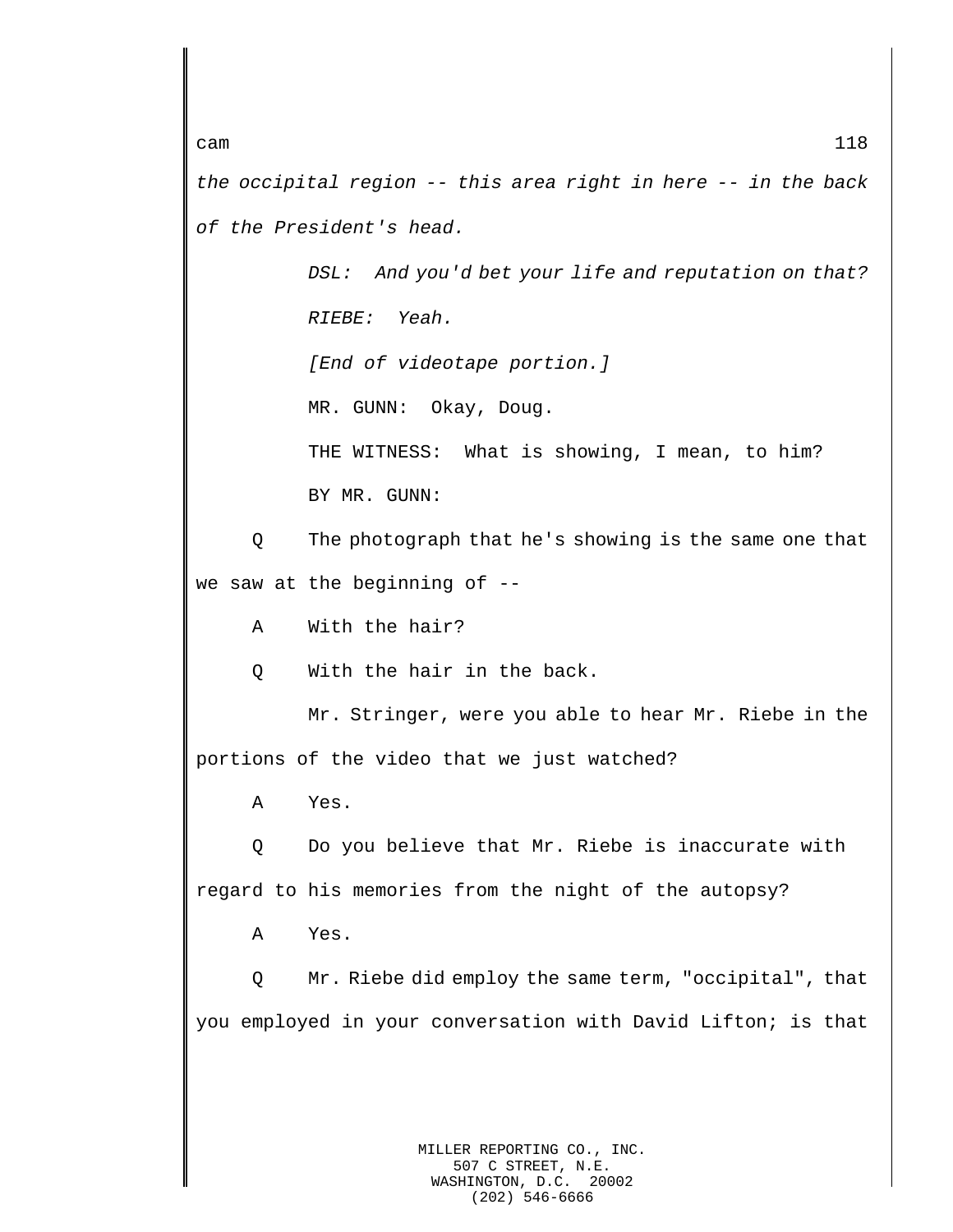```
cam and the contract of the contract of the contract of the contract of the contract of 119
```
correct?

A That's correct.

 $O$  And  $-$ 

A If I said it, yes.

Q Is there a question in your mind about whether you said that to Mr. Lifton?

A Yes, there is.

Q In what way is there a question in your mind?

A I don't know why I should have said it, if I said it.

Q You also referred in the conversation with Mr. Lifton to the injury on the back of your head -- the part that you would lean up against a bathtub -- without referring to occipital region. Was that incorrect, as well?

A Yes, it was.

Q And, so, your understanding also would be that the person who did the reconstruction work on President Kennedy's head, Mr. Robinson, would have been incorrect, as well?

A I don't know about what he -- I don't know. I don't --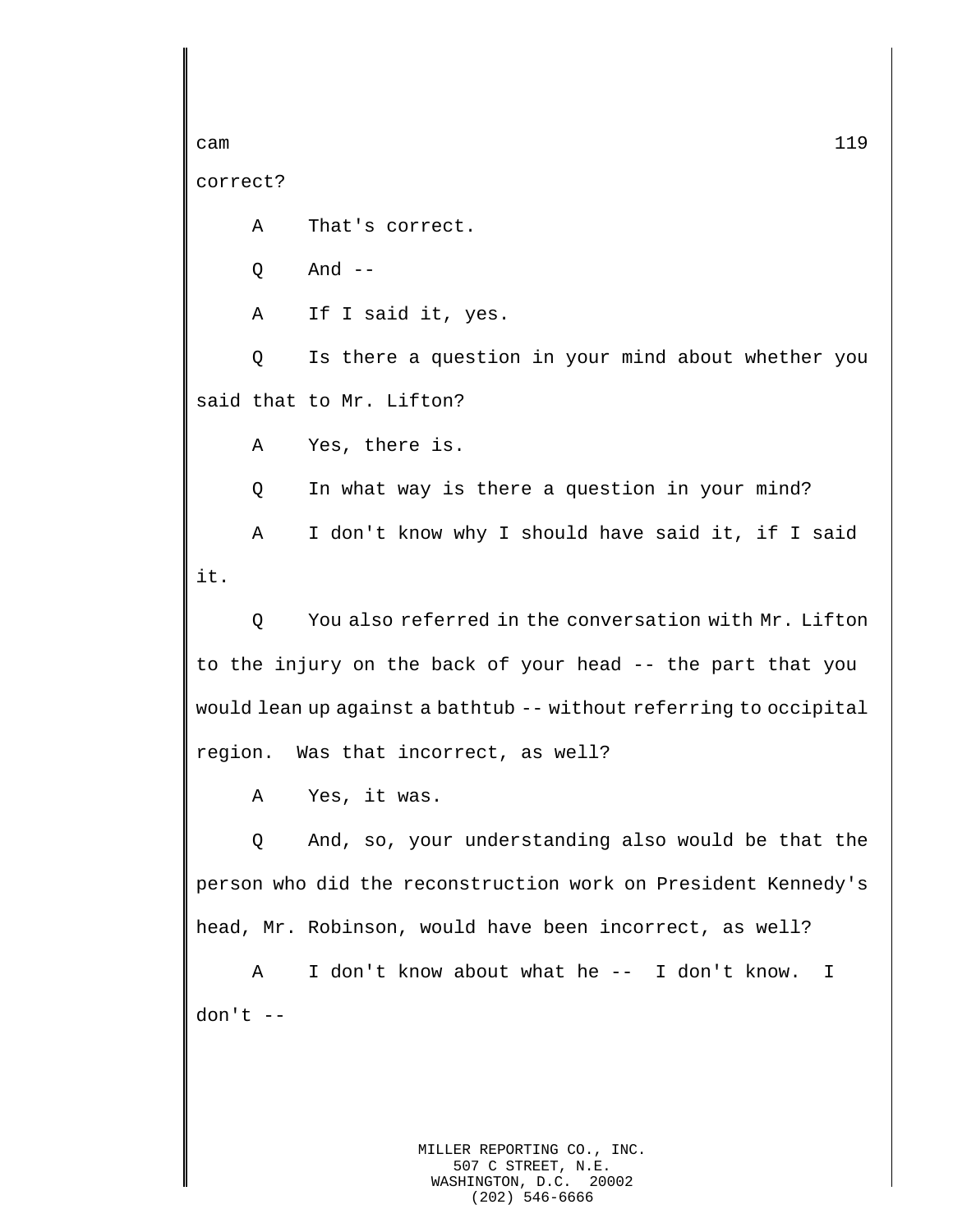What I saw was the hair down. Once it was cut down -- I mean, pulled back, I don't remember seeing a big hole there; no. I'd say he was wrong, too.

[Interruption to the proceedings.]

[Lunch recess, 12:15-1:05 p.m.]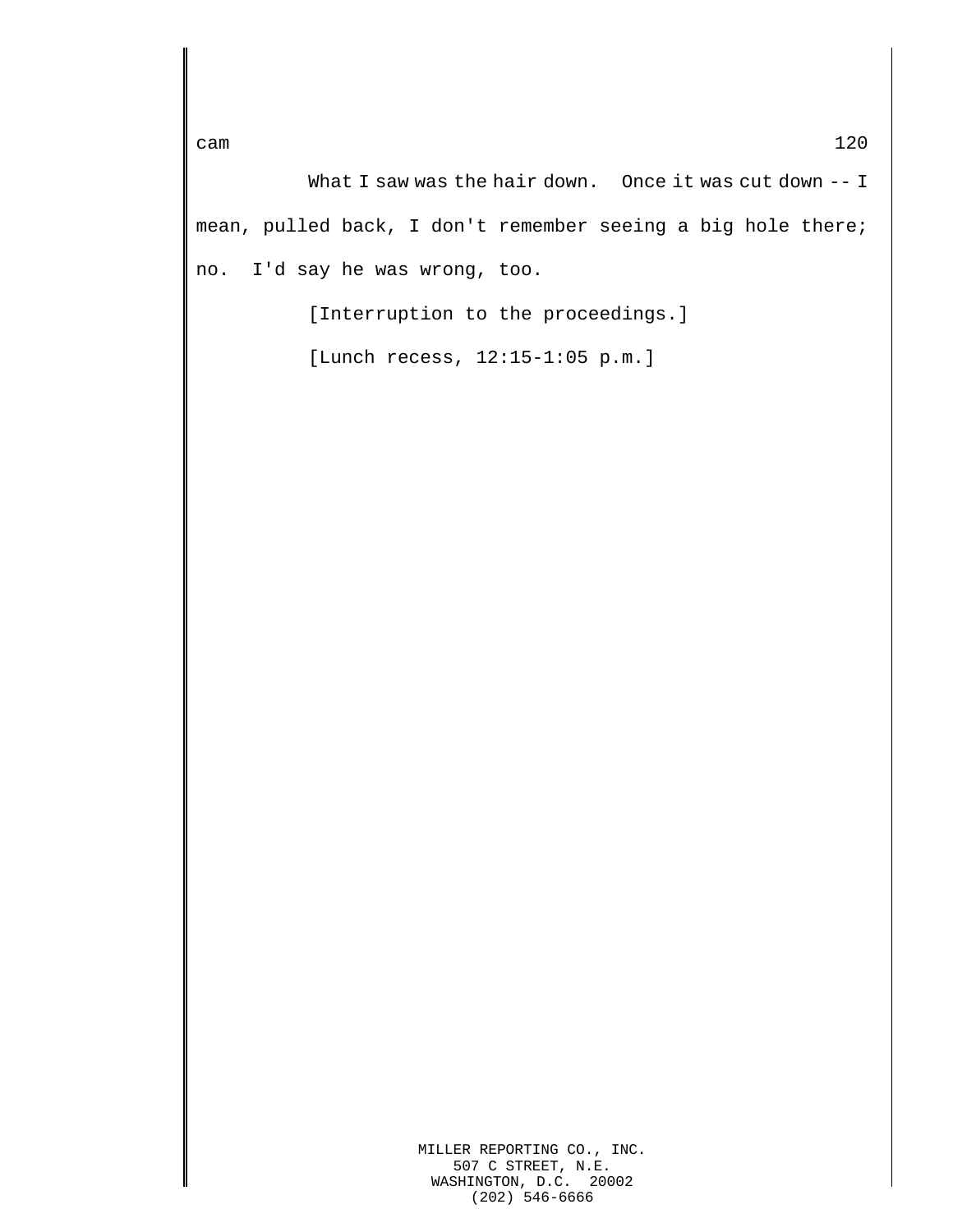## A F T E R N O O N S E S S I O N

Whereupon,

## JOHN T. STRINGER

was recalled for examination by counsel for the U.S. Department of Justice and, having been previously duly sworn by the notary public, was examined and testified further as follows:

CONTINUED EXAMINATION BY COUNSEL FOR U.S. JUSTICE

BY MR. GUNN:

Q Mr. Stringer --

A Yes?

Q -- to the best of your recollection, what is the total number of exposures that you made during the night of the autopsy?

A I haven't the slightest idea.

Q Do you recall any attempt to record numbers of photographs after the autopsy was concluded?

A No, because we didn't have the holders. We took in so many film holders, and then we saw that we needed some more.

So, we called the photo lab. And there was a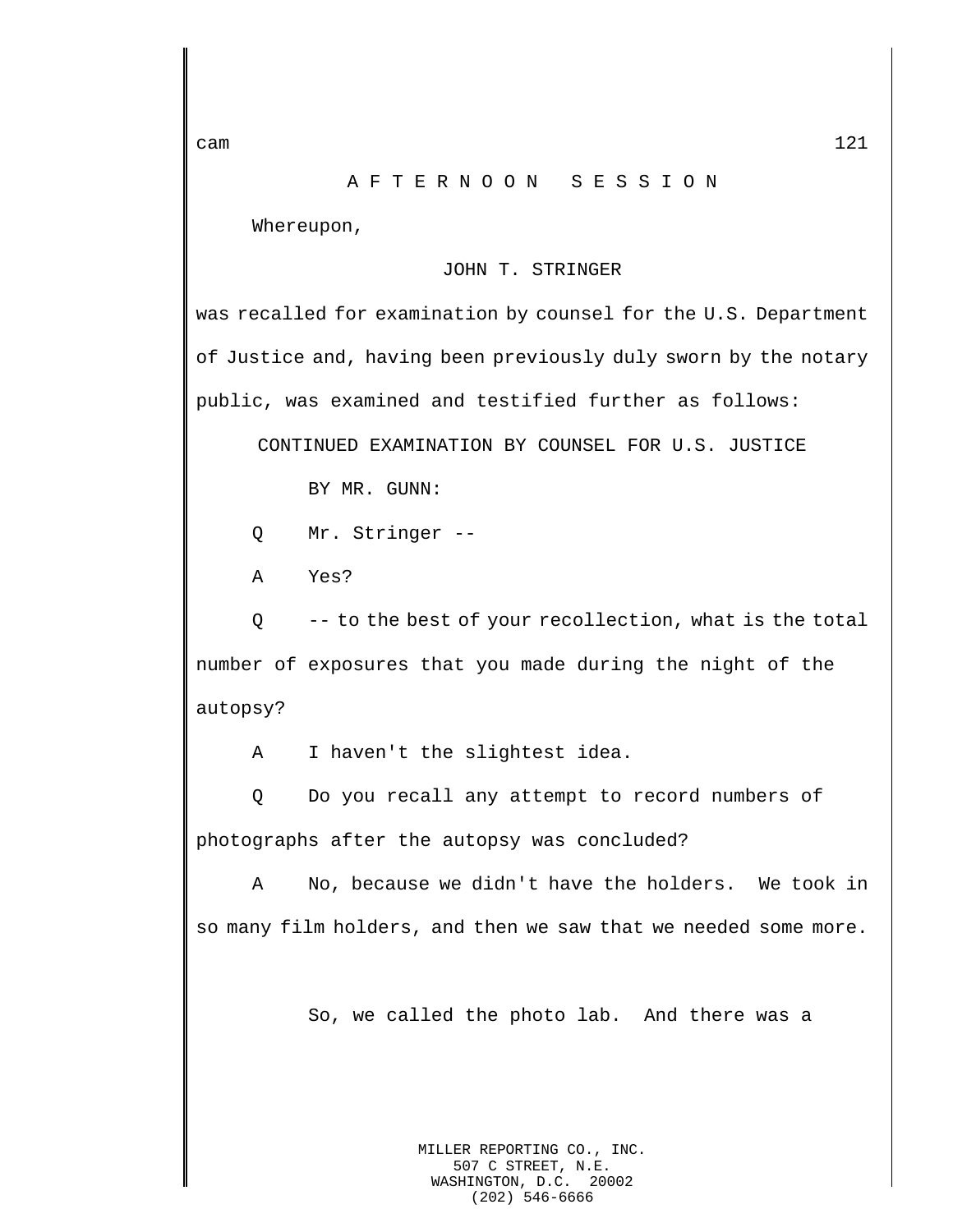first-class corpsman over there, who was an instructor -- and asked him to have some loaded up, which he did himself. And he brought them over himself, and handed them through the door. And then they brought them up to the table.

Q Are you able to visualize in your mind's eye an approximate number of holders there were, the volume of holders?

A Oh, there must have been at least 20, 25, I would imagine.

Q And if there were somewhere in the area of 20 to 25 holders, that would mean there would be somewhere in the area of  $40$  -- possibly  $40$  to --

A Times two.

Q Times two. So, 40 to 50 exposures. And to the best of your recollection, that would have been both black and white and color?

A As far as I remember.

Q Okay. Do you remember anyone typing up any receipts on the night of November 22nd to --

A No.

Q -- document the number?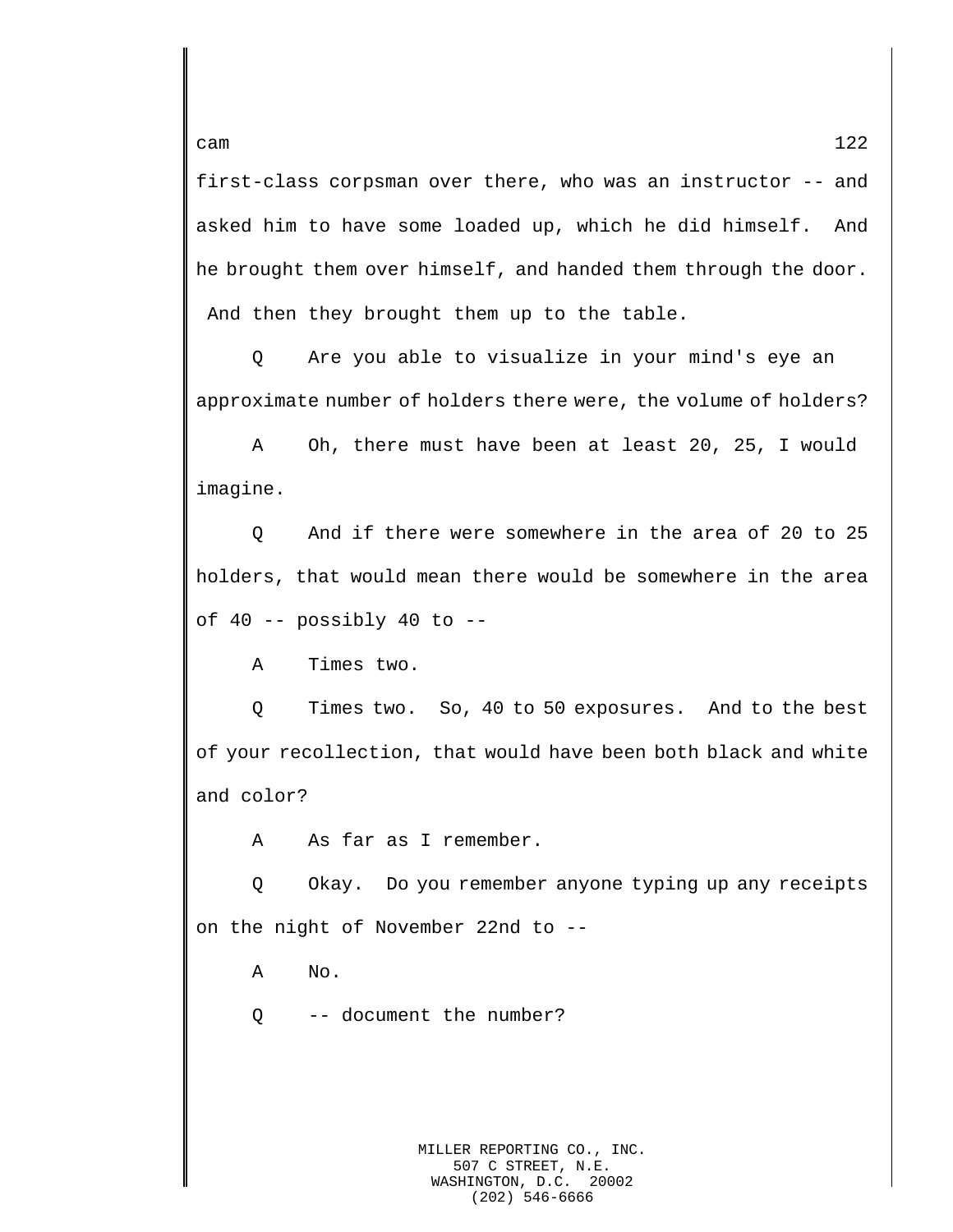A No. I think I received a copy from Captain Stover. Q Were you ever asked to count the number of holders? A No.

Q Were you ever asked to verify -- this is in November of 1963 -- ever to verify the number of exposures that had been made?

A No.

Q So, for example, the Secret Service didn't come to you and say, "How many did you make?"

A No. I think they put them in a box and took them out. It was in a cardboard box. I believe that's what happened.

We could have counted them. I guess, we -- Had we thought about it, we could have counted how many were in the box. Or we could have counted them when they sent them back. But, no, we didn't know whether they were all sent back, or not.

Q Did you have any role whatsoever in terms of developing or processing any of the autopsy photographs?

A No.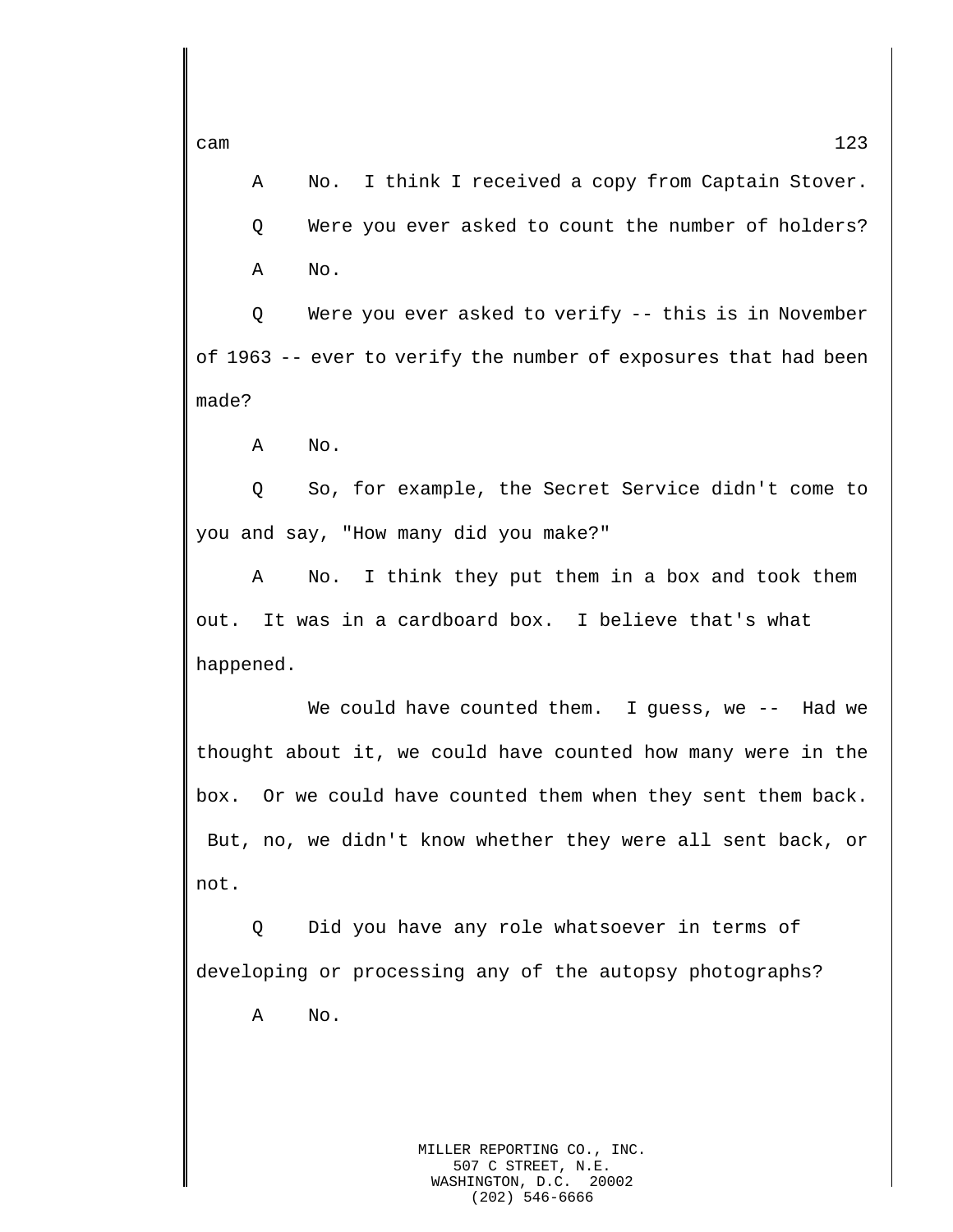Q And that was different from standard procedure; is that correct?

A Yes; correct.

Q Did you ever play any role in developing or making copies of any of the X-ray work that had been done at Bethesda on President Kennedy?

A I don't know. I don't think so, but I don't know. Q Did you have an expertise in making duplicates of autopsy -- of X-rays?

A No. We would make them for a print to be printed in the article. But to copy the X-rays themselves, they did that in the X-ray department.

Q Okay. Did you have any training at all working with X-rays?

A Just by shooting them off a box onto film.

Q Okay. I'd like to show you a document we have marked Exhibit No. 78, and ask you whether you recall having seen the document before?

A Yes.

Q Yes, you recall having seen it?

cam  $124$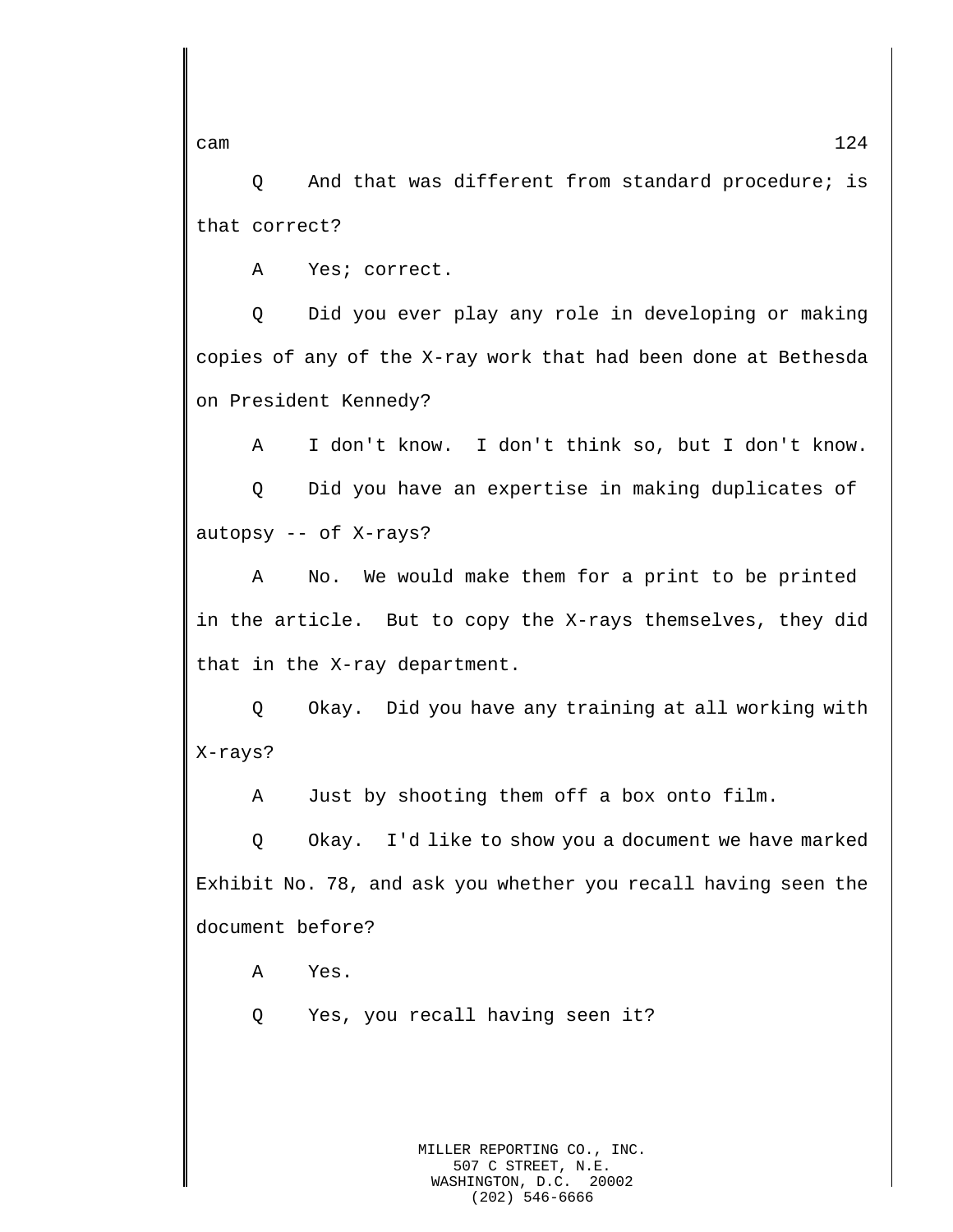A Yes.

MR. GUNN: Let me state for the record that Exhibit No. 78 appears on its face to be a memorandum, dated November 22nd, 1963, from Captain Stover to Roy H. Kellerman.

BY MR. GUNN:

Q When did you first see the document that's marked Exhibit 78?

A I don't remember. It was sometime after the autopsy, because the captain had me sign it.

Q Do you remember whether it was within a week of the autopsy, or a month of the autopsy?

A Well, I wouldn't know. Maybe a week or so. I don't know.

Q Do you remember seeing the document, now marked Exhibit 78, on the night of the autopsy?

A No.

Q Is that your signature, as best you can tell --

A Yes.

Q -- on the bottom left?

A Yes, it is.

MILLER REPORTING CO., INC. 507 C STREET, N.E. WASHINGTON, D.C. 20002 (202) 546-6666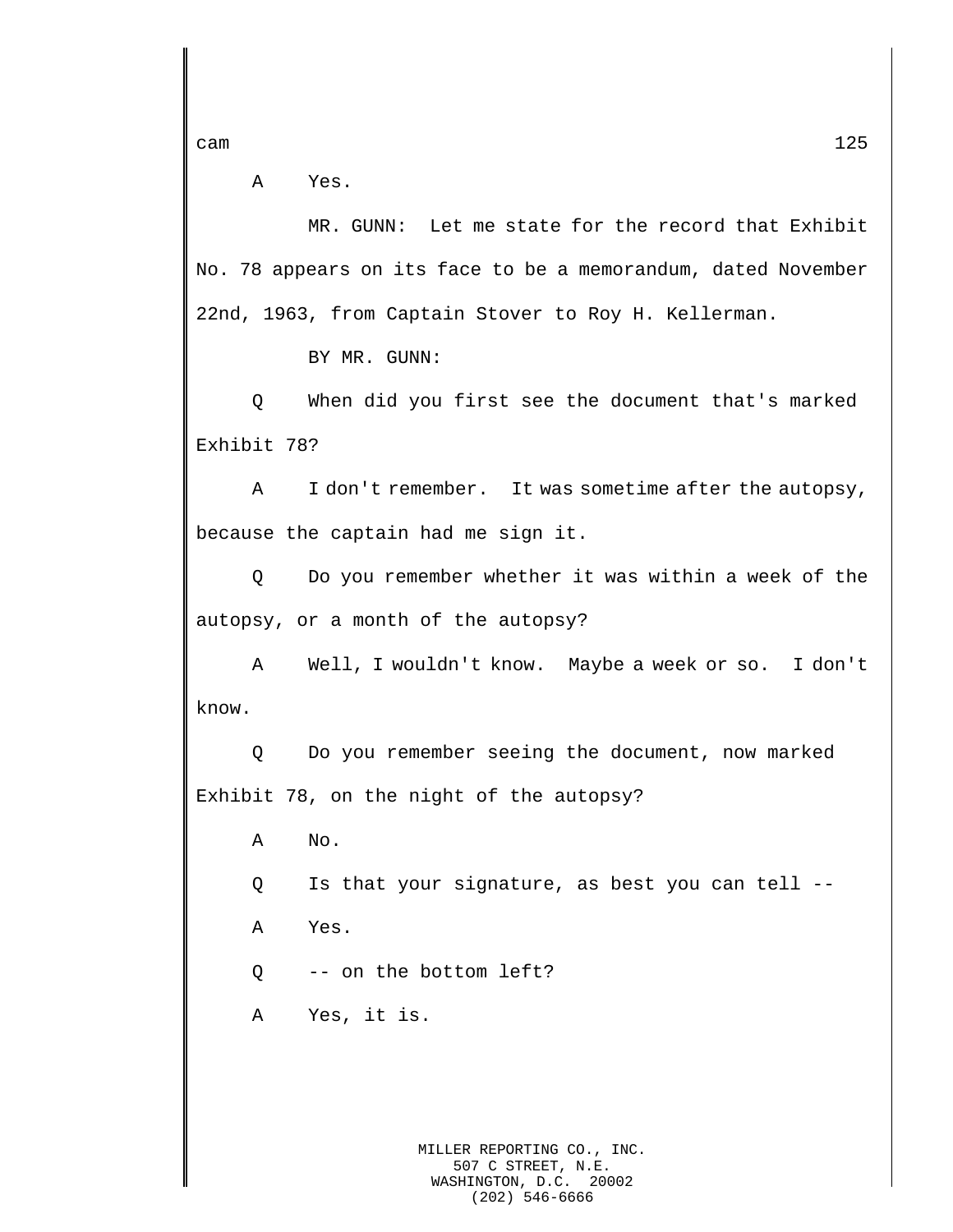Q Do you have any reason to question the accuracy of the numbers that are recorded on --

A No.

Q -- No. 78?

A No.

Q Do you notice there's a change -- a handwritten change, with what appear to be the initials JHS next to the changes?

A Yes. That was Stover.

Q Do you have any knowledge about why there was a change?

A Yes, because we talked about the -- In some sort of way, we talked about it.

Q In what way did you talk about it?

A They talked about the number of holders, and whether it was -- Rittmar or somebody said he gave so many holders to us. And the 8 and, evidently, the 6 were changed from 11 to 9.

Q When you signed the document now marked 78, did you -- were you assuming that you were either agreeing, or disagreeing, or making any comment about the accuracy of the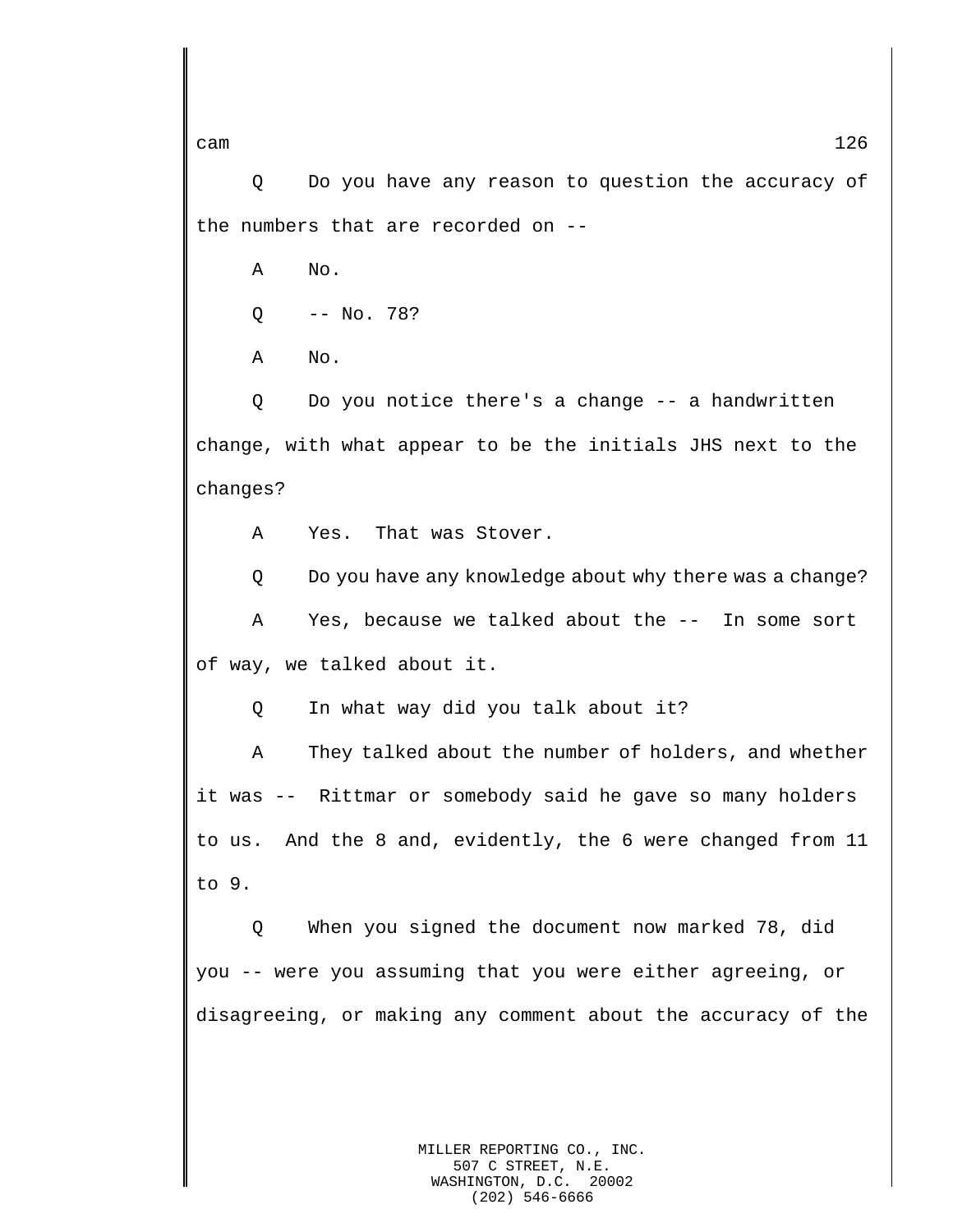numbers?

A I was agreeing with, it should be 11 and 9. There was some sort of a meeting. It's hazy, as to what was going on. But it was with Stover.

Q Approximately, when did the meeting take place, as best you can recall?

A I think it was probably on the morning after. I don't remember. Because I didn't see Stover that eve -- I saw him, but I didn't see him when I left. He was there all during the autopsy.

Q Now, previously in your deposition today, if I recall correctly, you said that it was your habit to expose both of the two sheets of film in each holder; is that correct?

A Mm-hmm.

Q Now, if there had been 11 holders, how many sheets would that, then, be?

A It would be 22.

Q Now, I notice up in the -- under sub A there, it refers, with the change, to 11 Graphic film holders containing 16 sheets of exposed Ektachrome E3 film. Should the number of sheets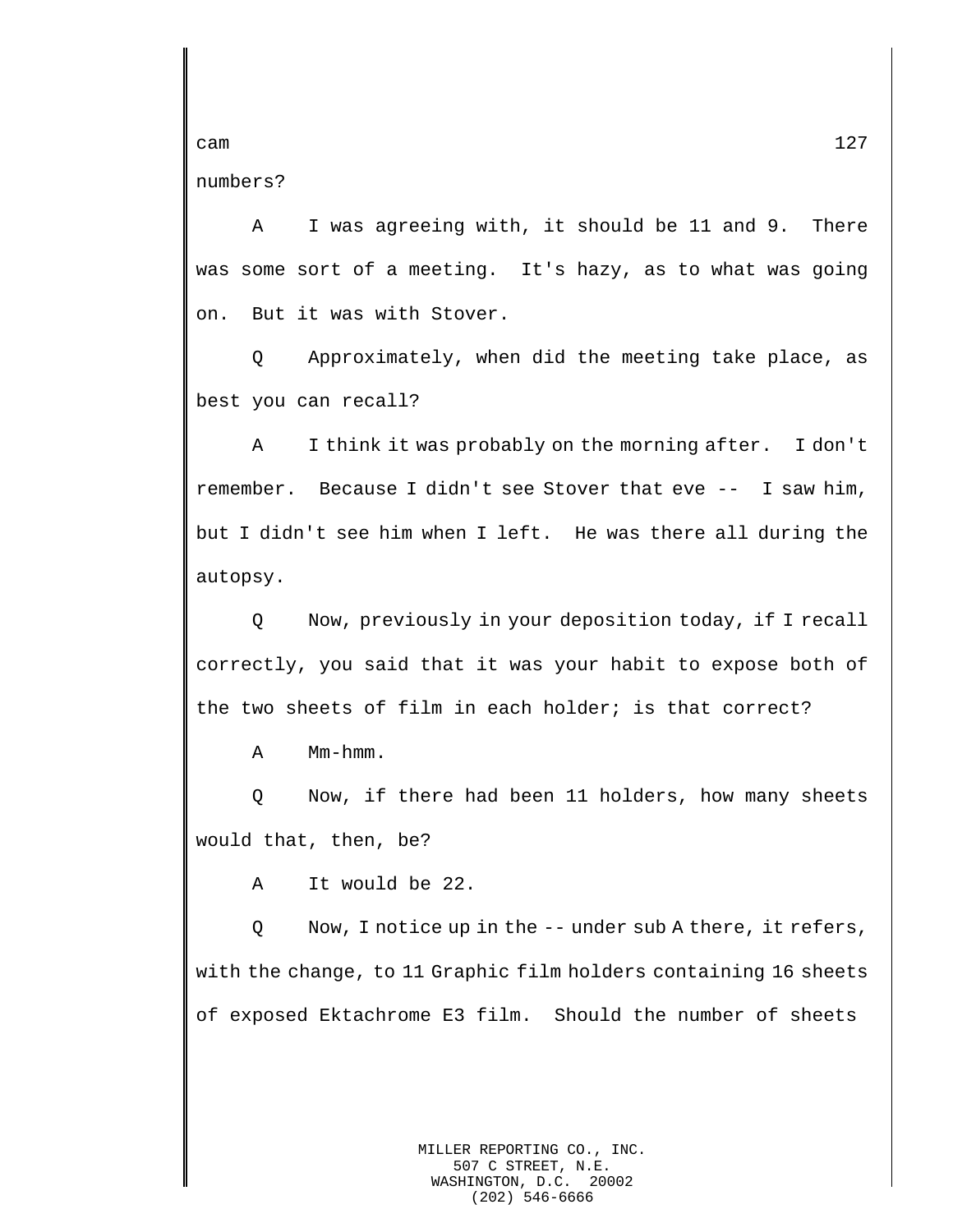have been 22?

A Yes. In other words -- I remember now -- they said they had received some holders without film, which -- I say, it couldn't have happened.

Q Who was "they" who received some holders without film?

A Whoever it was that took the film over to be developed. They said they had received some holders that didn't have film in it. And I disputed it.

Q Did you say -- With whom did you dispute it?

A With Captain Stover.

Q Did the number 11 seem to be correct to you for the number of holders for the color film?

A Well, I don't know where the number came from, but it sounds sort of correct.

Q Now, when I had asked you what your estimate was for the number of holders, you suggested that it would be somewhere between 20 and 25.

A Yeah.

Q Now, if you add the 11 holders together with the 9 holders, that certainly comes up with the number 20, which would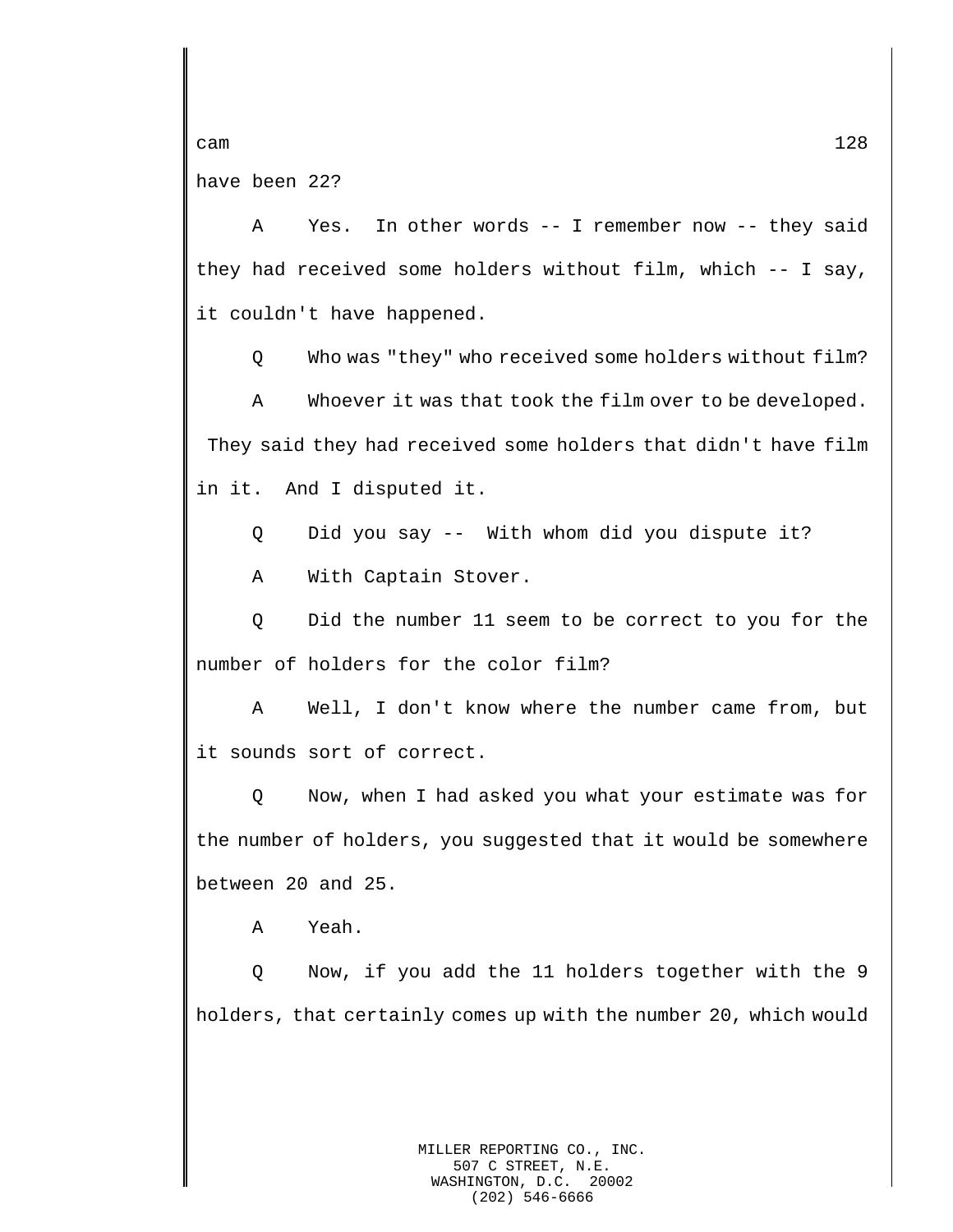be roughly what your recollection was.

A Yes.

Q If those numbers for the holders, 11 and 9, were correct, then, your assumption would be that there would have been approximately 40 negative -- or 40 films exposed on the night of the autopsy.

A Yeah.

Q Give or take one or two, I presume.

A Yeah. There were some views that we -- that were taken that were missing.

Q Why is it that you say that some of the views that were taken are missing?

A We went down to see them two years afterwards, and I remember some things inside the body that weren't there.

Q Is there anything else that you remember that wasn't there?

A I think it had to do with the adrenal system.

Q Any others that you remember?

A Not off --

Q Or, I guess, remember not being there?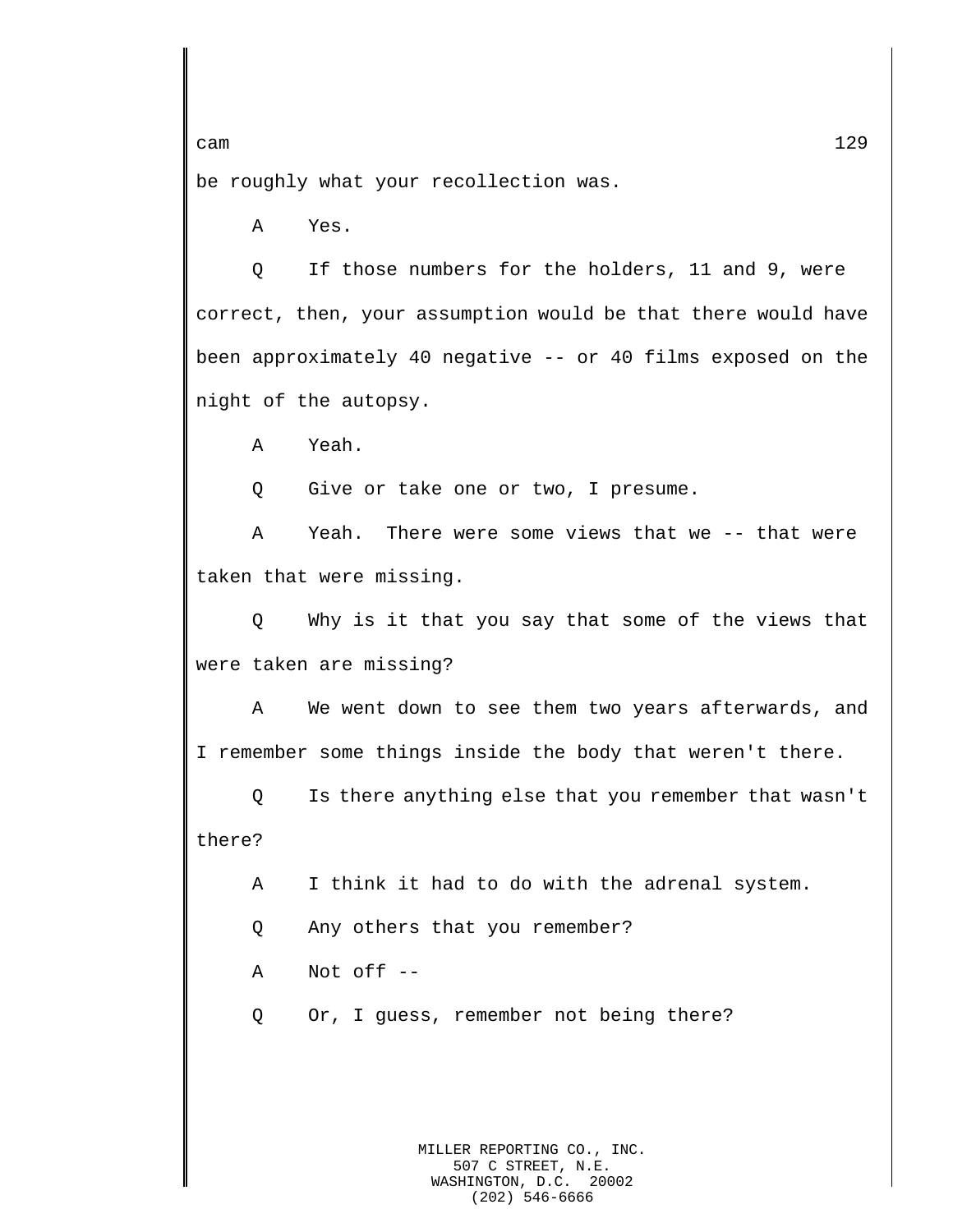A Not offhand.

Q Do you remember seeing an image of the entire -- or the full length of the body of the President?

A I don't remember.

Q Under sub A on Exhibit 78, it refers to Ektachrome E3 film. Does that help refresh your recollection as the type of film --

A Yes, it does.

Q -- that was used?

A Yes.

Q Earlier, if I recall correctly, you had said that you understood that it was Kodachrome.

A Yeah.

Q It was Ektachrome E3?

A I would say it was Ektachrome, yes.

Q And does Ektachrome E3 create color transparencies?

A Yes.

Q And those are positive color transparencies?

A Yes.

Q For the portrait pan film in sub B, is that black

MILLER REPORTING CO., INC. 507 C STREET, N.E. WASHINGTON, D.C. 20002 (202) 546-6666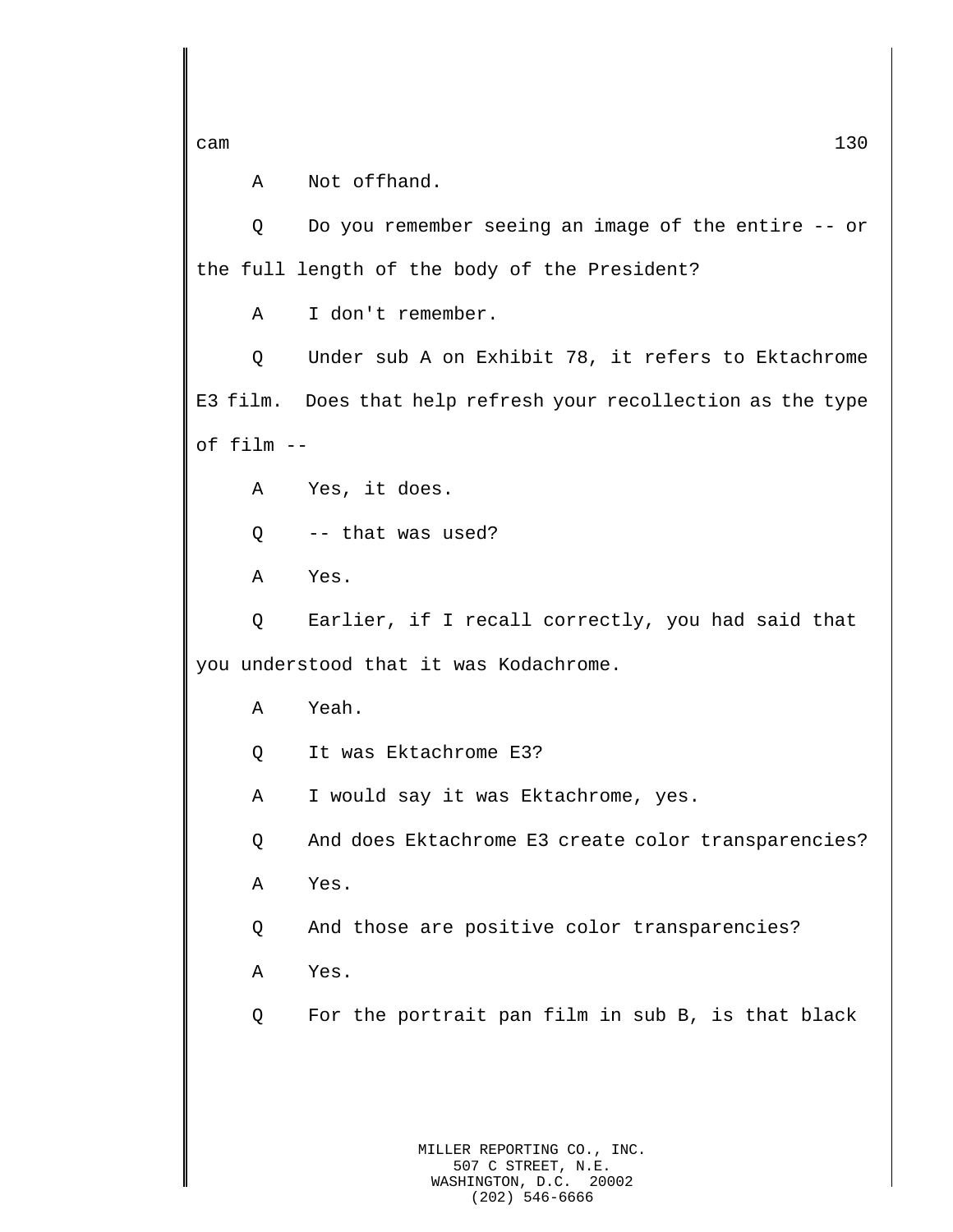cam  $131$ and white film?

A Yes.

Q And would that create a negative transparency? A Yes, it would. So, it could be printed black and white.

Q Under sub C, there's a reference to a roll of Ektachrome 120 E3 exposed film. Previously, I had asked you about the one 120 film; and I believe, if I recall correctly, that you had said that you presumed that it was black and white.

A It was black and -- Well, it says Ektachrome here, but I thought it was black and white.

Q Which would you think is more likely to be correct; your recollection from that, or what is stated on Exhibit 78?

A I wouldn't have any idea. It was a roll of 120. I would have thought it was black and white, but it could have been Ektachrome. I didn't see it after it was done. I didn't see it when it was loaded.

Q Okay. Would you be able to tell today -- If we had the roll of film that's identified as being the same as in sub C here, would you be able to tell whether that was Ektachrome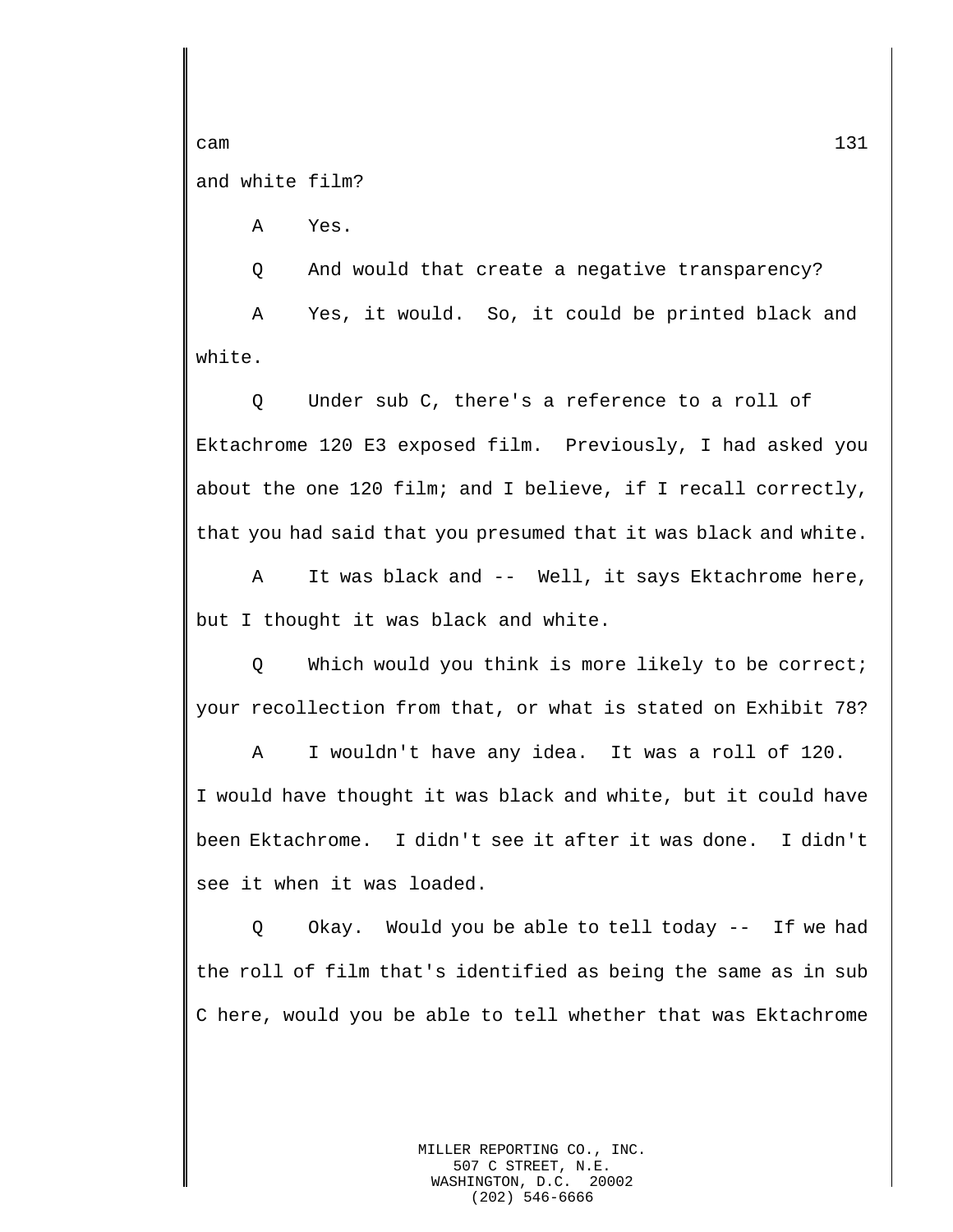E3, or whether it was a portrait pan film?

A I would think so.

Q Do you see the phrase, next to last sentence, of the document -- and I'll read it to you: "To my personal knowledge, this is the total amount of film exposed on this occasion."

Do you see that?

A Yes.

Q Is it your understanding that that statement is incorrect?

A Well, yes. If they say that there were only 16 sheets out of 11, I'd say that's incorrect.

Q When you signed this document, Exhibit 78, were you intending to either agree or disagree with the conclusion reached in the second to last -- next to last sentence?

A I told him that I disagreed with him, but they said, "Sign it."

Q And who is "they" who said, "Sign it"?

A Captain Stover.

Q Was Mr. Riebe in the room when you signed this?

A I don't remember. His signature is on it, so I guess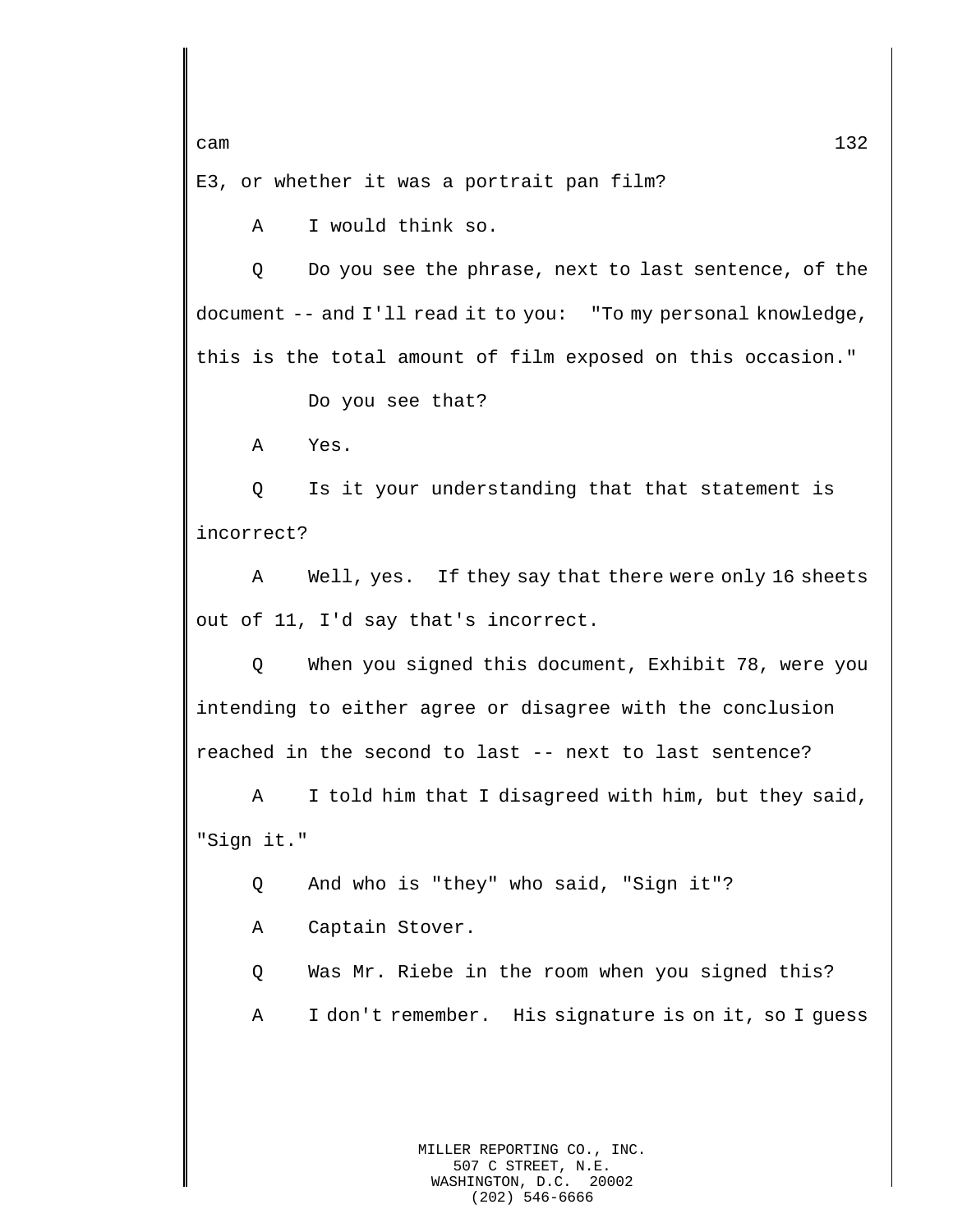he was there. But I don't remember.

Q Do you recall anything further regarding the discussion with Dr. Stover regarding the number of exposures that had been taken at the autopsy?

A No. I don't remember.

Q For example, did Captain Stover make any reference to who it was who told him that the numbers were different from what your own recollection was?

A He said from wherever they were processed that they said they had received some empty film holders on one side or the other.

Q Did he tell you where they would have been processed?

A I don't know whether it was he or -- Somebody told me they were done at Anacostia.

Q Had you ever been to the facility -- You're referring to the naval yard at Anacostia?

A The naval photo center at Anacostia, yes.

Q Had you ever been to the photo center at Anacostia?

A Yes.

Q Did you know any of the people who worked there?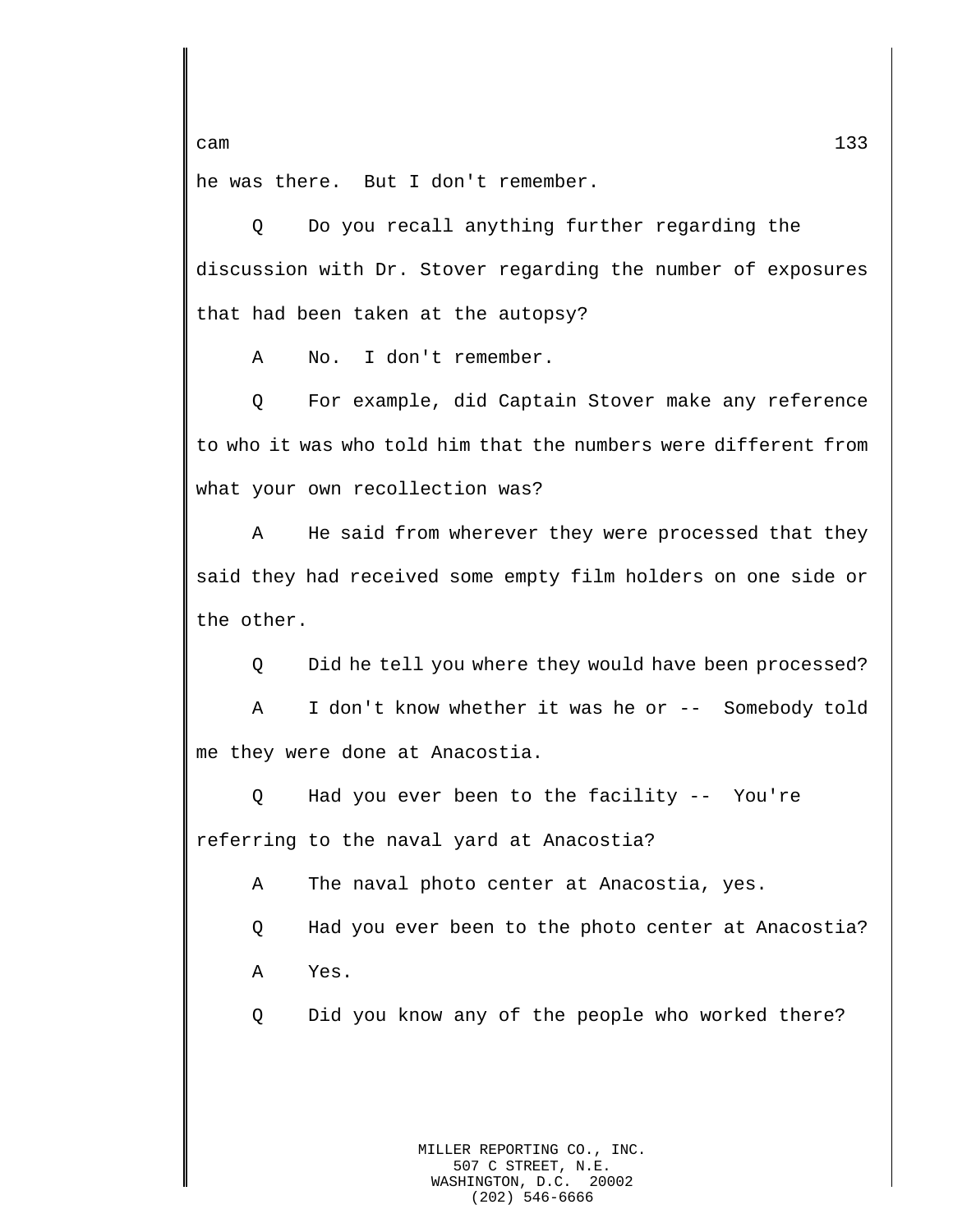A I think so.

Q Did you ever talk to anyone who worked there about processing the autopsy photos?

A No. I don't think so, no.

Q Do you recall the names of any people, who worked there, now?

A That work there now?

Q No. Do you recall now any of the names of the people who worked there in 1963?

A There was a fellow name, I think, of Rusteberg. He was a commander in charge of research, I think. But -- there were several others, but I don't remember their name.

Q Do you have any understanding as to why this would have been processed at the naval center at Anacostia, rather than at Bethesda?

A They said they want to keep everything secret, and they had the facilities over there to do it.

Q Were the facilities at Anacostia better than the facilities at Bethesda, or were they practically equivalent, or --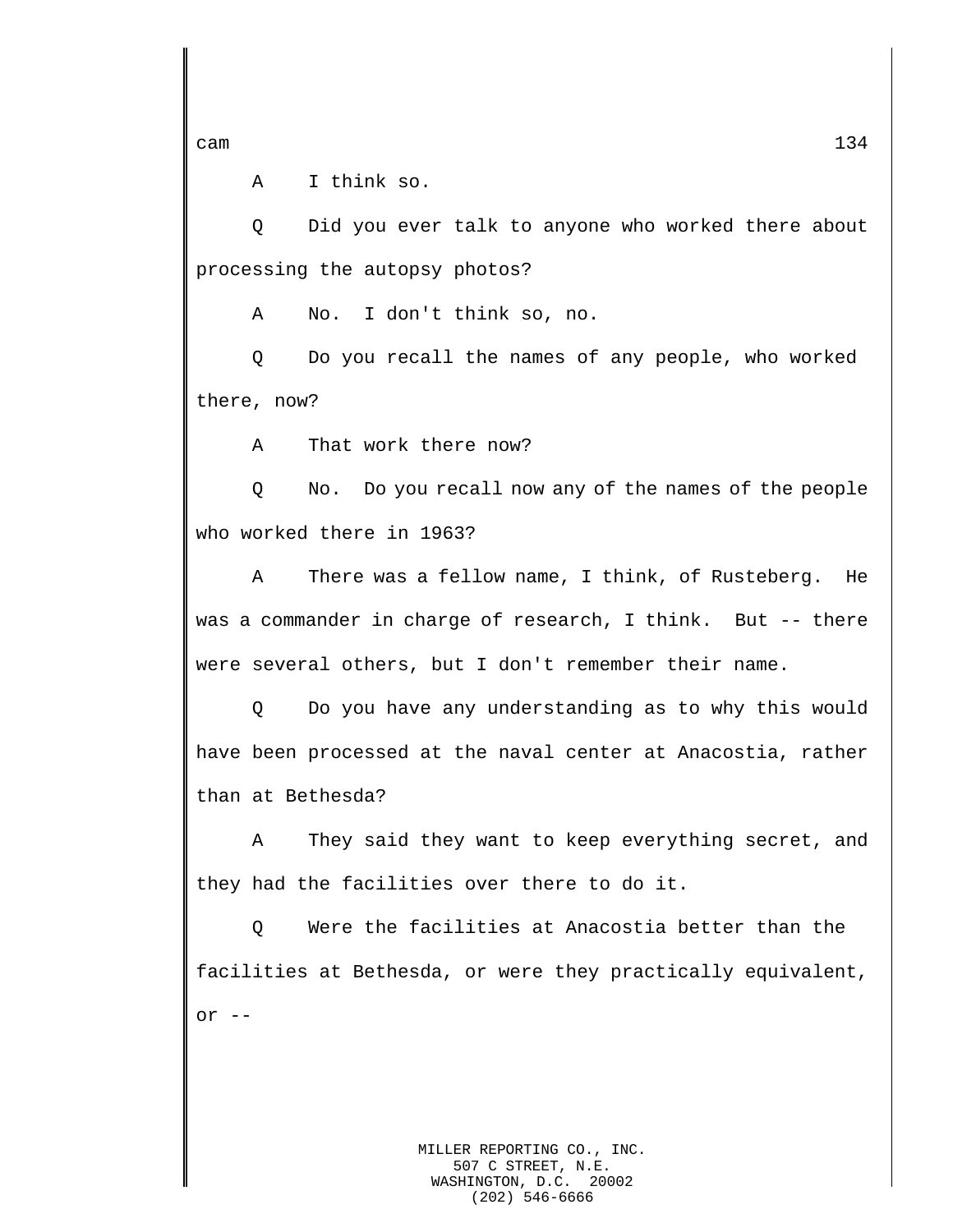A I'd say they're almost the same. Of course, they had a much larger lab.

Q Was there any reason that you would not have been able to process the Ektachrome E3 film --

A No.

Q -- at Bethesda?

A No.

Q And would the same be true for the portrait pan film? A Yes.

Q Other than the numbers on Exhibit 78 and the statement that we made reference to, the next to last sentence, is there anything else that you can identify in Exhibit 78 that is inaccurate to the best of your understanding?

A No.

Q At the time that you signed Exhibit No. 78, do you recall whether the signature of Mr. Kellerman down at the bottom was there or not?

A No, I don't. From reading it, I imagine it was sent to him, and then he signed it as receiving it. I don't remember, to tell you the truth.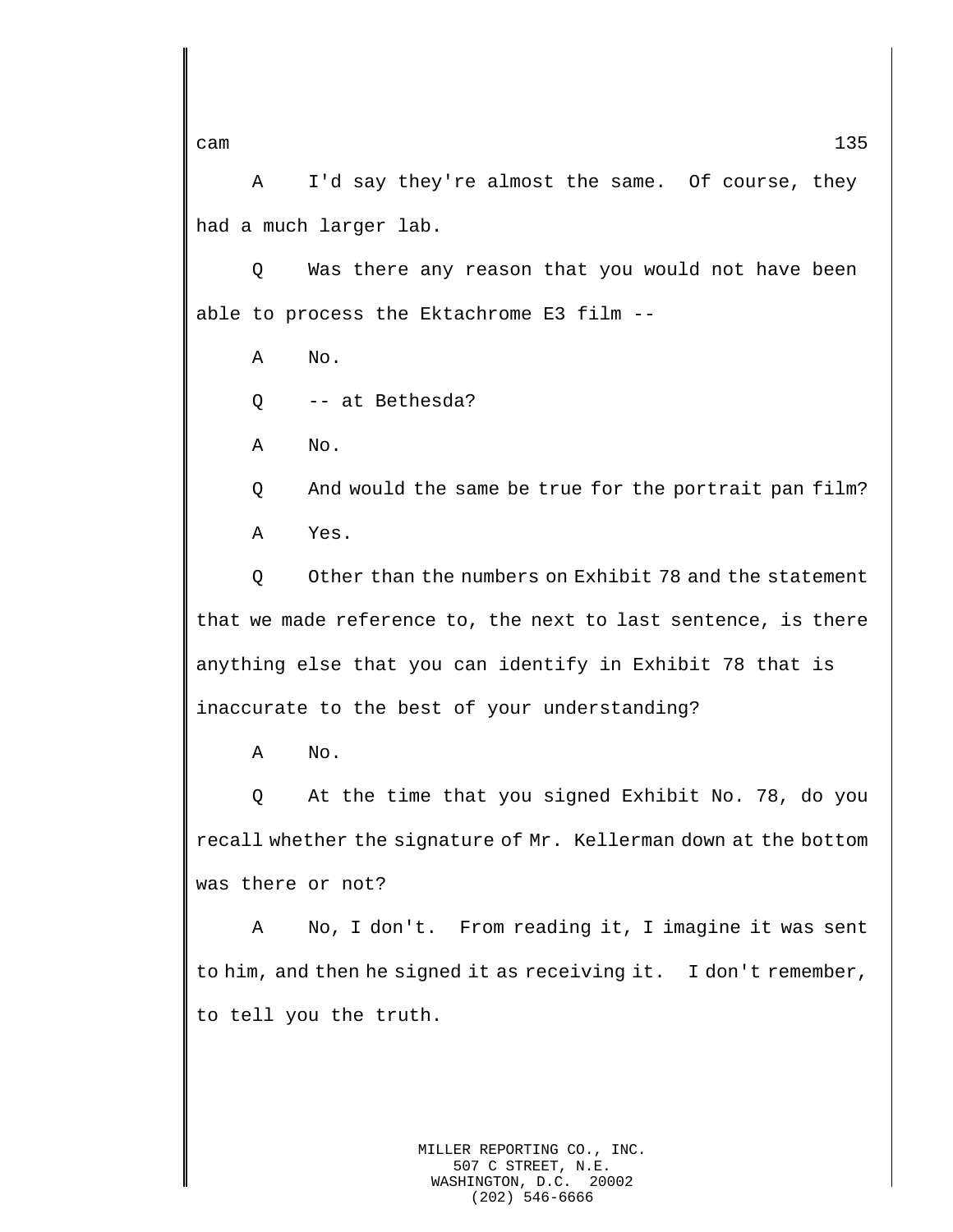Q Okay.

A All I got was a copy of it, and I don't know where that is.

Q Did you ever hear any discussion about whether there had been any frames on -- any frames from the 120 film that had been exposed?

A I don't think there was any exposed, no.

Q Mr. Stringer, I'd like to show you a document that is marked Exhibit MD 44. I assume that you have not previously seen the document before, but I'd just like you to take a quick look and tell me whether you have seen it before, or not.

MR. GUNN: I'll state for the record that MD 44 appears on its face to be a memorandum, dated 11/26/63, written by Francis X. O'Neill and James W. Sibert.

THE WITNESS: No, I've never seen it before.

BY MR. GUNN:

Q Could you turn to page five of Exhibit No. 78? Do you see down towards the bottom there's -- there are numbers of X-rays and photographs?

A Mm-hmm.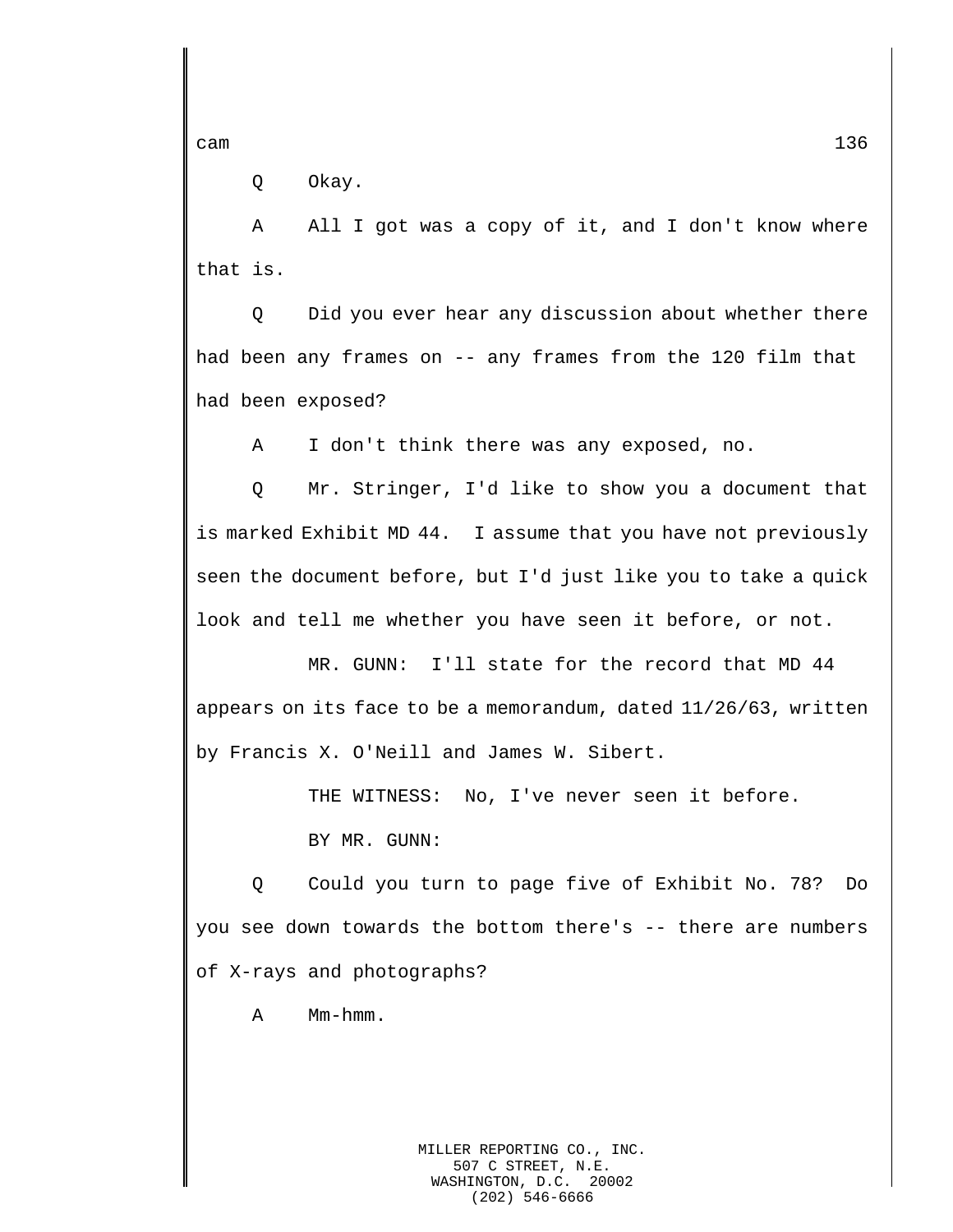Q Do you see where it stated, "One roll of 120 film containing five exposures"?

A Yes, I do.

Q Does that help refresh your recollection about any exposures from the 120 film?

A No. I saw the film got taken out of the camera. That's all I know.

Q You saw it yourself as it was being taken out of the camera?

A Yes.

Q In the hypothetical case that there had been some film with some exposures, and then the film is taken out of the camera and exposed to light, would you be able to identify exposures on the film, or would it all be clear?

A It should be all clear.

Q So, you wouldn't be able to identify the number of exposures by looking at film exposed to light?

A I don't think so.

Q Do you recall having previously heard of the names of Francis O'Neill or James Sibert?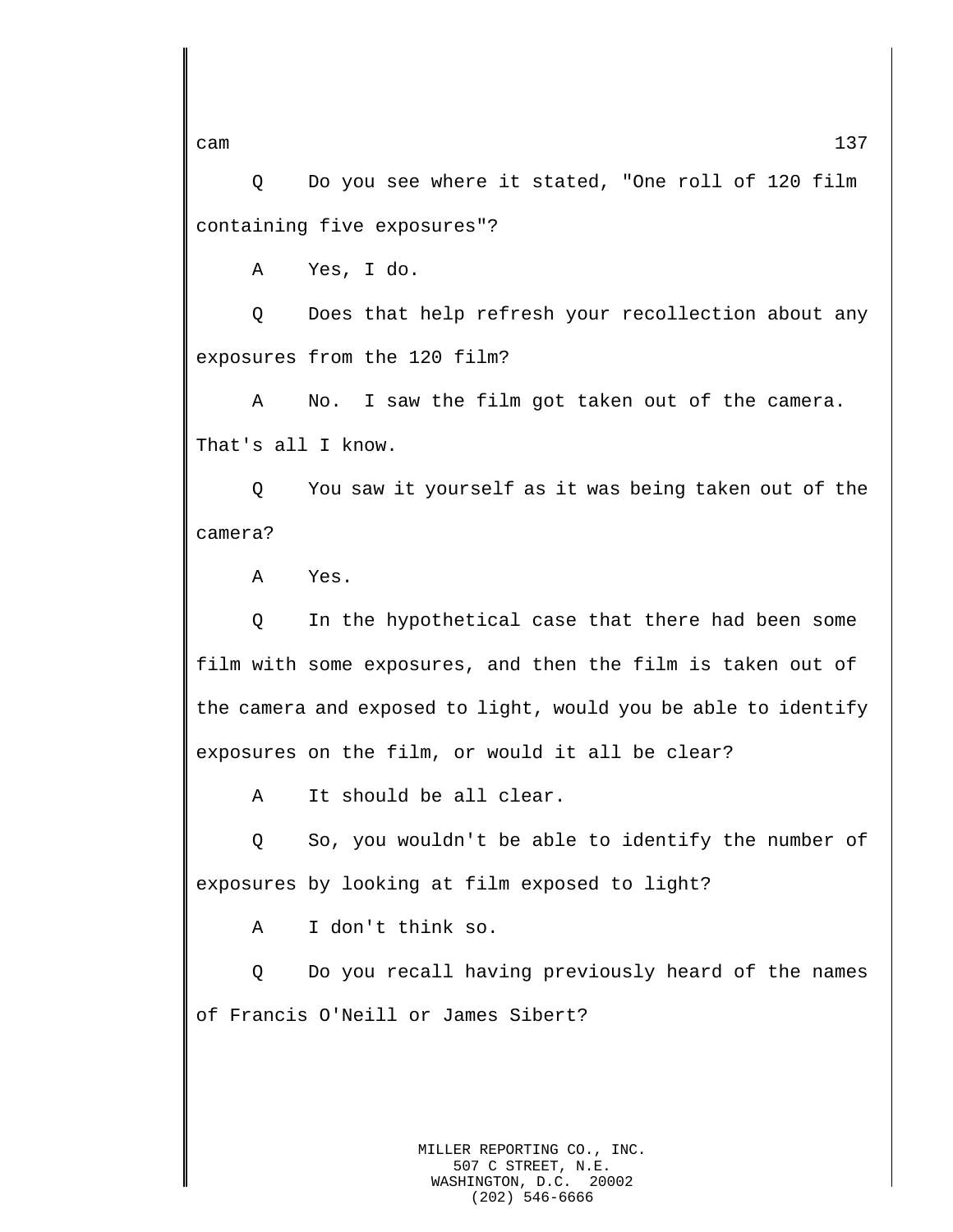A Well, faintly; yeah.

Q In what respect do you have -- do you recall having heard the names?

A They were agents, I believe; weren't they?

Q FBI agents?

A Yes.

Q Did you ever speak to Mr. Sibert or Mr. O'Neill?

A Not that I can remember.

Q According to the document marked Exhibit 44, they were both FBI agents present at the autopsy. Does that help refresh any recollection that you might have regarding any conversations you might have had with them?

A No. I didn't know who I talked to there, because there were a lot of people there that I didn't know.

Q Would it be fair to say that if you talked to them, you did not know what their names were at the time?

A Correct.

Q Did you ever speak to Mr. Riebe about the apparent discrepancy in the number of films that had been exposed on the night of the autopsy?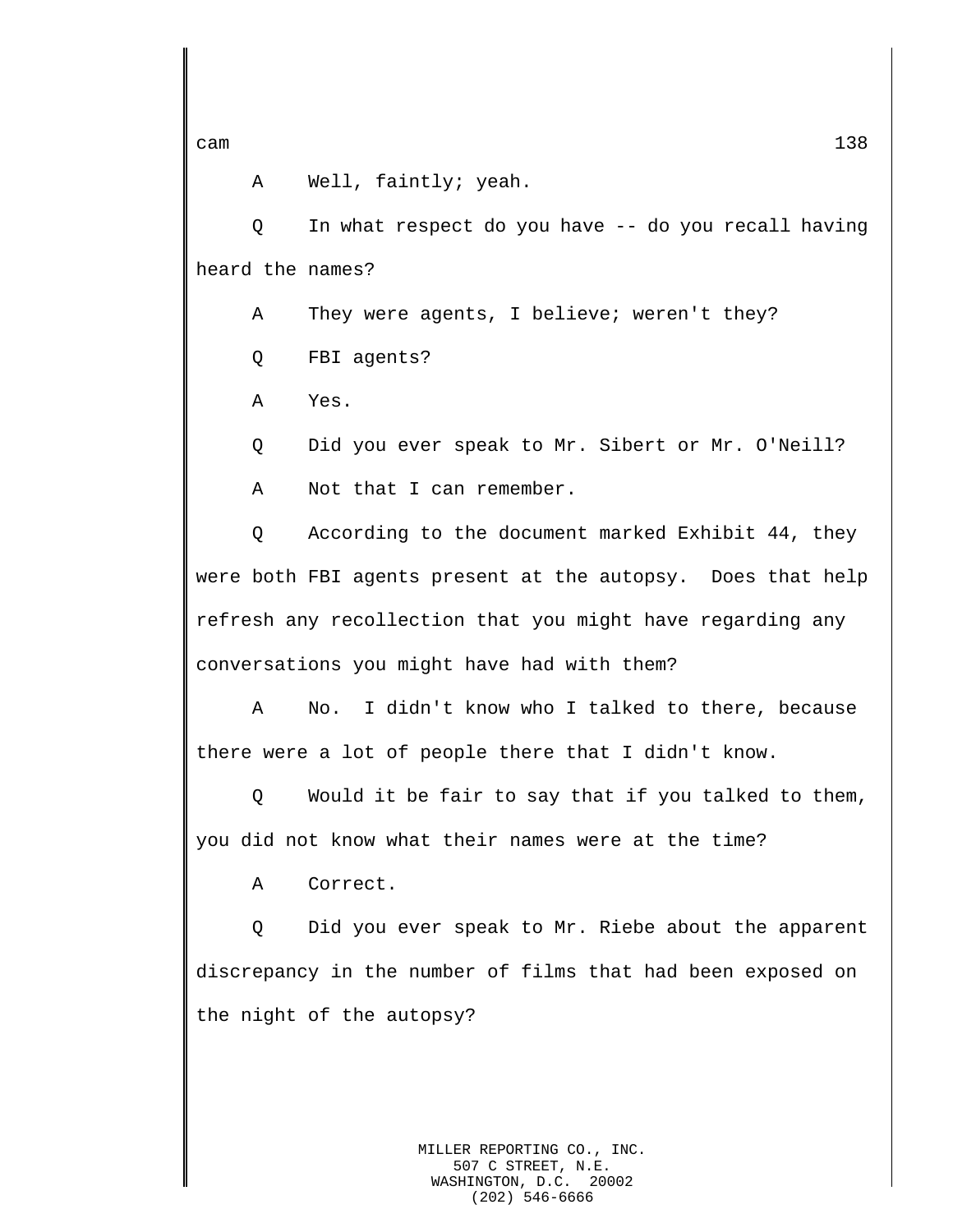A I don't know whether I did or not.

Q After the conversation with Captain Stover that you discussed earlier, did you ever raise the issue with him again?

A I don't know, but we raised the issue when we saw the photographs in '66.

Q What happened in 1966 when you raised the issue?

A Nothing.

Q To whom -- When you say "we raised the issue", whom are you referring to?

A Well, when we were at the Archives -- whoever was there.

Q Did you go with Dr. Humes?

A Dr. Humes and Dr. Boswell.

Q Were Drs. Humes and Boswell under the impression that there were some photographs missing?

A We talked about it, yes.

Q And whom did you talk to about it?

A We talked when we were there. I said there were some missing -- because of that memorandum that it came back that there were some empty holders there. And the fellow that loaded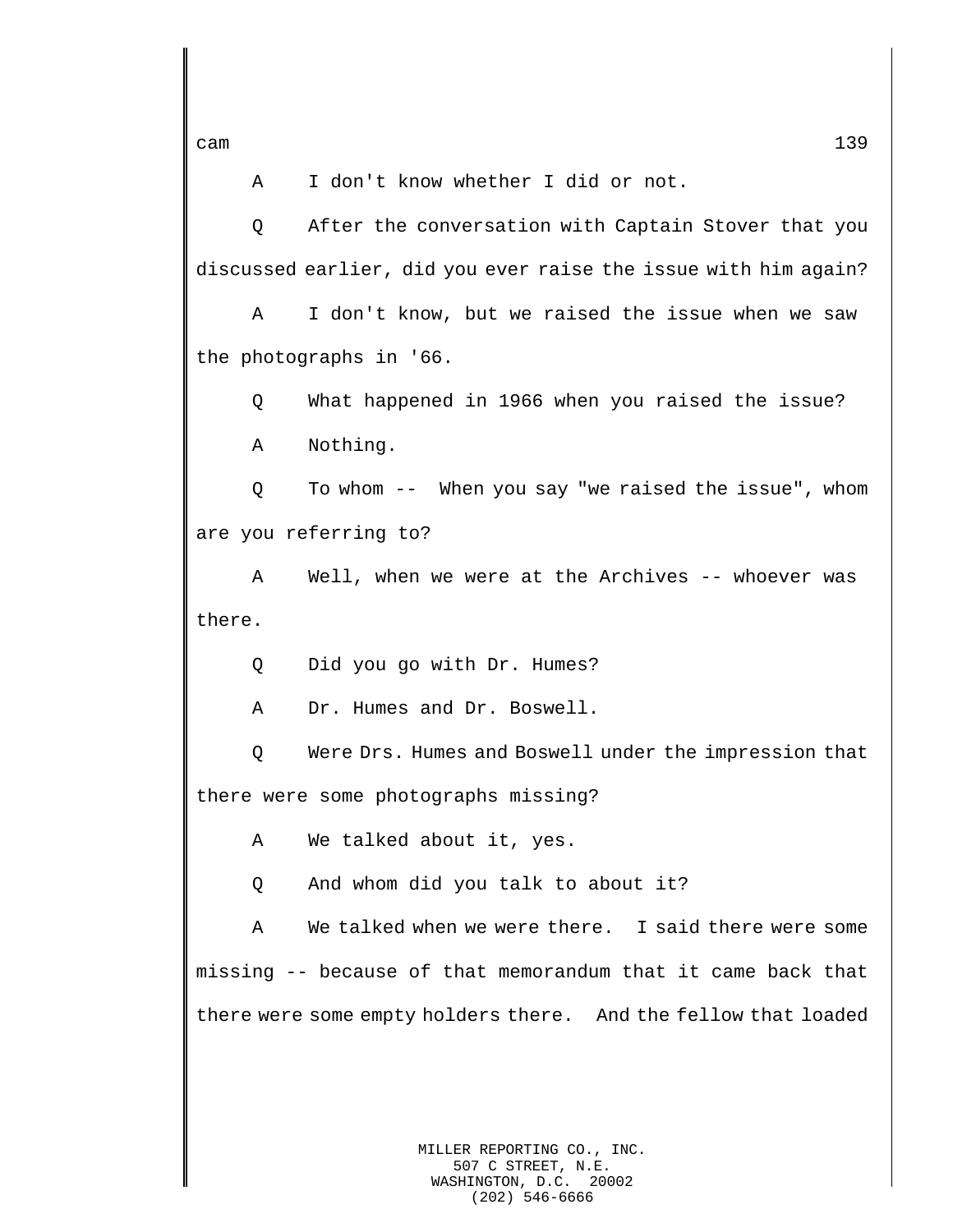them said there was no way there were any empty holders there.

Q Was the person with whom you spoke in 1966 an official connected with the Archives, or with the Justice Department; or do you know whom?

A No, I don't know. I guess, he was from the Archives. I don't know.

Q Do you recall the name Carl Belcher from the Department of Justice? Does that ring a bell?

A No.

Q Do you have any idea who the person was whom you met with, either the name, or the position, or --

A You mean at the Archives?

Q At the Archives.

A No.

Q Was there more than one person that you met with?

A I think there was. At least two, I believe.

Q Did you meet with them on more than one occasion?

A No.

Q So, just that once. How long were you at the Archives in 1966?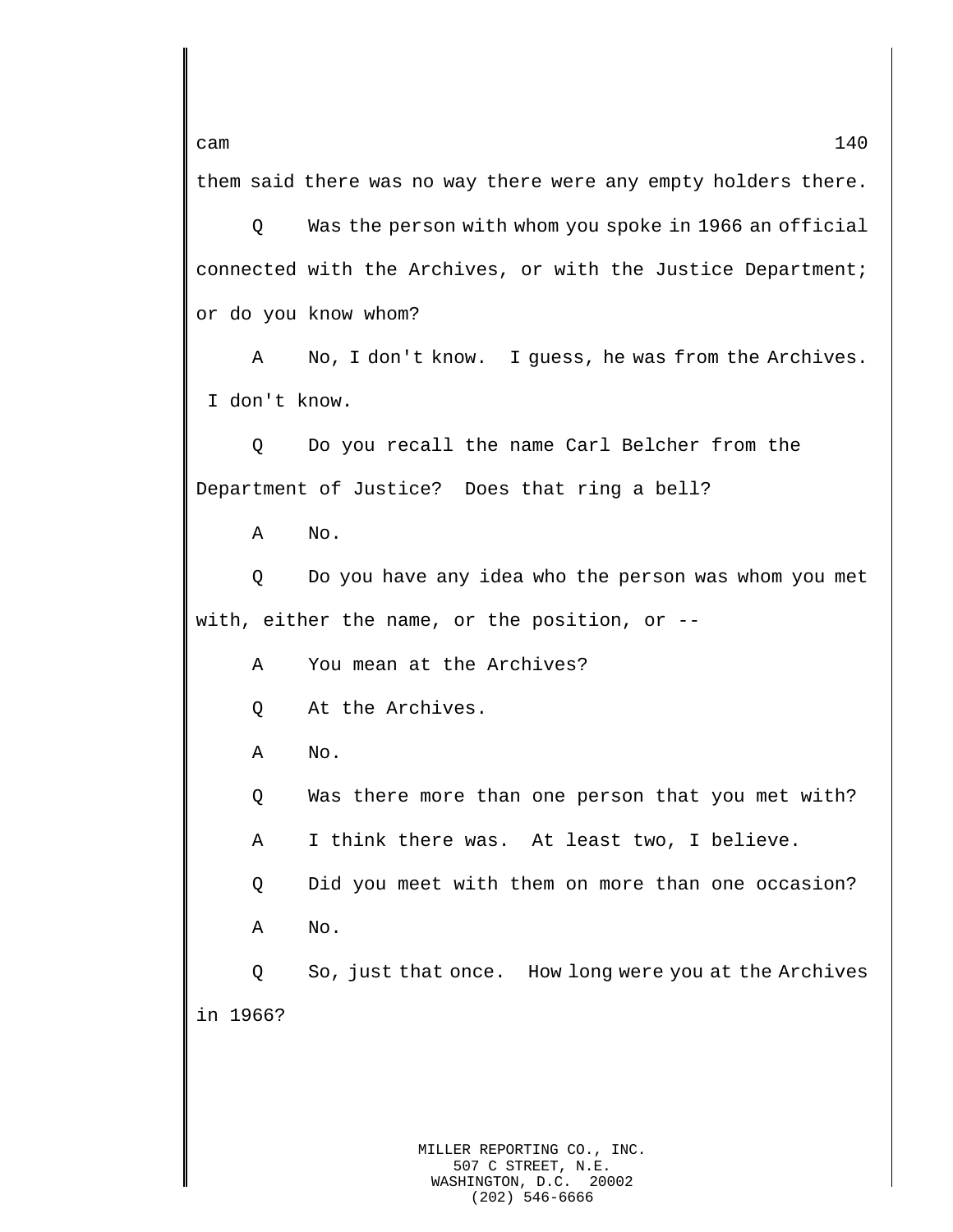A Hour and a half, I'd say. I don't remember, actually, the time. I know they logged us in and out.

Q I'd like to come back from 1966 and return to November of 1963, if we could. After the night of the autopsy, November 22nd and 23rd, did you ever attend a supplementary brain examination related to the autopsy of President Kennedy?

A Yes.

Q Approximately, how long after the autopsy of President Kennedy did you go to the supplementary examination?

A I'd say it was three or four days. I don't remember. Q I'd like to show you Exhibit No. 19, three different passages -- pages 12, 13, and 15 -- where there is reference made to the supplementary autopsy two or three days afterwards.

Does that help refresh any recollection that you have regarding the amount of time?

A No.

Q Is there any event that you can connect the timing of the supplementary autopsy to? For example, a workday versus a weekend?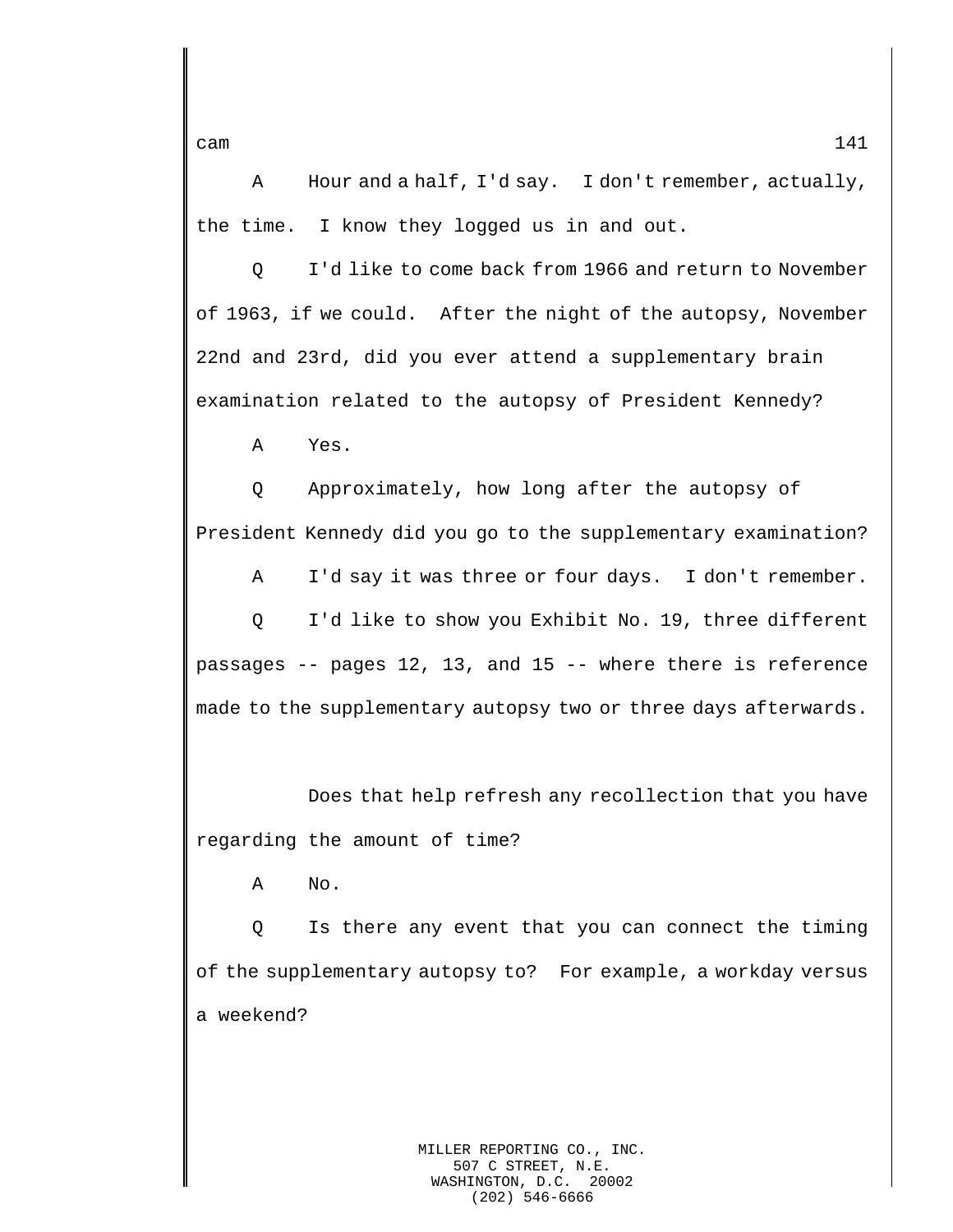A I think it was on a Monday, after a weekend. I'm not sure, but I think.

Q President Kennedy was buried on Monday. Do you have any recollection --

A No. It wasn't the day of the funeral, no.

Q Do you recall whether it was before or after the funeral?

A No, I don't.

Q Why is it that you feel confident that it was not the day of the funeral?

A Because I saw the funeral on television.

Q And you were at home that day?

A Yes.

Q You didn't go into the office?

A No, I don't think so.

Q Okay.

A Now, this was done in a morning -- when they took the brain out. I mean, when they had it out of the formalin.

Q Okay. When did you first hear or understand that you would be involved in the supplementary examination of the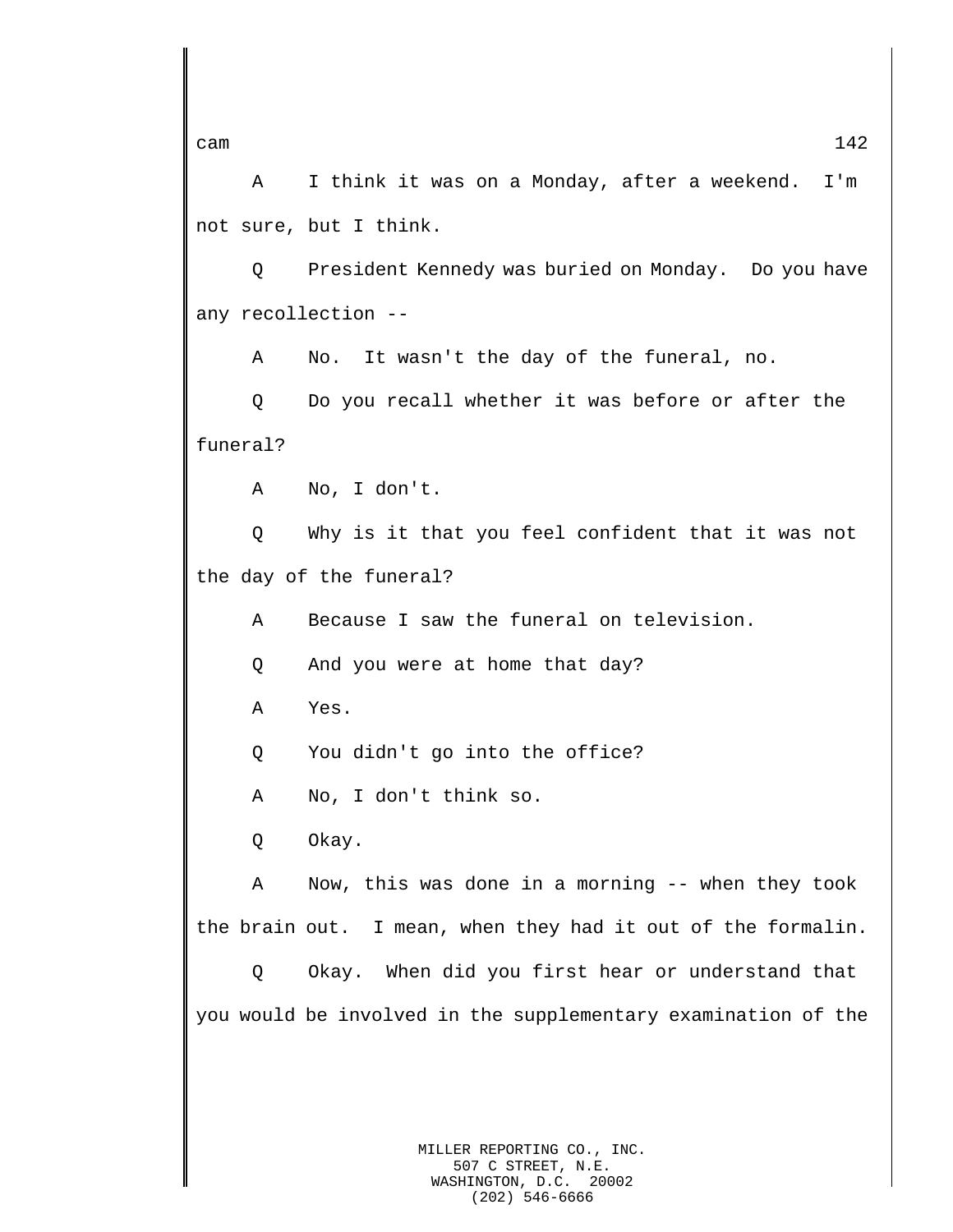brain?

A Gee, I don't remember. They took the brain out and put it in the jar with the formalin, and said, "We will get to this later."

Q Okay. When they took the brain out, do you recall whether they weighed the brain or not?

A I believe so. I'm not sure, but I think they -- They generally weigh everything.

Q Do you have any recollection as to what the -- or how much of the brain had been blasted away, or any -- Do you have any mental picture of the size of the brain at the time that it was removed?

A There was some, but I don't think there was much more than the side of your fist that was gone. Of course, the brain is soft in there. And it's hard to see what it's laying down in.

Q Do you recall how you got the message that it was time to start the supplementary exam?

A Well, Dr. Humes, I guess, called and said, "We'll meet in the autopsy room and section the brain."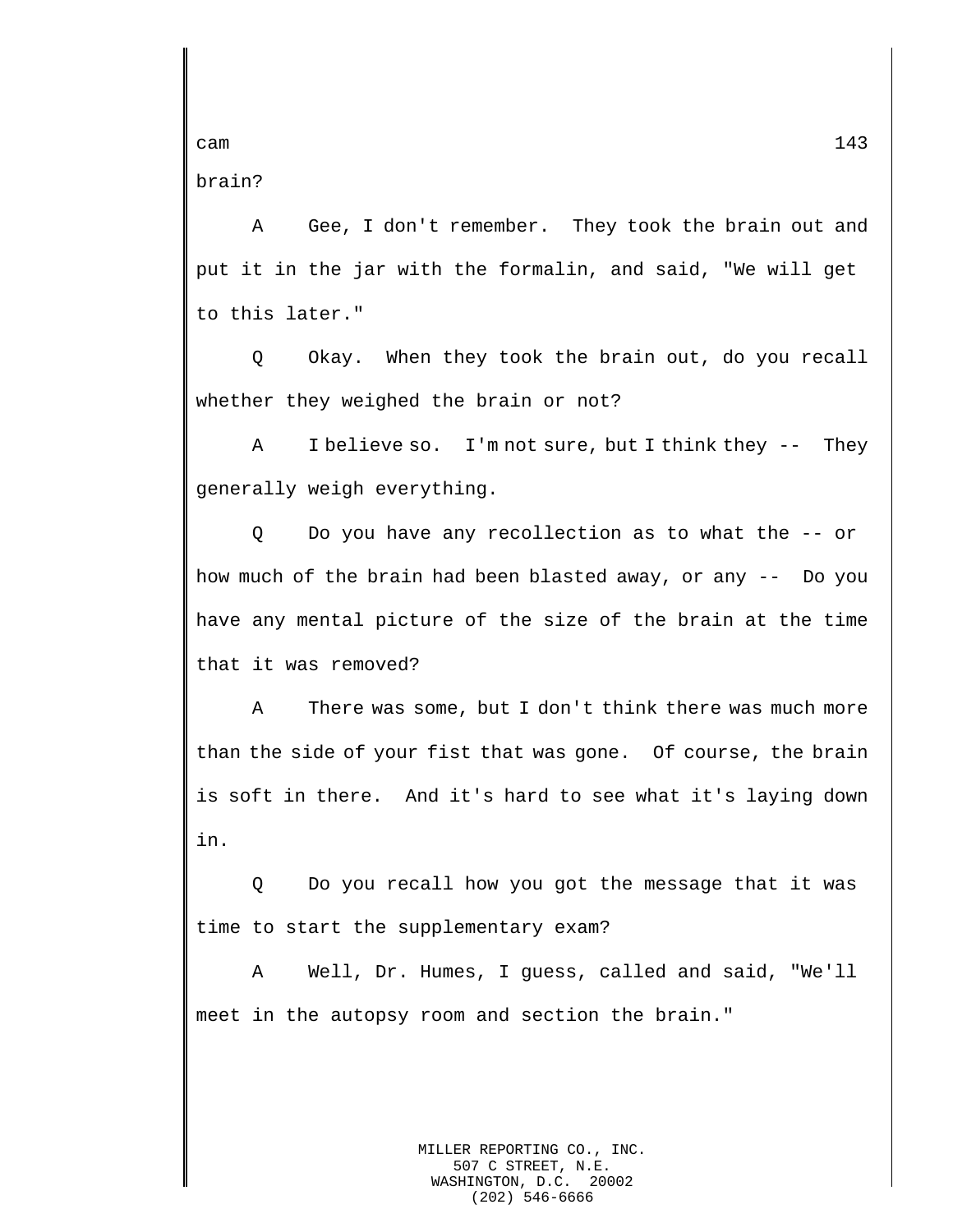Q Okay. Who else was present at the time of the supplementary exam?

A I think it's just -- that it was Boswell, Humes, and myself. I don't know whether there was a corpsman in the room or not.

Q Would the corpsman have been with you for photographic purposes?

A No.

Q This is --

A No. No.

Q So, this would have been a medical corpsman?

A It would have been somebody from the lab -- from pathology, from the morgue.

Q Okay. About how long did the supplementary exam take place?

A I don't think much more than an hour.

Q After the supplementary exam, did you ever have any further involvement with any supplementary examination of tissues or organs of the President?

A No.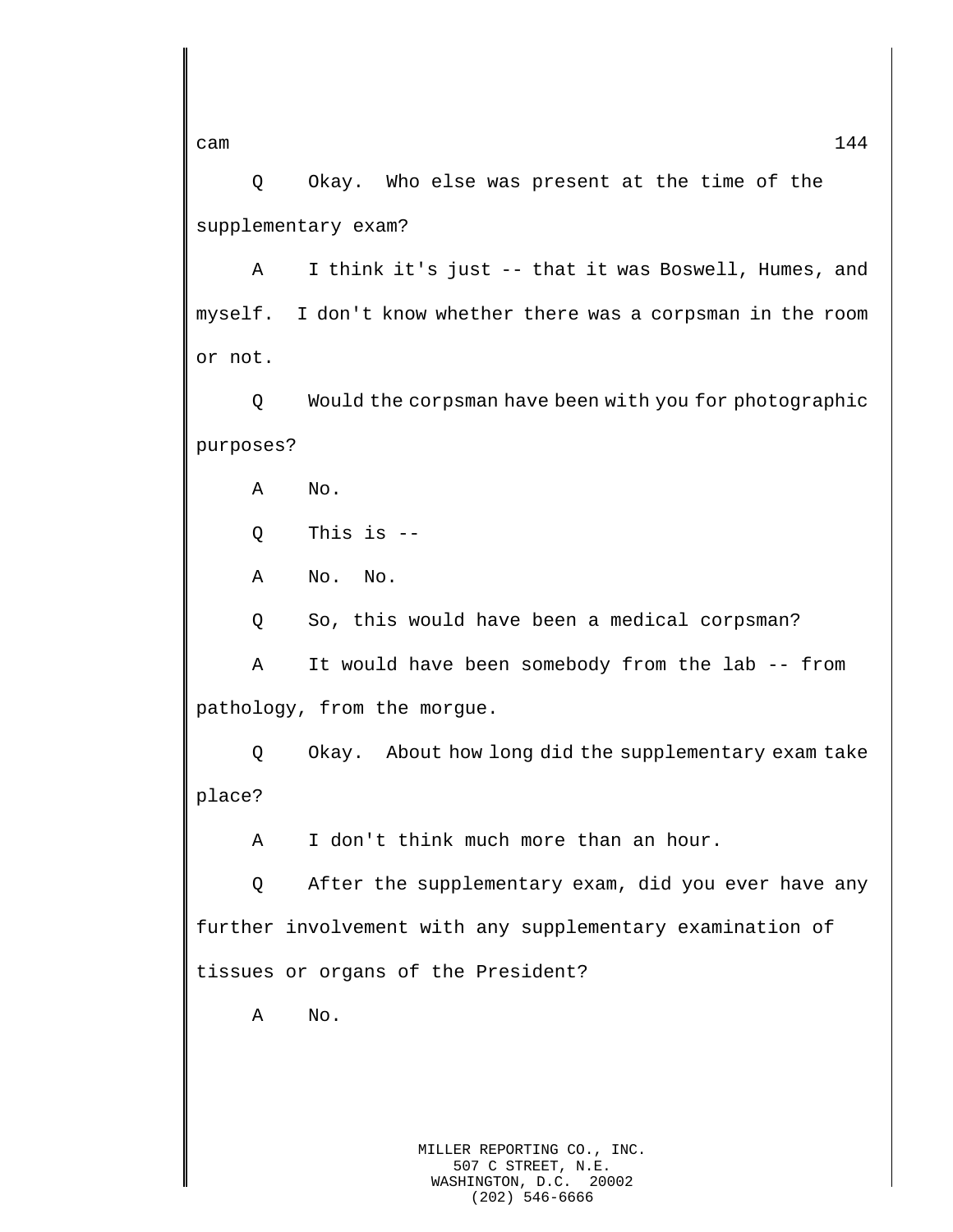Q What happened during the supplementary exam, if you could describe the process?

A They took it out, and put it on the table, and describe it as to the condition, took some sections of it.

We took some pictures of it. I had a copy board there with the light coming from the -- well, from underneath and with the lights down on it, and shot pictures of the brain.

Q As it was being sectioned?

A Yes.

Q Were the sections small pieces, or cross sections of the entire brain? How did that work?

A If I remember, it was cross sections.

Q And what was the purpose of doing the cross section of the brain?

A To show the damage.

Q Was the cross purpose at all related to showing the path of the bullet?

A I don't know.

Q Was the brain weighed at the time of the supplementary exam?

cam  $145$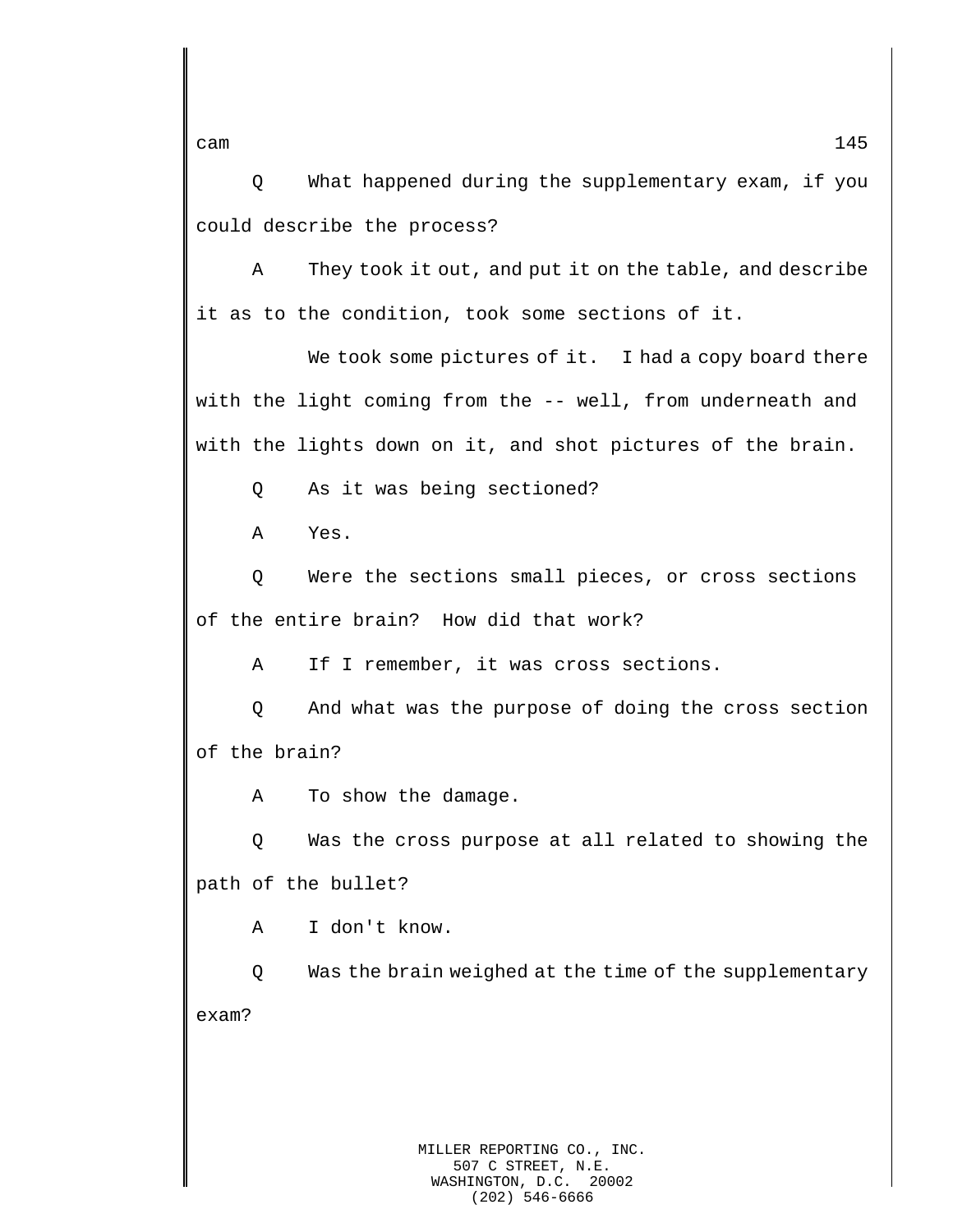A I don't think so.

Q Do you recall whether there was a scale in the room at the time of the supplementary exam?

A I don't think in the room where we were, no. We were in a off-room from the actual autopsy room.

Q So, it wasn't in -- It was in the morgue, but not -- A Yes.

Q -- in the autopsy room?

A Yes.

Q Okay. Who is the one who did the sectioning of the brain?

A Dr. Humes. And Boswell was there, assisting.

Q What kind of photographic equipment did you take with you?

A The four-by-five view camera.

Q The very same camera you'd had before?

A Yes.

Q Did you have the same lights that you had had before?

A Yes.

Q Were the speed lights left at the morgue --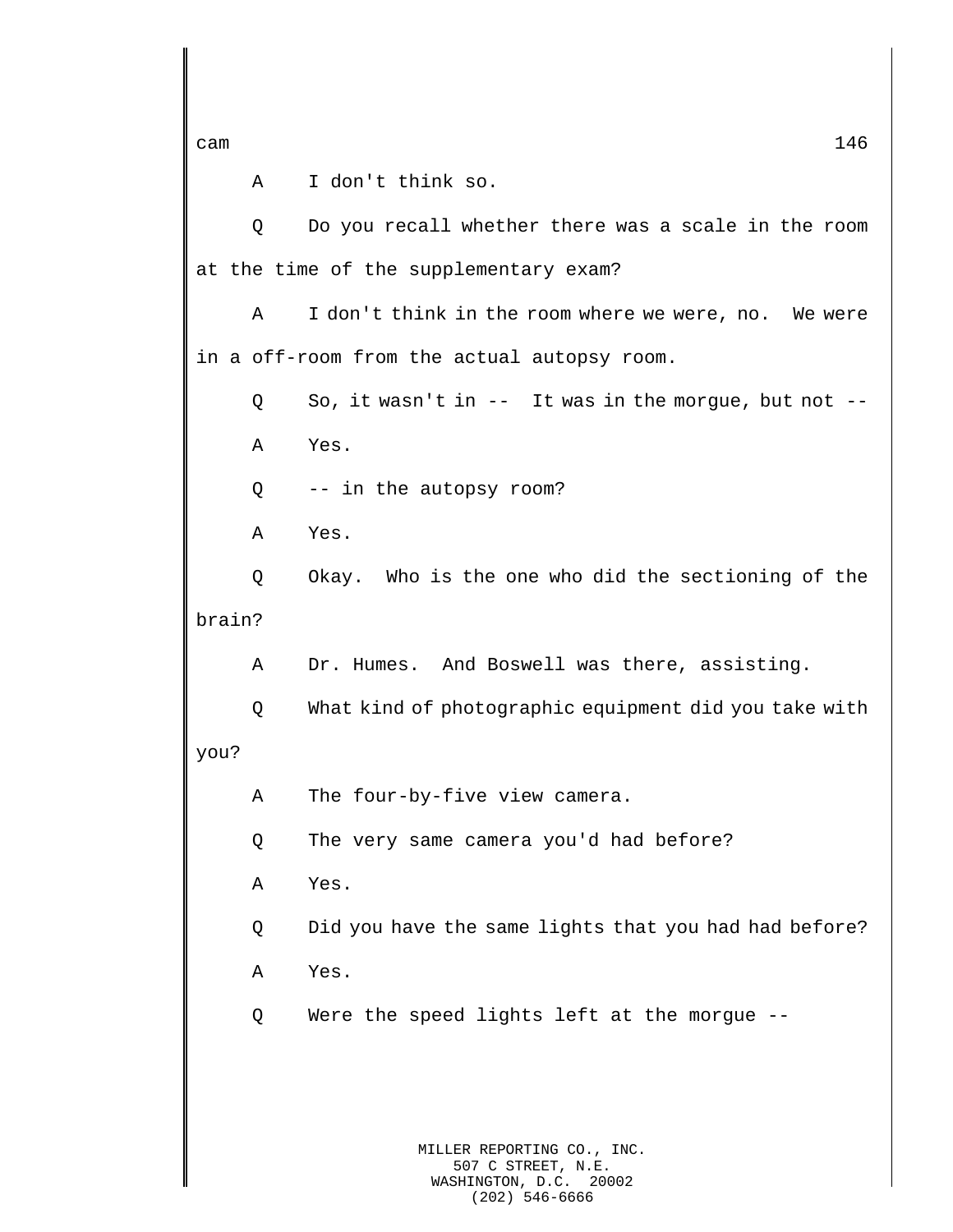A No.

Q -- or do they go back and forth?

A They go back and forth.

Q Did anyone help you carry the camera to the morgue?

A I think I sent it down by several corpsmen. And they set it up, and then I came down.

Q What kind of film did you use during the supplementary exam?

A It was color film.

Q Did you take any black and white photographs?

A I don't know. Normally, I would have.

Q Had you taken black and white photographs, would it have been portrait pan film?

A Yes.

Q Would you have taken black and white photographs with a press pack --

A No.

Q -- or would it have been the two film holder --

A Two film holder things.

Q Do you recall approximately how many photographs you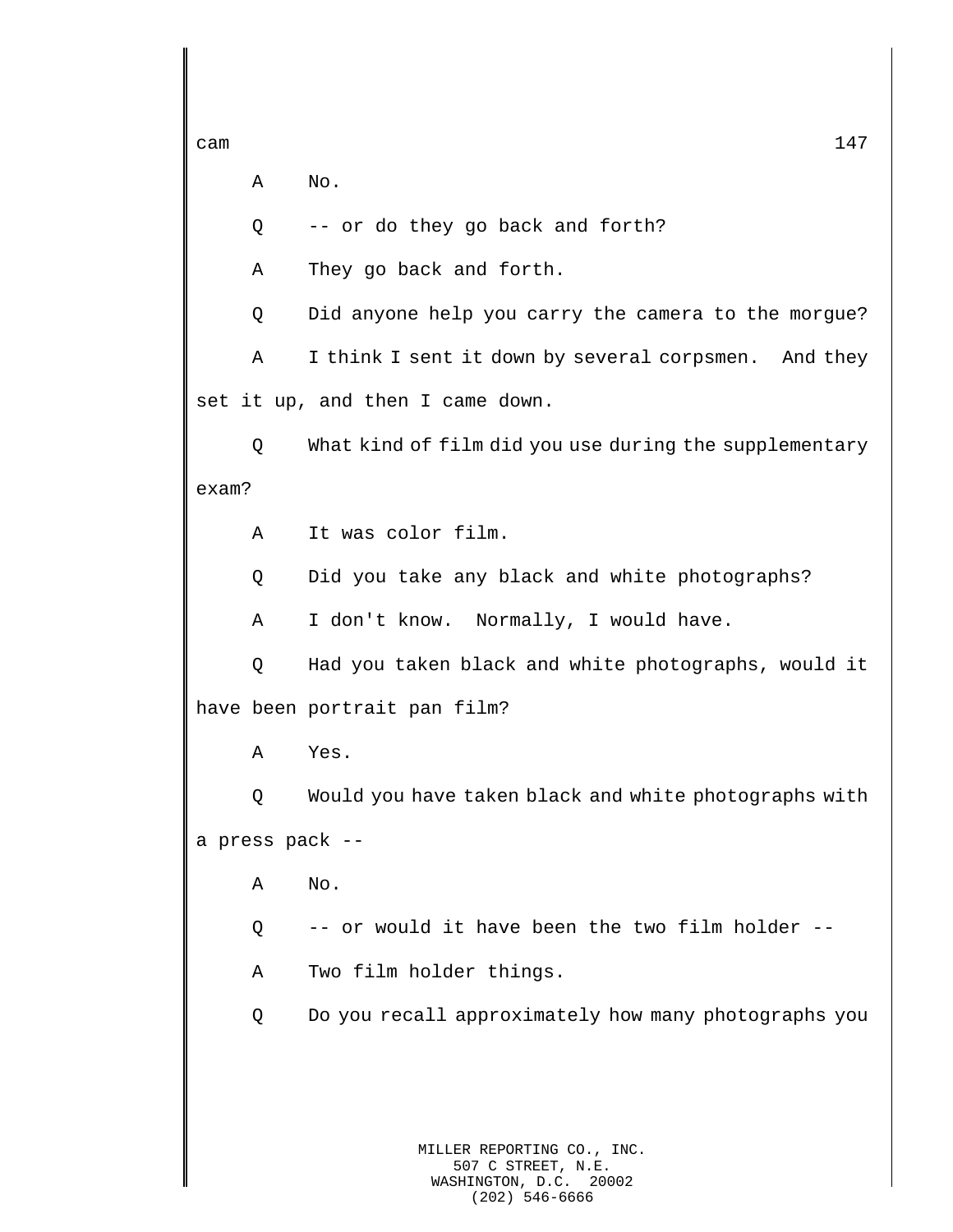cam  $148$ took of the brain?

A There wasn't too many. I don't remember; but there wasn't more than six or eight, I don't think.

Q Six or eight views, or six or eight holders?

A Six or eight holders.

Q What angles did you take of the brain?

A Top down.

Q Top down. Did you take any pictures of the brain as a whole?

A Yes.

Q And did you take a basilar view of the brain?

A No.

Q So, it's just from above?

A Above. And then when they sectioned, the section was done.

Q Okay. Early in the deposition, you made reference to identification tags being used. Do you have a recollection as to whether there were identification tags used at the time of the photography of the brain?

A No, I don't remember. But there should have been.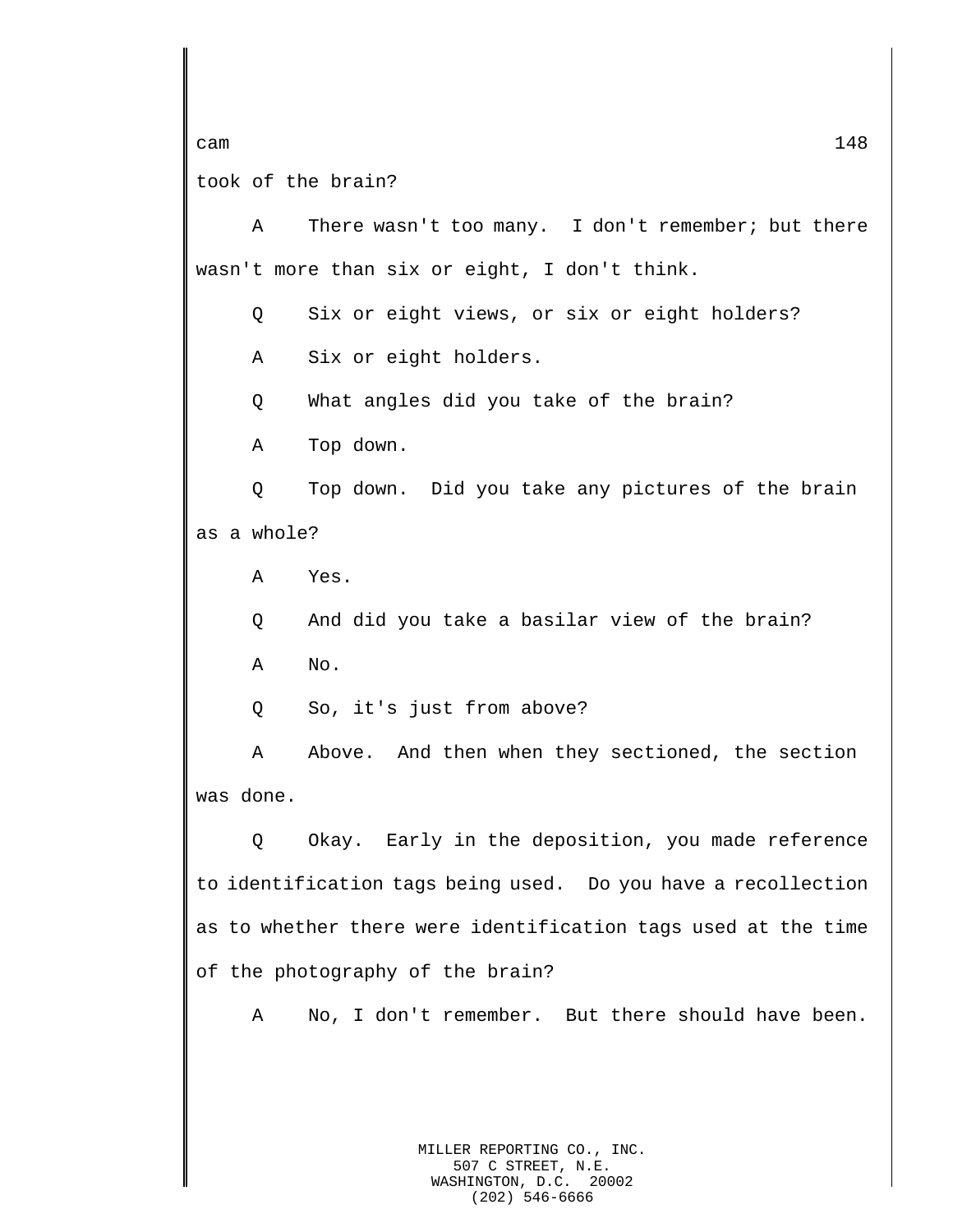Q Do you remember identification tags during the time of the original autopsy?

A There were one or two. The rest of the time, they were done away with.

Q Why were they done away with?

A There was not time to put them in to get them set up.

Q When you're referring, then, to being done away with, are you referring to the exposure on the film that would identify it? Or do you mean to the ruler, or the --

A Well, the ruler.

Q Does it really take that much time to put a ruler into a photo?

A Well, they get it set up and all that. I mean, when they were doing it, they were in a hurry and said, "Let's get it over with."

Q Did you object to that at all?

A You don't object to things.

Q Some people do.

A Yeah, they do. But they don't last long.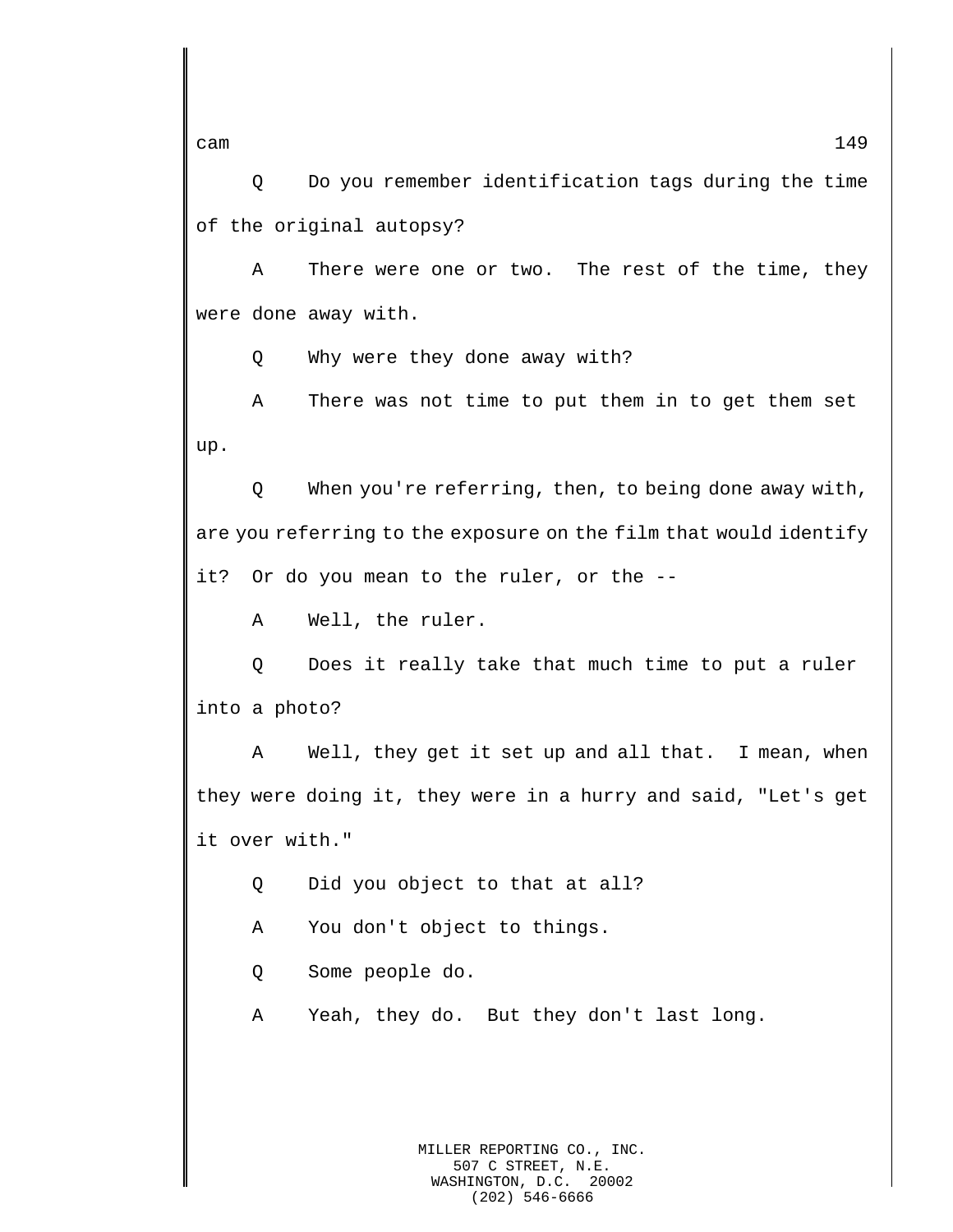Q Was the person who was hurrying the photography Dr. Humes, or was that somebody else?

A Well, there were a lot of people hurrying. They wanted to get it over with. From the presidential party to --

Q Do you remember anything that was said regarding the -- expediting the photography?

A No, not other than saying, "Let's get going."

Q Okay. At the time the autopsy was concluded -- So, we're back to November 22nd, 23rd. At the time the autopsy was concluded, had the doctors reached any tentative conclusion about the number of shots or the angle of the shots that had hit President Kennedy?

A I think they had, yes.

Q What was your understanding of the number of shots that had hit him.

A Two.

Q And where -- what was the trajectory of those shots in the body?

A One from the back that came out the side. And then the other one, from down in the neck, came out here.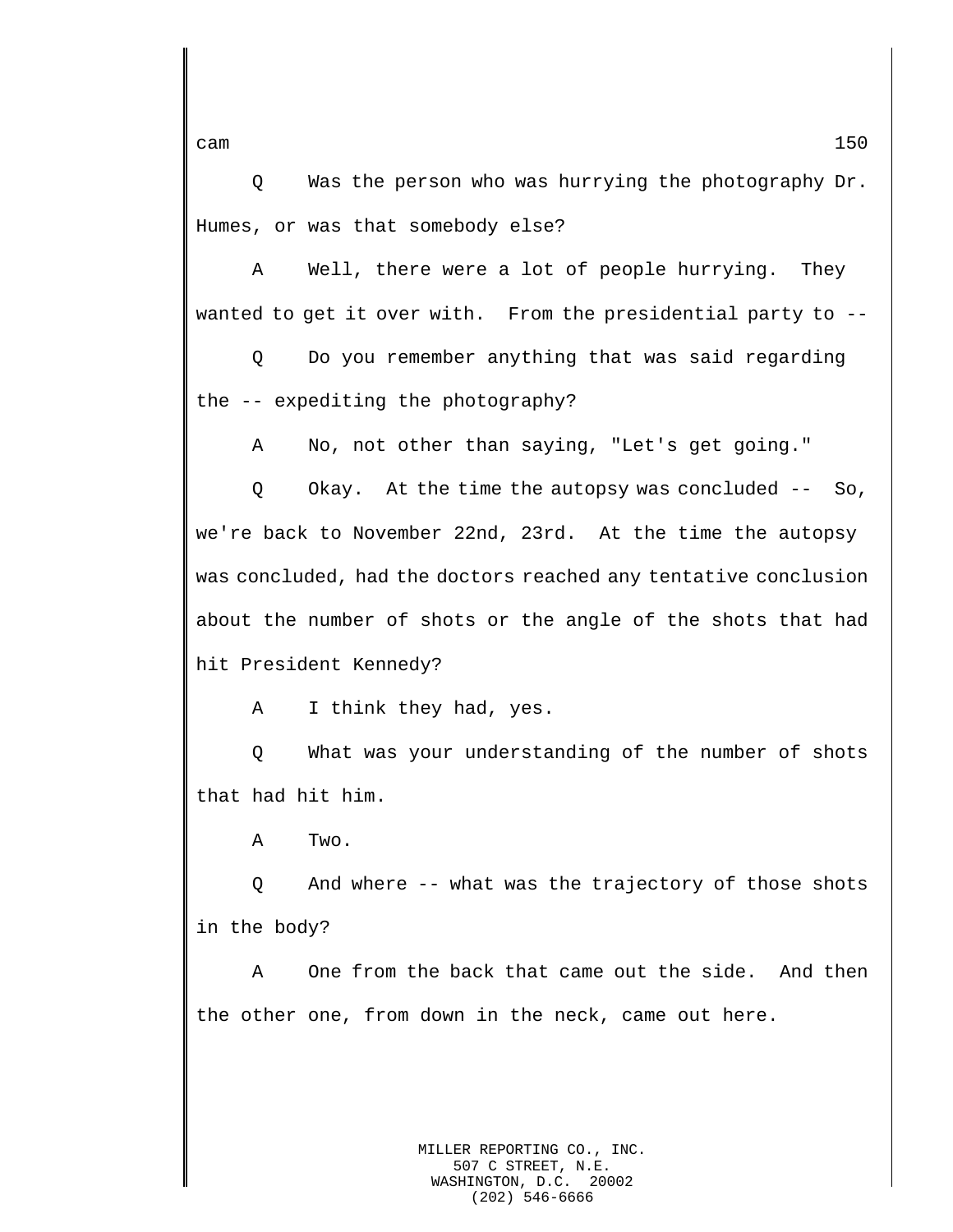Q You have a recollection that during the night of the autopsy, the doctors believed that there was -- that the wound in the front of the neck was an exit wound from the back?

A I think so.

Q Do you recall any telephone call between the autopsy room and Dallas with doctors at Parkland Hospital?

A I think it was the one -- Yes. I think it was one of the agents called. I'm not sure.

Q Did they report -- did any of the agents report what doctors in Dallas had said regarding wounds on the President's body?

A I heard somebody say something about a tracheotomy. Who said it, I don't know.

Q Did the agent report anything about there being a bullet wound in the same location as the tracheotomy?

A I don't remember. I don't remember if anybody said that, but --

Q I believe that when I -- Sorry to jump around here a little bit, but --

I believe that when I asked you about the film that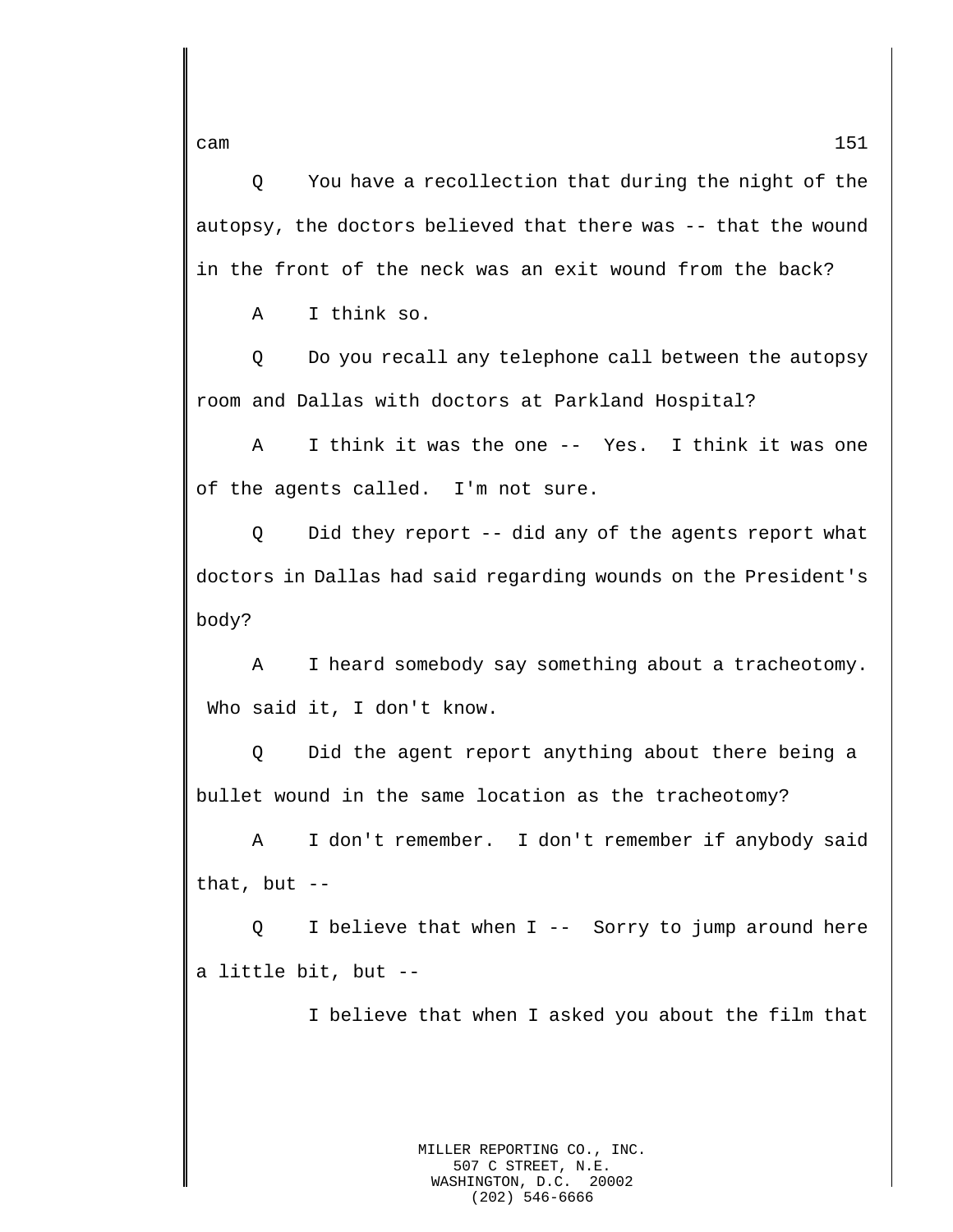MILLER REPORTING CO., INC. 507 C STREET, N.E. WASHINGTON, D.C. 20002 cam  $152$ was used at the supplementary exam, I asked you about the portrait pan film, but I didn't ask you about the color film. What was -- what kind of color film was it --A Ektachrome, I'm sure. Q Ektachrome? A Ektachrome. Q So, it would be Ektachrome E3? A Mm-hmm. Q The same would have been used at the autopsy. A Yes. Q Okay. A Did they ever find that film? Q We'll soon find out. You'll be the one who will tell us. A Did they ever find the brain? Q We're still looking. MR. GUNN: Why don't we take a short break here, and we'll ask Steve to get the films. [Recess.] MR. GUNN: Okay. We're now looking at

(202) 546-6666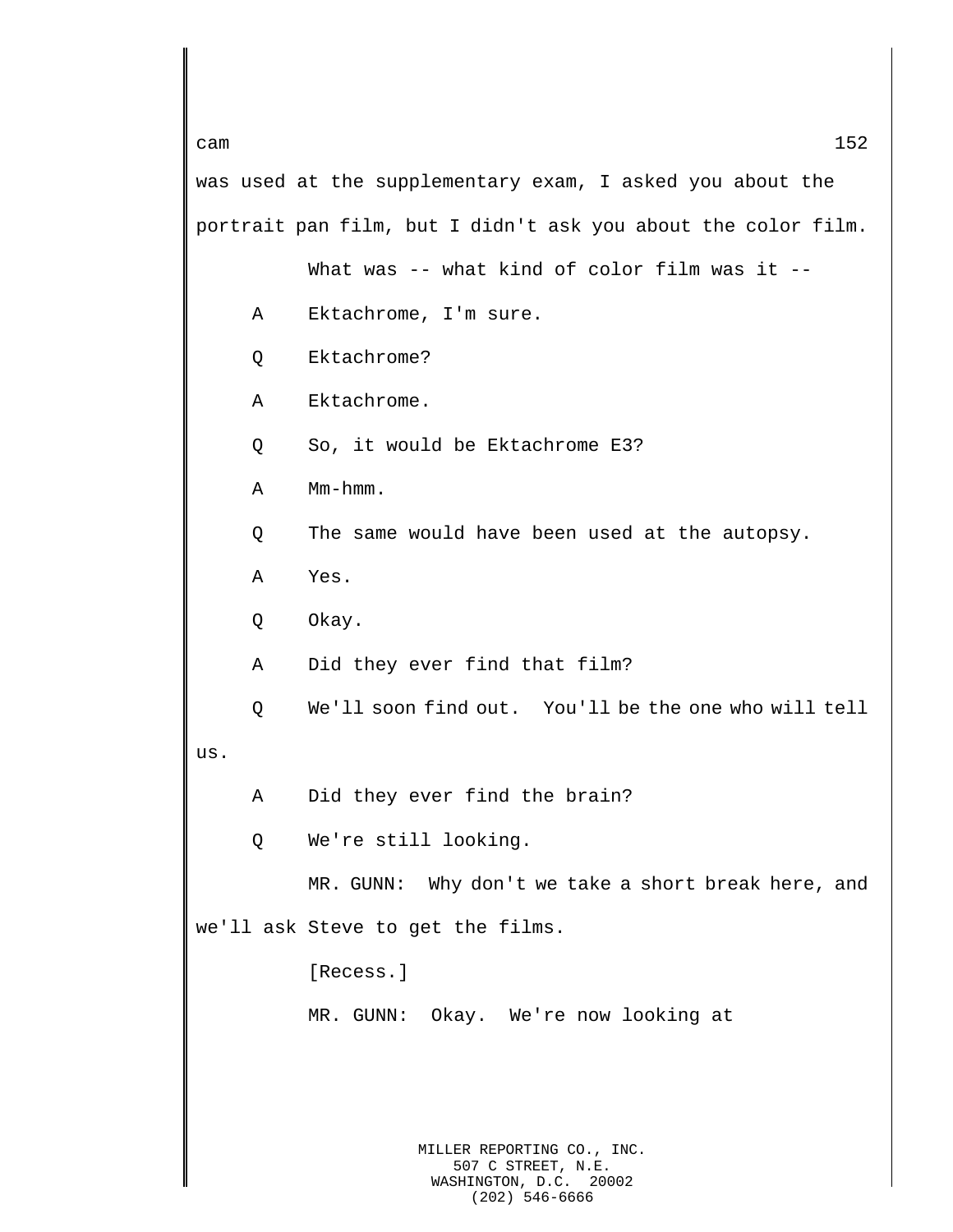transparencies -- both positive and negative transparencies, four-by-five, that have been provided by the Archives.

It's our understanding that, according to the chart that is marked -- chart identified as "Autopsy Photographs, Numbering Supplied by November 10, 1966 Inspection", we are now looking at the first view, which has been described as "Left Side of Head and Shoulders", corresponding with color numbers 29, 30, and 31.

Mr. Stringer, are you able to identify the photographs on the screen now, both the positives and the negatives, as having been photographs that you took on the night of November 22nd, 1963?

A Well, this, I think, is.

Q When you're pointing to the one --

A The positive.

Q This would be number 31?

A Yeah, the positive.

Q And the positive you've identified is number 31 that you --

A I think so.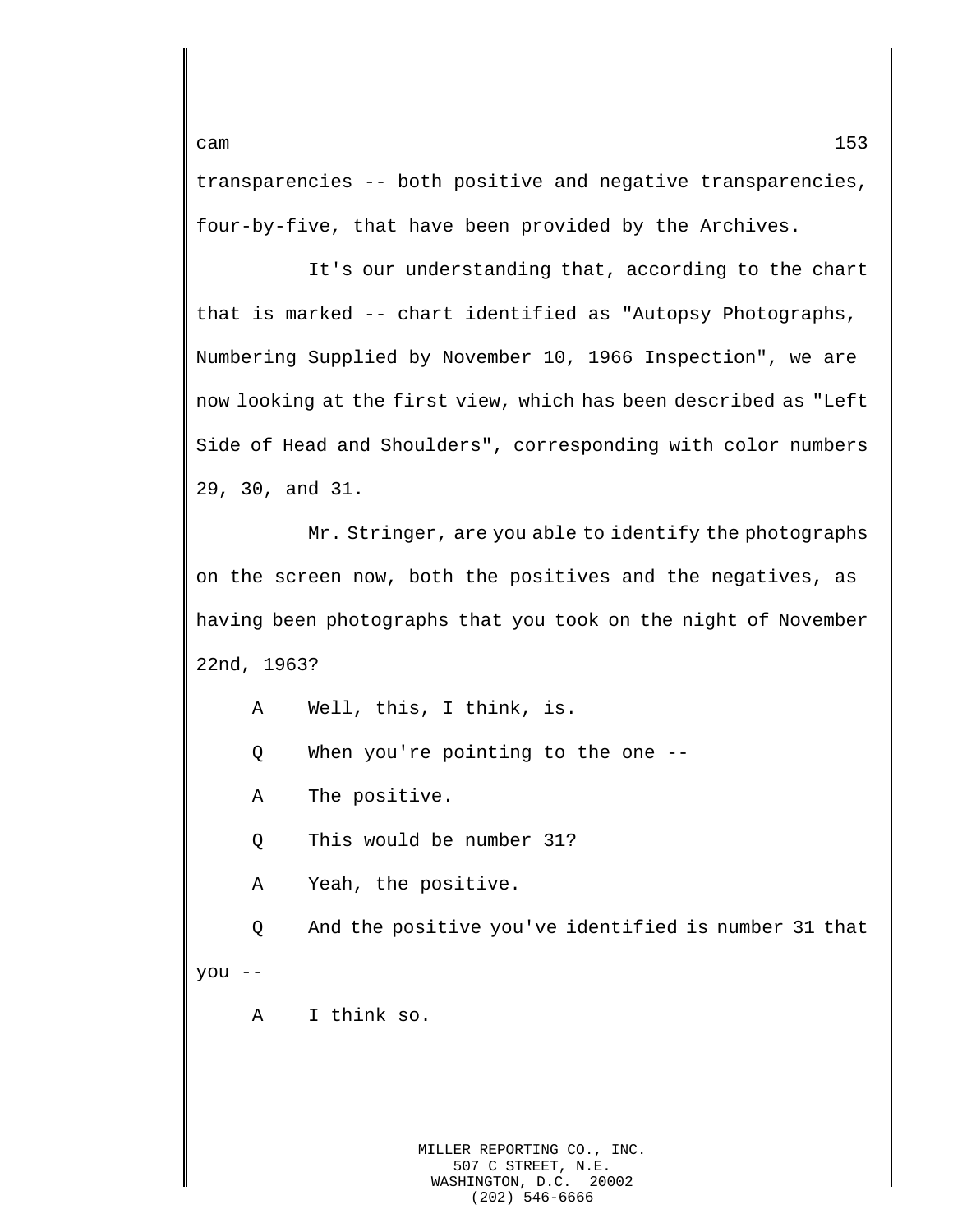Q -- that you took on the night of the autopsy?

A Mm-hmm.

Q And with respect to number 30 --

A The same. The same all the way through.

Q Okay. Are you able to identify whether the camera original -- whether the three numbered 29, 30, and 31 positive transparencies are camera originals?

A They look like it.

Q Is it possible to make duplicates of the positive transparencies that would be difficult to identify from the originals?

A Maybe from the first generation; but after you make more copies, then, it's --

Q But you have no reason to believe these are anything other than the camera originals?

A No, I have no reason.

Q Is there any reasonable possibility the negatives for numbers 29, 30, and 31 could have been camera originals?

A I don't think so.

Q Why is it that you would say that you think that they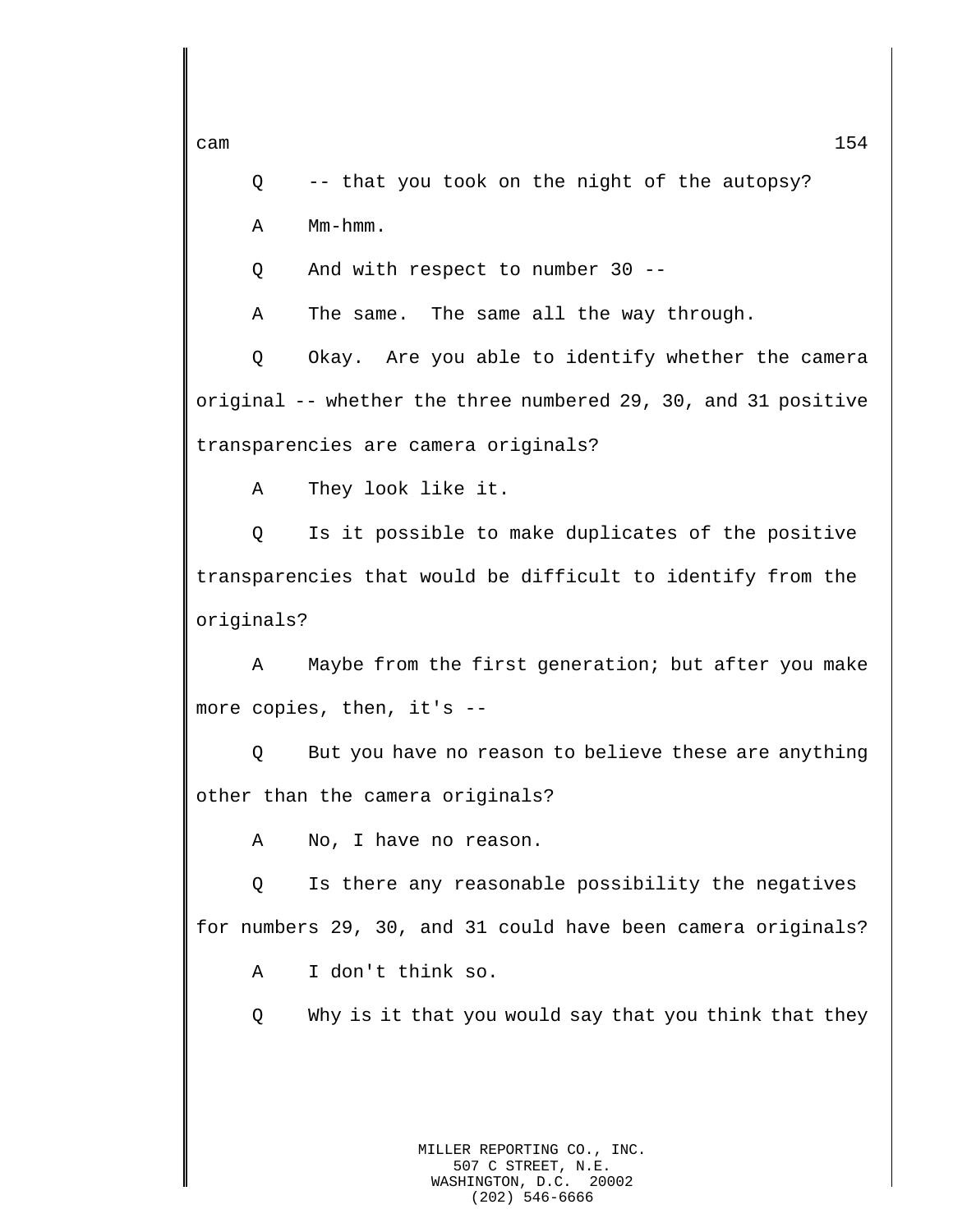couldn't be?

A Because I don't think I took those. I mean, I think these were copied from them.

Q So, the negatives were -- are internegatives taken from the --

A Yes.

Q -- positive transparencies; is that fair?

A Yes.

Q Is there anything about photographs numbers 29, 30, and 31 that look to you as if they have been altered in any way from the way that you took them on November 22nd?

A No.

Q Had President Kennedy's body been cleaned or had his hair been combed in any way prior to the time that you started the autopsy photograph?

A I don't think so, no. Well, the body had been washed, yes, but --

Q Was the hair washed at any point that you saw?

A I don't remember. It does not look like it.

MR. GUNN: Okay. If we could take numbers 1 -- or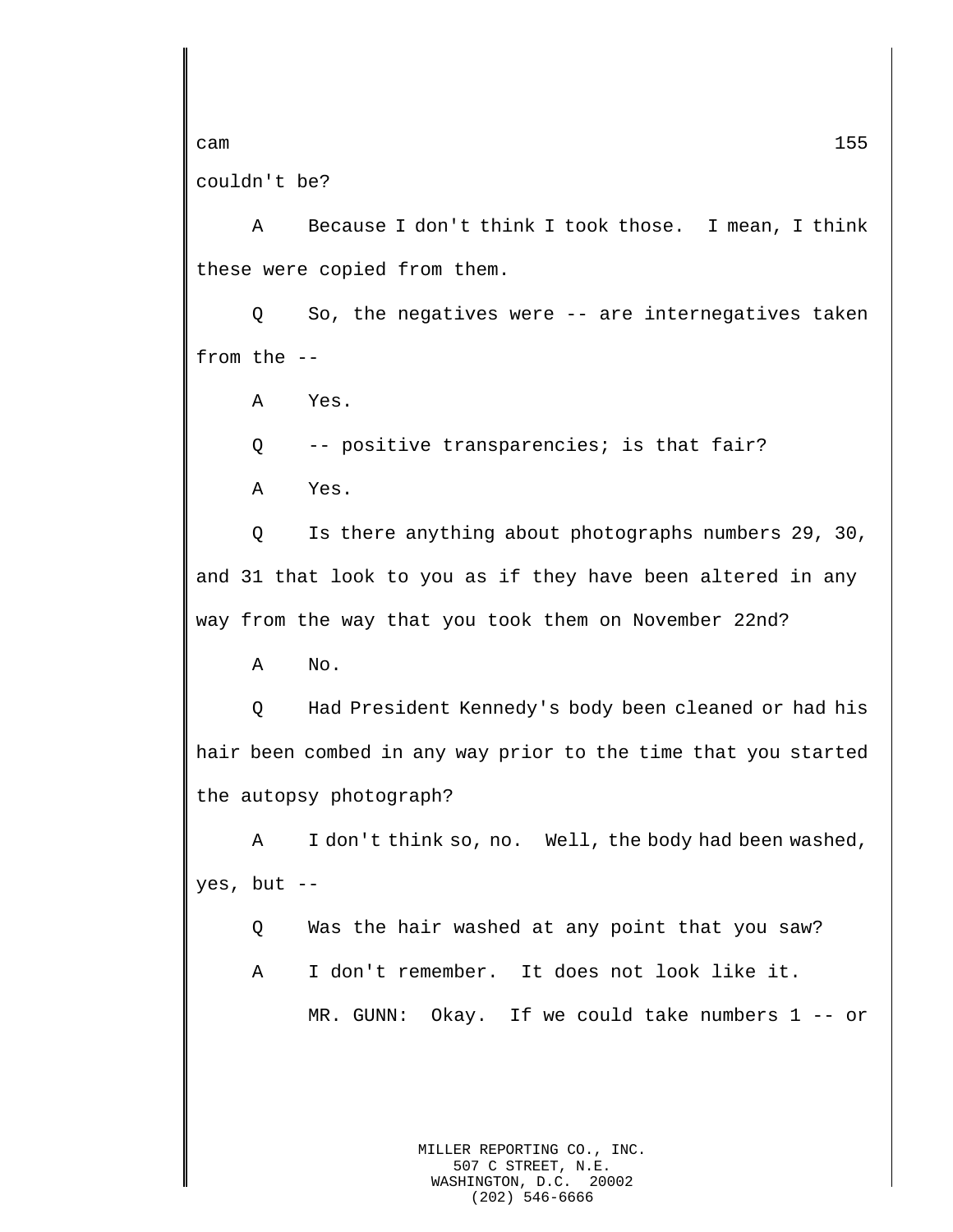numbers 29 and 30 off the screen, and put on black and white numbers 1 through 4, and just keep --

[Discussion off the record.]

BY MR. GUNN:

Q Mr. Stringer, you have just been shown the black and white negative transparencies that are identified as numbers 1, 2, 3, and 4 from the first view on the 1966 inventory.

As you look at those, are you able to identify whether those are the camera originals that you exposed on the night of President Kennedy's autopsy?

A They look like it to me.

Q Is there any question in your mind about whether those are the original negatives?

A No, I don't think so.

Q Could those negatives be internegatives taken from the positive transparencies?

A I don't think so.

Q Mr. Stringer, I'd like to point out the figure in the background on the color transparency and the positioning of the figure, and ask you whether you can identify that same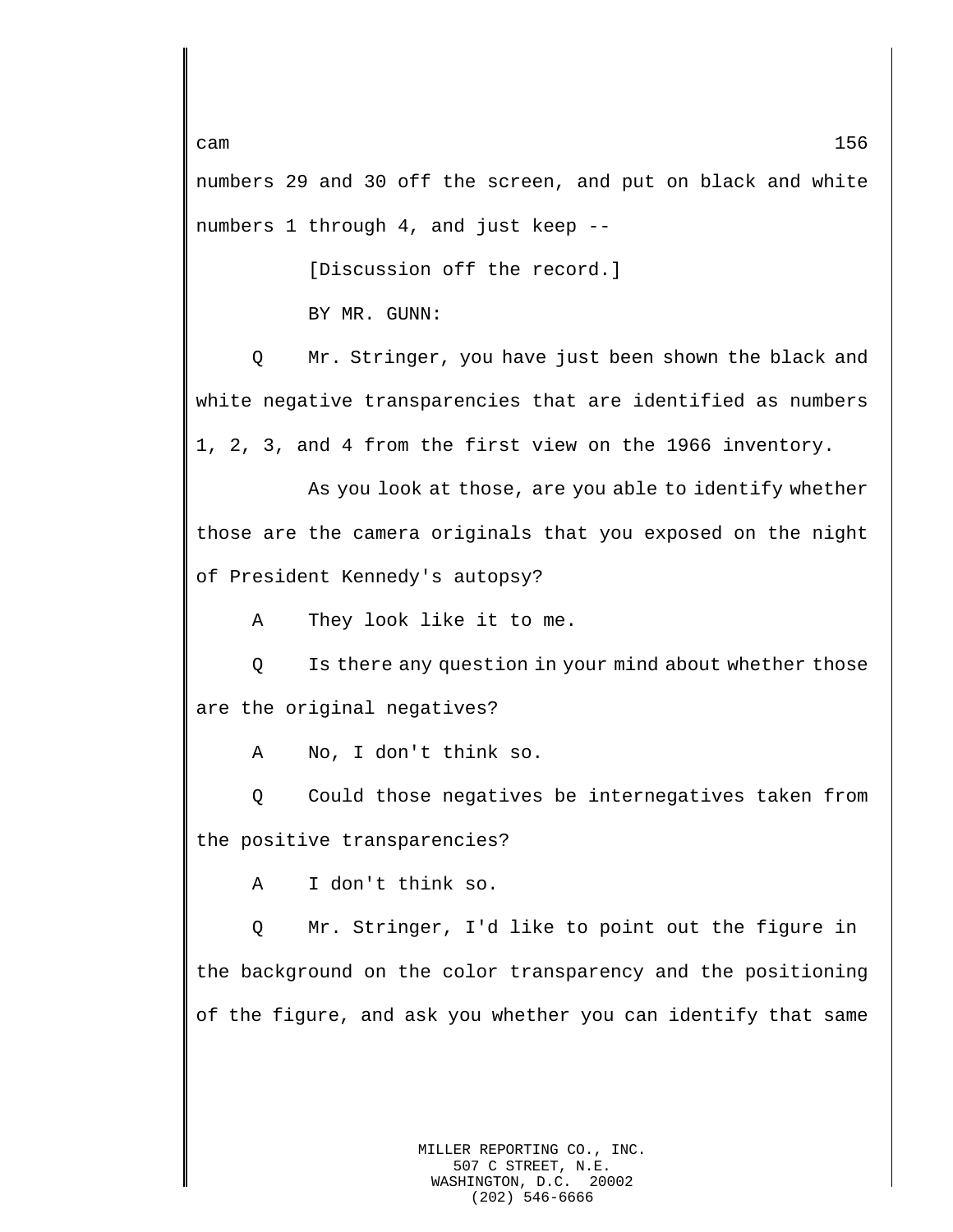figure in any of the four negative transparencies?

A No.

Q Would that --

A There's something here, but then you don't get this background. And there's something there.

Q And is the figure in a different position?

A Yeah, that's a different --

Q Based upon the background figures, are you able to identify whether any of the photographs, numbers 1 through 4, would be internegatives taken directly from photograph number 31?

A Now, these two are alike.

Q You're referring now to a positive --

A Yes.

Q -- transparency and the negative transparency?

A But I don't see any black and white on it.

Q Then, the black and white -- the background is different --

A Correct.

Q -- between the four black and whites and the positive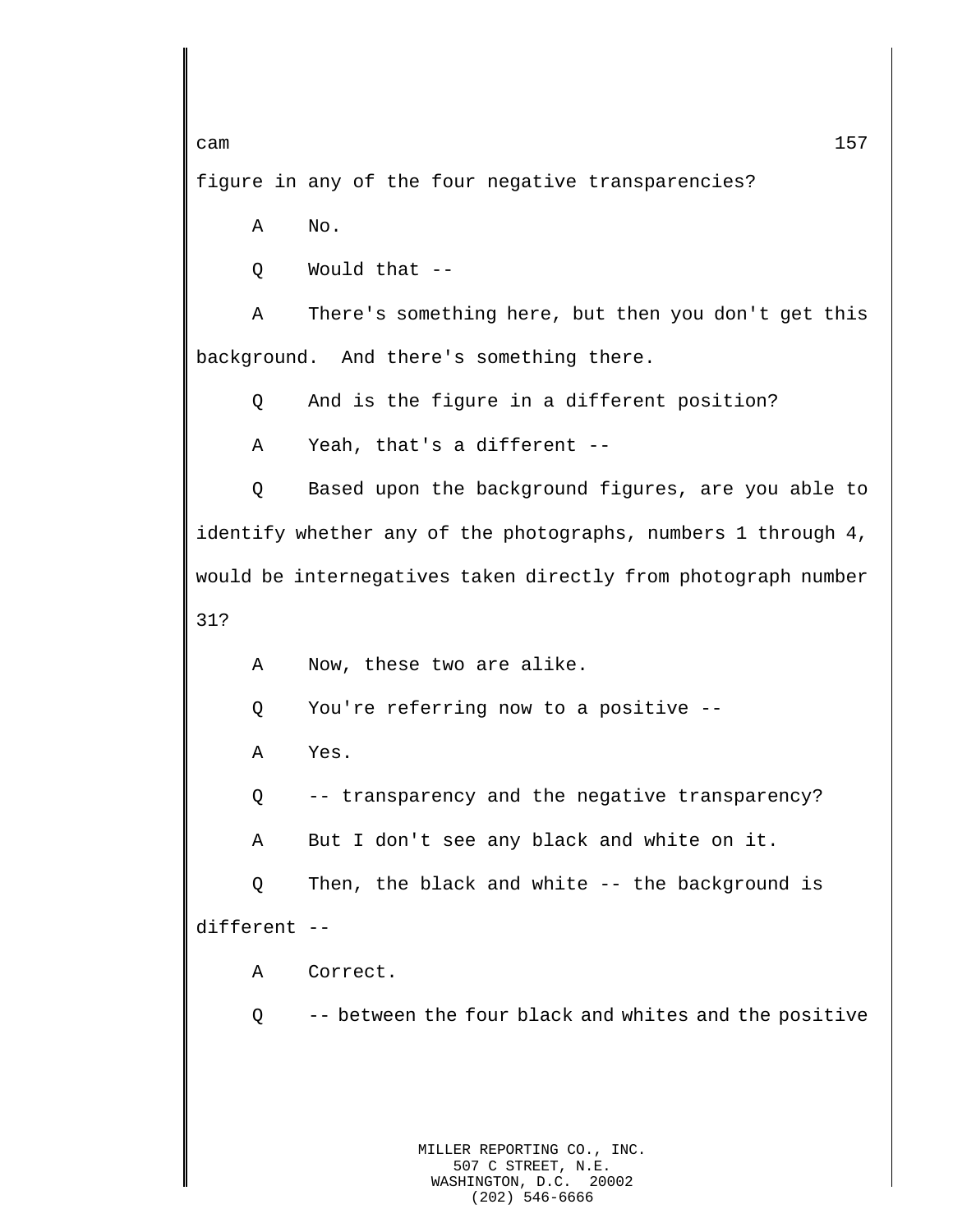color transparency; is that correct?

A That is correct.

Q And, so, if the photograph -- the black and white photographs are internegatives taken from number 31, there would have had to have been changes in the background, as well; is that correct?

A That's correct.

MR. GUNN: Okay. Go to the next one. Take black and white numbers 5 and 6. And then color numbers 26, 27, and 28.

[Discussion off the record.]

BY MR. GUNN:

Q The photographs that we're looking at now from the 1966 inventory are black and white negatives numbers 5 and 6, and positive color transparencies 26, 27, and 28, as well as the color negatives for 26, 27, and 28.

Mr. Stringer, do the three color originals from 26, 27, and 28 appear to you to be the camera originals --

A Yes.

Q -- that you took on November 22nd?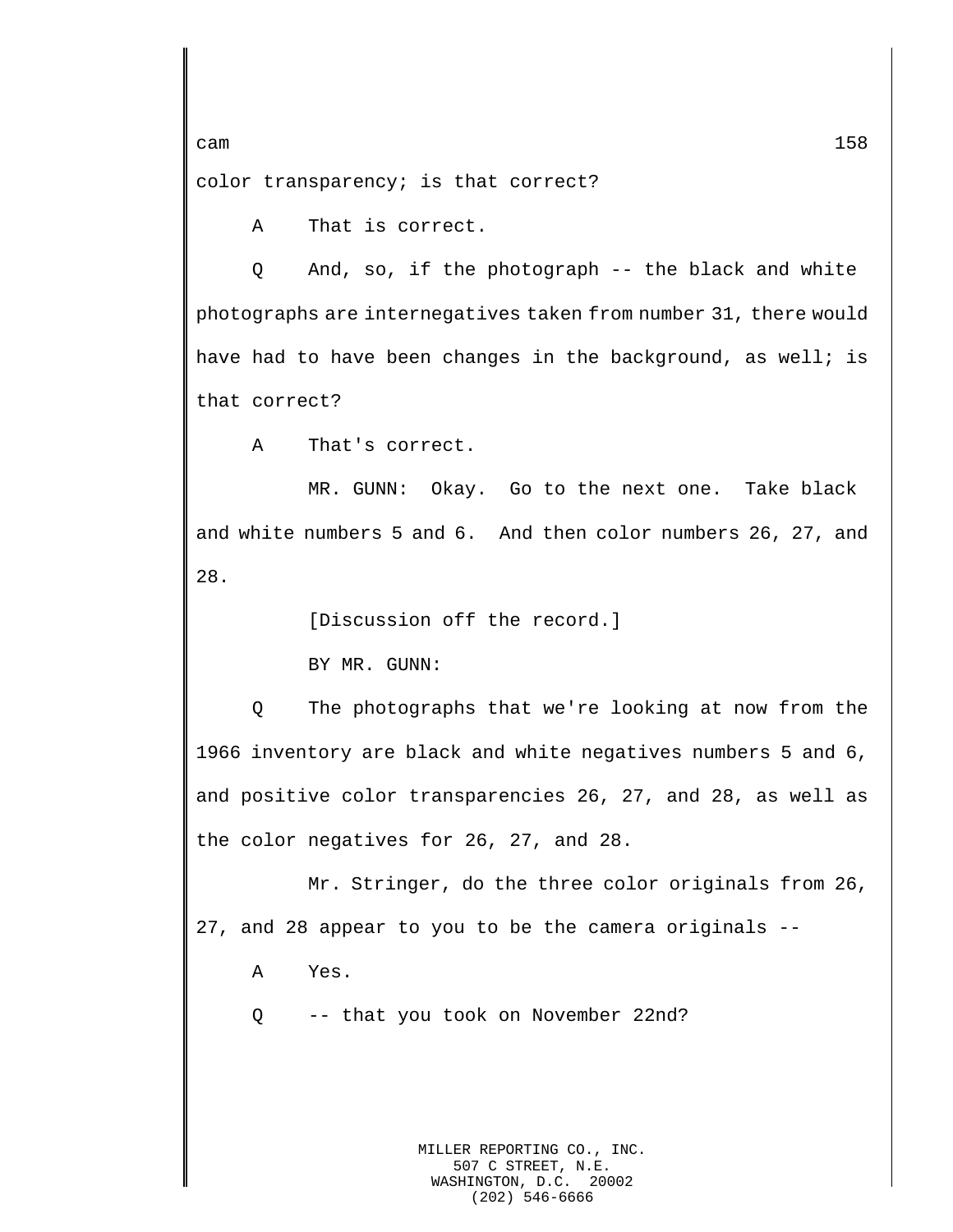A Mm-hmm.

Q It appears to me, as an untrained observer, the exposure level is different in the three photographs. Is that correct?

A Yes.

Q Was that done for any particular purpose?

A Yes. They were bracketed.

Q And why did you bracket them?

A To get a good exposure.

Q So that one -- With the theory being that one of the three exposures would come out correctly?

A Correct.

Q Mr. Stringer, are you able to determine whether the negatives that are below each of the positive transparencies are internegatives taken from the positive transparencies?

A I think they are.

Q Is there any question in your mind whether the negative -- the color negatives might have been the camera originals that you took on November 22nd? Right now, again, speaking of the color negatives.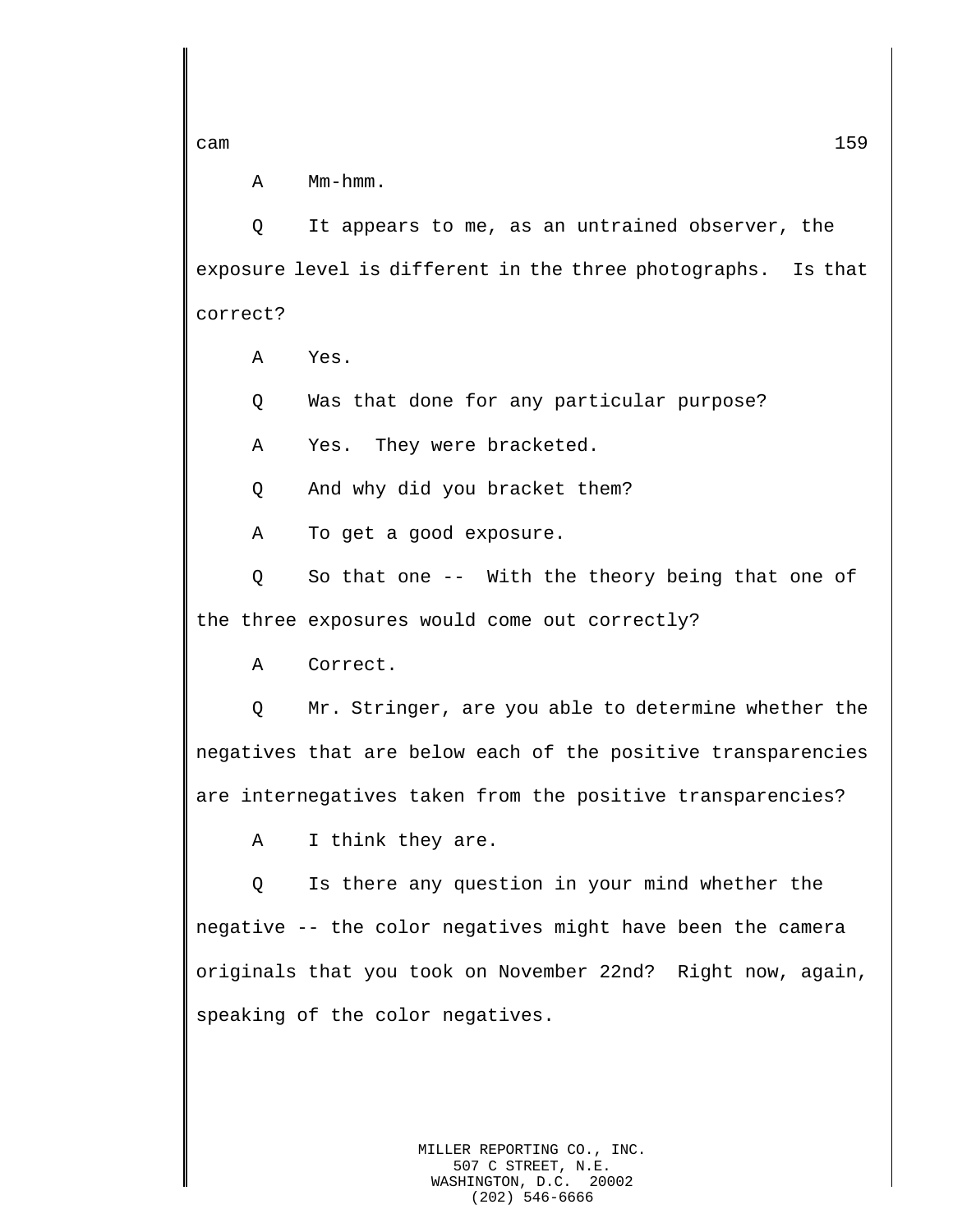A Color negatives?

Q Yes.

A That they were taken at the time of the autopsy?

Q Could those have been camera originals?

A I don't think so.

Q Do the photographs -- color transparencies number 26, 27, and 28 appear to you to be altered in any way from the way in which you took them on the night of November 22nd?

A No, I don't think so.

Q Could you now look at the black and white negatives, numbers 5 and 6, and tell me whether those are camera originals that you took on November 22nd?

A I think they are camera originals.

Q Earlier in your deposition, you said that you would be able to identify whether black and white negatives were from a press pack or a two-film holder by notches or numbers. Are you able to identify the --

A Yes. This is not from a press pack.

Q So, the two that you just pointed out, numbers 5 and 6, were taken from a --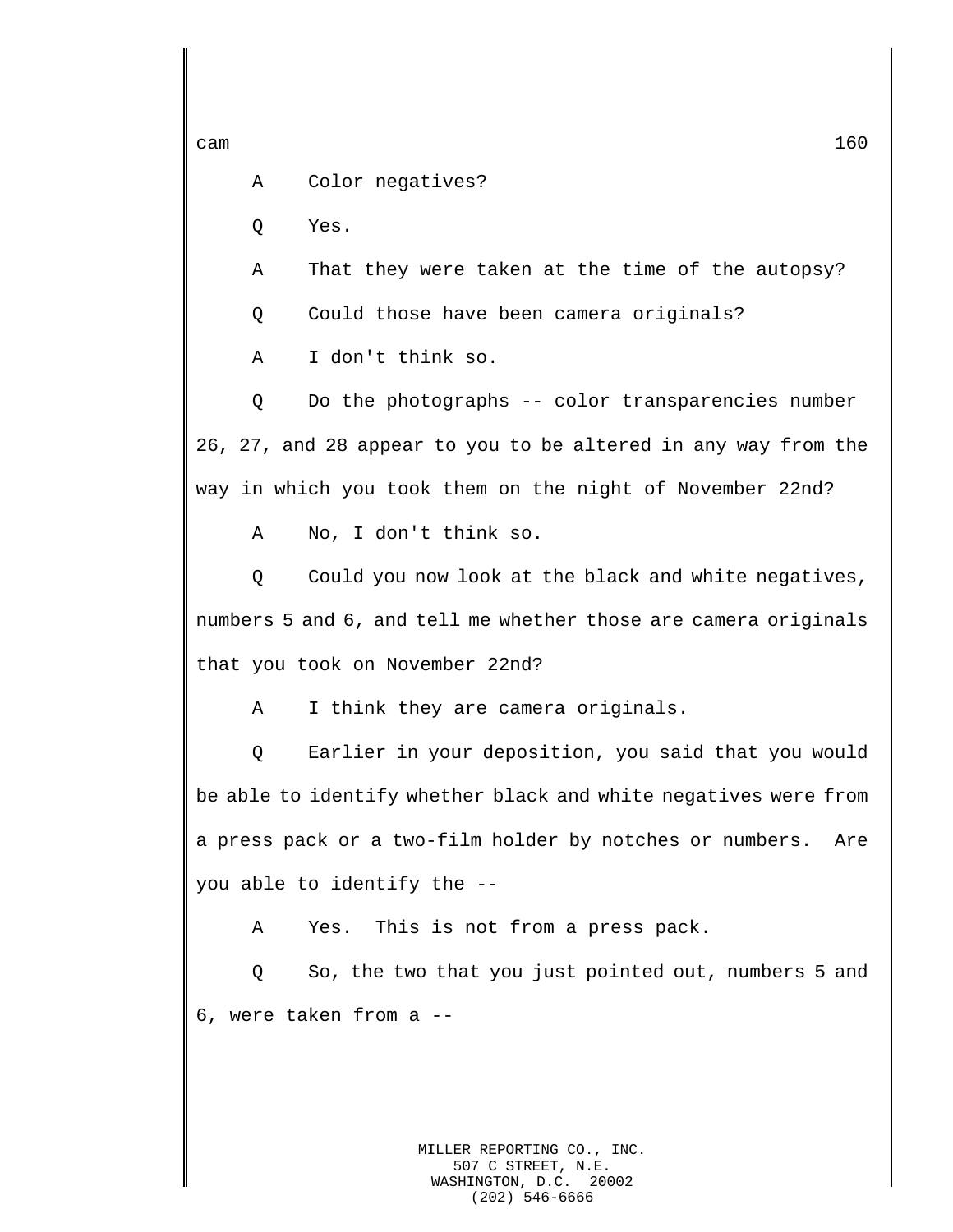A From a film holder.

Q -- from a film holder and not from a press pack?

A Correct.

Q Are you able to determine now whether the two black and white photographs could be internegatives taken from the color positives?

A I don't think they're internegatives. They look like originals.

Q I'd like you to note the gray figure that is just in front of President Kennedy's nose -- or just to the right of the nose in two black and white negatives, and ask you whether you can identify something equivalent in the color transparencies?

A There's something down in there. Right there.

Q For your typical mode of taking photographs, would you move the camera on the tripod between exposures?

A You wouldn't move it, but it's possible it could have been moved a fraction. But you generally don't move it to get the scene.

Q Okay.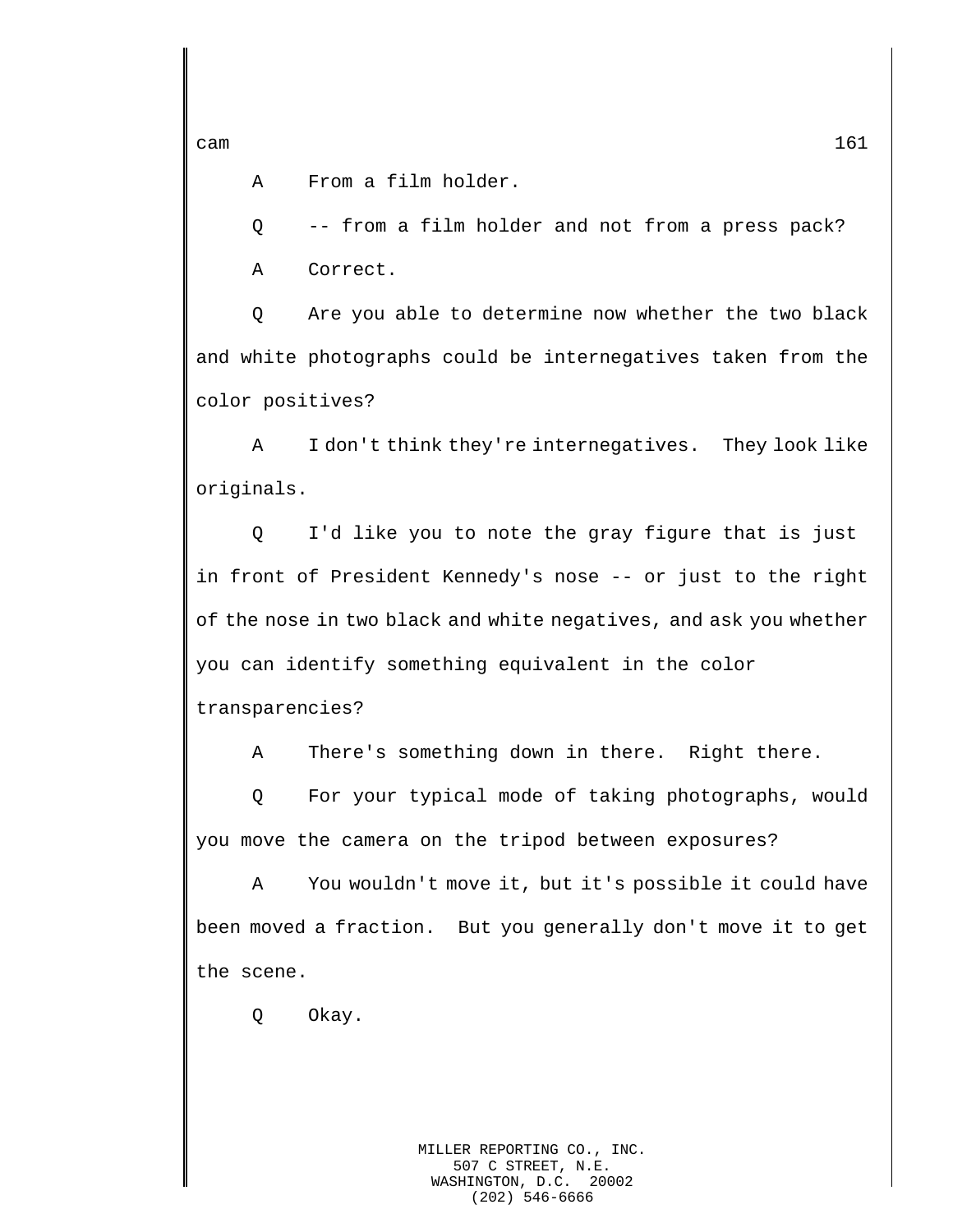MR. GUNN: Okay. Could we go now to the third view? This will be black and white numbers 7, 8, 9, and 10, and color numbers 32, 33, 34, 35, 36, 37.

We'll go off the record.

[Discussion off the record.]

BY MR. GUNN:

Q Mr. Stringer, are you able to identify black and white negatives 7, 8, 9, and 10 as being camera originals that you took on the night of November 22nd, 1963?

- A You mean the color?
- Q Black and white negatives.
- A Black and white? I think so.

Q And with respect to the positive transparencies 32, 33, 34, 35, 36, and 37, do those appear to you to be positive transparencies that you took on the night of November 22nd --

A Yes, there's a little movement in some of them.

Q What do you mean by "movement"?

A Well, this one appears over this way more in the -- on the film.

Q You're talking --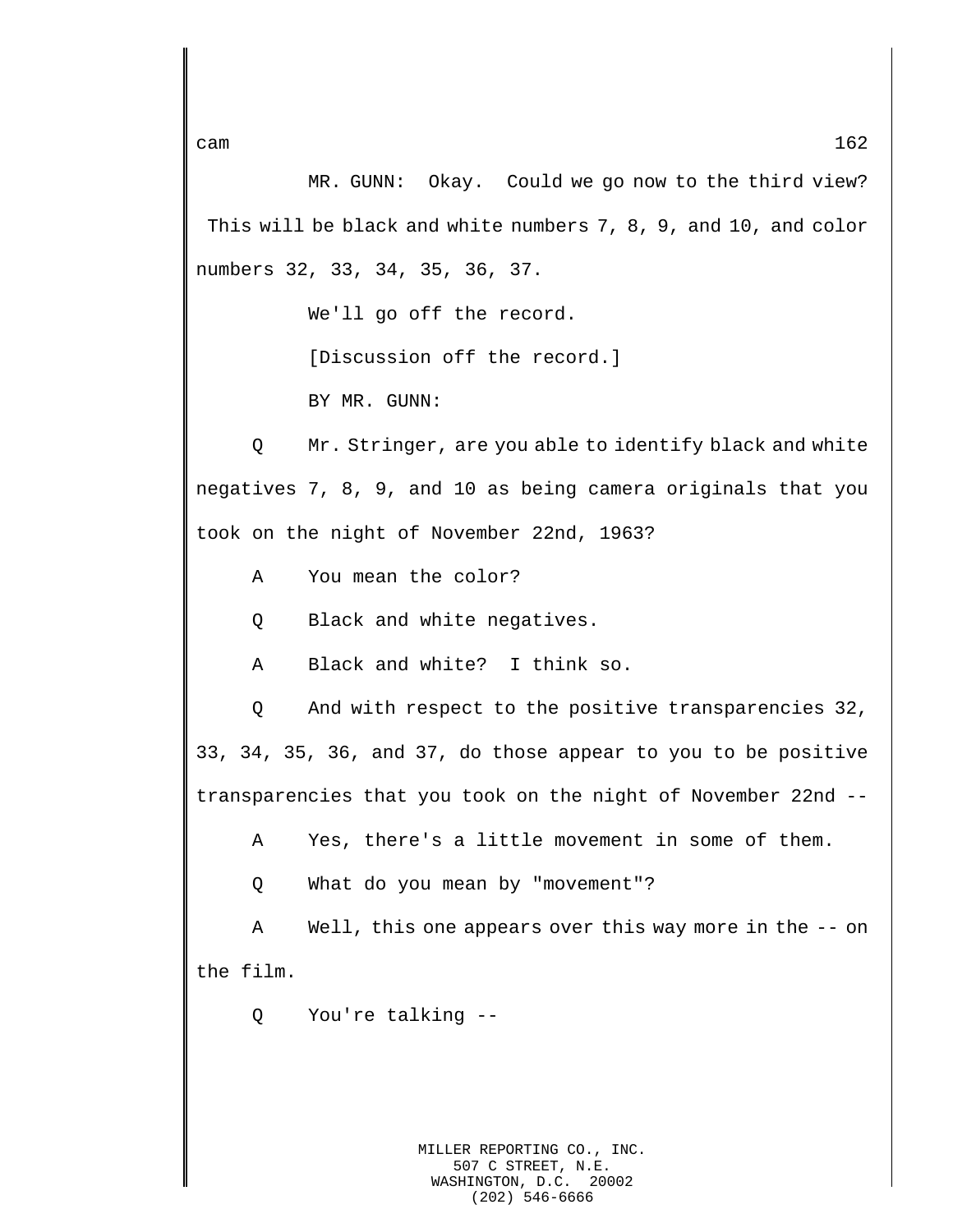A The camera might have moved.

Q You're talking about the location --

A Yeah, shoulders. Yes.

Q -- of the body within the frame of the photograph?

A Yes.

Q Is there anything on photographs numbers 32 through 37 that appears to you to be inaccurate with respect to what you observed on the night of November 22nd?

A Well, now, which one of those? Here?

Q The four -- the six color.

A Six color. Well, the angle is changed. These three are alike, and these three are alike. So, you have two different angles. You can see the table above there.

Q And as you say -- as you're pointing to these, you're pointing to the different photographs, and suggesting that there are two different views, even though --

A Right.

- Q -- they're quite close?
- A Right.
- Q But one is from a slightly elevated position,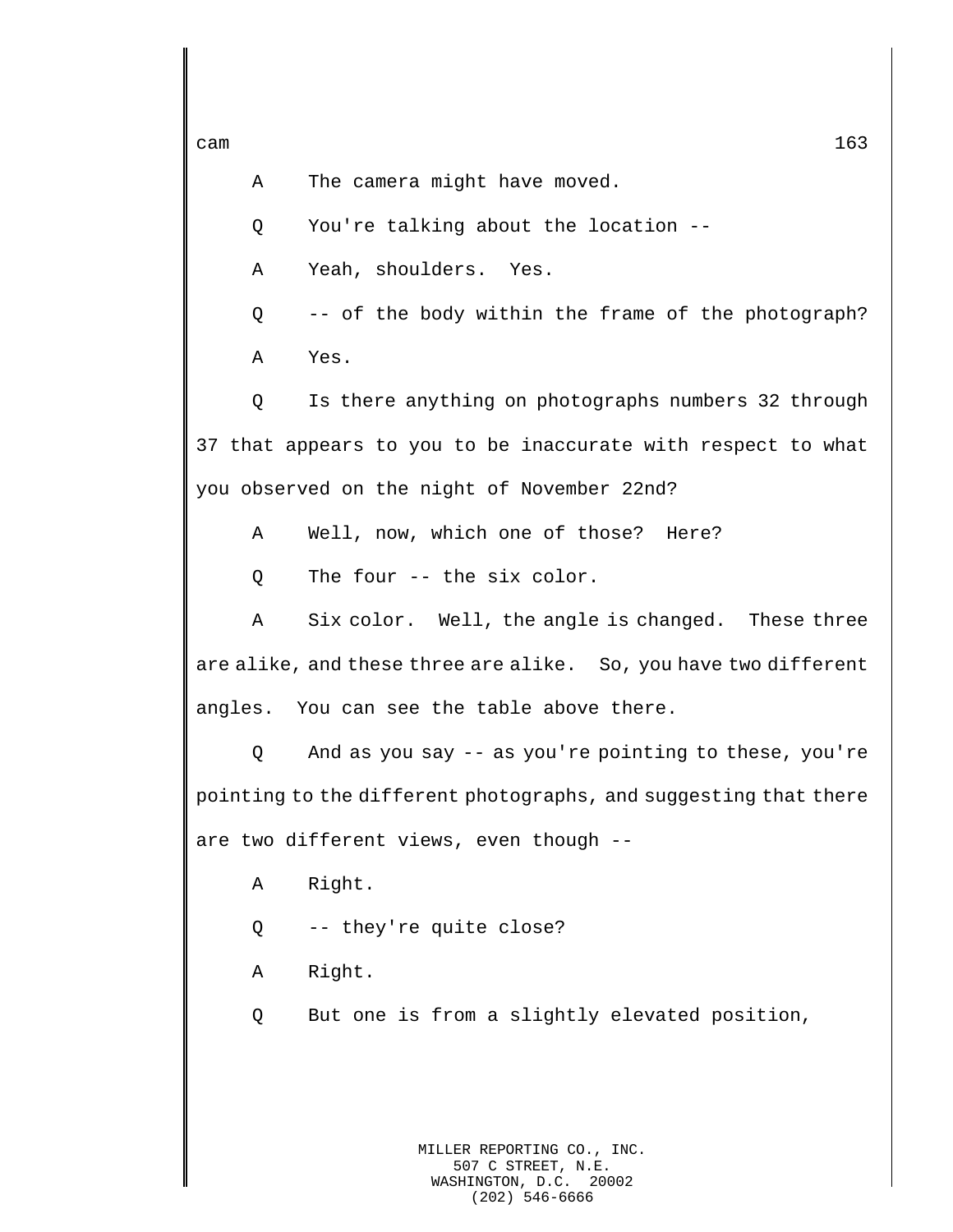cam  $164$ elevated --

A That's correct. One shows more of the face. And there are two of these. They're together -- the same as the color.

Q When you refer to that, you're pointing to the four black and white negatives --

A Black and white, yes.

Q -- and suggesting that, again, two of those are from a slightly elevated position --

A Correct.

Q -- over the other two?

A Correct.

Q So, they're showing very similar views of slightly different angles?

A Yes. I think they wanted to get -- to show more of the forehead.

Q With respect to the four negatives, are you able to identify whether those came from a press pack versus a two-film holder?

A Well, they're -- If they're imitations, they're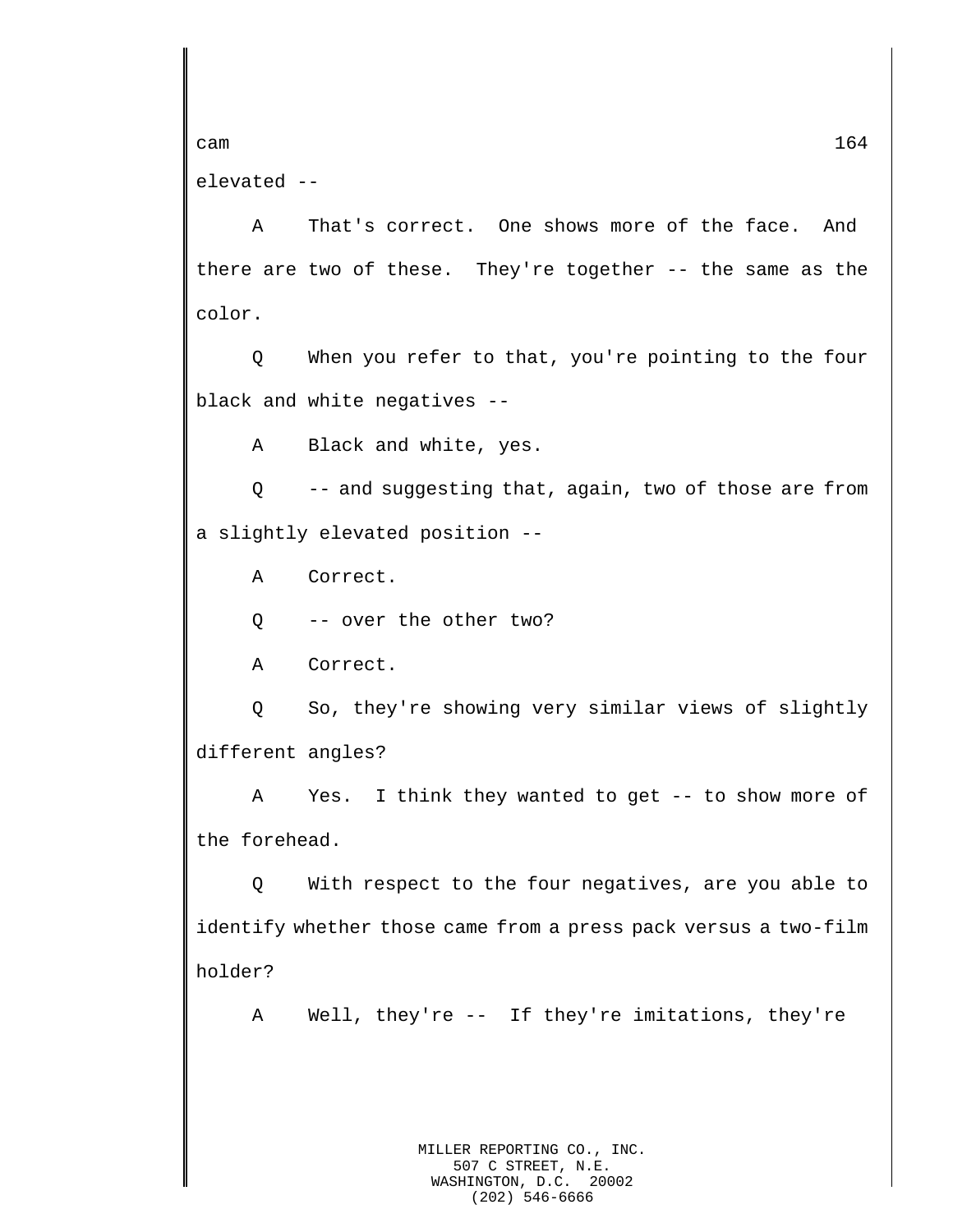good.

Q Do you have any reason to believe they are imitations?

A No, I have no reason to believe it.

Q I should have asked you this question previously, but let me ask you.

With these and any of the previous photographs that we've looked at, have you seen any of the identification cards that typically were used at autopsies to identify the decedent?

A No.

Q Do you recall whether you had identification cards in any of these photographs as they were taken?

A No. Evidently, they were not in there, because they're not showing. I know they were in one or two, at the most. I think they were.

Q With regard to view number 3, can you tell me at what point during the autopsy those photographs were taken?

- A You mean these?
- Q Yes, all of those that are on the screen right now.
- A It looks like from the beginning.
- Q Can you tell whether the Y incision has been performed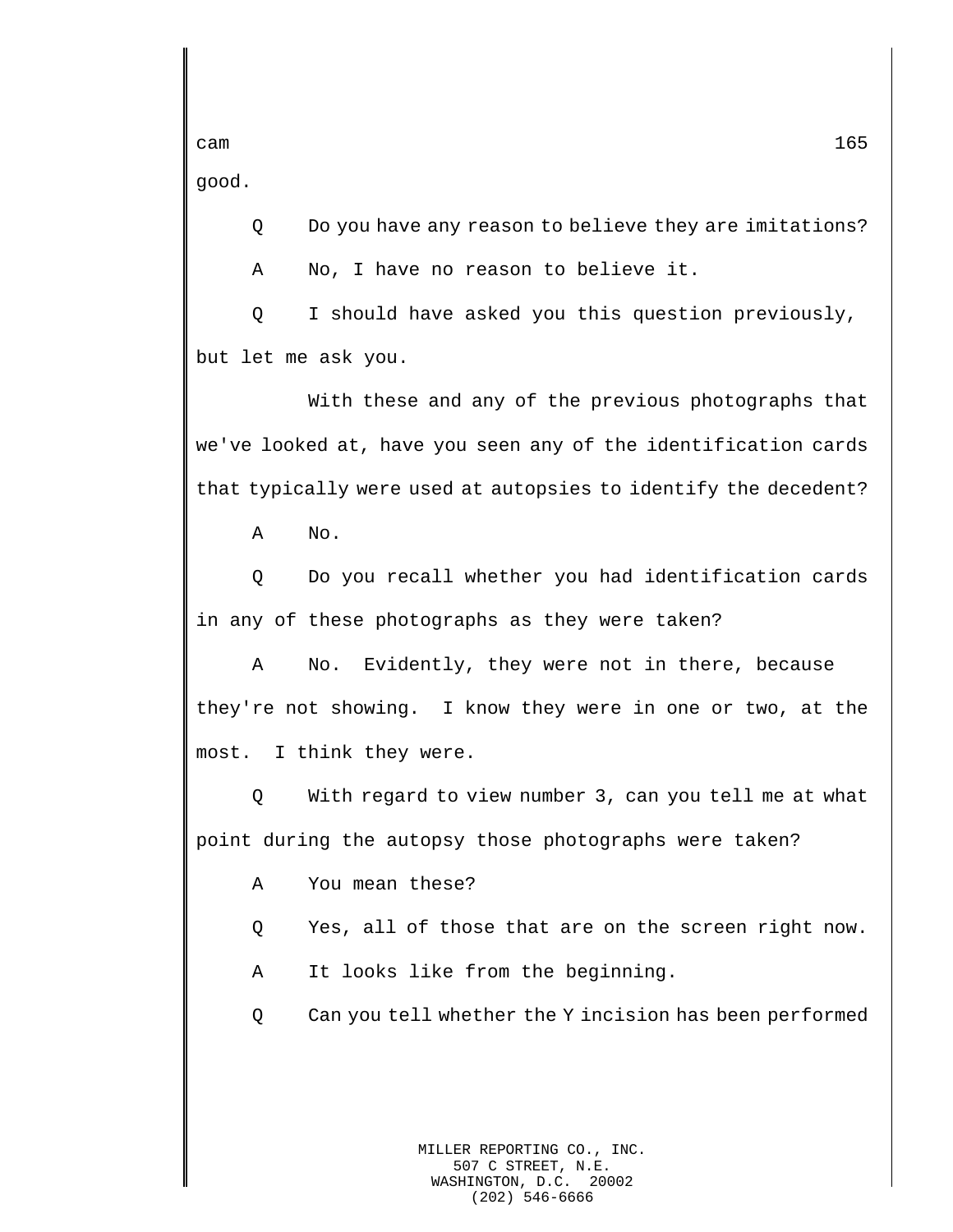as of the time these photographs are taken?

A No, it has not. They started and moved down, down the neck way.

Q So, these would be, as far as you can tell, prior to the Y incision?

A Yes.

Q Has the brain been removed at the time these photographs were taken?

A It looks as though the brain is still in there. I don't know.

Q So, as far as you're aware, this is before any part of the autopsy has begun?

A Yes.

MR. GUNN: Could we now go to the fourth view, which is the "Posterior View of Wound of Entrance of Missile, High in Shoulder", black and white numbers 11 and 12; color numbers 38 and 39.

> Off the record. [Discussion off the record.] BY MR. GUNN: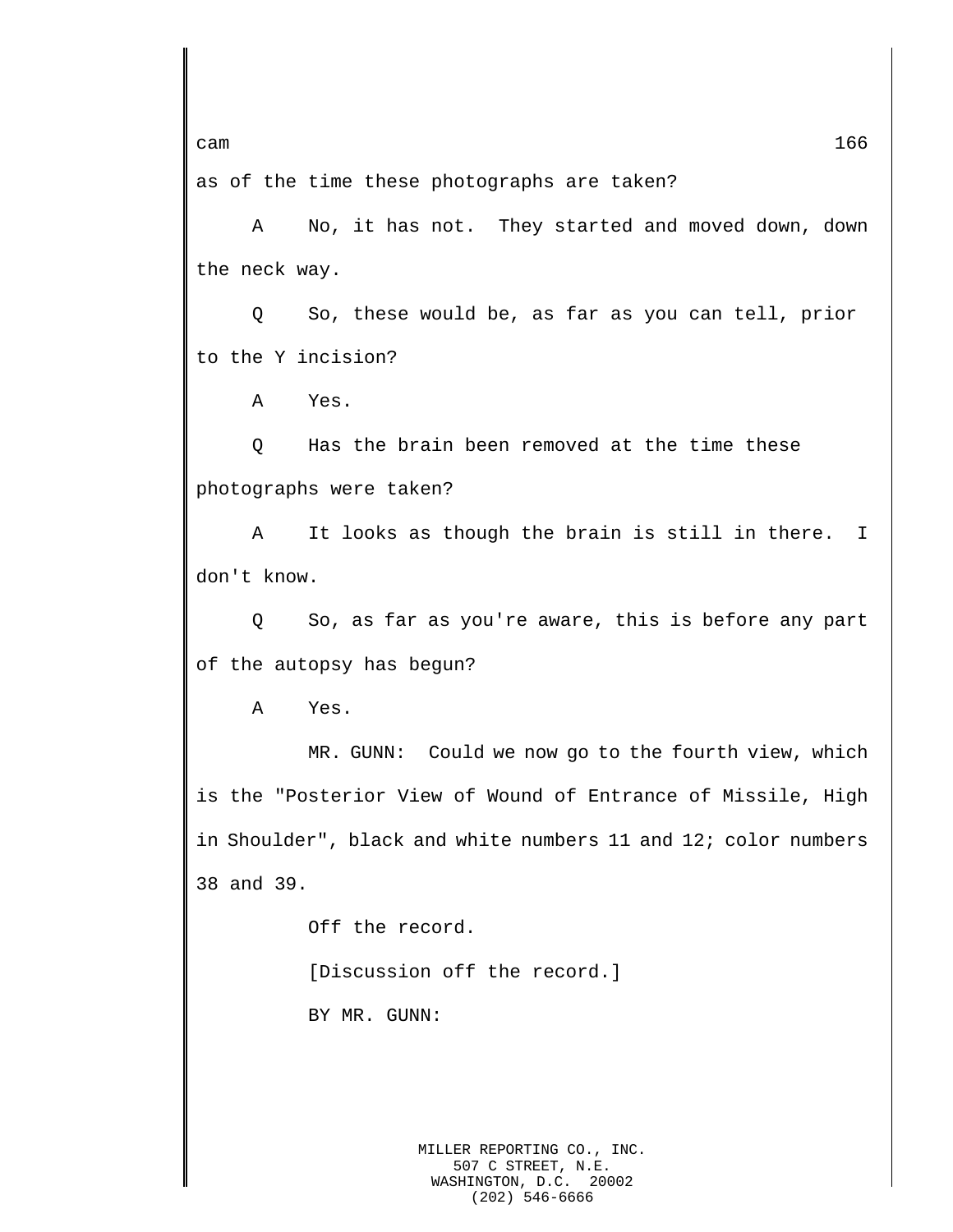Q Mr. Stringer, do you -- can you identify a ruler in the photographs on view 3?

A Yes, there is a ruler. But there's no number on it -- no autopsy number.

MR. GUNN: I think I mistakenly said view 3, and this should be view 4.

BY MR. GUNN:

Q Would the autopsy number that you referred to typically be placed on the ruler?

A Yes.

Q Was there an autopsy number on the ruler the night of the autopsy?

A There was on one ruler.

Q How many rulers were used?

A Well, I think this is one from the morgue. The one that we have, had a medical school emblem on it. And then they write in the number. It's maybe about this big.

Q Okay. And you're -- Something in the area of four to six inches?

A About four inches.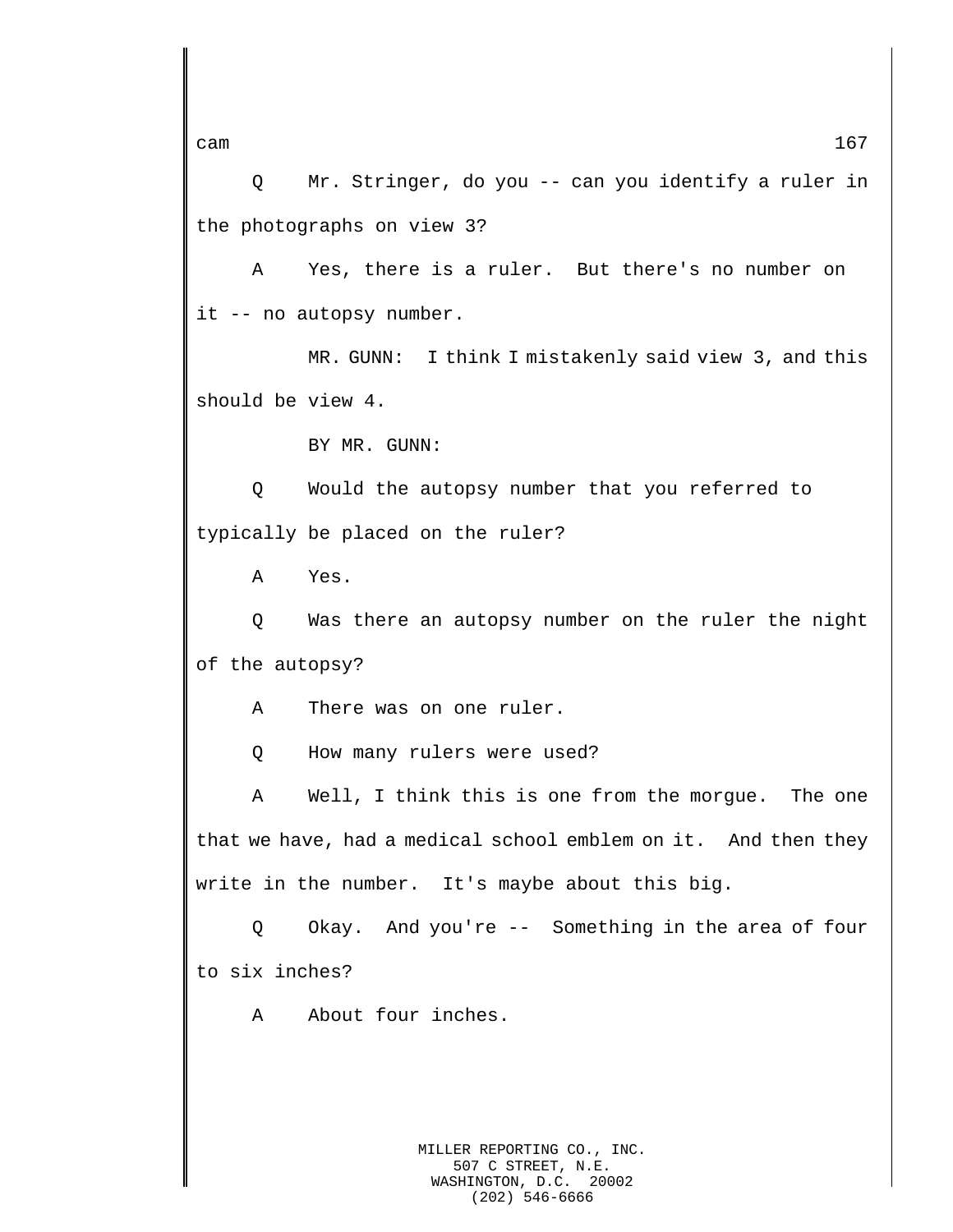Q About four inches long. Was that ruler used during the night of the autopsy of President Kennedy?

A I think it was, yes.

Q Looking at the color transparencies, can you identify the type of film that was used by any markings that are on the film?

A Well, I don't know the markings anymore, but that should be the color of film that it is, whether it's Ektachrome or whatever. You mean these, the emblem?

Q Either that or the writing. That is, are you able to -- either through the writing, or the notches, or in any other way -- determine whether this is Ektachrome E3 or Kodachrome?

A Not anymore. But this should tell you the story, whether that's Ektachrome or Kodachrome. It's probably Ektachrome. I don't know. It's notched.

Q Mr. Stringer, I'd like you to look particularly closely at the area of the occipital area of President Kennedy's head in the color transparencies, and tell me whether you are able to ascertain whether there has been any change at all in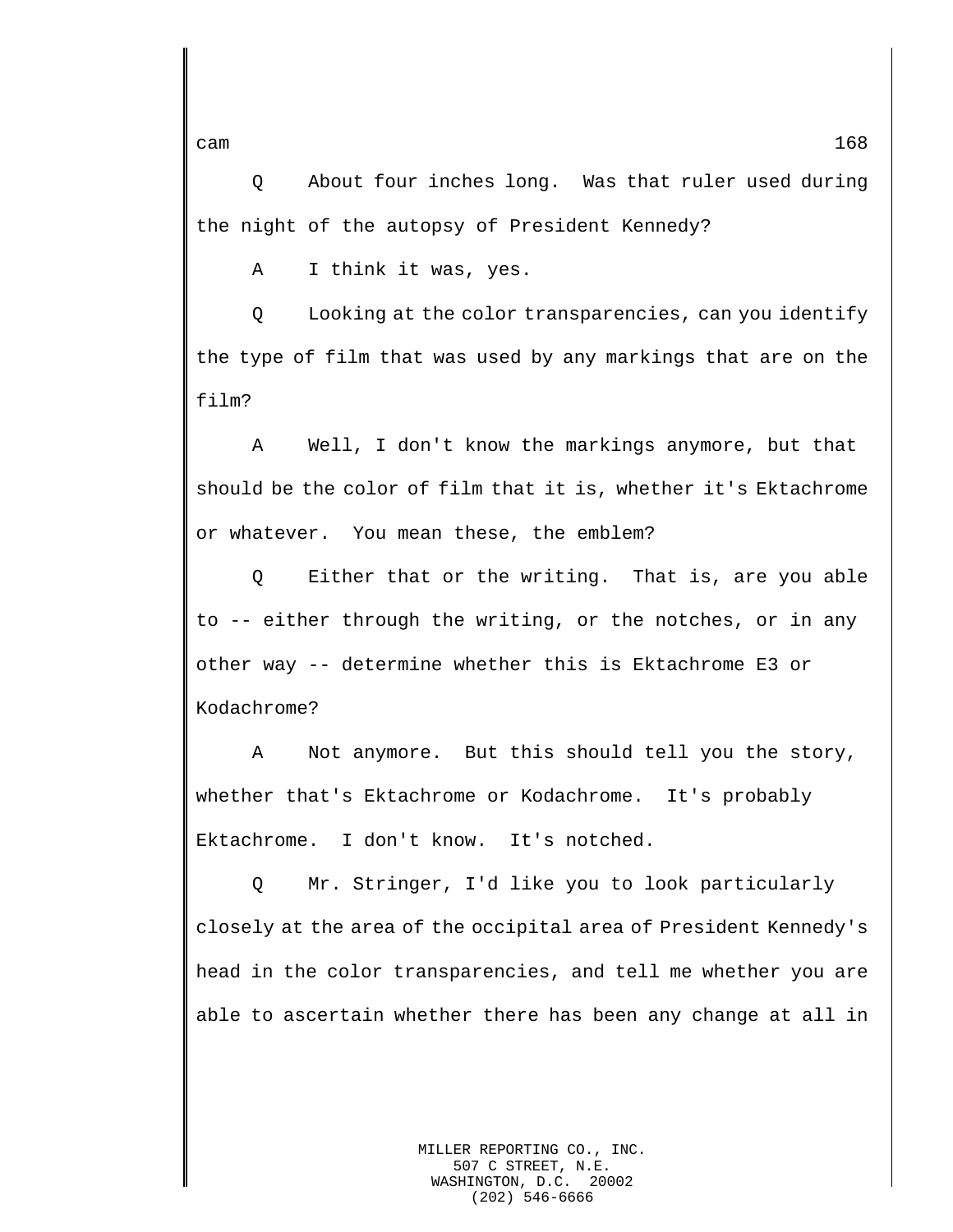the photograph from the time that you took the exposures on November 22nd --

A That's the way I saw it. I don't see any hole there.

Q Are you able to determine whether the color transparencies that are in front of you now are camera originals versus duplicates made from the camera original?

A I'd say they're camera original.

Q Looking on photograph number 40, does it appear to you as though any portion of the scalp or hair is darker -- excuse me, number 38 -- any portion of number 38 in the occipital area on the hair is disproportionately dark to other areas of the photograph?

A No, it's -- I mean, the hair was sort of wet and damp. No, I don't see anything.

Q Does either photo number 38 or 39 appear to you to be underexposed?

A One is, yes. Well, they're both a little underexposed. This one is blacking out.

Q You're referring now to number 39?

A Yes. It's a little dark.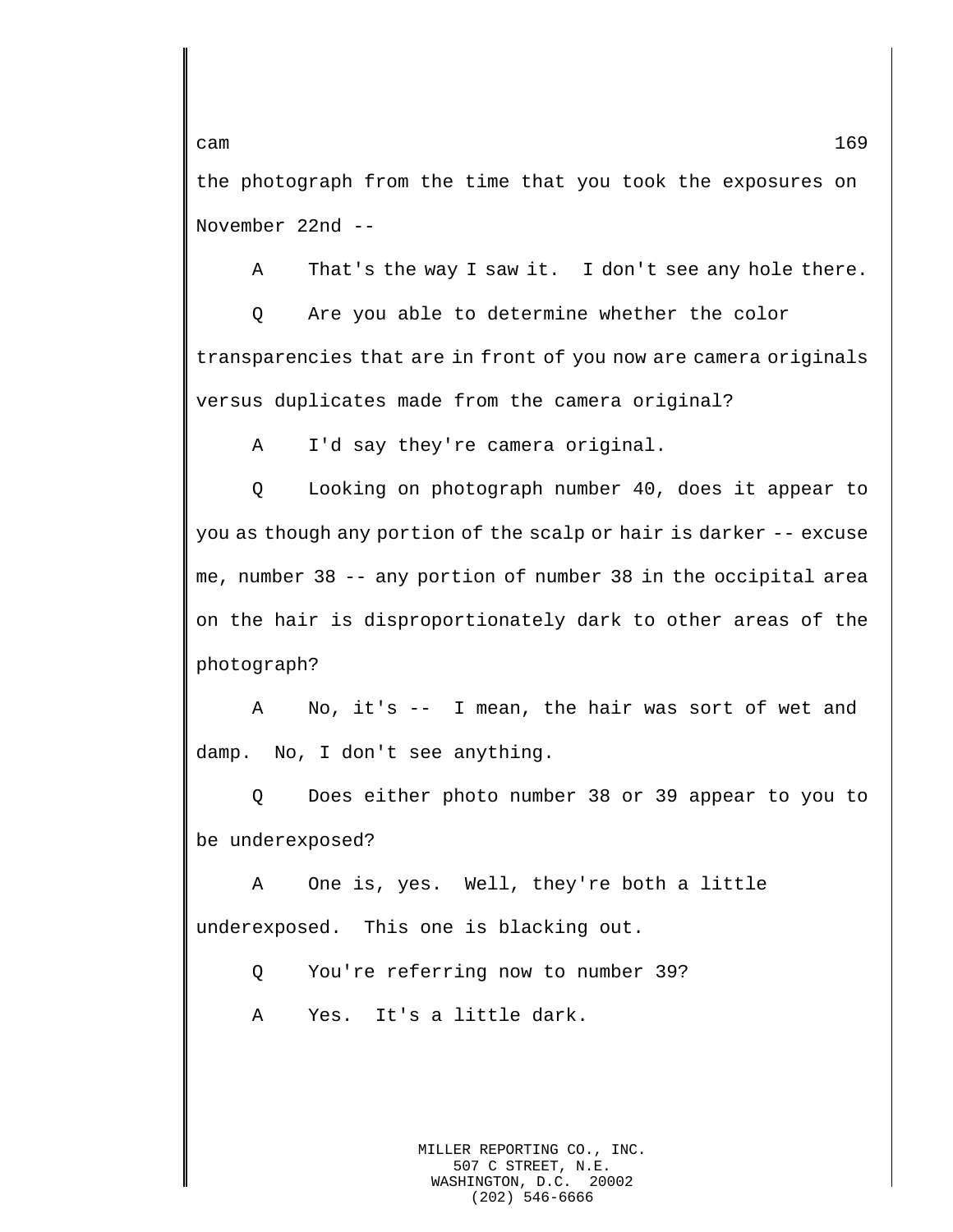Q Are you able to ascertain whether the black and white negatives are camera originals taken on the night of the autopsy?

A There's a hand over here. Not on there. There's a hand showing on the shoulder. It's a different exposure.

Q So that there is somewhat of a different view -- A Yes.

Q -- on the black and white versus the color?

A In other words, you see a hand in here and here; but you don't see it over here.

Q You're referring to the hand in the black and white negatives?

A Yes.

Q Are you able to determine in any way whether the black and white negatives are camera originals taken on the night of the autopsy?

A They just look like it. I don't know.

Q Can you explain what the orientation of the body was, in relationship to the table, in this particular view?

A He was up, sitting up.

Q This is -- these are photographs with the President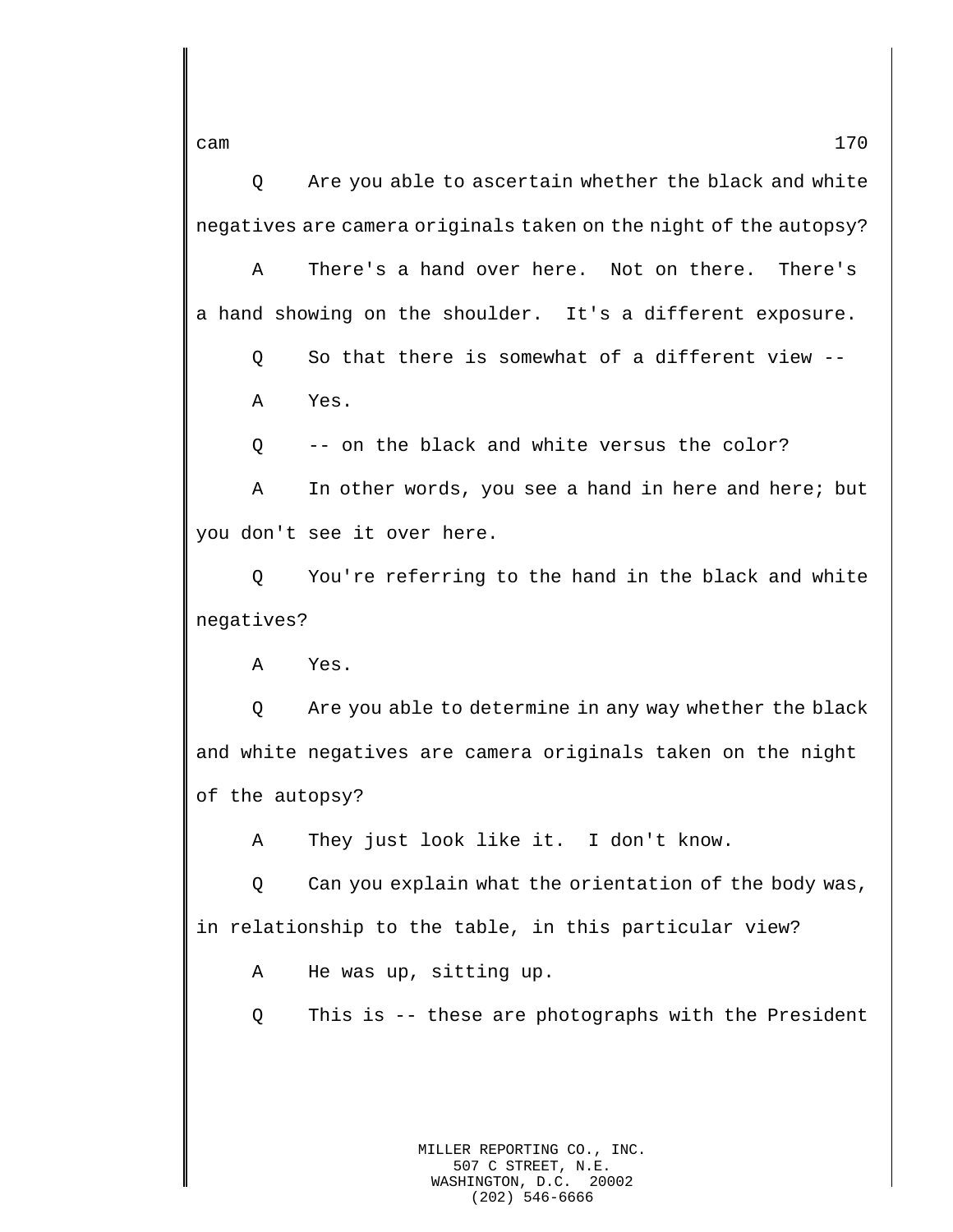sitting up?

A He was holding him up. Yes, he was holding him up. See, he's holding him up there.

Q So, in view number 4 that we are looking at here, the President's body is being propped up, so that his torso is approximating a 90 degree --

A Right.

Q -- or coming close to a 90 degree angle from the table?

A Correct.

Q Mr. Stringer, can you identify the notches that are on the color photographs? Do you see the two notches there?

A Yes.

Q Where are the notches on the film when the film is in the camera; whether top right, top left, bottom left, bottom right?

A That would go back many years ago. I think it's on the bottom right. I'm not sure.

Q If it is on the bottom right, would that mean that when the color -- or when the final is printed, that the notches would be on the top right, to show the same view?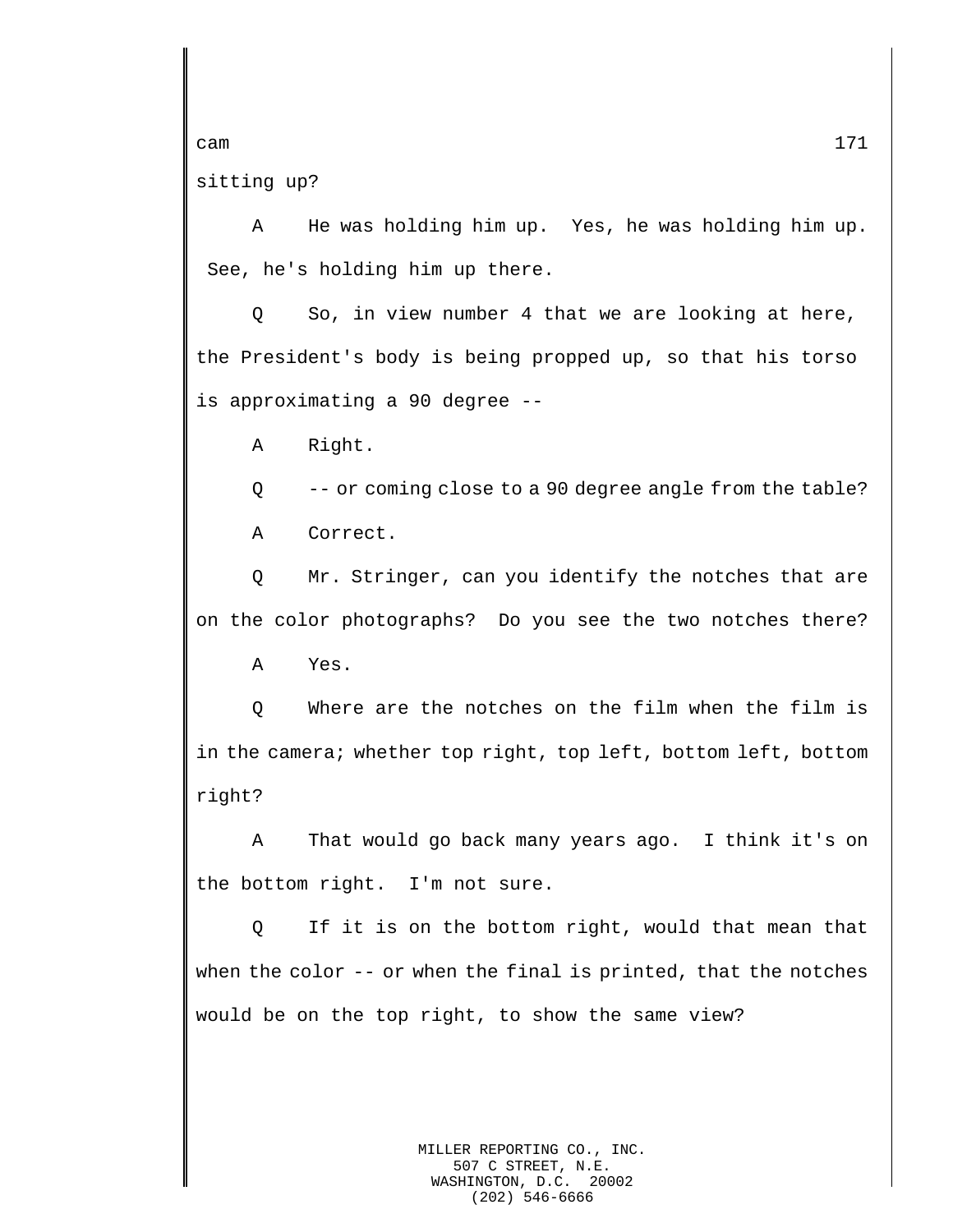A Well, this is not printed. This is the original that was taken.

Q Okay. When "developed", I should have said, rather than "printed".

A Yeah.

Q So, if you were to now put these films, that are now in front of you, in the same angle that they were at the time you took the photograph, how would it appear? Would the photograph have been vertical in the camera, or would it have been in a landscape view?

A You have to have the emulsion out. So, this is --

Q Let's go back one step. What I would call a portrait size, which would be with the length of it going vertically --

A Four-by-five.

Q -- versus a landscape, where the longer portion would be the base.

A I understand.

Q Was -- Could you take either a land -- Using those terms -- And if you have better terms, then, I would take those.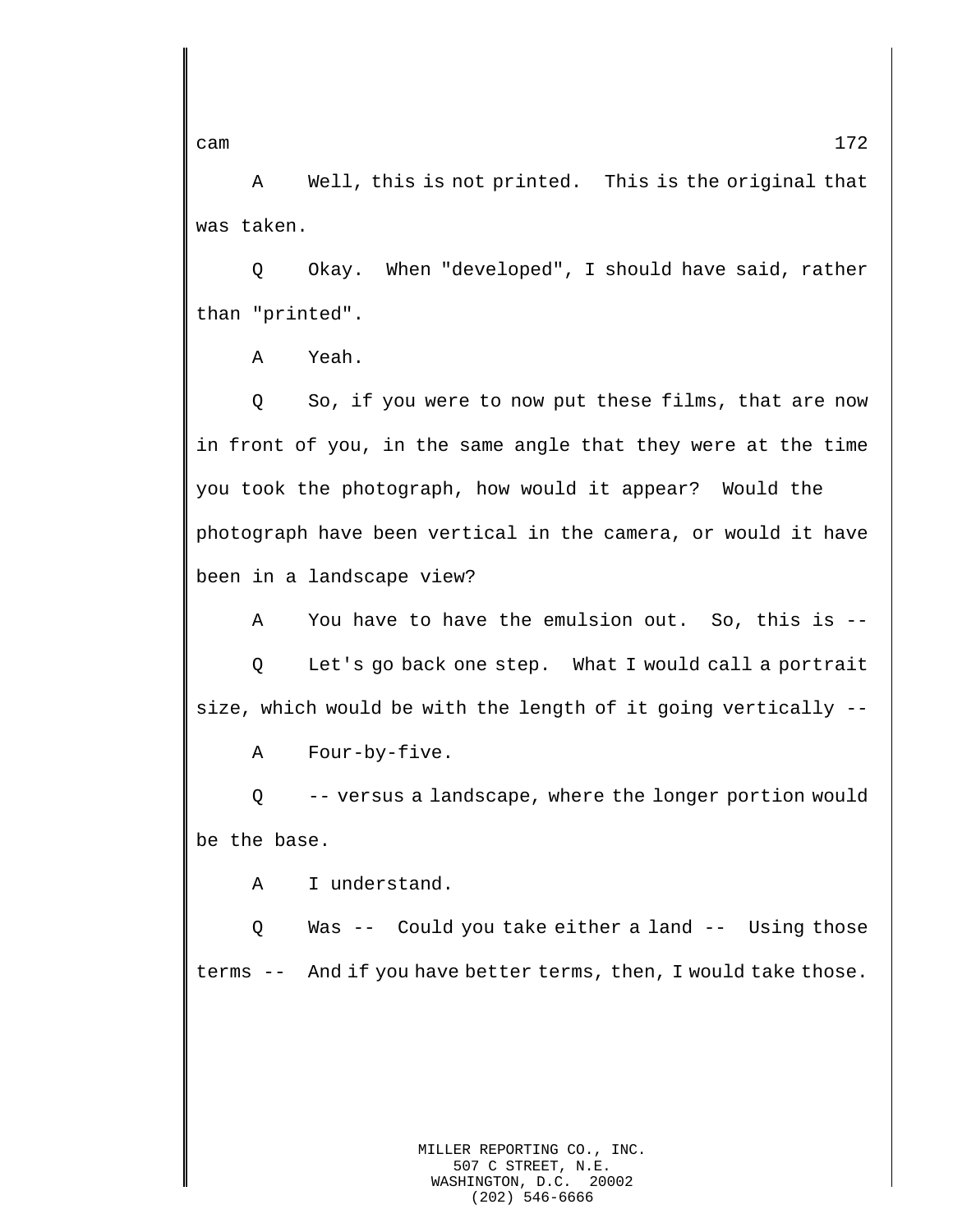But using the terms "landscape" and "portrait", did the four-by-five camera that you used do both landscape and portrait?

A Yes, you could turn the back.

Q Okay.

A Either up or down, or horizontal.

Q Okay. And are you able to tell what the position of the body was by looking at the notches and considering the portrait versus landscape format?

A No. No, because that would be the same place, because you'd be shooting on the emulsion.

Would you turn this this way a minute?

Q One of the questions for you is whether the body could be lying on his left shoulder, rather than --

A This is what I'm trying to see. Turn this one, too.

Q Again, just to put the -- And I know this is what you were thinking about right now, but to put the question a different way: Is it possible, based upon the view that you can see here and by the notches in the shoulder -- in the --

A The body was on its side.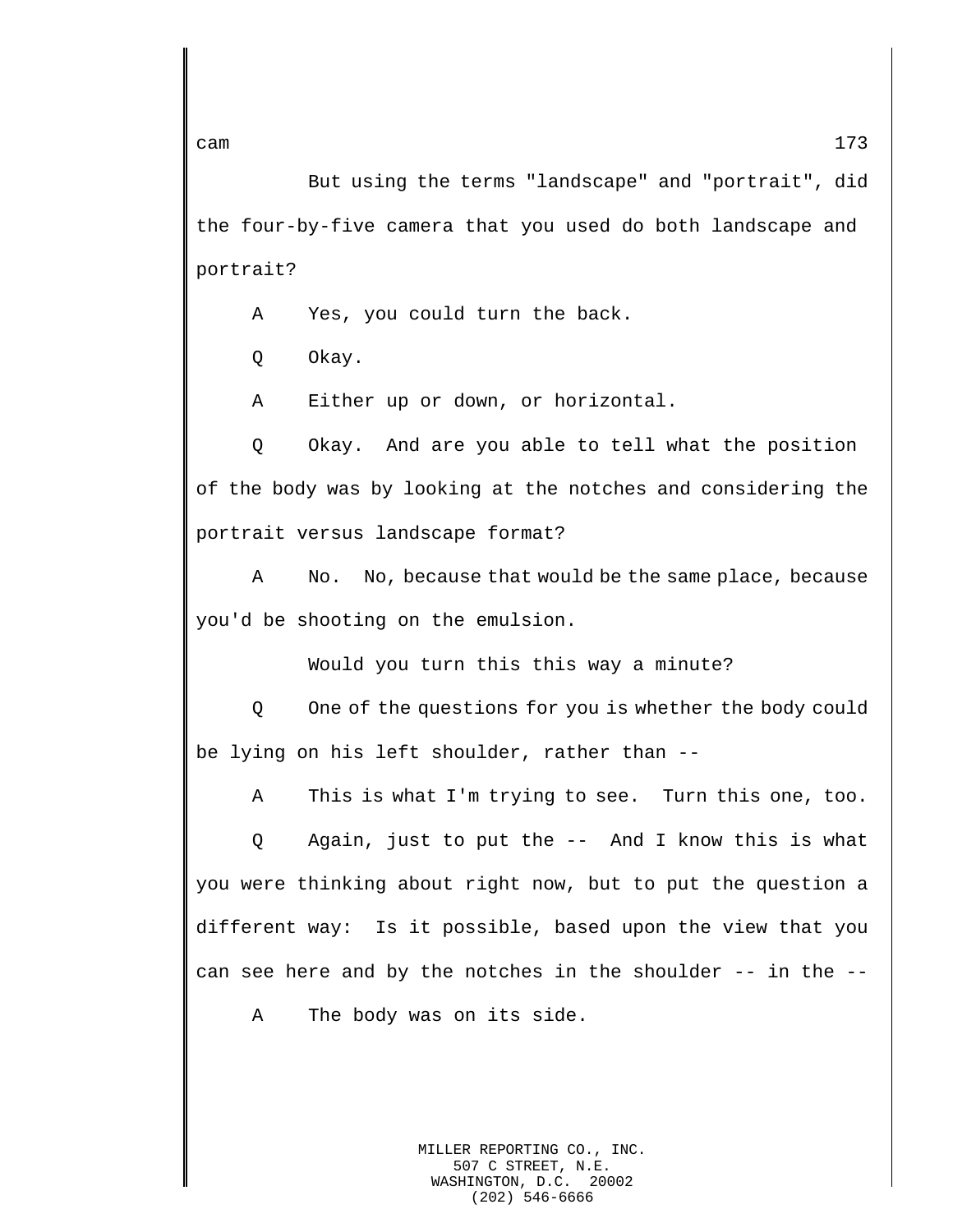Q The body was on its -- lying on its left shoulder, rather than being propped up in something like a 95 degree angle? Based upon your re-examination --

A Well, I don't know, because here's your table here. And I don't know whether this is the buttocks down here or not. In other words, the body does not extend, which it should.

See what I mean?

Q Mm-hmm.

A Here now, this was more of a closeup. You don't have it all the way like it.

Q When you say a "closeup", you're referring to the --

A Well, not as a closeup, but it shows more detail than here where you can see. Where here, it's -- But here, it looks like this is the table here. I don't know.

Q Would it be fair to say that you're uncertain as to whether the body is being propped up on the left shoulder versus whether the whole torso is being placed erect?

A Well, now, this looks like his arm coming out here -- the left arm.

Q You're referring to number 38?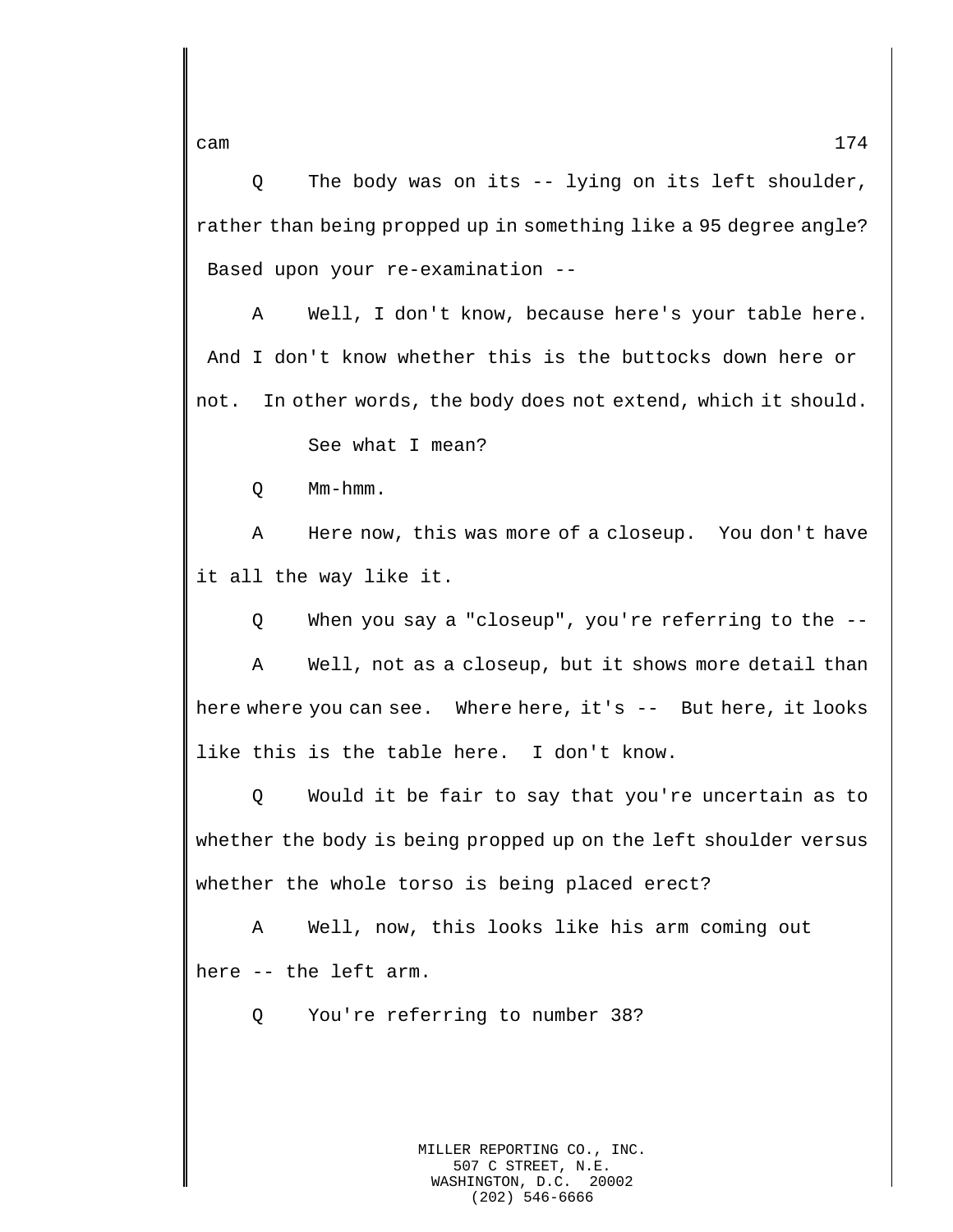A Yeah, the color. That sort of looks like his left arm coming out under there, but you don't see it in here.

Q When you say "his left arm", you're referring to the left arm of the doctor?

A No, of the President. Of the patient. I don't know.

Q Would it look to you as though the person behind the -- that's partly holding up the body on photograph 38 is standing erect?

A Yes.

Q And if the President were being propped up at a 90 degree angle, the person would be on the side. Would that be correct?

A Let me turn this here.

Q Because if the President is being propped up, it wouldn't make sense to have someone in the background at that particular angle.

A No. That's correct.

Q So, then, by your re-evaluation, you would think it would be more likely that the President is being propped on his left shoulder?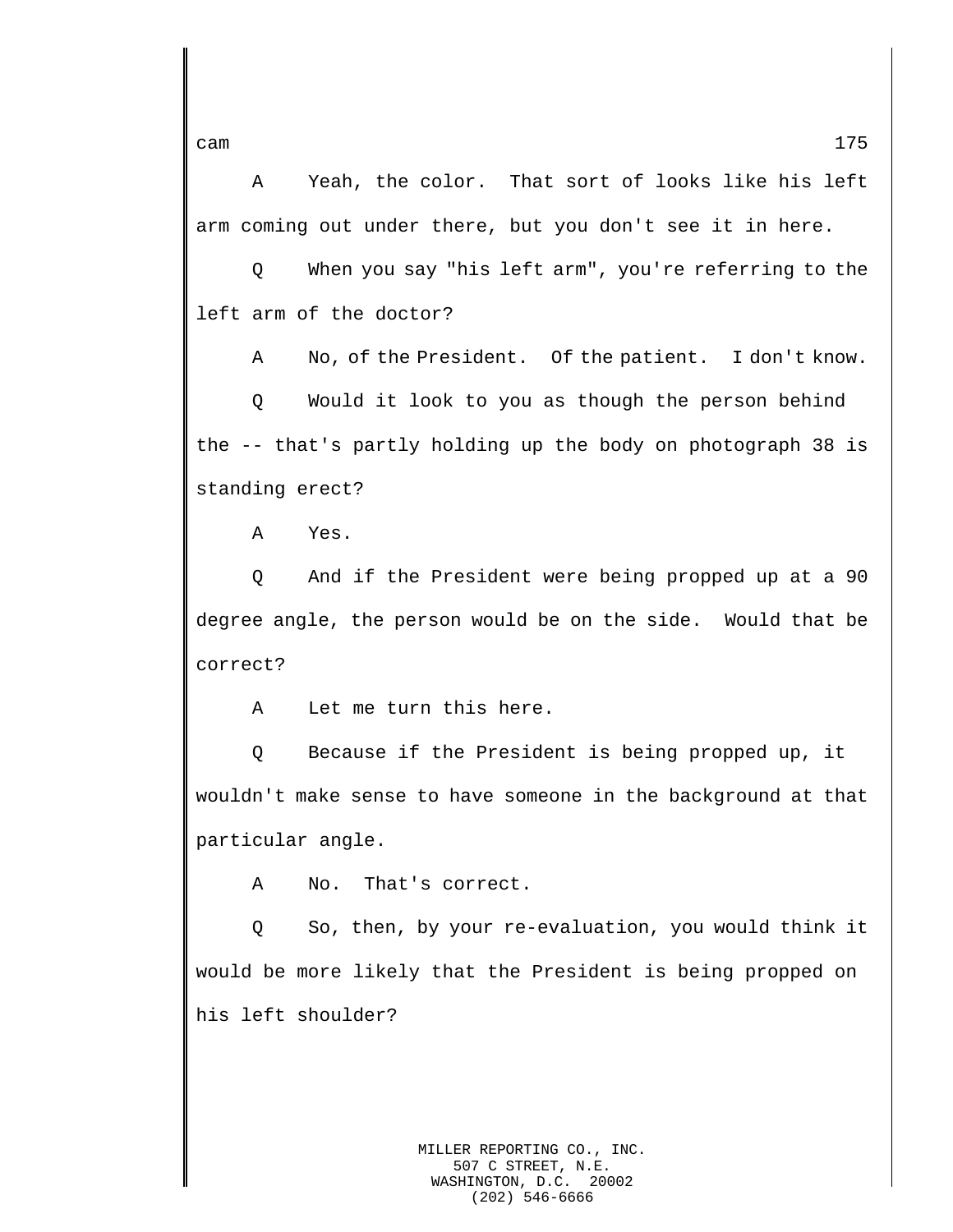A Yeah, and because his arm couldn't come out this far to show -- his left arm. This is what I'd thought about, too. Over here, you have three hands. And here, you only have two.

Q When you say there are three hands, you're referring to the black and white negatives?

A Yes, the black and white negatives.

Q And the three hands that are on the President's back? A Mm-hmm. And here, you only have two. Now, you have this arm over here -- wherever it is -- here, in both of these.

Q In the color photos?

A Yeah.

Q Do you see the marking that is near the ruler -- just to the right of the ruler? There's a larger one towards --

A Yes.

Q -- the top of the ruler, and a smaller one below. Do you have any recollection now as to what those markings were?

A Well, I think they were pointing out a bullet entrance.

Q Did you take any closeups of the bullet entrances, closer than the photographs that you're looking at here?

cam  $176$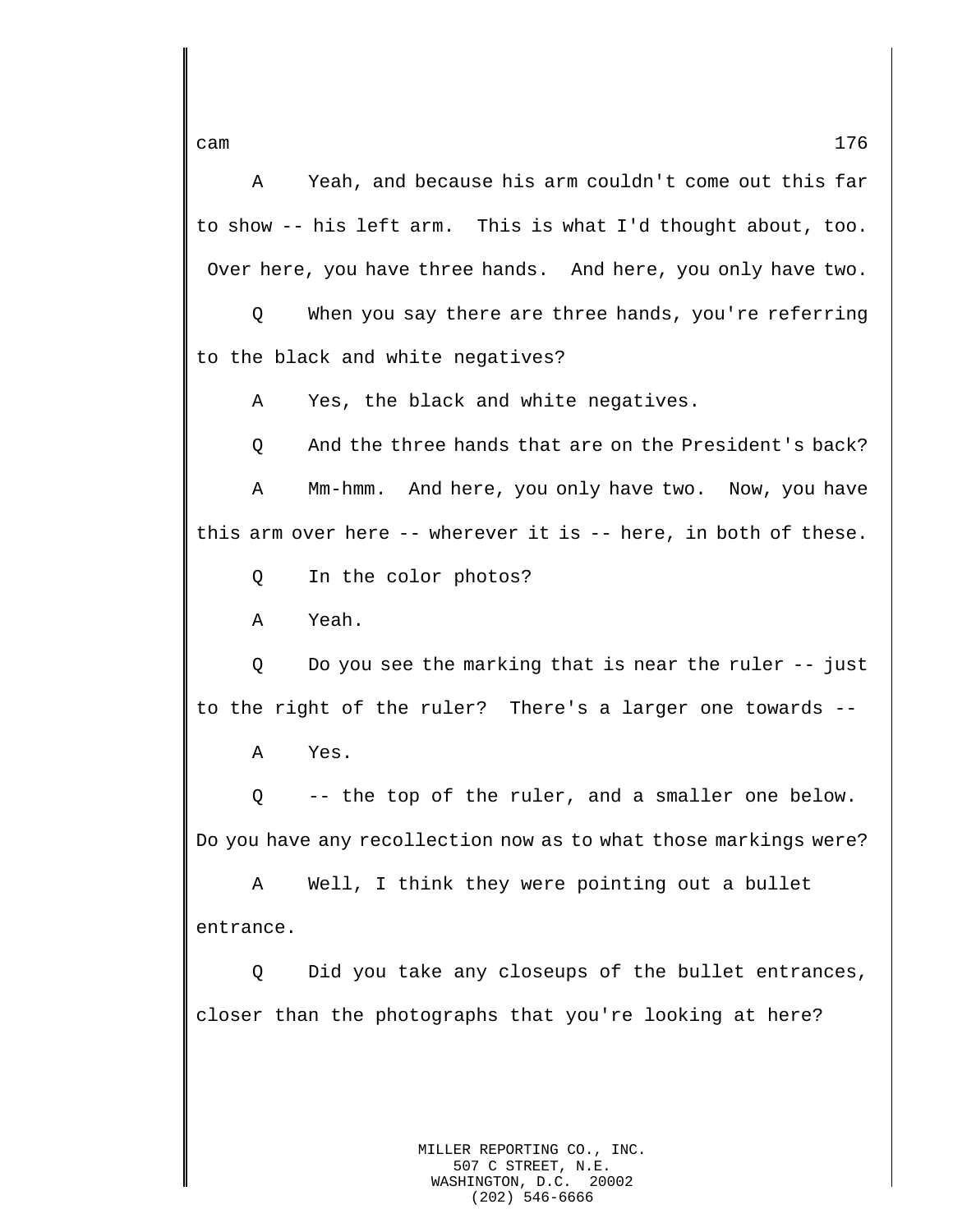A I don't think so. I don't know. I don't think so. Q Would it have been standard practice in 1963 to have taken a closeup of the bullet entrance that you've identified on exhibits 38 and 39?

A It would, again, depend upon the doctor and what they wanted to show.

Q From your knowledge of anatomy, would having a closeup of the entrance wound help determine something like angle of entrance of a bullet -- or could it help determine the angle of an entrance of a bullet?

A It would show the tearing and the size, yes. It would show the size of the hole and the tearing of the skin or the tissue underneath.

Q And that would be helpful for determining the angle of entrance of a bullet?

A Yes.

Q Did anyone in the autopsy room suggest that you should not take a closeup of the bullet entrance wound?

A No.

Q Mr. Stringer, are you able to identify the portion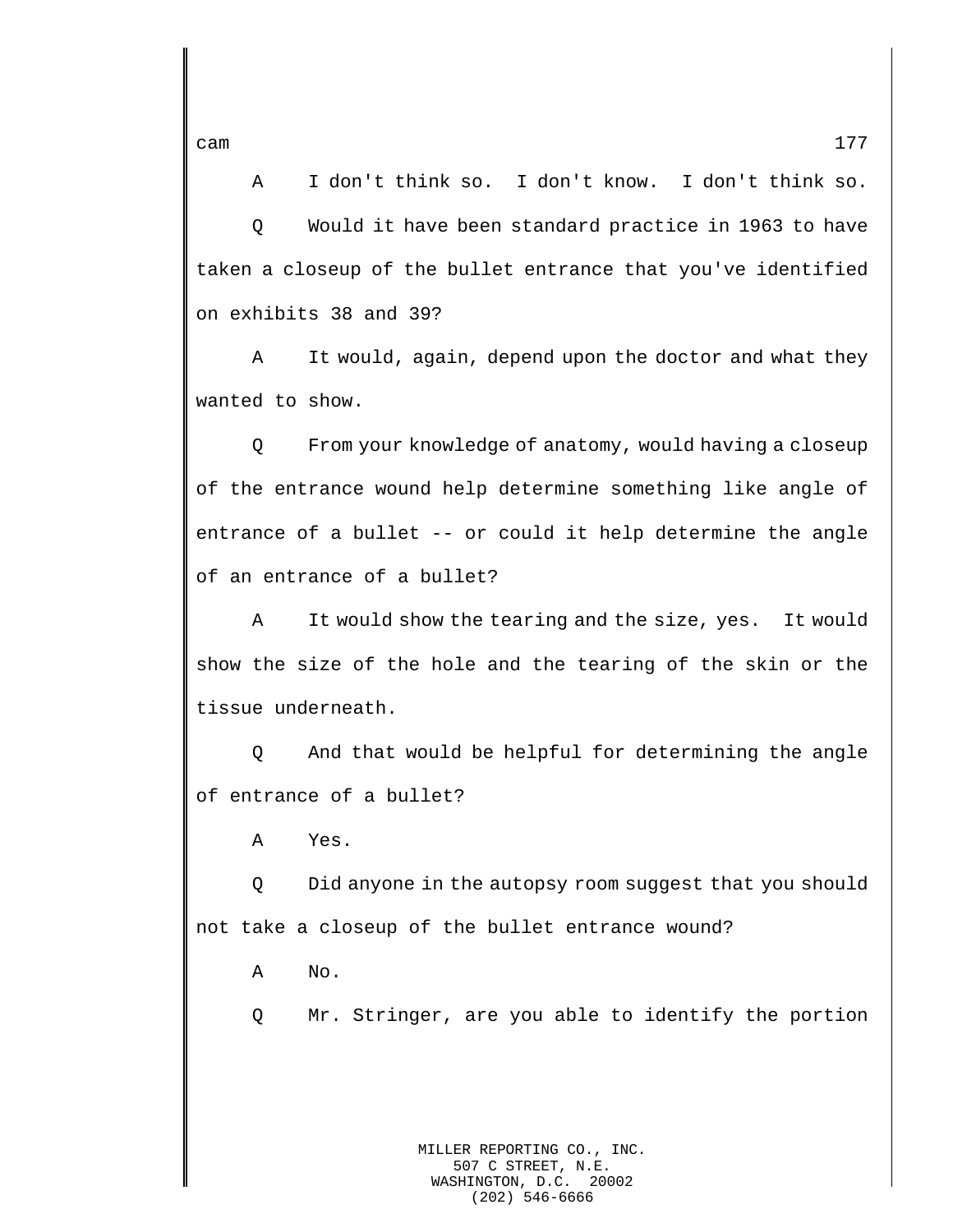of the top of the two color photographs that looks something as if it is at a -- almost a straight line?

A Mm-hmm.

Q What is that that's being portrayed there?

A You mean on the film itself?

Q On the film itself that looks as though it's part of President Kennedy's head, but it seems to be some kind of a straight line -- straight --

A I think it's the edge of the film that's in the holder.

Q Not below the margin of the film, but onto the portion that appears red and with biological material.

A It's the flap that's down over the ear -- of bone.

Q Do you know whether -- That's a portion of the scalp that has been lacerated; is that right?

A Yes, the bone.

Q And is that -- was that -- It appears to be in something like a straight line. Does it appear that way to you? It's perpendicular with the President --

A Well, it was sort of an angle. Well, right there.

Q The direction that my question is going is whether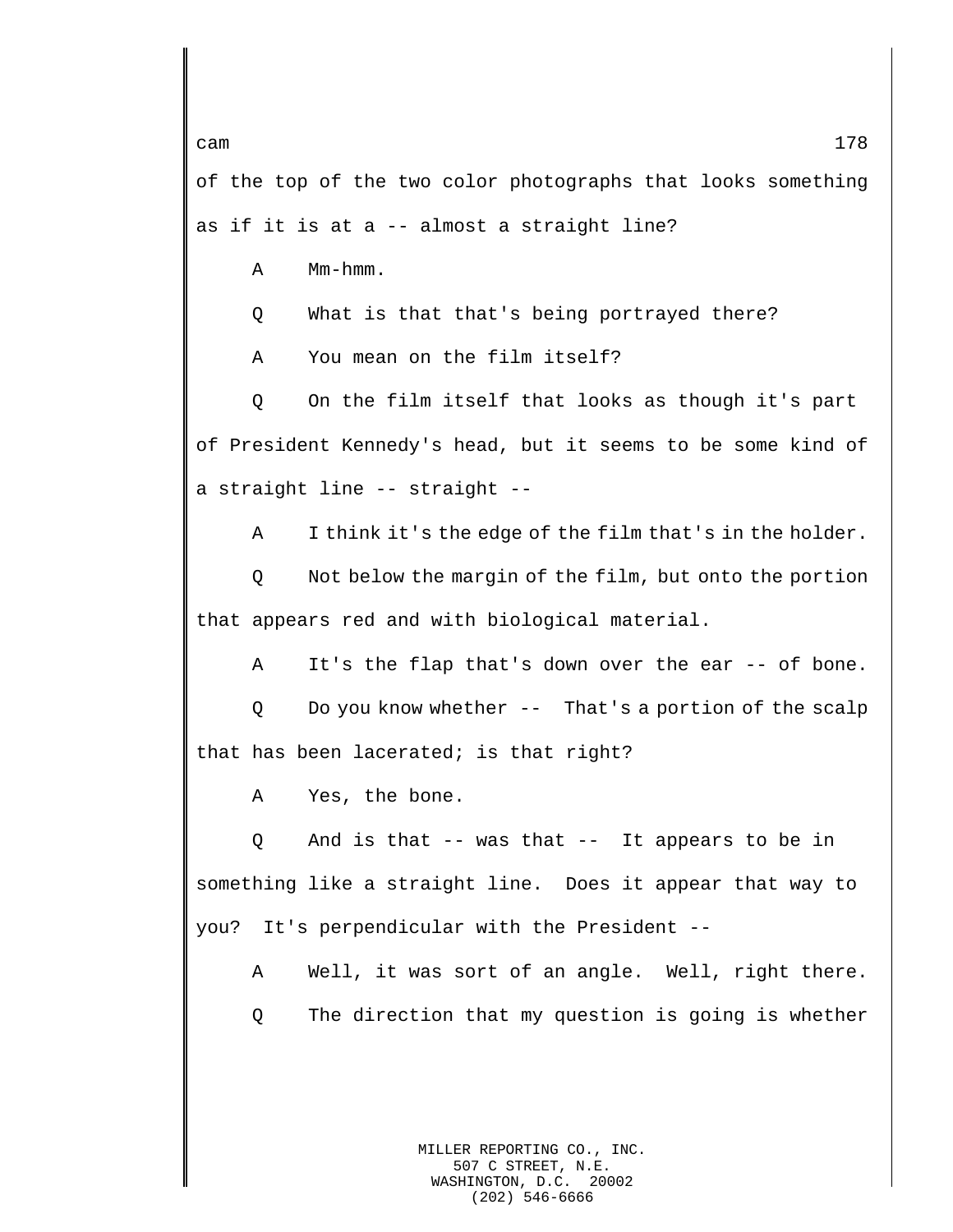cam and the contract of the contract of the contract of the contract of the contract of the contract of the contract of the contract of the contract of the contract of the contract of the contract of the contract of the co that was a surgically made incision, or whether that was -- A I would say no. Q That was part of the disruption --

A Yes.

Q -- of the scalp as it came in?

A Mm-hmm.

Q Are you able to determine from these photographs whether they were taken at the beginning, middle, or towards the end of the autopsy?

A I'd say it was probably -- well, it was just after the start of the autopsy. I don't know how long it was into it, but it was not after they got into the body.

Q Okay. So, this was prior to the Y incision?

A Yes.

Q And can you tell from these photographs whether the brain is still in the cranium?

A I think it is, yes.

Q Are you able, yourself, to identify the location that the doctors made of the entrance wound in the skull of the President?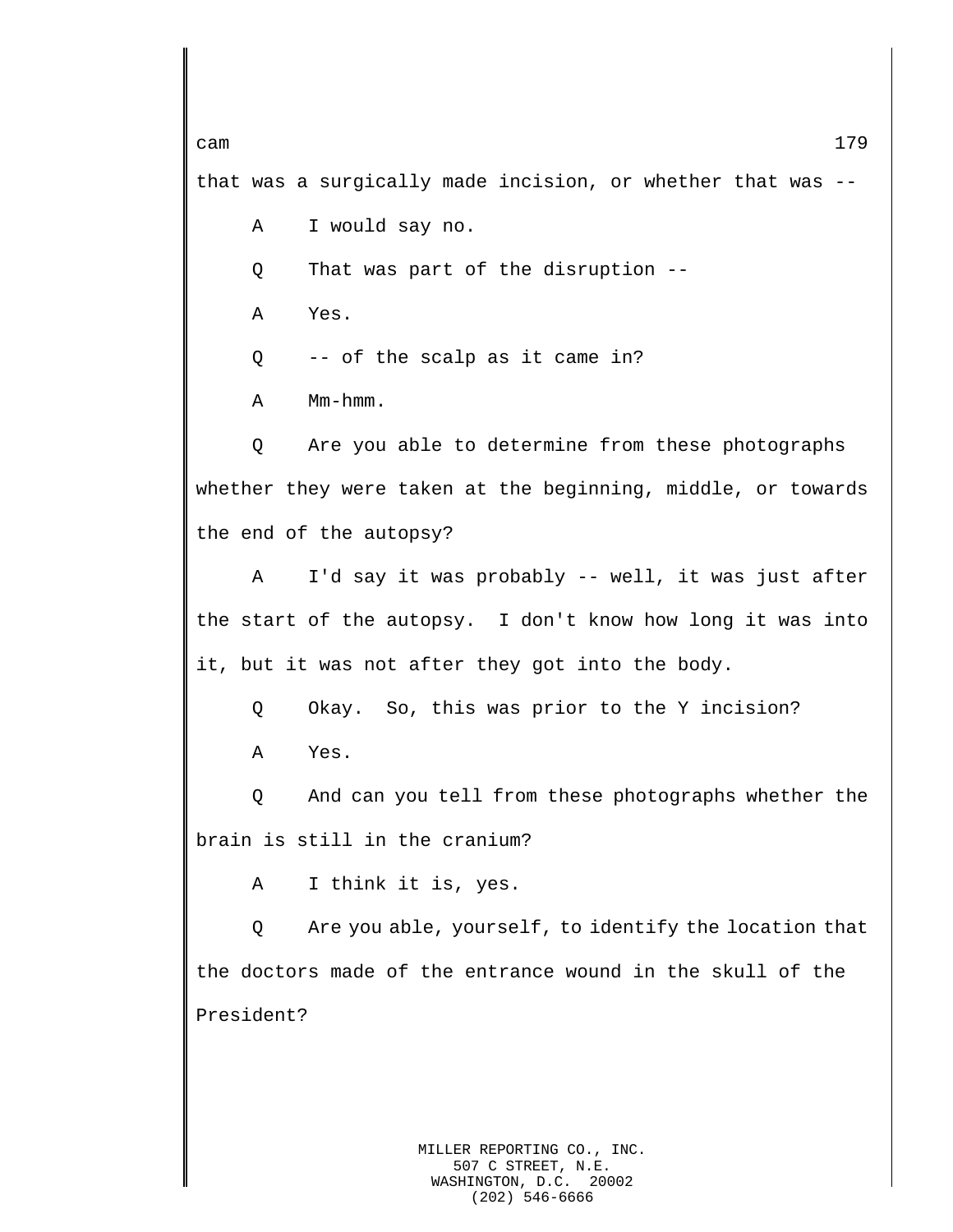A On this photograph?

Q On photographs 38 and 39?

A No. No.

Q Was any attempt made to photograph what the doctors believed was the entrance wound on the skull of the President?

A I think on that closeup one, there was -- where they had it on the screen up there, where they were talking to Riebe.

Q Okay. That was --

A That showed the back.

Q That this photograph that was on the screen?

A No. No. No, his --

Q I apologize. It's the next one.

MR. GUNN: All right. If we could go to the next

view, this will be the fifth view, photographs numbers 13 and 14 in black and white, and 40 and 41 in color.

Off the record.

[Discussion off the record.]

BY MR. GUNN:

Q Mr. Stringer, you're now looking at what has been described as the fifth view, as the "Right Anterior View of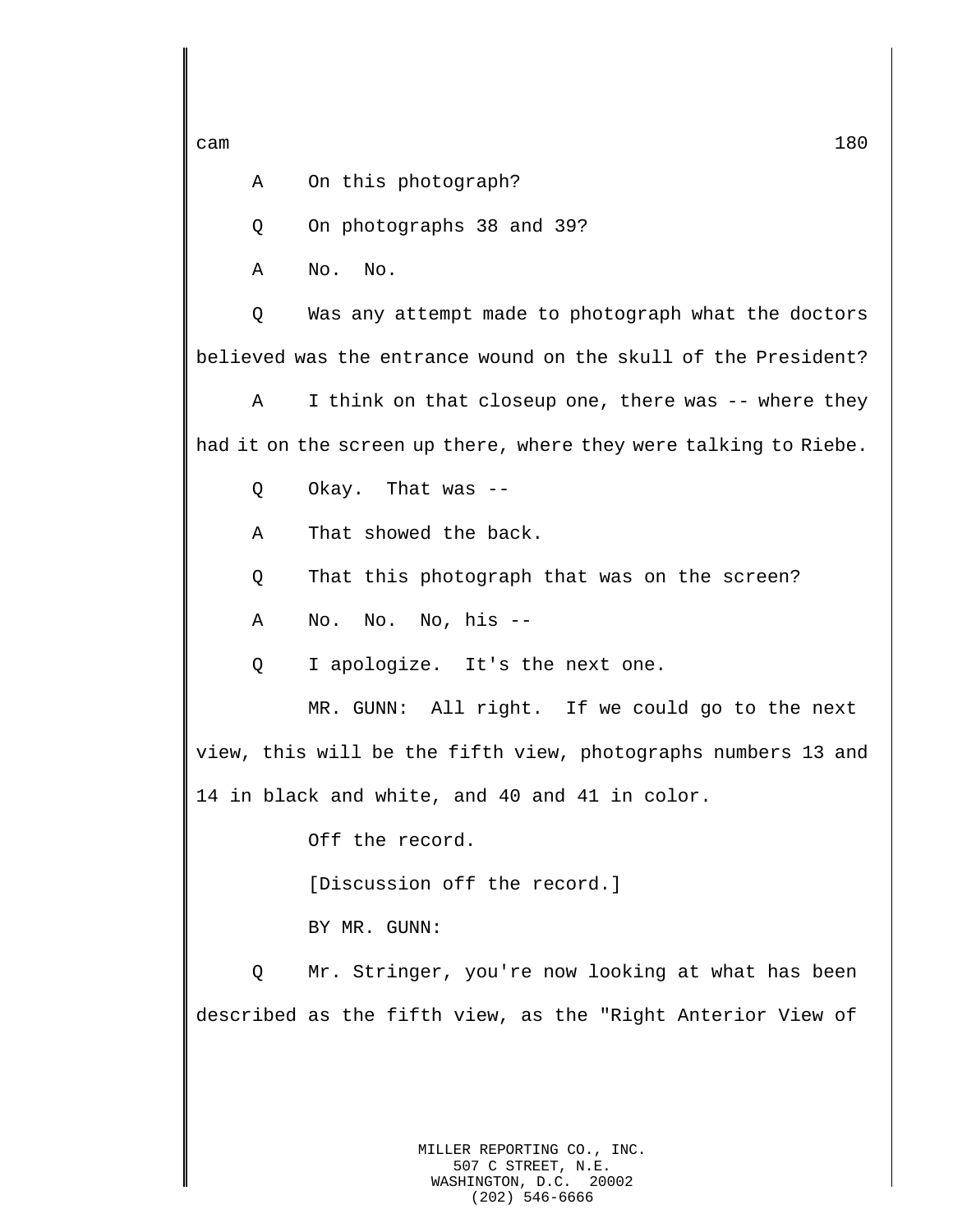Head and Upper Torso, Including Tracheotomy Wound"; black and white negative, numbers 13 and 14, positive transparency numbers 40 and 41.

Are you able to determine whether the color transparencies are camera originals that you took --

A I think so.

Q -- during the night of the autopsy?

A I think so.

Q Does anything appear to you to be different in any way in the photographs versus how you observed it on the night of the autopsy?

A No.

Q Are you familiar with the autopsy room at the Bethesda Hospital?

A I think so.

Q Does the floor that you see in the color photographs appear to be the way the floor --

A Tiled, yes.

Q Tile? Do you see any discrepancy between what you were recall this tile looking like versus the photographs?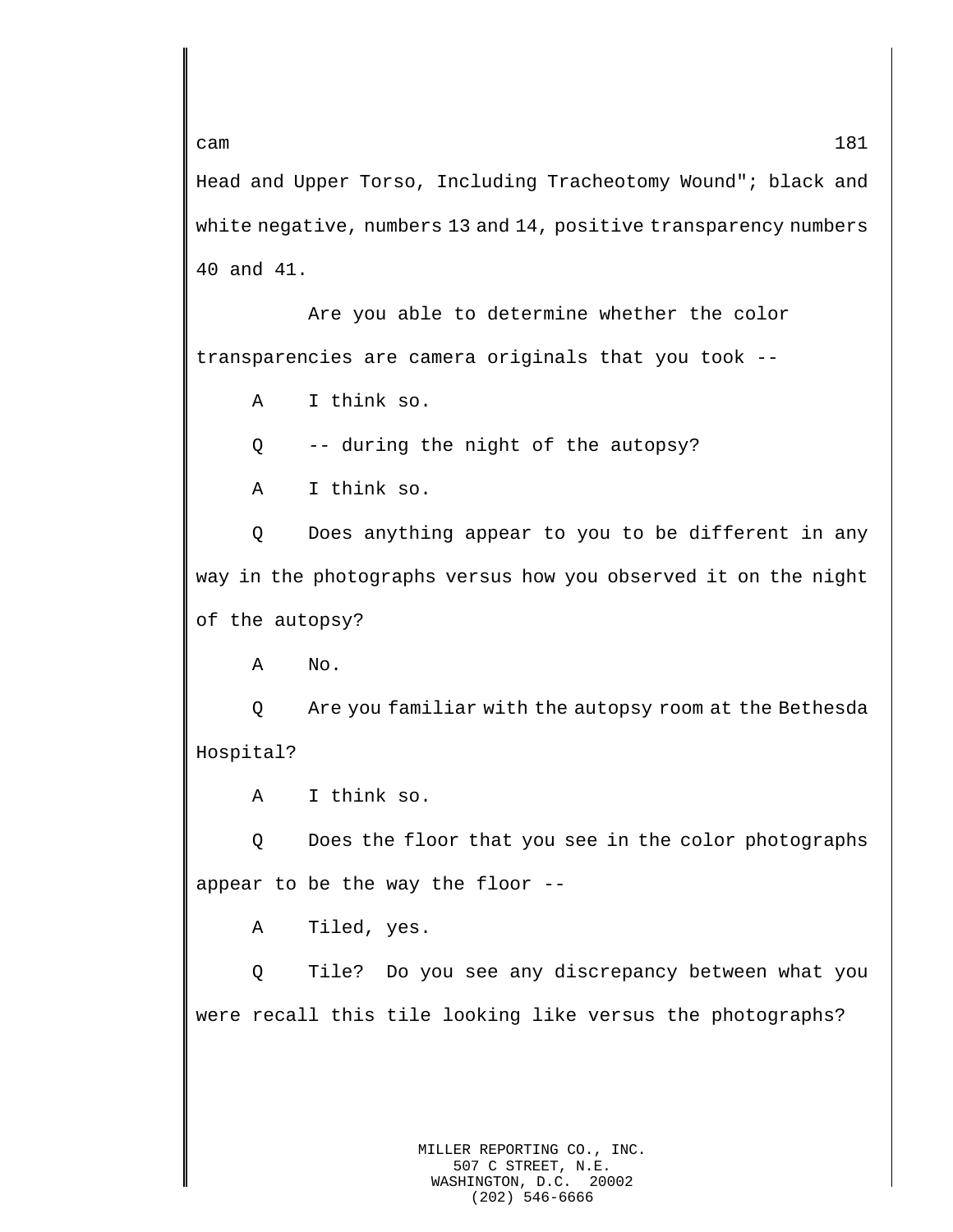A No.

Q Do you have any recollection as to whether the eyes of President Kennedy were open at any point during the autopsy?

A Yes.

Q Were they open at all points during the autopsy?

A Well, they kept trying to close them, and they'd open again.

Q Are you able to determine on the photos that you're looking at now whether they were taken before any autopsy procedures began?

A Yes.

Q And what is the result of that?

A What do you mean?

Q Were they taken before?

A Yes. They were taken before anything was done. There's no incisions. There's no nothing.

Q Do you see the wound in the anterior neck on the photographs?

A Yeah.

Q Does the size of the wound appear to be the size that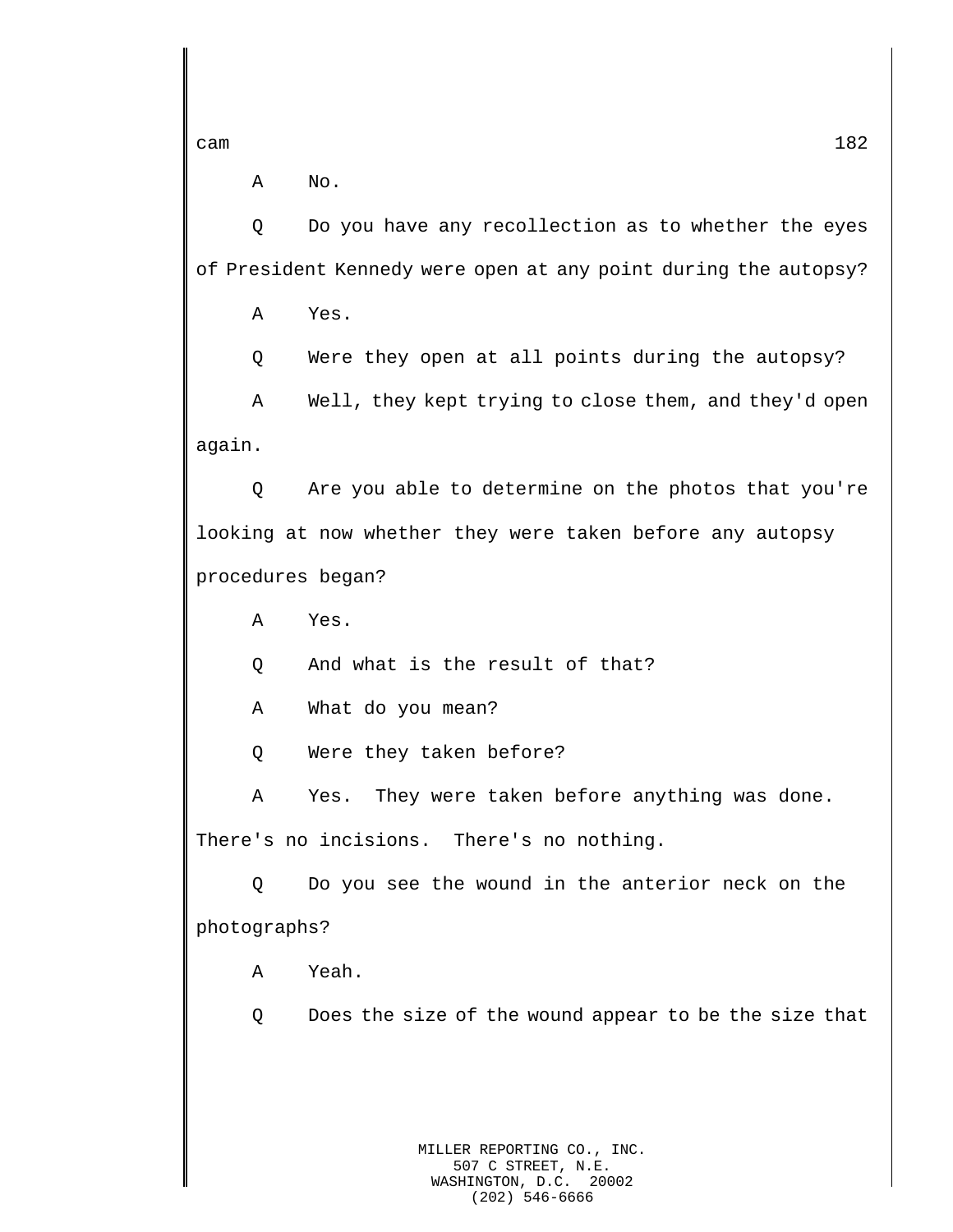appeared to you on the night of the autopsy?

A Well, there's blood around it, yes.

Q Does it look larger, smaller, same size as you observed on the night of the autopsy when the body was first brought in?

A It looks about the same, I think.

Q Have you seen other tracheotomy incisions?

A Yes.

Q Would you say that this tracheotomy incision is larger, smaller, about the same size as the average tracheotomy incision?

A It looked like -- it looks like it was done in a hurry, so it's probably a little larger.

Q Is it a little larger; substantially larger? How would you characterize it?

A Maybe a little larger. It was probably done by a doctor. Off the record.

Q At any time during the autopsy, did any of the doctors attempt to determine whether there were any bullet fragments in the anterior neck wound?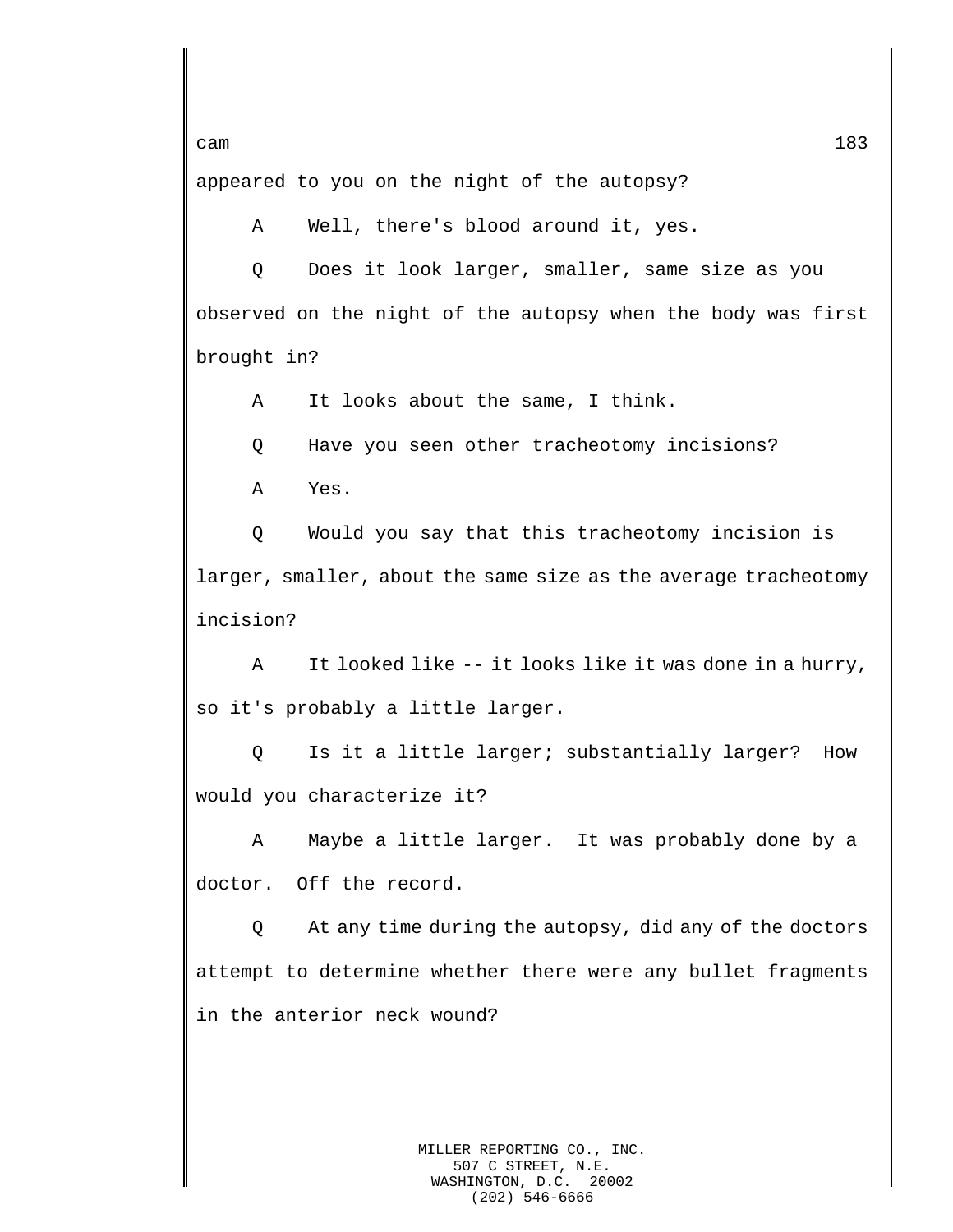A Yes.

Q What did they do?

A Well, they checked on the X-rays. Did it by feel, or vision.

Q When you say "by feel", what do you mean?

A By feeling, to see if there was anything sharp or --

Q So, the doctor's fingers then would have been put into the tracheotomy wound, to attempt to determine whether any bullet fragments --

A And I think there was a probe put in there, too.

Q And the probe was put in from the front towards the back?

A Yes.

Q And what was the direction of the probe, if you recall?

A It went straight in. I don't know. I don't know. All -- I saw it in. I don't know whether it went up, down -- you know, sideways, or what.

Q Was the body propped up, so the torso was in a vertical position when the probe was put in the neck?

A I think it was, at times. I think so.

MILLER REPORTING CO., INC. 507 C STREET, N.E. WASHINGTON, D.C. 20002 (202) 546-6666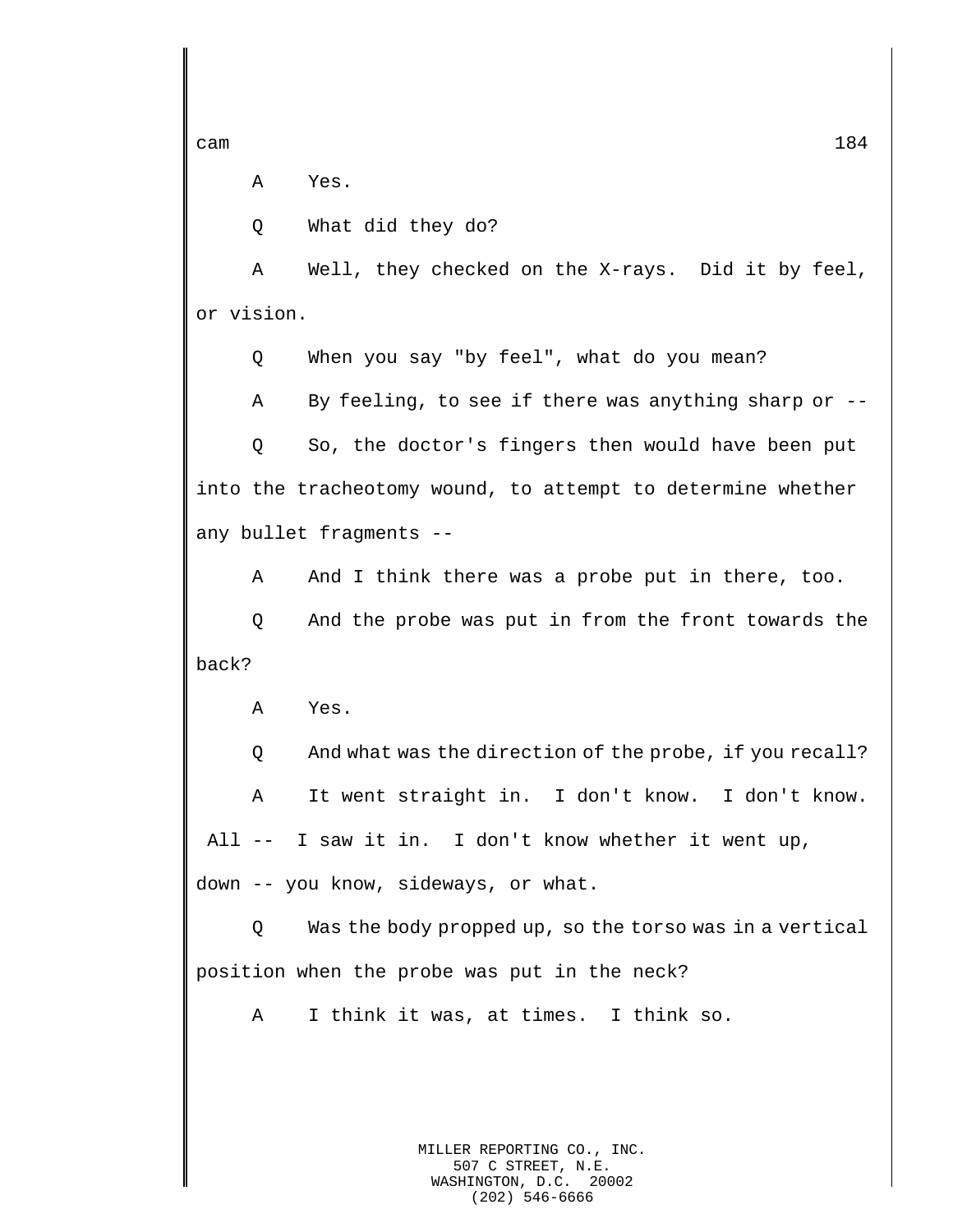Q Do you recall now --

And I know I've asked you this question before, but just if anything has helped prompt your recollection is the reason I'm asking it again.

-- whether you took any photographs with the probe in the body?

A I don't think so.

MR. GUNN: All right. Next view.

The next view is the sixth view, which is "Wound of Entrance in Right Posterior Occipital Region"; black and white numbers 15 and 16, colors numbers 42 and 43.

Off the record.

[Discussion off the record.]

THE WITNESS: All the other pictures show it printed this way -- that I've seen.

BY MR. GUNN:

Q Referring to a vertical --

A Yeah.

Q So, these in view number 6 are the first -- my term -- landscape; is that correct?

> MILLER REPORTING CO., INC. 507 C STREET, N.E. WASHINGTON, D.C. 20002 (202) 546-6666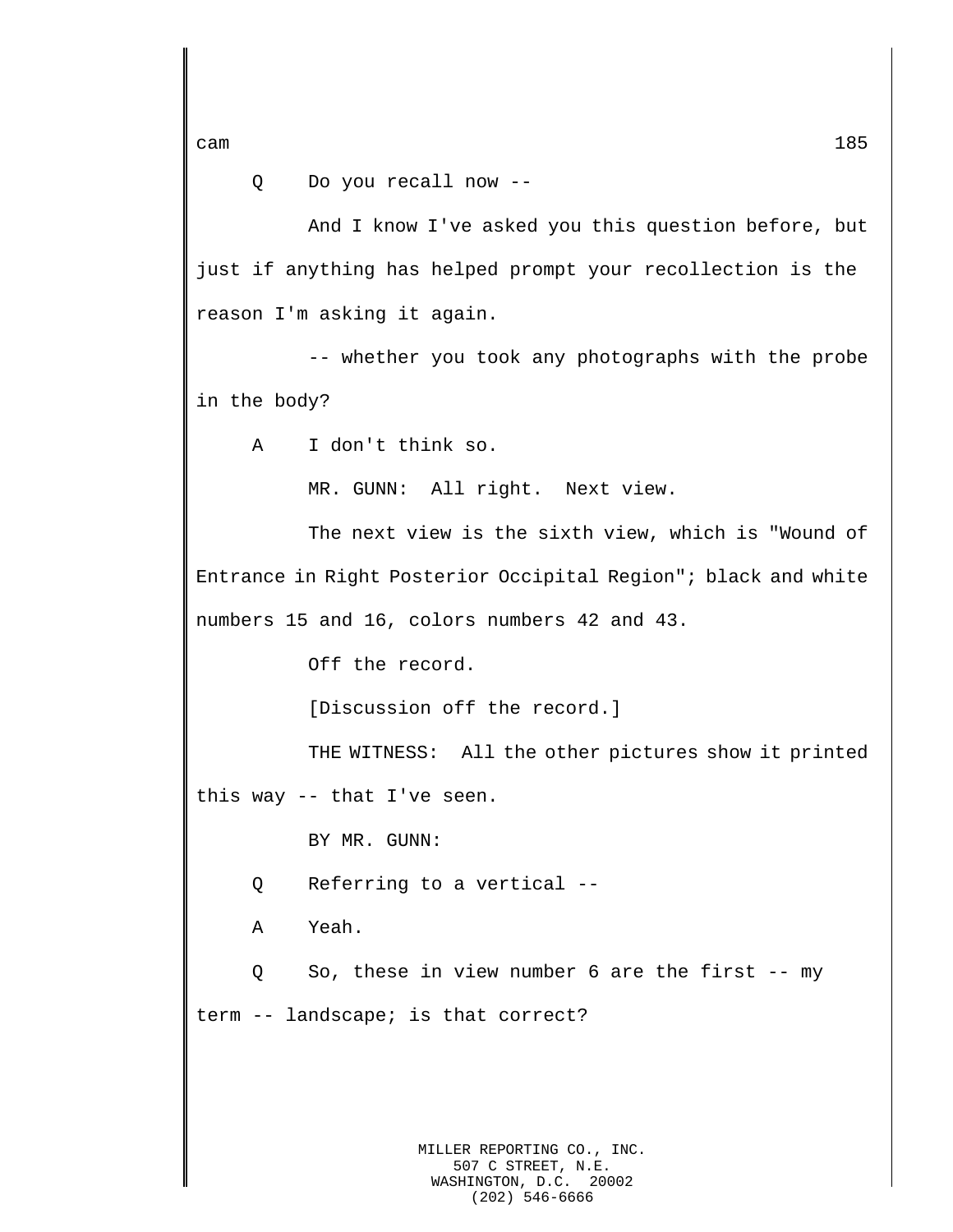A Mm-hmm.

Q Are you able to determine by looking at these whether the two color transparencies are camera originals that you took on the night of the autopsy?

A I think so, yeah. And here again, it has a ruler in it, but no number.

Q So, thus far, you haven't seen any photographs that have the --

A The medical school thing on the top.

There's no hole in the back of the head there; is there?

Q That's going to be my next question for you. Are you able to identify the hole that the doctors identified on the night of the autopsy as being the entrance wound in the skull?

A I think this was a piece of bone, but it was down near there -- right about in there.

Q You're referring to what appears to be a piece of matter or something --

A Yes.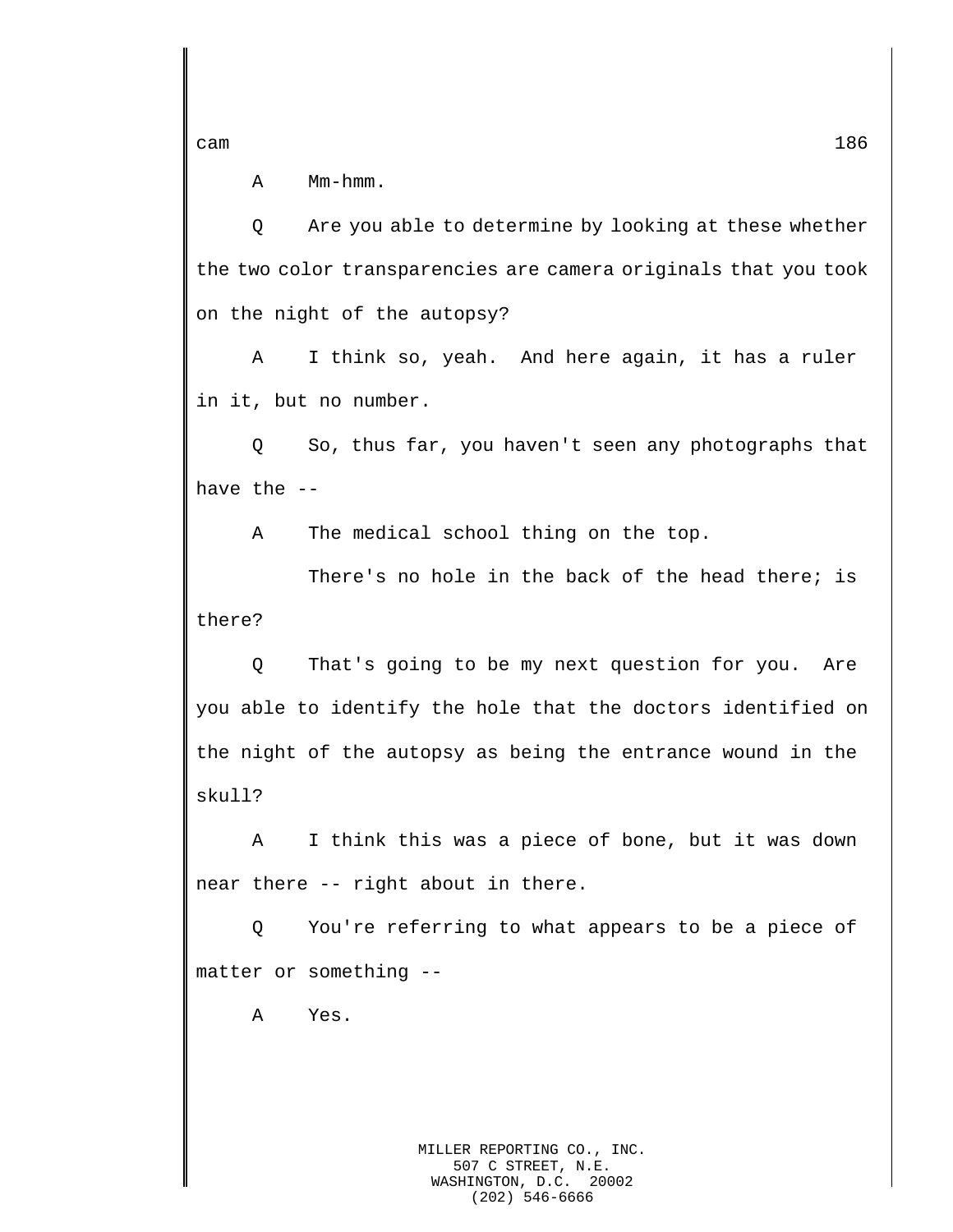Q -- that is near the hairline?

A Mm-hmm. But it was near there.

Q And you're certain that that's where the doctors identified the entrance wound as being; is that correct?

A Yeah. Yeah, I would think so. That's what I remember.

Q I'd like to point out the spot that appears somewhat red that is near the end of the ruler, and ask you whether that was an entrance wound, or whether the doctors during the night of the autopsy identified that as an entrance wound?

A I don't think so, no.

Q Do you know what that red spot is that appears to be, in layman's terms, near the cowlick?

A It looks like blood. I would say it was. There was blood all over the place. But I don't think it was anything out of the ordinary. I don't think there was a hole there for the bullet wound. You would have seen the hole.

Q Well, can you see the hole in any of the photographs that you're looking at?

A I haven't so far, no. But it was down, right about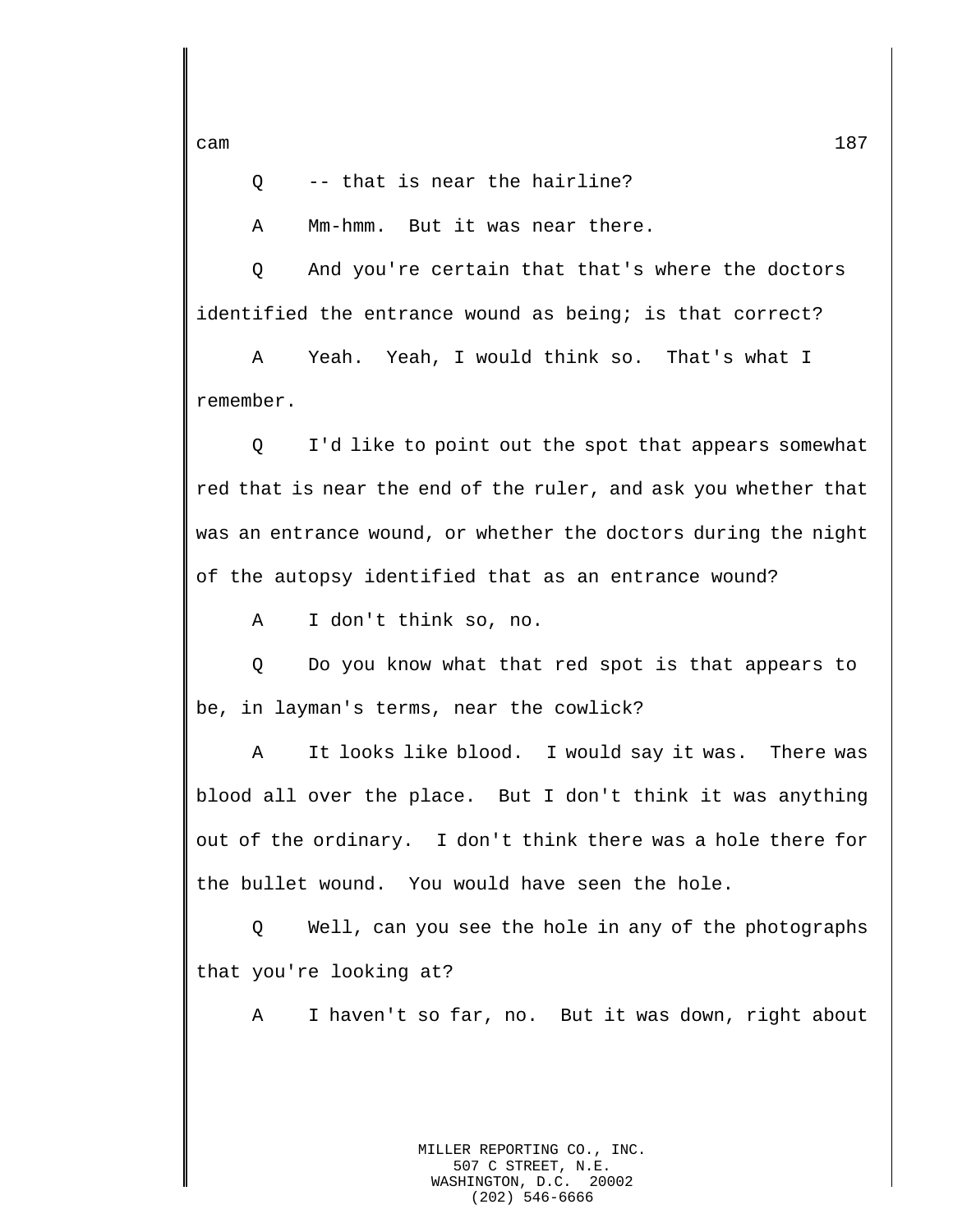in here.

Q Do you recall taking any photograph that would show the entrance wound from an angle or a view better than the ones that you now have before you, view number 6?

A I don't remember.

Q In an autopsy, wouldn't it be important to take closeup photographs of the entrance wound of a bullet in the brain?

A Yes. To be identified, yes.

Q Mr. Stringer, could you pay particularly close attention to the occipital area of the skull, which -- you can't see the skull, but just the scalp -- and look very closely and make your best judgment of whether you can tell whether there has been any alteration of the image?

A No, I think it's just from the lighting and the reflection.

Q By looking closely at both the matting of the hair and hair strands, does it appear to you that there may be any kind of alteration of the photograph?

A I don't think so.

MILLER REPORTING CO., INC. 507 C STREET, N.E.<br>SHINGTON, D.C. 20002 WASHINGTON, D.C. (202) 546-6666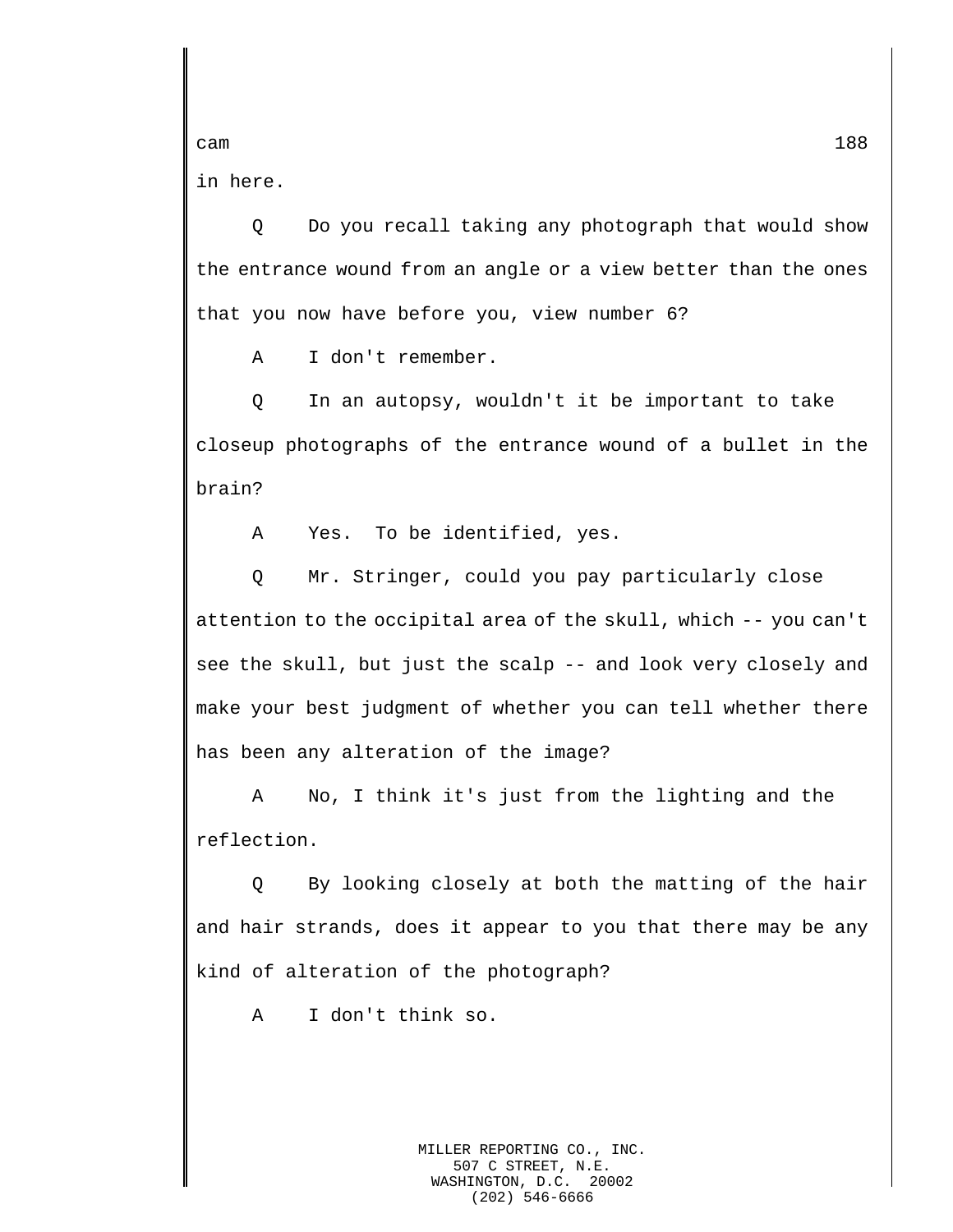Q Yet, would you say that in the place where you believe the doctors identified the bullet entrance wound, you can identify no entrance wound there?

A What did you say now?

Q Let me withdraw the question and ask the question again.

Would it be fair to say that you are unable to identify, from these photographs in front of you now, the entrance wound in the head?

A But having been -- Yes, from the photographs. But having been there, and heard it, and seen it --

Q Are you surprised in any way that the entrance wound is not visible in these photographs?

A No. It could be down there, where that little piece of bone -- or whatever it is there.

Q You're referring to that piece of what, again, looks like matter near the hairline?

A Yeah. And here again, it shows where the hole -- the scalp was intact then.

Q And the intact scalp is what you recall from the night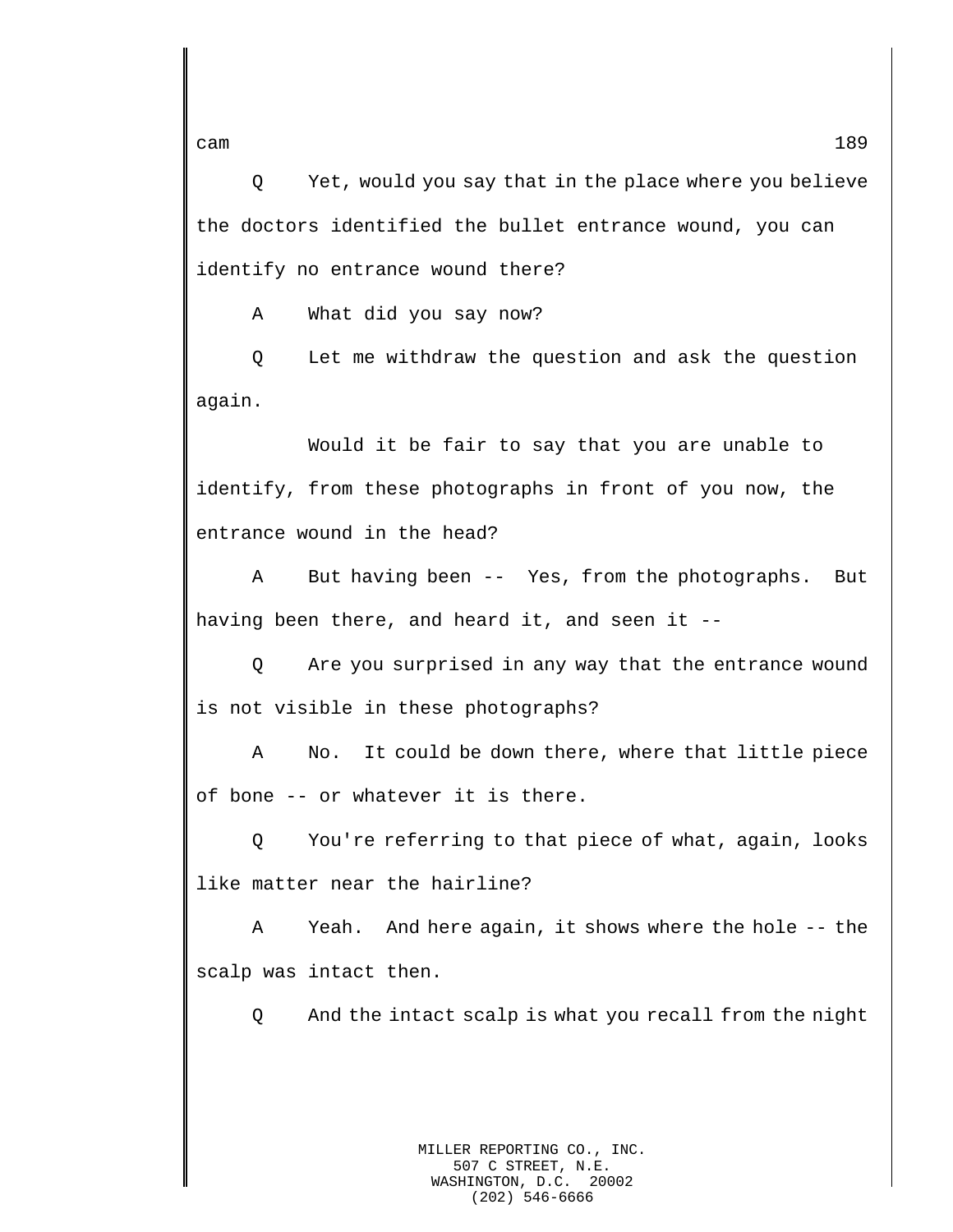of the autopsy; is that correct?

A Yes, there was -- But there was damage under it from the brain -- from the skull being fractured and things like that.

Q Is this the image that you remember being shown to Mr. Riebe in the videotape, where he identified where he believed there was missing skull?

A Yes.

Q But to the best of your recollection, there was no missing skull in that location?

A It doesn't show there. It could have been something that cracked out from under there, once they peeled it back.

Q Could you describe for me what your understanding is of what appears, to me, to be something like a flap?

On the way that we are looking at the photograph now, with the head on the side, it is to the left of the ear. If the body were vertical, it would be to the --

A This flap came down like that. The flap came down like that. It was attached here.

Q You're showing, roughly, your right temple?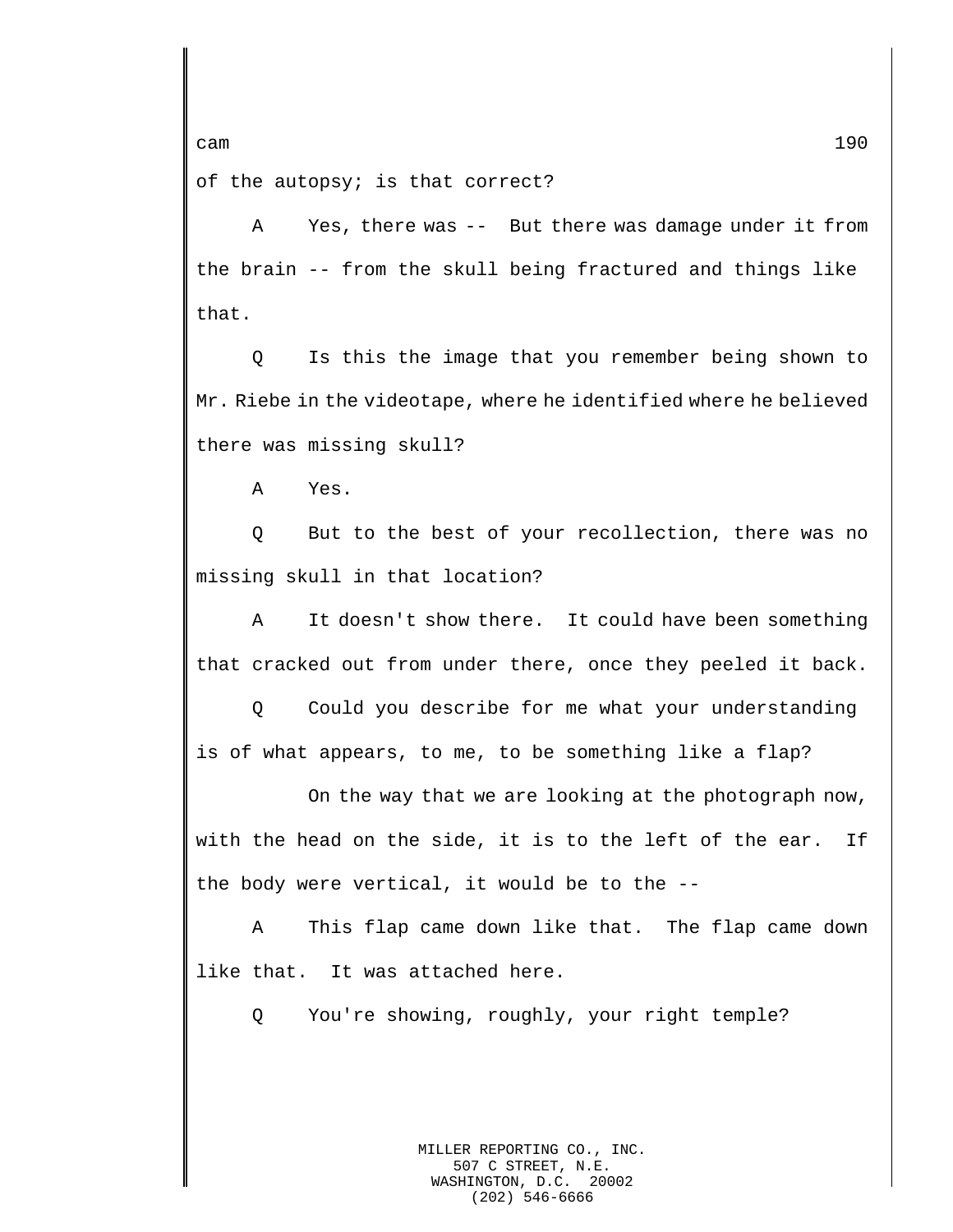A Yeah. And it came down. And under there, there wasn't any bone and part of the brain was gone. Right about in this area here.

Q You're showing the parietal area above your right ear?

A Right.

Q Do you have any recollection now as to what portion of the scalp, viewing the head from behind, was lacerated at the time the autopsy began?

A The scalp being lacerated?

Q Lacerated. Were there any tears, cuts in the scalp on the back?

A What you have here? No, there wasn't any in back.

Q No tears at all?

A No tears at all.

Q Are you able to determine from these photographs whether the brain has been removed?

A No, the brain hasn't been removed.

Q So, these photographs also would have been taken right at the beginning of the autopsy?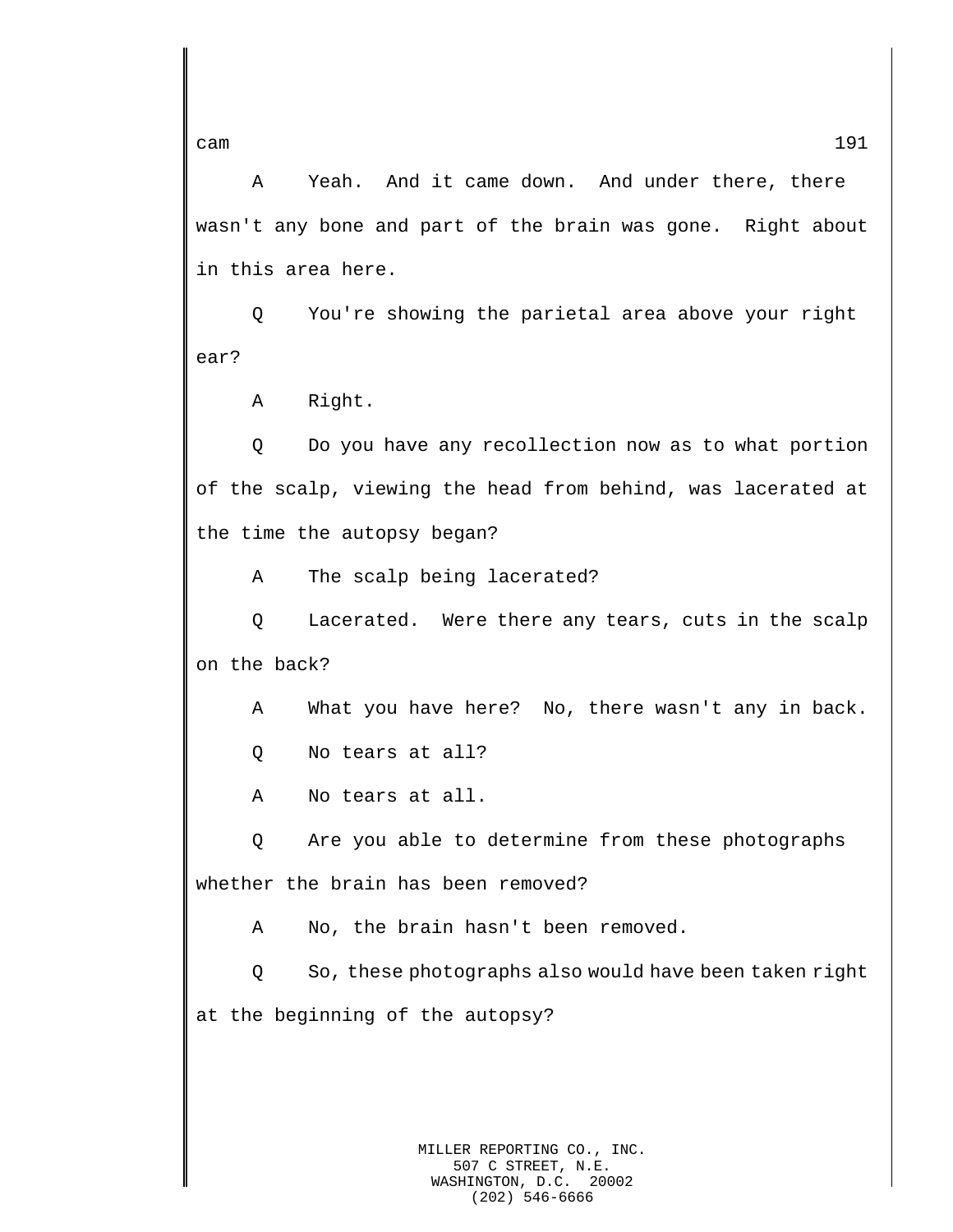A Yes.

Q And do you have any recollection as to whether the hair was cleaned, cut, or wiped off in any way --

A I don't think it was ever cleaned, or cut, or wiped off.

Q Okay.

A Now, incidentally, in the black and white, there is no ruler. It could be down there. But seeing as some of the hair has been pulled down -- Of course, it was shot at a different time, it looks like. I mean --

MR. GUNN: Steve, could we see one of the positive prints from either 15 or 16, black and white.

THE WITNESS: And I can't see the thing on it -- the wording.

BY MR. GUNN:

Q So, in other words, you think that there is a ruler in the black and white negatives?

A Yes. But you can see where the hair has been pulled out. It's a little -- See there, where the hair is out over the ruler?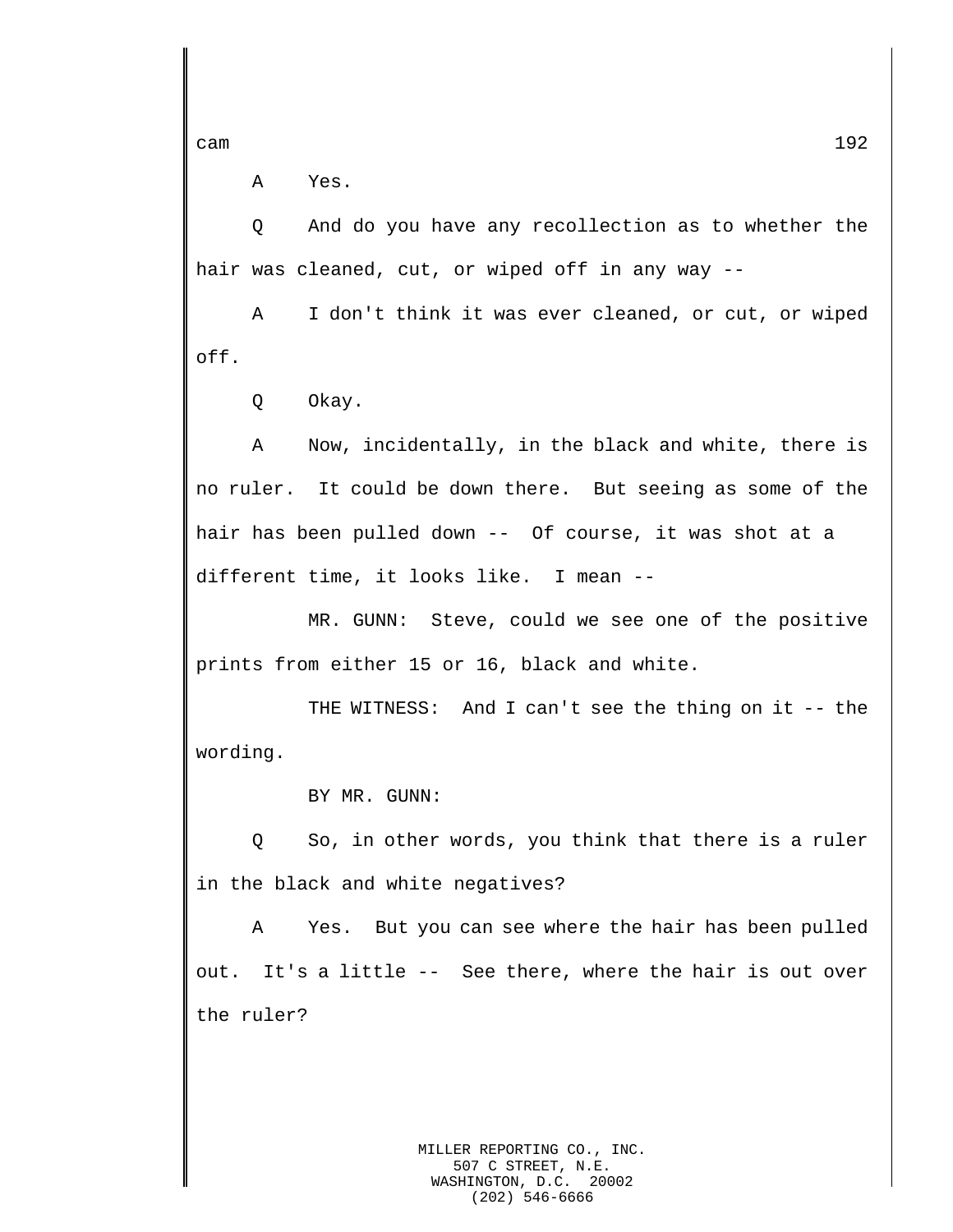A Mm-hmm.

Q So, it can't be a duplicate.

Q When you say "duplicate", it could not be a duplicate from the color --

A A copy, yes.

Q -- transparencies?

A Yes.

Q If we could go back to the location of the entrance wound, where would you place it in relationship to that spot down near the hairline?

A It was about right in that spot there. Right in there.

Q So, are you able to determine whether -- with any greater precision, where it was in relationship to that spot? That is, above, below, to the right, to the left?

A I'd say maybe a little to the left.

Q A little to the left. And that is if President Kennedy were standing erect? So, it would be to his left, closer to the midline?

A Right.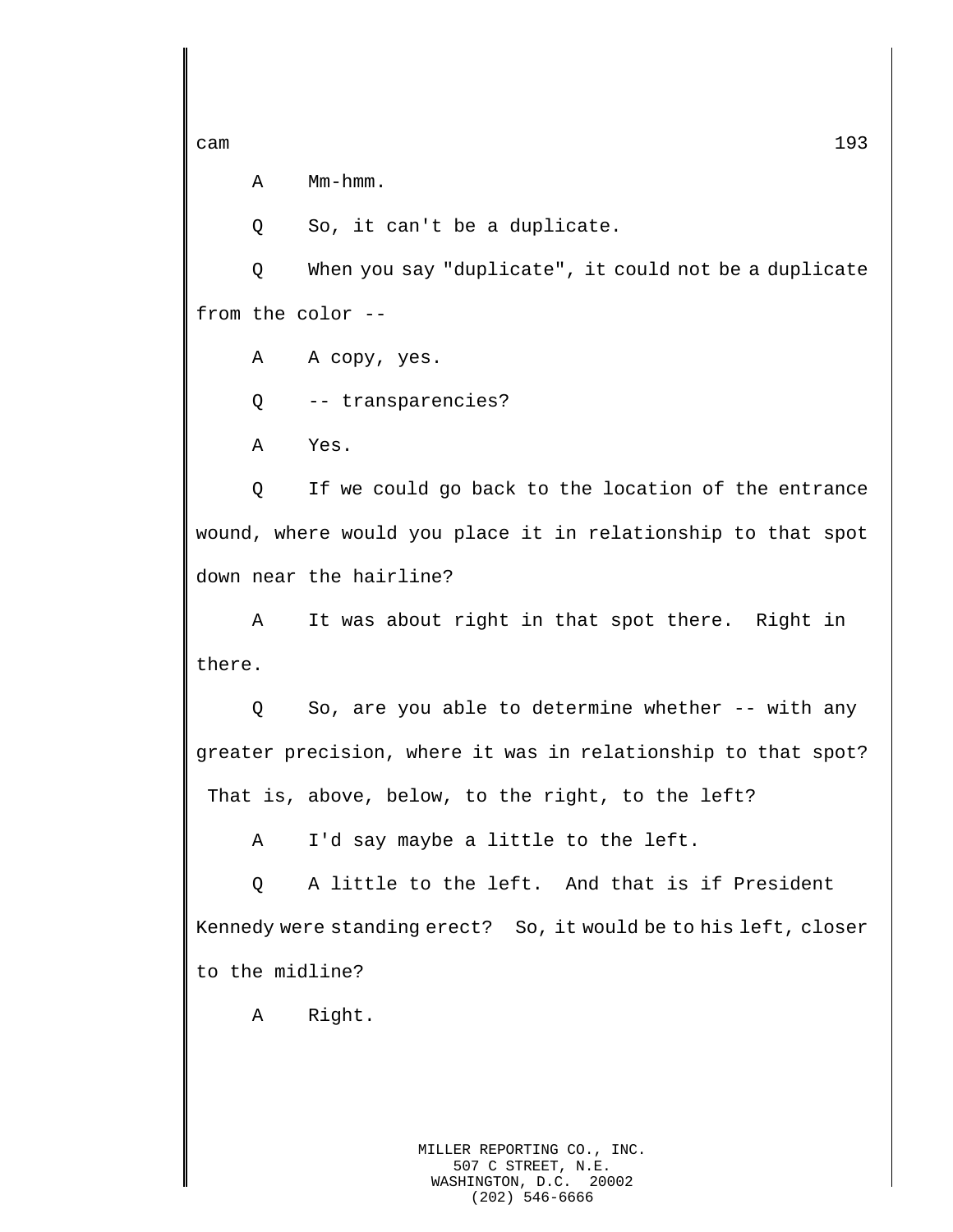Q Okay. Now you're looking at a positive eight-by-ten blowup of either --

A Black and white.

Q -- 17 or 18, black and white. And with this blowup, do you note -- or can you ascertain any difference in hair color or fluid on the hair between the lower portion of the scalp and the upper portion of the scalp?

A That's where they're trying to say it's been retouched.

Q Do you notice any difference yourself in the texture of the hair in the upper portion of the scalp versus the lower portion of the scalp?

A Yeah, there is a little difference.

Q How do you account for that difference?

A It's a photograph. It's -- Now, this looks matted, and this looks like it's dried out.

MR. GUNN: First, let me make a correction. I think I said 17 or 18. And I should have said 15 and 16 a moment ago.

BY MR. GUNN:

MILLER REPORTING CO., INC. 507 C STREET, N.E. WASHINGTON, D.C. 20002 (202) 546-6666

cam  $194$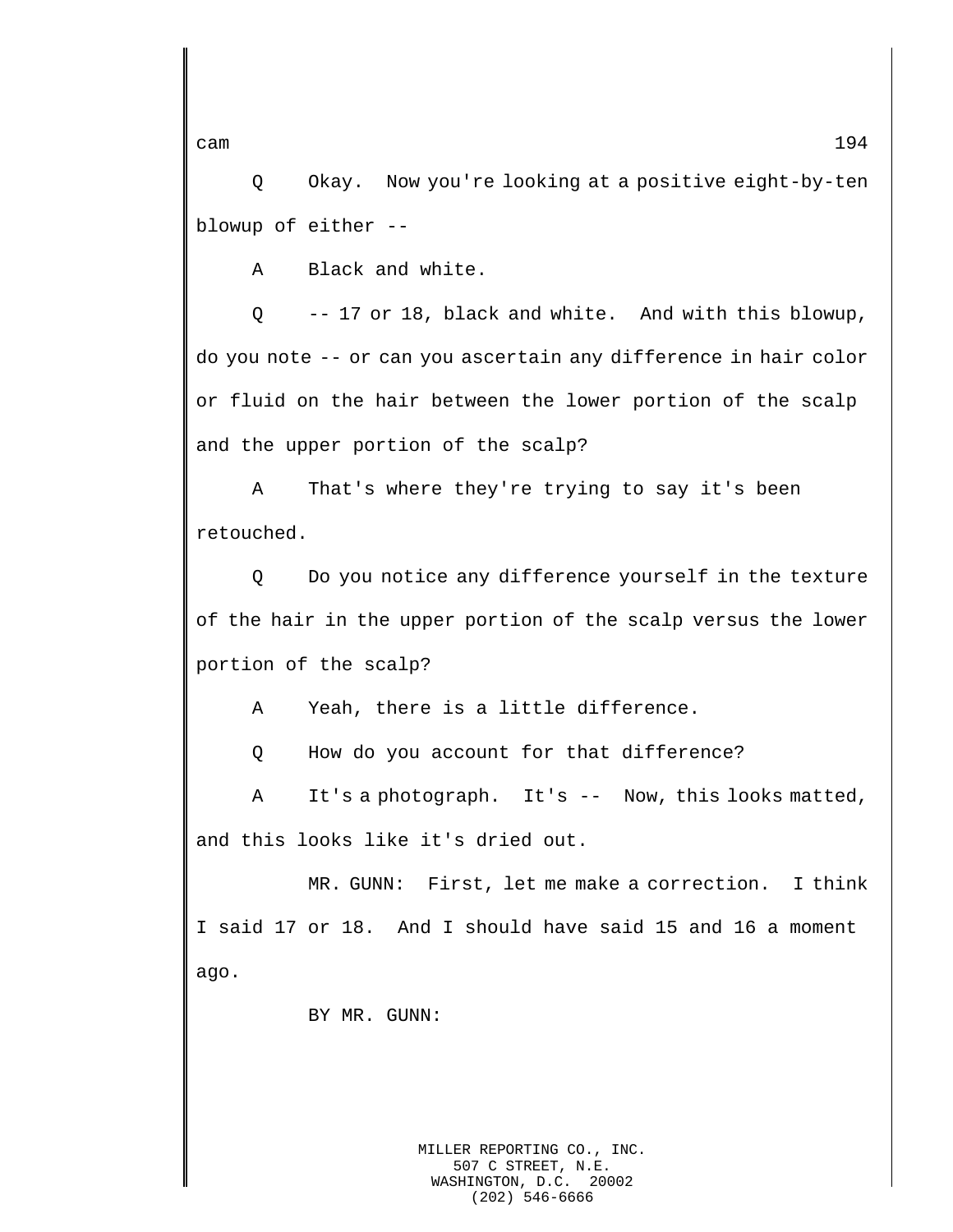Q Now, the portion that you're referring to, the part that's lower -- lower towards the scalp appears to be dried out, where the portion a little bit higher appears to be wet.

A To be matted.

Q Appears to be matted.

A Yeah.

Q Does it seem though the hair that is farther away from the hairline is longer than the hair that's closer to the hairline?

A No. Just look at it this way. The hair is going down.

Q Is there anything about the hair that is closer towards the hairline -- that is, from the hairline to what looks to be an inch, maybe two inches above the hairline -- to be any different kind of texture, other than what you've said before with the hair that's above the --

A No. Now, you see here. This in here looks like a hole to me.

Q You're referring to that little piece of matter that was near the hairline?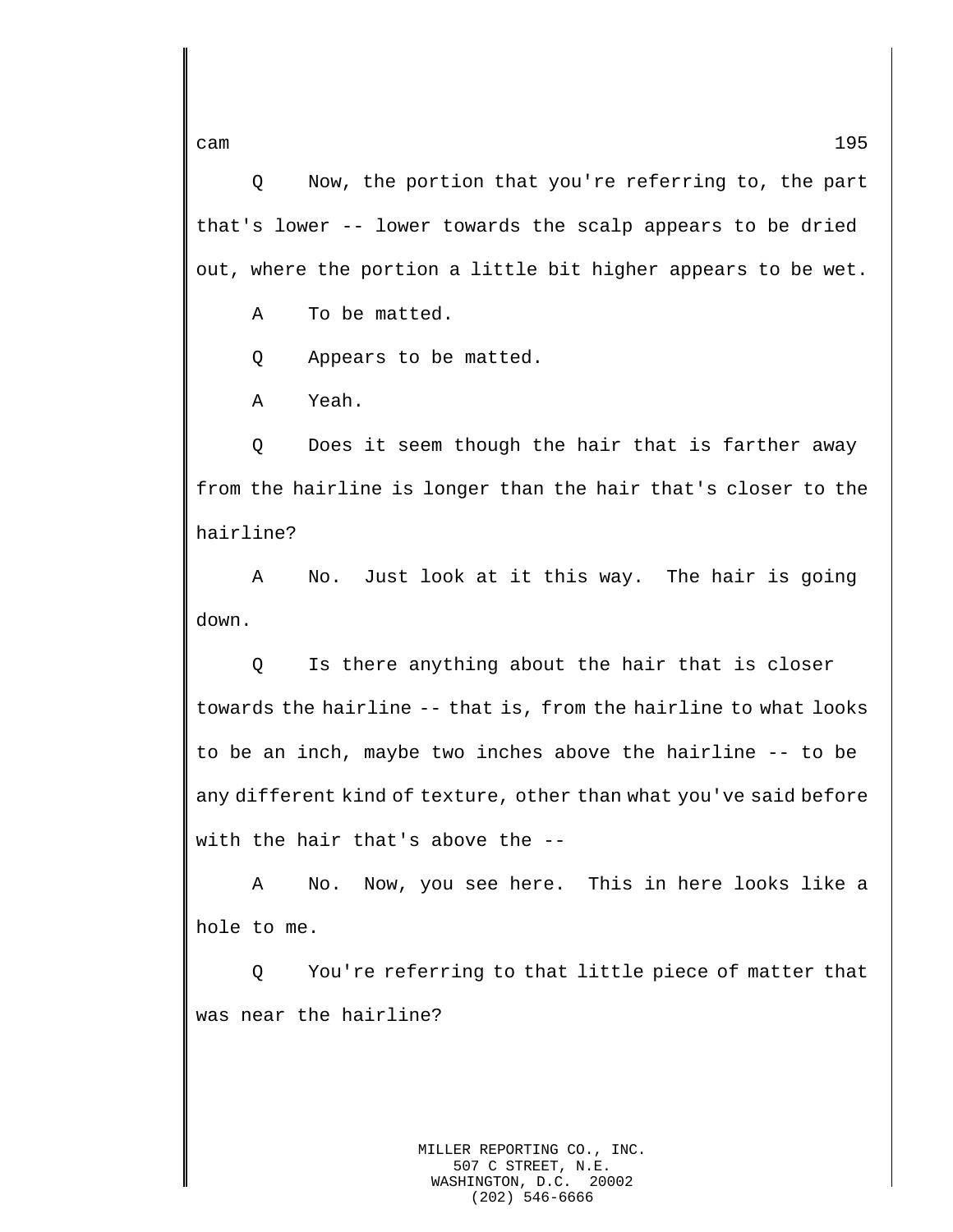A It actually looks like a little piece of bone.

MR. GUNN: Steve, could we see the other one? This is number 14. Excuse me, this is number 15. Could we see number 16, please?

THE WITNESS: Now, this is what they're calling a matt. That it's been retouched; right?

BY MR. GUNN:

Q You're talking about the inch or inch and a half above the hairline towards the top of the skull?

A Yes.

Q Does that make sense to you in any way, or does that seem to be inaccurate?

A I think if it were -- if it's a retouching, it's an awful job. But I don't think it has been retouched.

Q When you say --

A Let me hold it this way.

Q When you say "an awful job", do you mean an awfully good job or --

A Awfully bad job.

Q Awfully bad job, if it's a retouching.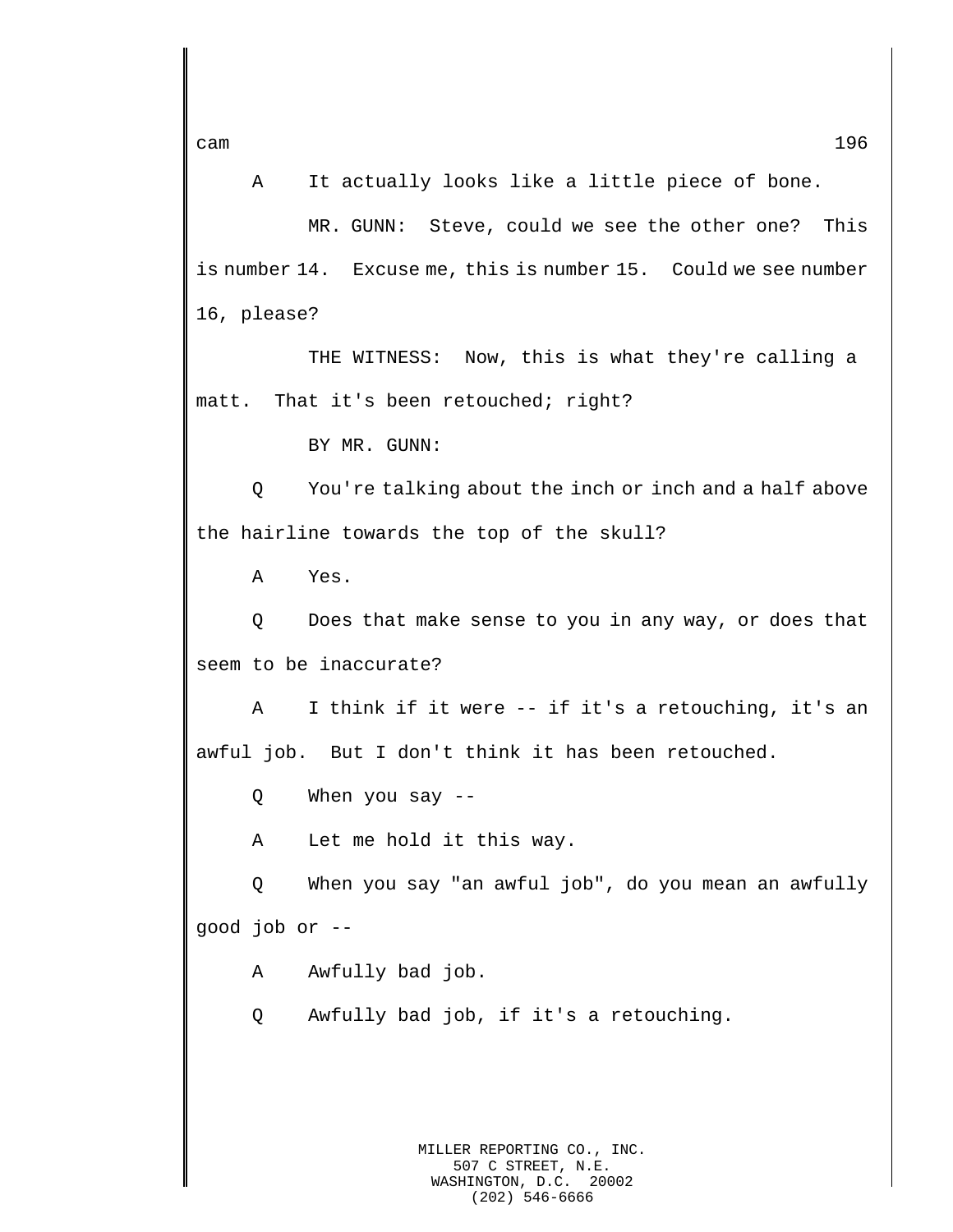A But it looks to me like this is his hair coming down in there. And the light is flashing off of here. It's not flashing off of here. It's coming right back to the camera from here, because this is at an angle.

Q So, the reason that it appears that the hair farther from the hairline is wet or moist is because of the angle of the view --

A Yeah.

Q -- is that correct?

A Yeah, because your lights are flashing right back here. And this is like in the shadows.

You can see the hair on his arm up there. It's the same sort of a pattern.

Q Is the quality of the focus in any portion of either the President's head or the hands of the doctor that are encased in rubber or some kind of plastic glove -- does the quality of focus appear to be different anywhere?

A Well, back in here. But from here to here, it seems to be sharp.

Q When you say "back here", you're referring to the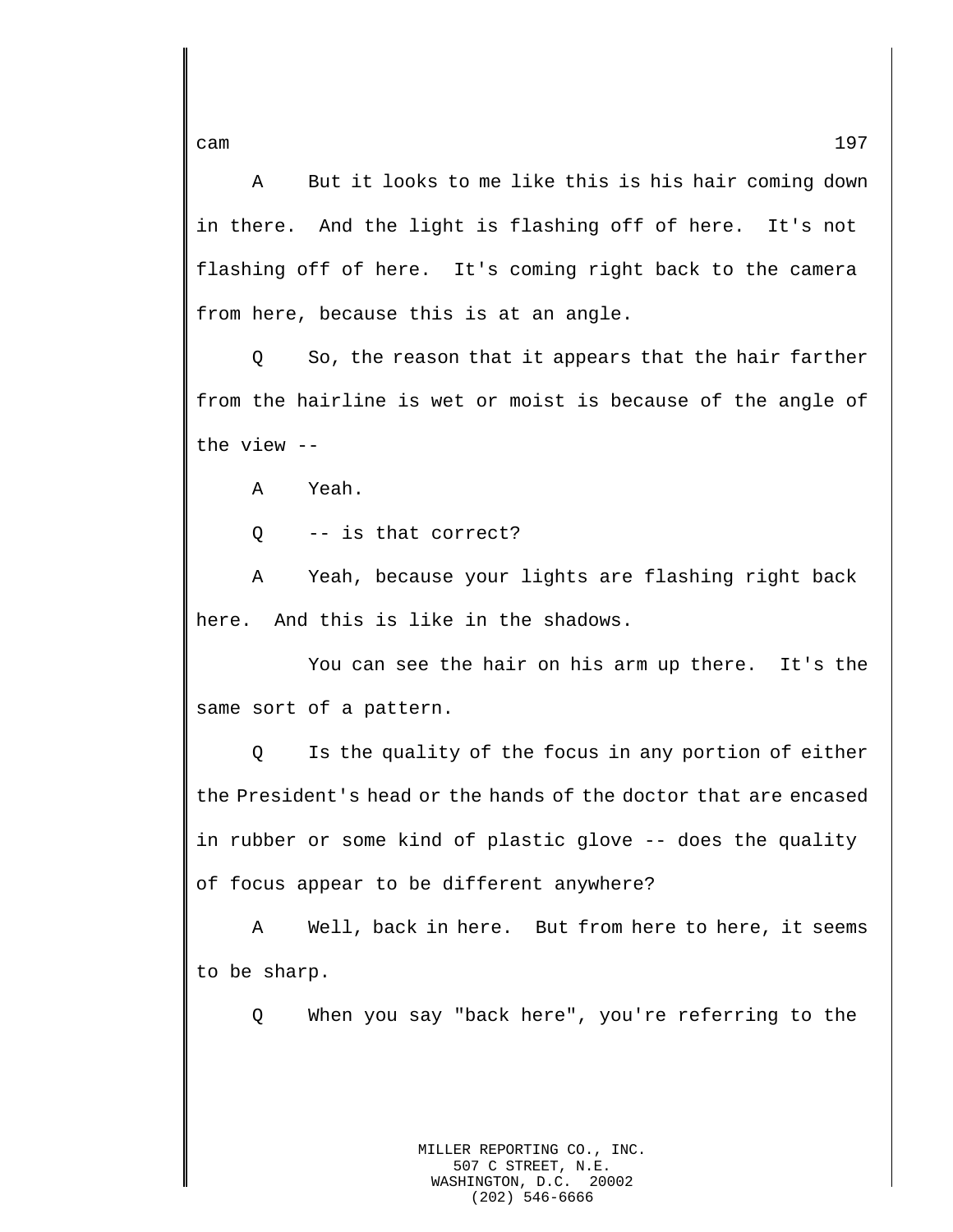cam and the contract of the contract of the contract of the contract of the contract of the contract of the contract of the contract of the contract of the contract of the contract of the contract of the contract of the co President's neck, not the --

A Well, the ear.

Q The ear and the neck, but not the hair?

A No. Well, along here on the neck. This one. No,  $I$   $-$ 

Q Having examined the positive eight-by-ten, could you now go back and look at the black and white negatives, and see whether that helps you at all identify any possibility of retouching or matting in the photographs?

A No. No. They are two different exposures, and everything looks to be in place.

MR. GUNN: All right. Could we try the next view? This next one will be view number 7, which is described as the "Missile Wound of Entrance in Posterior Skull, Following Reflection of Scalp", views number -- or photos number 17 and 18 for the black and white, and numbers 44 and 45 for the color.

> [Discussion off the record.] THE WITNESS: Your brain is out. BY MR. GUNN:

Q When you say the brain is out, I assume you're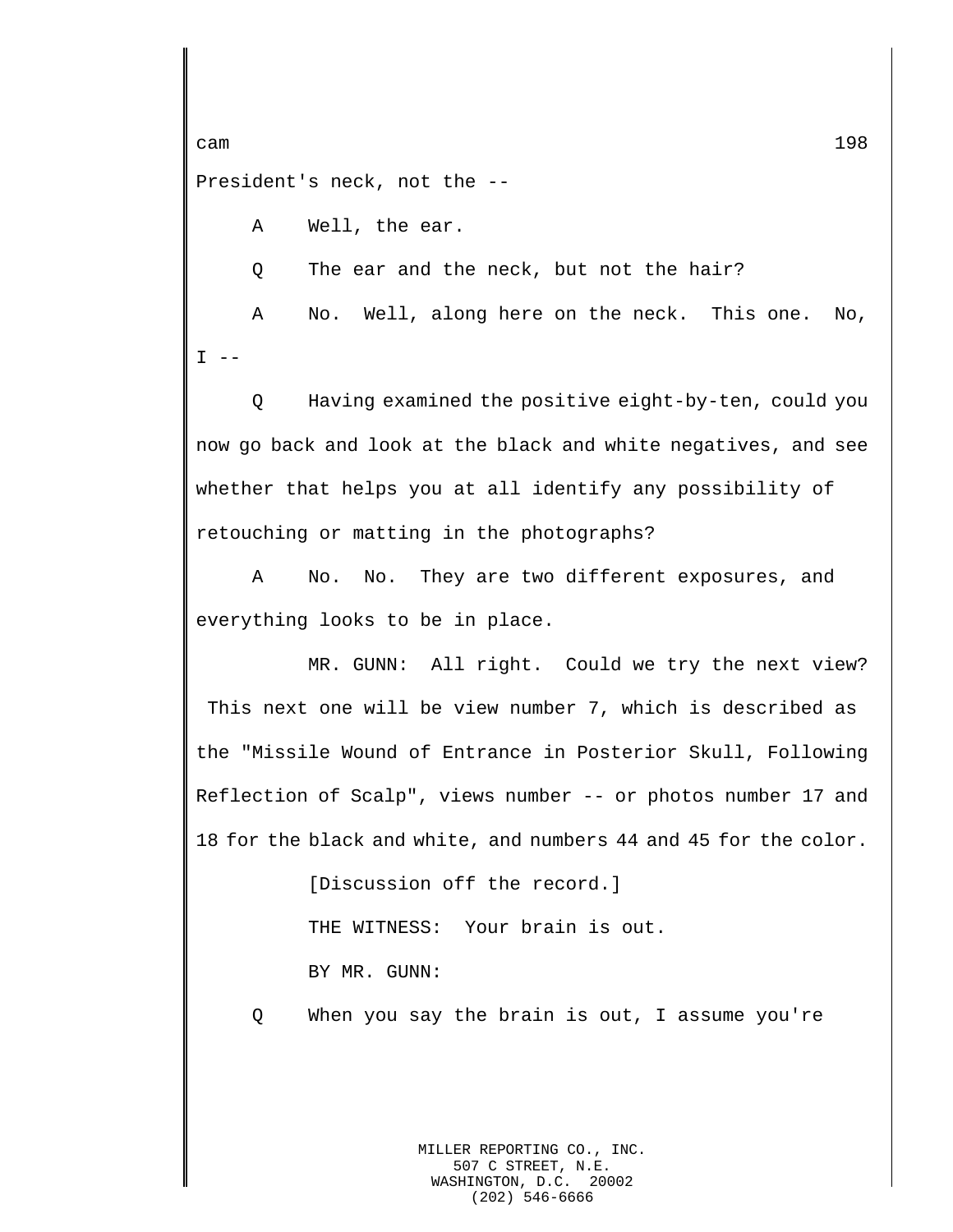referring to President Kennedy's --

A Yes.

Q -- brain being removed from the cranium?

A Yes.

Q Are you able to orient these photographs with relationship to the notches and whether these are in portrait or landscape?

A Well, not by the notches, but by -- tell it more by anatomical. I think this is the back of the head, and this is the side. And this is his cheek, yeah. See?

Q Okay. So, you're referring to --

A This is his shoulder.

Q Just so we can figure this out, there's a lock of hair that's curled. And that is now in the position at the bottom right-hand corner --

A Yes.

Q -- from the way that you're looking at it, with what appear to be fingers -- two fingers, probably a thumb and an index finger, in the bottom left-hand corner.

A With the ruler.

MILLER REPORTING CO., INC. 507 C STREET, N.E. WASHINGTON, D.C. 20002 (202) 546-6666

cam and the contract of the contract of the contract of the contract of the contract of the contract of the contract of the contract of the contract of the contract of the contract of the contract of the contract of the co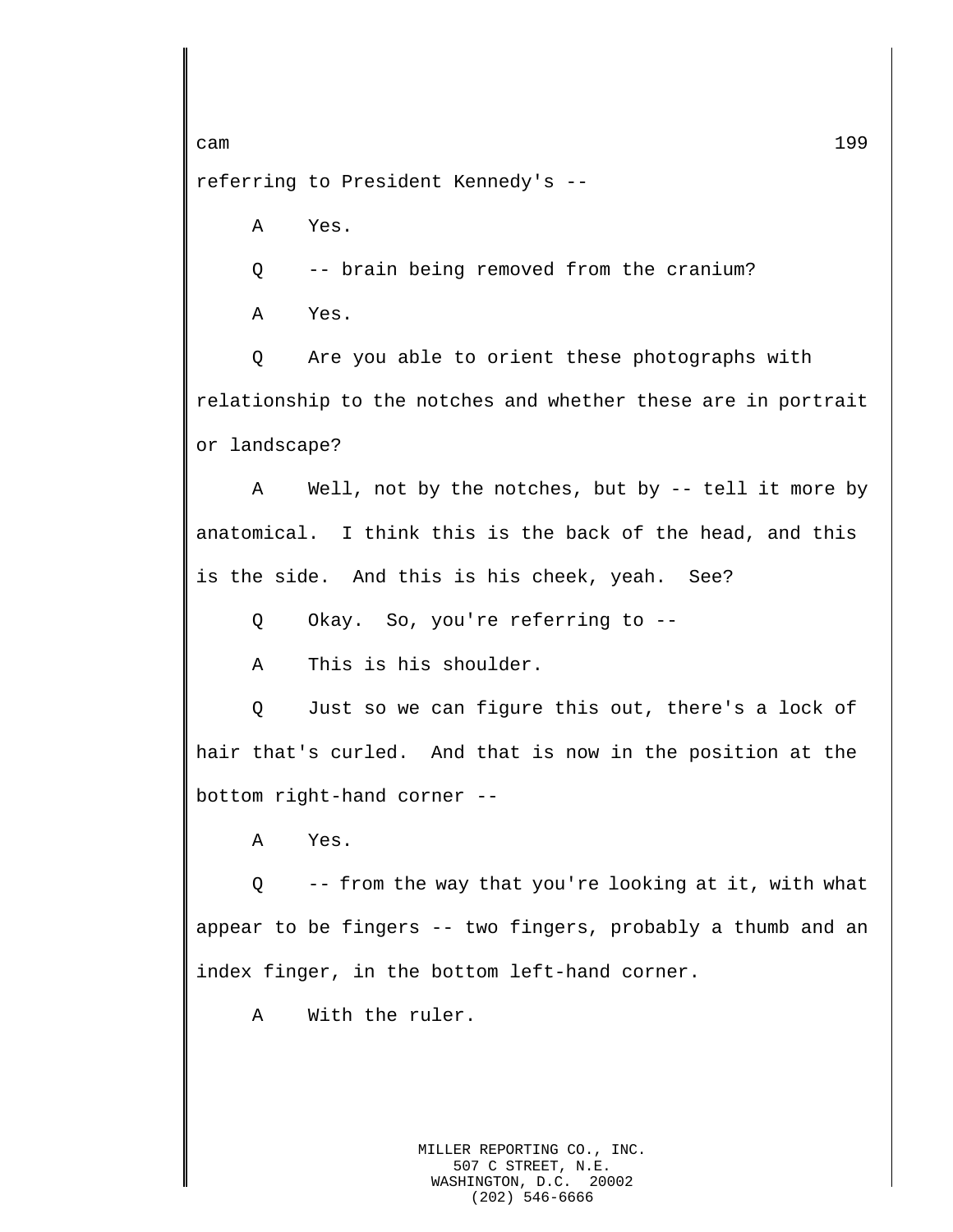Q Okay. Now, with that as the orientation, when you refer to the cheek, where is the cheek located?

A Right up here. This is the cheek here.

Q Okay. So, the cheek is in the top right-hand corner.

A And here's your shoulder here, I think.

Q Okay. And can you identify what that -- if that's the shoulder, what that is on the shoulder?

A It looks like a glob of blood.

Q Okay.

A See, here. This is down over the eye here.

Q So, you're saying a flap --

A A flap.

Q -- a flap of scalp that looks as though it would be down over the face or over the eyes.

A Now, this is -- the bone is out of there. And this flap is down on this side. And they've pulled it, also, down in the -- over the back -- side in the back -- and the front.

Q So, from the way that you're describing this that we're talking about parietal -- the parietal area above the right ear? Would that be correct?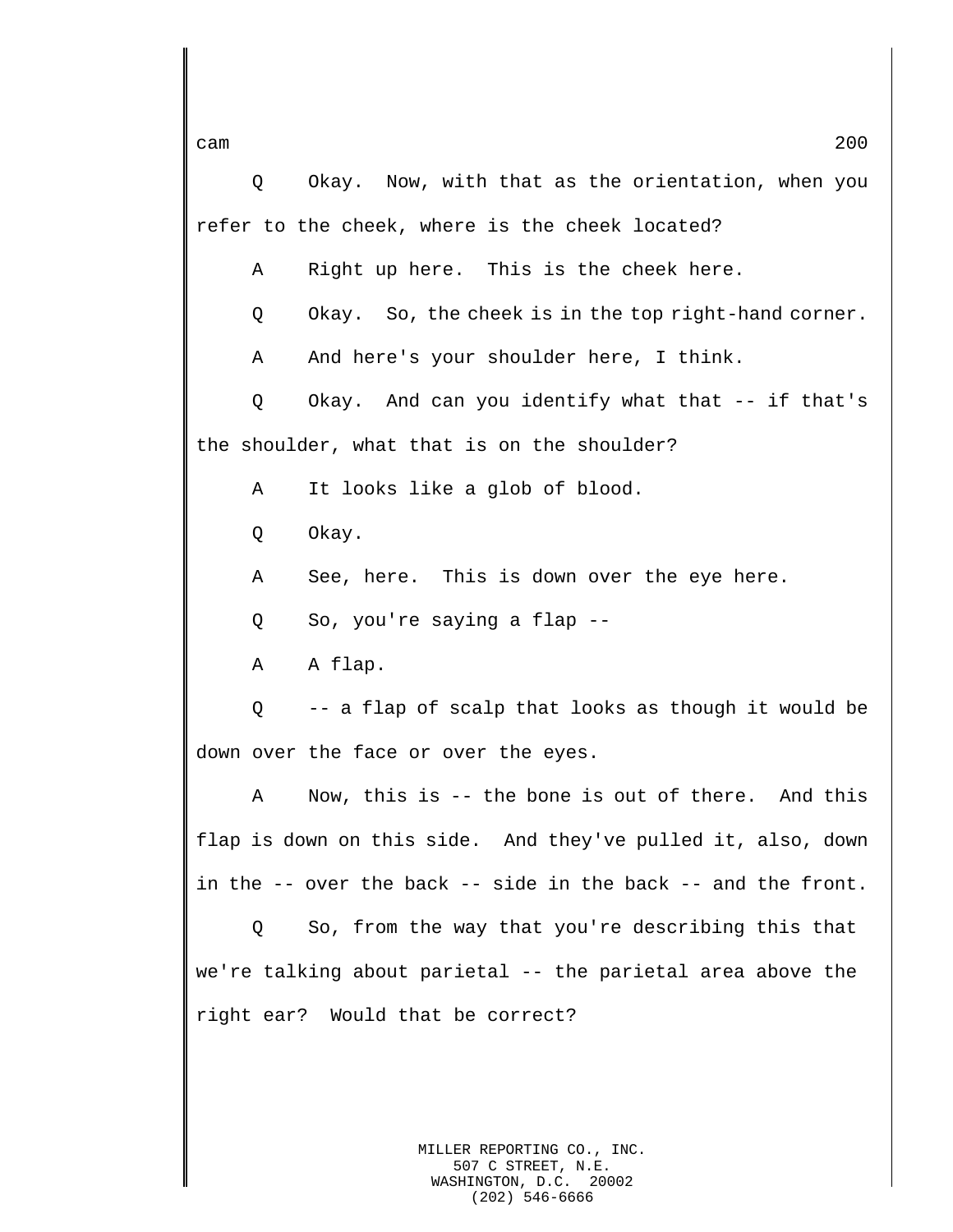A Correct.

Q So, we're looking at the front of -- or the top right --

A Top of the head.

Q Top of the head. We're not looking at the skull from behind?

A No, you're right in on it -- straight in on it. In fact, I think this is where it was cut -- the brain. It comes up through the neck.

Q Do you see the things that look like something like ridges that appear towards the center of the photograph? Can you identify what those are?

A I think they're pieces of bone.

Q In the 1966 inventory, this is referred to as the "Posterior Skull" -- this photograph showing the posterior skull. Based upon your own examination right now, is that a correct description?

A I'd say it is the top and the posterior. In other words, this is the top of the skull here. This is the top here. And this is the posterior. It's looking down into it, I'd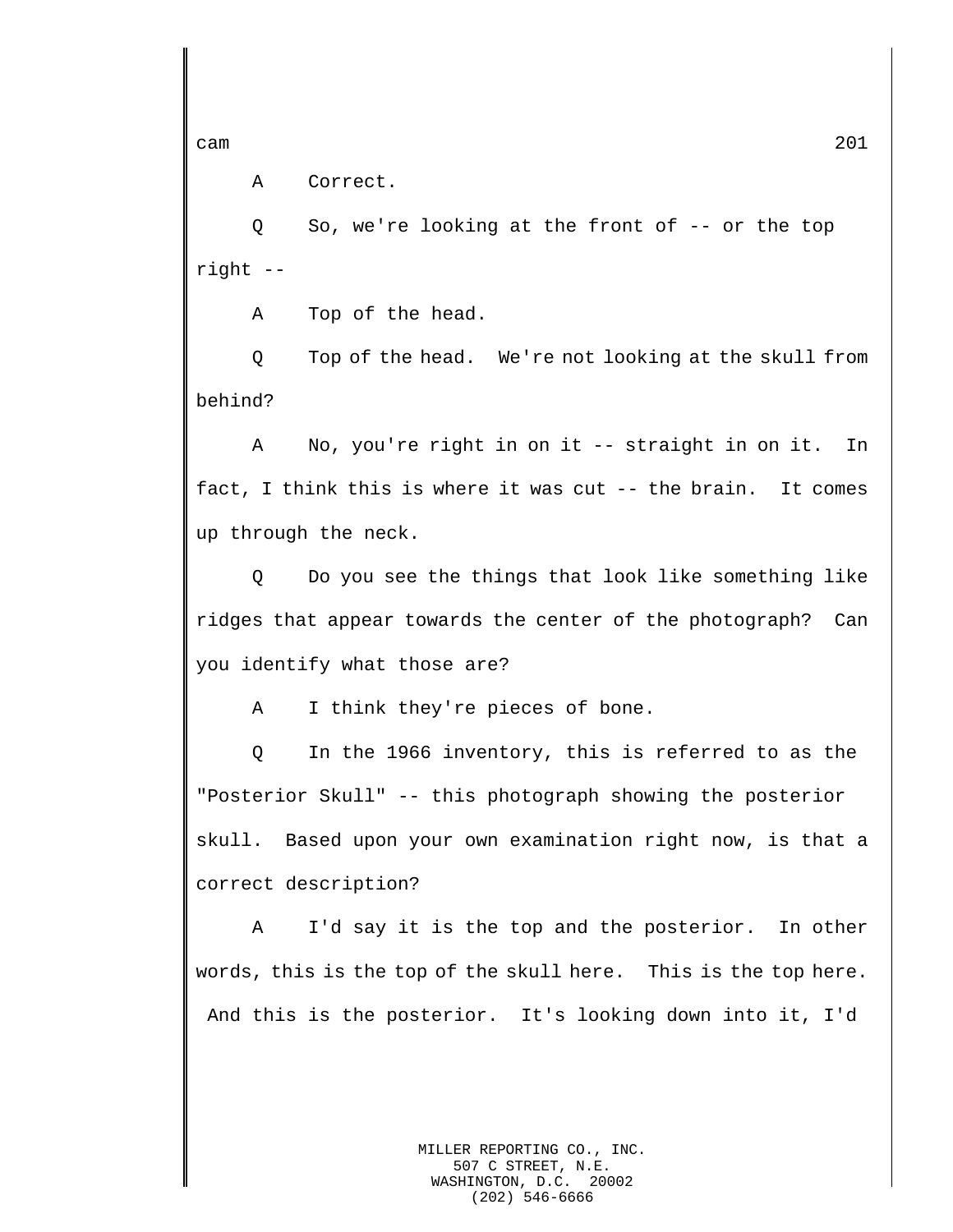say.

Q Now, this is being described as the "Missile Wound of Entrance". Would it be accurate to say that the missile wound of entrance is in the top of the skull?

A Well, if they said it. But it wasn't true.

MR. GUNN: Okay. Could we get the 1966 inventory? BY MR. GUNN:

Q I'd like to show you a document that is marked Exhibit No. 13, and ask you whether you have previously seen that document?

A I've never seen it, as far as I recall.

Q Turn to the last page.

A I signed it; didn't I?

Q As best you can tell, is that your signature on page 11?

A That's my signature, yeah. And John Ebersole.

Q Could you turn to page eight of Exhibit 13, and look at numbers 44 and 45 -- which, as far as I can understand, are the two transparencies that we're looking at now -- where they are described as color prints of the "Missile Wound in Posterior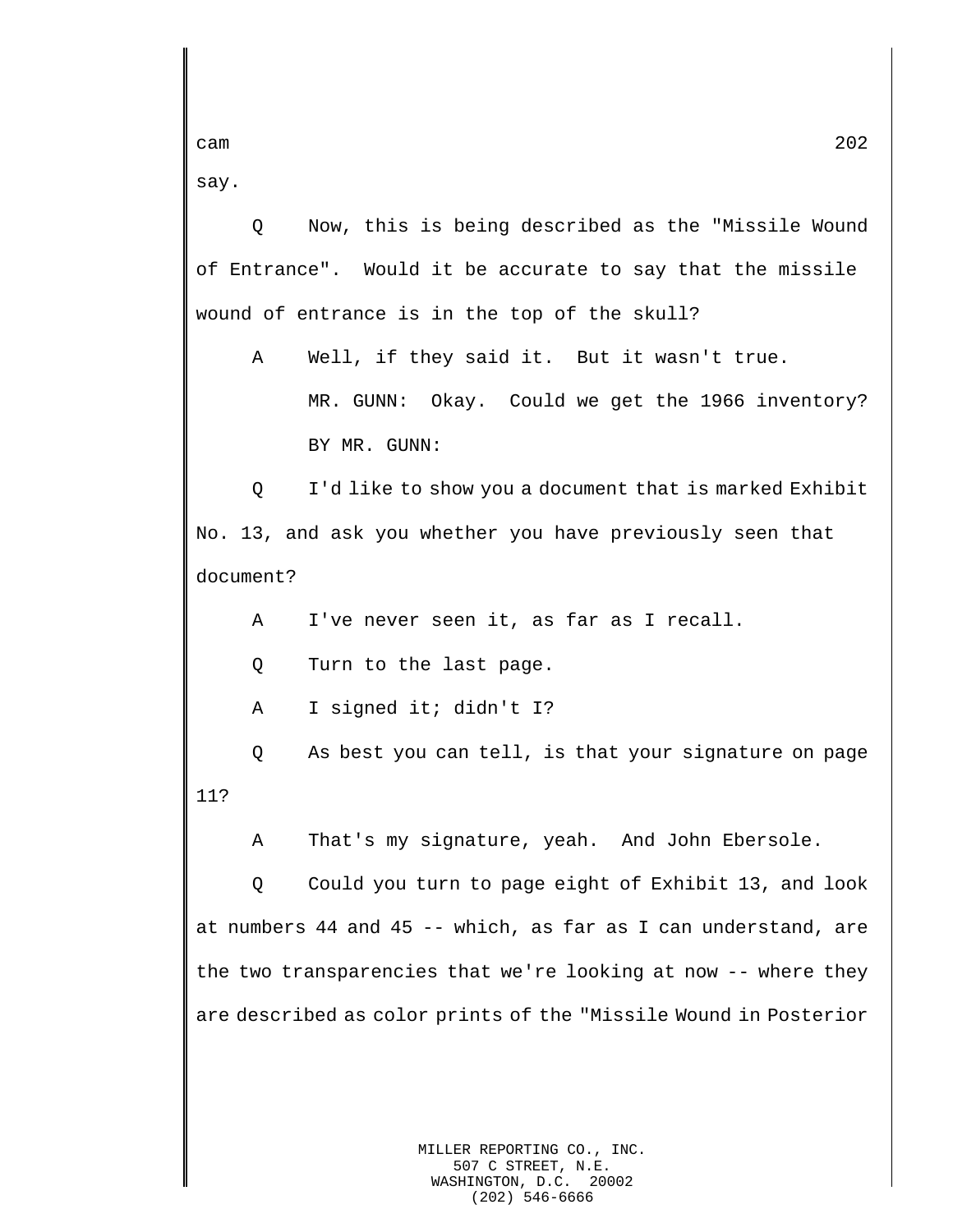Skull With Scalp Reflected"?

A That would be here. And then the exit would be over here.

Q We can go back -- also looking at number 17 and number 18, which refer to the "Missile Wound of Entrance in Posterior Skull".

A Mm-hmm.

Q Now, as you're standing here today in 1996, is there anything that you can determine as being inaccurate in description number 17 as a "Missile Wound of Entrance in Posterior Skull, Following Reflection of Scalp"?

A Well, it's in the posterior, but -- But, anatomically, I would say this is the top of his head here. And this is the back of his head.

Q When you say the back of the head, you're referring to the portion below the photograph as we have oriented it previously --

- A Yes.
- Q -- and not visible on the photograph?
- A Yes.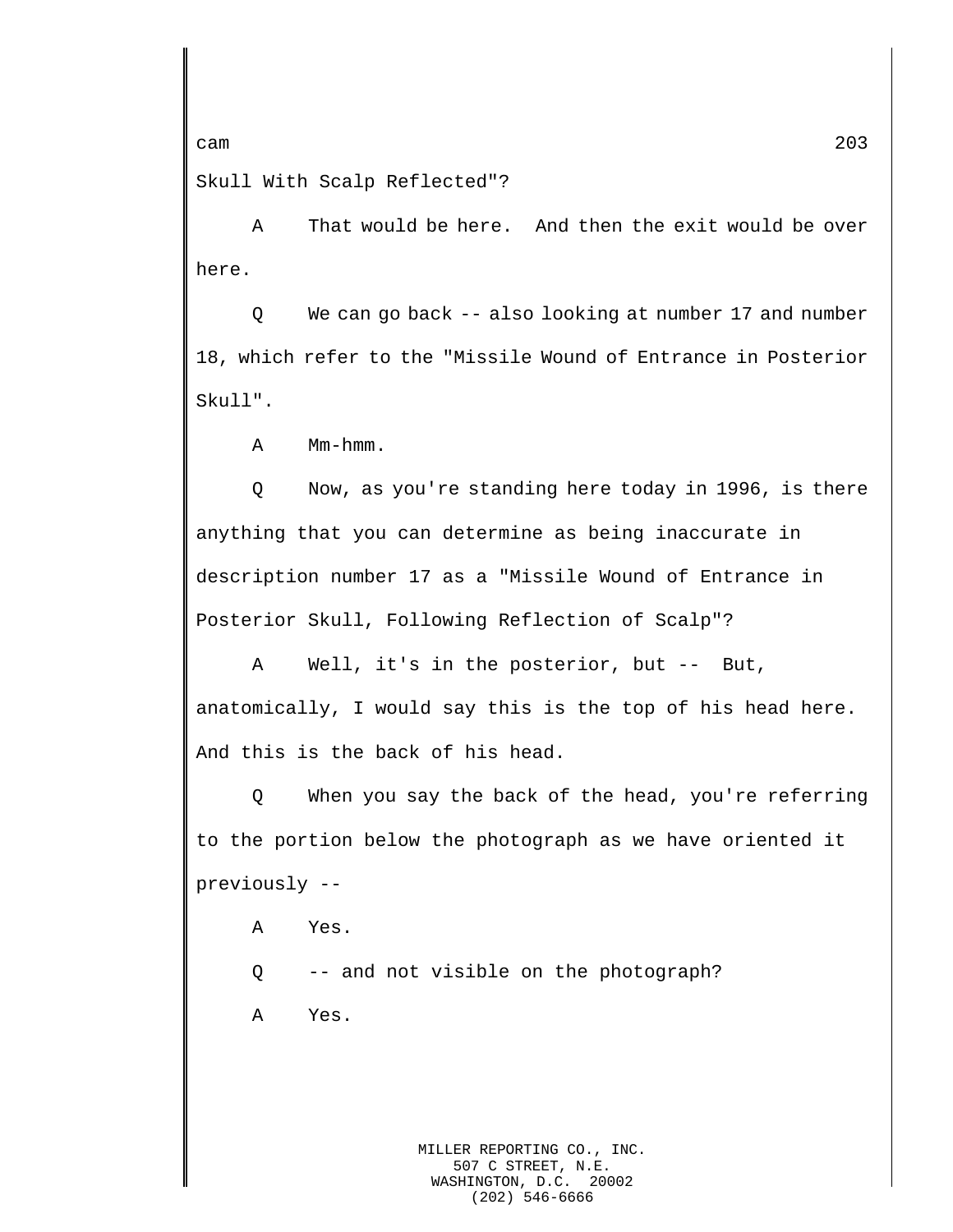Q So, it really is the top of the head, rather than the posterior that is shown?

A Well, I would think it was. I mean, they were the doctors. I mean, they identified it.

Q Well, that is your signature on there.

A Yeah, but I did not identify it.

Q Who is the one who identified it?

A I was there to identify the photographs had been taken. They sat down and went over the photographs, Dr. Humes and Dr. Boswell. And Ebersole did the X-rays.

Q Was it your understanding at the time that they identified this that it was their understanding that this photograph depicted the entrance wound?

A I don't remember. I don't remember. But if it did, I don't think it's right.

Q So, in other words, your understanding right now would be this photograph -- this view that we're looking at, numbers 17, 18, 44, and 45, do not depict the entrance wound in President Kennedy's skull; is that correct?

A No, it's -- There's a wound there. But now whether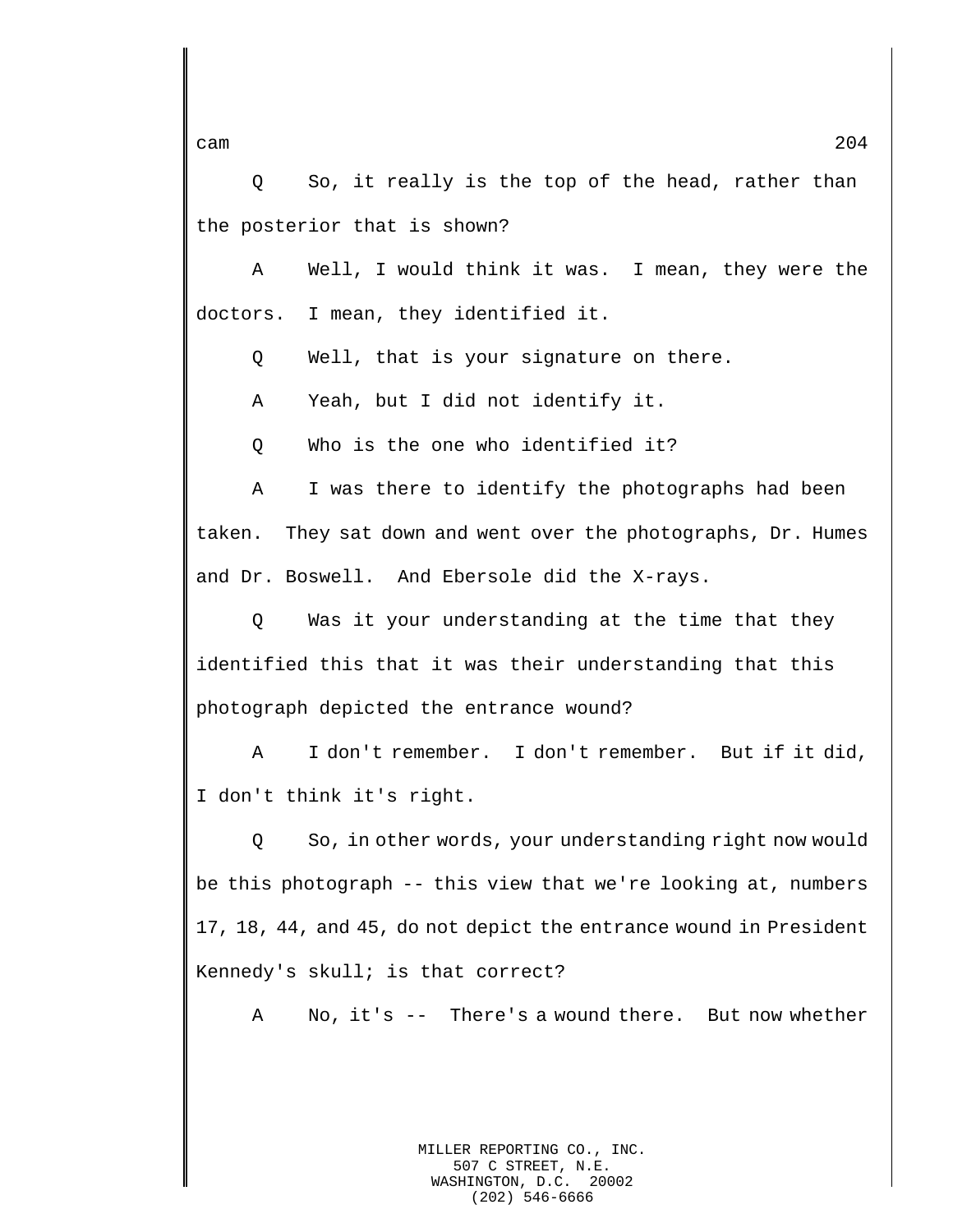they're saying this was it down here, where his finger is -- But I don't know why the ruler is up there.

Q So, if the ruler -- if that is the entrance wound, the ruler is obstructing the entrance wound; is that correct?

A I would say.

Q Now, the photographs that you've looked at so far are all of the photographs that we have at the Archives that are purported camera originals taken during the night of the autopsy.

Could you now think back -- and we have been over this to some extent before -- of any images that you remember having taken that are not present here?

A In the body cavity.

Q The body cavity. Do you remember any photographs, other than the ones that you're looking at, that should have depicted the entrance wound in the skull, either from inside the cranium, outside the cranium, with scalp reflected, or scalp not reflected?

A Are there some color prints of this?

Q Yes. You're pointing to numbers 44 and 45.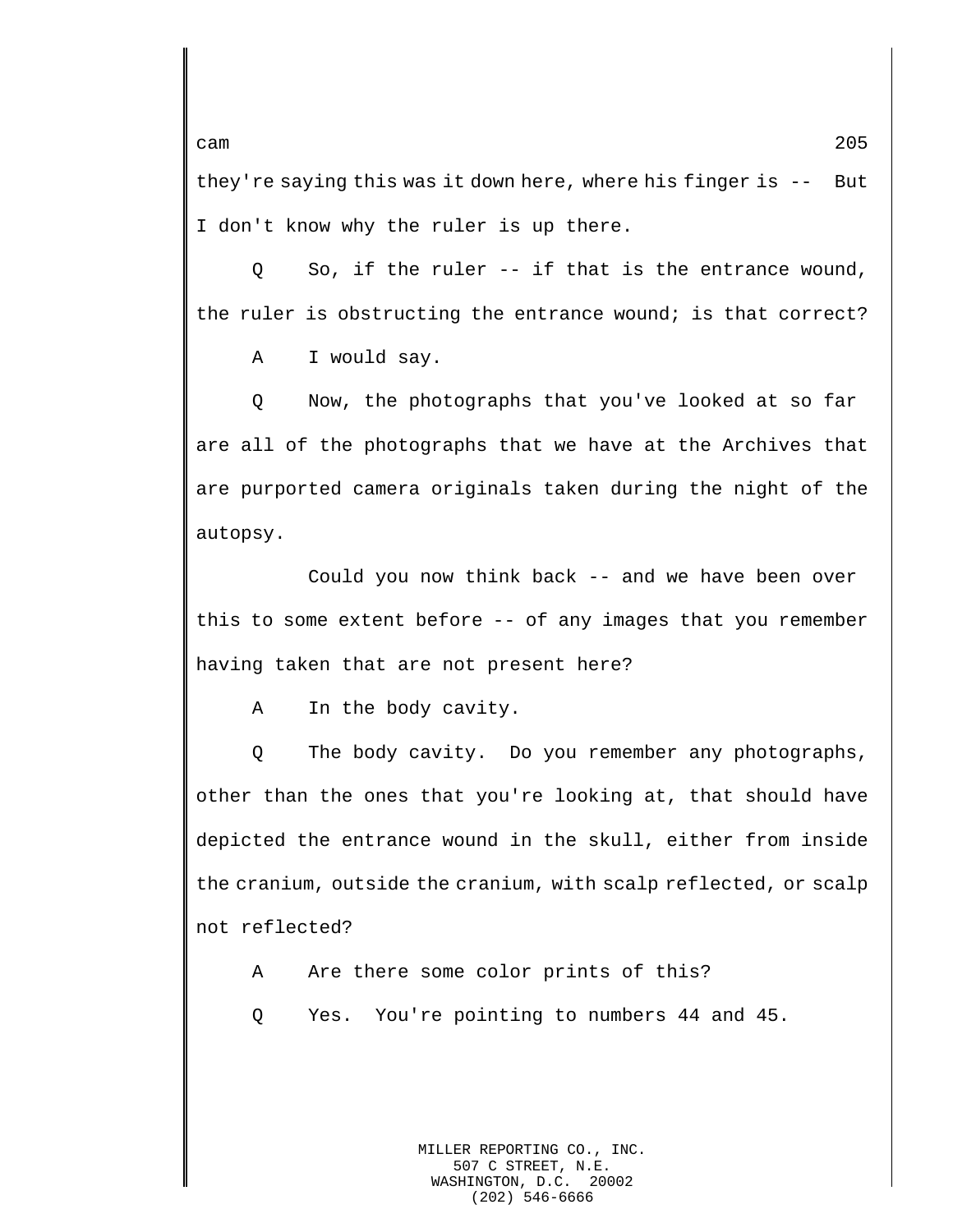A Was this done when we went down to Archives? I signed it, but I never got a copy of it. I've never seen it before -- only when I signed it, I guess.

Q At the time that you signed it, did you have an opportunity to read through the entire document?

A I guess, I did.

Q Do you remember whether you had an opportunity to question the accuracy of anything in the document?

A We talked there being missing photographs. I don't know whether this says anything about that in here, or not.

Q Could you look at the last sentence of the document, just before the signatures?

A That, to me, is wrong.

Q So, the statement that says that -- where it says that, "We have no reason to believe that any other photographs or X-rays were made during the autopsy" -- is that the portion that you think is incorrect?

A Photographs.

Q Photographs. That there were other photographs taken?

cam 206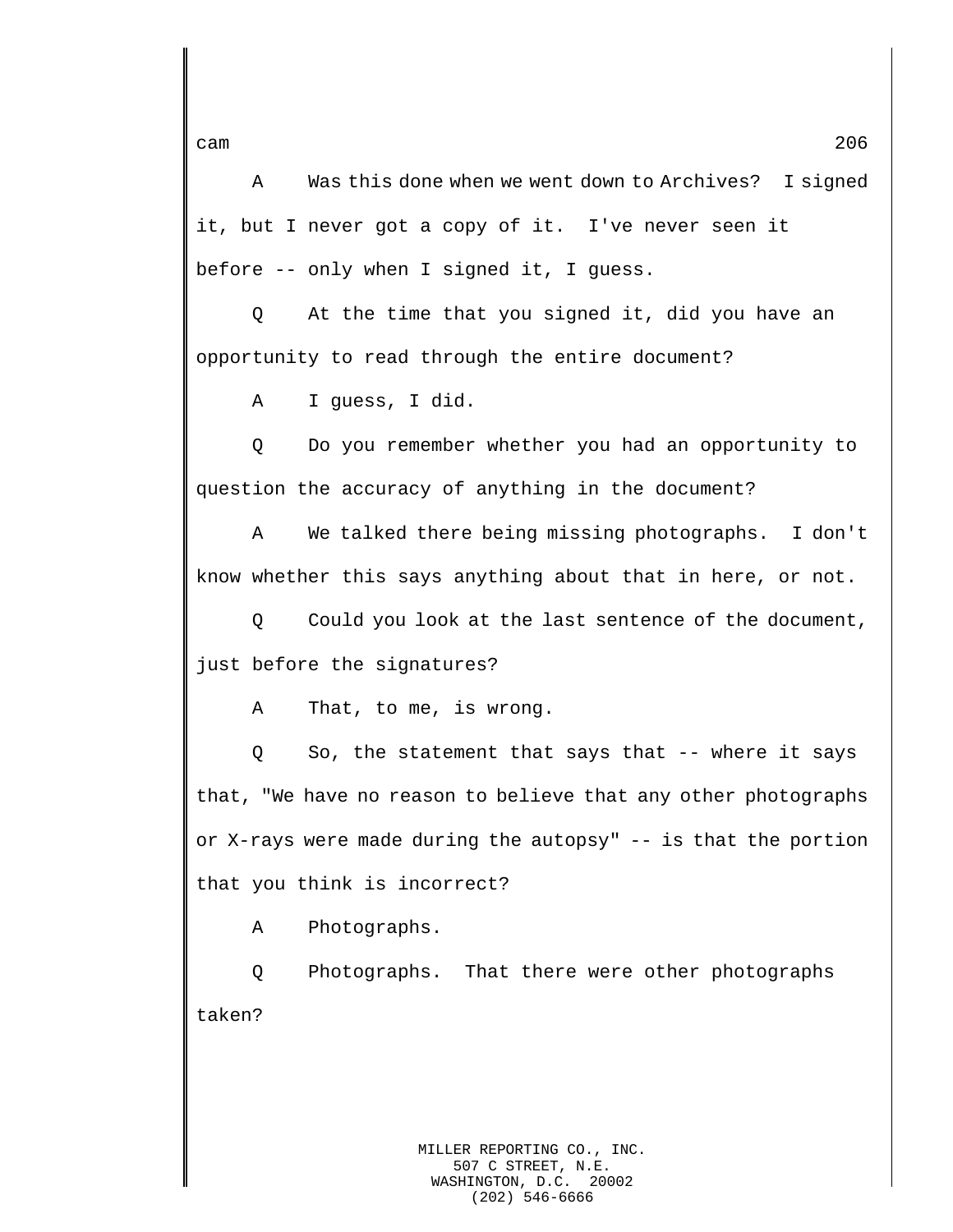A Yes.

Q Another one that you had mentioned previously in your deposition was a full-view of the body from above.

A Yes.

Q And you don't see that photograph --

A No, I haven't seen that at all.

Q Would it be fair to say, then, that in the first inventory that we have record of, that was signed by you, a document dated November 22nd -- that that inventory was incorrect? There were more photographs than were recorded on that inventory?

A We went over what they had there, yes.

Q And then in the inventory that was made in 1966, that that was inaccurate, as well; is that correct?

A Yes. Well, that was from the '66 one?

Q Yeah.

A Yes. I think Dr. Humes, also, says there were some taken up by the top of the lung area, according to what I've been reading.

Q Can you explain to me any reason why Drs. Humes,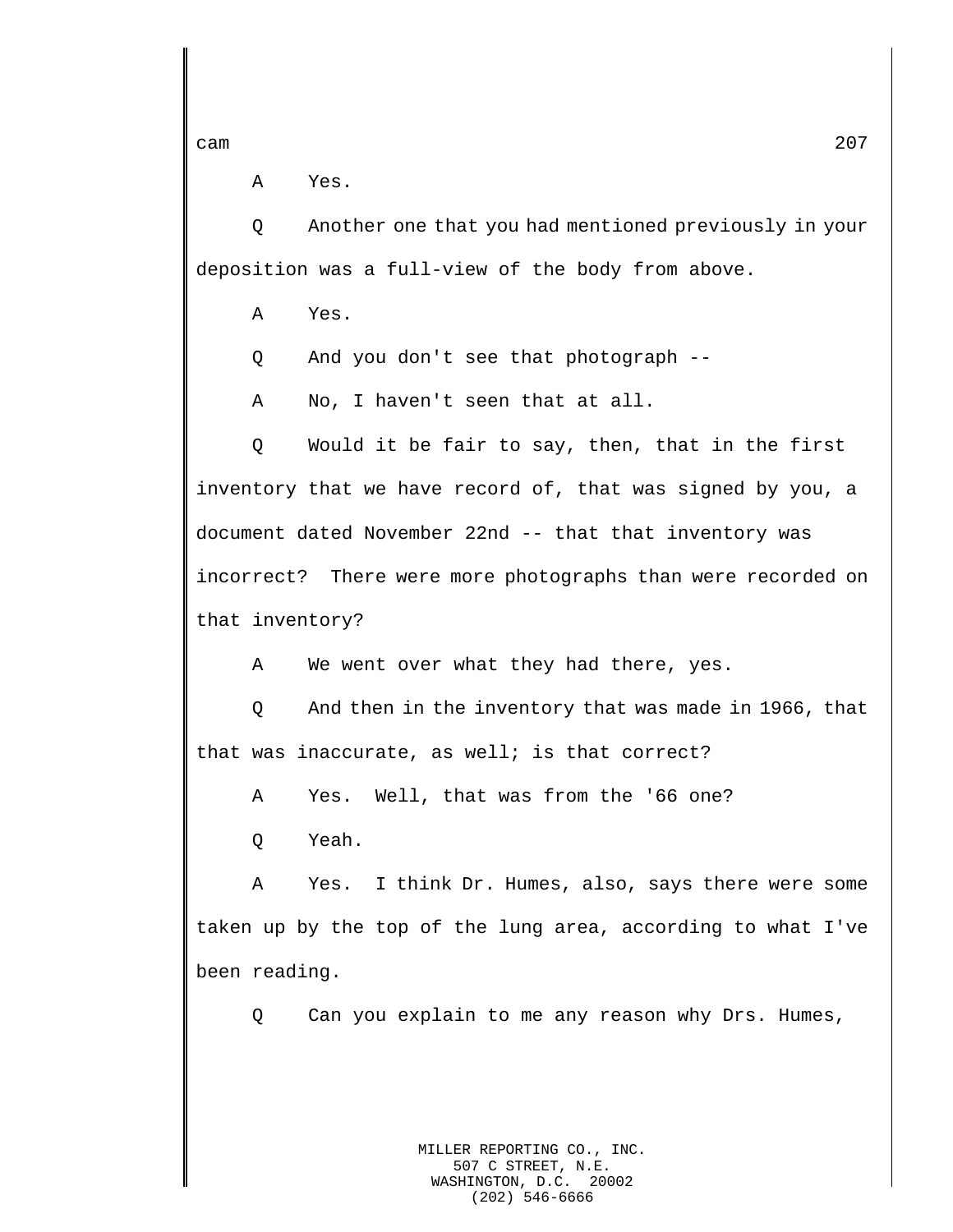Boswell, and yourself would have signed this statement in 1966, saying that it's a complete inventory, if you had reason to believe it was not a complete inventory?

A No.

Q Did anyone tell you to sign it?

A I don't know. I know we did talk about all of the pictures that were exposed were not there, because I brought up a thing about Captain Stover and his receipt of that.

MR. GUNN: Okay. Could we go to the eighth view, which is the basilar view of the brain? It's going back to the 1966 inventory; black and white negatives numbers 19, 21, and 22, and color numbers 46, 47, 48, and 49.

THE WITNESS: You did have one. There's another ruler, but that gives it to Fisher instruments.

MR. GUNN: Off the record.

[Discussion off the record.]

BY MR. GUNN:

Q Mr. Stringer, if I remember correctly from earlier in your testimony, you said that you had not recalled that there were any basilar photographs of the brain of President Kennedy.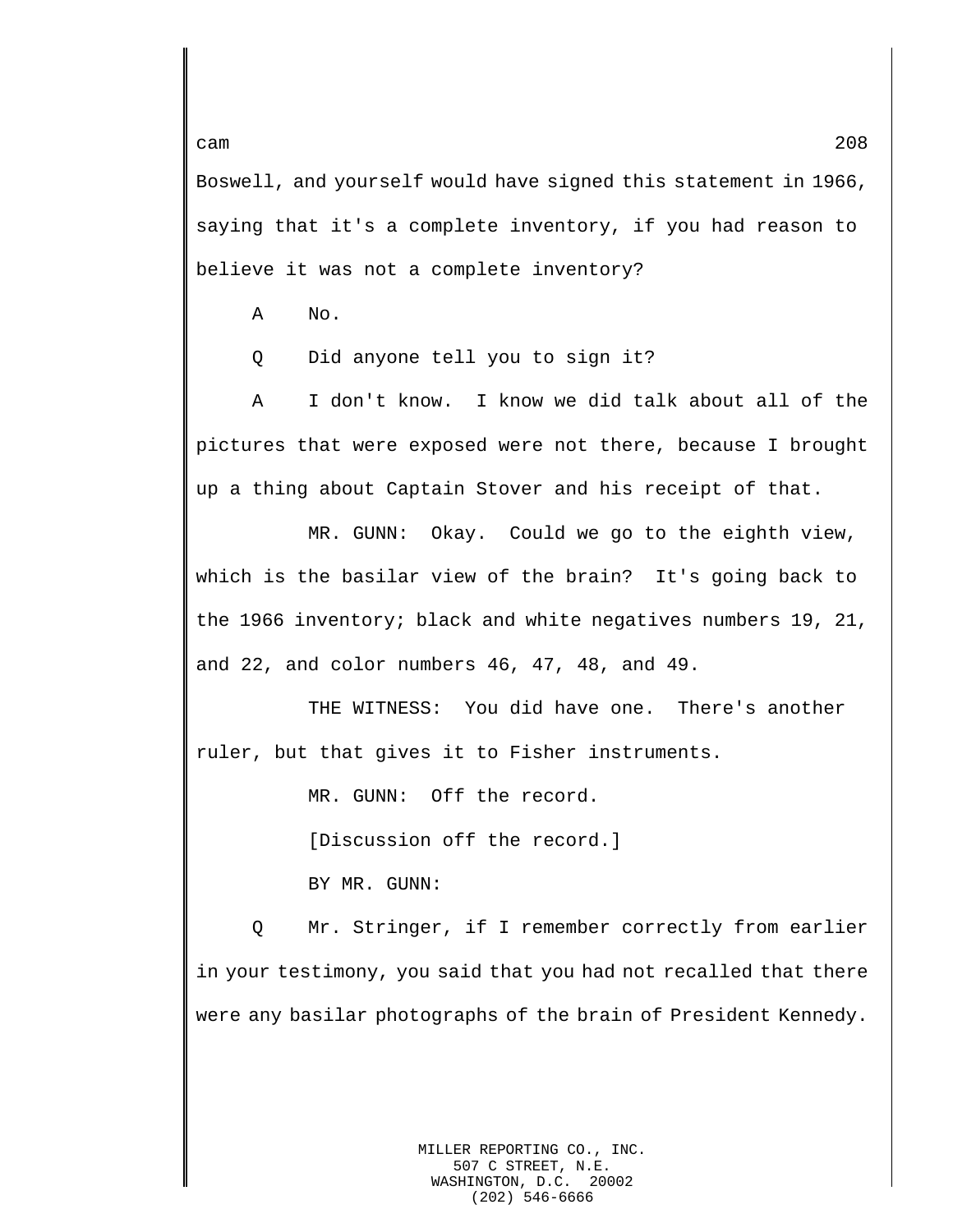Can you identify whether the photographs that are

in front of you now are basilar or superior views of a brain?

A They're basilar.

Q If I recall correctly, earlier in your testimony, you said that there were identification cards that were used for identification of the brain when photographs were taken. Was that correct?

A Well, there's a ruler there, but there's no identification on there.

Q Based upon these being basilar views of a brain and based upon there being no identification cards, are you able to identify with certainty whether these photographs before you now are photographs of the brain of President Kennedy?

A No, I couldn't say that they were President Kennedy's. I mean, there's no identification. All I know is, I gave everything to Jim Humes, and he gave them to Admiral Burkley.

Q Do you have any recollection in 1996 about what the appearance of the brain of President Kennedy looked like at the supplementary examination?

A No.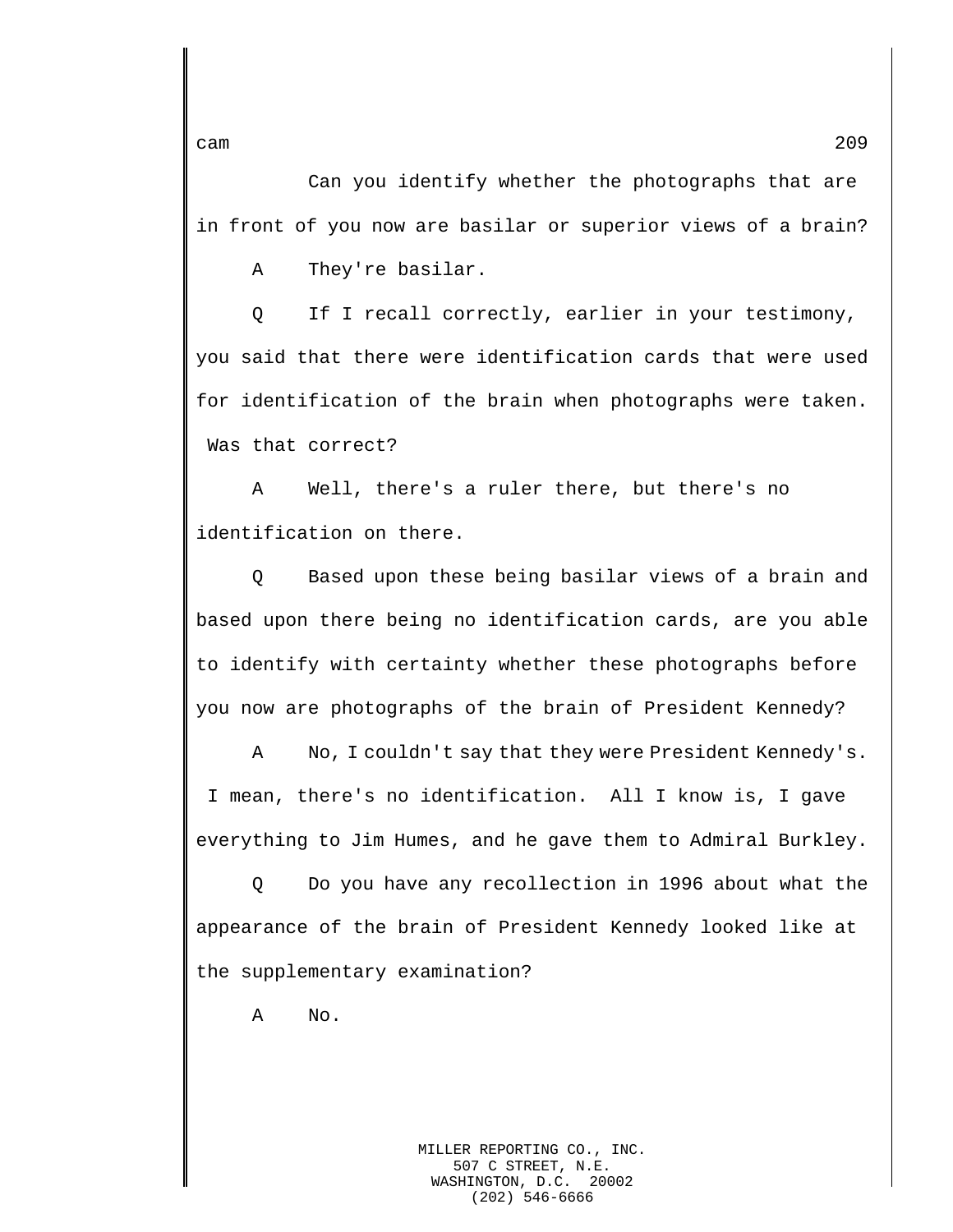Q Are you able to determine whether the photographs in front of you now are consistent with or not consistent with the brain, as you remember it from 1963?

A Well, it has to be, if that's Mr. Kennedy.

Q Well, that's the question.

A Yeah.

Q Does the brain in the photograph that you're looking at seem to be more hardened or drier than you recall at the time that you conducted this supplementary autopsy?

A No.

Q The consistency looks to you, roughly, consistent  $with$   $-$ 

A A brain that has been fixed, yes.

Q Can you tell anything from the color of the brain in the photographs of how long it has been fixed?

A No, I couldn't.

Q Can you tell anything from the consistency as it appears in the photograph about how long the brain has been fixed from the --

A No, I would have no idea.

MILLER REPORTING CO., INC. 507 C STREET, N.E. WASHINGTON, D.C. 20002 (202) 546-6666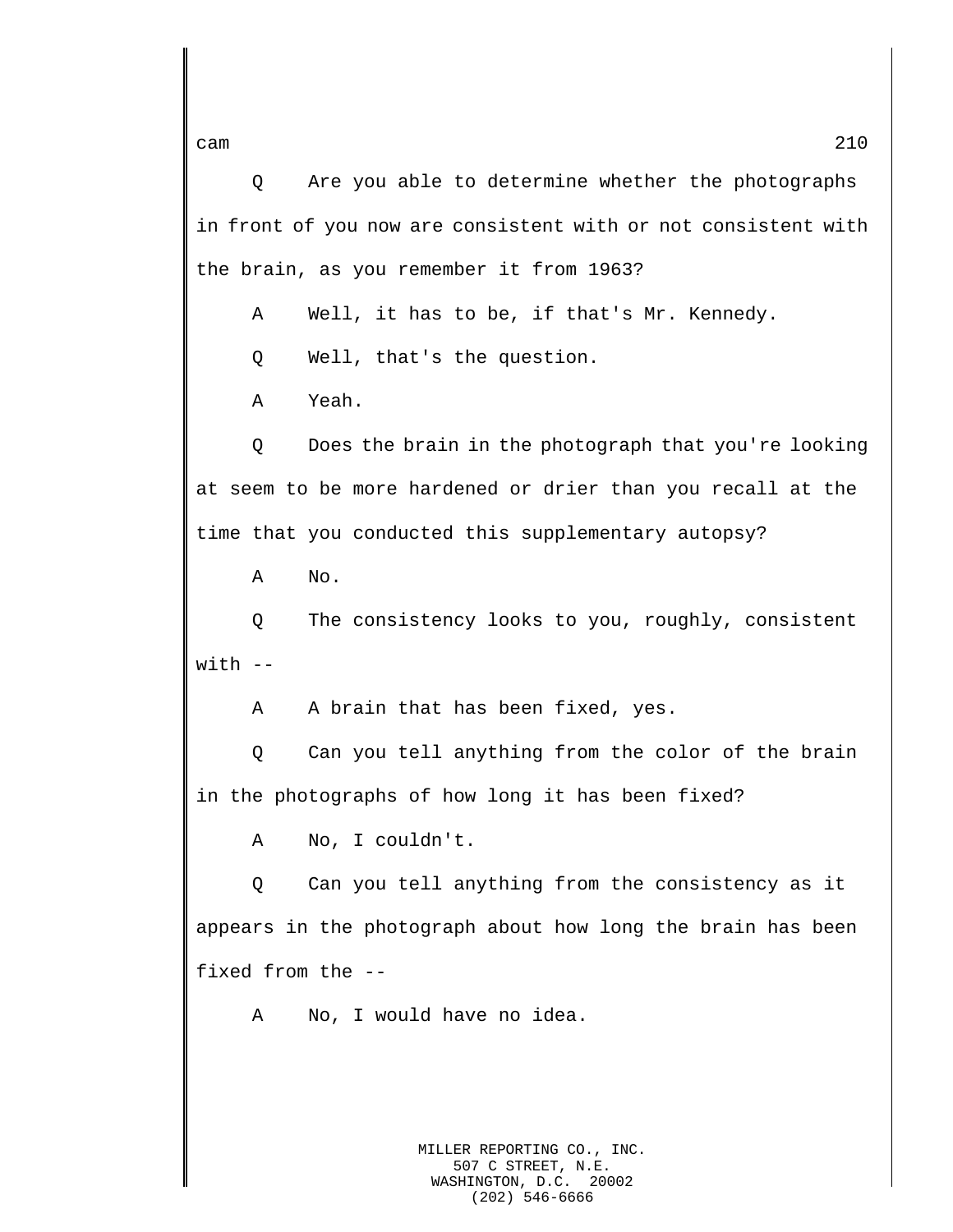Q Okay. When you took the black and white photographs of the brain of President Kennedy, did you use a press pack?

A No.

Q Can you identify from the negatives in front of you whether those photographs are from a press pack? And I'm referring to numbers 19, 21, and 22.

A I think they are. Yes.

Q Would it be fair to say, then, that by your recollection, that the black and white negatives in front of you now were not taken by you during the supplementary autopsy of President Kennedy?

A Correct. This is Ansco.

- Q When you say "This is Ansco", what do you mean?
- A This is Ansco film.

Q What is Ansco film?

A Well, it's a super high pan. And I think it's from a film pack.

THE WITNESS: Have you got one of those other negatives I can see, from the --

MR. GUNN: Seventeen or 18. Black and white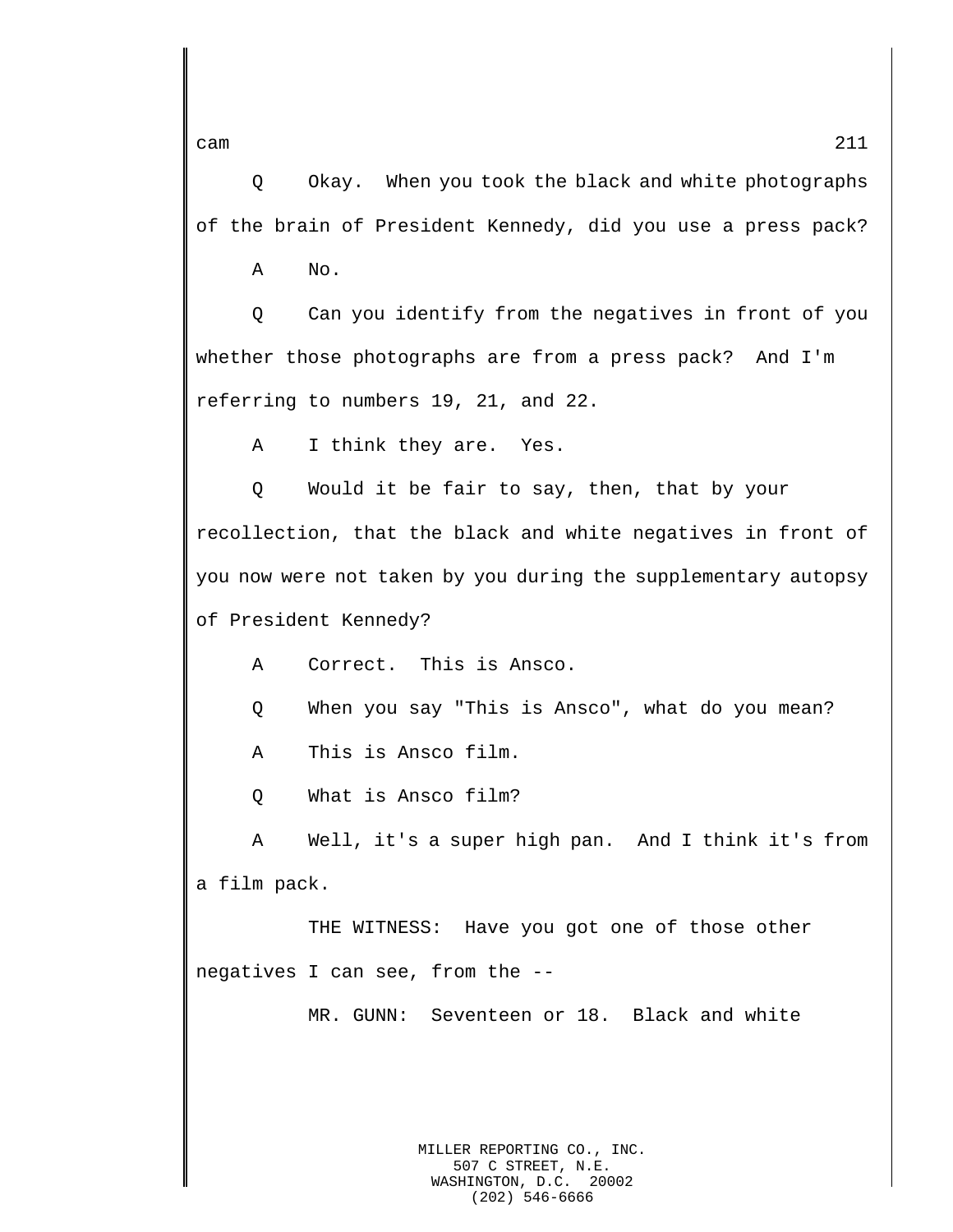cam  $212$ negatives.

THE WITNESS: See, the difference in them --

BY MR. GUNN:

Q Just so I can identify this for the record, you now have in your hands a negative.

A A negative.

Q Number 18.

A It is identified with the film code on it.

Q With the notches up on the corner?

A With the notches. On this, it has no notches.

Q When you say "this", you're now referring to the black and white negative --

A Yes. Yes, to the black and white negative, which is from a film pack.

Q Mr. Stringer, if I recall correctly, during the course of the deposition you identified three different factors relating to photography of the brain that would suggest that you would have had an identification number in it; you would not have used a film pack; and you did not take a basilar view of the brain. Is that correct?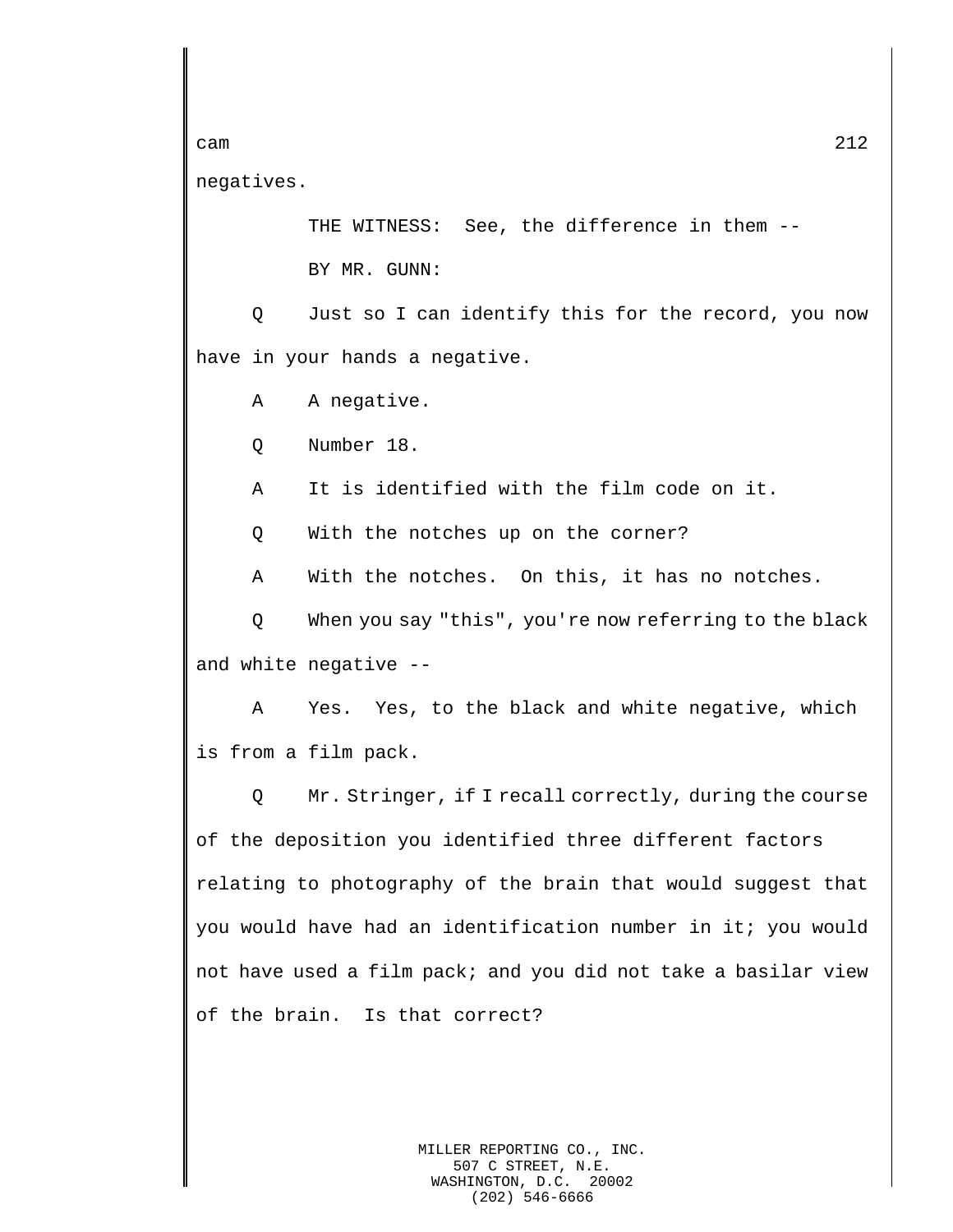A I think so, yeah. That's what -- Whether I took that, I don't know. But, see, this is from a film pack, because they are numbered. This is film number two, film number one, and three. And that's from a film pack.

Q Okay.

A Because when it comes out of a holder, it is identified by the notch, because you have to load it in the holder with a notch.

Q Okay. So, the first three black and white negatives would, presumably, have been taken sequentially by a black and white film pack; is that correct?

A Right. That's the way it was done.

Q Okay.

MR. GUNN: Could we now go to the second view of the brain? So, this will be the ninth view -- the superior of view of the brain; black and white negative numbers 20, 23, 24, 25, and color numbers 50, 51, and 52.

> [Discussion off the record.] BY MR. GUNN:

Q Mr. Stringer, what did you notice about the color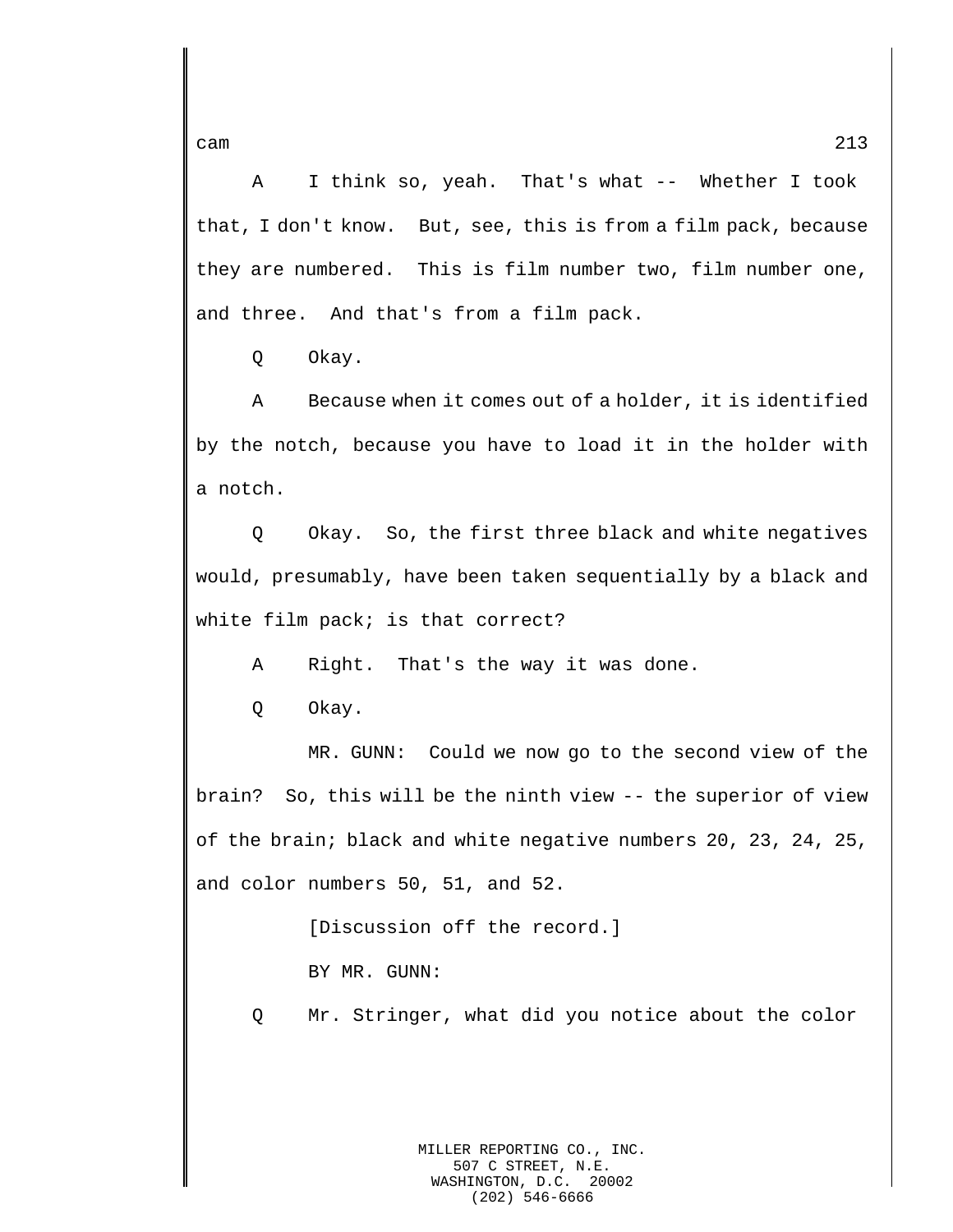positive transparencies when they were just brought out from their folders?

A Well, there's some spots on them. There's some white spots in the black portion.

Q That's in the margin?

A In the margin. And some white spots, but that's in the actual photograph -- the white spots.

Q In the image itself?

A In the image itself.

Q Do you know what those dots are -- or perforations, whatever they -- not perforations in the film, but what appear to be perforations --

A I don't know what it is. It's -- but the same pattern in everything. It could be -- But they're not on the black and white.

Q Have you ever noticed that before in any photographs that you have taken personally?

A I've never looked so closely before.

Q On the color photograph showing the superior view of the brain, do you recognize any identification tags or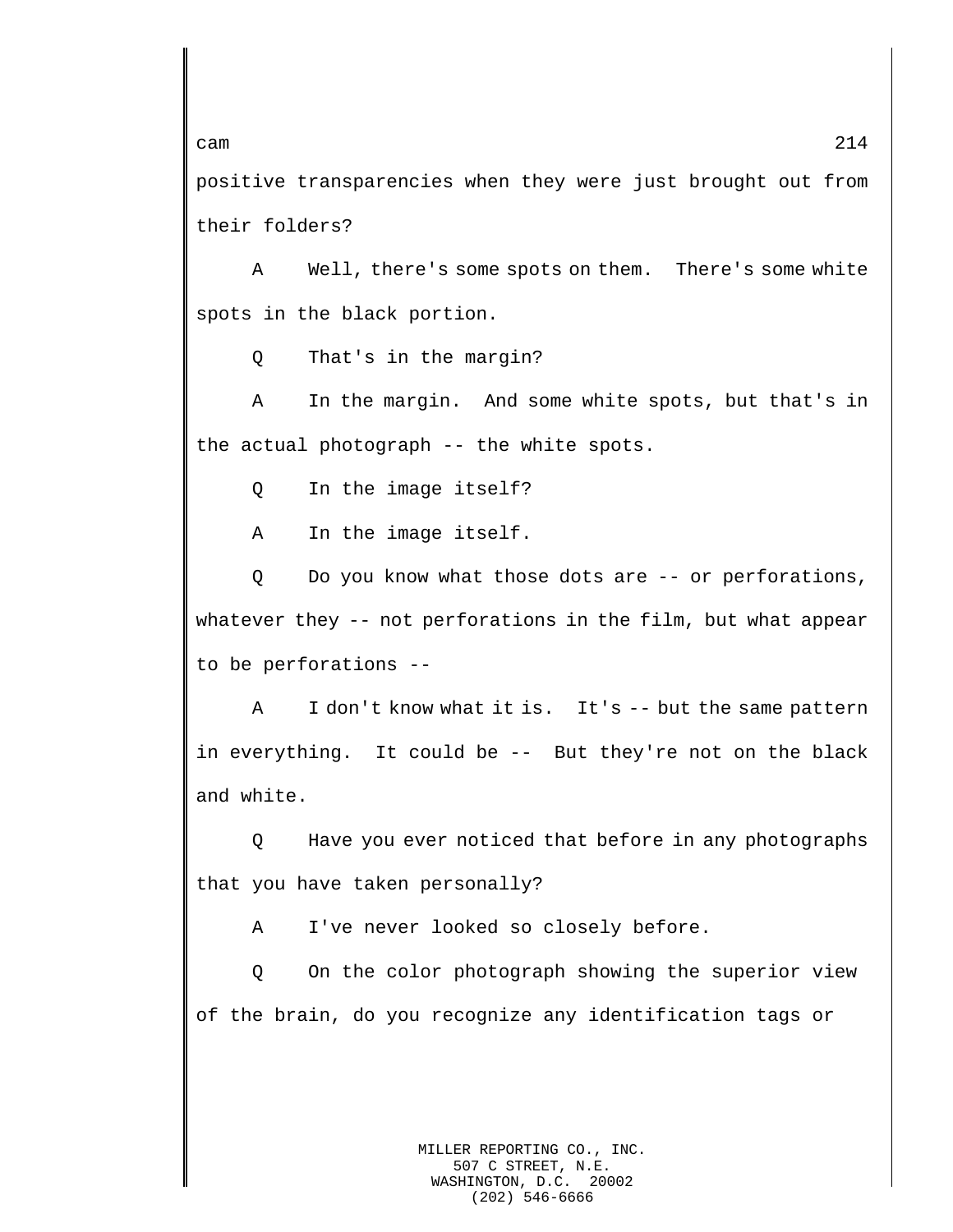markings?

A Now, this film is also different than the other. You see the code in here? On all the other photographs, it's Ektachrome.

Q Okay. And these are not Ektachrome notches, or you're not certain? It's just that they're different.

A I'm not certain, but they're different. It's -- I think it's a different type of film. It could be Ansco film, like this.

Q Did you ever use Ansco film yourself in conducting medical photography?

A Not very often.

Q Did you use Ansco film in the -- taking the autopsy --

A Not as far as I know.

Q -- photographs of President Kennedy?

A Not as far as I know.

Q Is there any question in your mind whether you were the photographer of these images that are before you right now?

A Yes, if it's Ansco film, and if it's a film pack. I have no -- I have no recollection of using a film pack.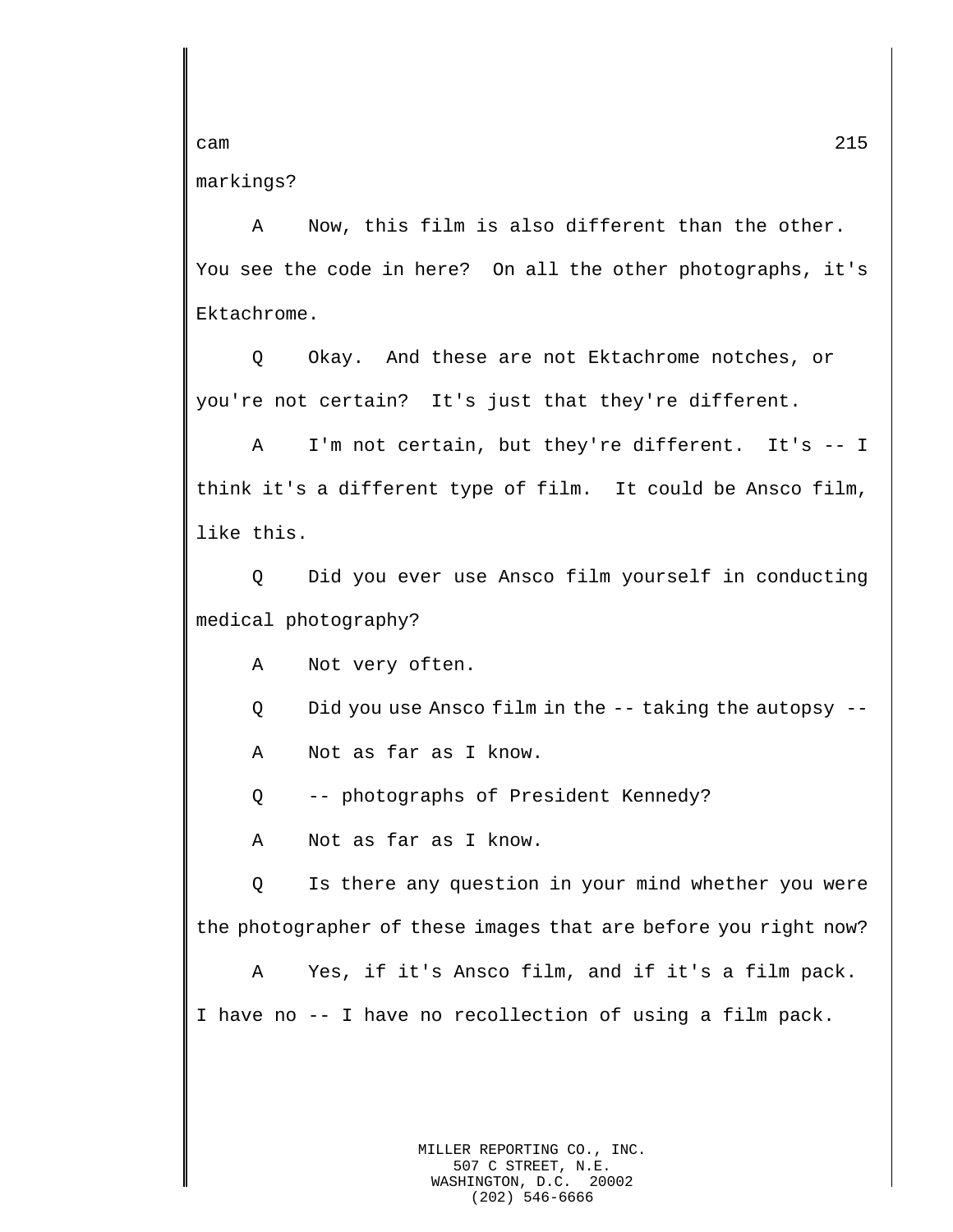Q Do you see any identification markers or identification numbers on the photographs?

A No. The only thing is, there's a Fisher instrument ruler, I think. Fisher Scientific. I don't know whether there was one in one of the medical photographs or not. There was a ruler, but I don't know whether it was a Fisher or not.

Q You've now been shown all of the images of -- from the supplementary autopsy. Did you see any images that would show a brain that had been sectioned in any way?

A No. No, I don't.

Q Are there any other photographs that you remember taking yourself during the supplementary autopsy that you haven't seen today?

A I had thought we had done some sections, cutting through the brain. But I don't see them. I could be mistaken. But this could be identified by a photo, the place where they have all of the notches.

Q Without looking at the photographs since, do you have a recollection in your mind of whether the cerebellum on President Kennedy was disrupted?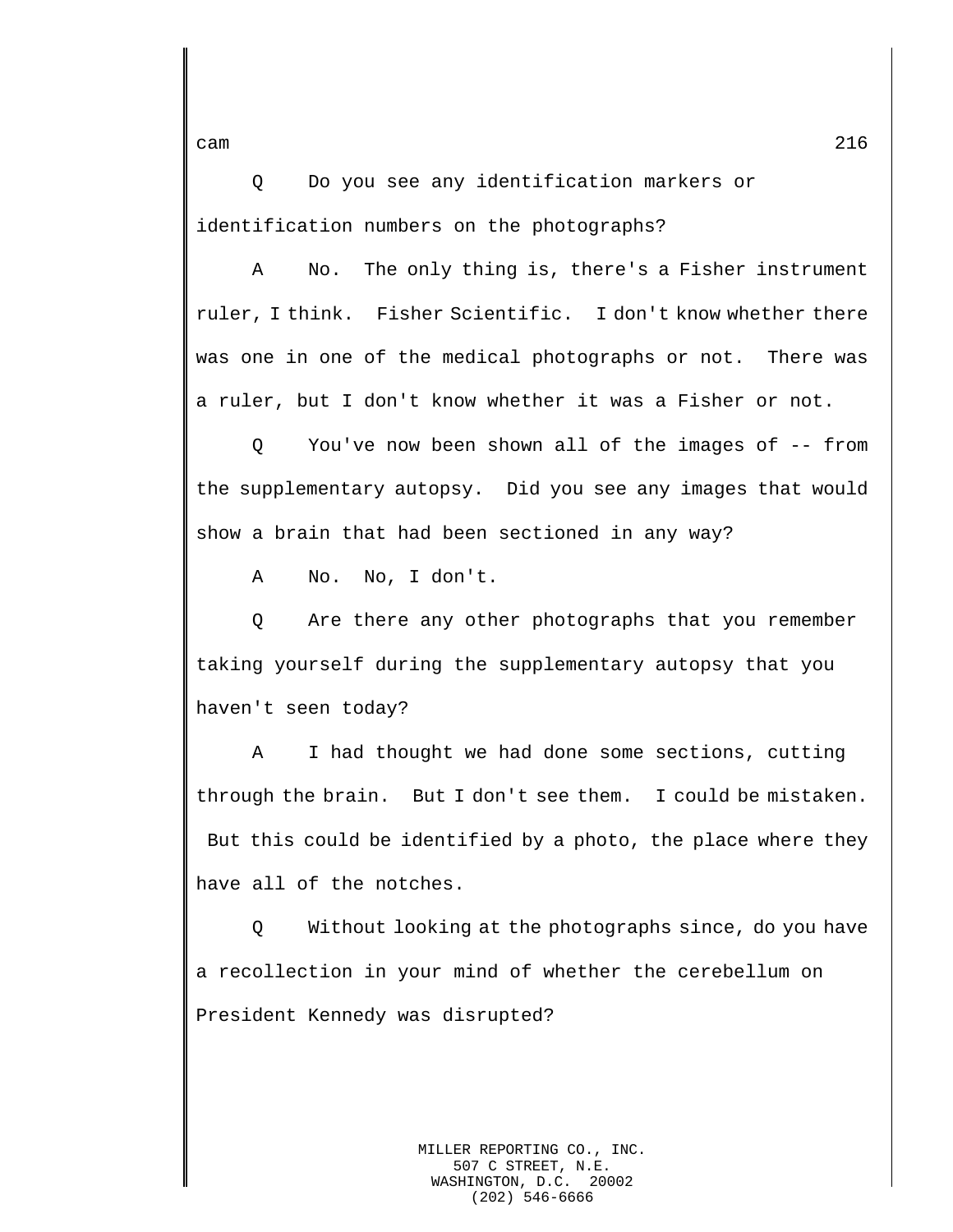I see you're looking at the photographs.

cam  $217$ 

A You mean the -- What do you mean? Damaged? Q Whether it was damaged, lacerated, cut? A Yes.

Q Was it?

A Yes.

Q Do you see any damaged cerebellum in these photographs?

A No. Well, now, this was the damage over here. It didn't come through here. It came through, and then out this way.

Q Okay. Now, when you say "the damage here", you're pointing to the right cerebral hemisphere?

A Yes.

Q Okay. But not to the cerebellum?

A No.

Q That is, pointing at the photograph?

A Yes.

Q But your recollection is that the cerebellum of President Kennedy was disrupted. How seriously disrupted?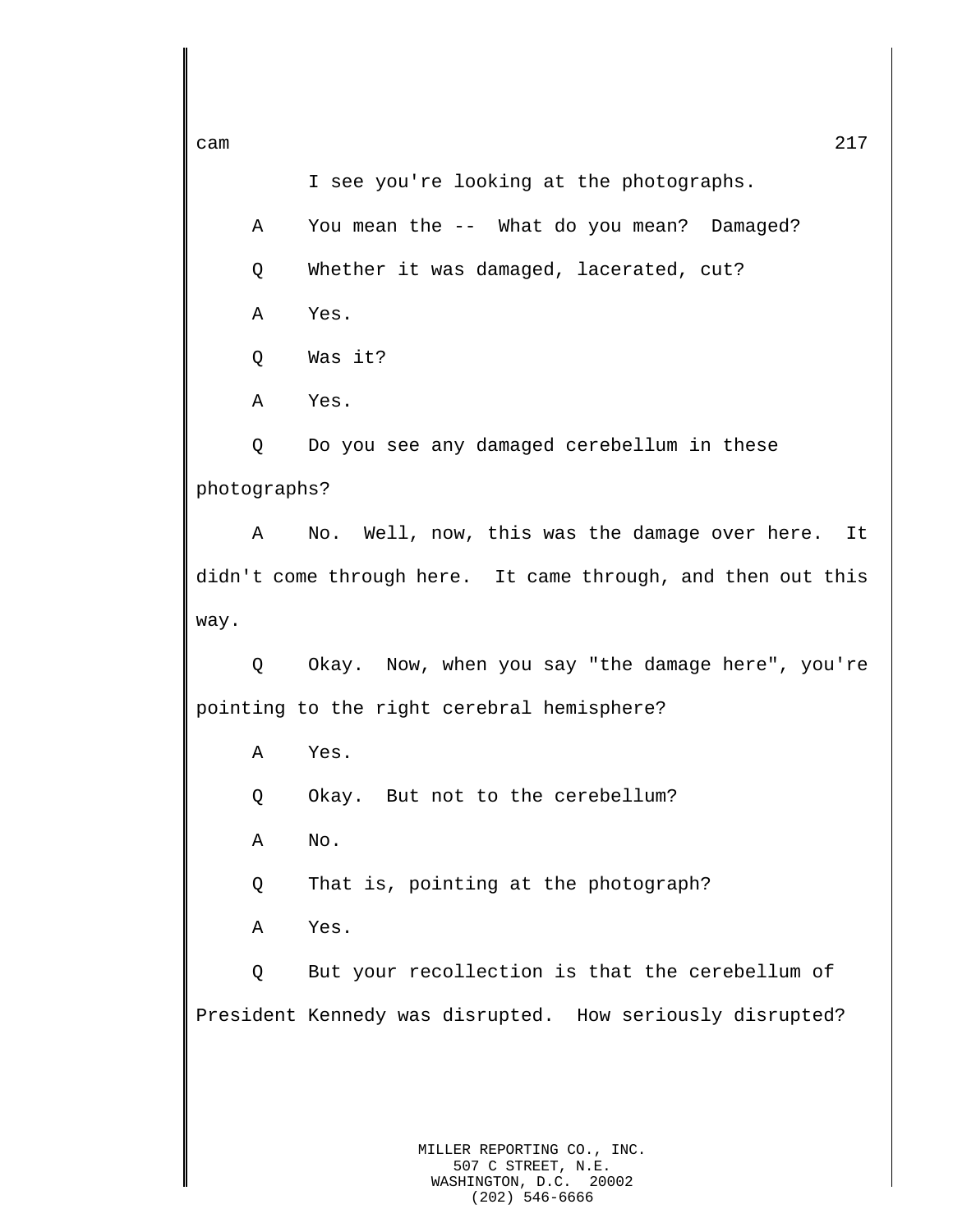A No, it was not disrupted to -- I don't think it actually was disrupted. It was up and out this way.

Q When you say "up and out this way", you're pointing at your head. So from, roughly, the external occipital protuberance --

A Right here.

 $Q \leftarrow -\text{out?}$ 

A Out here.

- Q Out the side?
- A Yeah.

Q On the parietal bone above the ear?

A Yeah, and then out here.

Q And is it your understanding that the trajectory of the bullet going from down below -- near the external occipital protuberance out the side of the head in the parietal bone is consistent with a shot from above and behind?

A Yes.

Q In what way would that be consistent with a shot from above and behind?

A Well, he was bent over sort of. It went right through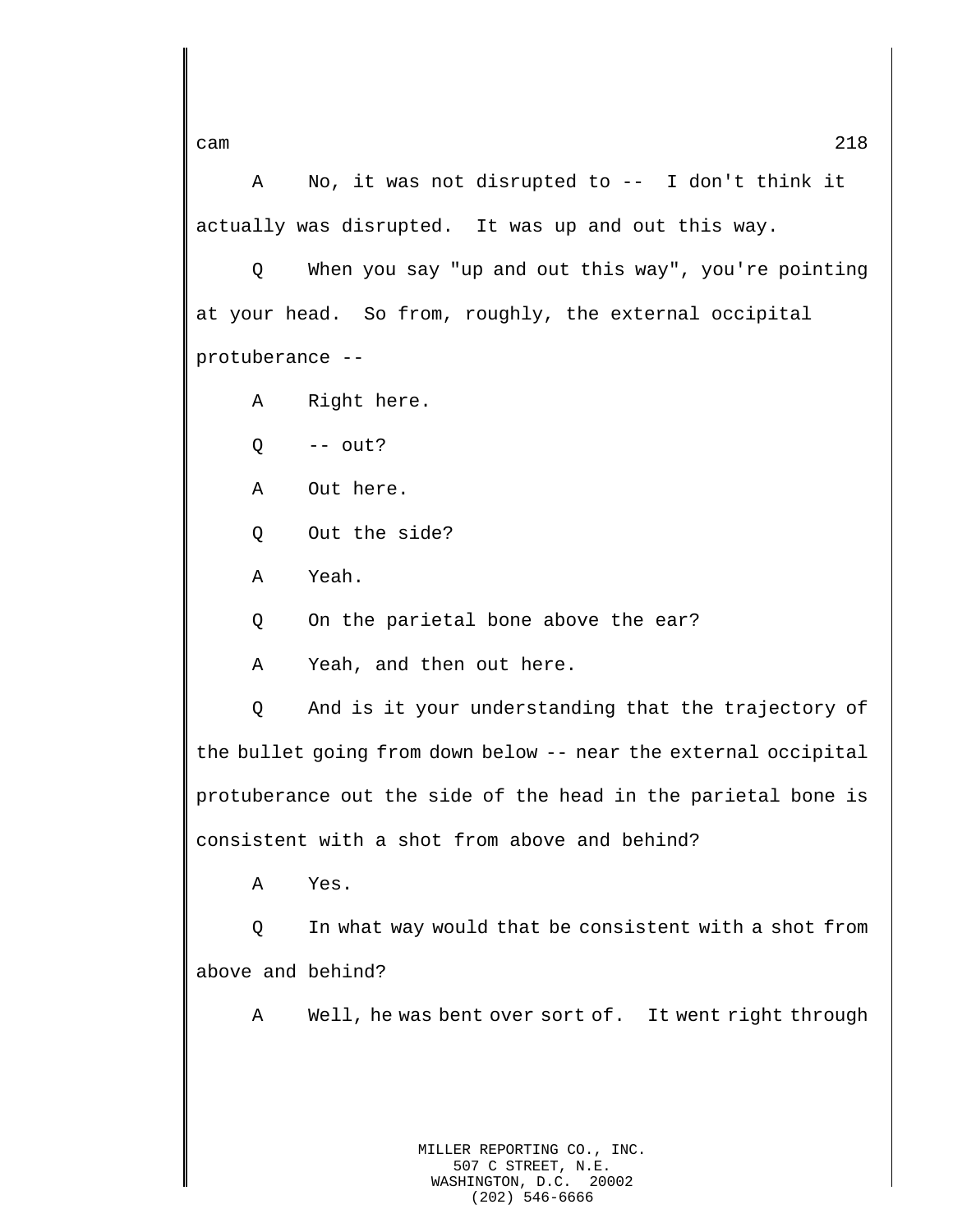cam 219 here, and then out.

Q Assuming, hypothetically, that he is not bent over, but was reasonably erect, would the trajectory that you have just described be consistent with a shot from above and behind?

A I don't think so.

Q One last question, and this is probably repetitive from earlier questions we have. Was there anyone taking any motion picture photographs --

- A Negative.
- Q -- during the night of the autopsy?
- A Negative.

MR. GUNN: Thank you very much.

THE WITNESS: And how about Mr. Pitzer?

BY MR. GUNN:

- Q Was Mr. Pitzer present at the autopsy?
- A He was not present. In fact, I shot his autopsy.
- Q Photographed his autopsy?
- A Yeah, excuse me.

MR. GUNN: Okay. Thank you very much, Mr. Stringer. [Whereupon, at 4:30 p.m., the taking of the deposition